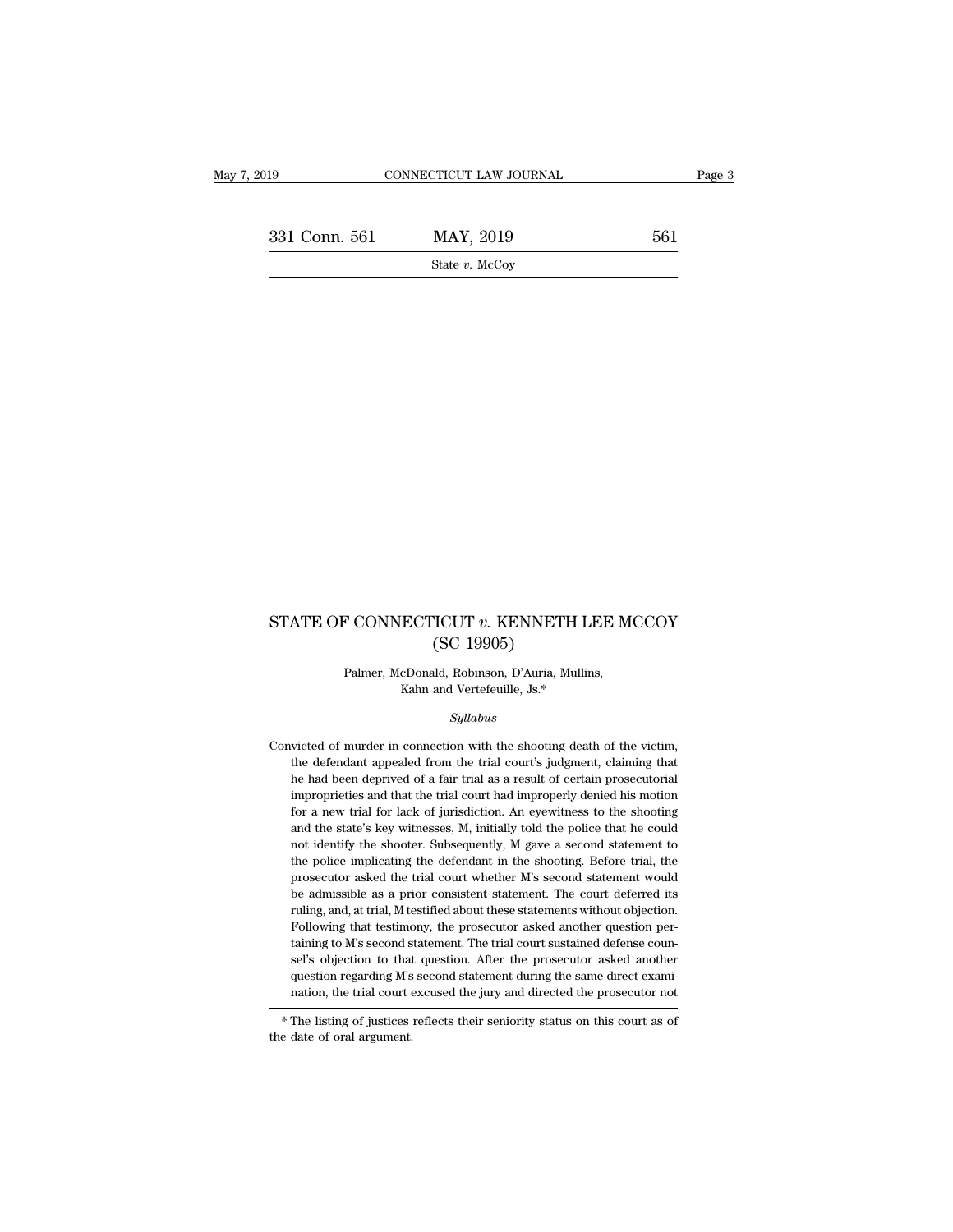|     | CONNECTICUT LAW JOURNAL                                                                                                                                                                                                  | May 7, 2019   |
|-----|--------------------------------------------------------------------------------------------------------------------------------------------------------------------------------------------------------------------------|---------------|
| 562 | MAY, 2019                                                                                                                                                                                                                | 331 Conn. 561 |
|     | State $v$ . McCoy                                                                                                                                                                                                        |               |
|     | to inquire about the substance of the conversation the defendant had<br>with the police when he gave his second statement without prior permis-<br>sion of the court. On one other occasion, the prosecutor asked M<br>. |               |

State v. McCoy<br>
State v. McCoy<br>
to inquire about the substance of the conversation the defendant had<br>
with the police when he gave his second statement without prior permis-<br>
sion of the court. On one other occasion, the p State  $v$ . McCoy<br>to inquire about the substance of the conversation the defendant had<br>with the police when he gave his second statement without prior permis-<br>sion of the court. On one other occasion, the prosecutor asked State  $v$ . McCoy<br>to inquire about the substance of the conversation the defendant had<br>with the police when he gave his second statement without prior permis-<br>sion of the court. On one other occasion, the prosecutor asked to inquire about the substance of the conversation the defendant had<br>with the police when he gave his second statement without prior permis-<br>sion of the court. On one other occasion, the prosecutor asked M<br>whether, after t with the police when he gave his second statement without prior permission of the court. On one other occasion, the prosecutor asked M whether, after the shooting, he told the victim's family what had happened. Defense cou sion of the court. On one other occasion, the prosecutor asked M whether, after the shooting, he told the victim's family what had happened. Defense counsel objected, and the trial court sustained that objection. During cl whether, after the shooting, he told the victim's family what had happened. Defense counsel objectiol, and the trial court sustained that objection. During closing arguments, the prosecutor referenced testimony indicating pened. Defense counsel objected, and the trial court sustained that objection. During closing arguments, the prosecutor referenced testimony indicating that M had spoken to his mother after the shooting and then asked the objection. During closing arguments, the prosecutor referenced testi-<br>mony indicating that M had spoken to his mother after the shooting<br>and then asked the jury to speculate about what was said. The trial court<br>sustained d mony indicating that M had spoken to his mother after the shooting<br>and then asked the jury to speculate about what was said. The trial court<br>sustained defense counsel's objection to that remark and instructed the<br>jury not mony indicating that M had spoken to his mother after the shooting<br>and then asked the jury to speculate about what was said. The trial court<br>sustained defense counsel's objection to that remark and instructed the<br>jury not sustained defense counsel's objection to that remark and instructed the jury not to speculate. After the jury found the defendant guilty but before he was sentenced, the defendant filed a motion for a new trial in which he jury not to speculate. After the jury found the defendant guilty but before<br>he was sentenced, the defendant filed a motion for a new trial in which<br>he alleged prosecutorial impropriety. At the defendant's sentencing, the<br>p he was sentenced, the defendant filed a motion for a new trial in which<br>he alleged prosecutorial impropriety. At the defendant's sentencing, the<br>parties and the trial court agreed to hear that motion at a later date.<br>Month he alleged prosecutorial impropriety. At the defendant's sentencing, the parties and the trial court agreed to hear that motion at a later date. Months after the defendant started serving his sentence, he attempted to have parties and the trial court agreed to hear that motion at a later date.<br>Months after the defendant started serving his sentence, he attempted<br>to have his motion for a new trial heard. The trial court denied the<br>motion, wit Months after the defendant started serving his sentence, he attempted<br>to have his motion for a new trial heard. The trial court denied the<br>motion, without a hearing, on the ground that it had lost jurisdiction<br>upon executi to have his motion for a new trial heard. The trial court denied the motion, without a hearing, on the ground that it had lost jurisdiction upon execution of the defendant's sentence. On appeal, the Appellate Court conclud motion, without a hearing, on the ground that it had lost jurisdiction upon execution of the defendant's sentence. On appeal, the Appellate Court concluded that, regardless of any improprieties that may have occurred durin upon execution of the defendant's sentence. On appeal, the Appellate<br>Court concluded that, regardless of any improprieties that may have<br>occurred during trial, the defendant was not deprived of his constitu-<br>tional right t Court concluded that, regardless of any improprieties that may have occurred during trial, the defendant was not deprived of his constitutional right to due process. The Appellate Court also concluded that the trial court % occurred during trial, the defendant was not deprived of his constitutional right to due process. The Appellate Court also concluded that the trial court lost jurisdiction once the defendant's sentence was executed and, tional right to due process. The Appellate Court also concluded that the trial court lost jurisdiction once the defendant's sentence was executed and, therefore, that the trial court did not improperly deny the defendant' cuted and, therefore, that the trial court did not improperly deny the defendant's motion for a new trial. The Appellate Court affirmed the judgment of conviction, and the defendant, on the granting of certification, appea

- defendant's motion for a new trial. The Appellate Court affirmed the<br>judgment of conviction, and the defendant, on the granting of certifica-<br>tion, appealed to this court. *Held*:<br>he Appellate Court correctly concluded tha judgment of conviction, and the defendant, on the granting of certification, appealed to this court. *Held*:<br>he Appellate Court correctly concluded that the claimed prosecutorial<br>improprieties did not deprive the defendant tion, appealed to this court. *Held*:<br>he Appellate Court correctly concluded that the claimed prosecutorial<br>improprieties did not deprive the defendant of a fair trial; applying the<br>factors set forth in *State* v. *William* he Appellate Court correctly concluded that the claimed prosecutorial improprieties did not deprive the defendant of a fair trial; applying the factors set forth in *State* v. *Williams* (204 Conn. 523), this court could n improprieties did not deprive the defendant of a fair trial; applying the factors set forth in *State* v. *Williams* (204 Conn. 523), this court could not conclude that the defendant's right to due process was violated bec factors set forth in *State* v. Williams (204 Conn. 523), this court could not conclude that the defendant's right to due process was violated because, although the alleged improprieties related to the critical issue of M' not conclude that the defendant's right to due process was violated<br>because, although the alleged improprieties related to the critical issue<br>of M's credibility and were not induced by either the argument or conduct<br>of def because, although the alleged improprieties related to the critical issue<br>of M's credibility and were not induced by either the argument or conduct<br>of defense counsel, and although the state's case was not particularly<br>str of M's credibility and were not induced by either the argument or conduct<br>of defense counsel, and although the state's case was not particularly<br>strong, the improprieties were not severe, as evidence regarding M's<br>second s of defense counsel, and although the state's case was not particularly strong, the improprieties were not severe, as evidence regarding M's second statement already had been admitted into evidence without objection and M n of defense counsel, and although the state's case was not particularly strong, the improprieties were not severe, as evidence regarding M's second statement already had been admitted into evidence without objection and M n prieties. % objection and M never answered the prosecutor's allegedly improper questions, the improprieties were not frequent, as only four claimed improprieties had occurred over the course of a weeklong trial, and the trial court questions, the improprieties were not frequent, as only four claimed<br>improprieties had occurred over the course of a weeklong trial, and the<br>trial court adopted curative measures in response to the alleged impro-<br>prieties.
- improprieties had occurred over the course of a weeklong trial, and the trial court adopted curative measures in response to the alleged improprieties.<br>He Appellate Court correctly concluded that the trial court lost juris trial court adopted curative measures in response to the alleged improprieties.<br>he Appellate Court correctly concluded that the trial court lost jurisdic-<br>tion over the defendant's motion for a new trial upon execution of prieties.<br>
he Appellate Court correctly concluded that the trial court lost jurisdic-<br>
tion over the defendant's motion for a new trial upon execution of the<br>
defendant's sentence but improperly upheld the trial court's de he Appellate Court correctly concluded that the trial court lost jurisdiction over the defendant's motion for a new trial upon execution of the defendant's sentence but improperly upheld the trial court's denial of that mo tion over the defendant's motion for a new trial upon execution of the defendant's sentence but improperly upheld the trial court's denial of that motion because the motion should have been dismissed rather than denied: in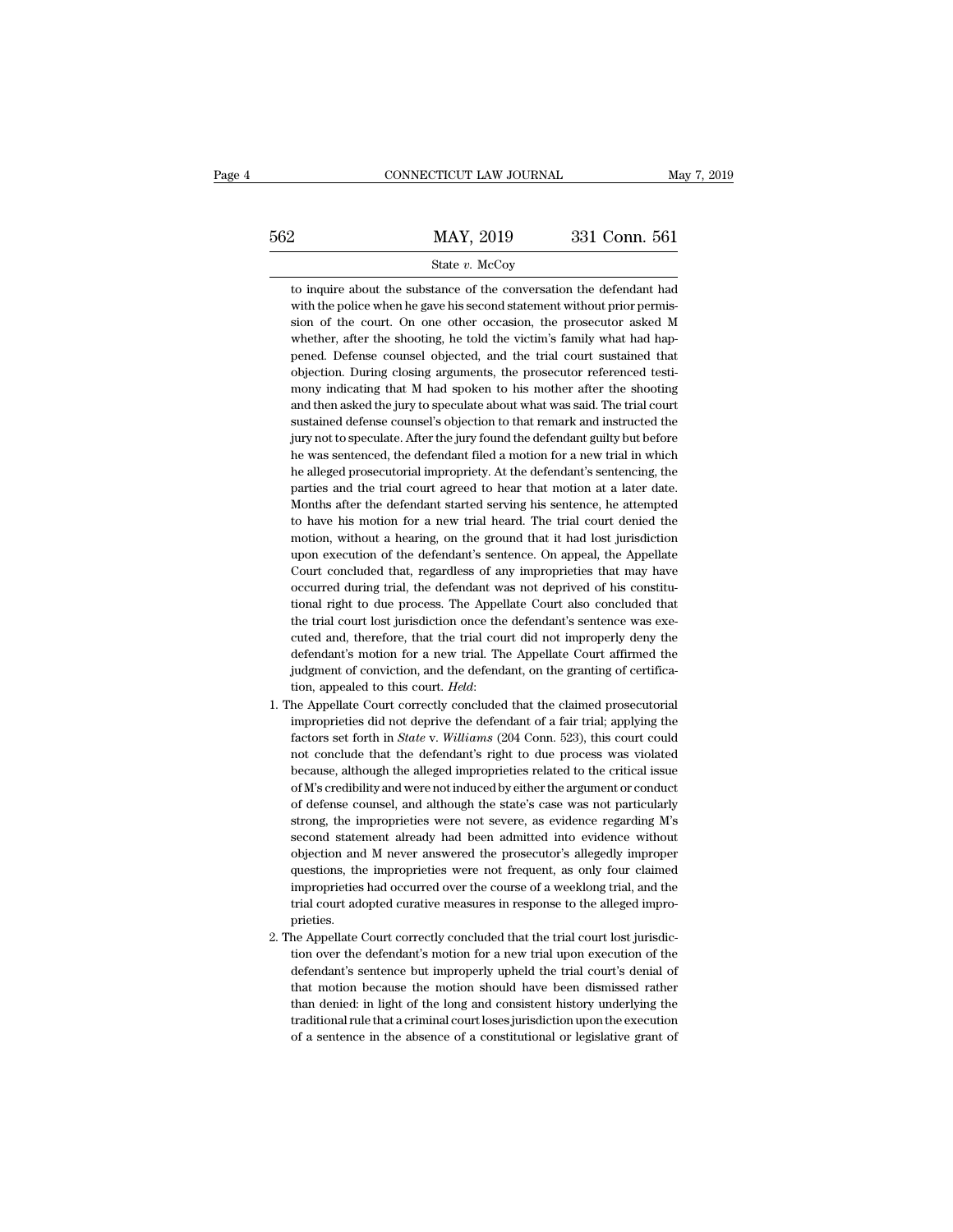# State *v.* McCoy

1 Conn. 561 MAY, 2019 563<br>
State v. McCoy<br>
authority to act, this court could not conclude that the trial court in the<br>
present case retained jurisdiction to decide the defendant's motion for present case retained jurisdiction to decide that the trial court in the present case retained jurisdiction to decide the defendant's motion for a new trial when it did not act on that motion before the defendant's  $\frac{\text{563}}{\text{563}}$ <br>  $\frac{\text{563}}{\text{563}}$ <br>  $\frac{\text{563}}{\text{563}}$ <br>  $\frac{\text{563}}{\text{563}}$ <br>  $\frac{\text{563}}{\text{563}}$ <br>  $\frac{\text{563}}{\text{563}}$ <br>  $\frac{\text{563}}{\text{563}}$ <br>  $\frac{\text{563}}{\text{563}}$ <br>  $\frac{\text{563}}{\text{563}}$ <br>  $\frac{\text{563}}{\text{563}}$ <br>  $\frac{\text{563}}{\text{563}}$ <br> 331 Conn. 561 MAY, 2019 563<br>
State v. McCoy<br>
authority to act, this court could not conclude that the trial court in the<br>
present case retained jurisdiction to decide the defendant's motion for<br>
a new trial when it did no State v. McCoy<br>
authority to act, this court could not conclude that the trial court in the<br>
present case retained jurisdiction to decide the defendant's motion for<br>
a new trial when it did not act on that motion before th authority to act, this court could not conclude that the trial court in the present case retained jurisdiction to decide the defendant's motion for a new trial when it did not act on that motion before the defendant's sent cluded that is the form of the trial court's judgment was improper, reversed that part of the defendant's motion for a new trial when it did not act on that motion before the defendant's sentence was executed; moreover, be In that we related a particular of decide are determined in a new trial when it did not act on that motion before the defendant's sentence was executed; moreover, because the trial court lacked jurisdiction to decide the d a hew that when it all not act on that motion before the determinant s<br>sentence was executed; moreover, because the trial court lacked juris-<br>diction to decide the defendant's motion for a new trial and therefore<br>should ha sentence was executed, moreover, oceaase and radio directed diction to decide the defendant's motion for a new trial and the should have dismissed rather than denied that motion, this colluded that the form of the trial co should have dismissed rather than denied that motion, this court concluded that the form of the trial court's judgment was improper, reversed that part of the Appellate Court's judgment upholding the denial of the motion,

- cluded that the form of the trial court's judgment was improper, reversed<br>that part of the Appellate Court's judgment upholding the denial of<br>the motion, and remanded the case with direction that the trial court<br>ultimatel elated that the form of the trial court sjudgment was improper, reversed<br>that part of the Appellate Court's judgment upholding the denial of<br>the motion, and remanded the case with direction that the trial court<br>dimately di rular part of the Appenate Court's judgment upholding the definal of<br>the motion, and remanded the case with direction that the trial court<br>ultimately dismiss the defendant's motion for a new trial.<br>was pending; even if thi net modon, and remanded are case with uncedon that the trial court<br>ultimately dismiss the defendant's motion for a new trial.<br>he defendant could not prevail on his claim that the trial court committed<br>reversible error by i mancity usings are detendant s modon for a new trial.<br>
he defendant could not prevail on his claim that the trial court committed<br>
reversible error by imposing sentence while his motion for a new trial<br>
was pending; even i reversible error by imposing sente<br>was pending; even if this court ass<br>rule of practice (§ 42-53 [a]), whi<br>new trial, by imposing sentence bet<br>motion, the defendant had failed to<br>could have resulted in harm.<br>he defendant w was pending; even if this court assumed that the trial court violated the rule of practice (§ 42-53 [a]), which governs rulings on motions for a new trial, by imposing sentence before ruling on the defendant's pending moti was pending, even it also court assumed that the trial court violated the<br>rule of practice  $(8\ 42-53\ [a])$ , which governs rulings on motions for a<br>new trial, by imposing sentence before ruling on the defendant's pending<br>m
- The defendant of  $\{y, 42-55\}$  [a]), which governs rulings on motions for a<br>new trial, by imposing sentence before ruling on the defendant's pending<br>motion, the defendant had failed to explain how or why such a violation motion, the defendant had failed to explain how or why such a violation<br>could have resulted in harm.<br>4. The defendant was not entitled to have his sentence vacated pursuant to<br>the plain error doctrine: although it was impr the defendant manuated to explain flow of wity stach a violation<br>could have resulted in harm.<br>the defendant was not entitled to have his sentence vacated pursuant to<br>the plain error doctrine: although it was improper for t the defendant was not entitled to have his sentence vacated pursuant to the plain error doctrine: although it was improper for the trial court not to decide the defendant's motion prior to sentencing, in light of certain a the plain error doctrine; although it was improper for the trial court not to decide the defendant's motion prior to sentencing, in light of certain anomalies in this court's case law concerning a criminal court's jurisdic the plain criot docume: alalodgin it was imploped for the trial court flot to decide the defendant's motion prior to sentencing, in light of certain anomalies in this court's case law concerning a criminal court's jurisdic the defendant's motion prior to scientific, in figure of ecritaria anomalies in this court's case law concerning a criminal court's jurisdiction over a pending and timely motion for a new trial after sentencing, the trial anoniancs in this court's case aw concerning a criminal court's junisanc-<br>tion over a pending and timely motion for a new trial after sentencing,<br>the trial court's error was not so clear as to necessitate reversal under<br>th referred by the trial court's error was not so clear as to necessitate reversal under the plain error doctrine; moreover, even if that error had been clear, this court could not conclude that the trial court's failure to r the plain error doctrine; moreover, even if that error had<br>this court could not conclude that the trial court's failure<br>the defendant's motion resulted in manifest injustice, as the<br>prosecutorial impropriety raised in that It error docume, moreover, even in that error had been clear<br>art could not conclude that the trial court's failure to rule of<br>endant's motion resulted in manifest injustice, as the claims of<br>torial impropriety raised in th Figure 11 and the trial courts is<br>in resulted in manifest injustice<br>riety raised in that motion were<br>court and the Appellate Court, a<br>function for a writ of habeas corpus<br>is concurring in part and disse<br>in part in one opin cutorial impropriety raised in that motion were considered and<br>ed by both this court and the Appellate Court, and also could be<br>1 through a petition for a writ of habeas corpus.<br>(Three justices concurring in part and disse rejected by both this court and the Appellate Court, and also could be<br>raised through a petition for a writ of habeas corpus.<br>(*Three justices concurring in part and dissenting*<br>*in part in one opinion*)<br>Argued March 28, 2

rejected by both this court and the Appellate Court, and also could be<br>raised through a petition for a writ of habeas corpus.<br>(*Three justices concurring in part and dissenting*<br>*in part in one opinion*)<br>Argued March 28, 2 raised through a petition for a writ of habeas corpus.<br>
(*Three justices concurring in part and dissenting*<br> *in part in one opinion*)<br>
Argued March 28, 2018—officially released May 7, 2019<br> *Procedural History*<br>
Substitu (Three justices concurring in part and dissenting<br>
in part in one opinion)<br>
Argued March 28, 2018—officially released May 7, 2019<br>  $Procedural History$ <br>
Substitute information charging the defendant with<br>
the crime of murder, brought before *Blue and the openion*)<br>*Procedural History*<br>*Procedural History*<br>Substitute information charging the defendant with<br>the crime of murder, brought to the Superior Court in<br>the judicial district of New Haven and tried *Procedural History*<br>*Procedural History*<br>Substitute information charging the defendant with<br>the crime of murder, brought to the Superior Court in<br>the judicial district of New Haven and tried to the jury<br>before *Blue*, *J Procedural History*<br>
Substitute information charging the defendant with<br>
the crime of murder, brought to the Superior Court in<br>
the judicial district of New Haven and tried to the jury<br>
before *Blue*, *J*.; verdict and ju Substitute information charging the defendant with<br>the crime of murder, brought to the Superior Court in<br>the judicial district of New Haven and tried to the jury<br>before *Blue*, *J*.; verdict and judgment of guilty; therethe crime of murder, brought to the Superior Court in<br>the judicial district of New Haven and tried to the jury<br>before *Blue*, *J*.; verdict and judgment of guilty; there-<br>after, the court denied the defendant's motion for the judicial district of New Haven and tried to the jury<br>before *Blue*, *J*.; verdict and judgment of guilty; there-<br>after, the court denied the defendant's motion for a<br>new trial, and the defendant appealed to this court before *Blue*, *J*.; verdict and judgment of guilty; there-<br>after, the court denied the defendant's motion for a<br>new trial, and the defendant appealed to this court;<br>subsequently, the appeal was transferred to the Appel-<br>l after, the court denied the defendant's monew trial, and the defendant appealed to the subsequently, the appeal was transferred to late Court, *Beach*, *Sheldon* and *Flynn*, affirmed the judgment of the trial court, and d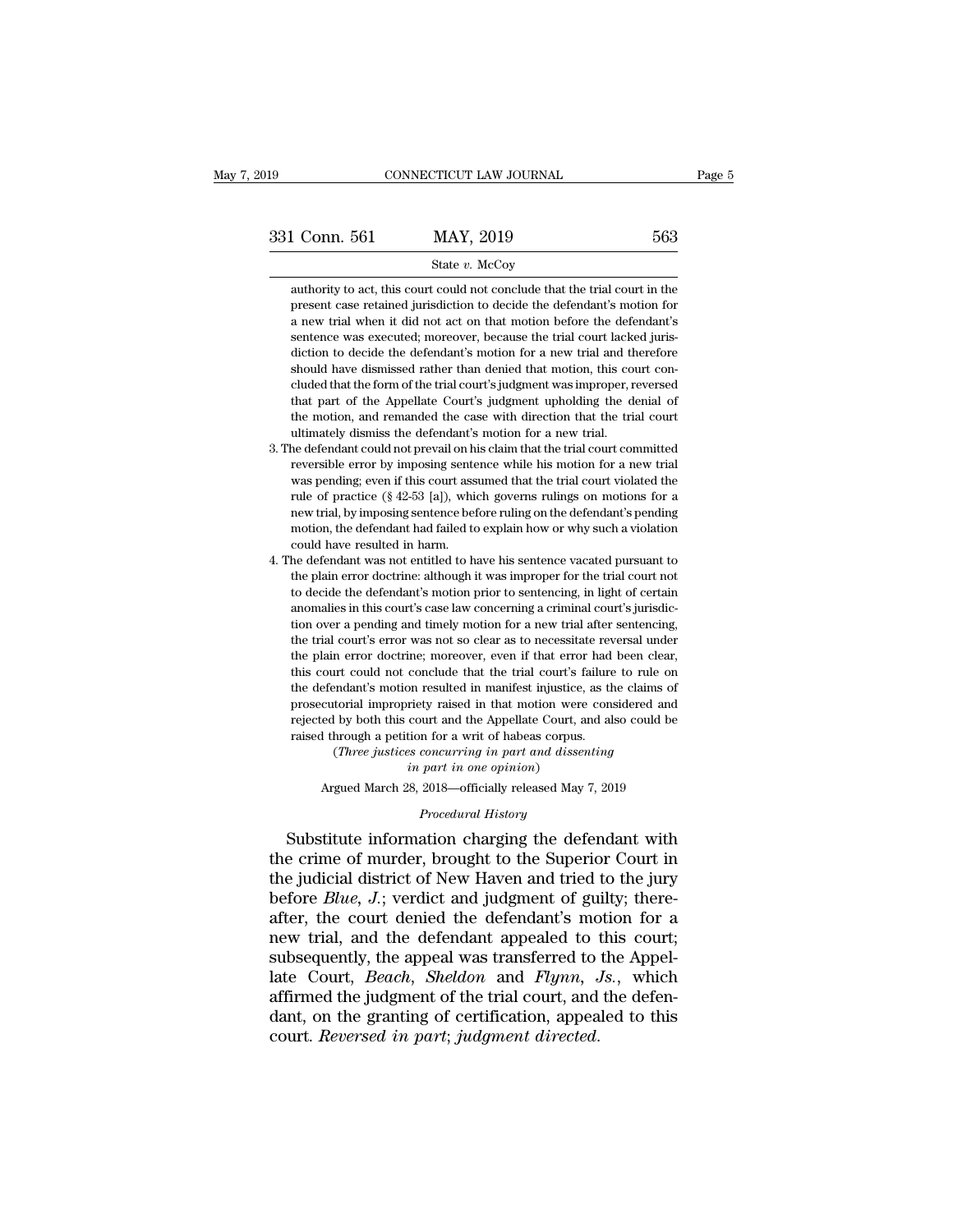|                   | CONNECTICUT LAW JOURNAL                                                                                                                                                         | May 7, 2019   |
|-------------------|---------------------------------------------------------------------------------------------------------------------------------------------------------------------------------|---------------|
| 564               | MAY, 2019                                                                                                                                                                       | 331 Conn. 561 |
|                   | State $v$ . McCoy                                                                                                                                                               |               |
| lant (defendant). | <i>Daniel J. Foster,</i> assigned counsel, for the appel-                                                                                                                       |               |
|                   | Timothy J. Sugrue, assistant state's attorney, with<br>whom, on the brief, were <i>Patrick J. Griffin</i> , state's<br>attornou <i>Maxine</i> Wilangku sonior assistant stato's |               |

MAY, 2019 331 Conn. 561<br>
State *v.* McCoy<br>
Daniel J. Foster, assigned counsel, for the appel-<br>
lant (defendant).<br>
Timothy J. Sugrue, assistant state's attorney, with<br>
whom, on the brief, were *Patrick J. Griffin*, state's<br> State v. McCoy<br> **Baniel J. Foster, assigned counsel, for the appellant (defendant).**<br> **Timothy J. Sugrue, assistant state's attorney, with whom, on the brief, were Patrick J. Griffin, state's attorney, Maxine Wilensky, sen** Daniel J. Foster, assigned counsel, for the appel-<br>lant (defendant).<br>Timothy J. Sugrue, assistant state's attorney, with<br>whom, on the brief, were *Patrick J. Griffin*, state's<br>attorney, *Maxine Wilensky*, senior assistant Bantet 9. 19ster, assigned counser, for the apper-<br>lant (defendant).<br>Timothy J. Sugrue, assistant state's attorney, with<br>whom, on the brief, were Patrick J. Griffin, state's<br>attorney, Maxine Wilensky, senior assistant stat nom, on the brief, were *Patrick J. Griffin*, state's<br>torney, *Maxine Wilensky*, senior assistant state's<br>torney, and *Mary Elizabeth Baran*, former senior<br>sistant state's attorney, for the appellee (state).<br> $o_{pinion}$ <br>MULLIN

## *Opinion*

attorney, *Maxine Wilensky*, senior assistant state's<br>attorney, and *Mary Elizabeth Baran*, former senior<br>assistant state's attorney, for the appellee (state).<br> $o_{pinion}$ <br>MULLINS, J. In this appeal, the defendant, Kenneth<br>Lee attorney, and *Mary Elizabeth Baran*, former senior<br>assistant state's attorney, for the appellee (state).<br> $opinion$ <br>MULLINS, J. In this appeal, the defendant, Kenneth<br>Lee McCoy, challenges the judgment of the Appellate<br>Court a assistant state's attorney, for the appellee (state).<br>
opinion<br>
MULLINS, J. In this appeal, the defendant, Kenneth<br>
Lee McCoy, challenges the judgment of the Appellate<br>
Court affirming the judgment of conviction rendered<br> *Opinion*<br>
MULLINS, J. In this appeal, the defendant, Kenneth<br>
Lee McCoy, challenges the judgment of the Appellate<br>
Court affirming the judgment of conviction rendered<br>
after a jury trial of one count of murder in violati MULLINS, J. In this appeal, the defendant, Kenneth<br>Lee McCoy, challenges the judgment of the Appellate<br>Court affirming the judgment of conviction rendered<br>after a jury trial of one count of murder in violation of<br>General MULLINS, J. In this appeal, the defendant, Kenneth<br>Lee McCoy, challenges the judgment of the Appellate<br>Court affirming the judgment of conviction rendered<br>after a jury trial of one count of murder in violation of<br>General S Lee McCoy, challenges the judgment of the Appellate<br>Court affirming the judgment of conviction rendered<br>after a jury trial of one count of murder in violation of<br>General Statutes § 53a-54a (a). On appeal, the defendant<br>co Court affirming the judgment of conviction rendered<br>after a jury trial of one count of murder in violation of<br>General Statutes  $\S$  53a-54a (a). On appeal, the defendant<br>contends that the Appellate Court improperly con-<br>cl after a jury trial of one count of murder in violation of<br>General Statutes § 53a-54a (a). On appeal, the defendant<br>contends that the Appellate Court improperly con-<br>cluded that (1) he was not deprived of a fair trial due<br>t General Statutes § 53a-54a (a). On appeal, the defendant<br>contends that the Appellate Court improperly con-<br>cluded that (1) he was not deprived of a fair trial due<br>to prosecutorial improprieties, and (2) the trial court<br>pr contends that the Appellate Court improperly con-<br>cluded that (1) he was not deprived of a fair trial due<br>to prosecutorial improprieties, and (2) the trial court<br>properly denied his motion for a new trial for lack of<br>juris cluded that (1) he was not deprived of a fair trial due<br>to prosecutorial improprieties, and (2) the trial court<br>properly denied his motion for a new trial for lack of<br>jurisdiction. We disagree but conclude that the form of to prosecutorial improprieties, and (2) the trial court<br>properly denied his motion for a new trial for lack of<br>jurisdiction. We disagree but conclude that the form of<br>the trial court's judgment is improper in that the tria properly denied his motion for a new trial for lack of<br>jurisdiction. We disagree but conclude that the form of<br>the trial court's judgment is improper in that the trial<br>court should have dismissed rather than denied the<br>mot jurisdiction. We disagree but conception the trial court's judgment is imprecent should have dismissed rate motion for a new trial. According the judgment of the Appellate Cose to that court with direction consistent with Final courts judgment is improper in that the that<br>urt should have dismissed rather than denied the<br>otion for a new trial. Accordingly, we reverse in part<br>e judgment of the Appellate Court and remand the<br>se to that court w dural historical historical relation for a new trial. Accordingly, we reverse in part<br>the judgment of the Appellate Court and remand the<br>case to that court with direction to render judgment<br>consistent with this opinion.<br>Th

should be judgment of the Appellate Court and remand the case to that court with direction to render judgment consistent with this opinion.<br>The following underlying relevant facts and procedural history are set forth in th are judgment of the Experiment count and Temana the case to that court with direction to render judgment<br>consistent with this opinion.<br>The following underlying relevant facts and proce-<br>dural history are set forth in the A Friends and touring underlying relevant facts and procedural history are set forth in the Appellate Court's decision. "During the fall of 2011, the victim, Dallas Boomer, saw both the defendant and Tramont Murray, his clo The following underlying relevant facts and proce-<br>dural history are set forth in the Appellate Court's deci-<br>sion. "During the fall of 2011, the victim, Dallas Boomer,<br>saw both the defendant and Tramont Murray, his close The following underlying relevant facts and proce-<br>dural history are set forth in the Appellate Court's deci-<br>sion. "During the fall of 2011, the victim, Dallas Boomer,<br>saw both the defendant and Tramont Murray, his close dural history are set forth in the Appellsion. "During the fall of 2011, the victim<br>saw both the defendant and Tramont Murrell friends, on a daily basis. The three mendrug deals together out of rental cars<br>November, 2011, At Example fail of 2011, are victim, Editate Booker,<br>
w both the defendant and Tramont Murray, his close<br>
ends, on a daily basis. The three men often conducted<br>
ug deals together out of rental cars  $\dots$ . During<br>
ovember, Baw both the detendant and Trainont Marray, this close<br>friends, on a daily basis. The three men often conducted<br>drug deals together out of rental cars  $\dots$ . During<br>November, 2011, the defendant became estranged from<br>both friends, on a dary basis. The affect increased drug deals together out of rental cars  $\dots$  During November, 2011, the defendant became estranged from both the victim and Murray.  $\dots$  "On December 6, 2011, at approximately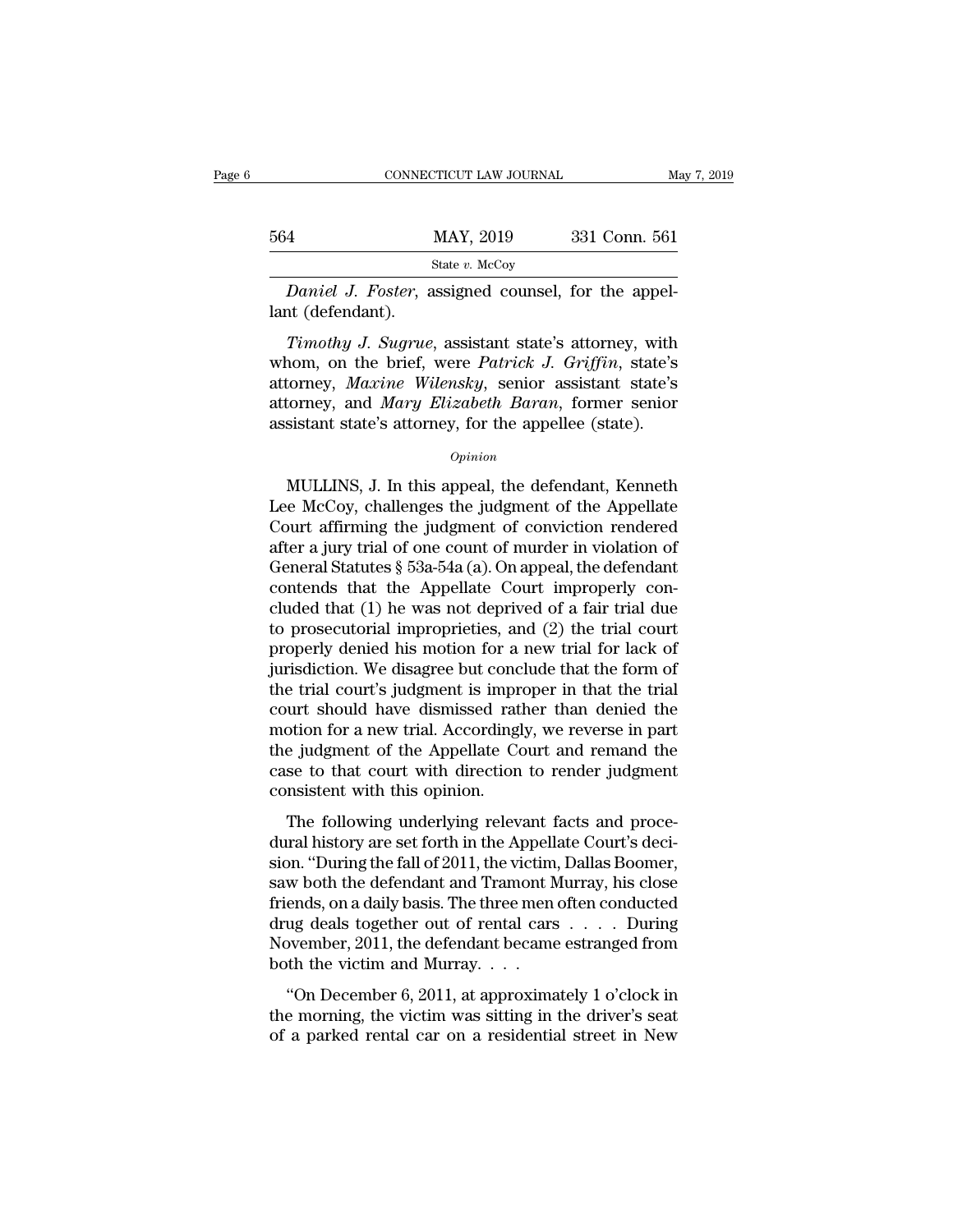| 019           | CONNECTICUT LAW JOURNAL                                                                                       | Page 7 |
|---------------|---------------------------------------------------------------------------------------------------------------|--------|
|               |                                                                                                               |        |
| 331 Conn. 561 | MAY, 2019                                                                                                     | 565    |
|               | State $v$ . McCoy                                                                                             |        |
|               | Haven. Murray was sleeping in the reclined passenger<br>seat. The victim saw the defendant's car pull over to |        |

 $\begin{array}{lll} \text{331 Conn. 561} & \text{MAX, } 2019 & \text{565} \ \text{State } v. \text{McCoy} \end{array}$ <br>
Haven. Murray was sleeping in the reclined passenger seat. The victim saw the defendant's car pull over to the side of the road and idle nearby, so he shook 331 Conn. 561 MAY, 2019 565<br>
State v. McCoy<br>
Haven. Murray was sleeping in the reclined passenger<br>
seat. The victim saw the defendant's car pull over to<br>
the side of the road and idle nearby, so he shook Murray<br>
awake. Mu 331 Conn. 561 MAY, 2019 565<br>  $\frac{\text{State } v. \text{ McCoy}}{\text{Haveen}}$ <br>
Haven. Murray was sleeping in the reclined passenger<br>
seat. The victim saw the defendant's car pull over to<br>
the side of the road and idle nearby, so he shook Murray<br>  $\begin{array}{c}\n\hline\n\text{State } v. \text{ MCOy} \\
\hline\n\text{Haven. Murray was sleeping in the reclined passenger seat. The victim saw the defendant's car pull over to the side of the road and idle nearby, so he shoots Murray awake. Murray instructed the victim to drive away. The defendant then approached the victim's parked vehicle with his hand in his sleeve and began shooting at the windshield. The victim attended to drive away, but\n$ state v. McCoy<br>Haven. Murray was sleeping in the reclined passenger<br>seat. The victim saw the defendant's car pull over to<br>the side of the road and idle nearby, so he shook Murray<br>awake. Murray instructed the victim to driv Haven. Murray was sleeping in the reclined passenger<br>seat. The victim saw the defendant's car pull over to<br>the side of the road and idle nearby, so he shook Murray<br>awake. Murray instructed the victim to drive away. The<br>def seat. The victim saw the defendant's car pull over to<br>the side of the road and idle nearby, so he shook Murray<br>awake. Murray instructed the victim to drive away. The<br>defendant then approached the victim's parked vehicle<br>wi the side of the road and idle nearby, so he shoo awake. Murray instructed the victim to drive a defendant then approached the victim's parke with his hand in his sleeve and began shooti windshield. The victim attempted to vake. Murray instructed the victim to drive away. The<br>fendant then approached the victim's parked vehicle<br>th his hand in his sleeve and began shooting at the<br>ndshield. The victim attempted to drive away, but<br>uld not. Six b defendant then approached the victim's parked venicle<br>with his hand in his sleeve and began shooting at the<br>windshield. The victim attempted to drive away, but<br>could not. Six bullets struck the rental car, and the<br>victim s

with his hand in his sleeve and began shooting at the<br>windshield. The victim attempted to drive away, but<br>could not. Six bullets struck the rental car, and the<br>victim suffered fatal injuries as a result.<br>"Immediately afte windshield. The victim attempted to drive away, but<br>could not. Six bullets struck the rental car, and the<br>victim suffered fatal injuries as a result.<br>"Immediately after the shooting, Murray, the sole wit-<br>ness, was questio could not. Six bullets struck the rental car, and the<br>victim suffered fatal injuries as a result.<br>"Immediately after the shooting, Murray, the sole wit-<br>ness, was questioned by the police. When the police<br>asked Murray to i Furthermonductured view the shooting, Murray, the sole witness, was questioned by the police. When the police asked Murray to identify the shooter, he stated that he had not seen the shooter  $\dots$ . Three weeks later, on De "Immediately after the shooting, Murray, the sole witness, was questioned by the police. When the police asked Murray to identify the shooter, he stated that he had not seen the shooter  $\ldots$ . Three weeks later, on Decemb ness, was questioned by the police. When the police<br>asked Murray to identify the shooter, he stated that he<br>had not seen the shooter . . . . Three weeks later, on<br>December 27, Murray made a second statement to the<br>police i asked Murray to identify the shooter, he st<br>had not seen the shooter . . . . Three wee<br>December 27, Murray made a second state<br>police in which he identified the defend<br>shooter. Murray testified consistently with<br>ment at t a not seen the shooter  $\ldots$  in three weeks later, on<br>ecember 27, Murray made a second statement to the<br>blice in which he identified the defendant as the<br>ooter. Murray testified consistently with this state-<br>ent at the de December 27, Murray made a second statement to the<br>police in which he identified the defendant as the<br>shooter. Murray testified consistently with this state-<br>ment at the defendant's trial." State v. McCoy, 171 Conn.<br>App.

ponce in which he identified consistently with this statement at the defendant's trial." *State v. McCoy*, 171 Conn.<br>App. 311, 312–13, 157 A.3d 97 (2017).<br>After the jury returned its verdict, but prior to the<br>sentencing d snooter. Murray testined consistently with this statement at the defendant's trial." *Statev. McCoy*, 171 Conn.<br>App. 311, 312–13, 157 A.3d 97 (2017).<br>After the jury returned its verdict, but prior to the<br>sentencing date, ment at the detendant s trial. State v. McCoy, 171 Conn.<br>App. 311, 312–13, 157 A.3d 97 (2017).<br>After the jury returned its verdict, but prior to the<br>sentencing date, the defendant filed a motion for a new<br>trial. Id., 323. App. 311, 312–13, 157 A.3d 97 (2017).<br>
After the jury returned its verdict, but prior to the<br>
sentencing date, the defendant filed a motion for a new<br>
trial. Id., 323. At the sentencing hearing, the defendant<br>
sought to h After the jury returned its verdict, but prior to the sentencing date, the defendant filed a motion for a new trial. Id., 323. At the sentencing hearing, the defendant sought to have the motion heard by the trial court; ho sentencing date, the defendant filed a motion for a new<br>trial. Id., 323. At the sentencing hearing, the defendant<br>sought to have the motion heard by the trial court;<br>however, the parties and the trial court subsequently<br>ag trial. Id., 323. At the sentencing hearing, the defendant sought to have the motion heard by the trial court; however, the parties and the trial court subsequently agreed to go forward with the sentencing and to hear the m 324. wever, the parties and the trial court subsequently<br>reed to go forward with the sentencing and to hear<br>e motion at a later date. Id., 323–24. As a result, the<br>intencing hearing went forward, and the court sen-<br>nced the def agreed to go forward with the sentencing and to hear<br>the motion at a later date. Id., 323–24. As a result, the<br>sentencing hearing went forward, and the court sen-<br>tenced the defendant to sixty years incarceration. Id.,<br>324

the motion at a later date. Id.,  $323-24$ . As a result, the<br>sentencing hearing went forward, and the court sen-<br>tenced the defendant to sixty years incarceration. Id.,<br> $324$ .<br>Months after the sentencing, the defendant att sentencing nearing went forward, and the court sentenced the defendant to sixty years incarceration. Id.,<br>324.<br>Months after the sentencing, the defendant attempted<br>to have his motion for a new trial heard. Because the<br>defe denced the detendant to sixty years incarceration. Id.,<br>324.<br>Months after the sentencing, the defendant attempted<br>to have his motion for a new trial heard. Because the<br>defendant's sentence already had been executed, how-<br>e  $324$ .<br>Months after the sentencing, the defendant attempted<br>to have his motion for a new trial heard. Because the<br>defendant's sentence already had been executed, how-<br>ever, the court denied the motion without a hearing<br>on efendant's sentence already had been executed, how-<br>ver, the court denied the motion without a hearing<br>n the ground that it had lost jurisdiction. Id. The defen-<br>ant then appealed from the judgment of conviction,<sup>1</sup><br><sup>1</sup>The ever, the court denied the motion without a hearing<br>on the ground that it had lost jurisdiction. Id. The defen-<br>dant then appealed from the judgment of conviction,<sup>1</sup><br><sup>1</sup>The defendant appealed directly to this court pursu

on the ground that it had lost jurisdiction. Id. The deferment then appealed from the judgment of conviction  $\frac{1}{1}$ . The defendant appealed directly to this court pursuant to General Statutes § 51-199 (b) (3), and we s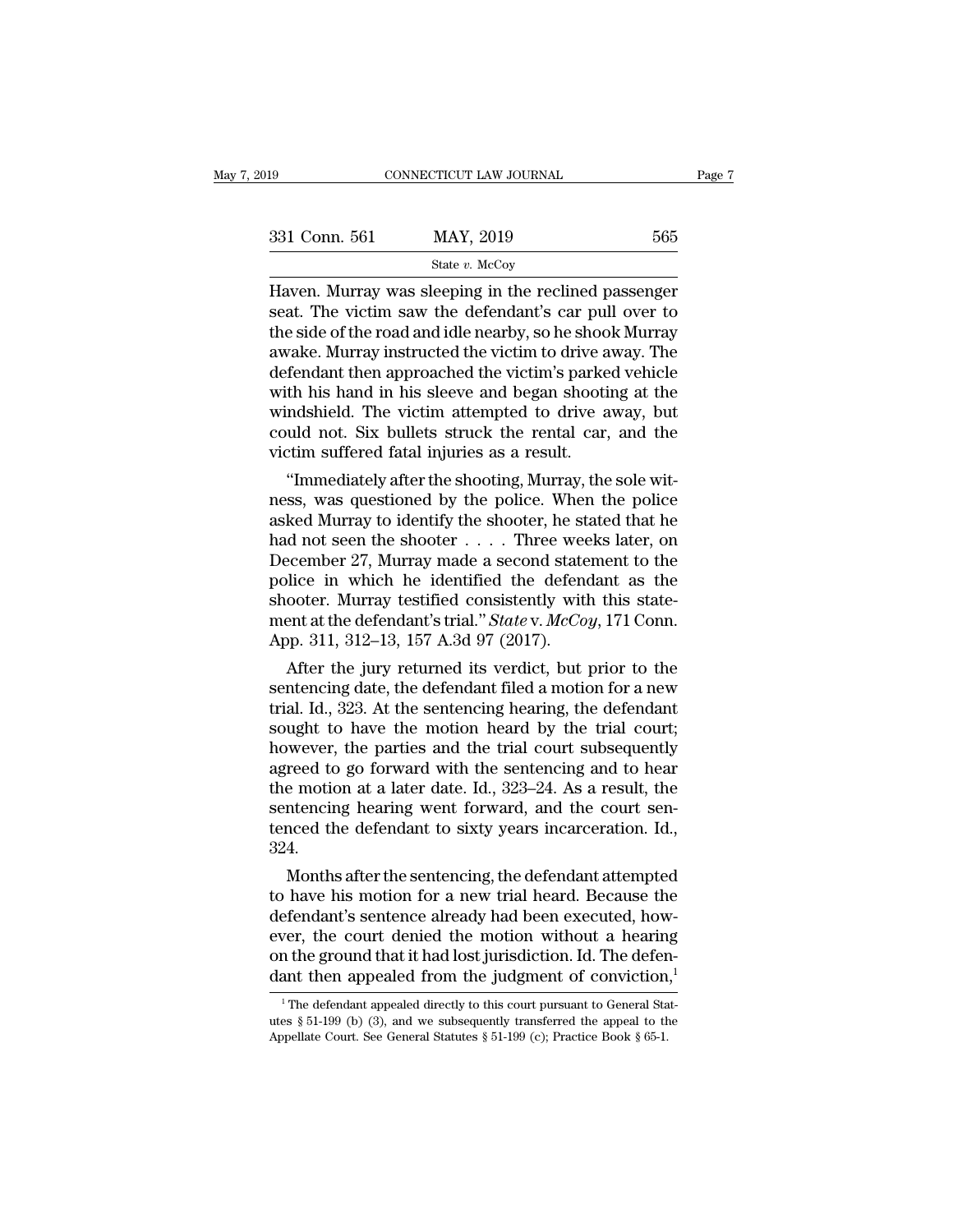|     | CONNECTICUT LAW JOURNAL                                                                                                                                                        | May 7, 2019   |
|-----|--------------------------------------------------------------------------------------------------------------------------------------------------------------------------------|---------------|
| 566 | MAY, 2019                                                                                                                                                                      | 331 Conn. 561 |
|     | State $v$ . McCoy                                                                                                                                                              |               |
|     | asserting that the prosecutor had engaged in a series<br>of improprieties that deprived him of his constitutional<br>right to a fair trial and that the trial court improperly |               |

 $\frac{\text{MAY, 2019}}{\text{State } v. \text{ McCoy}}$ <br>
asserting that the prosecutor had engaged in a series<br>
of improprieties that deprived him of his constitutional<br>
right to a fair trial and that the trial court improperly<br>
dopied his motio  $\frac{\text{MAX, 2019}}{\text{State } v. \text{ MCOy}}$ <br>asserting that the prosecutor had engaged in a series<br>of improprieties that deprived him of his constitutional<br>right to a fair trial and that the trial court improperly<br>denied his motion for  $\frac{\text{MAX}}{\text{State } v. \text{ MeCoy}}$ <br>  $\frac{\text{State } v. \text{ MeCoy}}{\text{asserting that the processor had engaged in a series}}$ <br>
of improprieties that deprived him of his constitutional<br>
right to a fair trial and that the trial court improperly<br>
denied his motion for a new trial for lack of Example 18<br>
asserting that<br>
of impropriet<br>
right to a fail<br>
denied his mo<br>
Id., 312.<br>
The Appel Serting that the prosecutor had engaged in a series<br>improprieties that deprived him of his constitutional<br>ght to a fair trial and that the trial court improperly<br>nied his motion for a new trial for lack of jurisdiction.<br>, asserting that the prosecutor had engaged in a series<br>of improprieties that deprived him of his constitutional<br>right to a fair trial and that the trial court improperly<br>denied his motion for a new trial for lack of jurisd

state during the trial, and that the trial court improperly<br>denied his motion for a new trial for lack of jurisdiction.<br>Id., 312.<br>The Appellate Court concluded that, regardless of<br>any improprieties that may have been commi Fight to a fair and and and the final coal improperty<br>denied his motion for a new trial for lack of jurisdiction.<br>Id., 312.<br>The Appellate Court concluded that, regardless of<br>any improprieties that may have been committed b Id., 312.<br>
The Appellate Court concluded that, regardless of<br>
any improprieties that may have been committed by the<br>
state during the trial, the defendant was not deprived<br>
of his due process right to a fair trial. Id., 31 radio state of the Appellate Court concluded that, regardless of any improprieties that may have been committed by the state during the trial, the defendant was not deprived of his due process right to a fair trial. Id., 3 The Appellate Court concluded that, regardless of<br>any improprieties that may have been committed by the<br>state during the trial, the defendant was not deprived<br>of his due process right to a fair trial. Id., 314–23. The<br>App any improprieties that may have been committed by the<br>state during the trial, the defendant was not deprived<br>of his due process right to a fair trial. Id., 314–23. The<br>Appellate Court also concluded that the trial court lo state during the trial, the defendant was not deprived<br>of his due process right to a fair trial. Id., 314–23. The<br>Appellate Court also concluded that the trial court lost<br>jurisdiction once the defendant's sentence was exeof his due process right to a fair tri<br>Appellate Court also concluded that<br>jurisdiction once the defendant's<br>cuted and, therefore, that the trial co<br>erly deny the defendant's motion 1<br>323–27. This certified appeal followe<br> ted and, therefore, that the trial court did not improp-<br>ly deny the defendant's motion for a new trial. Id.,<br>3–27. This certified appeal followed.<sup>2</sup> Additional facts<br>II be set forth as necessary.<br>I<br>The defendant first cl

I

erly deny the defendant's motion for a new trial. Id.,<br>323–27. This certified appeal followed.<sup>2</sup> Additional facts<br>will be set forth as necessary.<br>I<br>The defendant first claims that the Appellate Court<br>improperly determined 323–27. This certified appeal followed.<sup>2</sup> Additional facts<br>will be set forth as necessary.<br>I<br>The defendant first claims that the Appellate Court<br>improperly determined that he was not deprived of<br>a fair trial by prosecutor Will be set forth as necessary.<br>
I<br>
The defendant first claims that the Appellate Court<br>
improperly determined that he was not deprived of<br>
a fair trial by prosecutorial improprieties committed<br>
during his trial. Specifica I<br>
The defendant first claims that the Appellate Court<br>
improperly determined that he was not deprived of<br>
a fair trial by prosecutorial improprieties committed<br>
during his trial. Specifically, the defendant claims that<br>
t The defendant first claims that the Appellate Court<br>improperly determined that he was not deprived of<br>a fair trial by prosecutorial improprieties committed<br>during his trial. Specifically, the defendant claims that<br>the Appe The defendant first claims that the Appellate Court<br>improperly determined that he was not deprived of<br>a fair trial by prosecutorial improprieties committed<br>during his trial. Specifically, the defendant claims that<br>the Appe improperly determined that he was not deprived of<br>a fair trial by prosecutorial improprieties committed<br>during his trial. Specifically, the defendant claims that<br>the Appellate Court improperly concluded that the pros-<br>ecu e Appellate Court improperly concluded that the pros-<br>cutor did not deprive him of a fair trial when she (1)<br>olated a court order by attempting on three occasions<br>elicit inadmissible prior consistent statements made<br><sup>2</sup> We ecutor did not deprive him of a fair trial when she  $(1)$ <br>violated a court order by attempting on three occasions<br>to elicit inadmissible prior consistent statements made<br> $\frac{1}{2}$  We granted certification to appeal, limit

violated a court order by attempting on three occasions<br>to elicit inadmissible prior consistent statements made<br> $e^{i\theta}$  we granted certification to appeal, limited to the following questions:<br>(1) "Did the Appellate Court to elicit inadmissible prior consistent statements made<br>
<sup>2</sup> We granted certification to appeal, limited to the following questions:<br>
(1) "Did the Appellate Court properly affirm the trial court's judgment by<br>
concluding <sup>2</sup> We granted certification to appeal, limited to the following questions:<br>
<sup>2</sup> We granted certification to appeal, limited to the following questions:<br>
(1) "Did the Appellate Court properly affirm the trial court's judg <sup>2</sup> We granted certification to appeal, limited to the following questions:<br>
(1) "Did the Appellate Court properly affirm the trial court's judgment by<br>
concluding that, notwithstanding any improper conduct by the state, (1) "Did the Appellate Court properly affirm the trial court's judgment by concluding that, notwithstanding any improper conduct by the state, the defendant was not deprived of a fair trial?" (2) "Did the Appellate Court concluding that, notwithstanding any improper conduct by the state defendant was not deprived of a fair trial?" (2) "Did the Appellate properly conclude that the trial court lost jurisdiction to hear the deferemotion for a Frendant was not deprived of a fair trial?" (2) "Did the Appellate Court<br>fendant was not deprived of a fair trial?" (2) "Did the Appellate Court<br>operly conclude that the trial court lost jurisdiction to hear the defendant

properly conclude that the trial court lost jurisdiction to hear the defendant's motion for a new trial?" And (3) "In the alternative, did the trial court improperly sentence the defendant while his motion for a new trial property contains are writed?" And (3) "In the alternative, did the trial court improperly sentence the defendant while his motion for a new trial was pending?" *State v. McCoy*, 325 Conn. 911, 158 A.3d 321 (2017). Follow improperly sentence the defendant while his motion for a new trial was<br>pending?" *State* v. *McCoy*, 325 Conn. 911, 158 A.3d 321 (2017).<br>Following oral arguments, this court requested supplemental briefing from<br>the partie the defendant's pending and timely filed motion for a new trial before its pending?" *State v. McCoy*, 325 Conn. 911, 158 A.3d 321 (2017). Following oral arguments, this court requested supplemental briefing from the part Following oral arguments<br>The parties, limited to the f<br>court lost subject matter ju<br>doctrine of plain error apple<br>the defendant's pending a<br>sentenced the defendant?"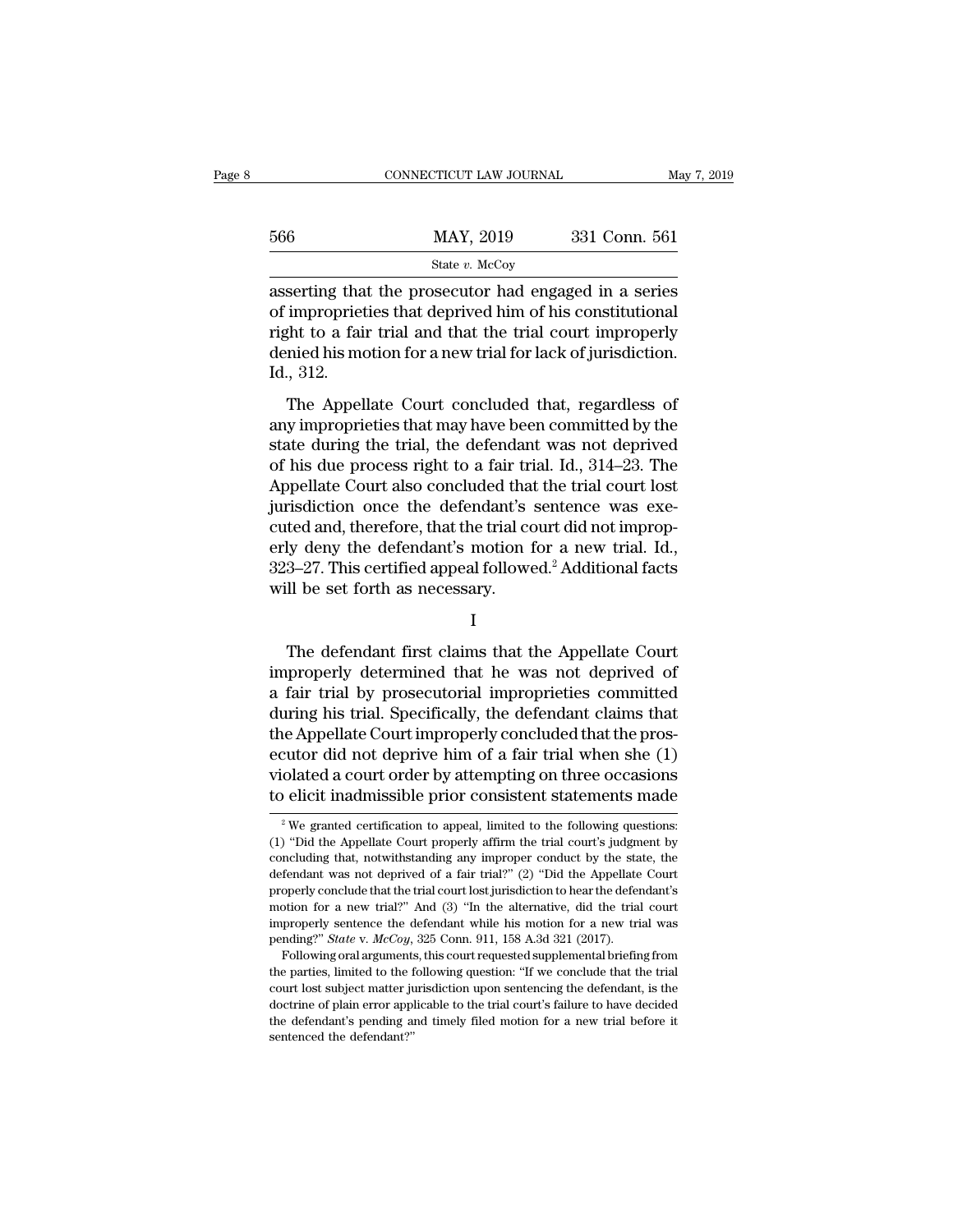| )19           | CONNECTICUT LAW JOURNAL                                                                                                                                                 | Page 9 |
|---------------|-------------------------------------------------------------------------------------------------------------------------------------------------------------------------|--------|
| 331 Conn. 561 | MAY, 2019                                                                                                                                                               | 567    |
|               | State $v$ . McCoy                                                                                                                                                       |        |
|               | by Murray, and (2) asked the jury during closing argu-<br>ment to speculate about the contents of a conversation<br>botyzoon Murrey and big mother that was not in evi- |        |

331 Conn. 561 MAY, 2019 567<br>
State  $v$ . McCoy<br>
by Murray, and (2) asked the jury during closing argument to speculate about the contents of a conversation<br>
between Murray and his mother that was not in evidence. In recono  $\begin{array}{ll}\n 331 \text{ Conn. } 561 \quad \text{MAX, } 2019 \quad \text{567} \\
 \text{State } v. \text{ MeCoy} \\
 \hline\n \text{by Murray, and (2) asked the jury during closing argument to speculate about the contents of a conversation between Murray and his mother that was not in evidence. In response, the state asserts that the Appellate Court properly concluded that these claimed immonric.\n$  $\frac{\text{331} \text{ Conn. } 561}{\text{State } v. \text{ McCoy}}$ <br>by Murray, and (2) asked the jury during closing argument to speculate about the contents of a conversation<br>between Murray and his mother that was not in evidence. In response, the stat State v. McCoy<br>by Murray, and (2) asked the jury during closing argu-<br>ment to speculate about the contents of a conversation<br>between Murray and his mother that was not in evi-<br>dence. In response, the state asserts that th state *b*. McCoy<br>by Murray, and (2) asked the jury during closing argu-<br>ment to speculate about the contents of a conversation<br>between Murray and his mother that was not in evi-<br>dence. In response, the state asserts that by Murray, and (2) asked the jury d<br>ment to speculate about the content<br>between Murray and his mother th<br>dence. In response, the state asserts<br>Court properly concluded that these<br>ties did not deprive the defendant c<br>trial. tween Murray and his mother that was not in evi-<br>nce. In response, the state asserts that the Appellate<br>ourt properly concluded that these claimed improprie-<br>s did not deprive the defendant of his right to a fair<br>al.<sup>3</sup> We dence. In response, the state asserts that the Appellate<br>Court properly concluded that these claimed improprie-<br>ties did not deprive the defendant of his right to a fair<br>trial.<sup>3</sup> We agree with the state.<br>With respect to t

Court properly concluded that these claimed improprie-<br>ties did not deprive the defendant of his right to a fair<br>trial.<sup>3</sup> We agree with the state.<br>With respect to the defendant's claim that the prose-<br>cutor thrice violat ties did not deprive the defendant of his right to a fair<br>trial.<sup>3</sup> We agree with the state.<br>With respect to the defendant's claim that the prose-<br>cutor thrice violated the trial court's order related to the<br>inadmissibilit trial.<sup>3</sup> We agree with the state.<br>
With respect to the defendant's claim that the prose-<br>
cutor thrice violated the trial court's order related to the<br>
inadmissibility of Murray's prior consistent statements,<br>
the Appella With respect to the defendant's claim that the prose-<br>cutor thrice violated the trial court's order related to the<br>inadmissibility of Murray's prior consistent statements,<br>the Appellate Court's decision sets forth the foll With respect to the defendant's claim that the prose-<br>cutor thrice violated the trial court's order related to the<br>inadmissibility of Murray's prior consistent statements,<br>the Appellate Court's decision sets forth the foll cutor thrice violated the trial court's order related to the<br>inadmissibility of Murray's prior consistent statements,<br>the Appellate Court's decision sets forth the following<br>relevant facts. "On the first day of trial, outs inadmissibility of Murray's prior consistent statements,<br>the Appellate Court's decision sets forth the following<br>relevant facts. "On the first day of trial, outside the<br>presence of the jury, the prosecutor asked the court<br> the Appellate Court's decision sets forth the following<br>relevant facts. "On the first day of trial, outside the<br>presence of the jury, the prosecutor asked the court<br>whether Murray's second statement to the police, in<br>which relevant facts. "On the first day of trial, outside the<br>presence of the jury, the prosecutor asked the court<br>whether Murray's second statement to the police, in<br>which he identified the defendant as the shooter, would<br>be ad presence of the jury, the prosecutor asked the court<br>whether Murray's second statement to the police, in<br>which he identified the defendant as the shooter, would<br>be admissible as a prior consistent statement. The court<br>resp whether Murray's second statement to the police, in<br>which he identified the defendant as the shooter, would<br>be admissible as a prior consistent statement. The court<br>responded: 'Well, again, without finally ruling on that,<br> is assert is not necessarily because the rule generally<br>that when a witness is impeached for a prior inconsis-<br>int statement, prior consistent statements are not nor-<br><sup>3</sup>The defendant also asserts that the Appellate Court the answer is not necessarily because the rule generally<br>is that when a witness is impeached for a prior inconsis-<br>tent statement, prior consistent statements are not nor-<br><sup>3</sup>The defendant also asserts that the Appellate C

is that when a witness is impeached for a prior inconsistent statement, prior consistent statements are not nor-<br><sup>3</sup>The defendant also asserts that the Appellate Court improperly concluded that the prosecutor did not viol tent statement, prior consistent statements are not nor-<br><sup>3</sup> The defendant also asserts that the Appellate Court improperly concluded that the prosecutor did not violate *State* v. *Singh*, 259 Com. 693, 793 A.2d 226 (200 <sup>3</sup> The defendant also asserts that the Appellate Court improperly concluded that the prosecutor did not violate *State* v. *Singh*, 259 Conn. 693, 793 A.2d 226 (2002), when she made statements during closing arguments su <sup>3</sup> The defendant also asserts that the Appellate Court improperly concluded that the prosecutor did not violate *State* v. *Singh*, 259 Conn. 693, 793 A.2d 226 (2002), when she made statements during closing arguments su cluded that the prosecutor did not violate *State* v. *Singh*, 259 Conn. 693, 793 A.2d 226 (2002), when she made statements during closing arguments suggesting to the jury that, in order to find that the state's key witnes 793 A.2d 226 (2002), when she made statements during closing arguments suggesting to the jury that, in order to find that the state's key witness had a plea deal with the state, the jury would have to conclude that other 793 A.2d 226 (2002), when she made statements during closing arguments suggesting to the jury that, in order to find that the state's key witness had a plea deal with the state, the jury would have to conclude that other goed and with the state, the jury would have to conclude that other thesses were lying. The state asserts that the defendant's claim alleging violation of *State* v. *Singh*, supra, 693, is not reviewable because he did t a produce with the state, and and the state asserts that the defendant's claim alleging a violation of *State* v. *Singh*, supra, 693, is not reviewable because he did not include that issue in his petition for certificat

a violation of *State* v. *Singh*, supra, 693, is not reviewable because he did not include that issue in his petition for certification to appeal. We agree with the state.<br>The Appellate Court concluded that the prosecuto not include that issue in his petition for certification to appeal. We agree with the state.<br>The Appellate Court concluded that the prosecutor did not violate *Singh* and, thus, did not engage in any impropriety regarding with the state.<br>The Appellate Court concluded that the prosecutor did not violate *Singh* and, thus, did not engage in any impropriety regarding this issue. Therefore, the Appellate Court did not consider that alleged imp The Appellate Court concluded that the prosecutor did not violate *Singh*, and, thus, did not engage in any impropriety regarding this issue. Therefore, the Appellate Court did not consider that alleged impropriety when it and, thus, did not engage in any impropriety regarding this issue. Therefore, the Appellate Court did not consider that alleged impropriety when it concluded that the defendant was not deprived of a fair trial. In his pet the Appellate Court did not consider that alleged impropriety when it concluded that the defendant was not deprived of a fair trial. In his petition for certification to appeal, the defendant did not ask this court to cer either found that the defendant was not deprived of a fair trial. In his petition for certification to appeal, the defendant did not ask this court to certify a question regarding the alleged violation of *State* v. *Sing* for certification to appeal, the defendant did not ask this court to certify a question regarding the alleged violation of *State* v. *Singh*, supra, 259 Conn. 693. Instead, the defendant only sought, and we only granted, question regarding the alleged violation of *State* v. *Singh*, supra, 259 Conn. 693. Instead, the defendant only sought, and we only granted, certification on the issue of whether the Appellate Court's conclusion that th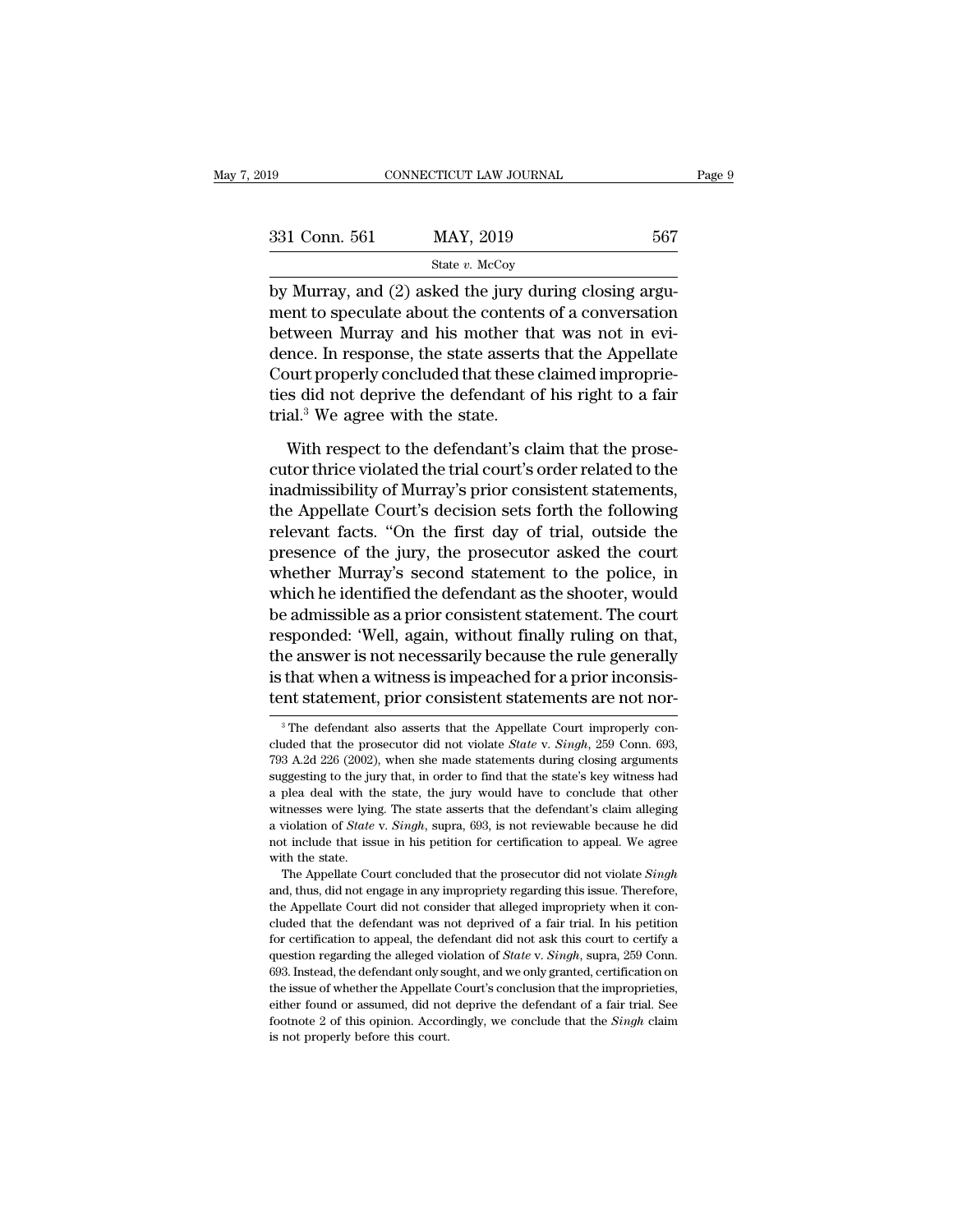|     | CONNECTICUT LAW JOURNAL | May 7, 2019   |  |
|-----|-------------------------|---------------|--|
|     |                         |               |  |
| 568 | MAY, 2019               | 331 Conn. 561 |  |
|     | State $v$ . McCoy       |               |  |

 $\begin{array}{r|l}\n\text{COMNETICUT LAW JOURNAL} & \text{May 7, 2019} \\
\hline\n & \text{State } v. \text{ McCoy} \\
\hline\n\text{mally admissible. They can be admissible under the}\n\text{discretion of the court, particularly—and I emphasize}\n\end{array}$ MAY, 2019 331 Conn. 561<br>
State v. McCoy<br>
Mally admissible. They can be admissible under the<br>
discretion of the court, particularly—and I emphasize<br>
particularly—where the prior consistent statement pre-<br>
codes the prior in  $\frac{\text{MAX, 2019}}{\text{State } v. \text{ MeCoy}}$ <br>
mally admissible. They can be admissible under the discretion of the court, particularly—and I emphasize particularly—where the prior consistent statement pre-<br>
cedes the prior inconsistent 568 MAY, 2019 331 Conn. 561<br>
State v. McCoy<br>
mally admissible. They can be admissible under the<br>
discretion of the court, particularly—and I emphasize<br>
particularly—where the prior consistent statement pre-<br>
cedes the pri State v. McCoy<br>
mally admissible. They can be admissible under the<br>
discretion of the court, particularly—and I emphasize<br>
particularly—where the prior consistent statement pre-<br>
cedes the prior inconsistent statement.... state v. McCoy<br>
mally admissible. They can be admissible under the<br>
discretion of the court, particularly—and I emphasize<br>
particularly—where the prior consistent statement pre-<br>
cedes the prior inconsistent statement.... mally admissible. They can be admissible under the<br>discretion of the court, particularly—and I emphasize<br>particularly—where the prior consistent statement pre-<br>cedes the prior inconsistent statement. . . . [W]e may<br>have to discretion of the court, particularly—and I emphasize<br>particularly—where the prior consistent statement pre-<br>cedes the prior inconsistent statement. . . . . [W]e may<br>have to see what develops, but certainly the answer to<br>w particularly—where the prior consistent statement precedes the prior inconsistent statement. . . . [W]e may<br>have to see what develops, but certainly the answer to<br>what you just said is not necessarily.' The court further<br> cedes the prior inconsistent statement. . . . [W]e may<br>have to see what develops, but certainly the answer to<br>what you just said is not necessarily.' The court further<br>stated: 'I haven't given my final rulings on this beca have to see what develops, but certainly the answer to<br>what you just said is not necessarily.' The court further<br>stated: 'I haven't given my final rulings on this because<br>I have to see what the witness says on direct, obvi rat you just said is not necessarily. The coult further<br>ated: 'I haven't given my final rulings on this because<br>ave to see what the witness says on direct, obviously,<br>it I think you must be aware of the general way that<br>oo stated: I haven t given hiy linal rulings on this because<br>I have to see what the witness says on direct, obviously,<br>but I think you must be aware of the general way that<br>I look at this so that you are not surprised, and I

Thave to see what the witness says on direct, obviously,<br>but I think you must be aware of the general way that<br>I look at this so that you are not surprised, and I think<br>that I have said so.'" (Emphasis omitted.) Id., 315–1 but I think you must be aware of the general way that I look at this so that you are not surprised, and I think that I have said so.'" (Emphasis omitted.) Id., 315–16.<br>During the state's direct examination of Murray, after Thook at this so the<br>that I have said so<br>During the state<br>establishing that M<br>dant as the shoot<br>police, the prosecu<br>with Murray:<br>"The Prosecu During the state's direct examination of Murray, after tablishing that Murray had failed to identify the defen-<br>nt as the shooter in his initial encounter with the lice, the prosecutor engaged in the following colloquy<br>th but ingule state s unect examination of murray, after establishing that Murray had failed to identify the defendant as the shooter in his initial encounter with the police, the prosecutor engaged in the following colloquy establishing that murray had failed to dentify the defant as the shooter in his initial encounter with police, the prosecutor engaged in the following collowith Murray:<br>" (The Prosecutor]: Did there come a time althree wee

police, the prosecutor engaged in the following colloquy<br>with Murray:<br>"' [The Prosecutor]: Did there come a time about<br>three weeks later when you went back into the police<br>department and gave another statement?<br>"' [Murray] <sup>"</sup> '[The Prosecutor]: Did there come a time about<br>ree weeks later when you went back into the police<br>partment and gave another statement?<br>" '[Murray]: Yes.<br>" '[The Prosecutor]: And in that statement, did you<br>sentially tel

" (The Prosecutor): Did there come a time about<br>three weeks later when you went back into the police<br>department and gave another statement?<br>" (Murray): Yes.<br>" (The Prosecutor): And in that statement, did you<br>essentially te today in court?<br>"'[Murray]: Yes.'" Id., 322 n.4 partment and gave another statement?<br>"'(Murray]: Yes.<br>"'(The Prosecutor]: And in that stateme<br>sentially tell the police what you have<br>day in court?<br>"'(Murray]: Yes.'" Id., 322 n.4<br>Defense counsel did not object to this t " '[Murray]: Yes.<br>" '[The Prosecutor]: And in that statement, did you<br>sentially tell the police what you have testified to<br>day in court?<br>" '[Murray]: Yes.' " Id., 322 n.4<br>Defense counsel did not object to this testimony.<br>A " [The Prosecutor]: And in that statement, did you<br>sentially tell the police what you have testified to<br>day in court?<br>" (Murray]: Yes.' " Id., 322 n.4<br>Defense counsel did not object to this testimony.<br>After this testimony,

essentially tell the police what you have testified to<br>today in court?<br>" "[Murray]: Yes.'" Id., 322 n.4<br>Defense counsel did not object to this testimony.<br>After this testimony, the prosecutor committed the<br>first of the alle today in court?<br>
"'(Murray]: Yes.'" Id., 322 n.4<br>
Defense counsel did not object to this testimony.<br>
After this testimony, the prosecutor committed the<br>
first of the alleged improprieties when she asked:<br>
"Now, with regard " (Murray]: Yes.' " Id., 322 n.4<br>
Defense counsel did not object to this testimony.<br>
After this testimony, the prosecutor committed the<br>
first of the alleged improprieties when she asked:<br>
"Now, with regard to giving that Defense counsel did not object to this testimony.<br>After this testimony, the prosecutor committed the<br>first of the alleged improprieties when she asked:<br>"Now, with regard to giving that statement [to the<br>police] on Decembe Detense courset and not object to this testimony.<br>
After this testimony, the prosecutor committed the<br>
first of the alleged improprieties when she asked:<br>
"Now, with regard to giving that statement [to the<br>
police] on Dec After this testimony, the prosecutor committed the<br>first of the alleged improprieties when she asked:<br>"Now, with regard to giving that statement [to the<br>police] on December 27, which is essentially what you<br>spoke about to first of the alleged improprieties when she asked:<br>
"Yow, with regard to giving that statement [to the<br>
police] on December 27, which is essentially what you<br>
spoke about today  $\ldots$ .' Defense counsel objected,<br>
and the c " Now, with regard to giving that statement [to the police] on December 27, which is essentially what you spoke about today  $\ldots$  .  $\cdot$  Defense counsel objected, and the court sustained the objection, noting that '[t]he police] on December 27, which is essentially what you spoke about today  $\ldots$ . ' Defense counsel objected, and the court sustained the objection, noting that '[t]he contents of the second interview should not be divulged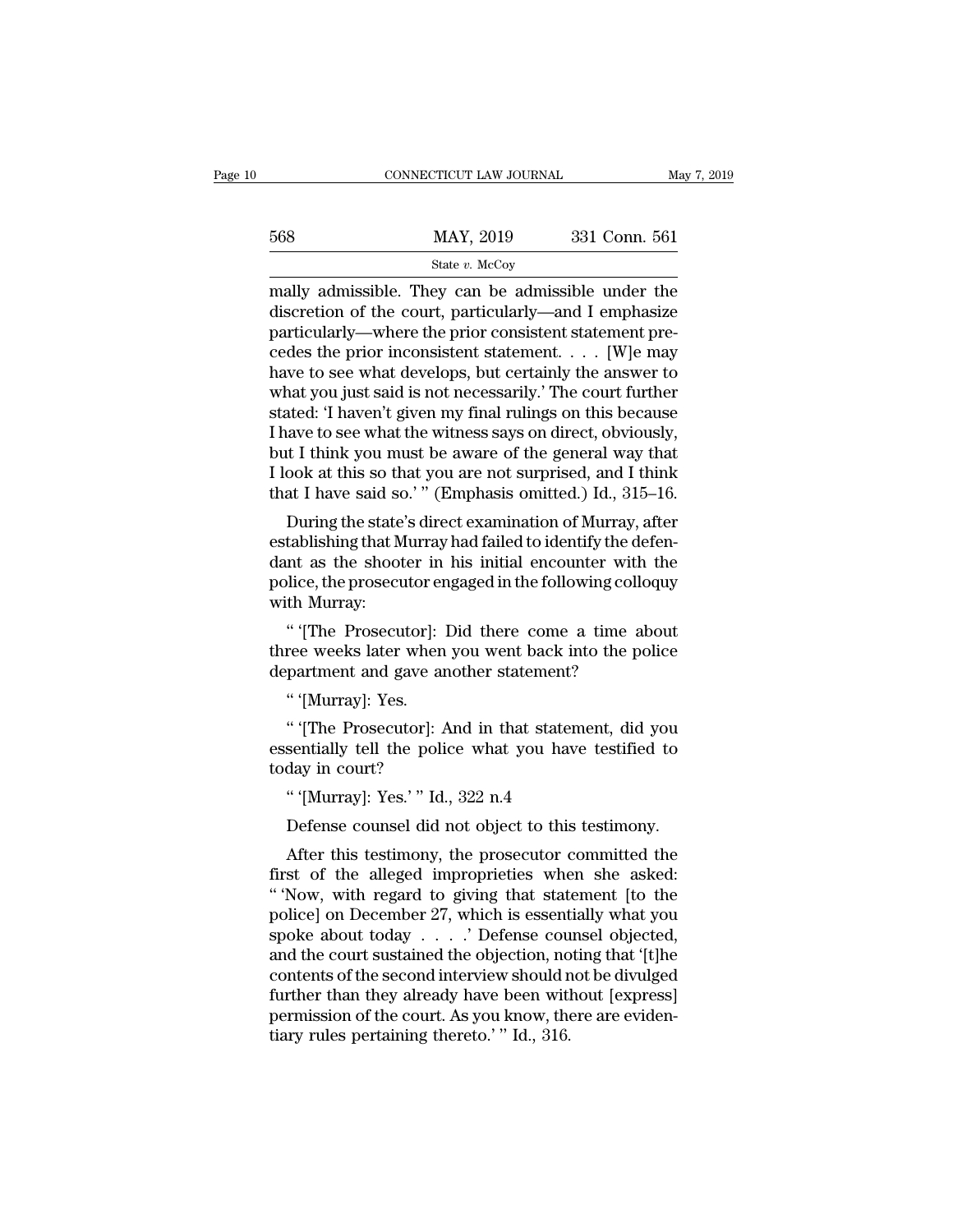| :019          | CONNECTICUT LAW JOURNAL                                                                                                                                                | Page 11 |
|---------------|------------------------------------------------------------------------------------------------------------------------------------------------------------------------|---------|
|               |                                                                                                                                                                        |         |
| 331 Conn. 561 | MAY, 2019                                                                                                                                                              | 569     |
|               | State $v$ . McCoy                                                                                                                                                      |         |
|               | Later, during that same direct examination, the sec-<br>ond alleged impropriety occurred when "the prosecutor<br>asked Murray: 'And let me just ask you this, when you |         |

331 Conn. 561 MAY, 2019 569<br>
State v. McCoy<br>
Later, during that same direct examination, the second alleged impropriety occurred when "the prosecutor<br>
asked Murray: 'And let me just ask you this: when you<br>
spoke to the po 331 Conn. 561 MAY, 2019 569<br>
State v. McCoy<br>
Later, during that same direct examination, the sec-<br>
ond alleged impropriety occurred when "the prosecutor<br>
asked Murray: 'And let me just ask you this: when you<br>
spoke to the  $\frac{\text{331} \text{ Conn. } 561}{\text{State } v. \text{ McCoy}}$ <br>
Later, during that same direct examination, the second alleged impropriety occurred when "the prosecutor asked Murray: 'And let me just ask you this: when you spoke to the police again Extra for the state v. McCoy<br>
Later, during that same direct examination, the sec-<br>
ond alleged impropriety occurred when "the prosecutor<br>
asked Murray: 'And let me just ask you this: when you<br>
spoke to the police again, Example 19 State v. McCoy<br>
Later, during that same direct examination, the sec-<br>
ond alleged impropriety occurred when "the prosecutor<br>
asked Murray: 'And let me just ask you this: when you<br>
spoke to the police again, wha Later, during that same direct examination, the sec-<br>ond alleged impropriety occurred when "the prosecutor<br>asked Murray: 'And let me just ask you this: when you<br>spoke to the police again, what did you tell them with<br>regar ond alleged impropriety occurred when "the prosecutor<br>asked Murray: 'And let me just ask you this: when you<br>spoke to the police again, what did you tell them with<br>regard to who was the shooter?' The court sua sponte<br>excuse asked Murray: 'And let me just ask you this: when you<br>spoke to the police again, what did you tell them with<br>regard to who was the shooter?' The court sua sponte<br>excused the jury and addressed the prosecutor, stating:<br>'I d spoke to the police again, what did you tell them with<br>regard to who was the shooter?' The court sua sponte<br>excused the jury and addressed the prosecutor, stating:<br>'I don't know how many times I have told you on the<br>record regard to who was the shooter?' The court sua sponte excused the jury and addressed the prosecutor, stating: 'I don't know how many times I have told you on the record, and, I believe, explicitly, that . . . prior consiste excused the jury and addressed the prosecutor, stating:<br>'I don't know how many times I have told you on the<br>record, and, I believe, explicitly, that . . . prior consis-<br>tent statements are not admissible into evidence unle contents.' ''After the prosecutor indicated that she did not think tent statements are not autussible into evidence unless<br>they precede prior inconsistent statements. . . . I have<br>told you, with respect to the second interview, on multi-<br>ple occasions, multiple occasions do not get into t

precede prior inconsistent statements.  $\ldots$  in flave told you, with respect to the second interview, on multiple occasions, multiple occasions do not get into the contents.<br>
"After the prosecutor indicated that she did n cold you, while respect to the second interview, on humi-<br>ple occasions, multiple occasions do not get into the<br>contents.'<br>"After the prosecutor indicated that she did not think<br>that the court had been explicit in ruling t prior occasions, including occasions do not get into the<br>contents.'<br>"After the prosecutor indicated that she did not think<br>that the court had been explicit in ruling that Murray's<br>prior consistent statements were inadmissi "After the prosecutor indicated that she did not think<br>that the court had been explicit in ruling that Murray's<br>prior consistent statements were inadmissible, the<br>court stated that '[u]nder no circumstances without<br>prior "After the prosecutor indicated that she did not think<br>that the court had been explicit in ruling that Murray's<br>prior consistent statements were inadmissible, the<br>court stated that '[u]nder no circumstances without<br>prior that the court had been explicit in ruling that Murray's<br>prior consistent statements were inadmissible, the<br>court stated that '[u]nder no circumstances without<br>prior permission of the court . . . may you ask this<br>witness a prior consistent statements were inadmissible, the<br>court stated that '[u]nder no circumstances without<br>prior permission of the court . . . may you ask this<br>witness about any prior consistent statement postdating<br>the origi court stated that '[u]nder no circumstances without<br>prior permission of the court . . . may you ask this<br>witness about any prior consistent statement postdating<br>the original inconsistent statement of December 6. You<br>may n prior permission of the court . . . may you ask this<br>witness about any prior consistent statement postdating<br>the original inconsistent statement of December 6. You<br>may not ask him about the substance of that without<br>prior witness about any prior consistent statement postdating<br>the original inconsistent statement of December 6. You<br>may not ask him about the substance of that without<br>prior permission of the court, that includes, but is not<br>li the original inconsistent statement of December 6. You<br>may not ask him about the substance of that without<br>prior permission of the court, that includes, but is not<br>limited to . . . the substance of his statement to the<br>pol may not ask him about the substance of that without<br>prior permission of the court, that includes, but is not<br>limited to . . . the substance of his statement to the<br>police on December 27. I had thought that I was explicit,<br> prior permission of the court, that includes, but is not limited to . . . the substance of his statement to the police on December 27. I had thought that I was explicit, but perhaps I was not, and if so, please forgive me limited to . . . the substance of his statement to the police on December 27. I had thought that I was explicit, but perhaps I was not, and if so, please forgive me.'<br>The court continued, stating: 'I have told you repeated police on December 27. I had thought that I was explicit,<br>but perhaps I was not, and if so, please forgive me.'<br>The court continued, stating: 'I have told you repeatedly<br>not to go there. If you go there again, without prio It was not, and it so, please forgive me.<br>The court continued, stating: Thave told you repeatedly<br>t to go there. If you go there again, without prior<br>rmission of the court, you are asking—you are basi-<br>lly going to require The court continued, stating. Thave told you repeatedly<br>not to go there. If you go there again, without prior<br>permission of the court, you are asking—you are basi-<br>cally going to require me to do things that, believe me,<br>I

not to go there. If you go there again, whilout prior<br>permission of the court, you are asking—you are basi-<br>cally going to require me to do things that, believe me,<br>I do not want to do. So, don't go there.' " Id., 316–17.<br> permission of the court, you are asking—you are basi-<br>cally going to require me to do things that, believe me,<br>I do not want to do. So, don't go there.' " Id., 316–17.<br>Finally, the prosecutor engaged in the third alleged<br>i Learly going to require the to do things that, beneve the,<br>
I do not want to do. So, don't go there.' "Id., 316–17.<br>
Finally, the prosecutor engaged in the third alleged<br>
impropriety related to prior consistent statements. Finally, the prosecutor engaged in the third alleged<br>impropriety related to prior consistent statements.<br>This impropriety occurred when, "after asking Murray<br>whether he had visited the victim's family the day after<br>the vi Finally, the prosecutor engaged in the third alleged<br>impropriety related to prior consistent statements.<br>This impropriety occurred when, "after asking Murray<br>whether he had visited the victim's family the day after<br>the vic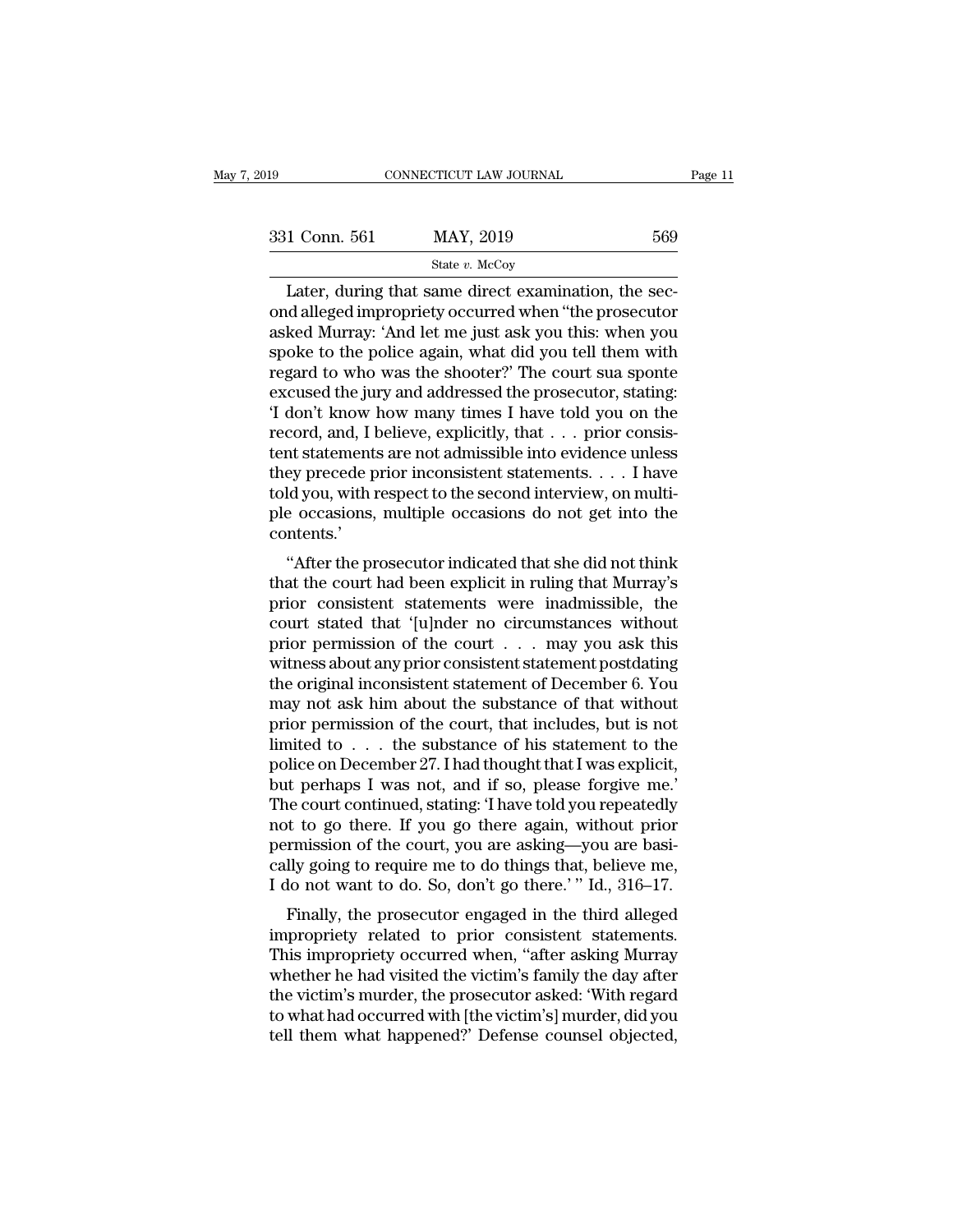|     | CONNECTICUT LAW JOURNAL                                                                                                                                                     | May 7, 2019   |
|-----|-----------------------------------------------------------------------------------------------------------------------------------------------------------------------------|---------------|
| 570 | MAY, 2019                                                                                                                                                                   | 331 Conn. 561 |
|     | State $v$ . McCoy                                                                                                                                                           |               |
|     | and the court sustained the objection, instructing the<br>prosecutor to '[a]sk your next question, keeping in mind<br>miling that the court has already made $''$ Ld $-917$ |               |

570 MAY, 2019 331 Conn. 561<br>
State v. McCoy<br>
and the court sustained the objection, instructing the<br>
prosecutor to '[a]sk your next question, keeping in mind<br>
rulings that the court has already made.' " Id., 317.  $\begin{array}{r} \text{570} & \text{MAX, } 2019 & 331 \text{ Conn. } 561 \\ \text{State } v. \text{ MeCoy} \end{array}$ <br>and the court sustained the objection, instructing the prosecutor to '[a]sk your next question, keeping in mind rulings that the court has already made.' " I WHT, 2019 331 COND. 301<br>
State v. McCoy<br>
d the court sustained the objection, instructing the<br>
osecutor to '[a]sk your next question, keeping in mind<br>
lings that the court has already made.' " Id., 317.<br>
With respect to t

State v. McCoy<br>
and the court sustained the objection, instructing the<br>
prosecutor to '[a]sk your next question, keeping in mind<br>
rulings that the court has already made.' " Id., 317.<br>
With respect to the claim that the p and the court sustained the objection, instructing the<br>prosecutor to '[a]sk your next question, keeping in mind<br>rulings that the court has already made.' " Id., 317.<br>With respect to the claim that the prosecutor improp-<br>er prosecutor to '[a]sk your next question, keeping in mind<br>rulings that the court has already made.' " Id., 317.<br>With respect to the claim that the prosecutor improp-<br>erly referred to facts not in evidence, the factual under rulings that the court has already made.' " Id., 317.<br>With respect to the claim that the prosecutor improperly referred to facts not in evidence, the factual under-<br>layment is as follows. During the trial, the state<br>presen With respect to the claim that the prosecutor improperly referred to facts not in evidence, the factual under-<br>layment is as follows. During the trial, the state<br>presented evidence that Murray's mother encountered<br>Murray c With respect to the claim that the prosecutor improperly referred to facts not in evidence, the factual under-<br>layment is as follows. During the trial, the state<br>presented evidence that Murray's mother encountered<br>Murray c erly referred to facts not in evidence, the factual under-<br>layment is as follows. During the trial, the state<br>presented evidence that Murray's mother encountered<br>Murray crying at his girlfriend's home. The prosecutor<br>asked layment is as follows. During the trial, the state<br>presented evidence that Murray's mother encountered<br>Murray crying at his girlfriend's home. The prosecutor<br>asked Murray's mother to describe Murray's demeanor<br>as she spoke presented evidence that Murray's mother encountered<br>Murray crying at his girlfriend's home. The prosecutor<br>asked Murray's mother to describe Murray's demeanor<br>as she spoke to him, and she began to tell the jury what<br>Murray Murray crying at his girlfriend's home. The prosecutor<br>asked Murray's mother to describe Murray's demeanor<br>as she spoke to him, and she began to tell the jury what<br>Murray had said to her during that encounter. Defense<br>coun asked Murray's mother to describe Murray's demeanor<br>as she spoke to him, and she began to tell the jury what<br>Murray had said to her during that encounter. Defense<br>counsel objected. The court sustained the objection and<br>did as she spoke to him, and she began to tell the jury what<br>Murray had said to her during that encounter. Defense<br>counsel objected. The court sustained the objection and<br>did not permit Murray's mother to testify about what<br>Mu Murray had said to her during that encounter. Defense<br>counsel objected. The court sustained the objection and<br>did not permit Murray's mother to testify about what<br>Murray had said. Then, in closing argument, when refer-<br>rin counsel objected. The court sustained the objection and<br>did not permit Murray's mother to testify about what<br>Murray had said. Then, in closing argument, when refer-<br>ring to Murray's encounter with his mother at his girl-<br>f did not permit Murray's mother to testify about what<br>Murray had said. Then, in closing argument, when refer-<br>ring to Murray's encounter with his mother at his girl-<br>friend's home, the prosecutor argued: " They talked,<br>and Murray had said. Then, in closing argument, when refer-<br>ring to Murray's encounter with his mother at his girl-<br>friend's home, the prosecutor argued: "They talked,<br>and he told her things, I can't say what they were,<br>but I ring to Murray's encounte<br>friend's home, the prosec<br>and he told her things, l<br>but I think you can thinl<br>objected, and the court ir<br>is not in evidence. Do not<br>argument.' " Id., 319.<br>In analyzing these alleg In a to total her things, I can't say what they were,<br>It I think you can think about it.' Defense counsel<br>giected, and the court instructed the jury that '[t]his<br>not in evidence. Do not speculate. That is improper<br>gument.' but I think you can think about it.' Defense counsel<br>objected, and the court instructed the jury that '[t]his<br>is not in evidence. Do not speculate. That is improper<br>argument.' " Id., 319.<br>In analyzing these alleged impropr

objected, and the court instructed the jury that '[t]his<br>is not in evidence. Do not speculate. That is improper<br>argument.' " Id., 319.<br>In analyzing these alleged improprieties, the Appel-<br>late Court assumed that the prosec is not in evidence. Do not speculate. That is improper<br>argument.' " Id., 319.<br>In analyzing these alleged improprieties, the Appel-<br>late Court assumed that the prosecutor had improperly<br>disregarded the trial court's evident argument.' " Id., 319.<br>
In analyzing these alleged improprieties, the Appel-<br>
late Court assumed that the prosecutor had improperly<br>
disregarded the trial court's evidentiary rulings related<br>
to Murray's prior consistent s In analyzing these alleged improprieties, the Appellate Court assumed that the prosecutor had improperly disregarded the trial court's evidentiary rulings related to Murray's prior consistent statements. Id., 318. As to th In analyzing these alleged improprieties, the Appellate Court assumed that the prosecutor had improperly disregarded the trial court's evidentiary rulings related to Murray's prior consistent statements. Id., 318. As to th late Court assumed that the prosecutor had improperly<br>disregarded the trial court's evidentiary rulings related<br>to Murray's prior consistent statements. Id., 318. As to<br>the prosecutor's closing argument inviting the jurors disregarded the trial court's evidentiary rulings related<br>to Murray's prior consistent statements. Id., 318. As to<br>the prosecutor's closing argument inviting the jurors to<br>speculate about statements not in evidence regardi to Murray's prior consistent statements. Id., 318. As to<br>the prosecutor's closing argument inviting the jurors to<br>speculate about statements not in evidence regarding<br>Murray's conversation with his mother, the Appellate<br>Co the prosecutor's closing argument inviting the jurors to<br>speculate about statements not in evidence regarding<br>Murray's conversation with his mother, the Appellate<br>Court determined, consistent with a concession by the<br>state speculate about<br>Murray's conver<br>Court determine<br>state, that this a<br>Appellate Court<br>prieties did not<br>Id., 320–21.<br>In the present bourt determined, consistent with a concession by the<br>atte, that this argument was improper. Id., 319. The<br>ppellate Court concluded, however, that these impro-<br>ieties did not deprive the defendant of a fair trial.<br>,, 320–2 state, that this argument was improper. Id., 319. The<br>Appellate Court concluded, however, that these impro-<br>pricities did not deprive the defendant of a fair trial.<br>Id., 320–21.<br>In the present appeal, the defendant asserts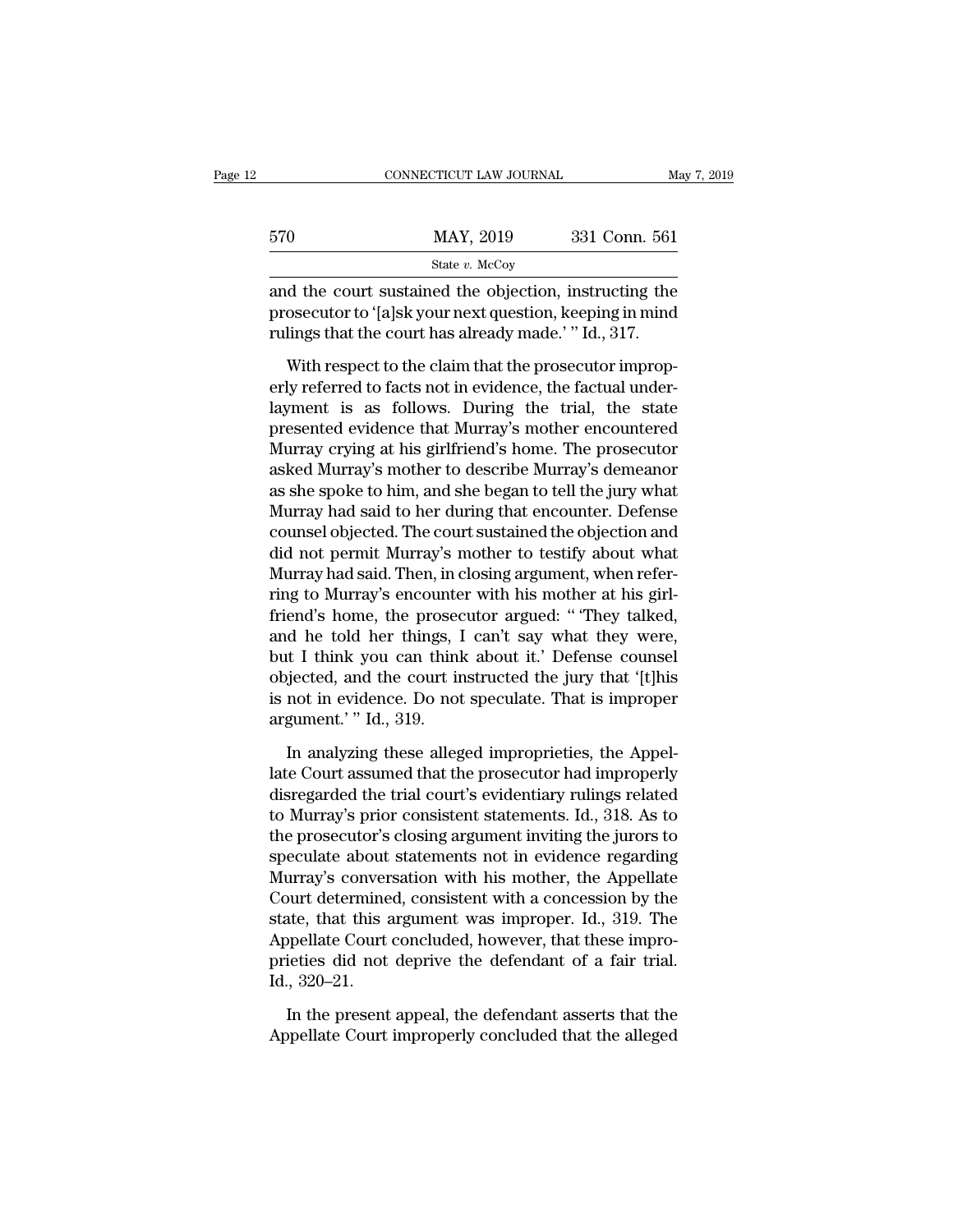| )19           | CONNECTICUT LAW JOURNAL                                                                                                                                                              |         |
|---------------|--------------------------------------------------------------------------------------------------------------------------------------------------------------------------------------|---------|
|               |                                                                                                                                                                                      | Page 13 |
| 331 Conn. 561 | MAY, 2019                                                                                                                                                                            | 571     |
|               | State $v$ . McCoy                                                                                                                                                                    |         |
|               | improprieties did not deprive him of a fair trial. <sup>4</sup> We<br>disagree and conclude that the Appellate Court prop-<br>orly determined that the claimed impropriation did not |         |

 $\begin{array}{ll}\n 331 \text{ Conn. } 561 \text{ } & \text{MAX, } 2019 \text{ } & \text{571}\n \end{array}$   $\begin{array}{ll}\n 571 \text{ State } v. \text{ McCoy} \\
 \text{improprieties did not derive him of a fair trial.<sup>4</sup> We disagree and conclude that the Appellate Court properly determined that the claimed improprieties did not derive the deformation process.} \n\end{array}$ 331 Conn. 561 MAY, 2019 571<br>
State v. McCoy<br>
improprieties did not deprive him of a fair trial.<sup>4</sup> We<br>
disagree and conclude that the Appellate Court prop-<br>
erly determined that the claimed improprieties did not<br>
deprive 331 Conn. 561 MAY, 2019 571<br>
State v. McCoy<br>
improprieties did not deprive him of a fair trial.<sup>4</sup> We<br>
disagree and conclude that the Appellate Court prop-<br>
erly determined that the claimed improprieties did not<br>
deprive State v. McCoy<br>
improprieties did not deprive him of a fair trial.<sup>4</sup> We<br>
disagree and conclude that the Appellate Court prop-<br>
erly determined that the claimed improprieties did not<br>
deprive the defendant of a fair trial  $\begin{array}{l} \text{state } v \text{ } \text{McCoy} \\ \text{improprieties did not derive him of a fair trial.<sup>4</sup> We disagree and conclude that the Appellate Court properly determined that the claimed improprieties did not derive the defendant of a fair trial. Because the Appellate Court either assumed that these actions of the prosecutor were improper or accepted the state's co-cession to that effect, we need only address whether the Amellato Court properly concluded that those claimed. \end{array}$ improprieties did not deprive him of a fair trial.<sup>4</sup> We<br>disagree and conclude that the Appellate Court prop-<br>erly determined that the claimed improprieties did not<br>deprive the defendant of a fair trial. Because the Appeldisagree and conclude that the Appellate Court properly determined that the claimed improprieties did not<br>deprive the defendant of a fair trial. Because the Appel-<br>late Court either assumed that these actions of the<br>prosec erly determined that the claimed improprieties did not<br>deprive the defendant of a fair trial. Because the Appel-<br>late Court either assumed that these actions of the<br>prosecutor were improper or accepted the state's con-<br>ces deprive the defendant of a<br>late Court either assume<br>prosecutor were improper<br>cession to that effect, we n<br>Appellate Court properly of<br>improprieties constituted :<br>right to due process.<br>We begin with the stand be Court entier assumed that these actions of the<br>osecutor were improper or accepted the state's con-<br>ssion to that effect, we need only address whether the<br>ppellate Court properly concluded that these claimed<br>proprieties prosecutor were improper or accepted the state's con-<br>cession to that effect, we need only address whether the<br>Appellate Court properly concluded that these claimed<br>improprieties constituted a violation of the defendant's<br>

currely concluded that these claimed<br>improprieties constituted a violation of the defendant's<br>right to due process.<br>We begin with the standard of review. "[T]he touch-<br>stone of due process analysis in cases of alleged pros mproprieties constituted a violation of the defendant's<br>right to due process.<br>We begin with the standard of review. "[T]he touch-<br>stone of due process analysis in cases of alleged prose-<br>cutorial [impropriety] is the fairn mipropricies constructed a violation of the detendant s<br>right to due process.<br>We begin with the standard of review. "[T]he touch-<br>stone of due process analysis in cases of alleged prose-<br>cutorial [impropriety] is the fair We begin with the standard of review. "[T]he touch-<br>stone of due process analysis in cases of alleged prose-<br>cutorial [impropriety] is the fairness of the trial, and<br>not the culpability of the prosecutor. . . . The issue We begin with the standard of review. "[T]he touch-<br>stone of due process analysis in cases of alleged prose-<br>cutorial [impropriety] is the fairness of the trial, and<br>not the culpability of the prosecutor.... The issue is<br> stone of due process analysis in cases of alleged prose-<br>cutorial [impropriety] is the fairness of the trial, and<br>not the culpability of the prosecutor. . . . The issue is<br>whether the prosecutor's conduct so infected the cutorial [impropriety] is the fairness of the trial, and<br>not the culpability of the prosecutor. . . . The issue is<br>whether the prosecutor's conduct so infected the trial<br>with unfairness as to make the resulting conviction not the culpability of the prosecutor. . . . . The issue is<br>whether the prosecutor's conduct so infected the trial<br>with unfairness as to make the resulting conviction a<br>denial of due process. . . . In determining whether whether the prosecutor's conduct so infected the trial<br>with unfairness as to make the resulting conviction a<br>denial of due process. . . . In determining whether the<br>defendant was denied a fair trial [by virtue of prosecu-<br> with unfairness as to make the res<br>denial of due process. . . . In deter<br>defendant was denied a fair trial [b<br>torial impropriety] we must view th<br>ments in the context of the ent<br>quotation marks omitted.) *State* v. (<br>444, fendant was denied a fair trial [by virtue of prosecu-<br>
rial impropriety] we must view the prosecutor's com-<br>
ents in the context of the entire trial." (Internal<br>
otation marks omitted.) *State* v. *Campbell*, 328 Conn.<br> determinative was defined a rain trial [by virtue of prosecutor]<br>torial impropriety] we must view the prosecutor's com-<br>ments in the context of the entire trial." (Internal<br>quotation marks omitted.) *State* v. *Campbell*,

torial impropriety] we must view the prosecutor's com-<br>ments in the context of the entire trial." (Internal<br>quotation marks omitted.) *State* v. *Campbell*, 328 Conn.<br>444, 543, 180 A.3d 882 (2018).<br>"[O]ur determination of ments in the context of the entire trial. (internation quotation marks omitted.) *State v. Campbell*, 328 Conn.<br>444, 543, 180 A.3d 882 (2018).<br>"[O]ur determination of whether any improper conduct by the state's attorney vi quotation hat its officear. Joute v. Campbeat, 528 Conn.<br>444, 543, 180 A.3d 882 (2018).<br>"[O]ur determination of whether any improper con-<br>duct by the state's attorney violated the defendant's fair<br>trial rights is predicat First, 540, 160 A.5d 662 (2016).<br>
"[O]ur determination of whether any improper conduct by the state's attorney violated the defendant's fair<br>
trial rights is predicated on the factors set forth in *State*<br>
v. Williams, [2 "[O]ur determination of whether any improper conduct by the state's attorney violated the defendant's fair trial rights is predicated on the factors set forth in *State* v. *Williams*, [204 Conn. 523, 540, 529 A.2d 653 (1 Williams, [204 Conn. 523, 540, 529 A.2d 653 (1987)],<br>ith due consideration of whether that [impropri-<br>y] was objected to at trial. . . . Those factors include<br>e extent to which the [impropriety] was invited by<br><sup>4</sup>The defe with due consideration of whether that [impropri-<br>ety] was objected to at trial. . . . Those factors include<br>the extent to which the [impropriety] was invited by<br> $\frac{4}{1}$  The defendant also asserts that the Appellate Cou

ety] was objected to at trial. . . . Those factors include<br>the extent to which the [impropriety] was invited by<br><sup>4</sup>The defendant also asserts that the Appellate Court improperly assumed,<br>without deciding, that the prosecut the extent to which the [impropriety] was invited by<br> $\overline{\phantom{a}}$   $\overline{\phantom{a}}$  The defendant also asserts that the Appellate Court improperly assumed,<br>without deciding, that the prosecutor improperly attempted to elicit pri The externt to written the propertiefy was invited by<br>
<sup>4</sup> The defendant also asserts that the Appellate Court improperly assumed,<br>
without deciding, that the prosecutor improperly attempted to elicit prior<br>
consistent sta <sup>4</sup> The defendant also asserts that the Appellate Court improperly assumed, without deciding, that the prosecutor improperly attempted to elicit prior consistent statements in violation of the court's evidentiary ruling. without deciding, that the prosecutor improperly attempted to elicit prior consistent statements in violation of the court's evidentiary ruling. The defendant asserts that the Appellate Court should have determined that th consistent statements in violation of the court's evidentiary ruling. The defendant asserts that the Appellate Court should have determined that these actions by the prosecutor were improper. We reject this claim. Indeed, defendant asserts that the Appellate Court should have determined that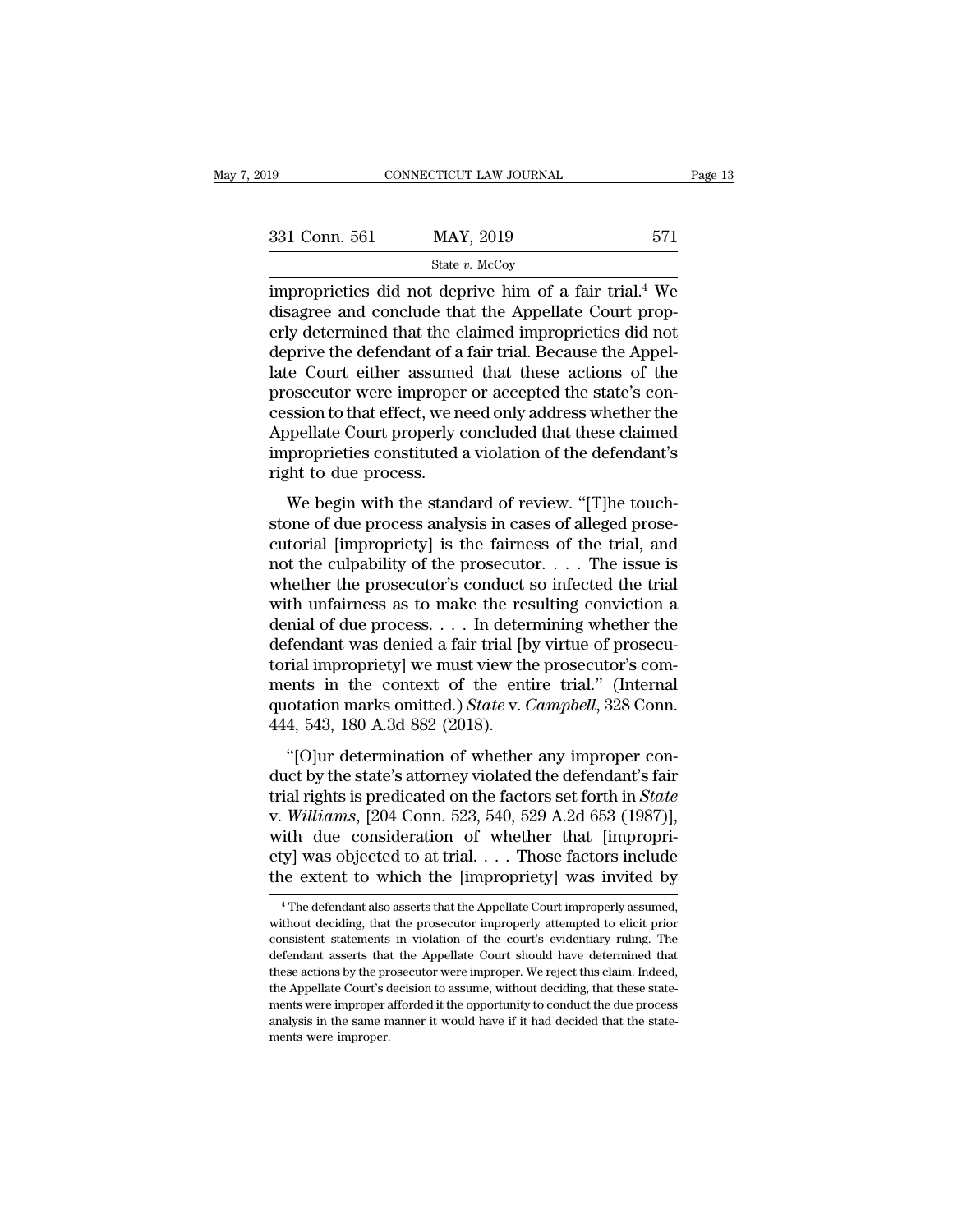|     | CONNECTICUT LAW JOURNAL | May 7, 2019   |  |
|-----|-------------------------|---------------|--|
|     |                         |               |  |
| 572 | MAY, 2019               | 331 Conn. 561 |  |
|     | State $v$ . McCoy       |               |  |

 $\begin{array}{lll}\n & \text{COMRECTICUT LAW JOURNAL} & \text{May 7, 2019} \\
 \hline\n & \text{MAY, 2019} & \text{331 Conn. } 561 \\
 \hline\n & \text{State $v$. } \text{McCoy} \\
 \hline\n \end{array}$ <br>
defense conduct or argument . . . the severity of the [impropriety]<br>
the centrality of the [impropriety] to the cri [572 MAY, 2019 331 Conn. 561<br>
State v. McCoy<br>
defense conduct or argument . . . the severity of the [impropriety]<br>
. . . the centrality of the [impropriety] to the critical<br>
issues in the case the strength of the curative 572 MAY, 2019 331 Conn. 561<br>
State v. McCoy<br>
defense conduct or argument . . . the severity of the<br>
[impropriety] . . . the frequency of the [impropriety]<br>
. . . the centrality of the [impropriety] to the critical<br>
issues 572 MAY, 2019 331 Conn. 561<br>
State v. McCoy<br>
defense conduct or argument . . . the severity of the<br>
[impropriety] . . . the frequency of the [impropriety]<br>
. . . the centrality of the [impropriety] to the critical<br>
issues state v. McCoy<br>
defense conduct or argument . . . the severity of the<br>
[impropriety] . . . the frequency of the [impropriety]<br>
. . . the centrality of the [impropriety] to the critical<br>
issues in the case . . . the streng State v. McCoy<br>
defense conduct or argument . . . the severity of the<br>
[impropriety] . . . the frequency of the [impropriety]<br>
. . . the centrality of the [impropriety] to the critical<br>
issues in the case . . . the streng defense conduct or argument . . . the severity of [impropriety] . . . the frequency of the [impropricity] to the criticsus in the case . . . the strength of the curative m sures adopted . . . and the strength of the state mpropriety]  $\ldots$  the frequency of the [impropriety]<br>  $\ldots$  the centrality of the [impropriety] to the critical<br>
sues in the case  $\ldots$  the strength of the curative mea-<br>
res adopted  $\ldots$  and the strength of the state's<br> ... the centrality of the [impropriety] to the critical<br>issues in the case ... the strength of the curative mea-<br>sures adopted ... and the strength of the state's<br>case." (Citation omitted; internal quotation marks omit-<br>t

issues in the case  $\dots$  the strength of the curative measures adopted  $\dots$  and the strength of the state's case." (Citation omitted; internal quotation marks omitted.) State v. Campbell, supra, 328 Conn. 542. We consider sures adopted . . . .<br>case." (Citation omitte<br>ted.) *State* v. *Campbe*<br>We consider each of<br>is no dispute that there not invited by ei<br>defense counsel.<br>Second, we conclu Sec. (Criation onlined, internal quotation manks onlined.) State v. Campbell, supra, 328 Conn. 542.<br>We consider each of these factors in turn. First, there no dispute that the comments of the prosecutor<br>preserved in the cl etical points of these factors in turn. First, there<br>is no dispute that the comments of the prosecutor<br>were not invited by either the argument or conduct of<br>defense counsel.<br>Second, we conclude that the claimed impropri-<br>e

We consider each of these factors in turn. First, there<br>is no dispute that the comments of the prosecutor<br>were not invited by either the argument or conduct of<br>defense counsel.<br>Second, we conclude that the claimed impropri is no dispute that the comments of the prosecutor<br>were not invited by either the argument or conduct of<br>defense counsel.<br>Second, we conclude that the claimed impropri-<br>eties were not severe. With respect to the prosecutor' were not invited by either the argument or conduct of<br>defense counsel.<br>Second, we conclude that the claimed impropri-<br>eties were not severe. With respect to the prosecutor's<br>allegedly improper comments regarding Murray's p defense counsel.<br>Second, we conclude that the claimed impropri-<br>eties were not severe. With respect to the prosecutor's<br>allegedly improper comments regarding Murray's prior<br>consistent statements, the severity of the allege Second, we conclude that the claimed impropri-<br>eties were not severe. With respect to the prosecutor's<br>allegedly improper comments regarding Murray's prior<br>consistent statements, the severity of the alleged impro-<br>prieties eties were not severe. With respect to the prosecutor's<br>allegedly improper comments regarding Murray's prior<br>consistent statements, the severity of the alleged impro-<br>prieties is belied by the fact that Murray's prior cons allegedly improper comments regarding Murray's prior<br>consistent statements, the severity of the alleged impro-<br>prieties is belied by the fact that Murray's prior consis-<br>tent statement identifying the defendant as the shoo consistent statements, the severity of the alleged improprieties is belied by the fact that Murray's prior consistent statement identifying the defendant as the shooter already had been admitted into evidence without objec prieties is belied by the fact that Murray's prior consistent statement identifying the defendant as the shooter already had been admitted into evidence without objection. Indeed, the jury already had heard that Murray had tent statement identifying the defendant as the shooter<br>already had been admitted into evidence without objec-<br>tion. Indeed, the jury already had heard that Murray<br>had given a second statement to the police that was<br>consis already had been admitted into evidence without objection. Indeed, the jury already had heard that Murray<br>had given a second statement to the police that was<br>consistent with his testimony at trial. The fact that evi-<br>dence tion. Indeed, the jury already had heard that Murray<br>had given a second statement to the police that was<br>consistent with his testimony at trial. The fact that evi-<br>dence regarding Murray's prior consistent statement<br>was al had given a second statement to the police that was<br>consistent with his testimony at trial. The fact that evi-<br>dence regarding Murray's prior consistent statement<br>was already admitted into evidence without objection<br>demons consistent with his testimony at trial. The fact that evidence regarding Murray's prior consistent statement<br>was already admitted into evidence without objection<br>demonstrates both that it was not severe, in that it did<br>not dence regarding Murray's prior consistent statement<br>was already admitted into evidence without objection<br>demonstrates both that it was not severe, in that it did<br>not elicit an objection when it was first introduced<br>by the was already admittedemonstrates both t<br>not elicit an object<br>by the state, and th<br>allegedly improper q<br>that the jury had alr<br>that statement.<br>Moreover, it is imp monstrates both that it was not severe, in that it did<br>t elicit an objection when it was first introduced<br>the state, and that the impact of the prosecutor's<br>egedly improper questions was lessened by the fact<br>at the jury ha not elicit an objection when it was first introduced<br>by the state, and that the impact of the prosecutor's<br>allegedly improper questions was lessened by the fact<br>that the jury had already heard evidence pertaining to<br>that s

by the state, and that the impact of the prosecutor's<br>allegedly improper questions was lessened by the fact<br>that the jury had already heard evidence pertaining to<br>that statement.<br>Moreover, it is important to note that Murr allegedly improper questions was lessened by the fact<br>that the jury had already heard evidence pertaining to<br>that statement.<br>Moreover, it is important to note that Murray did not<br>answer any of the prosecutor's questions. I that the jury had already heard evidence pertaining to<br>that statement.<br>Moreover, it is important to note that Murray did not<br>answer any of the prosecutor's questions. It is axio-<br>matic that questions are not evidence, only that statement.<br>
Moreover, it is important to note that Murray did not<br>
answer any of the prosecutor's questions. It is axio-<br>
matic that questions are not evidence, only the answers<br>
to the questions are evidence. In the Moreover, it is important to note that Murray did not<br>answer any of the prosecutor's questions. It is axio-<br>matic that questions are not evidence, only the answers<br>to the questions are evidence. In the present case, the<br>fa answer any of the prosecutor's questions. It is axiomatic that questions are not evidence, only the answers<br>to the questions are evidence. In the present case, the<br>fact that the witness did not answer these allegedly<br>impro matic that questions are not evid<br>to the questions are evidence. In<br>fact that the witness did not a<br>improper questions supports<br>conclusion that the alleged in<br>severe. Accordingly, we conclud<br>tor weighs in favor of the stat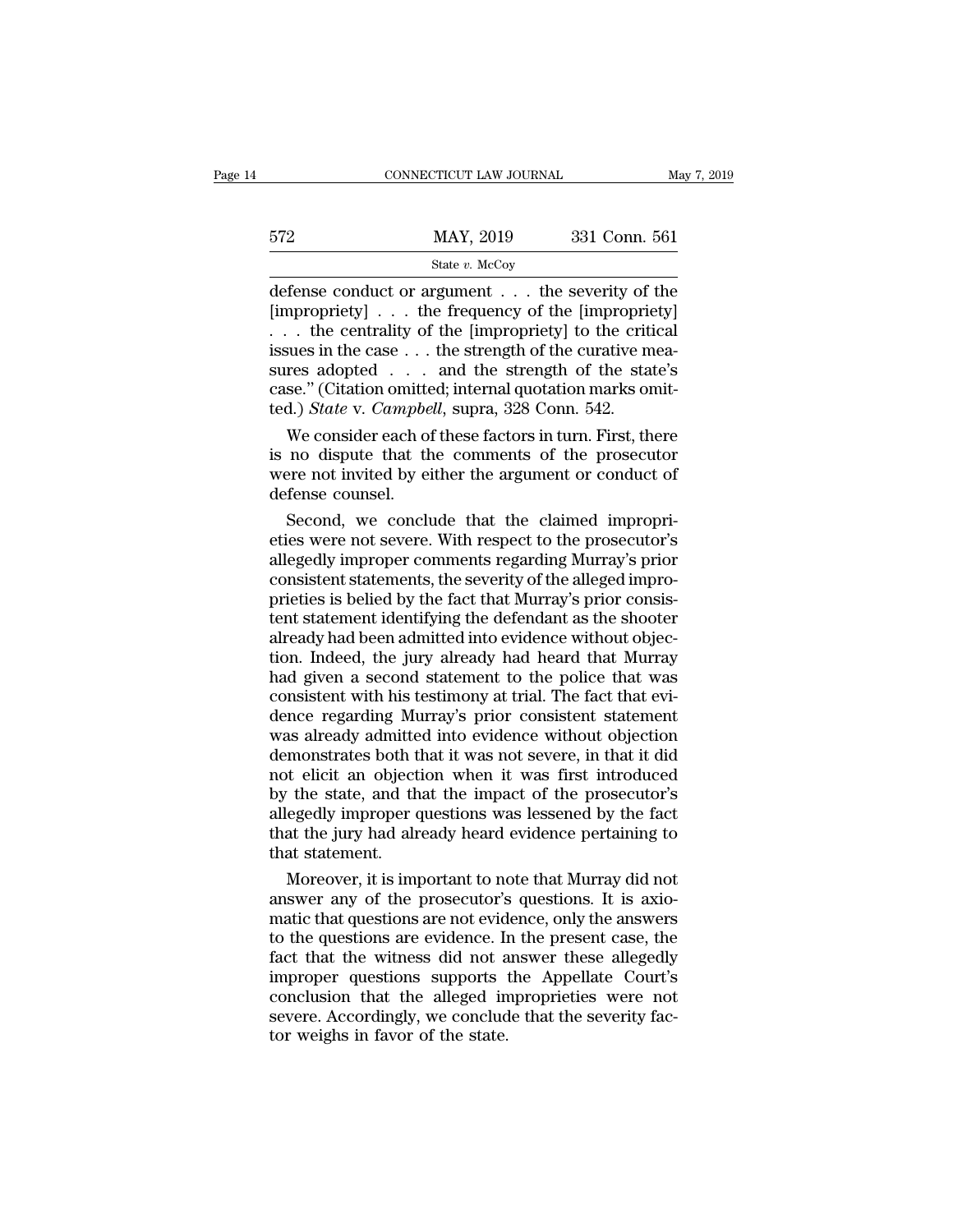| l9            | CONNECTICUT LAW JOURNAL | Page 15 |  |
|---------------|-------------------------|---------|--|
|               |                         |         |  |
| 331 Conn. 561 | MAY, 2019               | 573     |  |
|               | State $v$ . McCoy       |         |  |

CONNECTICUT LAW JOURNAL Page 15<br>
1 Conn. 561 MAY, 2019 573<br>
State v. McCoy<br>
With respect to the third factor, namely, the frequency<br>
the impropriety, we conclude that this factor also<br>
sighs in favor of the state. The defe 331 Conn. 561 MAY, 2019 573<br>
State v. McCoy<br>
With respect to the third factor, namely, the frequency<br>
of the impropriety, we conclude that this factor also<br>
weighs in favor of the state. The defendant points to<br>
throe ins  $\frac{\text{331 Conn. 561}}{\text{State } v. \text{ MeCoy}}$ <br>With respect to the third factor, namely, the frequency<br>of the impropriety, we conclude that this factor also<br>weighs in favor of the state. The defendant points to<br>three instances in which 331 Conn. 561 MAY, 2019 573<br>
State v. McCoy<br>
With respect to the third factor, namely, the frequency<br>
of the impropriety, we conclude that this factor also<br>
weighs in favor of the state. The defendant points to<br>
three ins State v. McCoy<br>State v. McCoy<br>With respect to the third factor, namely, the frequency<br>of the impropriety, we conclude that this factor also<br>weighs in favor of the state. The defendant points to<br>three instances in which th State v. McCoy<br>
With respect to the third factor, namely, the frequency<br>
of the impropriety, we conclude that this factor also<br>
weighs in favor of the state. The defendant points to<br>
three instances in which the prosecuto With respect to the third factor, namely, the frequency<br>of the impropriety, we conclude that this factor also<br>weighs in favor of the state. The defendant points to<br>three instances in which the prosecutor may have<br>improperl of the impropriety, we conclude that this factor also<br>weighs in favor of the state. The defendant points to<br>three instances in which the prosecutor may have<br>improperly referred to Murray's prior consistent state-<br>ments, an weighs in favor of the state. The defendant points to<br>three instances in which the prosecutor may have<br>improperly referred to Murray's prior consistent state-<br>ments, and one instance in which the prosecutor<br>improperly comm three instances in which the prosecutor may have<br>improperly referred to Murray's prior consistent state-<br>ments, and one instance in which the prosecutor<br>improperly commented on statements not in evidence.<br>Therefore, over t improperly referred to M<br>ments, and one instand<br>improperly commented of<br>Therefore, over the cou<br>defendant claims four inst<br>priety. Thus, we cannot c<br>ties were pervasive.<br>Fourth, we consider wl From the mixture of a weeklong trial, the proceedion<br>properly commented on statements not in evidence.<br>eerefore, over the course of a weeklong trial, the<br>fendant claims four instances of prosecutorial improprie-<br>is were pe Therefore, over the course of a weeklong trial, the<br>defendant claims four instances of prosecutorial impro-<br>priety. Thus, we cannot conclude that these improprie-<br>ties were pervasive.<br>Fourth, we consider whether the claime

Therefore, over the states of a methods and defendant claims four instances of prosecutorial improprieties were pervasive.<br>Fourth, we consider whether the claimed improprieties involved a critical issue in the case. We con priety. Thus, we cannot conclude that these improprie-<br>priety. Thus, we cannot conclude that these improprie-<br>ties were pervasive.<br>Fourth, we consider whether the claimed improprie-<br>ties involved a critical issue in the ca phety. Thus, we cannot conclude that these improprie-<br>ties were pervasive.<br>Fourth, we consider whether the claimed improprie-<br>ties involved a critical issue in the case. We conclude<br>that the statements made by the prosecut Fourth, we consider whether the claimed improprie-<br>ties involved a critical issue in the case. We conclude<br>that the statements made by the prosecutor in the pres-<br>ent case did involve a critical issue—namely, the credi-<br>bi Fourth, we consider whether the claimed improprie-<br>ties involved a critical issue in the case. We conclude<br>that the statements made by the prosecutor in the pres-<br>ent case did involve a critical issue—namely, the credi-<br>bi ties involved a critical issue in the case<br>that the statements made by the prosec<br>ent case did involve a critical issue—na<br>bility of Murray, the state's key witness<br>source of evidence used to obtain a co<br>defendant. Accordi t case did involve a critical issue—namely, the credi-<br>ity of Murray, the state's key witness and the primary<br>urce of evidence used to obtain a conviction of the<br>fendant. Accordingly, we conclude that this factor<br>eighs in the case and invoive a critical issue. Thatter, we creat<br>bility of Murray, the state's key witness and the primary<br>source of evidence used to obtain a conviction of the<br>defendant. Accordingly, we conclude that this factor<br>

bing of marray, are state 5 key makess and are primary<br>source of evidence used to obtain a conviction of the<br>defendant. Accordingly, we conclude that this factor<br>weighs in favor of the defendant.<br>With respect to the fifth isolated of evidence alsed to obtain a conviction of the<br>defendant. Accordingly, we conclude that this factor<br>weighs in favor of the defendant.<br>With respect to the fifth factor, we conclude that the<br>trial court adopted cur weighs in favor of the defendant.<br>
With respect to the fifth factor, we conclude that the<br>
trial court adopted curative measures in response to the<br>
alleged improprieties. In response to the prosecutor's<br>
improper comments With respect to the fifth factor, we conclude that the<br>trial court adopted curative measures in response to the<br>alleged improprieties. In response to the prosecutor's<br>improper comments regarding Murray's prior consis-<br>tent With respect to the fifth factor, we conclude that the<br>trial court adopted curative measures in response to the<br>alleged improprieties. In response to the prosecutor's<br>improper comments regarding Murray's prior consis-<br>tent trial court adopted curative measures in response to the<br>alleged improprieties. In response to the prosecutor's<br>improper comments regarding Murray's prior consis-<br>tent statements, the trial court sustained each of the<br>defe alleged improprieties. In response to the prosecutor's<br>improper comments regarding Murray's prior consis-<br>tent statements, the trial court sustained each of the<br>defendant's objections and once even interjected, sua<br>sponte, improper comments regarding Murray's prior consistent statements, the trial court sustained each of the defendant's objections and once even interjected, sua sponte, to prevent Murray from answering an inappropriate questi tent statements, the trial court sustained<br>defendant's objections and once even int<br>sponte, to prevent Murray from answering<br>priate question. Moreover, the trial court<br>instruction prior to jury deliberations as<br>is the answ In the prevent Murray from answering an inappro-<br>iate question. Moreover, the trial court provided an<br>struction prior to jury deliberations as follows: "[i]t<br>the answer, not the question or the assumption made<br>the question ence, to prevent management and weinig an imappropriate question. Moreover, the trial court provided an instruction prior to jury deliberations as follows: "[i]t is the answer, not the question or the assumption made in th

menture different interesting and the differential instruction prior to jury deliberations as follows: "[i]t<br>is the answer, not the question or the assumption made<br>in the question that is the evidence."<br>In connection with the answer, not the question or the assumption made<br>in the question that is the evidence."<br>In connection with the prosecutor's improper refer-<br>ence to facts not in evidence during the closing argu-<br>ment, defense counsel i is are answer, not are question of the assumption made<br>in the question that is the evidence."<br>In connection with the prosecutor's improper refer-<br>ence to facts not in evidence during the closing argu-<br>ment, defense counsel In connection with the prosecutor's improper reference to facts not in evidence during the closing argument, defense counsel immediately objected and the trial court gave a curative instruction. The court instructed as fol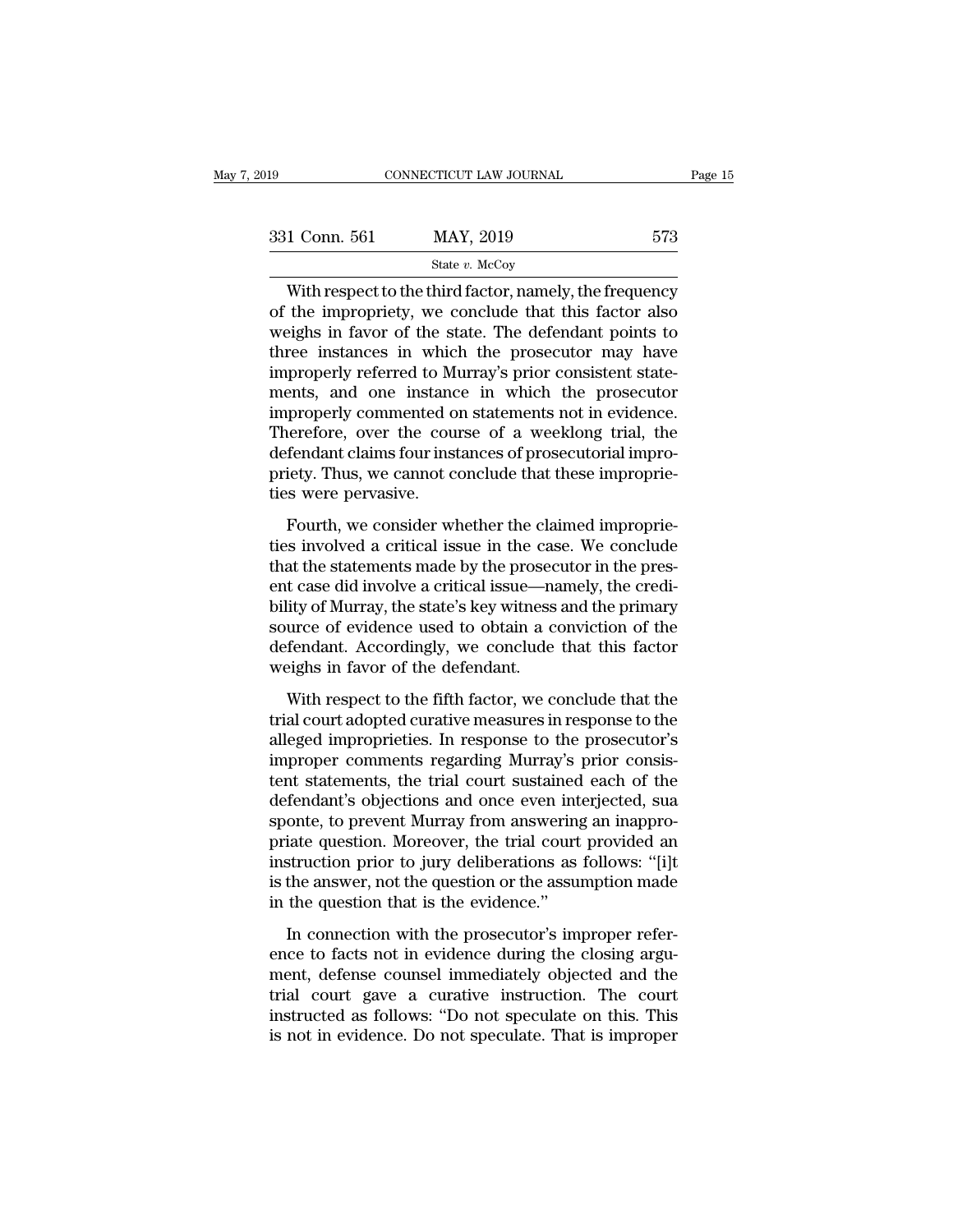|     | CONNECTICUT LAW JOURNAL | May 7, 2019   |  |
|-----|-------------------------|---------------|--|
|     |                         |               |  |
| 574 | MAY, 2019               | 331 Conn. 561 |  |
|     | State $v$ . McCoy       |               |  |

 $\begin{array}{ccc}\n & \text{COMNETICUT LAW JOURNAL} & \text{May 7, 2019} \\
 \hline\n 574 & \text{MAX, 2019} & \text{331 Conn. } 561 \\
 \hline\n & \text{State } v. \text{ McCoy}\n \end{array}$ between the discovery of the discovery of the state with the state with the state with the state of the state in the state in the state of the state of the state in the state of the state of the state of the discovery of t  $\frac{\text{MAX, 2019}}{\text{State } v. \text{ MeCoy}}$ <br>
argument." "[W]e have previously recognized that a<br>
prompt cautionary instruction to the jury regarding<br>
improper prosecutorial remarks or questions can obvi-<br>
ate any possible harm to the d  $\frac{\text{MAX, 2019}}{\text{State } v. \text{ MeCoy}}$ <br>
argument." "[W]e have previously recognized that a<br>
prompt cautionary instruction to the jury regarding<br>
improper prosecutorial remarks or questions can obvi-<br>
ate any possible harm to the d Finally  $\frac{\text{State } v. \text{ MeCoy}}{\text{Argument."}}$ <br>
State  $v. \text{ MeCoy}$ <br>
argument." "[W]e have previously recognized that a<br>
prompt cautionary instruction to the jury regarding<br>
improper prosecutorial remarks or questions can obvi-<br>
ate any state v. McCoy<br>argument." "[W]e have previously recognized that a<br>prompt cautionary instruction to the jury regarding<br>improper prosecutorial remarks or questions can obvi-<br>ate any possible harm to the defendant.... Moreov argument." "[W]e have previously recognized that a<br>prompt cautionary instruction to the jury regarding<br>improper prosecutorial remarks or questions can obvi-<br>ate any possible harm to the defendant.... Moreover,<br>[i]n the ab prompt cautionary instruction to the jury regarding<br>improper prosecutorial remarks or questions can obvi-<br>ate any possible harm to the defendant. . . . Moreover,<br>[i]n the absence of an indication to the contrary, the<br>jury improper prosecutorial remarks or questions can obviate any possible harm to the defendant. . . . Moreover, [i]n the absence of an indication to the contrary, the jury is presumed to have followed [the trial court's] cura ate any possible harm to the defendant. . . . Moreover,<br>[i]n the absence of an indication to the contrary, the<br>jury is presumed to have followed [the trial court's]<br>curative instructions." (Citations omitted; internal quo [i]n the absence of an indiury is presumed to have<br>curative instructions." (Circlation marks omitted.) *Sta*<br>413, 832 A.2d 14 (2003). '<br>the strength of the promp<br>in favor of the state.<br>Finally, we consider the Fig. 23 Expression of the sixth factor, internal quotion marks omitted.) State v. Ceballos, 266 Conn. 364, 3, 832 A.2d 14 (2003). Therefore, we conclude that e strength of the prompt curative measures weighs favor of the station marks omitted.) *State* v. *Ceballos*, 266 Conn. 364, 413, 832 A.2d 14 (2003). Therefore, we conclude that the strength of the prompt curative measures weighs in favor of the state.<br>Finally, we consider the sixth f

and that is called as a contributed of the prompt curative measures weighs<br>in favor of the state.<br>Finally, we consider the sixth factor, namely the<br>strength of the state's case. We cannot conclude that the<br>state's case wa physical evidence, we conclude that<br>the strength of the prompt curative measures weighs<br>in favor of the state.<br>Finally, we consider the sixth factor, namely the<br>strength of the state's case. We cannot conclude that the<br>sta in favor of the state.<br>
Finally, we consider the sixth factor, namely the<br>
strength of the state's case. We cannot conclude that the<br>
state's case was particularly strong. There was limited<br>
physical evidence, and no murde Finally, we consider the sixth factor, namely the<br>strength of the state's case. We cannot conclude that the<br>state's case was particularly strong. There was limited<br>physical evidence, and no murder weapon was ever<br>recovered Finally, we consider the sixth factor, namely the<br>strength of the state's case. We cannot conclude that the<br>state's case was particularly strong. There was limited<br>physical evidence, and no murder weapon was ever<br>recovered strength of the state's case. We cannot conclude that the<br>state's case was particularly strong. There was limited<br>physical evidence, and no murder weapon was ever<br>recovered. Nevertheless, "we have never stated that the<br>sta state's case was particularly strong. There was limited<br>physical evidence, and no murder weapon was ever<br>recovered. Nevertheless, "we have never stated that the<br>state's evidence must have been overwhelming in order<br>to supp physical evidence, and no murder weapon was ever<br>recovered. Nevertheless, "we have never stated that the<br>state's evidence must have been overwhelming in order<br>to support a conclusion that prosecutorial [impropriety]<br>did no recovered. Nevertheless, "we have never stated that the state's evidence must have been overwhelming in order<br>to support a conclusion that prosecutorial [impropriety]<br>did not deprive the defendant of a fair trial." (Intern state's evidence must have been overwhelming in order<br>to support a conclusion that prosecutorial [impropriety]<br>did not deprive the defendant of a fair trial." (Internal<br>quotation marks omitted.) State v. Stevenson, 269 Con to support a conclusion that prosecutorial [impropriety]<br>did not deprive the defendant of a fair trial." (Internal<br>quotation marks omitted.)  $State$  v.  $Stevenson$ , 269 Conn.<br>563, 596, 849 A.2d 626 (2004). Under the circumstances<br>p did not deprive the defendant of a fair trial." (Internal quotation marks omitted.) *State* v. *Stevenson*, 269 Conn. 563, 596, 849 A.2d 626 (2004). Under the circumstances presented in this case, in which the objectionabl quotation marks omitted.) *State* v. *Stevenson*, 269 Conn.<br>563, 596, 849 A.2d 626 (2004). Under the circumstances<br>presented in this case, in which the objectionable evi-<br>dence already was before the jury, the witness was<br> 563, 596, 849 A.2d 626 (2004). Under the circumstances<br>presented in this case, in which the objectionable evi-<br>dence already was before the jury, the witness was<br>never permitted to answer the improper questions, and<br>prompt presented in this case, in which the objectionable evidence already was before the jury, the witness was never permitted to answer the improper questions, and prompt curative instructions were given, we simply cannot concl dence already was before the jury, the witness was<br>never permitted to answer the improper questions, and<br>prompt curative instructions were given, we simply can-<br>not conclude that the defendant's right to due process<br>was vi mever permitted to answer the improper questions<br>prompt curative instructions were given, we simply<br>not conclude that the defendant's right to due pro<br>was violated. Accordingly, because the majority of<br>*Williams* factors w Accordingly, because the majority of the<br>
illiams factors weigh in favor of the state, we con-<br>
ide that the claimed improprieties in the present case<br>
d not deprive the defendant of a fair trial.<br>
II<br>
The defendant next a

II

Williams factors weigh in favor of the state, we conclude that the claimed improprieties in the present case<br>did not deprive the defendant of a fair trial.<br>II<br>The defendant next argues that the Appellate Court<br>improperly u clude that the claimed improprieties in the present case<br>did not deprive the defendant of a fair trial.<br>II<br>The defendant next argues that the Appellate Court<br>improperly upheld the trial court's denial of his motion<br>for a n did not deprive the defendant of a fair trial.<br>
II<br>
The defendant next argues that the Appellate Court<br>
improperly upheld the trial court's denial of his motion<br>
for a new trial on the ground that the trial court lost<br>
jur II<br>The defendant next argues that the Appellate Court<br>improperly upheld the trial court's denial of his motion<br>for a new trial on the ground that the trial court lost<br>jurisdiction upon the execution of the defendant's sen-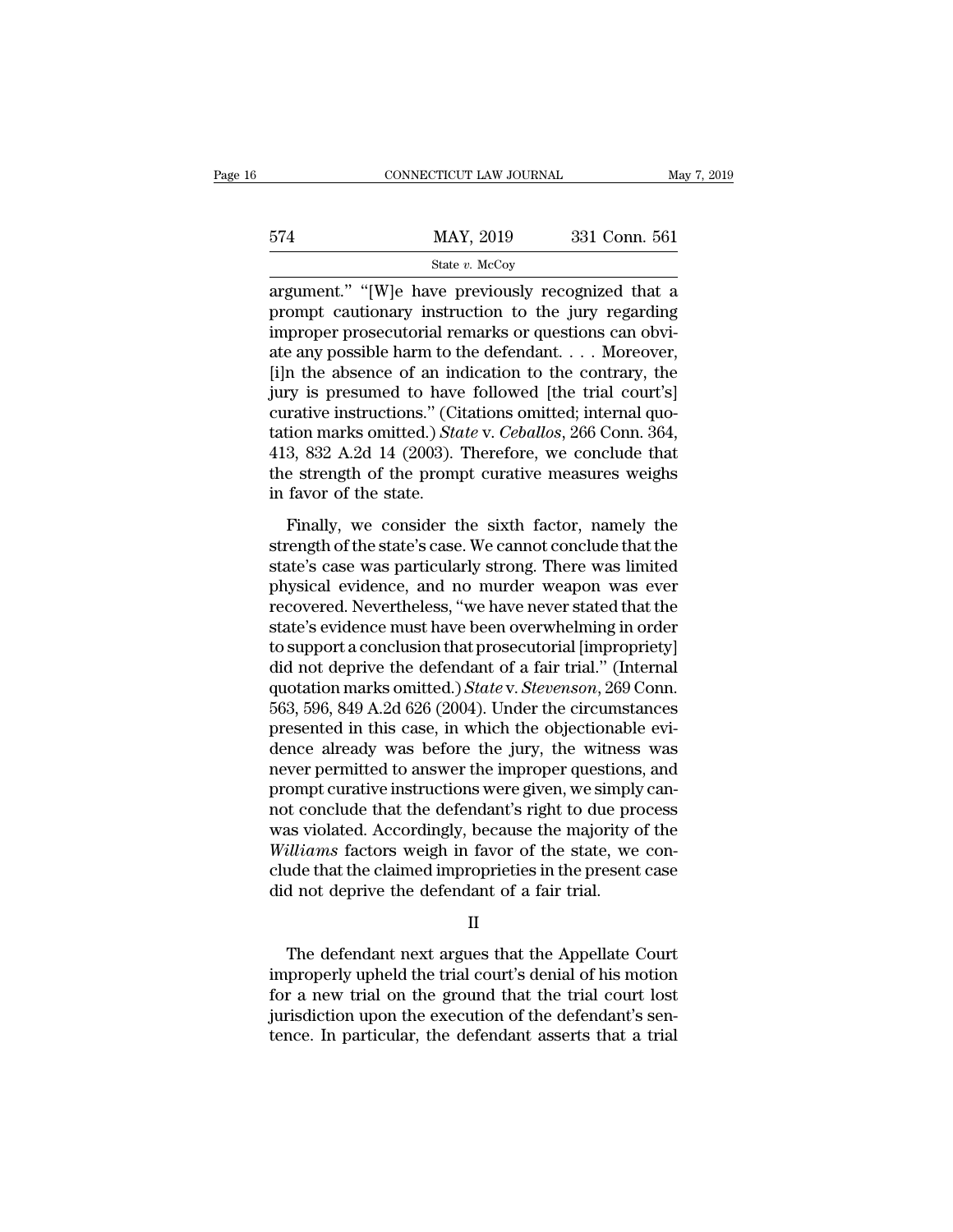| 019           | CONNECTICUT LAW JOURNAL                                                                                                                                             | Page 17 |
|---------------|---------------------------------------------------------------------------------------------------------------------------------------------------------------------|---------|
| 331 Conn. 561 | MAY, 2019                                                                                                                                                           | 575     |
|               | State $v$ . McCoy                                                                                                                                                   |         |
|               | court continues to have jurisdiction over a criminal<br>matter for four months after judgment pursuant to State<br>y Magys 949 Conn 195 196 608 A 9d 893 (1007) and |         |

331 Conn. 561 MAY, 2019 575<br>
state *v*. McCoy<br>
court continues to have jurisdiction over a criminal<br>
matter for four months after judgment pursuant to *State*<br>
v. *Myers*, 242 Conn. 125, 136, 698 A.2d 823 (1997), and,<br>
th 331 Conn. 561 MAY, 2019 575<br>
State *v.* McCoy<br>
court continues to have jurisdiction over a criminal<br>
matter for four months after judgment pursuant to *State*<br>
v. *Myers*, 242 Conn. 125, 136, 698 A.2d 823 (1997), and,<br>
th 331 Conn. 561 MAY, 2019 575<br>
State v. McCoy<br>
court continues to have jurisdiction over a criminal<br>
matter for four months after judgment pursuant to *State*<br>
v. *Myers*, 242 Conn. 125, 136, 698 A.2d 823 (1997), and,<br>
ther State v. McCoy<br>
State v. McCoy<br>
court continues to have jurisdiction over a criminal<br>
matter for four months after judgment pursuant to *State*<br>
v. *Myers*, 242 Conn. 125, 136, 698 A.2d 823 (1997), and,<br>
therefore, should State v. McCoy<br>
State v. McCoy<br>
court continues to have jurisdiction over a criminal<br>
matter for four months after judgment pursuant to *State*<br>
v. *Myers*, 242 Conn. 125, 136, 698 A.2d 823 (1997), and,<br>
therefore, should court continues to have jurisdiction over a criminal<br>matter for four months after judgment pursuant to *State*<br>v. *Myers*, 242 Conn. 125, 136, 698 A.2d 823 (1997), and,<br>therefore, should have ruled on the merits of his tim matter for four months after judgment pursuant to *State*<br>v. *Myers*, 242 Conn. 125, 136, 698 A.2d 823 (1997), and,<br>therefore, should have ruled on the merits of his timely<br>filed motion for a new trial. The state counters v. *Myers*, 242 Conn. 125, 136, 698 A.2d 823 (1997), and, therefore, should have ruled on the merits of his timely filed motion for a new trial. The state counters that the Appellate Court properly upheld the trial court's therefore, should have ruled on the merits of his timely<br>filed motion for a new trial. The state counters that the<br>Appellate Court properly upheld the trial court's denial<br>of that motion because the trial court lost jurisd filed motion for a new trial. The state counters that the<br>Appellate Court properly upheld the trial court's denial<br>of that motion because the trial court lost jurisdic-<br>tion upon execution of the defendant's sentence. We<br>a Appellate Court properly upheld the trial court's denial<br>of that motion because the trial court lost jurisdic-<br>tion upon execution of the defendant's sentence. We<br>agree with the state's jurisdictional conclusion. In light<br> of that motion because the<br>tion upon execution of the<br>agree with the state's jurisdi<br>of that jurisdictional defect,<br>clude that, as a matter of fo<br>have dismissed rather than<br>motion for a new trial.<br>The following additional In upon execution of the defendant's sentence. We<br>ree with the state's jurisdictional conclusion. In light<br>that jurisdictional defect, however, we further con-<br>ide that, as a matter of form, the trial court should<br>we dismi agree with the state's jurisdictional conclusion. In fight<br>of that jurisdictional defect, however, we further con-<br>clude that, as a matter of form, the trial court should<br>have dismissed rather than denied the defendant's<br>m

of that jurisdictional defect, nowever, we further conclude that, as a matter of form, the trial court should<br>have dismissed rather than denied the defendant's<br>motion for a new trial.<br>The following additional facts set for Educe that, as a hiatter of form, the that court should<br>have dismissed rather than denied the defendant's<br>motion for a new trial.<br>The following additional facts set forth in the Appel-<br>late Court's decision are relevant to trial alleging that the prosecutor had 'continually charged by an original alleging that the prosecutor had 'continually elic-<br>idea that the prosecutor had 'continually elic-<br>ited hearsay statements that the court had prec The following additional facts set forth in the Appellate Court's decision are relevant to the defendant's claim. "On March 18, 2013, one week after the defendant was convicted of murder, he filed a motion for a new trial The following additional facts set forth in the Appellate Court's decision are relevant to the defendant's claim. "On March 18, 2013, one week after the defendant was convicted of murder, he filed a motion for a new trial late Court's decision are relevant to the defencelaim. "On March 18, 2013, one week after the defe<br>was convicted of murder, he filed a motion for a<br>trial alleging that the prosecutor had 'continually<br>ited hearsay statement and Solvid Conservative week after the defendant<br>as convicted of murder, he filed a motion for a new<br>al alleging that the prosecutor had 'continually elic-<br>d hearsay statements that the court had precluded<br>an earlier ruli was convicted of indicer, he filed a motion for a new<br>trial alleging that the prosecutor had 'continually elic-<br>ited hearsay statements that the court had precluded<br>by an earlier ruling and offered inadmissible hearsay<br>st

The decrease in the prosecutor and continually encircled hearsay statements that the court had precluded by an earlier ruling and offered inadmissible hearsay statements during closing [argument].'  $\ldots$  "[Subsequently, a ned hearsay statements that the Court had precided<br>by an earlier ruling and offered inadmissible hearsay<br>statements during closing [argument].' . . .<br>"[Subsequently, at] the defendant's sentencing hear-<br>ing . . . defense c by an earlier ruling and offered madilisable heatsay<br>statements during closing [argument].'  $\ldots$ <br>"[Subsequently, at] the defendant's sentencing hear-<br>ing  $\ldots$  defense counsel attempted to argue the defen-<br>dant's motion "[Subsequently, at] the defendant's sentencing hear-<br>ing  $\ldots$  defense counsel attempted to argue the defendant's motion for a new trial, but was stymied by the<br>unavailability of the trial transcript. Both defense counsel "[Subsequently, at] the defendant's sentencing hearing . . . defense counsel attempted to argue the defendant's motion for a new trial, but was stymied by the unavailability of the trial transcript. Both defense counsel a ing . . . defense counsel attempted to argue the defendant's motion for a new trial, but was stymied by the unavailability of the trial transcript. Both defense counsel and the court agreed to postpone arguments until the dant's motion for a new trial, but was stymied by the<br>unavailability of the trial transcript. Both defense coun-<br>sel and the court agreed to postpone arguments until<br>the transcript became available. Defense counsel stated<br> unavailability of the trial transcript. Both defense counsel and the court agreed to postpone arguments until<br>the transcript became available. Defense counsel stated<br>that, so long as the motion was heard at a later date,<br>h sel and the court agreed to postpone arguments until<br>the transcript became available. Defense counsel stated<br>that, so long as the motion was heard at a later date,<br>he did not have a problem going forward with the defen-<br>da the transcript became available. Defense counsel stated<br>that, so long as the motion was heard at a later date,<br>he did not have a problem going forward with the defen-<br>dant's sentencing. The court agreed, stating: '[T]he<br>p that, so long as the motion was heard at a later date,<br>he did not have a problem going forward with the defen-<br>dant's sentencing. The court agreed, stating: '[T]he<br>proper way to consider this argument, which  $\ldots$  let<br>me he did not have a problem going forward with the defendant's sentencing. The court agreed, stating: '[T]he proper way to consider this argument, which  $\ldots$  let me just say I view as colorable  $\ldots$  [i]s to have [defense dant's sentencing. The court agreed, stating: '[T]he<br>proper way to consider this argument, which . . . let<br>me just say I view as colorable . . . [i]s to have<br>[defense counsel] file a memorandum with transcript<br>references proper way to consider this argument, which  $\ldots$  let<br>me just say I view as colorable  $\ldots$  [i]s to have<br>[defense counsel] file a memorandum with transcript<br>references  $\ldots$  give the state a fair opportunity to file<br>a mem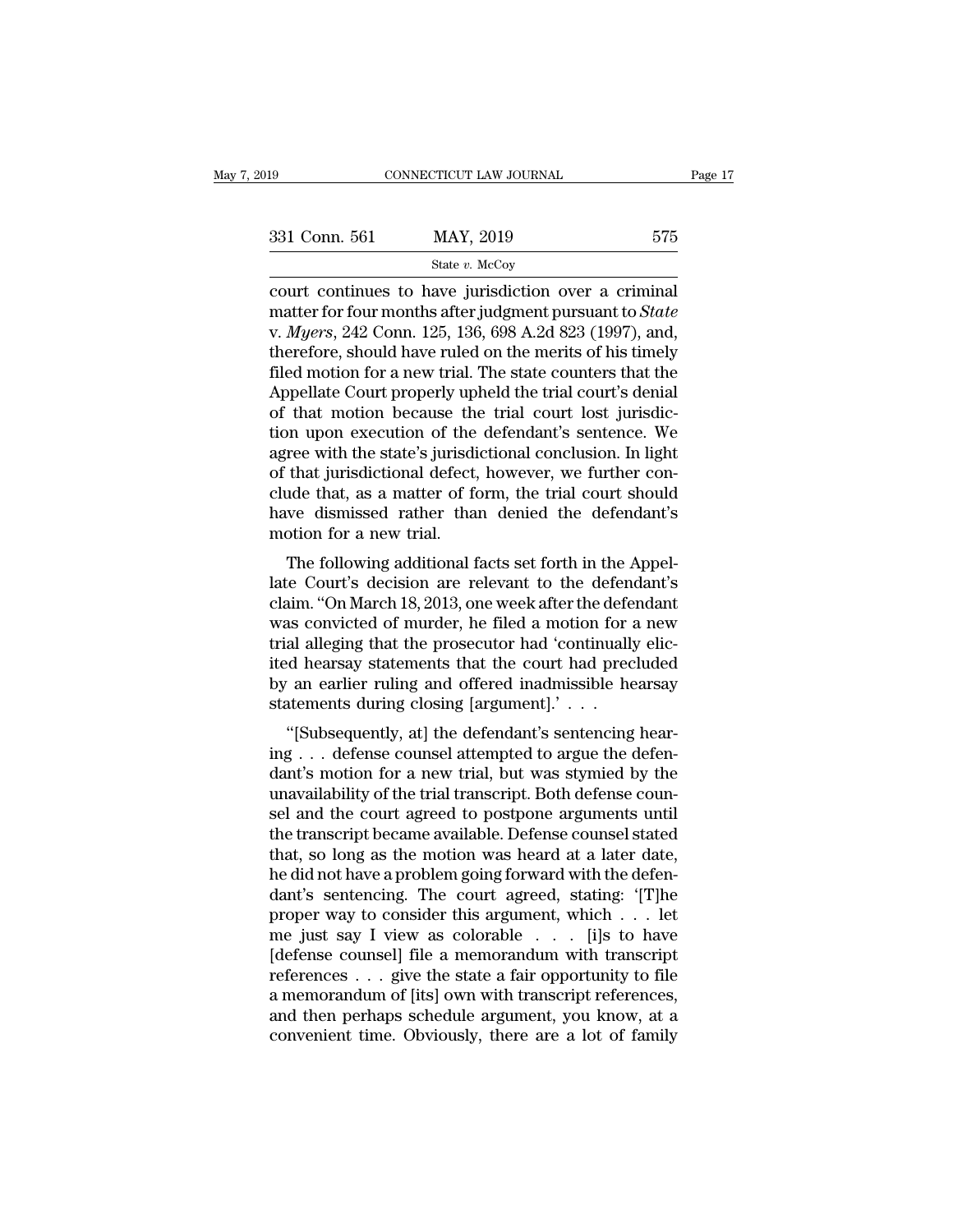|     | CONNECTICUT LAW JOURNAL                                                                                         | May 7, 2019   |
|-----|-----------------------------------------------------------------------------------------------------------------|---------------|
|     |                                                                                                                 |               |
| 576 | MAY, 2019                                                                                                       | 331 Conn. 561 |
|     | State $v$ . McCoy                                                                                               |               |
|     | members here that are here to see the sentencing, and<br>you're not proposing postponing the sentencing. You're |               |

MAY, 2019 331 Conn. 561<br>
State v. McCoy<br>
members here that are here to see the sentencing, and<br>
you're not proposing postponing the sentencing. You're<br>
just proposing having the—having the motion for [a]<br>
now trial board a  $\begin{array}{r} \text{576} & \text{MAX, } 2019 & 331 \text{ Conn. } 561 \\ \text{State } v. \text{ McCoy} \\ \text{members here that are here to see the sentence, and} \\ \text{you're not proposing postponing the sentence. You're just proposing having the—having the motion for [a] new trial heard at a [later] date. The court then sentenced the defendant to sixty years in expectation.} \end{array}$  $MAY, 2019$  331 Conn. 561<br>  $S$ <br>  $S$ <br>
State v. McCoy<br>
members here that are here to see the sentencing, and<br>
you're not proposing postponing the sentencing. You're<br>
just proposing having the—having the motion for [a]<br>
new t State v. McCoy<br>
State v. McCoy<br>
members here that are here to see the sentencing, and<br>
you're not proposing postponing the sentencing. You're<br>
just proposing having the—having the motion for [a]<br>
new trial heard at a [lat embers here that are here to see the sentencing, and<br>u're not proposing postponing the sentencing. You're<br>st proposing having the—having the motion for [a]<br>w trial heard at a [later] date.' The court then sen-<br>nced the def members nere that are nere to see the semencing, and<br>you're not proposing postponing the sentencing. You're<br>just proposing having the—having the motion for [a]<br>new trial heard at a [later] date.' The court then sen-<br>tence

just proposing postponing are sentencing. For the just proposing having the—having the motion for [a] new trial heard at a [later] date.' The court then sentenced the defendant to sixty years incarceration.<br>
"Approximatel new trial heard at a [later] date.' The court then sentenced the defendant to sixty years incarceration.<br>
"Approximately three months later on September 3,<br>
2013, the defendant amended his motion for a new trial<br>
to includ tenced the defendant to sixty years incarceration.<br>
"Approximately three months later on September 3,<br>
2013, the defendant amended his motion for a new trial<br>
to include a claim that the prosecutor had, in violation<br>
of "Approximately three months later on September 3, 2013, the defendant amended his motion for a new trial to include a claim that the prosecutor had, in violation of *Brady* v. *Maryland*, 373 U.S. 83, 87, 83 S. Ct. 1194, "Approximately three months later on September 3, 2013, the defendant amended his motion for a new trial to include a claim that the prosecutor had, in violation of *Brady* v. *Maryland*, 373 U.S. 83, 87, 83 S. Ct. 1194, 2013, the defendant amended his motion for a new trial<br>to include a claim that the prosecutor had, in violation<br>of *Brady* v. *Maryland*, 373 U.S. 83, 87, 83 S. Ct. 1194,<br>10 L. Ed. 2d 215 (1963), failed to disclose consid to include a claim that the prosecutor had, in violation<br>of *Brady* v. *Maryland*, 373 U.S. 83, 87, 83 S. Ct. 1194,<br>10 L. Ed. 2d 215 (1963), failed to disclose considera-<br>tion given to Murray in exchange for his testimony. of *Brady* v. *Maryland*, 373 U.S. 83, 87, 83 S. Ct. 1194, 10 L. Ed. 2d 215 (1963), failed to disclose consideration given to Murray in exchange for his testimony. On September 20, 2013, the court denied the defendant's m 10 L. Ed. 2d 215 (1963), failed to disclose consideration given to Murray in exchange for his testimony.<br>On September 20, 2013, the court denied the defendant's motion for a new trial for lack of jurisdiction, citing *Sta* tion given to Murray in exchange for his testimony.<br>On September 20, 2013, the court denied the defendant's motion for a new trial for lack of jurisdiction,<br>citing *State* v. *Luzietti*, 230 Conn. 427, 646 A.2d 85<br>(1994), On September 20, 2013, the court denied the defendant's motion for a new trial for lack of jurisdiction, citing *State* v. *Luzietti*, 230 Conn. 427, 646 A.2d 85 (1994), for the proposition that a trial court loses jurisd ant's motion for a new trial for lack of jurisdictic<br>citing *State* v. *Luzietti*, 230 Conn. 427, 646 A.2d<br>(1994), for the proposition that a trial court loses jure<br>diction over a criminal case once the defendant h<br>been se  $(994)$ , for the proposition that a trial court loses juris-<br>  $(994)$ , for the proposition that a trial court loses juris-<br>
tion over a criminal case once the defendant has<br>
en sentenced. As a result, the court did not re (1694), for all proposition that a trial court resets jurisdiction over a criminal case once the defendant has<br>been sentenced. As a result, the court did not reach the<br>merits of the defendant's motion." (Footnote omitted.

*State* v. *McCoy*, supra, 171 Conn. App. 323–24.<br> *State* v. *McCoy*, supra, 171 Conn. App. 323–24.<br> **The defendant [then] filed a motion for reconsideration**, arguing that the court retained jurisdiction under *State* v. the motion for the defendant's motion." (Footnote omitted.)<br>State v.  $McCoy$ , supra, 171 Conn. App. 323–24.<br>"The defendant [then] filed a motion for reconsideration, arguing that the court retained jurisdiction under<br>State State v. McCoy, supra, 171 Conn. App. 323–24.<br>
"The defendant [then] filed a motion for reconsideration, arguing that the court retained jurisdiction under<br>
State v. Myers, [supra, 242 Conn. 125]. The court granted<br>
the m "The defendant [then] filed a motion for reconsideration, arguing that the court retained jurisdiction under  $State$  v. Myers, [supra, 242 Conn. 125]. The court granted the motion for reconsideration, but again denied the mot "The defendant [then] filed a motion for reconsideration, arguing that the court retained jurisdiction under<br>*State* v. *Myers*, [supra, 242 Conn. 125]. The court granted<br>the motion for reconsideration, but again denied th tion, arguing that the court retained jurisdiction under<br> *State* v. *Myers*, [supra, 242 Conn. 125]. The court granted<br>
the motion for reconsideration, but again denied the<br>
motion for a new trial for lack of jurisdictio State v. Myers, [supra, 242 Conn. 125]. The court granted<br>the motion for reconsideration, but again denied the<br>motion for a new trial for lack of jurisdiction, stating<br>that Myers 'does not address the jurisdictional issue the motion for reconsideration, but again denied the motion for a new trial for lack of jurisdiction, stating that  $Myers$  'does not address the jurisdictional issue.'"<br>State v.  $McCoy$ , supra, 171 Conn. App. 324–25. The Appel motion for a new trial for lack of jurisdiction, stating that *Myers* 'does not address the jurisdictional issue.'<br>State v. *McCoy*, supra, 171 Conn. App. 324–25. The Appellate Court affirmed the judgment of the trial cou ate v.  $McCoy$ , supra, 171 Conn. App. 324–25. The<br>ppellate Court affirmed the judgment of the trial court,<br>ncluding that the trial court had lost jurisdiction upon<br>ecution of the defendant's sentence and, thus, prop-<br>ly de Appellate Court affirmed the judgment of the trial court,<br>concluding that the trial court had lost jurisdiction upon<br>execution of the defendant's sentence and, thus, prop-<br>erly denied the motion for a new trial. Id., 327.

rappendate confident<br>matrix are judgment of the trial court,<br>concluding that the trial court had lost jurisdiction upon<br>execution of the defendant's sentence and, thus, prop-<br>erly denied the motion for a new trial. Id., 3 execution of the defendant's sentence and, thus, properly denied the motion for a new trial. Id., 327.<br>We begin with the standard of review. "Because a determination regarding the trial court's subject matter jurisdiction erly denied the motion for a new trial. Id., 327.<br>We begin with the standard of review. "Because a<br>determination regarding the trial court's subject matter<br>jurisdiction raises a question of law, our review is ple-<br>nary." ( We begin with the standard of review. "Because a determination regarding the trial court's subject matter jurisdiction raises a question of law, our review is plenary." (Internal quotation marks omitted.) Ferri v. Powell-F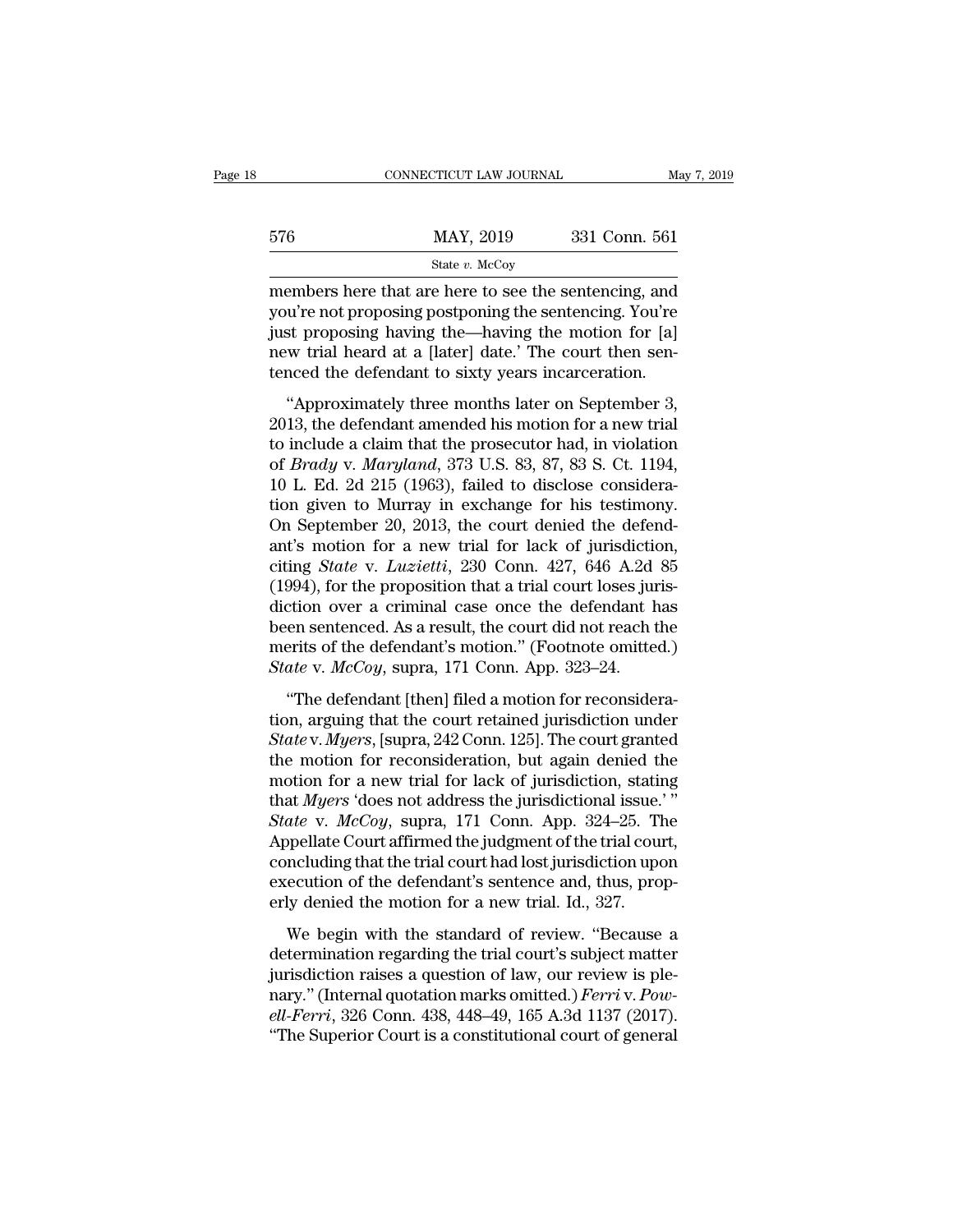| )19           | CONNECTICUT LAW JOURNAL                                                                                                                                              | Page 19 |
|---------------|----------------------------------------------------------------------------------------------------------------------------------------------------------------------|---------|
| 331 Conn. 561 | MAY, 2019                                                                                                                                                            | 577     |
|               | State $v$ . McCoy                                                                                                                                                    |         |
|               | jurisdiction In the absence of statutory or consti-<br>tutional provisions, the limits of its jurisdiction are<br>dolineated by the common law " (Internal quotation |         |

331 Conn. 561 MAY, 2019 577<br>
State v. McCoy<br>
iurisdiction.... In the absence of statutory or constitutional provisions, the limits of its jurisdiction are<br>
delineated by the common law."<sup>5</sup> (Internal quotation<br>
marks emit 331 Conn. 561 MAY, 2019 577<br>
State v. McCoy<br>
jurisdiction.... In the absence of statutory or constitutional provisions, the limits of its jurisdiction are<br>
delineated by the common law."<sup>5</sup> (Internal quotation<br>
marks omit 331 Conn. 561 MAY, 2019 577<br>  $\frac{1}{2}$  State *v*. McCoy<br>
jurisdiction. . . . In the absence of statutory or constitutional provisions, the limits of its jurisdiction are<br>
delineated by the common law."<sup>5</sup> (Internal quotat State v. McCoy<br>
jurisdiction. . . . In the absence of statutory or constitutional provisions, the limits of its jurisdiction are<br>
delineated by the common law."<sup>5</sup> (Internal quotation<br>
marks omitted.) *State* v. *Parker*, state v. McCoy<br>
jurisdiction. . . . In the absence of statutory or consti-<br>
tutional provisions, the limits of its jurisdiction are<br>
delineated by the common law."<sup>5</sup> (Internal quotation<br>
marks omitted.) *State* v. *Parke* jurisdiction. . . . In the absence of statutory or constitutional provisions, the limits of its jurisdiction are delineated by the common law."<sup>5</sup> (Internal quotation marks omitted.) *State* v. *Parker*, 295 Conn. 825, 83 tutional provisions, the limits of its jurisdiction are<br>delineated by the common law."<sup>5</sup> (Internal quotation<br>marks omitted.) *State* v. *Parker*, 295 Conn. 825, 834,<br>992 A.2d 1103 (2010). There is no legislative or const missued by the common name (internal quotinal provision<br>arks omitted.) *State* v. *Parker*, 295 Conn. 825, 834,<br>2 A.2d 1103 (2010). There is no legislative or constitu-<br>nal provision governing when a trial court loses juri trial court lost jurisdiction and trial court loses jurisdiction following the execution of a criminal sentence;<br>therefore, the issue is governed by the common law.<br>The central issue in the present case is whether the<br>tri

Frame the issue is governed by the common law.<br>The central issue in the present case is whether the ial court lost jurisdiction upon the execution of the  $\frac{5}{n}$ The concurring and dissenting opinion misapprehends the co

execution of the sentence. In criminal cases, the well established principle<br>execution of the sentence. In criminal cases, the well established principle<br>is that "under the common law a trial court has the discretionary po is that "under the common law a trial court has the discretionary power to modify or vacate a criminal judgment before the sentence has been executed.<br>
. . . This is so because the court loses jurisdiction over the case wh *diction to modify its judgment* before the sentence has been executed.<br>
... This is so because the court loses jurisdiction over the case when the<br>
defendant is committed to the custody of the [C]ommissioner of [C]orrecti **Consumer State of the Connect Connect Connect Connect Connect Connect Connect defendant is committed to the custody of the [C]ommissioner of [C]orrection and begins serving the sentence. . . . Without a legislative or con** defendant is committed to the custody of the [C]ommissioner of [C]orrection<br>and begins serving the sentence. . . . Without a legislative or constitu-<br>tional grant of continuing jurisdiction, however, the trial court lacks d begins serving the sentence. . . . Without a legislative or constitu-<br>and grant of continuing jurisdiction, however, the trial court lacks juris-<br>ction to modify its judgment." (Emphasis added; internal quotation marks<br> itional grant of continuing jurisdiction, however, the trial court lacks jurisdiction to modify its judgment." (Emphasis added; internal quotation marks omitted.) *State v. Evans*, 329 Conn. 770, 778, 189 A.3d 1184 (2018)

diction to modify its judgment." (Emphasis added; internal quotation marks omitted.) *State v. Evans*, 329 Conn. 770, 778, 189 A.3d 1184 (2018), cert. denied, U.S. , 139 S. Ct. 1304, 203 L. Ed. 2d 425 (2019). The concurri confer jurisdiction on itself through its own rule-making power'' and the concurring and dissenting opinion further asserts that the question presented in the present case "is a question of judicial policy  $\ldots$ ." We disa denied, U.S. 139 S. Ct. 1304, 203 L. Ed. 2d 425 (2019).<br>The concurring and dissenting opinion further asserts that the question<br>presented in the present case "is a question of judicial policy . . . ." We<br>disagree. This co The concurring and dissenting opinion further asserts that the question presented in the present case "is a question of judicial policy  $\ldots$ ." We disagree. This court has repeatedly explained that "the judiciary cannot c disagree. This court has repeatedly explained that "the judiciary cannot confer jurisdiction on itself through its own rule-making power" and that courts are "limited by the common-law rule that a trial court may not modif confer jurisdiction on itself through its own rule-making power" and that courts are "limited by the common-law rule that a trial court may not modify a sentence if the sentence was valid and its execution has begun." *St* courts are "limited by the common-law rule that a trial court may not modify a sentence if the sentence was valid and its execution has begun." *State* v. *Lawrence*, 281 Conn. 147, 155, 913 A.2d 428 (2007). Instead of be a sentence if the sentence was valid and its execution has begun." *State* v. *Laurence*, 281 Conn. 147, 155, 913 A.2d 428 (2007). Instead of being allowed to expand the jurisdiction of a criminal court as a matter of "po *Lawrence*, 281 Conn. 147, 155, 913 A.2d 428 (2007). Instead of being allowed to expand the jurisdiction of a criminal court as a matter of "policy," this court must have a legislative or constitutional grant of continuing to expand the jurisdiction of a criminal court as a matter of "policy," this

The central issue in the present case is whether the trial court lost jurisdiction upon the execution of the  $\frac{1}{100}$   $\frac{1}{100}$   $\frac{1}{100}$   $\frac{1}{100}$   $\frac{1}{100}$  and dissenting opinion misapprehends the common law The central issue in the present case is whether the trial court lost jurisdiction upon the execution of the  $\frac{1}{\pi}$  The concurring and dissenting opinion misapprehends the common law related to jurisdiction of a trial trial court lost jurisdiction upon the execution of the  $\frac{1}{100}$   $\frac{1}{100}$   $\frac{1}{100}$   $\frac{1}{100}$   $\frac{1}{100}$   $\frac{1}{100}$   $\frac{1}{100}$   $\frac{1}{100}$   $\frac{1}{100}$   $\frac{1}{100}$   $\frac{1}{100}$   $\frac{1}{100}$   $\frac{1}{100}$   $\frac{1}{100$ The contraction of the execution of the discrete of  $\overline{\phantom{a}}$  in Fernandicum of the common law related to jurisdiction of a trial court in a criminal case. The concurring and dissenting opinion characterizes the rule "a <sup>5</sup> The concurring and dissenting opinion misapprehends the common law related to jurisdiction of a trial court in a criminal case. The concurring and dissenting opinion characterizes the rule "at issue [as] the product o related to jurisdiction of a trial court in a criminal case. The concurring<br>and dissenting opinion characterizes the rule "at issue [as] the product of<br>common law; it is a common-law exception to the court's inherent autho and dissenting opinion characterizes the rule "at issue [as] the product of common law; it is a common-law exception to the court's inherent authority to open, correct, and modify judgments. . . . Accordingly, because the and dissenting opinion characterizes the rule "at issue [as] the product of common law; it is a common-law exception to the court's inherent authority to open, correct, and modify judgments.  $\ldots$  Accordingly, because the to open, correct, and modify judgments.... Accordingly, because the rule at issue is a common-law rule, this court has the authority to clarify, develop, and adapt the rule, including limiting its scope and applicability t execution of the sentence. In criminal cases, the well established principle is a common-law rule, this court has the authority to clarify, develop, and adapt the rule, including limiting its scope and applicability throug and adapt the rule, including limiting its scope and applicability through exceptions." (Citations omitted.) We disagree. This court has explained repeatedly that it must rely on a legislative or constitutional grant of ju exceptions." (Citations omitted.) We disagree. This court has explained repeatedly that it must rely on a legislative or constitutional grant of jurisdiction to enable it to have jurisdiction over a criminal judgment afte repeatedly that it must rely on a legislative or constitutional grant of jurisdiction to enable it to have jurisdiction over a criminal judgment after the execution of the sentence. In criminal cases, the well established From the function of the sentence. In criminal judgment after the execution of the sentence. In criminal cases, the well established principle is that "under the common law a trial court has the discretionary power to mod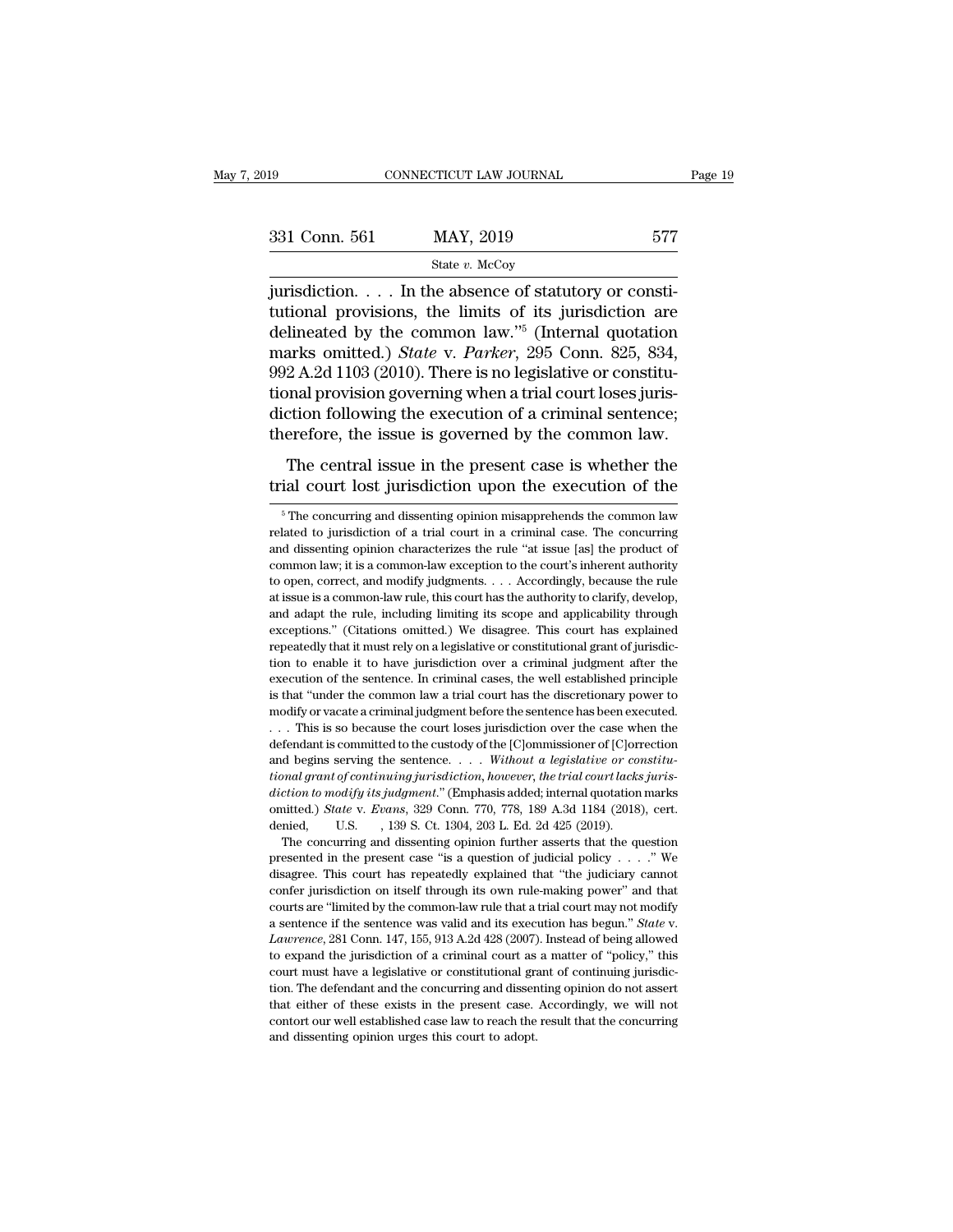| 331 Conn. 561                                                                                                     |
|-------------------------------------------------------------------------------------------------------------------|
|                                                                                                                   |
| defendant's sentence. To resolve this issue, some con-<br>text on the jurisdiction of criminal courts relating to |

text on the jurisdiction of criminal courts relating to sentencing is helpful.  $\begin{array}{c|l} \text{578} & \text{MAP} \end{array}$ <br>
defendant's sentence. To r<br>
text on the jurisdiction of<br>
sentencing is helpful.<br>
Early case law explains Early case ends when the term of that court's  $\frac{\text{Sat}e v. \text{ MeCoy}}{\text{Eerlant's sentence. To resolve this issue, some con-} \text{with } \text{Est}e \text{ with } \text{Sone} \text{ with } \text{Sone} \text{ with } \text{Sone} \text{ with } \text{Sone} \text{ with } \text{Sone} \text{ with } \text{Sone} \text{ with } \text{Sone} \text{ with } \text{Sone} \text{ with } \text{Sone} \text{ with } \text{Sone} \text{ with } \text{Sone} \text{ with } \$ 

State v. McCoy<br>
defendant's sentence. To resolve this issue, some con-<br>
text on the jurisdiction of criminal courts relating to<br>
sentencing is helpful.<br>
Early case law explains that a court's jurisdiction<br>
over a case ends *State* v. *Pallottician State context* on the jurisdiction of criminal courts relating to sentencing is helpful.<br>
Farly case law explains that a court's jurisdiction over a case ends when the term of that court ends.<sup>6</sup> determinant is sentence. To resolve this issue, some con-<br>text on the jurisdiction of criminal courts relating to<br>sentencing is helpful.<br>Early case law explains that a court's jurisdiction<br>over a case ends when the term o sentencing is helpful.<br>
Early case law explains that a court's jurisdiction<br>
over a case ends when the term of that court ends.<sup>6</sup><br> *State* v. Pallotti, 119 Conn. 70, 74, 174 A. 74 (1934)<br>
("[t]he established rule is that Early case law explains that a court's jurisdiction<br>over a case ends when the term of that court ends.<sup>6</sup><br>State v. Pallotti, 119 Conn. 70, 74, 174 A. 74 (1934)<br>("[t]he established rule is that a sentence in a criminal<br>cas Early case law explains that a court's jurisdiction<br>over a case ends when the term of that court ends.<sup>6</sup><br>State v. Pallotti, 119 Conn. 70, 74, 174 A. 74 (1934)<br>("[t]he established rule is that a sentence in a criminal<br>cas over a case ends when the term of that court ends.<sup>6</sup><br>State v. Pallotti, 119 Conn. 70, 74, 174 A. 74 (1934)<br>("[t]he established rule is that a sentence in a criminal<br>case may be modified at any time during the term of<br>cou State v. Pallotti, 119 Conn. 70, 74, 174 A. 74 (1934)<br>("[t]he established rule is that a sentence in a criminal<br>case may be modified at any time during the term of<br>court at which it was imposed, if no act has been done<br>in ("[t]he established rule is that a sentence in a criminal<br>case may be modified at any time during the term of<br>court at which it was imposed, if no act has been done<br>in execution of it"). More specifically, early cases reco case may be modified at any time during the term of<br>court at which it was imposed, if no act has been done<br>in execution of it"). More specifically, early cases recog-<br>nized that, even when the term had not yet ended, the<br>t court at which it was imposed, if no act has been done<br>in execution of it"). More specifically, early cases recog-<br>nized that, even when the term had not yet ended, the<br>trial court lost jurisdiction when a person had begun in execution of it"). More specifically, early cases recog-<br>nized that, even when the term had not yet ended, the<br>trial court lost jurisdiction when a person had begun<br>to serve his or her sentence. See *State* v. *Vaughan* nized that, even when the term had not yet ended, the<br>trial court lost jurisdiction when a person had begun<br>to serve his or her sentence. See *State* v. *Vaughan*, 71<br>Conn. 457, 461, 42 A. 640 (1899) (noting that common-<br>l trial court lost jurisdiction when a person had begun<br>to serve his or her sentence. See *State* v. *Vaughan*, 71<br>Conn. 457, 461, 42 A. 640 (1899) (noting that common-<br>law power of King's Bench to admit bail belongs to<br>Supe to serve his or her sentence. See *State* v. *Vaughan*, 71<br>Conn. 457, 461, 42 A. 640 (1899) (noting that common-<br>law power of King's Bench to admit bail belongs to<br>Superior Court and ceases when sentence is executed);<br>*St* Conn. 457, 461, 42 A. 640 (1899) (noting that common-<br>law power of King's Bench to admit bail belongs to<br>Superior Court and ceases when sentence is executed);<br>*State* v. *Henkel*, 23 Conn. Supp. 135, 138, 177 A.2d 684<br>(Co law power of King's Bench to admit bail belongs to<br>Superior Court and ceases when sentence is executed);<br>*State v. Henkel*, 23 Conn. Supp. 135, 138, 177 A.2d 684<br>(Conn. Cir. 1961) ("[w]hile the established rule is that<br>sen Superior Court and ceases when sentence is executed);<br> *State* v. *Henkel*, 23 Conn. Supp. 135, 138, 177 A.2d 684<br>
(Conn. Cir. 1961) ("[w]hile the established rule is that<br>
sentence in a criminal case may be modified at an State v. *Henkel*, 23 Conn. Supp. 135, 138, 177 A.2d 684<br>(Conn. Cir. 1961) ("[w]hile the established rule is that<br>sentence in a criminal case may be modified at any<br>time during the term of court at which it was imposed,<br>su (Conn. Cir. 1961) ("[w]hile the established rule is that sentence in a criminal case may be modified at any time during the term of court at which it was imposed, such modification cannot be made after an act has been don sentence in a criminal case may be modified at any<br>time during the term of court at which it was imposed,<br>such modification cannot be made after an act has<br>been done in execution of it" [internal quotation marks<br>omitted]); time during the term of court at which it was imposed,<br>such modification cannot be made after an act has<br>been done in execution of it" [internal quotation marks<br>omitted]); *Commonwealth* v. *Weymouth*, 84 Mass. (2<br>Allen) 1 such modification cannot be made<br>been done in execution of it" [interna<br>omitted]); *Commonwealth* v. Weym<br>Allen) 144, 145–46 (1861) (explaining<br>tice exercised by courts in England<br>modify sentence during court term bu<br>sente inted]); *Commonwealth* v. *Weymouth*, 84 Mass. (2<br>len) 144, 145–46 (1861) (explaining and adopting prac-<br>ce exercised by courts in England that court could<br>odify sentence during court term but could not modify<br>ntence once Allen) 144, 145–46 (1861) (explaining and adopting practice exercised by courts in England that court could<br>modify sentence during court term but could not modify<br>sentence once term was over).<br>One rationale for this rule

Fricti) 144, 145–46 (1661) (explaining and adopting practice exercised by courts in England that court could<br>modify sentence during court term but could not modify<br>sentence once term was over).<br>One rationale for this rule rece exercised by coals in England and coal coald<br>
modify sentence during court term but could not modify<br>
sentence once term was over).<br>
One rationale for this rule was that once sentence<br>
was executed, double jeopardy pr Summary Schecket daring court term out could not houng<br>sentence once term was over).<br>One rationale for this rule was that once sentence<br>was executed, double jeopardy protected a defendant<br>from having his sentence increased as executed, double jeopardy protected a detendant<br>com having his sentence increased. United States v.<br>enz, 282 U.S. 304, 307–308, 51 S. Ct. 113, 75 L. Ed. 354<br>931). Another separate, but related, rationale underly-<br><sup>6</sup>We from having his sentence increased. United States v.<br>Benz, 282 U.S. 304, 307–308, 51 S. Ct. 113, 75 L. Ed. 354<br>(1931). Another separate, but related, rationale underly-<br><sup>6</sup>We have explained previously that, "falt common l

Benz, 282 U.S. 304, 307–308, 51 S. Ct. 113, 75 L. Ed. 354 (1931). Another separate, but related, rationale underly-<br>
<sup>®</sup>We have explained previously that, "'[a]t common law, the trial court's jurisdiction to modify or vaca (1931). Another separate, but related, rationale underly-<br>
We have explained previously that, " [a]t common law, the trial court's<br>
jurisdiction to modify or vacate a criminal judgment was also limited to the<br>
"term" in w <sup>6</sup> We have explained previously that, "'[a]t common law, the trial court's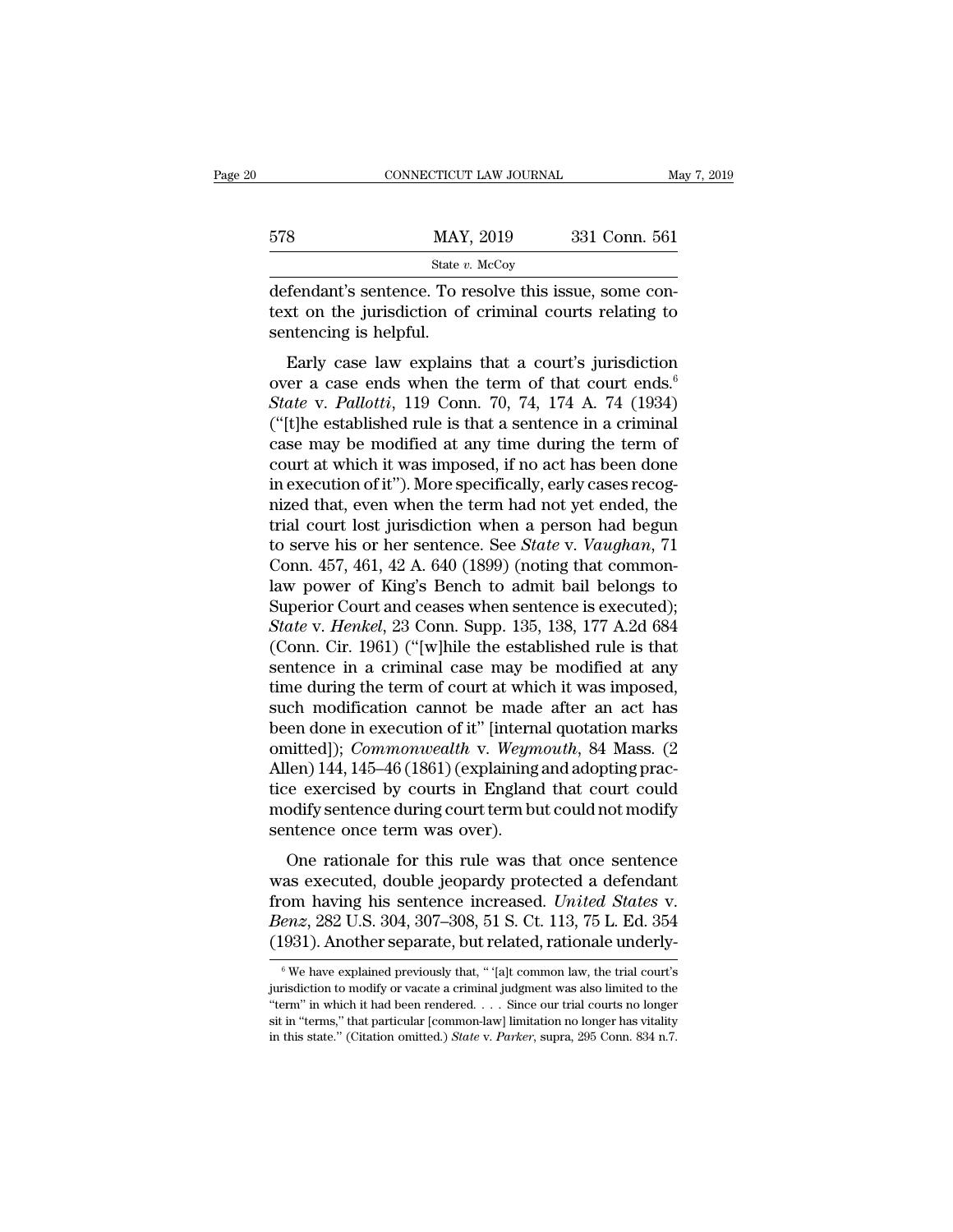| 019           | CONNECTICUT LAW JOURNAL                                                                                                                                                               | Page 21 |
|---------------|---------------------------------------------------------------------------------------------------------------------------------------------------------------------------------------|---------|
|               |                                                                                                                                                                                       |         |
| 331 Conn. 561 | MAY, 2019                                                                                                                                                                             | 579     |
|               | State $v$ . McCoy                                                                                                                                                                     |         |
|               | ing this rule is the importance of protecting the finality<br>of judgments. See, e.g., Carpentier v. Hart, 5 Cal. 406,<br>$107(1955)$ (reason for rule that court lesse invistigation |         |

<sup>579</sup><br>
<sup>State *v.* MAY, 2019<br>
<sup>State *v.* McCoy<br>
ing this rule is the importance of protecting the finality<br>
of judgments. See, e.g., *Carpentier v. Hart*, 5 Cal. 406,<br>
407 (1855) (reason for rule that court loses jurisd</sup></sup> 331 Conn. 561 MAY, 2019 579<br>
State v. McCoy<br>
ing this rule is the importance of protecting the finality<br>
of judgments. See, e.g., *Carpentier* v. *Hart*, 5 Cal. 406,<br>
407 (1855) (reason for rule that court loses jurisdict 331 Conn. 561 MAY, 2019 579<br>
State v. McCoy<br>
ing this rule is the importance of protecting the finality<br>
of judgments. See, e.g., *Carpentier* v. *Hart*, 5 Cal. 406,<br>
407 (1855) (reason for rule that court loses jurisdict Since finally  $\frac{1}{2}$  state v. McCoy<br>
ing this rule is the importance of protecting the finality<br>
of judgments. See, e.g., *Carpentier* v. *Hart*, 5 Cal. 406,<br>
407 (1855) (reason for rule that court loses jurisdiction<br>  $\begin{array}{l} \text{state }v\text{ }{\tt{McCoy}}\\ \text{ing this rule is the importance of protection}\\ \text{of judgments. See, e.g.,} *Carpentier* v. Har\\ \text{407 (1855) (reason for rule that court loses when term of court ends "is obvious . . . [i must be some finally in legal proceedings, beyond which they cannot extend").\\ \text{In 1934, this court expressly recognized to the same context of the text.} \end{array}$ judgments. See, e.g., *Carpentier* v. *Hart*, 5 Cal. 406, 7 (1855) (reason for rule that court loses jurisdiction are term of court ends "is obvious  $\ldots$  [in that] there ust be some finality in legal proceedings, and a p dellary (1855) (reason for rule that court loses jurisdiction<br>when term of court ends "is obvious . . . [in that] there<br>must be some finality in legal proceedings, and a period<br>beyond which they cannot extend").<br>In 1934, t

For (1666) (reason for rule that court foses jarisdiction<br>when term of court ends "is obvious . . . [in that] there<br>must be some finality in legal proceedings, and a period<br>beyond which they cannot extend").<br>In 1934, this must be some finality in legal proceedings, and a period<br>beyond which they cannot extend").<br>In 1934, this court expressly recognized this common-<br>law rule. In *State* v. *Pallotti*, supra, 119 Conn. 74, this<br>court explain the term of extend.<br>
In 1934, this court expressly recognized this common-<br>
law rule. In *State v. Pallotti*, supra, 119 Conn. 74, this<br>
court explained that "[t]he established rule is that a<br>
sentence in a criminal case In 1934, this court expressly recognized this common-<br>law rule. In *State v. Pallotti*, supra, 119 Conn. 74, this<br>court explained that "[t]he established rule is that a<br>sentence in a criminal case may be modified at any<br>ti In 1934, this cour<br>law rule. In *State* v<br>court explained th<br>sentence in a crim<br>time during the ter:<br>if no act has been<br>sis added.)<br>Then, in 1962, thi Then, in 1962, this court decided *Kohlfuss* v. *Warden,* 149 Conn. 14, and sentence in a criminal case may be modified at any time during the term of court at which it was imposed, if no act has been done in execution of

time during the term of court at which it was imposed,<br> *if no act has been done in execution of it.*" (Empha-<br>
sis added.)<br>
Then, in 1962, this court decided *Kohlfuss v. Warden*,<br>
149 Conn. 692, 695–96, 183 A.2d 626, ce if no act has been done in execution of it." (Emphasis added.)<br>Then, in 1962, this court decided *Kohlfuss* v. *Warden*,<br>149 Conn. 692, 695–96, 183 A.2d 626, cert. denied, 371<br>U.S. 928, 83 S. Ct. 298, 9 L. Ed. 2d 235 (1962 Then, in 1962, this court decided *Kohlfuss v. Warden*, 149 Conn. 692, 695–96, 183 A.2d 626, cert. denied, 371 U.S. 928, 83 S. Ct. 298, 9 L. Ed. 2d 235 (1962), in which this court again noted its approval of the rule in *P* Then, in 1962, this court decided *Kohlfuss* v. Warden,<br>149 Conn. 692, 695–96, 183 A.2d 626, cert. denied, 371<br>U.S. 928, 83 S. Ct. 298, 9 L. Ed. 2d 235 (1962), in which<br>this court again noted its approval of the rule in *P* 149 Conn. 692, 695–96, 183 A.2d 626, cert. denied, 371<br>U.S. 928, 83 S. Ct. 298, 9 L. Ed. 2d 235 (1962), in which<br>this court again noted its approval of the rule in *Pallotti*,<br>explaining as follows: "Another generally acc U.S. 928, 83 S. Ct. 298, 9 L. Ed. 2d 235 (1962), in which<br>this court again noted its approval of the rule in *Pallotti*,<br>explaining as follows: "Another generally accepted rule<br>of the common law is that a sentence cannot this court again noted its approval of the rule in *Pallotti*,<br>explaining as follows: "Another generally accepted rule<br>of the common law is that a sentence cannot be modi-<br>fied by the trial court, even at the same term, if explaining as follows: "Another generally accepted rule<br>of the common law is that a sentence cannot be modi-<br>fied by the trial court, even at the same term, if the<br>sentence was valid and execution of it has commenced.<br>. . of the common law is that a sentence cannot be modified by the trial court, even at the same term, if the sentence was valid and execution of it has commenced.<br>
. . . The reason for this rule has been variously assigned. A fied by the trial court, even at the same term, if the sentence was valid and execution of it has commenced.<br>
. . . The reason for this rule has been variously assigned. According to one view, the rule rests on the princip omitted.) Signed. According to one view, the rule rests on the inciple of double jeopardy. According to another ew, the rule is based on the proposition that the trial urt has lost jurisdiction of the case." (Citation anitted.)<br>Alt designed: recording to one view, the rule rests on the<br>principle of double jeopardy. According to another<br>view, the rule is based on the proposition that the trial<br>court has lost jurisdiction of the case." (Citation<br>omitte

movement are is based on the proposition that the trial<br>court has lost jurisdiction of the case." (Citation<br>omitted.)<br>Although we recognized the two rationales for this<br>common-law rule, after *Kohlfuss*, case law reveals basis for the rule is basis of the proposition that the that<br>court has lost jurisdiction of the case." (Citation<br>omitted.)<br>Although we recognized the two rationales for this<br>common-law rule, after *Kohlfuss*, case law reve omitted.)<br>
Although we recognized the two rationales for this<br>
common-law rule, after *Kohlfuss*, case law reveals a<br>
movement away from double jeopardy as a primary<br>
basis for the rule. See *Wilson v. State*, 123 Nev. 587 Although we recognized the two rationales for this<br>common-law rule, after *Kohlfuss*, case law reveals a<br>movement away from double jeopardy as a primary<br>basis for the rule. See *Wilson v. State*, 123 Nev. 587,<br>591–92, 170 Although we recognized the two rationales for this<br>common-law rule, after *Kohlfuss*, case law reveals a<br>movement away from double jeopardy as a primary<br>basis for the rule. See *Wilson v. State*, 123 Nev. 587,<br>591–92, 170 common-law rule, after *Kohlfuss*, case law reveals a<br>movement away from double jeopardy as a primary<br>basis for the rule. See *Wilson v. State*, 123 Nev. 587,<br>591–92, 170 P.3d 975 (2007) (explaining Supreme<br>Court's gradual movement away from double jeopardy as a primary<br>basis for the rule. See *Wilson v. State*, 123 Nev. 587,<br>591–92, 170 P.3d 975 (2007) (explaining Supreme<br>Court's gradual retreat from prohibition against increas-<br>ing sentenc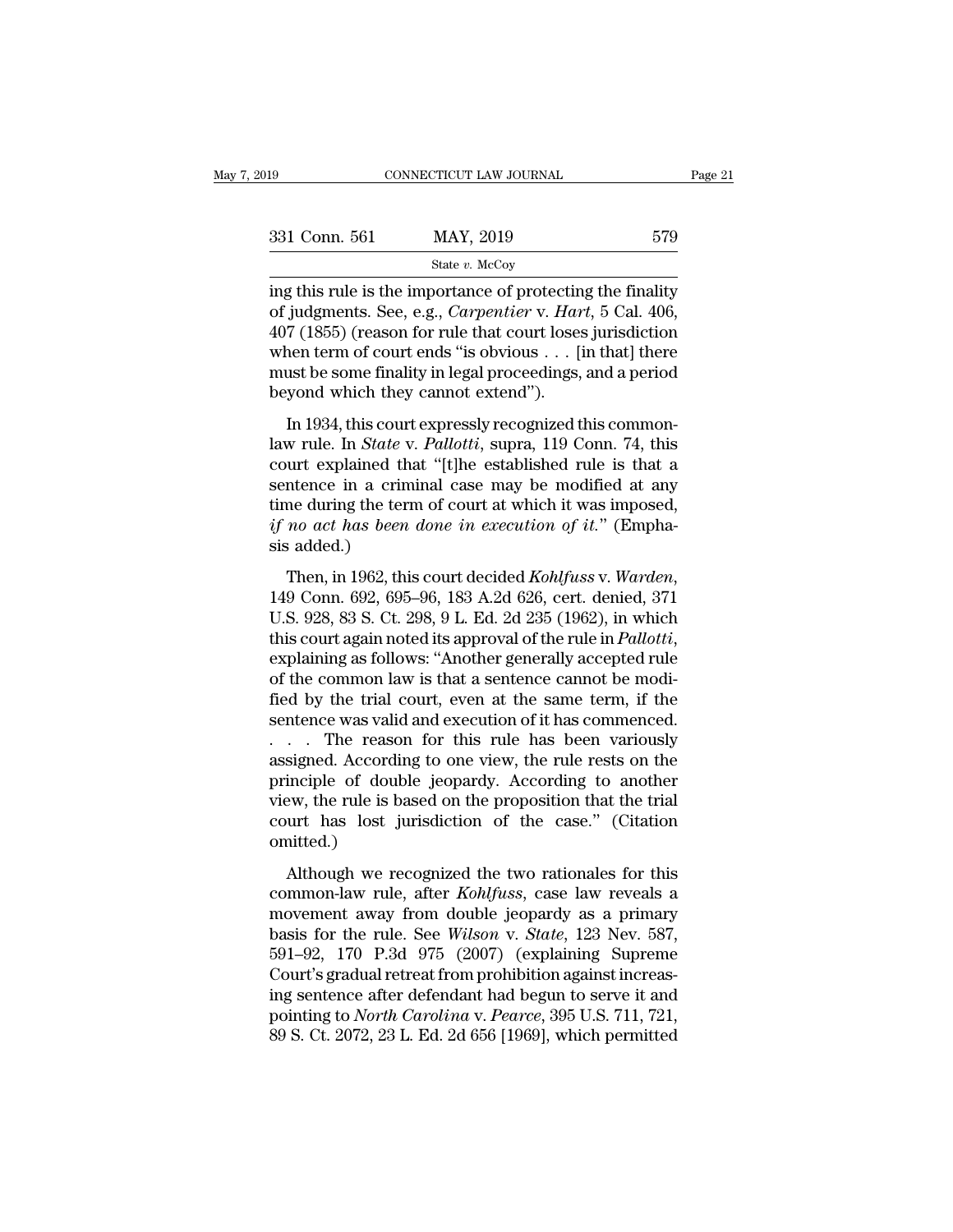## State *v.* McCoy

 $\begin{array}{ccc}\n & \text{COMRECTICUT LAW JOURNAL} & \text{MAY} & \text{AAY} & \text{AAY} & \text{AAY} & \text{BAY} & \text{BAY} & \text{BAY} & \text{BAY} & \text{BAY} & \text{BAY} & \text{BAY} & \text{BAY} & \text{BAY} & \text{BAY} & \text{BAY} & \text{BAY} & \text{BAY} & \text{BAY} & \text{BAY} & \text{BAY} & \text{BAY} & \text{BAY} & \text{BAY} & \text{BAY} & \text{BAY} & \text{BAY} & \text{BAY} & \text{BAY} &$ 580 MAY, 2019 331 Conn. 561<br>
State v. McCoy<br>
Court to impose a more severe sentence after reconviction<br>
without violating double jeopardy). Additionally,<br>
the concerns related to double jeopardy being one of<br>
the animatin 580 MAY, 2019 331 Conn. 561<br>
State v. McCoy<br>
court to impose a more severe sentence after reconviction<br>
without violating double jeopardy). Additionally,<br>
the concerns related to double jeopardy being one of<br>
the animatin 580 MAY, 2019 331 Conn. 561<br>
State *v*. McCoy<br>
court to impose a more severe sentence after reconviction<br>
without violating double jeopardy). Additionally,<br>
the concerns related to double jeopardy being one of<br>
the animat State v. McCoy<br>
over the impose a more severe sentence after reconviction<br>
without violating double jeopardy). Additionally,<br>
the concerns related to double jeopardy being one of<br>
the animating principles behind this rule state *v.* McCoy<br>
court to impose a more severe sentence after reconvic-<br>
tion without violating double jeopardy). Additionally,<br>
the concerns related to double jeopardy being one of<br>
the animating principles behind this r court to impose a more severe sentence after reconviction without violating double jeopardy). Additionally, the concerns related to double jeopardy being one of the animating principles behind this rule have lessened over tion without violating double jeopardy). Additionally,<br>the concerns related to double jeopardy being one of<br>the animating principles behind this rule have lessened<br>over the years, as the law regarding the ability of courts the concerns related to double jeopardy being one of<br>the animating principles behind this rule have lessened<br>over the years, as the law regarding the ability of courts<br>to modify illegal sentences became clearer. See *Bento* the animating principles behind this rule have lessened<br>over the years, as the law regarding the ability of courts<br>to modify illegal sentences became clearer. See *Benton*<br>v. *Maryland*, 395 U.S. 784, 89 S. Ct. 2056, 23 L. er the years, as the law regarding the ability of courts<br>modify illegal sentences became clearer. See *Benton*<br>Maryland, 395 U.S. 784, 89 S. Ct. 2056, 23 L. Ed.<br>707 (1969) (concluding that concurrent sentences<br>octrine did is mounty megal sentences became clearer. See *Behton*<br>v. *Maryland*, 395 U.S. 784, 89 S. Ct. 2056, 23 L. Ed.<br>2d 707 (1969) (concluding that concurrent sentences<br>doctrine did not preclude court from exercising juris-<br>dicti

v. *margiana*, 353 U.S. 764, 65 S. U. 2050, 25 L. Ed.<br>2d 707 (1969) (concluding that concurrent sentences<br>doctrine did not preclude court from exercising juris-<br>diction over appeal claiming double jeopardy violation).<br>Neve diction over appeal claiming double jeopardy violation).<br>
Nevertheless, the underlying rationale that the rule<br>
is supported by the interest in protecting the finality of<br>
judgments remains solid. See, e.g., *People* v. *K* diction over appear claiming dodine jeopardy violation).<br>
Nevertheless, the underlying rationale that the rule<br>
is supported by the interest in protecting the finality of<br>
judgments remains solid. See, e.g., *People* v. *K* Nevertheless, the underlying rationale that the rule<br>is supported by the interest in protecting the finality of<br>judgments remains solid. See, e.g., *People* v. *Karaman*,<br>4 Cal. 4th 335, 348, 842 P.2d 100, 14 Cal. Rptr. 2 is supported by the interest in protecting the finality of<br>judgments remains solid. See, e.g., *People* v. *Karaman*,<br>4 Cal. 4th 335, 348, 842 P.2d 100, 14 Cal. Rptr. 2d 801<br>(1992) (recognizing common-law rule "that the tr judgments remains solid. See, e.g., *People v. Karaman*,<br>4 Cal. 4th 335, 348, 842 P.2d 100, 14 Cal. Rptr. 2d 801<br>(1992) (recognizing common-law rule "that the trial<br>court may change its judgment only during the term in<br>whi 4 Cal. 4th 335, 348, 842 P.2d 100, 14 Cal. Rptr. 2d 801<br>(1992) (recognizing common-law rule "that the trial<br>court may change its judgment only during the term in<br>which the judgment was rendered, but not thereafter<br>... was (1992) (recognizing common-law rule "that the trial<br>court may change its judgment only during the term in<br>which the judgment was rendered, but not thereafter<br> $\ldots$  was established in order to provide litigants with<br>some f court may change its judgment only during the term in<br>which the judgment was rendered, but not thereafter<br>... was established in order to provide litigants with<br>some finality to legal proceedings" [citations omitted;<br>foot which the judgment was rendered, but not thereafter . . . was established in order to provide litigants with some finality to legal proceedings" [citations omitted; footnote omitted]). Indeed, this court recognized the rul ... was established in order to provide litigants with some finality to legal proceedings" [citations omitted; footnote omitted]). Indeed, this court recognized the rule again in 1982, when we reiterated that "[o]rdinarily Internatively to legal proceedings [chations officient]<br>othote omitted]). Indeed, this court recognized the<br>le again in 1982, when we reiterated that "[o]rdinarily<br>sentence may not be modified if any act [has been]<br>me in e Fractional and the modified *State* v. *Nardini*, 187 Conn.<br>
1992, when we reiterated that "[o]rdinarily<br>
199, 123, 445 A.2d 304 (1982).<br>
Notwithstanding this well established rule, in 1986,<br>
this court decided *State* v.

The again in 1962, when we renerated that [Offdinarity]<br>a sentence may not be modified if any act [has been]<br>done in execution of it." *State* v. *Nardini*, 187 Conn.<br>109, 123, 445 A.2d 304 (1982).<br>Notwithstanding this wel a sentence may not be modified if any act [nas been]<br>done in execution of it." *State* v. *Nardini*, 187 Conn.<br>109, 123, 445 A.2d 304 (1982).<br>Notwithstanding this well established rule, in 1986,<br>this court decided *State* done in execution of it. *State v. Nartumi*, 187 Collit.<br>109, 123, 445 A.2d 304 (1982).<br>Notwithstanding this well established rule, in 1986,<br>this court decided *State v. Wilson*, 199 Conn. 417, 513<br>A.2d 620 (1986). In that ros, 125, 445 A.2d 304 (1362).<br>
Notwithstanding this well established rule, in 1986,<br>
this court decided *State v. Wilson*, 199 Conn. 417, 513<br>
A.2d 620 (1986). In that case, this court addressed<br>
whether the trial court c Notwithstanding this well established rule, in 1986,<br>this court decided *State* v. *Wilson*, 199 Conn. 417, 513<br>A.2d 620 (1986). In that case, this court addressed<br>whether the trial court could amend its written decision<br>o this court decided *State* v. *Wilson*, 199 Conn. 417, 513<br>A.2d 620 (1986). In that case, this court addressed<br>whether the trial court could amend its written decision<br>over three years after the defendant was sentenced, in A.2d 620 (1986). In that case, this court addressed<br>whether the trial court could amend its written decision<br>over three years after the defendant was sentenced, in<br>response to a motion for rectification. Id., 432–34. This<br> whether the trial court could amend its written decision<br>over three years after the defendant was sentenced, in<br>response to a motion for rectification. Id., 432–34. This<br>court explained that "[n]either our General Statutes over three years after the defendant was sentenced, in<br>response to a motion for rectification. Id., 432–34. This<br>court explained that "[n]either our General Statutes nor<br>our [rules of practice] define the period during whi response to a motion for rectification. Id., 432–34. This<br>court explained that "[n]either our General Statutes nor<br>our [rules of practice] define the period during which<br>a trial court may modify or correct its judgment in court explained that "[n]either our General Statutes nor<br>our [rules of practice] define the period during which<br>a trial court may modify or correct its judgment in a<br>criminal case. On the civil side, however, [our rules of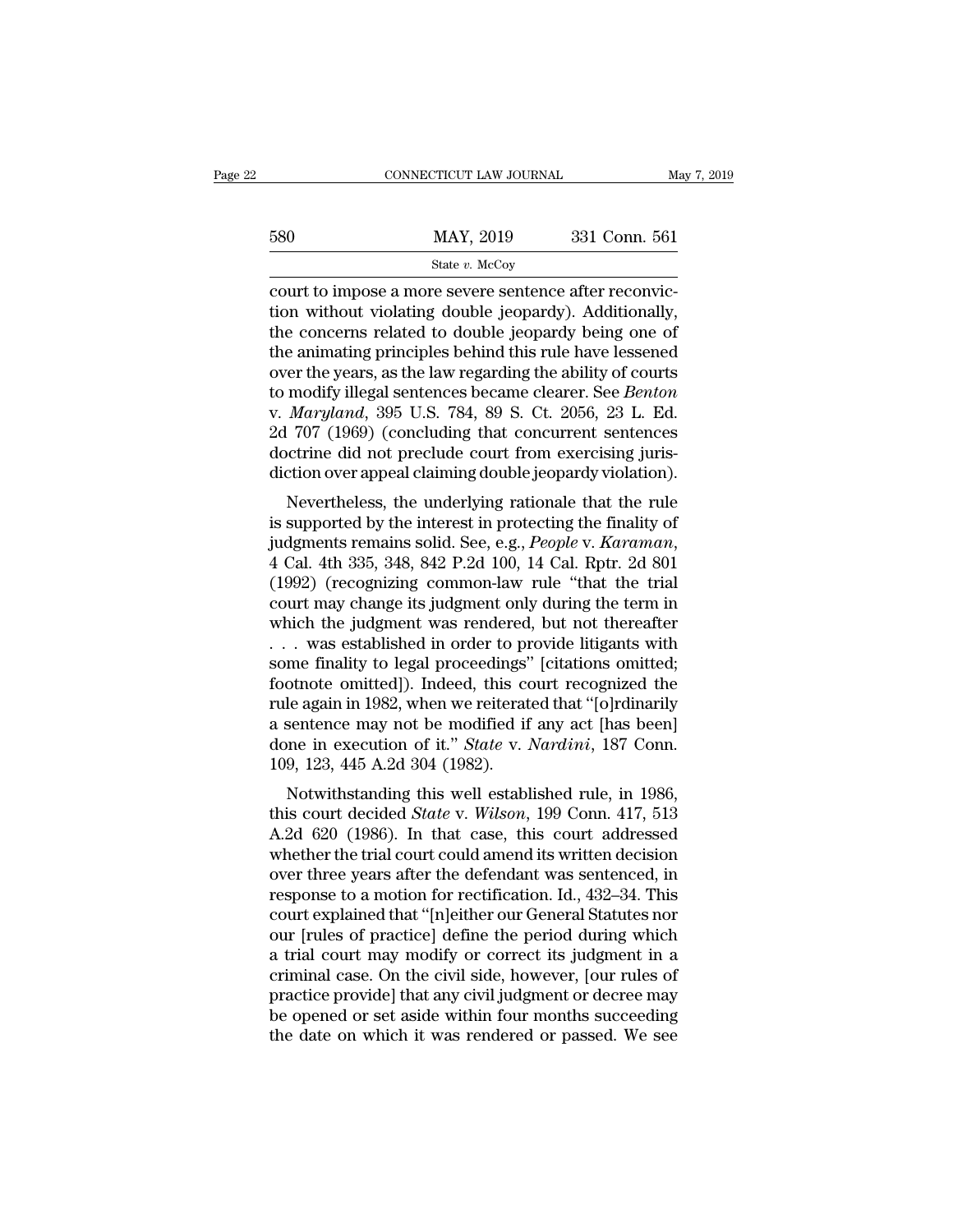| 2019          | CONNECTICUT LAW JOURNAL                                                                                                                                                | Page 23 |
|---------------|------------------------------------------------------------------------------------------------------------------------------------------------------------------------|---------|
|               |                                                                                                                                                                        |         |
| 331 Conn. 561 | MAY, 2019                                                                                                                                                              | 581     |
|               | State v. McCoy                                                                                                                                                         |         |
|               | no reason to distinguish between civil and criminal<br>judgments in this respect, and we therefore hold that,<br>for numosos of the Leommon Jewl rule, a eriminal judg |         |

 $\begin{array}{ccc}\n 331 \text{ Conn. } 561 & \text{MAX, } 2019 & \text{581} \\
 \hline\n \text{State } v. \text{McCoy} & \text{no reason to distinguish between civil and criminal judgments in this respect, and we therefore hold that, for purposes of the [common-law] rule, a criminal judgment may not be modified in matters of substance.\n$  $\begin{array}{c|c} \text{331 Conn.} \text{ } 561 \text{ } & \text{MAX, } 2019 \text{ } & \text{581} \\ \hline \text{state } v. \text{ MeCoy} \end{array}$  and criminal judgments in this respect, and we therefore hold that, for purposes of the [common-law] rule, a criminal judg-<br>ment may not be m 331 Conn. 561 MAY, 2019 581<br>
State v. McCoy<br>
no reason to distinguish between civil and criminal<br>
judgments in this respect, and we therefore hold that,<br>
for purposes of the [common-law] rule, a criminal judg-<br>
ment may n  $\frac{\text{State } v. \text{ McCoy}}{\text{State } v. \text{ McCoy}}$ <br>
no reason to distinguish between civil and criminal<br>
judgments in this respect, and we therefore hold that,<br>
for purposes of the [common-law] rule, a criminal judg-<br>
ment may not be modifie state *v.* McCoy<br>
no reason to distinguish between civil and criminal<br>
judgments in this respect, and we therefore hold that,<br>
for purposes of the [common-law] rule, a criminal judg-<br>
ment may not be modified in matters o no reason to distinguish between civil and criminal<br>judgments in this respect, and we therefore hold that,<br>for purposes of the [common-law] rule, a criminal judg-<br>ment may not be modified in matters of substance<br>beyond a p judgments in this respect, and we ther<br>for purposes of the [common-law] rule,<br>ment may not be modified in matter<br>beyond a period of four months after th<br>become final." (Emphasis omitted; int<br>marks omitted.) Id., 437; see a purposes of the condition raw) rate, a critical judgent<br>ent may not be modified in matters of substance<br>yond a period of four months after the judgment has<br>come final." (Emphasis omitted; internal quotation<br>arks omitted.) not may not be modified in matters or substance<br>beyond a period of four months after the judgment has<br>become final." (Emphasis omitted; internal quotation<br>marks omitted.) Id., 437; see also Practice Book § 17-<br>4; Practice

become final." (Emphasis omitted; internal quotation<br>marks omitted.) Id., 437; see also Practice Book § 17-<br>4; Practice Book (1978–97) § 326.<br>Despite making this pronouncement, this court did<br>not use the four month rule t trial court in the court of the same of the set of the set of the set of the predict of the prediction.<br>
Despite making this pronouncement, this court did not use the four month rule to find that the trial court<br>
had juris marks of the digment. J. 10, 500 also Tractice Book 3 1.<br>4; Practice Book (1978–97) § 326.<br>Despite making this pronouncement, this court did<br>not use the four month rule to find that the trial court<br>had jurisdiction. Instea 1, 1 ractice Book (1646–64) 3, 825.<br>
Despite making this pronouncement, this court did<br>
not use the four month rule to find that the trial court<br>
had jurisdiction. Instead, this court concluded that the<br>
trial court in th Despite making this pronouncement, this court did<br>not use the four month rule to find that the trial court<br>had jurisdiction. Instead, this court concluded that the<br>trial court in that case was *without jurisdiction* to<br>mo not use the four month rule to find that the trial court<br>had jurisdiction. Instead, this court concluded that the<br>trial court in that case was *without jurisdiction* to<br>modify the judgment. *State* v. *Wilson*, supra, 199 had jurisdiction. Instead, this court concluded that the<br>trial court in that case was *without jurisdiction* to<br>modify the judgment. *State* v. *Wilson*, supra, 199 Conn.<br>438. This court explained that "the judgment in th trial court in that case was *without jurisdiction* to modify the judgment. *State* v. *Wilson*, supra, 199 Conn. 438. This court explained that "the judgment in this case became final when the defendant was sentenced ... modify the judgment. *State* v. *Wilson*, supra, 199 Conn.<br>438. This court explained that "the judgment in this<br>case became final when the defendant was sentenced<br> $\dots$  The trial court, when it filed its amended memo-<br>rand 438. This court explained that "th case became final when the defenced .... The trial court, when it filed is randum of decision [over three year without jurisdiction to alter its previded, 437. Therefore, this court stru The trial court, when it filed its amended memo-<br>
Indum of decision [over three years later] was clearly<br>
thout jurisdiction to alter its previous finding . . . ."<br>
., 437. Therefore, this court struck the amended memo-<br> *tti*, suppressed without jurisdiction to alter its previous finding . . . ."<br>
Id., 437. Therefore, this court struck the amended memorandum of decision. Id., 438.<br> **Thereafter**, in 1994, this court decided *State v. Luzie* 

without jurisdiction to alter its previous finding  $\dots$ ."<br>Id., 437. Therefore, this court struck the amended memorandum of decision. Id., 438.<br>Thereafter, in 1994, this court decided *State* v. *Luzie-*<br>*tti*, supra, 230 d., 437. Therefore, this court struck the amended memorandum of decision. Id., 438.<br>Thereafter, in 1994, this court decided *State v. Luzie-*<br>tti, supra, 230 Conn. 431–32. In *Luzietti*, we addressed<br>whether the trial cou For the began serving his sentence and the began service.<br>Thereafter, in 1994, this court decided *State* v. *Luzietti*, supra, 230 Conn. 431–32. In *Luzietti*, we addressed<br>whether the trial court had jurisdiction to rul Thereafter, in 1994, this court decided *State* v. *Luzie-tti*, supra, 230 Conn. 431–32. In *Luzietti*, we addressed<br>whether the trial court had jurisdiction to rule on the<br>defendant's motion for judgment of acquittal, fil Thereafter, in 1994, this court decided *State* v. *Luzie-*<br>tti, supra, 230 Conn. 431–32. In *Luzietti*, we addressed<br>whether the trial court had jurisdiction to rule on the<br>defendant's motion for judgment of acquittal, fi *tti*, supra, 230 Conn. 431–32. In *Luzietti*, we addressed whether the trial court had jurisdiction to rule on the defendant's motion for judgment of acquittal, filed six weeks after he began serving his sentence. Id., 4 whether the trial court had jurisdiction<br>defendant's motion for judgment of accreeds after he began serving his sen<br>Despite our decision in *Wilson*, this court<br>the trial court to have had continued<br>four months and, thus, Fernand S modern for Jacquierin or acquisital, med since<br>
Feks after he began serving his sentence. Id., 428.<br>
Sepite our decision in *Wilson*, this court did not deem<br>
e trial court to have had continued jurisdiction for<br> of the traditional rule, stating as follows: ''It', the traditional rule traditional rule, the ability to rule on the defendant's motion postsentencing. Id.<br>Instead, this court once more reiterated its approval of the trad

Europes our decision in *Whose*, and contract an increasing the trial court to have had continued jurisdiction for four months and, thus, the ability to rule on the defendant's motion postsentencing. Id.<br>Instead, this cour four months and, thus, the ability to rule on the defen-<br>dant's motion postsentencing. Id.<br>Instead, this court once more reiterated its approval<br>of the traditional rule, stating as follows: "It is well<br>established that und from the sentence has been executed. This is so because the court loss in the series of the traditional rule, stating as follows: "It is well established that under the common law a trial court has the discretionary power Instead, this court once more reiterated its approval<br>of the traditional rule, stating as follows: "It is well<br>established that under the common law a trial court has<br>the discretionary power to modify or vacate a criminal Instead, this court once more reiterated its approval<br>of the traditional rule, stating as follows: "It is well<br>established that under the common law a trial court has<br>the discretionary power to modify or vacate a criminal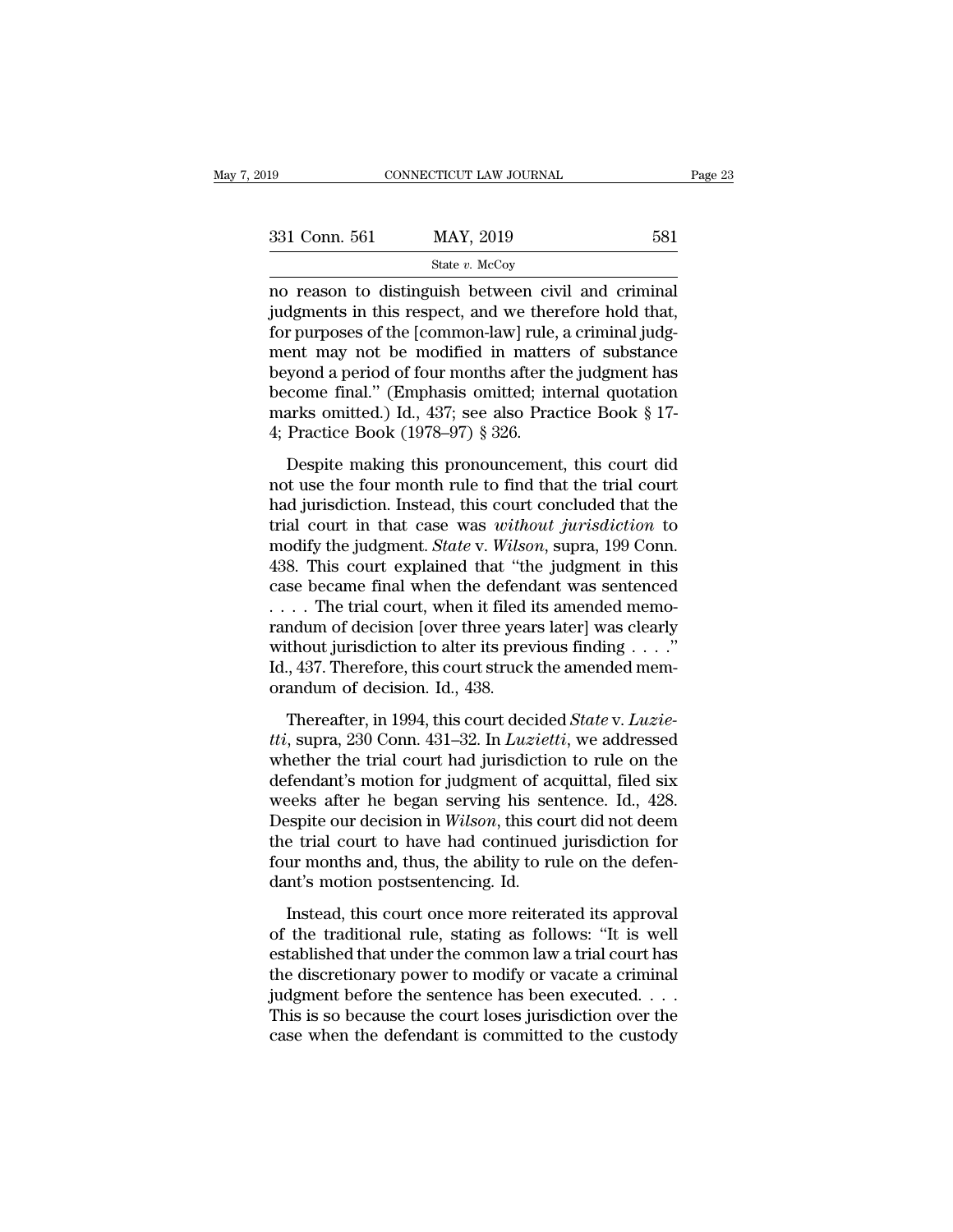|     | CONNECTICUT LAW JOURNAL | May 7, 2019   |
|-----|-------------------------|---------------|
| 582 | MAY, 2019               | 331 Conn. 561 |
|     | State $v$ . McCoy       |               |

CONNECTICUT LAW JOURNAL<br>
S82 MAY, 2019 331 Conn. 561<br>
State v. McCoy<br>
of the [C]ommissioner of [C]orrection and begins serv-<br>
ing the sentence."<sup>7</sup> (Citations omitted; footnote omitted.) Id. 431.32. Consequently, because 582 MAY, 2019 331 Conn. 561<br>
State v. McCoy<br>
of the [C]ommissioner of [C]orrection and begins serv-<br>
ing the sentence.''<sup>7</sup> (Citations omitted; footnote omit-<br>
ted.) Id., 431–32. Consequently, because the defendant<br>
alread 582 MAY, 2019 331 Conn. 561<br>
State v. McCoy<br>
of the [C]ommissioner of [C]orrection and begins serv-<br>
ing the sentence."<sup>7</sup> (Citations omitted; footnote omit-<br>
ted.) Id., 431–32. Consequently, because the defendant<br>
alread  $\frac{\text{MAX, 2019}}{\text{State } v. \text{ McCoy}}$ <br>
of the [C]ommissioner of [C]orrection and begins serving the sentence."<sup>7</sup> (Citations omitted; footnote omitted.) Id., 431–32. Consequently, because the defendant already had begun to serve h State v. McCoy<br>
of the [C]ommissioner of [C]orrection and begins serv-<br>
ing the sentence."<sup>7</sup> (Citations omitted; footnote omit-<br>
ted.) Id., 431–32. Consequently, because the defendant<br>
already had begun to serve his sent the [C]ommissioner of [C]orrection and begins serv-<br>g the sentence."<sup>7</sup> (Citations omitted; footnote omit-<br>d.) Id., 431–32. Consequently, because the defendant<br>ready had begun to serve his sentence, we held that<br>e court la *State* v. *Myers*, may also served in the sentence.<sup>"7</sup> (Citations omitted; footnote omitted.) Id., 431–32. Consequently, because the defendant already had begun to serve his sentence, we held that the court lacked jurisd

deferred and begun to serve his sentence, we held that<br>already had begun to serve his sentence, we held that<br>the court lacked jurisdiction to address his motion.<br>Three years after *Luzietti*, in 1997, the court decided<br>*S Myers*, and the priority, because the defendant<br>already had begun to serve his sentence, we held that<br>the court lacked jurisdiction to address his motion.<br>Three years after *Luzietti*, in 1997, the court decided<br>*State* v for a new trial, claiming into the series is motion.<br>Three years after *Luzietti*, in 1997, the court decided<br>*State* v. *Myers*, supra, 242 Conn. 125, upon which the<br>defendant in the present case principally relies. In<br> Three years after *Luzietti*, in 1997, the court decided<br>State v. Myers, supra, 242 Conn. 125, upon which the<br>defendant in the present case principally relies. In<br>Myers, prior to sentencing, the defendant filed a motion<br>fo Three years after *Luzietti*, in 1997, the court decided<br>State v. Myers, supra, 242 Conn. 125, upon which the<br>defendant in the present case principally relies. In<br>Myers, prior to sentencing, the defendant filed a motion<br>fo State v. Myers, supra, 242 Conn. 125, upon which the<br>defendant in the present case principally relies. In<br>Myers, prior to sentencing, the defendant filed a motion<br>for a new trial, claiming juror bias. Id., 129. Without<br>rul defendant in the present case principally relies. In *Myers*, prior to sentencing, the defendant filed a motion for a new trial, claiming juror bias. Id., 129. Without ruling on the motion for a new trial, the trial court *Myers*, prior to sentencing, the defendant filed a motion<br>for a new trial, claiming juror bias. Id., 129. Without<br>ruling on the motion for a new trial, the trial court<br>sentenced the defendant. Id., 131. Approximately five for a new trial, claiming juror bias. Id., 129. Without<br>ruling on the motion for a new trial, the trial court<br>sentenced the defendant. Id., 131. Approximately five<br>months after sentencing the defendant, the trial court<br>ru ruling on the motion for a new trial, the trial court<br>sentenced the defendant. Id., 131. Approximately five<br>months after sentencing the defendant, the trial court<br>ruled on the motion for a new trial. The trial court<br>first sentenced the defendant. Id., 131. Approximately five<br>months after sentencing the defendant, the trial court<br>ruled on the motion for a new trial. The trial court<br>first granted the defendant's motion for a new trial but<br>sub months after sentencing the defendant, the trial court<br>ruled on the motion for a new trial. The trial court<br>first granted the defendant's motion for a new trial but<br>subsequently vacated that decision, determining that<br>the ibsequently vacated that decision, determining that<br>is defendant's claim should have been brought by way<br>if a petition for a new trial. Id., 131–32. This court<br>versed the judgment of the trial court, concluding<br><sup>7</sup>In *Luzi* the defendant's claim should have been brought by way<br>of a petition for a new trial. Id., 131–32. This court<br>reversed the judgment of the trial court, concluding<br><sup>7</sup>In *Luzietti*, the dissenting justice opined that this co

of a petition for a new trial. Id., 131–32. This court<br>reversed the judgment of the trial court, concluding<br> $\frac{7 \text{ In } Luzietti}$ , the dissenting justice opined that this court's decision in<br>*Wilson* reflected a movement away reversed the judgment of the trial court, concluding<br>
<sup>7</sup> In *Luzietti*, the dissenting justice opined that this court's decision in<br> *Wilson* reflected a movement away from the traditional common-law view<br>
that a trial c The *Luce Cased Life* Judgment Of the trial COULt, Concluding<br>
The *Luzietti*, the dissenting justice opined that this court's decision in<br> *Wilson* reflected a movement away from the traditional common-law view<br>
that a tr <sup>7</sup> In *Luzietti*, the dissenting justice opined that this court's decision in *Wilson* reflected a movement away from the traditional common-law view that a trial court loses jurisdiction upon the execution of the defend ilson reflected a movement away from the traditional common-law view<br>itson reflected a movement away from the execution of the defendant's<br>ntence and that the majority decision represented a departure from the<br>le announced *hat a trial court loses jurisdiction upon the execution of the defendant's* sentence and that the majority decision represented a departure from the rule announced in *Wilson. State* v. *Luzietti*, supra, 230 Conn. 436-37

*A* that a trial court loses jurisdiction upon the execution of the defendant's sentence and that the majority decision represented a departure from the rule announced in *Wilson. State v. Luzietti*, supra, 230 Conn. 436 strates that the dissention of the present representing in the dissenting). A majority of this court rejected the dissenting justice's claim.<br>
Given the dissenting opinion in *Luzietti*, the concurring and dissenting<br>
opi and dissenting). A majority of this court rejected the dissenting justice's claim.<br>Given the dissenting opinion in *Luzietti*, the concurring and dissenting opinion's assertion that *Luzietti* was decided "without . . . ev Given the dissenting opinion in *Luzietti*, the concurring and dissenting opinion's assertion that *Luzietti* was decided "without . . . even discussing *Wilson*" is somewhat misleading. A complete reading of *Luzietti* d opinion's assertion that *Luzietti* was decided "without ... even discussing *Wilson*" is somewhat misleading. A complete reading of *Luzietti* demonstrates that the dissent in that case took the same position as the conc Wilson" is somewhat misleading. A complete reading of *Luzietti* demonstrates that the dissent in that case took the same position as the concurring and dissenting opinion espouses in the present case—that Wilson stood for strates that the dissent in that case took the same position as the concurring<br>and dissenting opinion espouses in the present case—that *Wilson* stood for<br>the proposition that the civil rule allowing a trial court to modif and dissenting opinion espouses in the present case—that *Wilson* stood for the proposition that the civil rule allowing a trial court to modify its judgment within four months applies to criminal cases. However, by concl the proposition that the civil rule allowing a trial court to modify its judgment<br>within four months applies to criminal cases. However, by concluding that<br>"once judgment has been rendered and the defendant has begun servi within four months applies to criminal cases. However, by colcluding that<br>
"once judgment has been rendered and the defendant has begun serving<br>
the sentence imposed, the trial court lacks jurisdiction to modify its judgme where judgment has been rendered and the defendant has begun serving<br>the sentence imposed, the trial court lacks jurisdiction to modify its judgment<br>in the absence of a legislative or constitutional grant of continuing ju "once judgment has been rendered and the defendant has begun serving the sentence imposed, the trial court lacks jurisdiction to modify its judgment in the absence of a legislative or constitutional grant of continuing ju in the absence of a legislative or constitutional grant of continuing jurisdiction," the majority in *Luzietti* rejected the dissent's position and its interpretation of *Wilson. State v. Luzietti*, supra, 230 Conn. 431. B tion," the majority in  $Luzietti$  rejected the dissent's position and its interpre-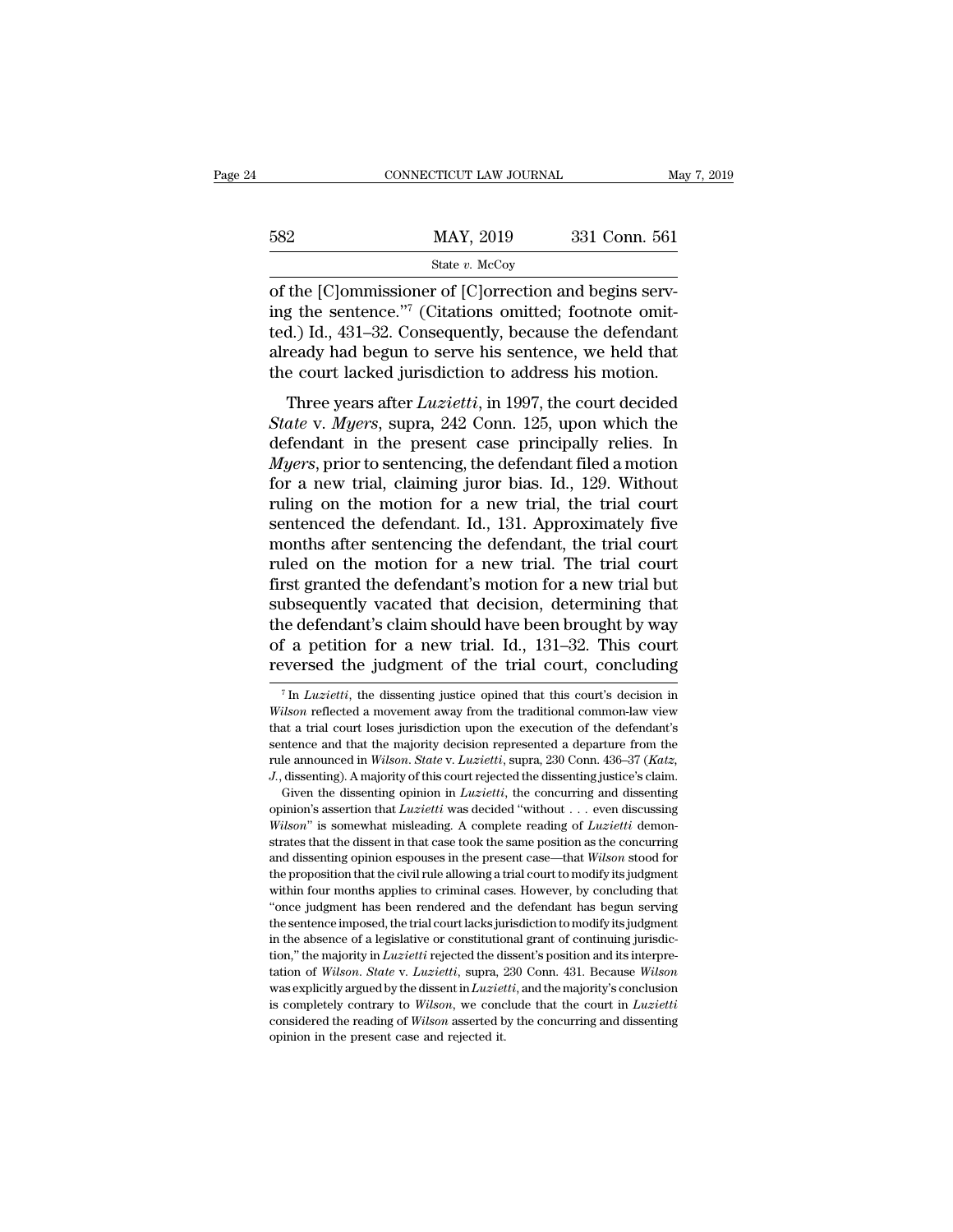| )19                                  | CONNECTICUT LAW JOURNAL                                                                                                                                                       | Page 25 |
|--------------------------------------|-------------------------------------------------------------------------------------------------------------------------------------------------------------------------------|---------|
|                                      |                                                                                                                                                                               |         |
| 331 Conn. 561                        | MAY, 2019                                                                                                                                                                     | 583     |
|                                      | State $v$ . McCoy                                                                                                                                                             |         |
| for a claim of juror bias. Id., 132. | that a motion for a new trial was an appropriate vehicle                                                                                                                      |         |
|                                      | The central point of <i>Myers</i> was that a claim of juror<br>bias had to be addressed in whatever form it was raised.<br>Id 130 Thus the defendant's motion for a new trial |         |

 $\frac{\text{B31 Conn. 561}}{\text{State } v. \text{ McCoy}}$ <br>
that a motion for a new trial was an appropriate vehicle<br>
for a claim of juror bias. Id., 132.<br>
The central point of *Myers* was that a claim of juror<br>
bias had to be addressed in whatever State v. McCoy<br>
Ithat a motion for a new trial was an appropriate vehicle<br>
for a claim of juror bias. Id., 132.<br>
The central point of *Myers* was that a claim of juror<br>
bias had to be addressed in whatever form it was rai that a motion for a new trial was an appropriate vehicle<br>for a claim of juror bias. Id., 132.<br>The central point of *Myers* was that a claim of juror<br>bias had to be addressed in whatever form it was raised.<br>Id., 139. Thus, of the claim of juror bias. Id., 132.<br>The central point of *Myers* was that a claim of juror<br>bias had to be addressed in whatever form it was raised.<br>Id., 139. Thus, the defendant's motion for a new trial<br>in that case was The central point of *Myers* was that a claim of juror<br>bias had to be addressed in whatever form it was raised.<br>Id., 139. Thus, the defendant's motion for a new trial<br>in that case was appropriate. Id. Although the nature<br> The central point of *Myers* was that a claim of juror<br>bias had to be addressed in whatever form it was raised.<br>Id., 139. Thus, the defendant's motion for a new trial<br>in that case was appropriate. Id. Although the nature<br> bias had to be addressed in whatever form it was raised.<br>Id., 139. Thus, the defendant's motion for a new trial<br>in that case was appropriate. Id. Although the nature<br>of the claim does not appear necessary to its holding<br>th Id., 139. Thus, the defendant's motion for a new trial<br>in that case was appropriate. Id. Although the nature<br>of the claim does not appear necessary to its holding<br>that a motion for a new trial is an appropriate vehicle<br>to in that case was appropriate. Id. Although the nature<br>of the claim does not appear necessary to its holding<br>that a motion for a new trial is an appropriate vehicle<br>to alert the court to juror bias, the court made the<br>follo of the claim does not appear necessary to its holding<br>that a motion for a new trial is an appropriate vehicle<br>to alert the court to juror bias, the court made the<br>following statement upon which the defendant seizes:<br>"the t that a motion for a new trial is an appropriate vehicle<br>to alert the court to juror bias, the court made the<br>following statement upon which the defendant seizes:<br>"the trial court retained jurisdiction to entertain the<br>moti Ilowing statement upon which the defendant seizes:<br>
ne trial court retained jurisdiction to entertain the<br>
otion for a new trial after sentencing because it could<br>
we opened the judgment." (Footnote omitted.) Id.,<br>
6, citi The trial court retained jurisdiction to entertaint senses.<br>
"the trial court retained jurisdiction to entertain the<br>
motion for a new trial after sentencing because it could<br>
have opened the judgment." (Footnote omitted.

motion for a new trial after sentencing because it could<br>have opened the judgment." (Footnote omitted.) Id.,<br>136, citing *State* v. *Wilson*, supra, 199 Conn. 436.<br>In *Myers*, this court neither acknowledged *Luzietti*<br>nor *Kohlfussier and the sendenting secalise is court*<br> *Kohalfording State v. Wilson, supra, 199 Conn. 436.*<br> *Kohlfuss, this court neither acknowledged Luzietti*<br> *Kohlfuss, holding Vaughan, Nardini, Pallotti, or*<br> *Kohlfuss* mate opened are jaughten. (1 ostrote sinated.) 1a.,<br>136, citing *State* v. *Wilson*, supra, 199 Conn. 436.<br>In *Myers*, this court neither acknowledged *Luzietti*<br>nor otherwise discussed any of our well established<br>precede In *Myers*, this court neither acknowledged *Luzietti* nor otherwise discussed any of our well established precedent, including *Vaughan, Nardini*, *Pallotti*, or *Kohlfuss*, holding that a trial court loses jurisdiction u In *Myers*, this court neither acknowledged *Luzietti*<br>nor otherwise discussed any of our well established<br>precedent, including *Vaughan*, *Nardini*, *Pallotti*, or<br>*Kohlfuss*, holding that a trial court loses jurisdiction nor otherwise discussed any of our well estable<br>precedent, including *Vaughan*, *Nardini*, *Pallot*<br>*Kohlfuss*, holding that a trial court loses jurisd<br>upon the execution of the sentence. Instead, in su<br>of its conclusion, Additionally Valuet, 1 and 1.1, 1 and 1.5, 1 and 1.6, 1 and 1.6, 1 and 1.6, 1 and 1.6, 1 and 1.6, 1 and 1.6, 1<br>
a conclusion, this court cited *State v. Wilson*, supra, 9 Conn. 436, a case that did not even find jurisdicti shown the execution of the sentence. Instead, in support of its conclusion, this court cited *State v. Wilson*, supra, 199 Conn. 436, a case that did not even find jurisdiction under the four month rule it had espoused.<br>A

por are executed of are sensence. moseta, in support of its conclusion, this court cited *State* v. *Wilson*, supra, 199 Conn. 436, a case that did not even find jurisdiction under the four month rule it had espoused.<br>Add 199 Conn. 436, a case that did not even find jurisdiction<br>under the four month rule it had espoused.<br>Additionally, a close examination of *Myers* reveals<br>serious concerns about both its rationale and the impli-<br>cations of Fourth root, a case and that for even find jurisdiction<br>under the four month rule it had espoused.<br>Additionally, a close examination of *Myers* reveals<br>serious concerns about both its rationale and the impli-<br>cations of it Additionally, a close examination of *Myers* reveals<br>serious concerns about both its rationale and the impli-<br>cations of its decision were we to follow it without<br>question. Specifically, although this court relied on the<br>f Additionally, a close examination of *Myers* reveals<br>serious concerns about both its rationale and the impli-<br>cations of its decision were we to follow it without<br>question. Specifically, although this court relied on the<br> serious concerns about both its rationale and the implications of its decision were we to follow it without question. Specifically, although this court relied on the four month rule to find that the court had jurisdiction cations of its decision were we to follow it without question. Specifically, although this court relied on the four month rule to find that the court had jurisdiction in *Myers*, the trial court in that case did not rule o four month rule to find that the court had jurisdiction<br>in *Myers*, the trial court in that case did not rule on<br>the motion for a new trial within four months of the<br>judgment but waited until approximately five months<br>aft in *Myers*, the trial court in that case did not rule on<br>the motion for a new trial within four months of the<br>judgment but waited until approximately five months<br>after the judgment to rule on the motion. *State* v. *Myers* the motion for a new trial within four months of the judgment but waited until approximately five months after the judgment to rule on the motion. *State v. Myers*, supra, 242 Conn. 131. *Myers* did not address the fact t judgment but waited until approximately five months after the judgment to rule on the motion. *State* v. *Myers*, supra, 242 Conn. 131. *Myers* did not address the fact that the ruling on the motion occurred beyond the fo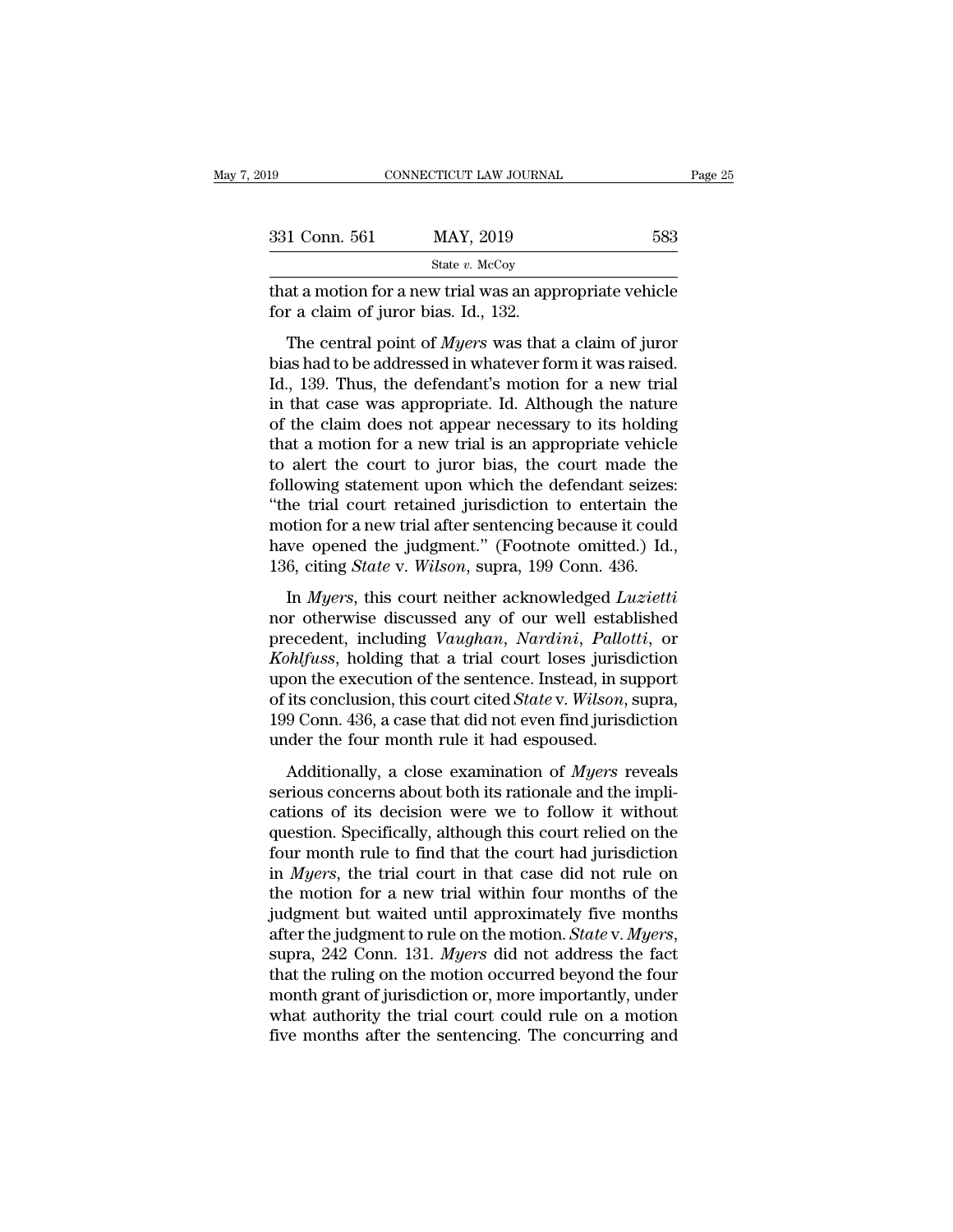|     | CONNECTICUT LAW JOURNAL                                                                                                                                                        | May 7, 2019   |
|-----|--------------------------------------------------------------------------------------------------------------------------------------------------------------------------------|---------------|
| 584 | MAY, 2019                                                                                                                                                                      | 331 Conn. 561 |
|     | State v. McCoy                                                                                                                                                                 |               |
|     | dissenting opinion in the present case, however, notes<br>the discrepancy but attempts to salvage the reasoning<br>of <i>Myore</i> by focusing on the fact that the metion was |               |

584 MAY, 2019 331 Conn. 561<br>
State v. McCoy<br>
dissenting opinion in the present case, however, notes<br>
the discrepancy but attempts to salvage the reasoning<br>
of *Myers* by focusing on the fact that the motion was<br>
filed pri  $MAY, 2019$   $331$  Conn. 561<br>  $Sate v. McCoy$ <br>
dissenting opinion in the present case, however, notes<br>
the discrepancy but attempts to salvage the reasoning<br>
of *Myers* by focusing on the fact that the motion was<br>
filed prior to  $\frac{\text{MAX, 2019}}{\text{State } v. \text{ McCoy}}$ <br>
dissenting opinion in the present case, however, notes<br>
the discrepancy but attempts to salvage the reasoning<br>
of *Myers* by focusing on the fact that the motion was<br>
filed prior to sentencin State v. McCoy<br>
State v. McCoy<br>
dissenting opinion in the present case, however, notes<br>
the discrepancy but attempts to salvage the reasoning<br>
of *Myers* by focusing on the fact that the motion was<br>
filed prior to sentenc state v. McCoy<br>dissenting opinion in the present case, however, notes<br>the discrepancy but attempts to salvage the reasoning<br>of *Myers* by focusing on the fact that the motion was<br>filed prior to sentencing. Of course, noth dissenting opinion in the present case, however, notes<br>the discrepancy but attempts to salvage the reasoning<br>of *Myers* by focusing on the fact that the motion was<br>filed prior to sentencing. Of course, nothing in *Myers*<br>s the discrepancy but attempts to salvage the reasoning<br>of *Myers* by focusing on the fact that the motion was<br>filed prior to sentencing. Of course, nothing in *Myers*<br>states that it was the fact that the motion was filed<br>pr of *Myers* by focusing on the fact that the motion was<br>filed prior to sentencing. Of course, nothing in *Myers*<br>states that it was the fact that the motion was filed<br>prior to sentencing that permitted the trial court to<br>e filed prior to sentencing. Of course, nothing in *Myers* states that it was the fact that the motion was filed prior to sentencing that permitted the trial court to exercise jurisdiction beyond the four month period. Furth states that it was the fact that the motion was filed<br>prior to sentencing that permitted the trial court to<br>exercise jurisdiction beyond the four month period.<br>Furthermore, even if we were to assume that filing the<br>motion prior to sentencing that permitted the trial court to exercise jurisdiction beyond the four month period.<br>Furthermore, even if we were to assume that filing the motion prior to sentencing extended the jurisdiction of the exercise jurisdiction beyond the four month period.<br>Furthermore, even if we were to assume that filing the<br>motion prior to sentencing extended the jurisdiction of<br>the court, it certainly would not be extended in perpetu-<br>i But the court, it certainly would not be extended in perpetu-<br>  $\alpha$ . Yet that is precisely what *Myers* and the concurring<br>  $\alpha$  dissenting opinion suggest. Indeed, although the<br>
urt paid lip service to the four month rul the court, it certainly would not be extended in perpetity. Yet that is precisely what *Myers* and the concurring<br>and dissenting opinion suggest. Indeed, although the<br>court paid lip service to the four month rule in *Myer* 

*My.* Fet that is precisely what *Myers* and the concurring<br>and dissenting opinion suggest. Indeed, although the<br>court paid lip service to the four month rule in *Myers*,<br>it actually permitted an extension of five months.<br> and ussenting opinion suggest. Indeed, attributed court paid lip service to the four month rule in *Myers*, it actually permitted an extension of five months.<br>Noting this disparity, the concurring and dissenting opinion f Followit paid in service to the four month fule in *myers*,<br>it actually permitted an extension of five months.<br>Noting this disparity, the concurring and dissenting<br>opinion further attempts to salvage the rationale of<br>*Mye* as it was timely all extension of the months.<br>
Noting this disparity, the concurring and dissenting<br>
opinion further attempts to salvage the rationale of<br> *Myers* by explaining that this court "not only applied<br>
the four m Noting this disparity, the concurring and dissenting<br>opinion further attempts to salvage the rationale of<br> $Myers$  by explaining that this court "not only applied<br>the four month rule, but determined that the trial court<br>reta opinion further attempts to salvage the rationale of  $Myers$  by explaining that this court "not only applied the four month rule, but determined that the trial court retains jurisdiction over a motion for a new trial as lon *Myers* by explaining that this court "not only applied<br>the four month rule, but determined that the trial court<br>retains jurisdiction over a motion for a new trial as long<br>as it was timely filed prior to sentencing, even i the four month rule, but determined that the trial court<br>retains jurisdiction over a motion for a new trial as long<br>as it was timely filed prior to sentencing, even if the<br>court did not rule on the motion within the four m retains jurisdiction over a motion for a new trial as long<br>as it was timely filed prior to sentencing, even if the<br>court did not rule on the motion within the four month<br>time frame." By doing so, the concurring and dissen as it was timely filed prior to sentencing, even if the court did not rule on the motion within the four month time frame." By doing so, the concurring and dissenting opinion no longer relies on *Myers* for its application court did not rule on the motion within the foutime frame." By doing so, the concurring and di opinion no longer relies on *Myers* for its appliciate four month rule but seems to assert that, as a motion is timely filed pr First, the concurring and dissenting<br>and dissenting<br>a motion no longer relies on *Myers* for its application of<br>e four month rule but seems to assert that, as long<br>a motion is timely filed prior to sentencing, the trial<br>ur opinion no longer renes on *myers* for its application of<br>the four month rule but seems to assert that, as long<br>as a motion is timely filed prior to sentencing, the trial<br>court retains jurisdiction to modify the sentence a

previously in this opinion, in *Wilson*, the court superviously in this opinion, in *Wilson*, the explained previously in this opinion, in *Wilson*, this court sug-<br>gested that the civil rule that allows trial courts to re as a motion is timely fied prior to sentencing, the trial<br>court retains jurisdiction to modify the sentence at any<br>time to rule on the motion. We disagree.<br>First, the concurring and dissenting opinion's posi-<br>tion is not revent retains jurisdiction to modify the sentence at any<br>time to rule on the motion. We disagree.<br>First, the concurring and dissenting opinion's posi-<br>tion is not even supported by *Wilson*. As explained<br>previously in thi First, the concurring and dissenting opinion's position is not even supported by *Wilson*. As explained previously in this opinion, in *Wilson*. As explained previously in this opinion, in *Wilson*, this court suggested th First, the concurring and dissenting opinion's position is not even supported by *Wilson*. As explained previously in this opinion, in *Wilson*, this court suggested that the civil rule that allows trial courts to reopen o tion is not even supported by *Wilson*. As explained<br>previously in this opinion, in *Wilson*, this court sug-<br>gested that the civil rule that allows trial courts to<br>reopen or set aside civil judgments within four months<br>of previously in this opinion, in *Wilson*, this court suggested that the civil rule that allows trial courts to reopen or set aside civil judgments within four months of judgment applies to criminal cases. Nothing in *Wilson* gested that the civil rule that allows trial courts to<br>reopen or set aside civil judgments within four months<br>of judgment applies to criminal cases. Nothing in *Wilson*<br>or the rule of practice on which that decision relied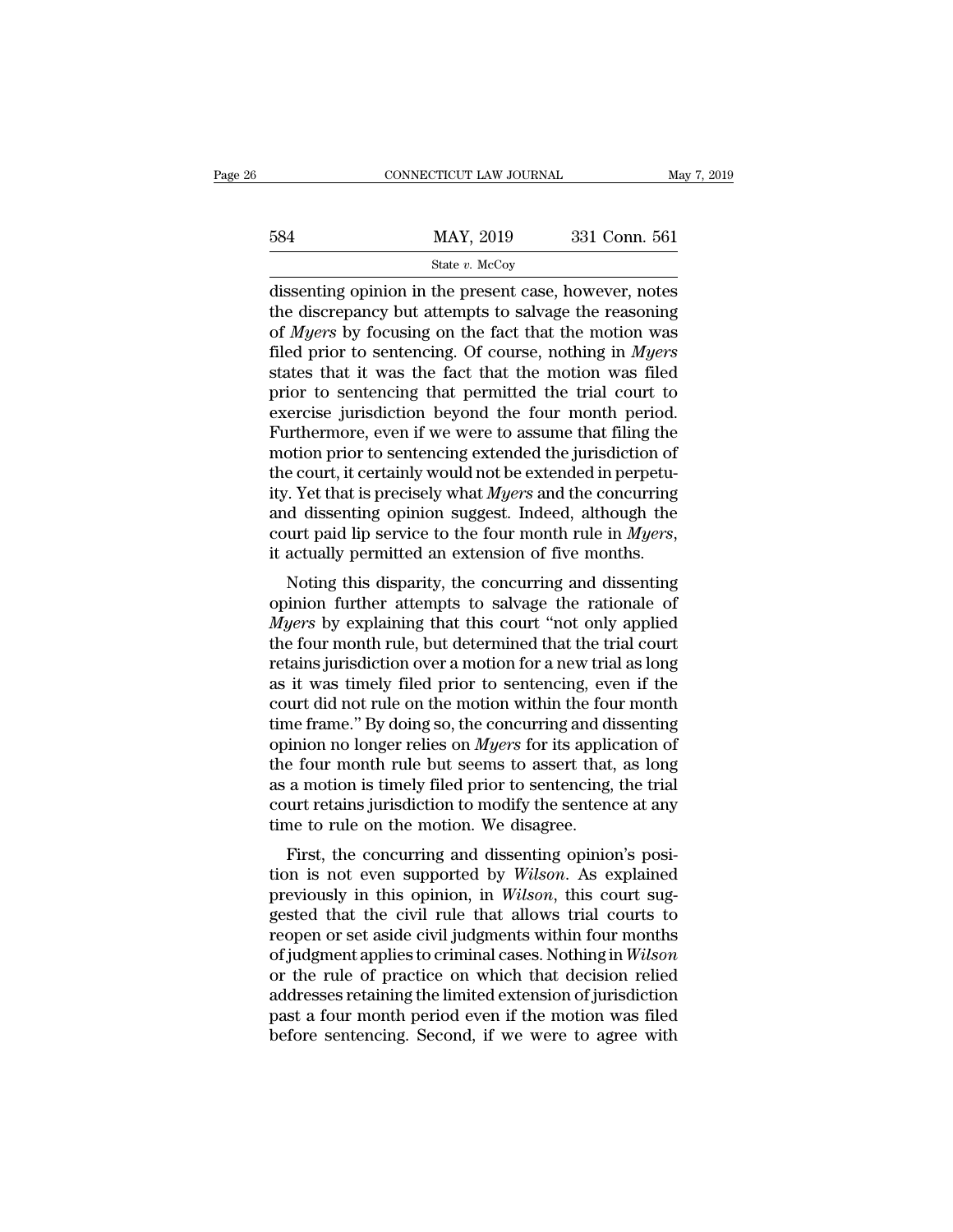| 019           | CONNECTICUT LAW JOURNAL                                                                                                                                                         | Page 27 |
|---------------|---------------------------------------------------------------------------------------------------------------------------------------------------------------------------------|---------|
| 331 Conn. 561 | MAY, 2019                                                                                                                                                                       | 585     |
|               | State $v$ . McCoy                                                                                                                                                               |         |
|               | the concurring and dissenting opinion and adopt its<br>reading of <i>Myers</i> , we would essentially give courts an<br>errep broader ability to modify eviningly udaments then |         |

331 Conn. 561 MAY, 2019 585<br>
State *v*. McCoy<br>
the concurring and dissenting opinion and adopt its<br>
reading of *Myers*, we would essentially give courts an<br>
even broader ability to modify criminal judgments than<br>
that allo 331 Conn. 561 MAY, 2019 585<br>
State v. McCoy<br>
the concurring and dissenting opinion and adopt its<br>
reading of *Myers*, we would essentially give courts an<br>
even broader ability to modify criminal judgments than<br>
that allow 331 Conn. 561 MAY, 2019 585<br>  $\frac{\text{State } v. \text{ McCoy}}{\text{the concerning and dissenting opinion and adopt its reading of *Myers*, we would essentially give courts an even broader ability to modify criminal judgments than that allowed in civil judgments under the four month rule. We decline to take such a dramatic departure from  $_{\text{cur}} = \frac{1}{2} \left( \frac{1}{2} \right)^{1/2}$ .$ State v. McCoy<br>the concurring and dissenting opinion and adopt its<br>reading of *Myers*, we would essentially give courts an<br>even broader ability to modify criminal judgments than<br>that allowed in civil judgments under the fo  $\frac{1}{\text{state } b}$  and dissenting opinion<br>reading of *Myers*, we would essentially<br>even broader ability to modify criminal j<br>that allowed in civil judgments under t<br>rule. We decline to take such a dramatic our well establishe ading of *Myers*, we would essentially give courts an<br>en broader ability to modify criminal judgments than<br>at allowed in civil judgments under the four month<br>le. We decline to take such a dramatic departure from<br>r well est even broader ability to modify criminal judgments than<br>that allowed in civil judgments under the four month<br>rule. We decline to take such a dramatic departure from<br>our well established common law.<br>Furthermore, over the yea

that allowed in civil judgments under the four month<br>rule. We decline to take such a dramatic departure from<br>our well established common law.<br>Furthermore, over the years following this court's<br>decision in *Myers*, we cons rule. We decline to take such a dramatic departure from<br>our well established common law.<br>Furthermore, over the years following this court's<br>decision in *Myers*, we consistently have reaffirmed the<br>principle that a trial c our well established common law.<br>
Furthermore, over the years following this court's<br>
decision in *Myers*, we consistently have reaffirmed the<br>
principle that a trial court loses jurisdiction upon the<br>
execution of the def Furthermore, over the years following this court's<br>decision in *Myers*, we consistently have reaffirmed the<br>principle that a trial court loses jurisdiction upon the<br>execution of the defendant's sentence, unless it is<br>expr Furthermore, over the years following this court's<br>decision in *Myers*, we consistently have reaffirmed the<br>principle that a trial court loses jurisdiction upon the<br>execution of the defendant's sentence, unless it is<br>expr decision in *Myers*, we consistently have reaffirmed the principle that a trial court loses jurisdiction upon the execution of the defendant's sentence, unless it is expressly authorized to act. See *State* v. Ramos, 306 principle that a trial court loses jurisdiction upon the<br>execution of the defendant's sentence, unless it is<br>expressly authorized to act. See *State* v. Ramos, 306<br>Conn. 125, 134–35, 49 A.3d 197 (2012) ("in criminal<br>cases execution of the defendant's sentence, unless it is<br>expressly authorized to act. See *State* v. Ramos, 306<br>Conn. 125, 134–35, 49 A.3d 197 (2012) ("in criminal<br>cases ... once a defendant's sentence has begun [the]<br>court ma expressly authorized to act. See *State* v. *Ramos*, 306<br>Conn. 125, 134–35, 49 A.3d 197 (2012) ("in criminal<br>cases . . . once a defendant's sentence has begun [the]<br>court may no longer take any action affecting a defen-<br>da Conn. 125, 134–35, 49 A.3d 197 (2012) ("in criminal<br>cases ... once a defendant's sentence has begun [the]<br>court may no longer take any action affecting a defen-<br>dant's sentence unless it expressly has been authorized<br>to a cases . . . once a defendant's sentence has begun [the]<br>court may no longer take any action affecting a defen-<br>dant's sentence unless it expressly has been authorized<br>to act" [emphasis omitted]; internal quotation marks<br>o court may no longer take any action affecting a defendant's sentence unless it expressly has been authorized<br>to act" [emphasis omitted; internal quotation marks<br>omitted]);<sup>8</sup> *State* v. *Parker*, supra, 295 Conn. 835–36 ( dant's sentence unless it expressly has been authorized<br>to act" [emphasis omitted; internal quotation marks<br>omitted]);<sup>8</sup> *State* v. *Parker*, supra, 295 Conn. 835–36 ("a<br>generally accepted rule of the common law is that a to act" [emphasis omitted; internal quotation marks omitted]);<sup>8</sup> *State* v. *Parker*, supra, 295 Conn. 835–36 ("a generally accepted rule of the common law is that a sentence cannot be modified by the trial court . . . if omitted]);<sup>8</sup> *State* v. *Parker*, supra, 295 Conn. 835–36 ("a generally accepted rule of the common law is that a sentence cannot be modified by the trial court  $\ldots$  if the sentence was valid and execution of it has com the sentence was valid and execution of it has commenced" [internal quotation marks omitted]); *State* v. *Das*, 291 Conn. 356, 361–62, 968 A.2d 367 (2009) (concluding that trial court lacked jurisdiction over defen-<br><sup>8</sup> T

Das, 291 Conn. 356, 361–62, 968 A.2d 367 (2009) (concluding that trial court lacked jurisdiction over defen-<br><sup>8</sup>The concurring and dissenting opinion repeatedly quotes from *State* v.<br>*Ramos*, supra, 306 Conn. 133–35, for cluding that trial court lacked jurisdiction over defen-<br>
<sup>8</sup> The concurring and dissenting opinion repeatedly quotes from *State* v.<br> *Ramos*, supra, 306 Conn. 133–35, for the proposition that there is a "strong<br>
presumpt <sup>8</sup> The concurring and dissenting opinion repeatedly quotes from *State* v.<br><sup>8</sup> The concurring and dissenting opinion repeatedly quotes from *State* v.<br>*Ramos*, supra, 306 Conn. 133–35, for the proposition that there is a <sup>8</sup> The concurring and dissenting opinion repeatedly quotes from *State* v. *Ramos*, supra, 306 Conn. 133–35, for the proposition that there is a "strong presumption in favor of jurisdiction." Although the concurring and *Paranos*, supra, 306 Conn. 133–35, for the proposition that there is a "strong presumption in favor of jurisdiction." Although the concurring and dissenting opinion once notes that "the strong presumption in favor of juri presumption in favor of jurisdiction." Although the concurring and dissenting opinion once notes that "the strong presumption in favor of jurisdiction must be considered in light of the common-law rule at issue," its repea opinion once notes that "the strong presumption in favor of jurisdiction<br>must be considered in light of the common-law rule at issue," its repeated<br>citation to *Ramos* for the presumption in favor of jurisdiction and cons in favor of jurisdiction . . . *in criminal cases, this principle is considered* in light of the common-law rule at issue," its repeated citation to *Ramos* for the presumption in favor of jurisdiction and consistent analo ritation to *Ramos* for the presumption in favor of jurisdiction and consistent analogy to the civil context for this rule misses the mark. Indeed, *Ramos* highlights this critical distinction when it explained that, "*alt* analogy to the civil context for this rule misses the mark. Indeed, *Ramos* highlights this critical distinction when it explained that, "*although* this court has recognized the general principle that there is a strong p *highlights this critical distinction when it explained that, "although this court has recognized the general principle that there is a strong presumption in favor of jurisdiction . . . <i>in criminal cases, this principle i* court has recognized the general principle that there is a strong presumption<br>in favor of jurisdiction  $\ldots$  *in criminal cases, this principle is considered<br>in light of the common-law rule that, 'once a defendant's sente* in favor of jurisdiction  $\dots$  *in criminal cases, this principle is considered* in light of the common-law rule that, 'once a defendant's sentence has begun [the] court may no longer take any action affecting a defendant' in light of the common-law rule that, 'once a defendant's sentence has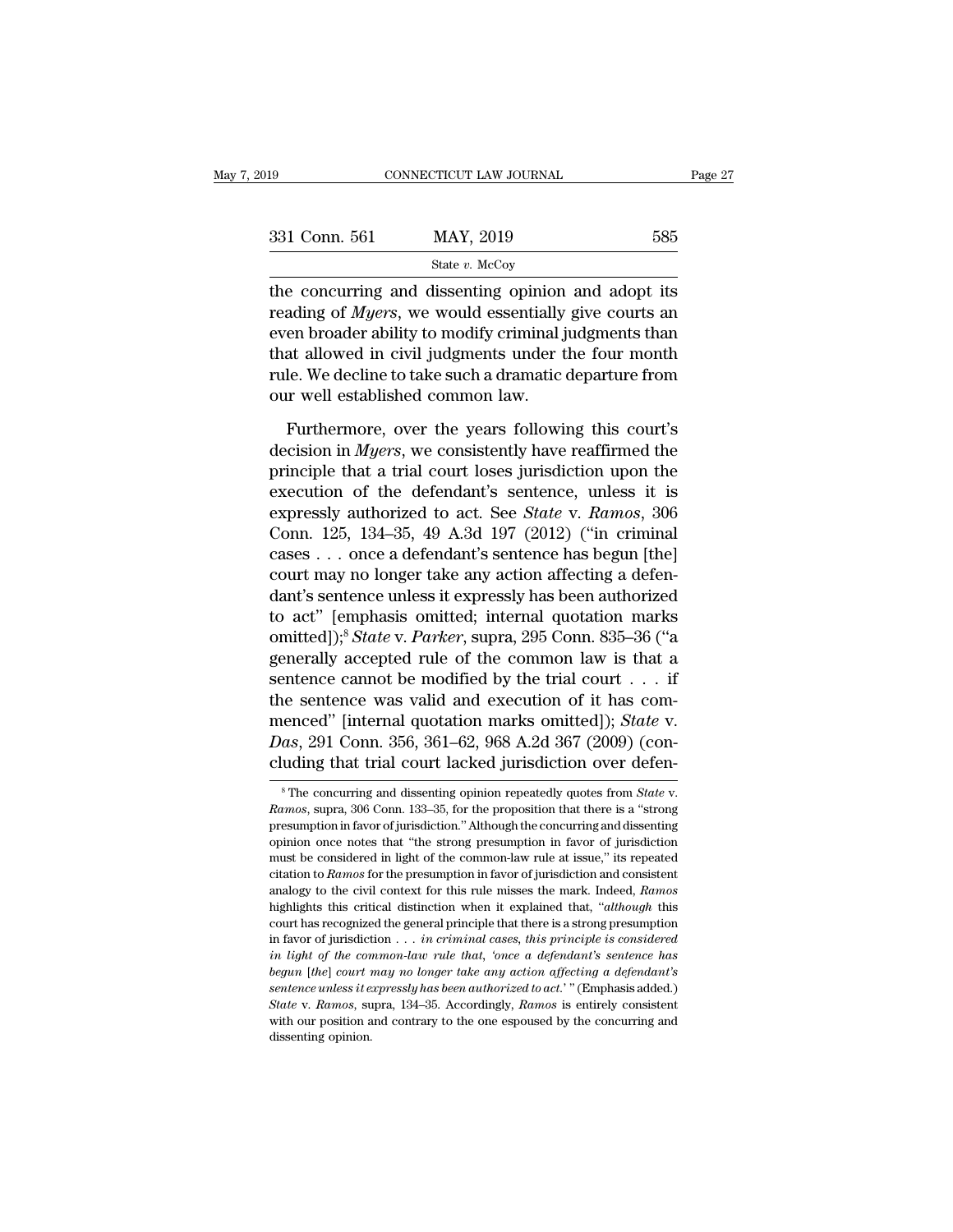|     | CONNECTICUT LAW JOURNAL | May 7, 2019   |
|-----|-------------------------|---------------|
|     |                         |               |
| 586 | MAY, 2019               | 331 Conn. 561 |
|     | State $v$ . McCoy       |               |

 $\begin{array}{r|l}\n\text{COMRECTICUT LAW JOURNAL} & \text{May 7, 2019} \\
\hline\n & \text{SAWAY, 2019} & \text{331 Conn. 561} \\
 \hline\n & \text{State } v. \text{ McCoy} \\
 \hline\n \text{dant's motion to vacate judgment of, and to}\\ \text{withdraw,} \text{plea after sentence had been executed and}\\ \text{that no, contribution,} \text{evaction, } \text{oviated}.\n\end{array}$ 586 MAY, 2019 331 Conn. 561<br>
State v. McCoy<br>
dant's motion to vacate judgment of conviction and to<br>
withdraw plea after sentence had been executed and<br>
that no constitutional violation exception existed);<br>
State v. Lauren 586 MAY, 2019 331 Conn. 561<br>
State v. McCoy<br>
dant's motion to vacate judgment of conviction and to<br>
withdraw plea after sentence had been executed and<br>
that no constitutional violation exception existed);<br> *State* v. *Law* **S86** MAY, 2019 331 Conn. 561<br> **State** *v.* McCoy<br> **Connectant's motion to vacate judgment of conviction and to<br>
withdraw plea after sentence had been executed and<br>
that no constitutional violation exception existed);<br>** *St* (2007) (acknowledging established rule that once defendant's sentence had been executed and that no constitutional violation exception existed);<br>State v. Lawrence, 281 Conn. 147, 155, 913 A.2d 428 (2007) (acknowledging es state *v.* McCoy<br>
dant's motion to vacate judgment of conviction and to<br>
withdraw plea after sentence had been executed and<br>
that no constitutional violation exception existed);<br> *State* v. *Lawrence*, 281 Conn. 147, 155, dant's motion to vacate judgment of conviction and to<br>withdraw plea after sentence had been executed and<br>that no constitutional violation exception existed);<br>State v. Lawrence, 281 Conn. 147, 155, 913 A.2d 428<br>(2007) (ackn withdraw plea after sentence had been executed and<br>that no constitutional violation exception existed);<br>*State* v. *Lawrence*, 281 Conn. 147, 155, 913 A.2d 428<br>(2007) (acknowledging established rule that once defen-<br>dant's that no constitutional violation exception existed);<br> *State* v. *Lawrence*, 281 Conn. 147, 155, 913 A.2d 428<br>
(2007) (acknowledging established rule that once defen-<br>
dant's sentence has begun, a court may not take actio State v. Lawrence, 281 Conn. 147, 155, 913 A.2d 428 (2007) (acknowledging established rule that once defendant's sentence has begun, a court may not take action affecting a defendant's sentence unless it expressly has bee (2007) (acknowledging established rule that once defendant's sentence has begun, a court may not take action affecting a defendant's sentence unless it expressly has been authorized to act); *State* v. *Reid*, 277 Conn. 7 dant's sentence has begun, a court may not take action<br>affecting a defendant's sentence unless it expressly has<br>been authorized to act); *State* v. *Reid*, 277 Conn. 764,<br>774, 894 A.2d 963 (2006) ("In a criminal case the i affecting a defendant's sentence unless it expressly has<br>been authorized to act); *State* v. *Reid*, 277 Conn. 764,<br>774, 894 A.2d 963 (2006) ("In a criminal case the imposi-<br>tion of sentence is the judgment of the court... been authorized to act); *State v. Reid*, 277 Conn. 764, 774, 894 A.2d 963 (2006) ("In a criminal case the imposition of sentence is the judgment of the court..... When the sentence is put into effect and the prisoner is 774, 894 A.2d 963 (2006) ("In a criminal case the imposition of sentence is the judgment of the court....<br>When the sentence is put into effect and the prisoner<br>is taken in execution, custody is transferred from the<br>court tion of sentence is the judgment of the court. . . . . When the sentence is put into effect and the prisoner is taken in execution, custody is transferred from the court to the custodian of the penal institution. At this p When the sentence is put into effect and the prisoner<br>is taken in execution, custody is transferred from the<br>court to the custodian of the penal institution. At this<br>point jurisdiction of the court over the prisoner termiis taken in execution, custody is transferred from the<br>court to the custodian of the penal institution. At this<br>point jurisdiction of the court over the prisoner termi-<br>nates." [Internal quotation marks omitted.]); *Cobham* court to the custodian of the penal institution. At this<br>point jurisdiction of the court over the prisoner termi-<br>nates." [Internal quotation marks omitted.]); *Cobham*<br>v. *Commissioner of Correction*, 258 Conn. 30, 37, 77 point jurisdiction of the court over the prisoner termi-<br>nates." [Internal quotation marks omitted.]); *Cobham*<br>v. *Commissioner of Correction*, 258 Conn. 30, 37, 779<br>A.2d 80 (2001) ("[t]his court has held that the jurisdi nates." [Internal quotation marks omitted.]); *Cobham* v. *Commissioner of Correction*, 258 Conn. 30, 37, 779 A.2d 80 (2001) ("[t]his court has held that the jurisdiction of the sentencing court terminates once a defendan v. *Commissioner of Correction*, 258 Conn. 30, 37, 779<br>A.2d 80 (2001) ("[t]his court has held that the jurisdic-<br>tion of the sentencing court terminates once a defen-<br>dant's sentence has begun, and, therefore, that court<br>m A.2d 80 (2001) ("[t]his court has held that the jurisdiction of the sentencing court terminates once a defendant's sentence has begun, and, therefore, that court may no longer take any action affecting a defendant's sente tion of the sentencing court terminates once a defendant's sentence has begun, and, therefore, that court may no longer take any action affecting a defendant's sentence unless it expressly has been authorized to act"). As dant's sentence has begun, and, therefore, that court<br>may no longer take any action affecting a defendant's<br>sentence unless it expressly has been authorized to<br>act''). As these cases demonstrate, post-*Myers*, this<br>court h may no longer take any action affecting a defendant's<br>sentence unless it expressly has been authorized to<br>act"). As these cases demonstrate, post-*Myers*, this<br>court has not wavered from the rule that a trial court's<br>juri sentence unless it expressly has been authorized to<br>act"). As these cases demonstrate, post-*Myers*, this<br>court has not wavered from the rule that a trial court's<br>jurisdiction is lost upon the execution of the defendant's<br> act"). As these cases demonstrate, post-*Myers*, this court has not wavered from the rule that a trial court's jurisdiction is lost upon the execution of the defendant's sentence. By contrast, we cannot find, and the defen court has not wavere<br>jurisdiction is lost up<br>sentence. By contra:<br>dant does not point<br>has relied on *Myers* f<br>retains jurisdiction a<br>been executed.<br>Accordingly, given The distribution of the distribution of the defensation of the defension of the defension does not point to, any case in which this court s relied on *Myers* for the proposition that a trial court tains jurisdiction after dant does not point to, any case in which this court<br>dant does not point to, any case in which this court<br>has relied on *Myers* for the proposition that a trial court<br>retains jurisdiction after the defendant's sentence ha

has relied on *Myers* for the proposition that a trial court<br>retains jurisdiction after the defendant's sentence has<br>been executed.<br>Accordingly, given the long and consistent history of<br>our courts applying the traditional retains jurisdiction after the defendant's sentence has<br>been executed.<br>Accordingly, given the long and consistent history of<br>our courts applying the traditional rule that jurisdiction<br>is lost upon the execution of a senten monetage that *is sensemed that*<br>decordingly, given the long and consistent history of<br>our courts applying the traditional rule that jurisdiction<br>is lost upon the execution of a sentence, we cannot<br>conclude that *Myers* re Accordingly, given the long and consistent history of<br>our courts applying the traditional rule that jurisdiction<br>is lost upon the execution of a sentence, we cannot<br>conclude that *Myers* reflects a retreat from that com-<br>m Accordingly, given the long and consistent history of<br>our courts applying the traditional rule that jurisdiction<br>is lost upon the execution of a sentence, we cannot<br>conclude that *Myers* reflects a retreat from that com-<br> our courts applying the traditional rule that jurisdiction<br>is lost upon the execution of a sentence, we cannot<br>conclude that *Myers* reflects a retreat from that com-<br>mon-law rule. Instead, we acknowledge that *Myers* and<br>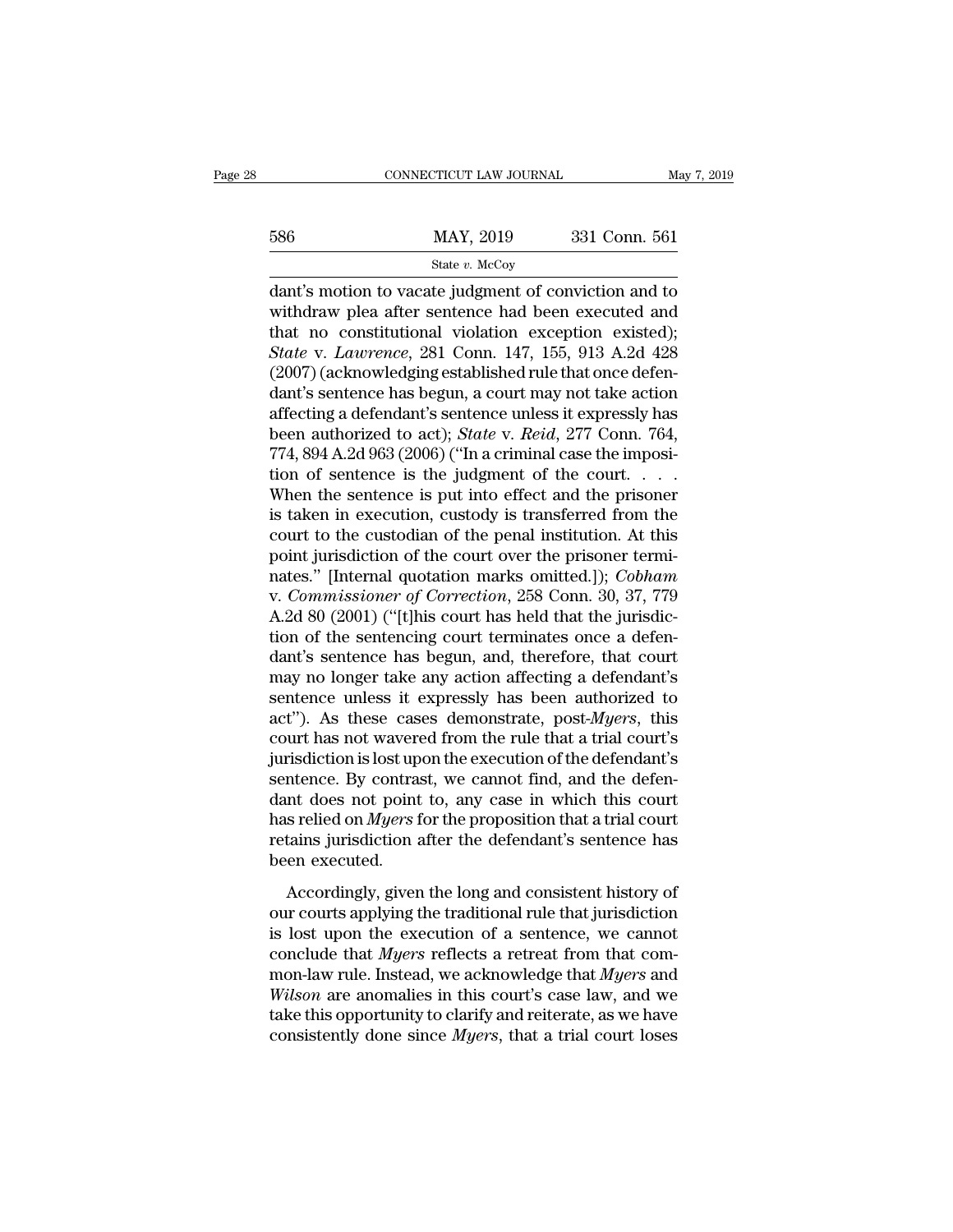| :019          | CONNECTICUT LAW JOURNAL                                                                                                                                                            | Page 29 |
|---------------|------------------------------------------------------------------------------------------------------------------------------------------------------------------------------------|---------|
|               |                                                                                                                                                                                    |         |
| 331 Conn. 561 | MAY, 2019                                                                                                                                                                          | 587     |
|               | State $v$ . McCoy                                                                                                                                                                  |         |
|               | jurisdiction once the defendant's sentence is executed,<br>unless there is a constitutional or legislative grant of<br>outhority $C_{tate}$ y Lugistic suppo $990$ Coppe $491, 99$ |         |

331 Conn. 561 MAY, 2019 587<br>
State v. McCoy<br>
jurisdiction once the defendant's sentence is executed,<br>
unless there is a constitutional or legislative grant of<br>
authority. *State* v. *Luzietti*, supra, 230 Conn. 431–32.<br>
T 331 Conn. 561 MAY, 2019 587<br>
State v. McCoy<br>
jurisdiction once the defendant's sentence is executed,<br>
unless there is a constitutional or legislative grant of<br>
authority. *State* v. *Luzietti*, supra, 230 Conn. 431–32.<br>
T 331 Conn. 561 MAY, 2019 587<br>
State v. McCoy<br>
jurisdiction once the defendant's sentence is executed,<br>
unless there is a constitutional or legislative grant of<br>
authority. *State* v. *Luzietti*, supra, 230 Conn. 431–32.<br>
T State v. McCoy<br>
jurisdiction once the defendant's sentence is executed,<br>
unless there is a constitutional or legislative grant of<br>
authority. *State* v. *Luzietti*, supra, 230 Conn. 431–32.<br>
Thus, any reliance on *Myers* state *l.* Meety<br>jurisdiction once the defendant's sentence is execute<br>unless there is a constitutional or legislative grant of<br>authority. *State* v. *Luzietti*, supra, 230 Conn. 431–3<br>Thus, any reliance on *Myers* by the less there is a constitutional or legislative grant of<br>thority. *State* v. *Luzietti*, supra, 230 Conn. 431–32.<br>uus, any reliance on *Myers* by the defendant to extend<br>e jurisdiction of the trial court beyond the point at<br> authority. *State* v. *Luzietti*, supra, 230 Conn. 431–32.<br>Thus, any reliance on *Myers* by the defendant to extend<br>the jurisdiction of the trial court beyond the point at<br>which his sentence was executed is misplaced.<br>In t

Thus, any reliance on *Myers* by the defendant to extend<br>the jurisdiction of the trial court beyond the point at<br>which his sentence was executed is misplaced.<br>In the present case, the defendant's motion for a new<br>trial, a the jurisdiction of the trial court beyond the point at<br>which his sentence was executed is misplaced.<br>In the present case, the defendant's motion for a new<br>trial, although filed before his sentence was executed,<br>was not ru which his sentence was executed is misplaced.<br>
In the present case, the defendant's motion for a new<br>
trial, although filed before his sentence was executed,<br>
was not ruled upon before the sentence was executed.<br>
Consequen In the present case, the defendant's motion for a new<br>trial, although filed before his sentence was executed,<br>was not ruled upon before the sentence was executed.<br>Consequently, the trial court lost jurisdiction. A motion<br>f In the present case, the defendant's motion for a new<br>trial, although filed before his sentence was executed,<br>was not ruled upon before the sentence was executed.<br>Consequently, the trial court lost jurisdiction. A motion<br>f trial, although filed before his sentence was executed,<br>was not ruled upon before the sentence was executed.<br>Consequently, the trial court lost jurisdiction. A motion<br>for a new trial—even a timely filed motion that is not<br> was not ruled upon before the sentence was executed.<br>Consequently, the trial court lost jurisdiction. A motion<br>for a new trial—even a timely filed motion that is not<br>ruled upon before sentence is executed—is not a special<br> Consequently, the trial court lost jurisdiction. A motion<br>for a new trial—even a timely filed motion that is not<br>ruled upon before sentence is executed—is not a special<br>grant of authority that imbues the trial court with j for a new trial—even a timely filed motion that is not<br>ruled upon before sentence is executed—is not a special<br>grant of authority that imbues the trial court with juris-<br>diction until it is ruled upon. We note that this is ruled upon before sentence is executed—is not a special<br>grant of authority that imbues the trial court with juris-<br>diction until it is ruled upon. We note that this is an<br>unusual circumstance, and not one that makes us que grant of authority that imbues the trial court with juris-<br>diction until it is ruled upon. We note that this is an<br>unusual circumstance, and not one that makes us ques-<br>tion or need to revisit the well established rule tha diction until it is ruled upon. We note that this is an<br>unusual circumstance, and not one that makes us ques-<br>tion or need to revisit the well established rule that the<br>court loses jurisdiction upon sentencing. Although we unusual circumstance, and not one that makes us question or need to revisit the well established rule that the<br>court loses jurisdiction upon sentencing. Although we<br>acknowledge that the trial court incorrectly failed to<br>ru tion or need to revisit the well established rule that the<br>court loses jurisdiction upon sentencing. Although we<br>acknowledge that the trial court incorrectly failed to<br>rule on the motion for a new trial before sentencing<br>t court loses jurnsdiction upon sentencing. Although we<br>acknowledge that the trial court incorrectly failed to<br>rule on the motion for a new trial before sentencing<br>the defendant, we are mindful of the old adage that bad<br>fact le on the motion for a new trial before sentencing<br>e defendant, we are mindful of the old adage that bad<br>cts make bad law. Therefore, we refuse to expand<br>e jurisdiction of criminal courts in an effort to address<br>e highly u the defendant, we are mindful of the old adage that bad facts make bad law. Therefore, we refuse to expand the jurisdiction of criminal courts in an effort to address the highly unusual circumstances of the present case. I

facts make bad law. Therefore, we refuse to expand<br>the jurisdiction of criminal courts in an effort to address<br>the highly unusual circumstances of the present case.<br>Indeed, the circumstance this case presents is<br>exceedingl the jurisdiction of criminal courts in an effort to address<br>the highly unusual circumstances of the present case.<br>Indeed, the circumstance this case presents is<br>exceedingly rare and unlikely to recur because a mecha-<br>nism the highly unusual circumstances of the present case.<br>Indeed, the circumstance this case presents is<br>exceedingly rare and unlikely to recur because a mecha-<br>nism already exists for trial courts to maintain jurisdic-<br>tion i Indeed, the circumstance this case presents is<br>exceedingly rare and unlikely to recur because a mecha-<br>nism already exists for trial courts to maintain jurisdic-<br>tion in this type of situation. Specifically, the court<br>simp Indeed, the circumstance this case presents is<br>exceedingly rare and unlikely to recur because a mecha-<br>nism already exists for trial courts to maintain jurisdic-<br>tion in this type of situation. Specifically, the court<br>simp exceedingly rare and unlikely to recur because a mechanism already exists for trial courts to maintain jurisdiction in this type of situation. Specifically, the court simply could have stayed the execution of the sentence nism already exists for trial courts to maintain jurisdiction in this type of situation. Specifically, the court<br>simply could have stayed the execution of the sentence<br>until the motion was heard and ruled upon. To be sure, tion in this type of situation. Specifically, the court<br>simply could have stayed the execution of the sentence<br>until the motion was heard and ruled upon. To be sure,<br>"[t]he common law has long recognized a court's ability simply could have stayed the execution of the sentence<br>until the motion was heard and ruled upon. To be sure,<br>"[t]he common law has long recognized a court's ability<br>to stay the execution of a criminal sentence" in order<br>t until the motion was heard and ruled upon. To be sure,<br>"[t]he common law has long recognized a court's ability<br>to stay the execution of a criminal sentence" in order<br>to "fulfill its duty to implement the penalties dictate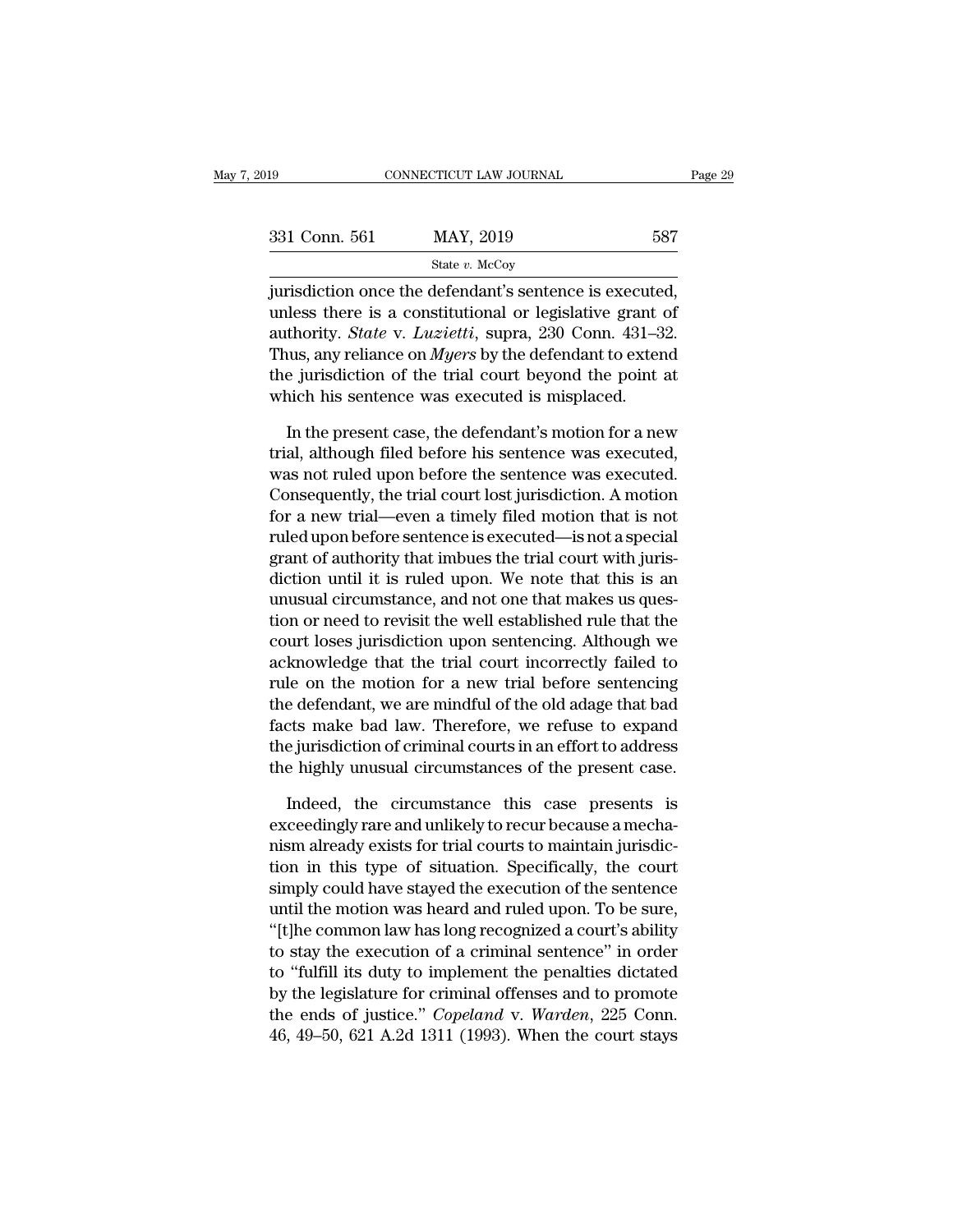|     | CONNECTICUT LAW JOURNAL                                                                                                                                                   | May 7, 2019   |
|-----|---------------------------------------------------------------------------------------------------------------------------------------------------------------------------|---------------|
| 588 | MAY, 2019                                                                                                                                                                 | 331 Conn. 561 |
|     | State $v$ . McCoy                                                                                                                                                         |               |
|     | the execution of the sentence, it retains jurisdiction.<br><i>State v. Walzer</i> , 208 Conn. 420, 425, 545 A.2d 559 (1988). <sup>9</sup>                                 |               |
|     | In the present case, because the trial court did not<br>stay the execution of the defendant's sentence prior to<br>wiling on his motion for a new trial however the court |               |

b88 MAY, 2019 331 Conn. 561<br>
State v. McCoy<br>
the execution of the sentence, it retains jurisdiction.<br>
State v. Walzer, 208 Conn. 420, 425, 545 A.2d 559 (1988).<sup>9</sup><br>
In the present case, because the trial court did not<br>
sta State v. McCoy<br>the execution of the sentence, it retains jurisdiction.<br>State v. Walzer, 208 Conn. 420, 425, 545 A.2d 559 (1988).<sup>9</sup><br>In the present case, because the trial court did not<br>stay the execution of the defendant' the execution of the sentence, it retains jurisdiction.<br>
State v. Walzer, 208 Conn. 420, 425, 545 A.2d 559 (1988).<sup>9</sup><br>
In the present case, because the trial court did not<br>
stay the execution of the defendant's sentence p State v. Walzer, 208 Conn. 420, 425, 545 A.2d 559 (1988).<sup>9</sup><br>In the present case, because the trial court did not<br>stay the execution of the defendant's sentence prior to<br>ruling on his motion for a new trial, however, the In the present case, because the trial court did not<br>stay the execution of the defendant's sentence prior to<br>ruling on his motion for a new trial, however, the court<br>lost jurisdiction. The fact that it was not the intent In the present case, because the trial court did not<br>stay the execution of the defendant's sentence prior to<br>ruling on his motion for a new trial, however, the court<br>lost jurisdiction. The fact that it was not the intent o stay the execution of the defendant's sentence prior to<br>ruling on his motion for a new trial, however, the court<br>lost jurisdiction. The fact that it was not the intent of<br>the court or the parties to do so does not alter th ruling on his motion for a new trial, however, the court<br>lost jurisdiction. The fact that it was not the intent of<br>the court or the parties to do so does not alter the fact<br>that jurisdiction was lost. Jurisdiction does not lost jurisdiction. The fact that it was not the intent of<br>the court or the parties to do so does not alter the fact<br>that jurisdiction was lost. Jurisdiction does not turn on<br>the intent of the parties or the court. See, e.g the court or the parties to do so does not alter the fact<br>that jurisdiction was lost. Jurisdiction does not turn on<br>the intent of the parties or the court. See, e.g., *State*<br>v. *Das*, supra, 291 Conn. 358 (denying postsen that jurisdiction was lost. Jurisdiction does not turn<br>the intent of the parties or the court. See, e.g., *Sta*<br>v. *Das*, supra, 291 Conn. 358 (denying postsentenci<br>motion to vacate judgment of conviction and to wii<br>draw p Das, supra, 291 Conn. 358 (denying postsentencing<br>Das, supra, 291 Conn. 358 (denying postsentencing<br>otion to vacate judgment of conviction and to with-<br>aw plea of nolo contendere on ground that trial court<br>st jurisdiction  $\alpha$  is a contributed by the defendant of conviction and to with-<br>draw plea of nolo contendere on ground that trial court<br>lost jurisdiction upon sentencing, and concluding that<br>there is no constitutional violation excepti

modern to vacate jacquines of conviction and to what<br>draw plea of nolo contendere on ground that trial court<br>lost jurisdiction upon sentencing, and concluding that<br>there is no constitutional violation exception).<br>According lost jurisdiction upon sentencing, and concluding that<br>there is no constitutional violation exception).<br>Accordingly, the trial court, albeit inadvertently, lost<br>jurisdiction over the defendant's case. Although we<br>observe there is no constitutional violation exception).<br>
Accordingly, the trial court, albeit inadvertently, lost<br>
jurisdiction over the defendant's case. Although we<br>
observe that this was unintentional, we believe the trial<br>
c jurisdiction over the defendant's case. Although we observe that this was unintentional, we believe the trial court correctly ruled that "the jurisdictional argument is not a matter of my intent  $\dots$ . [T]he trial court ju observe that this was unintentional, we believe the trial<br>court correctly ruled that "the jurisdictional argument<br>is not a matter of my intent . . . . . [T]he trial court just<br> $^{\circ}$ The concurring and dissenting opinion r

court correctly ruled that "the jurisdictional argument<br>is not a matter of my intent . . . . . [T]he trial court just<br> $\frac{1}{2}$  The concurring and dissenting opinion refers to this mechanism as a<br>"work-around" and asserts is not a matter of my intent  $\dots$ . [T]he trial court just  $\overline{\phantom{a}}$  <sup>9</sup>The concurring and dissenting opinion refers to this mechanism as a "work-around" and asserts that it "undercuts not only the finality of the judgme The control of repeated on the motions.<br>
The concurring and dissenting opinion refers to this mechanism as a<br>
"work-around" and asserts that it "undercuts not only the finality of the<br>
judgment, but also the other policy <sup>9</sup> The concurring and dissenting opinion refers to this mechanism as a "work-around" and asserts that it "undercuts not only the finality of the judgment, but also the other policy justification the state offers for the "work-around" and asserts that it "undercuts not only the finality of the judgment, but also the other policy justification the state offers for the draconian rule the majority adheres to, i.e., that trial judges will tak inded. The sentences are imposed in the manner intended. See *Copeland* v. *We disagree.* As this court repeatedly has recognized, a judge sitting in the criminal court often finds that it is necessary to stay the executio draconian rule the majority adheres to, i.e., that trial judges will take too long to rule on such motions." We disagree. As this court repeatedly has recognized, a judge sitting in the criminal court often finds that it recognized, a judge sitting in the criminal court often finds that it is necessary<br>recognized, a judge sitting in the criminal court often finds that it is necessary<br>to stay the execution of a defendant's sentence to ensu in another galaxies are imposed in the manner intended. See *Copeland v. Warden*, alternates are imposed in the manner intended. See *Copeland v. Warden*, 225 Conn. 46, 49, 621 A.2d 1311 (1993). For instance, if a defendan sentences are imposed in the manner intended. See *Copeland* v. Warden, 225 Conn. 46, 49, 621 A.2d 1311 (1993). For instance, if a defendant has charges pending in multiple jurisdictions, staying the execution of the sent  $225$  Conn. 46, 49, 621 A.2d 1311 (1993). For instance, if a defendant has charges pending in multiple jurisdictions, staying the execution of the sentence in one jurisdiction until the defendant is able to resolve his ma charges pending in multiple jurisdictions, staying the execution of the sentence in one jurisdiction until the defendant is able to resolve his matters in another jurisdiction enables the defendant to receive appropriate c states per and purisdiction until the defendant is able to resolve his matters in another jurisdiction until the defendant is able to resolve his matters in another jurisdiction enables the defendant to receive appropriate in another jurisdiction enables the defendant to receive appropriate credit<br>for the time served on the charges. Therefore, instead of being a "work-<br>around," as the concurring and dissenting opinion asserts, this is a usef for the time served on the charges. Therefore, instead of being a "work-<br>around," as the concurring and dissenting opinion asserts, this is a useful<br>mechanism, which is expressly rooted in case law and routinely utilized b around," as the concurring and dissenting opinion asserts, this is a useful mechanism, which is expressly rooted in case law and routinely utilized by Superior Court judges, and could have been utilized by the trial court mechanism, which is expressly rooted in case law and routinely utilized by Superior Court judges, and could have been utilized by the trial court in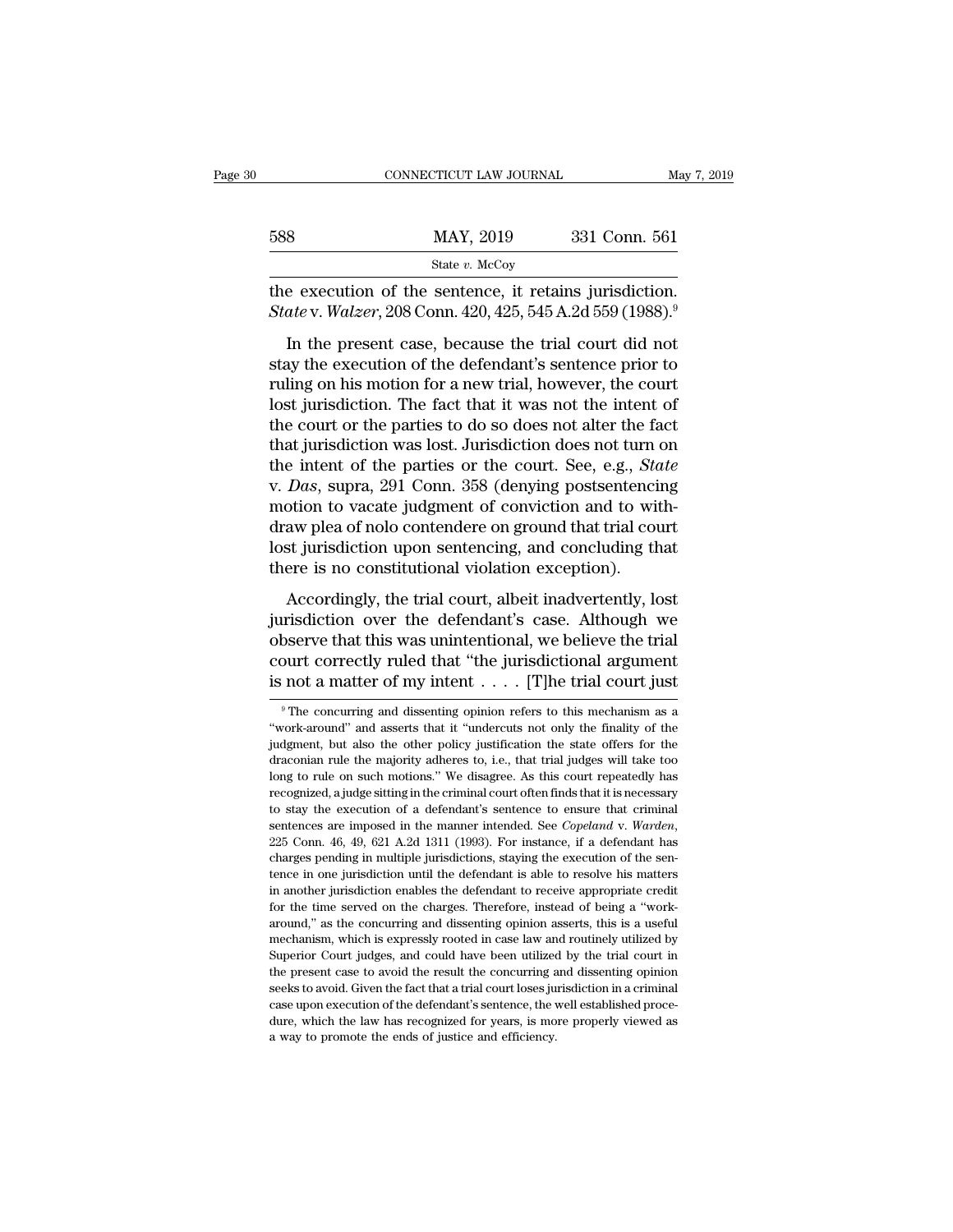| )19           | CONNECTICUT LAW JOURNAL                                                                                                                                                                        | Page 31 |
|---------------|------------------------------------------------------------------------------------------------------------------------------------------------------------------------------------------------|---------|
| 331 Conn. 561 | MAY, 2019                                                                                                                                                                                      | 589     |
|               | State $v$ . McCoy                                                                                                                                                                              |         |
|               | plain has no jurisdiction. It's not a matter of intent or<br>good faith or bad faith, or anything else. The court just<br>flat out [has] no invisibilition " <sup>10</sup> The Appellate Court |         |

331 Conn. 561 MAY, 2019 589<br>
State v. McCoy<br>
plain has no jurisdiction. It's not a matter of intent or<br>
good faith or bad faith, or anything else. The court just<br>
flat out [has] no jurisdiction."<sup>10</sup> The Appellate Court,<br>  $f_{\text{data}} = \frac{561}{100}$  MAY, 2019 589<br>  $f_{\text{data } v. \text{ MeCoy}}$ <br>
plain has no jurisdiction. It's not a matter of intent or<br>
good faith or bad faith, or anything else. The court just<br>
flat out [has] no jurisdiction."<sup>10</sup> The Appel 331 Conn. 561 MAY, 2019 589<br>
State v. McCoy<br>
plain has no jurisdiction. It's not a matter of intent or<br>
good faith or bad faith, or anything else. The court just<br>
flat out [has] no jurisdiction."<sup>10</sup> The Appellate Court,<br> State v. McCoy<br>
plain has no jurisdiction. It's not a matter of intent or<br>
good faith or bad faith, or anything else. The court just<br>
flat out [has] no jurisdiction."<sup>10</sup> The Appellate Court,<br>
therefore, properly conclude state v. McCoy<br>plain has no jurisdiction. It's not a matter of intent or<br>good faith or bad faith, or anything else. The court just<br>flat out [has] no jurisdiction."<sup>10</sup> The Appellate Court,<br>therefore, properly concluded th plain has no jurisdiction. It's not a matter of intent or<br>good faith or bad faith, or anything else. The court just<br>flat out [has] no jurisdiction."<sup>10</sup> The Appellate Court,<br>therefore, properly concluded that the trial cou good faith or bad faith, or anything else. The court just<br>flat out [has] no jurisdiction."<sup>10</sup> The Appellate Court,<br>therefore, properly concluded that the trial court cor-<br>rectly determined that it had lost jurisdiction ov flat out [has] no jurisdiction."<sup>10</sup> The Appellate Court,<br>therefore, properly concluded that the trial court cor-<br>rectly determined that it had lost jurisdiction over the<br>defendant's case when the defendant began serving h therefore, properly concluded that the trial court correctly determined that it had lost jurisdiction over the defendant's case when the defendant began serving his sentence. As we explained previously in this opinion, the rectly determined that it had lost jurisdiction over the defendant's case when the defendant began serving his sentence. As we explained previously in this opinion, the trial court denied the defendant's motion for a new t defendant's case when the defendant began serving his<br>sentence. As we explained previously in this opinion,<br>the trial court denied the defendant's motion for a new<br>trial. Given that it lacked jurisdiction, however, it shou sentence. As we explained previously in this opinion,<br>the trial court denied the defendant's motion for a new<br>trial. Given that it lacked jurisdiction, however, it should<br>have dismissed that motion. Therefore, the trial co the trial court denied the defendant's motion for a netrial. Given that it lacked jurisdiction, however, it shoust have dismissed that motion. Therefore, the trial court judgment is improper in form, and the case must lema dgment is improper in form, and the case must be<br>manded to the Appellate Court with direction to<br>mand the case to the trial court with direction to<br>smiss the defendant's motion for a new trial.<br>III<br>The defendant next claim

III

remanded to the Appellate Court with direction to<br>remand the case to the trial court with direction to<br>dismiss the defendant's motion for a new trial.<br>III<br>The defendant next claims that, if the trial court had<br>lost jurisdi remand the case to the trial court with direction to<br>dismiss the defendant's motion for a new trial.<br>III<br>The defendant next claims that, if the trial court had<br>lost jurisdiction because it sentenced him, then the trial<br>cou dismiss the defendant's motion for a new trial.<br>III<br>III<br>The defendant next claims that, if the trial court had<br>lost jurisdiction because it sentenced him, then the trial<br>court erred when it sentenced him while his motion f III<br>The defendant next claims that, if the trial court had<br>lost jurisdiction because it sentenced him, then the trial<br>court erred when it sentenced him while his motion for<br>a new trial was pending. Specifically, the defend The defendant next claims that, if the trial court had<br>lost jurisdiction because it sentenced him, then the trial<br>court erred when it sentenced him while his motion for<br>a new trial was pending. Specifically, the defendant<br> The defendant next claims that, if the trial court had<br>lost jurisdiction because it sentenced him, then the trial<br>court erred when it sentenced him while his motion for<br>a new trial was pending. Specifically, the defendant lost jurisdiction because it sentenced him, then the trial<br>court erred when it sentenced him while his motion for<br>a new trial was pending. Specifically, the defendant<br>asserts that the trial court violated Practice Book § 4 court erred when it sentenced him while his motion for<br>a new trial was pending. Specifically, the defendant<br>asserts that the trial court violated Practice Book § 42-<br>53, which required the trial court to adjudicate his<br>mot a new trial was pending. Specifically, the defend<br>asserts that the trial court violated Practice Book  $\S$ <br>53, which required the trial court to adjudicate<br>motion for a new trial. The defendant further cla<br>that, by sentenc serts that the that court violated I ractice Book § 42-<br>
, which required the trial court to adjudicate his<br>
otion for a new trial. The defendant further claims<br>
at, by sentencing him before ruling on the motion,<br>
e trial 35, which required the that could to adjudicate his<br>motion for a new trial. The defendant further claims<br>that, by sentencing him before ruling on the motion,<br>the trial court improperly rendered itself unable to adju-<br>dica

<sup>10</sup> Icate the motion because it lost jurisdiction.<br>
Practice Book § 42-53 (a) provides: "Upon motion of<br>
the defendant, the judicial authority may grant a new<br>
<sup>10</sup> The concurring and dissenting opinion asserts that, "[e]v Practice Book § 42-53 (a) provides: "Upon motion of<br>the defendant, the judicial authority may grant a new<br><sup>10</sup> The concurring and dissenting opinion asserts that, "[e]ven if the major-<br>ity is correct that *Luzietti* has th Practice Book § 42-53 (a) provides: "Upon motion of<br>the defendant, the judicial authority may grant a new<br><sup>10</sup> The concurring and dissenting opinion asserts that, "[e]ven if the major-<br>ity is correct that *Luzietti* has t the defendant, the judicial authority may grant a new<br>
<sup>10</sup> The concurring and dissenting opinion asserts that, "[e]ven if the major-<br>
ity is correct that *Luzietti* has thrown cold water on *Wilson* and *Myers*, the<br>
tri <sup>10</sup> The concurring and dissenting opinion asserts that, "[e]ven if the majority is correct that *Luzietti* has thrown cold water on *Wilson* and *Myers*, the trial court could have opened the judgment to rule on the new <sup>10</sup> The concurring and dissenting opinion asserts that, "[e]ven if the majority is correct that *Luzietti* has thrown cold water on *Wilson* and *Myers*, the trial court could have opened the judgment to rule on the new ity is correct that *Luzietti* has thrown cold water on *Wilson* and *Myers*, the trial court could have opened the judgment to rule on the new trial motion under the related concept of mutual mistake." The concurring and by a mutual mistake opened the judgment to rule on the new trial motion under the related concept of mutual mistake." The concurring and dissenting opinion then proposes that this court should apply the civil mutual mistak under the related concept of mutual mistake." The concurring and dissenting opinion then proposes that this court should apply the civil mutual mistake doctrine, which allows a party to file a motion to open or set aside approvide Court. Accordingly, we decline to address it. See, e.g., *State* v. *Fauci*, 282 Conn. 23, 26 n.1, 917 A.2d 978 (2007).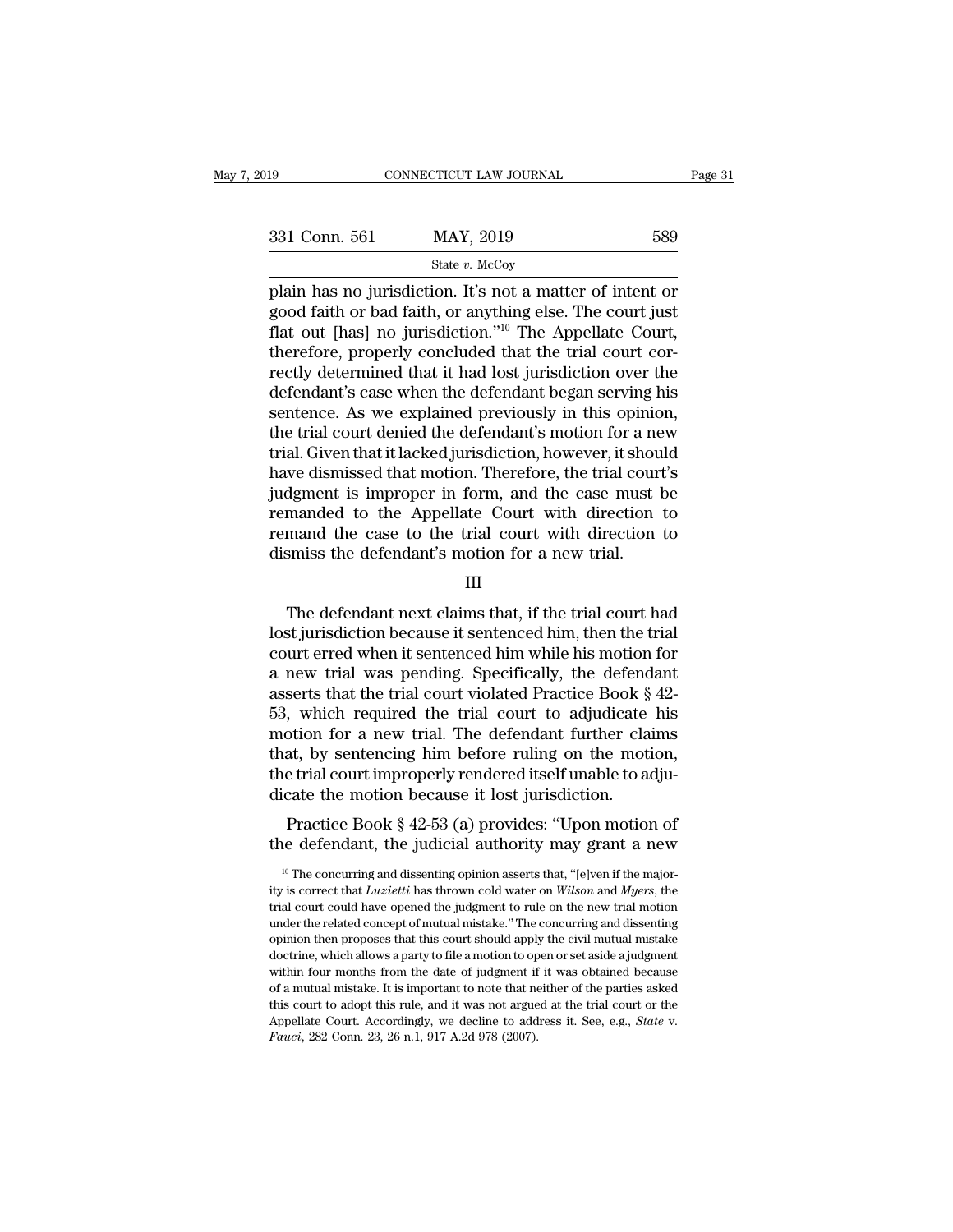|     | CONNECTICUT LAW JOURNAL                                                                                                                                                          | May 7, 2019   |
|-----|----------------------------------------------------------------------------------------------------------------------------------------------------------------------------------|---------------|
| 590 | MAY, 2019                                                                                                                                                                        | 331 Conn. 561 |
|     | State v. McCoy                                                                                                                                                                   |               |
|     | trial if it is required in the interests of justice. Unless<br>the defendant's noncompliance with these rules or with<br>other requirements of law have his or her asserting the |               |

590 MAY, 2019 331 Conn. 561<br>
State v. McCoy<br>
The defendant's noncompliance with these rules or with<br>
the defendant's noncompliance with these rules or with<br>
there requirements of law bars his or her asserting the<br>
orror t 590 MAY, 2019 331 Conn. 561<br>
State v. McCoy<br>
Trial if it is required in the interests of justice. Unless<br>
the defendant's noncompliance with these rules or with<br>
other requirements of law bars his or her asserting the<br>
er Example 1908 MAY, 2019 331 Conn. 561<br>
State v. McCoy<br>
Final if it is required in the interests of justice. Unless<br>
the defendant's noncompliance with these rules or with<br>
other requirements of law bars his or her assertin State v. McCoy<br>
For a state v. McCoy<br>
The defendant's noncompliance with these rules or with<br>
other requirements of law bars his or her asserting the<br>
error, the judicial authority shall grant the motion: (1)<br>
For an erro state v. McCoy<br>
trial if it is required in the interests of justice. Unless<br>
the defendant's noncompliance with these rules or with<br>
other requirements of law bars his or her asserting the<br>
error, the judicial authority s trial if it is required in the interests of justice. Unless<br>the defendant's noncompliance with these rules or with<br>other requirements of law bars his or her asserting the<br>error, the judicial authority shall grant the moti the defendant's noncompliance with these rules or with<br>other requirements of law bars his or her asserting the<br>error, the judicial authority shall grant the motion: (1)<br>For an error by reason of which the defendant is con other requirements of law bars his or her asserting the<br>error, the judicial authority shall grant the motion: (1)<br>For an error by reason of which the defendant is consti-<br>tutionally entitled to a new trial; or (2) For any error, the judicial authority shall grant the motion: (1)<br>For an error by reason of which the defendant is consti-<br>tutionally entitled to a new trial; or (2) For any other<br>error which the defendant can establish was materi For an error by reason of which the defendant is constitutionally entitled to a new trial; or  $(2)$  For any other error which the defendant can establish was materially injurious to him or her." The defendant recognizes t tutionally entitled to a new trial; or  $(2)$  For any other<br>error which the defendant can establish was materially<br>injurious to him or her." The defendant recognizes that<br>the language of  $\S 42{\text -}53$  does not expressly req error which the defendant can establish was materially<br>injurious to him or her." The defendant recognizes that<br>the language of  $\S 42{\text -}53$  does not expressly require the<br>trial court to rule on all motions for a new trial injurious to him<br>the language of<br>trial court to rule<br>he asserts that<br>expressly requir<br>motion" if certa<br>§ 42-53 (a).<br>"It is well sett E language of  $\S$  42-55 does not expressly require the<br>al court to rule on all motions for a new trial. Rather,<br>exserts that the requirement is implicit because it<br>pressly requires that the trial court "shall grant the<br>bo Final court to rule on an motions for a new trial. Kather,<br>he asserts that the requirement is implicit because it<br>expressly requires that the trial court "shall grant the<br>motion" if certain conditions are met. Practice Boo

the asserts that the requirement is implicit because it<br>expressly requires that the trial court "shall grant the<br>motion" if certain conditions are met. Practice Book<br> $$ 42-53$  (a).<br>"It is well settled that [n]ot every devi expressly requires that the that court shall grant the<br>motion" if certain conditions are met. Practice Book<br>\$42-53 (a).<br>"It is well settled that [n]ot every deviation from the<br>specific requirements of a Practice Book rule  $\frac{1}{2}$  and  $\frac{1}{2}$  and  $\frac{1}{2}$  and  $\frac{1}{2}$  and  $\frac{1}{2}$  and  $\frac{1}{2}$  are the specific requirements of a Practice Book rule necessitates reversal. . . . Ordinarily, our courts apply a harmless error analysis in s 42-55 (a).<br>
"It is well settled that [n]ot every deviation from the specific requirements of a Practice Book rule necessitates reversal. . . . . Ordinarily, our courts apply a harmless error analysis in determining whet "It is well settled that [n]ot every deviation from the specific requirements of a Practice Book rule necessitates reversal. . . . Ordinarily, our courts apply a harmless error analysis in determining whether a violation specific requirements of a Practice Book rule necessitates reversal. . . . Ordinarily, our courts apply a harmless error analysis in determining whether a violation of a rule of practice amounts to reversible error. . . . tates reversal. . . . Ordinarily, our courts apply a<br>harmless error analysis in determining whether a viola-<br>tion of a rule of practice amounts to reversible error.<br>. . . To the extent that a failure to comply with a rule harmless error analysis in determining whether a violation of a rule of practice amounts to reversible error.<br>
. . . To the extent that a failure to comply with a rule<br>
of practice rises to the level of a constitutional vi tion of a rule of practice amounts to reversible error.<br> *A* To the extent that a failure to comply with a rule<br>
of practice rises to the level of a constitutional violation,<br>
[t]he United States Supreme Court has recogniz To the extent that a failure to comply what a fulle<br>practice rises to the level of a constitutional violation,<br>he United States Supreme Court has recognized that<br>ost constitutional errors can be harmless." (Citations<br>init If the United States Supreme Court has recognized that<br>most constitutional errors can be harmless." (Citations<br>omitted; internal quotation marks omitted.) *State* v.<br>Ayala, 324 Conn. 571, 590–91, 153 A.3d 588 (2017).<br>In t

First constitutional errors can be harmless." (Citations<br>
omitted; internal quotation marks omitted.) *State* v.<br>
Ayala, 324 Conn. 571, 590–91, 153 A.3d 588 (2017).<br>
In the present case, the defendant does not allege that<br> rights to due process. Furthermore, on appeal to this court, the defendant does not allege that the trial court's alleged failure to comply with Practice Book § 42-53 constitutes a violation of his constitutional rights t *Ayala*, 324 Conn. 571, 590–91, 153 A.3d 588 (2017).<br>
In the present case, the defendant does not allege that<br>
the trial court's alleged failure to comply with Practice<br>
Book § 42-53 constitutes a violation of his constit *Agata, 524 Colut. 571, 590–91, 155 A.5d 566 (2017).*<br>In the present case, the defendant does not allege that<br>the trial court's alleged failure to comply with Practice<br>Book § 42-53 constitutes a violation of his constitut In the present case, the defendant does not allege that<br>the trial court's alleged failure to comply with Practice<br>Book § 42-53 constitutes a violation of his constitutional<br>rights to due process. Furthermore, on appeal to the trial court's alleged failure to comply with Practice<br>Book § 42-53 constitutes a violation of his constitutional<br>rights to due process. Furthermore, on appeal to this<br>court, the defendant did not establish harm that re Book § 42-53 constitutes a violation of his constitutional<br>rights to due process. Furthermore, on appeal to this<br>court, the defendant did not establish harm that resulted<br>from the trial court's alleged error in failing to rights to due process. Furthermore, on appeal to this<br>court, the defendant did not establish harm that resulted<br>from the trial court's alleged error in failing to adjudi-<br>cate his motion for a new trial prior to sentencing court, the defendant did not establish harm that resulted<br>from the trial court's alleged error in failing to adjudi-<br>cate his motion for a new trial prior to sentencing him.<br>Instead, the defendant merely asserts that the a from the trial court's alleged error in failing to adjudicate his motion for a new trial prior to sentencing him.<br>Instead, the defendant merely asserts that the appropriate remedy for the error is to vacate his sentence s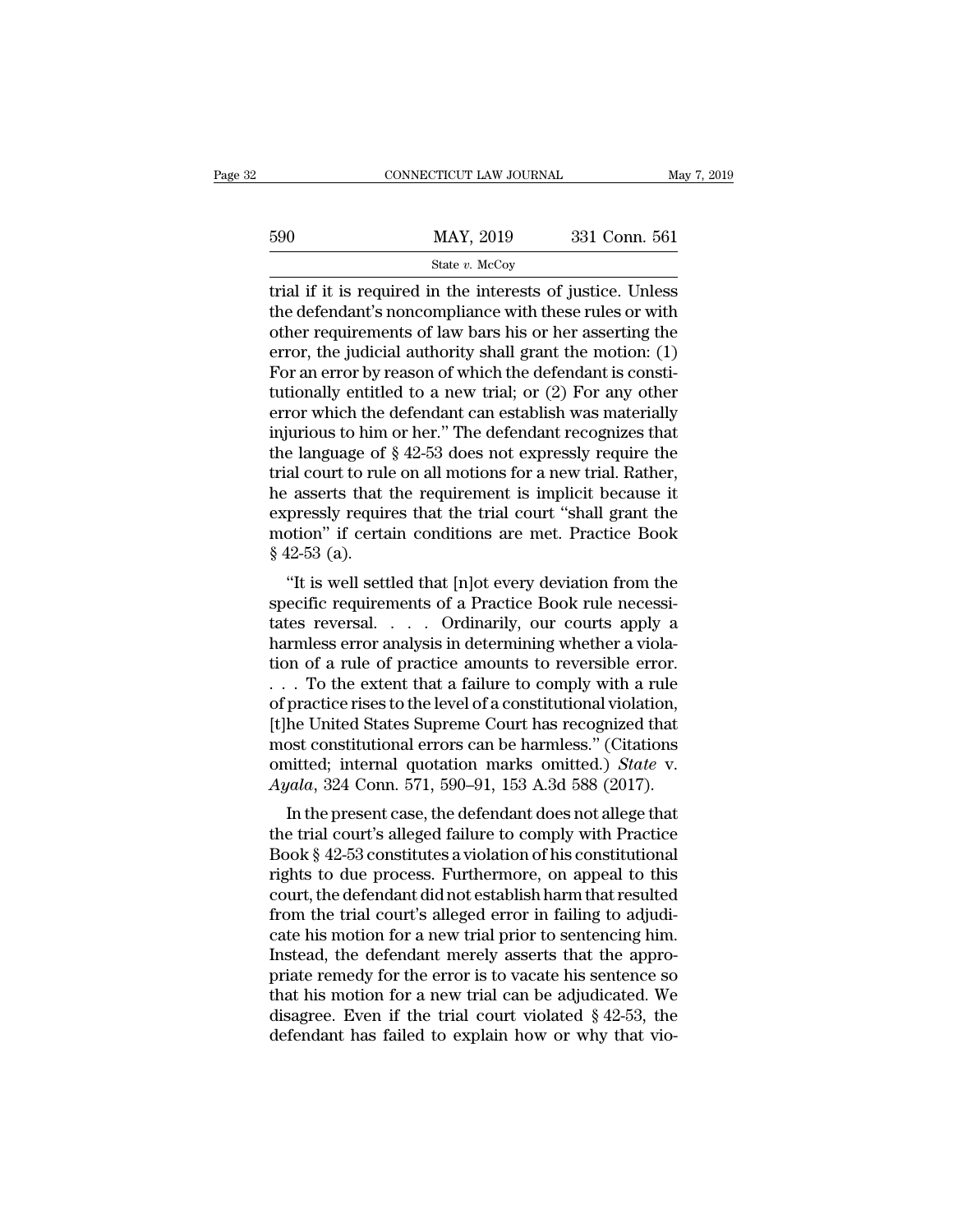| 331 Conn. 561 |           | 591 |
|---------------|-----------|-----|
|               | MAY, 2019 |     |

331 Conn. 561 MAY, 2019 591<br>
state v. McCoy<br>
lation amounts to reversible error. See, e.g., *Adams*<br>
v. *Dept. of Correction*, Docket No. M2013-00370-COA-<br>
R3-CV, 2014 WL 4536557, \*3 (Tenn. App. September<br>
11 2014) ("Julnd 331 Conn. 561 MAY, 2019 591<br>
State v. McCoy<br>
lation amounts to reversible error. See, e.g., *Adams*<br>
v. *Dept. of Correction*, Docket No. M2013-00370-COA-<br>
R3-CV, 2014 WL 4536557, \*3 (Tenn. App. September<br>
11, 2014) ("[u] 331 Conn. 561 MAY, 2019 591<br>
State v. McCoy<br>
lation amounts to reversible error. See, e.g., *Adams*<br>
v. *Dept. of Correction*, Docket No. M2013-00370-COA-<br>
R3-CV, 2014 WL 4536557, \*3 (Tenn. App. September<br>
11, 2014) ("[u] SET COME SOFT WILL SET STREET STREET STREET STREET STREET STREET ON THE ONE OF CONTREST CONTROLLAR SCHOOLS And SCHED And SCHED And SCHED And SCHED And SCHED And SCHED And SCHED And SCHED And SCHED And SCHED And SCHED SCHE state v. McCoy<br>
state v. McCoy<br>
state v. McCoy<br>
state are not correction, Docket No. M2013-00370-COA-<br>
R3-CV, 2014 WL 4536557, \*3 (Tenn. App. September<br>
11, 2014) ("[u]nder circumstances where the pending<br>
motions would n lation amounts to reversible error. See, e.g., *Adams*<br>v. *Dept. of Correction*, Docket No. M2013-00370-COA-<br>R3-CV, 2014 WL 4536557, \*3 (Tenn. App. September<br>11, 2014) ("[u]nder circumstances where the pending<br>motions woul v. *Dept. of Correction*, Docket No. M2013-00370-COA-R3-CV, 2014 WL 4536557, \*3 (Tenn. App. September 11, 2014) ("[u]nder circumstances where the pending motions would not have affected the outcome, the oversight, or failu motions would not have affected the outcome, the over-<br>sight, or failure to rule on pending motions, has been<br>considered harmless error") Thus, because he has not<br>demonstrated harm, we reject the defendant's claim.<br>IV<br>Foll

IV

sight, or failure to rule on pending motions, has been<br>considered harmless error") Thus, because he has not<br>demonstrated harm, we reject the defendant's claim.<br>IV<br>Following oral argument, this court requested supple-<br>menta considered harmless error") Thus, because he has not<br>demonstrated harm, we reject the defendant's claim.<br>IV<br>Following oral argument, this court requested supple-<br>mental briefing, limited to the following question: "If<br>we c demonstrated harm, we reject the defendant's claim.<br>IV<br>Following oral argument, this court requested supple-<br>mental briefing, limited to the following question: "If<br>we conclude that the trial court lost subject matter<br>juri IV<br>Following oral argument, this court requested supple-<br>mental briefing, limited to the following question: "If<br>we conclude that the trial court lost subject matter<br>jurisdiction upon sentencing the defendant, is the doc-<br> Following oral argument, this court requested supple-<br>mental briefing, limited to the following question: "If<br>we conclude that the trial court lost subject matter<br>jurisdiction upon sentencing the defendant, is the doc-<br>tri Following oral argument, this court requested supplemental briefing, limited to the following question: "If we conclude that the trial court lost subject matter jurisdiction upon sentencing the defendant, is the doctrine o mental briefing, limited to the following question: "If<br>we conclude that the trial court lost subject matter<br>jurisdiction upon sentencing the defendant, is the doc-<br>trine of plain error applicable to the trial court's fail we conclude that the trial court lost subject matter<br>jurisdiction upon sentencing the defendant, is the doc-<br>trine of plain error applicable to the trial court's failure<br>to have decided the defendant's pending and timely<br>f jurisdiction upon sentencing the defendant, is the doctrine of plain error applicable to the trial court's failure to have decided the defendant's pending and timely filed motion for a new trial before it sentenced the def trine of plain error applicable to the trial court's failure<br>to have decided the defendant's pending and timely<br>filed motion for a new trial before it sentenced the<br>defendant?" Thereafter, the defendant argued that the<br>fai to have decided the defendant's pending and timely<br>filed motion for a new trial before it sentenced the<br>defendant?" Thereafter, the defendant argued that the<br>failure of the trial court to rule on his motion for a new<br>trial filed motion for a new trial before it sentenced the<br>defendant?" Thereafter, the defendant argued that the<br>failure of the trial court to rule on his motion for a new<br>trial prior to sentencing constituted plain error that<br>r defendant?" Thereafter, the defendant argued that the failure of the trial court to rule on his motion for a new trial prior to sentencing constituted plain error that requires vacating his sentence and remanding the case failure of the trial court to rule on his motion for a new<br>trial prior to sentencing constituted plain error that<br>requires vacating his sentence and remanding the case<br>to the trial court to rule on his motion for a new tri trial prior to sentencing<br>requires vacating his sent<br>to the trial court to rule c<br>The state contends that th<br>plain error, because the m<br>nor so harmful as to cons<br>agree with the state.<br>We begin with the stand the trial court to rule on his motion for a new trial.<br>the trial court to rule on his motion for a new trial.<br>ain error, because the mistake was neither so obvious<br>or so harmful as to constitute manifest injustice. We<br>ree law. The state contends that the trial court did not commit<br>plain error, because the mistake was neither so obvious<br>nor so harmful as to constitute manifest injustice. We<br>agree with the state.<br>We begin with the standard of

The state contents and the dial coard and not commit<br>plain error, because the mistake was neither so obvious<br>nor so harmful as to constitute manifest injustice. We<br>agree with the state.<br>We begin with the standard of review plant error, because are missake was recalled by obvious<br>nor so harmful as to constitute manifest injustice. We<br>agree with the stane and a failure to reverse law. An appellant cannot prevail under the plain error<br>doctrine the judgment would result in manifest injustice. We agree with the standard of review and applicable law. An appellant cannot prevail under the plain error doctrine "unless he demonstrates that the claimed error is *both* We begin with the standard of review and applicable<br>law. An appellant cannot prevail under the plain error<br>doctrine "unless he demonstrates that the claimed error<br>is *both* so clear *and* so harmful that a failure to reve We begin with the standard of review and applicable<br>law. An appellant cannot prevail under the plain error<br>doctrine "unless he demonstrates that the claimed error<br>is *both* so clear *and* so harmful that a failure to rever law. An appellant cannot prevail under the plain error<br>doctrine "unless he demonstrates that the claimed error<br>is *both* so clear *and* so harmful that a failure to reverse<br>the judgment would result in manifest injustice. doctrine "unless he demonstrates that the claimed error<br>is *both* so clear *and* so harmful that a failure to reverse<br>the judgment would result in manifest injustice.  $\dots$ <br>It is clear that an appellate court addressing an is *both* so clear *and* so harmful that a failure to reverse<br>the judgment would result in manifest injustice.  $\dots$ <br>It is clear that an appellate court addressing an appel-<br>lant's plain error claim *must* engage in a revi the judgment would result in manifest injustice.  $\dots$  It is clear that an appellate court addressing an appellant's plain error claim *must* engage in a review of the trial court's actions and, upon finding a patent error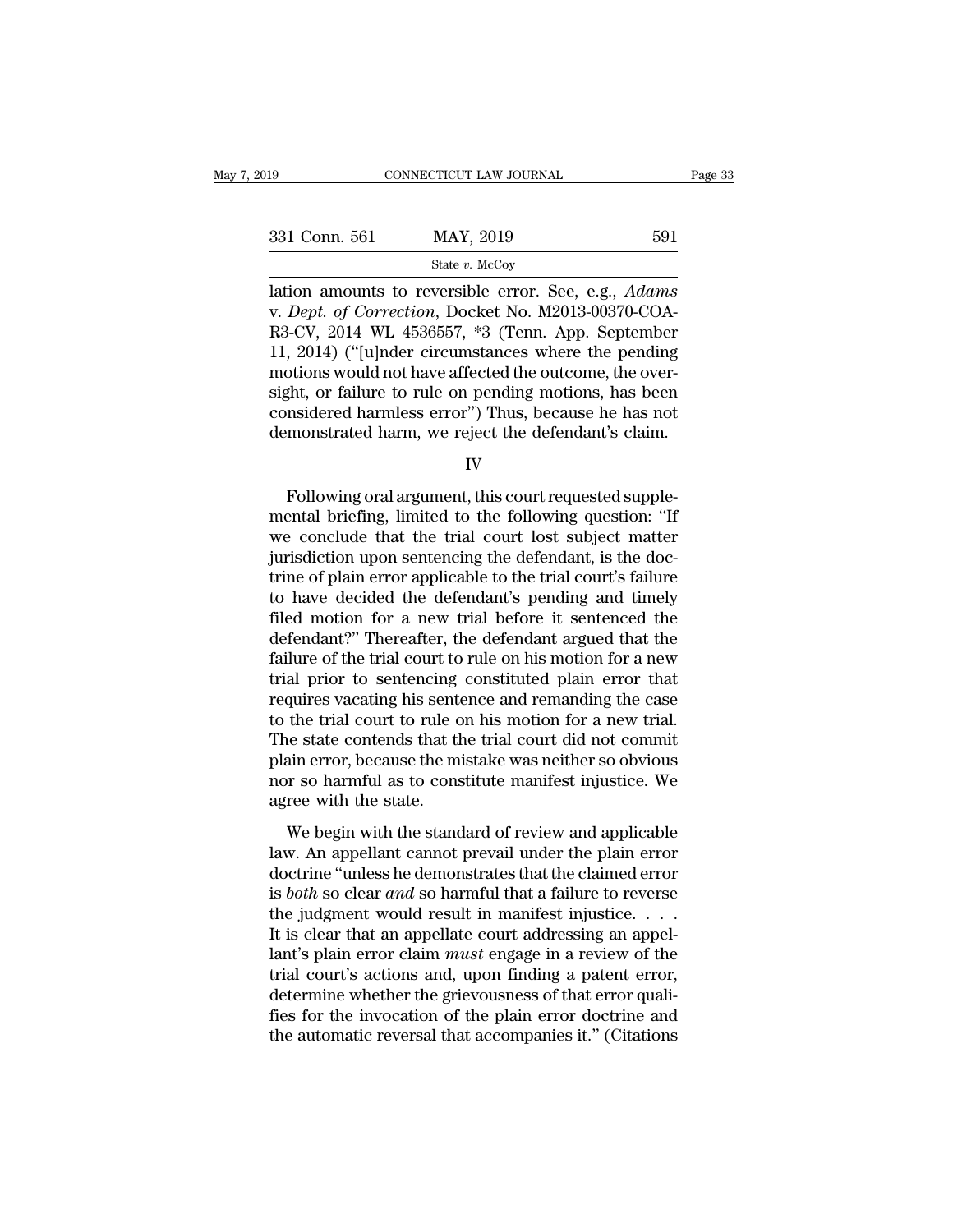| 331 Conn. 561                                                                                                   |
|-----------------------------------------------------------------------------------------------------------------|
|                                                                                                                 |
| omitted; emphasis in original; internal quotation marks<br>omitted.) State v. Myers, 290 Conn. 278, 288-89, 963 |

MAY, 2019 331 Conn. 561<br>
State v. McCoy<br>
omitted; emphasis in original; internal quotation marks<br>
omitted.) *State* v. *Myers*, 290 Conn. 278, 288–89, 963<br>
A.2d 11 (2009). 592<br>
Initted; emphasis in<br>
initted.) *State* v. *M*<br>
A.2d 11 (2009).<br>
In the present cas  $\frac{\text{MAX, 2019}}{\text{State } v. \text{ McCoy}}$ <br>
aitted; emphasis in original; internal quotation marks<br>
aitted.) *State v. Myers*, 290 Conn. 278, 288–89, 963<br>
2d 11 (2009).<br>
In the present case, although the trial court delayed<br>
aring the

State v. McCoy<br>
State v. McCoy<br>
State v. Myers, 290 Conn. 278, 288–89, 963<br>
A.2d 11 (2009).<br>
In the present case, although the trial court delayed<br>
hearing the defendant's motion in order to complete<br>
the sentencing out o omitted; emphasis in original; internal quotation marks<br>omitted.) *State v. Myers*, 290 Conn. 278, 288–89, 963<br>A.2d 11 (2009).<br>In the present case, although the trial court delayed<br>hearing the defendant's motion in order t omitted.) *State v. Myers*, 290 Conn. 278, 288–89, 963<br>A.2d 11 (2009).<br>In the present case, although the trial court delayed<br>hearing the defendant's motion in order to complete<br>the sentencing out of respect for the familie A.2d 11 (2009).<br>
In the present case, although the trial court delayed<br>
hearing the defendant's motion in order to complete<br>
the sentencing out of respect for the families of the<br>
victim in attendance at the sentencing, w In the present case, although the trial court delayed<br>hearing the defendant's motion in order to complete<br>the sentencing out of respect for the families of the<br>victim in attendance at the sentencing, we cannot con-<br>clude In the present case, although the trial court delayed<br>hearing the defendant's motion in order to complete<br>the sentencing out of respect for the families of the<br>victim in attendance at the sentencing, we cannot con-<br>clude t the sentencing out of respect for the families of the victim in attendance at the sentencing, we cannot conclude that the trial court had authority to refuse to hear the defendant's motion that was timely filed pursuant t victim in attendance at the sentencing, we cannot conclude that the trial court had authority to refuse to hear<br>the defendant's motion that was timely filed pursuant<br>to Practice Book § 42-53. See *Ahneman* v. *Ahneman*,<br>24 clude that the trial court had authority to refuse to hear<br>the defendant's motion that was timely filed pursuant<br>to Practice Book § 42-53. See *Ahneman* v. *Ahneman*,<br>243 Conn. 471, 482, 706 A.2d 960 (1998) ("the trial cou the defendant's motion that was timely filed pursuant<br>to Practice Book § 42-53. See *Ahneman* v. *Ahneman*,<br>243 Conn. 471, 482, 706 A.2d 960 (1998) ("the trial court<br>lacked authority to refuse to consider the defendant's<br> to Practice Book § 42-53. See *Ahneman* v. *Ahneman*,<br>243 Conn. 471, 482, 706 A.2d 960 (1998) ("the trial court<br>lacked authority to refuse to consider the defendant's<br>motions"); *Amato* v. *Erskine*, 100 Conn. 497, 499, 1 243 Conn. 471, 482, 706 A.2d 960 (1998) ("the trial court<br>lacked authority to refuse to consider the defendant's<br>motions"); Amato v. Erskine, 100 Conn. 497, 499, 123<br>A. 836 (1924) ("[i]t is a rule essential to the efficie lacked authority to refuse to consider the defendant's<br>motions"); Amato v. Erskine, 100 Conn. 497, 499, 123<br>A. 836 (1924) ("[i]t is a rule essential to the efficient<br>administration of justice, that where a court is vested<br> motions"); Amato v. Erskine, 100 Conn. 497, 499, 123<br>A. 836 (1924) ("[i]t is a rule essential to the efficient<br>administration of justice, that where a court is vested<br>with jurisdiction over the [subject matter] upon which<br> A. 836 (1924) ("[i]t is a rule essential to the efficient administration of justice, that where a court is vested with jurisdiction over the [subject matter] upon which it assumes to act, and regularly obtains jurisdiction administration of justice, t<br>with jurisdiction over the [<br>it assumes to act, and regu<br>the person, it becomes its<br>every question which may<br>interference from any other<br>tion marks omitted]).<br>Nevertheless, as we expl In Januaries of over the patyce matter paper which<br>assumes to act, and regularly obtains jurisdiction of<br>e person, it becomes its right and duty to determine<br>ery question which may arise in the cause, without<br>terference fr In assumes to act, and regularly botans jarisdiction of<br>the person, it becomes its right and duty to determine<br>every question which may arise in the cause, without<br>interference from any other tribunal" [internal quota-<br>tio

the person, a second as right and day to determine<br>every question which may arise in the cause, without<br>interference from any other tribunal" [internal quota-<br>tion marks omitted]).<br>Nevertheless, as we explained in part II interference from any other tribunal" [internal quotation marks omitted]).<br>Nevertheless, as we explained in part II of this opin-<br>ion, a thorough review of our case law demonstrates<br>that the well established rule is that tion marks omitted]).<br>
Nevertheless, as we explained in part II of this opin-<br>
ion, a thorough review of our case law demonstrates<br>
that the well established rule is that a trial court loses<br>
jurisdiction upon execution of Nevertheless, as we explained in part II of this opin-<br>ion, a thorough review of our case law demonstrates<br>that the well established rule is that a trial court loses<br>jurisdiction upon execution of the defendant's sen-<br>ten ion, a thorough review of our case law demonstrates<br>that the well established rule is that a trial court loses<br>jurisdiction upon execution of the defendant's sen-<br>tence. We acknowledge, however, that *State* v. *Wilson*,<br>s that the well established rule is that a trial court loses<br>jurisdiction upon execution of the defendant's sen-<br>tence. We acknowledge, however, that *State* v. *Wilson*,<br>supra, 199 Conn. 436, and *State* v. *Myers*, supra, jurisdiction upon execution of the defendant's sentence. We acknowledge, however, that *State* v. *Wilson*, supra, 199 Conn. 436, and *State* v. *Myers*, supra, 242 Conn. 136, were anomalies in our case law and may have re tence. We acknowledge, however, that *State* v. *Wilson*, supra, 199 Conn. 436, and *State* v. *Myers*, supra, 242 Conn. 136, were anomalies in our case law and may have resulted in some confusion. Accordingly, although we supra, 199 Conn. 436, and *State* v. *Myers*, supra, 242<br>Conn. 136, were anomalies in our case law and may<br>have resulted in some confusion. Accordingly, although<br>we conclude that it was improper for the trial court to<br>negl Conn. 136, were anomalies in comparation.<br>
we conclude that it was improped<br>
meglect ruling on the defendant's<br>
prior to the execution of his sent<br>
that it was so clear an error as to<br>
of the plain error doctrine.<br>
In any Figure 2.1 and the contrastor. The cordingly, analog and conclude that it was improper for the trial court to glect ruling on the defendant's motion for a new trial ior to the execution of his sentence, we do not agree at reflect ruling on the defendant's motion for a new trial<br>prior to the execution of his sentence, we do not agree<br>that it was so clear an error as to satisfy the first prong<br>of the plain error doctrine.<br>In any event, even i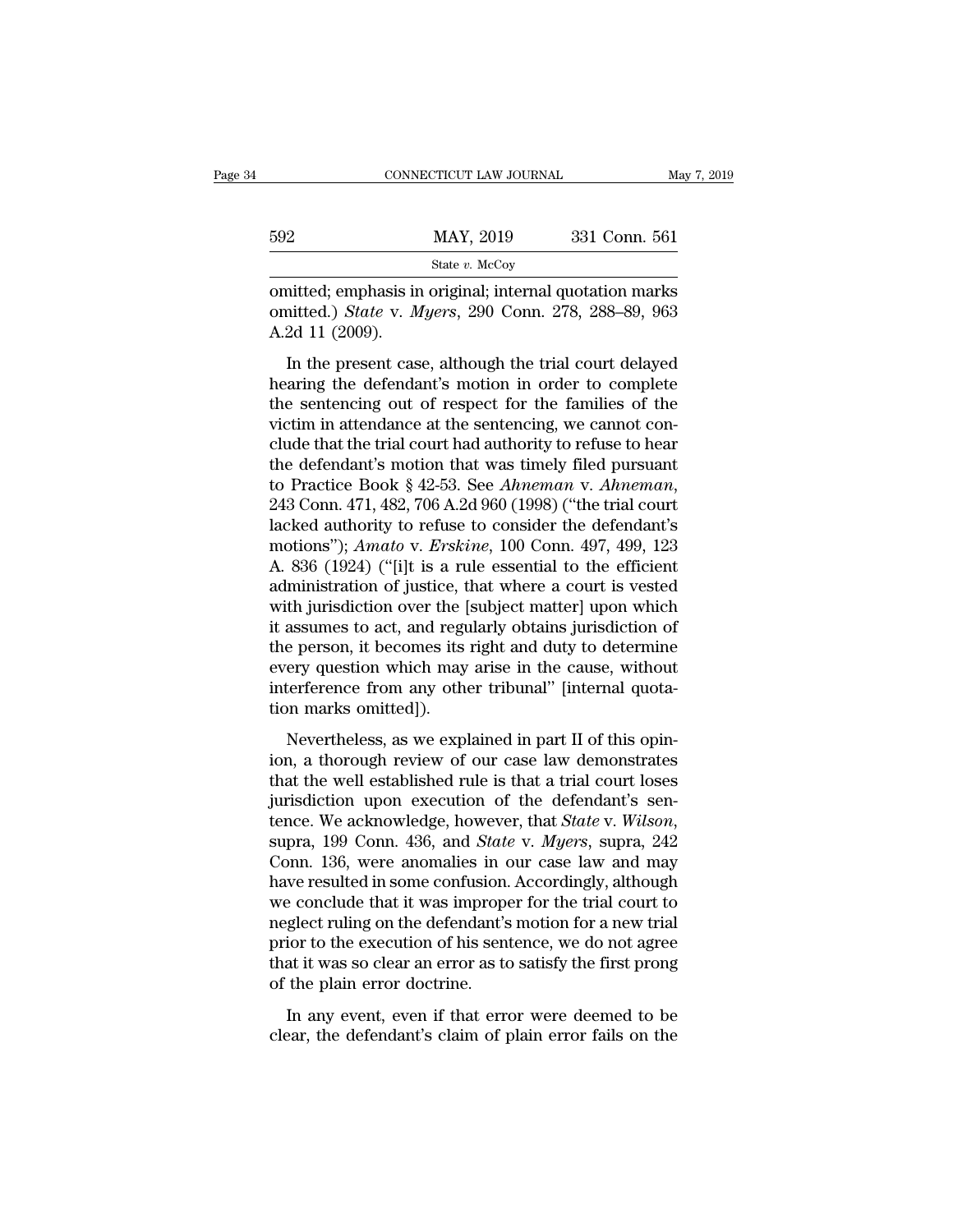| :019          | CONNECTICUT LAW JOURNAL                                                                                               | Page 35 |
|---------------|-----------------------------------------------------------------------------------------------------------------------|---------|
|               |                                                                                                                       |         |
| 331 Conn. 561 | MAY, 2019                                                                                                             | 593     |
|               | State $v$ . McCoy                                                                                                     |         |
|               | second prong—namely, whether the error is "so harm-                                                                   |         |
|               | ful that a failure to reverse the judgment would result in<br>manifost injustice," (Internal quotation marks omitted) |         |

 $f_{\text{stack 0}} = 331 \text{ Conn. } 561$  MAY, 2019  $593$ <br>  $f_{\text{state } v. \text{McCoy}} = 593$ <br>  $f_{\text{vector}} = 593$ <br>  $f_{\text{begin}} = 593$ <br>  $f_{\text{begin}} = 593$ <br>  $f_{\text{begin}} = 593 \text{ N}^{-1} \text{ N}^{-1} \text{ N}^{-1} \text{ N}^{-1} \text{ N}^{-1} \text{ N}^{-1} \text{ N}^{-1} \text{ N}^{-1} \text{ N}^{-1} \text{ N}^{-1} \text{ N}^{-1} \text{ N$ 331 Conn. 561 MAY, 2019 593<br>
State v. McCoy<br>
Second prong—namely, whether the error is "so harm-<br>
ful that a failure to reverse the judgment would result in<br>
manifest injustice.'' (Internal quotation marks omitted.)<br>
Stat <sup>593</sup><br> *State v. McCoy*<br> *State v. McCoy*<br>
Second prong—namely, whether the error is "so harm-<br>
ful that a failure to reverse the judgment would result in<br>
manifest injustice." (Internal quotation marks omitted.)<br> *State* State v. McCoy<br>
State v. McCoy<br>
Second prong—namely, whether the error is "so harm-<br>
ful that a failure to reverse the judgment would result in<br>
manifest injustice." (Internal quotation marks omitted.)<br> *State v. Myers*, state v. McCoy<br>second prong—namely, whether the error is "so harm-<br>ful that a failure to reverse the judgment would result in<br>manifest injustice." (Internal quotation marks omitted.)<br> $State$  v. Myers, supra, 290 Conn. 289. Th second prong—namely, whether the error is "so harm-<br>ful that a failure to reverse the judgment would result in<br>manifest injustice." (Internal quotation marks omitted.)<br>State v. Myers, supra, 290 Conn. 289. The defendant co ful that a failure to reverse the judgment would result in<br>manifest injustice." (Internal quotation marks omitted.)<br>State v. Myers, supra, 290 Conn. 289. The defendant con-<br>tends that the trial court's failure to decide hi manifest injustice." (Internal quotation marks omitted.)<br> *State* v. *Myers*, supra, 290 Conn. 289. The defendant contends that the trial court's failure to decide his motion<br>
for a new trial constitutes manifest injustic State v. Myers, supra, 290 Conn. 289. The defendant contends that the trial court's failure to decide his motion<br>for a new trial constitutes manifest injustice because<br>the opportunity to have a trial court review that moti tends that the trial court's failure to decide his motion<br>for a new trial constitutes manifest injustice because<br>the opportunity to have a trial court review that motion<br>was a unique opportunity and that any other avenue<br>f for a new trial constitutes manifest injustice because<br>the opportunity to have a trial court review that motion<br>was a unique opportunity and that any other avenue<br>for review would be inadequate. The state argues that<br>the d the opportunity to have a trial court review that motion<br>was a unique opportunity and that any other avenue<br>for review would be inadequate. The state argues that<br>the defendant was not harmed by the trial court's failure<br>to was a unique opportunity and that any other avenue<br>for review would be inadequate. The state argues that<br>the defendant was not harmed by the trial court's failure<br>to review his motion for a new trial because there were<br>oth for review would be inadequate. The state argues that<br>the defendant was not harmed by the trial court's failure<br>to review his motion for a new trial because there were<br>other avenues for the defendant to have his claims<br>res the defendant was n<br>to review his motion<br>other avenues for<br>resolved and, more<br>to comply with a ru<br>itself, to necessitate<br>with the state.<br>We certainly ackr Feview his motion for a new that because there were<br>her avenues for the defendant to have his claims<br>solved and, more generally, that a trial court's failure<br>comply with a rule of procedure is not enough, by<br>elf, to necess outer avenues for the defendant to flave fils claims<br>resolved and, more generally, that a trial court's failure<br>to comply with a rule of procedure is not enough, by<br>itself, to necessitate reversal for plain error. We agree

resolved and, note generally, that a that court's failure<br>to comply with a rule of procedure is not enough, by<br>itself, to necessitate reversal for plain error. We agree<br>with the state.<br>We certainly acknowledge the benefits to comply with a rule of procedure is not enough, by<br>itself, to necessitate reversal for plain error. We agree<br>with the state.<br>We certainly acknowledge the benefits of having the<br>trial judge, as opposed to a reviewing cour the state.<br>
We certainly acknowledge the benefits of having the<br>
trial judge, as opposed to a reviewing court, decide the<br>
motion for a new trial in the first instance. See *State*<br>
v. *Smith*, 313 Conn. 325, 347, 96 A.3d We certainly acknowledge the benefits of having the<br>trial judge, as opposed to a reviewing court, decide the<br>motion for a new trial in the first instance. See *State*<br>v. *Smith*, 313 Conn. 325, 347, 96 A.3d 1238 (2014)<br>(" We certainly acknowledge the benefits of having the<br>trial judge, as opposed to a reviewing court, decide the<br>motion for a new trial in the first instance. See *State*<br>v. *Smith*, 313 Conn. 325, 347, 96 A.3d 1238 (2014)<br>(" trial judge, as opposed to a reviewing court, decide the<br>motion for a new trial in the first instance. See *State*<br>v. *Smith*, 313 Conn. 325, 347, 96 A.3d 1238 (2014)<br>("[a]ppellate review of a trial court's decision granti motion for a new trial in the first instance. See *State*<br>v. *Smith*, 313 Conn. 325, 347, 96 A.3d 1238 (2014)<br>("[a]ppellate review of a trial court's decision granting<br>or denying a motion for a new trial must take into<br>ac v. *Smith*, 313 Conn. 325, 347, 96 A.3d 1238 (2014)<br>("[a]ppellate review of a trial court's decision granting<br>or denying a motion for a new trial must take into<br>account the trial judge's superior opportunity to assess<br>the ("[a]ppellate review of a trial court's decision granting<br>or denying a motion for a new trial must take into<br>account the trial judge's superior opportunity to assess<br>the proceedings over which he or she has personally<br>pres or denying a motion for a new trial must take into<br>account the trial judge's superior opportunity to assess<br>the proceedings over which he or she has personally<br>presided" [internal quotation marks omitted]). Under<br>the circu account the trial judge's superior opporture<br>the proceedings over which he or she has<br>presided" [internal quotation marks omit<br>the circumstances of the present case, l<br>simply cannot conclude that the trial cour<br>rule on the e proceedings over which he of site has personally<br>esided" [internal quotation marks omitted]). Under<br>e circumstances of the present case, however, we<br>mply cannot conclude that the trial court's failure to<br>le on the defend presided [Internal quotation marks onlitted]). Onder<br>the circumstances of the present case, however, we<br>simply cannot conclude that the trial court's failure to<br>rule on the defendant's claims was an error so harmful<br>that i

the chromistances of the present case, however, we<br>simply cannot conclude that the trial court's failure to<br>rule on the defendant's claims was an error so harmful<br>that it resulted in manifest injustice.<br>In his motion for a simply cannot conclude that the that court's failure to<br>rule on the defendant's claims was an error so harmful<br>that it resulted in manifest injustice.<br>In his motion for a new trial, the defendant raised<br>the claim that the The off the defendant sciality was an error so harmular<br>that it resulted in manifest injustice.<br>In his motion for a new trial, the defendant raised<br>the claim that the prosecutor engaged in impropriety<br>by attempting to elic In his motion for a new trial, the defendant raised<br>the claim that the prosecutor engaged in impropriety<br>by attempting to elicit previously precluded hearsay<br>and by referring to statements not in evidence during<br>closing ar In his motion for a new trial, the defendant raised<br>the claim that the prosecutor engaged in impropriety<br>by attempting to elicit previously precluded hearsay<br>and by referring to statements not in evidence during<br>closing ar the claim that the prosecutor engaged in impropriety<br>by attempting to elicit previously precluded hearsay<br>and by referring to statements not in evidence during<br>closing arguments. These are some of the same issues<br>that the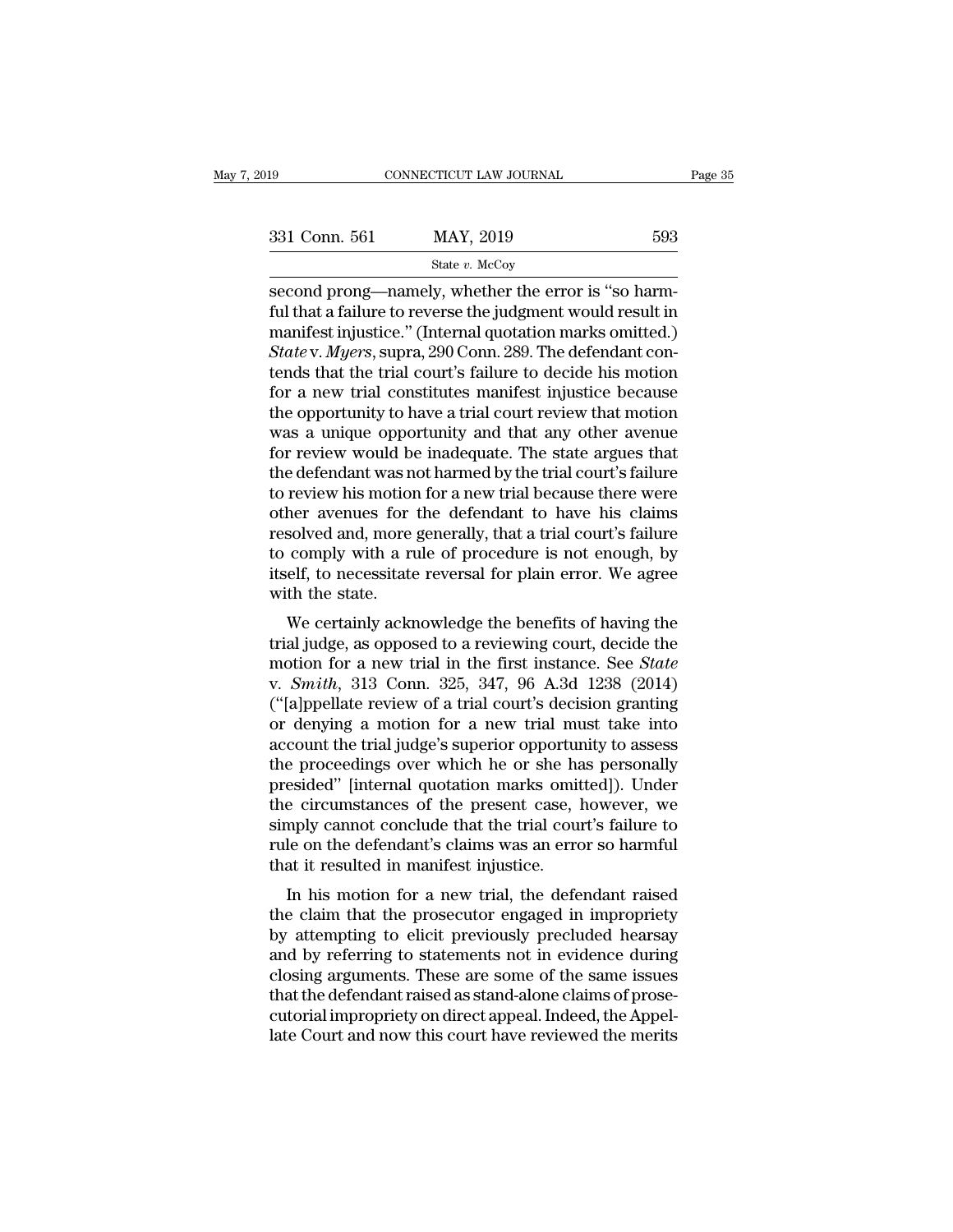|     | CONNECTICUT LAW JOURNAL | May 7, 2019   |  |
|-----|-------------------------|---------------|--|
|     |                         |               |  |
| 594 | MAY, 2019               | 331 Conn. 561 |  |
|     | State $v$ . McCoy       |               |  |

CONNECTICUT LAW JOURNAL May 7, 2019<br>  $\begin{array}{r}\n 594 \text{ MAY, } 2019 \text{ 331 Conn. } 561 \\
 \hline\n \text{State } v. \text{ McCoy} \\
 \text{of those claims of improving and both courts have concluded that the defendant was not deprived a fair trial  $^{11}$  So *State V. McGou* sums  $171$  Conn. Ann  $314$  23.\n\end{array}$ 594 MAY, 2019 331 Conn. 561<br>
State v. McCoy<br>
of those claims of impropriety and both courts have<br>
concluded that the defendant was not deprived a fair<br>
trial.<sup>11</sup> See *State* v. *McCoy*, supra, 171 Conn. App. 314–23;<br>
see  $\frac{\text{MAX, 2019}}{\text{State } v. \text{ MeCoy}}$ <br>
of those claims of impropriety and both courts have<br>
concluded that the defendant was not deprived a fair<br>
trial.<sup>11</sup> See *State* v. *McCoy*, supra, 171 Conn. App. 314–23;<br>
see also part I o  $\frac{\text{MAX}}{\text{State } v. \text{McCoy}}$ <br>
State *v.* McCoy<br>
of those claims of impropriety and both courts have<br>
concluded that the defendant was not deprived a fair<br>
trial.<sup>11</sup> See *State* v. *McCoy*, supra, 171 Conn. App. 314–23;<br>
see al State v. McCoy<br>
of those claims of impropriety and both courts have<br>
concluded that the defendant was not deprived a fair<br>
trial.<sup>11</sup> See *State* v. McCoy, supra, 171 Conn. App. 314–23;<br>
see also part I of this opinion. I state v. McCoy<br>
of those claims of impropriety and both courts have<br>
concluded that the defendant was not deprived a fair<br>
trial.<sup>11</sup> See *State* v. McCoy, supra, 171 Conn. App. 314–23;<br>
see also part I of this opinion. I of those claims of impropriety and both courts have<br>concluded that the defendant was not deprived a fair<br>trial.<sup>11</sup> See *State* v. *McCoy*, supra, 171 Conn. App. 314–23;<br>see also part I of this opinion. In other words, the concluded that the defendant was not deprived a fair<br>trial.<sup>11</sup> See *State* v. *McCoy*, supra, 171 Conn. App. 314–23;<br>see also part I of this opinion. In other words, the pros-<br>ecutorial impropriety claims raised in the de trial.<sup>11</sup> See *State* v. *McCoy*, supra, 171 Conn. App. 314–23;<br>see also part I of this opinion. In other words, the pros-<br>ecutorial impropriety claims raised in the defendant's<br>motion for a new trial themselves have no m see also part I of this opinion. In other<br>ecutorial impropriety claims raised<br>motion for a new trial themselves h<br>therefore cannot conclude that the t<br>to review those claims equates to a<br>that it was a manifest injustice ne nerefore cannot conclude that the trial court's failure<br>o review those claims equates to an error so harmful<br>at it was a manifest injustice necessitating reversal<br>ursuant to plain error review.<br> $\frac{1}{1}$  The concurring an to review those claims equates to an error so harmful<br>that it was a manifest injustice necessitating reversal<br>pursuant to plain error review.<br> $\frac{1}{1}$  The concurring and dissenting opinion asserts that it "would reverse<br>

that it was a manifest injustice necessitating reversal<br>pursuant to plain error review.<br> $\frac{1}{1}$  The concurring and dissenting opinion asserts that it "would reverse<br>the judgment of the Appellate Court and remand the cas pursuant to plain error review.<br>
<sup>11</sup> The concurring and dissenting opinion asserts that it "would reverse<br>
the judgment of the Appellate Court and remand the case to that court with<br>
direction to remand the case to the tr pursuant to plaint error review.<br>
<sup>11</sup> The concurring and dissenting opinion asserts that it "would reverse<br>
the judgment of the Appellate Court and remand the case to that court with<br>
direction to remand the case to the t <sup>11</sup> The concurring and dissenting opinion asserts that it "would reverse the judgment of the Appellate Court and remand the case to that court with direction to remand the case to the trial court with direction to rule o the judgment of the Appellate Court and remand the case to that court with direction to remand the case to the trial court with direction to rule on that motion—a simple solution that [it] cannot fathom our law does not pe direction to remand the case to the trial court with direction to rule on that motion—a simple solution that [it] cannot fathom our law does not permit."<br>Presumably, in the concurring and dissenting opinion's view, the def motion—a simple solution that [it] cannot fathom our law does not permit."<br>Presumably, in the concurring and dissenting opinion's view, the defendant's<br>conviction would remain intact, and his perfectly legal sentence would motion—a simple solution that [it] cannot fathom our law does not permit."<br>Presumably, in the concurring and dissenting opinion's view, the defendant's<br>conviction would remain intact, and his perfectly legal sentence would First, it is not at all clear that the trial court can rule on the motion would remain intact, and his perfectly legal sentence would main intact, but this court would send the case back to the same trial dige solely for t For a new trial with solutional and the case back to the same trial judge solely for the purpose of making a ruling on the motion for a new trial.<br>The concurring and dissenting opinion's position ignores the complicated pr

concurring and dissenting opinion is suggesting that we reverse that is not all the concurring and dissenting opinion's position ignores the complicated procedural posture of this case.<br>First, it is not at all clear that t The concurring and dissenting opinion's position ignores the complicated procedural posture of this case.<br>First, it is not at all clear that the trial court can rule on the motion<br>for a new trial without vacating the defen entirely clear whether the same trial judge would hear the case.<br>
First, it is not at all clear that the trial court can rule on the motion<br>
for a new trial without vacating the defendant's sentence. Second, if the<br>
concur for a new trial without vacating the defendant's sentence. Second, if the concurring and dissenting opinion is suggesting that we reverse the Appellate Court's judgment and also vacate the defendant's sentence, then it is r a new trial without vacating the defendant's sentence. Second, if the noncurring and dissenting opinion is suggesting that we reverse the Appellate ourt's judgment and also vacate the defendant's sentence, then it is no concurring and dissenting opinion is suggesting that we reverse the Appellate Court's judgment and also vacate the defendant's sentence, then it is not entirely clear whether the same trial judge would hear the case on re

Court's judgment and also vacate the defendant's sentence, then it is not entirely clear whether the same trial judge would hear the case on remand.<br>See General Statutes  $\S 51-183c$ .<br>Moreover, if the remand to the trial c Example 1.1 The same trial judge would hear the case on remand.<br>See General Statutes § 51-183c.<br>Moreover, if the remand to the trial court is to serve any more than a<br>perfunctory purpose, it would seem necessary to not on See General Statutes § 51-183c.<br>
Moreover, if the remand to the trial court is to serve any more than a<br>
perfunctory purpose, it would seem necessary to not only reverse the judg-<br>
ment of the Appellate Court, but to vacat Moreover, if the remand to the trial court is to serve any more than a perfunctory purpose, it would seem necessary to not only reverse the judgment of the Appellate Court, but to vacate the decision of the Appellate Court The Appellate Court's decision in the defendant of the Appellate Court that considered, and rejected, the merits of the same prosecutorial impropriety claims alleged in the defendant's motion for new trial. Otherwise, the performations per performations on the Appellate Court, but to vacate the decision of the Appellate Court that considered, and rejected, the merits of the same prosecutorial impropriety claims alleged in the defendant's mo Court that considered, and rejected, the merits of the same prosecutorial impropriety claims alleged in the defendant's motion for new trial. Otherwise, the trial court would be in the unenviable position of either ignorin of the Appellate Court in the defendant's motion<br>impropriety claims alleged in the defendant's motion<br>wise, the trial court would be in the unenviable pose<br>the Appellate Court's decision in its entirety or grapp<br>tions on i se, the trial court would be in the unenviable position of either ignoring e Appellate Court's decision in its entirety or grappling with its determina-<br>ms on issues that the Appellate Court has determined have no merit.<br>w the Appellate Court's decision in its entirety or grappling with its determinations on issues that the Appellate Court has determined have no merit. However, it is unclear what authority this court has to vacate the decisi

Extra remains on issues that the Appellate Court has determined have no merit.<br>However, it is unclear what authority this court has to vacate the decision<br>of the Appellate Court in these circumstances.<br>Rather than tackle t However, it is unclear what authority this court has to vacate the decision of the Appellate Court in these circumstances.<br>
Rather than tackle these procedural complexities, the concurring and dissenting opinion's proposal of the Appellate Court in these circumstances.<br>
Rather than tackle these procedural complexities, the concurring and<br>
dissenting opinion's proposal is to "reverse the judgment of the Appellate<br>
Court and remand the case to Rather than tackle these procedural complexities, the concurring and dissenting opinion's proposal is to "reverse the judgment of the Appellate Court and remand the case to that court with direction to remand the case to t dissenting opinion's proposal is to "reverse the judgment of the Appellate Court and remand the case to that court with direction to remand the case to the trial court to rule on the motion for a new trial." Not only does Court and remand the case to that court with direction to remand the case<br>to the trial court to rule on the motion for a new trial." Not only does this<br>suggested remand order ignore the defendant's sentence—which was not<br>a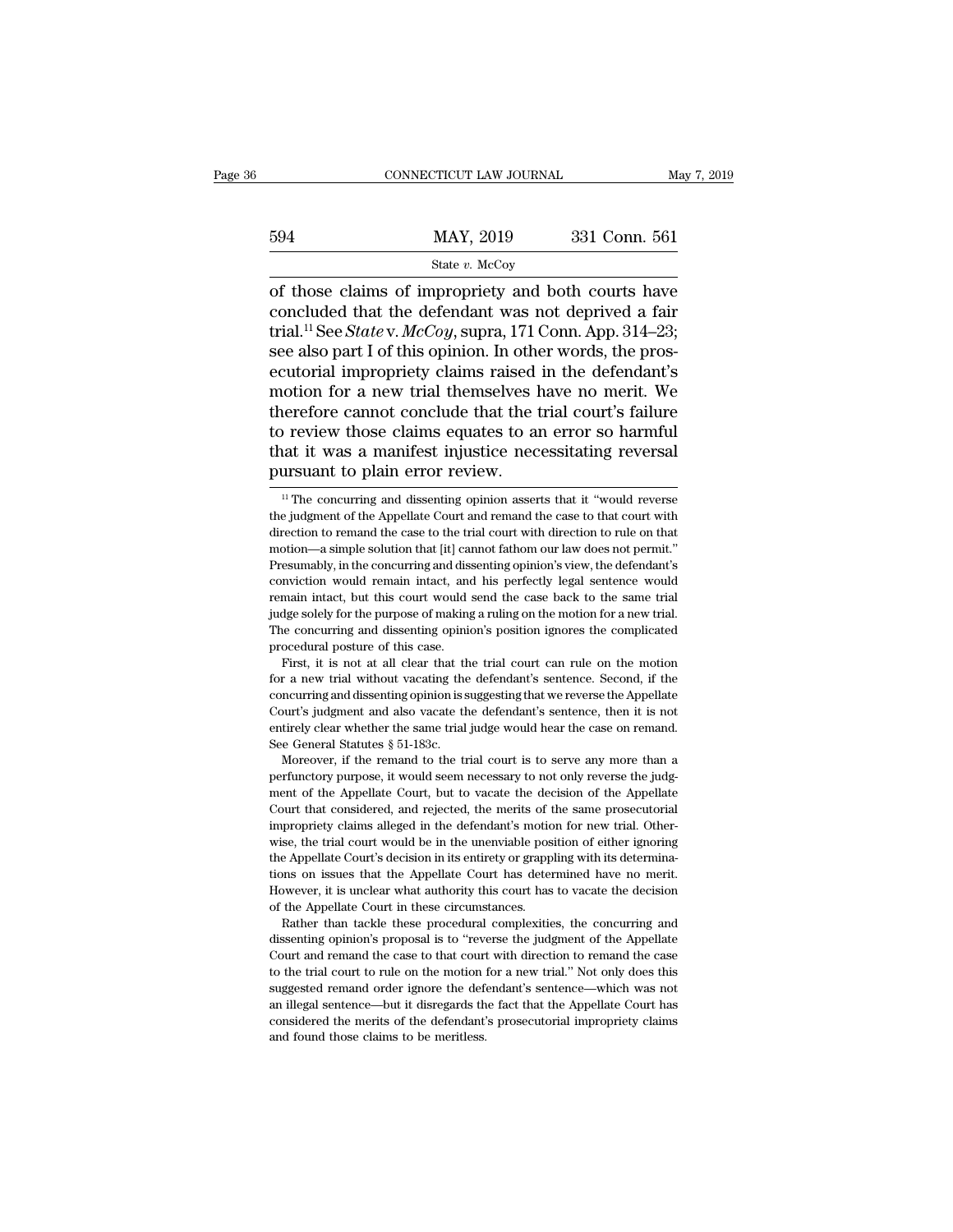| 2019          | CONNECTICUT LAW JOURNAL                                                                                                                                                  | Page 37 |
|---------------|--------------------------------------------------------------------------------------------------------------------------------------------------------------------------|---------|
|               |                                                                                                                                                                          |         |
| 331 Conn. 561 | MAY, 2019                                                                                                                                                                | 595     |
|               | State $v$ . McCoy                                                                                                                                                        |         |
|               | The concurring and dissenting opinion concludes that<br>"the manifest injustice in this case is not necessarily<br>that the defendant would have prevailed on his eleima |         |

<sup>331</sup> Conn. 561 MAY, 2019 595<br>
<sup>State v. McCoy</sup><br>
The concurring and dissenting opinion concludes that<br>
"the manifest injustice in this case is not necessarily<br>
that the defendant would have prevailed on his claims,<br>
but ra 331 Conn. 561 MAY, 2019 595<br>
State v. McCoy<br>
The concurring and dissenting opinion concludes that<br>
"the manifest injustice in this case is not necessarily<br>
that the defendant would have prevailed on his claims,<br>
but rathe  $\begin{array}{ccc}\n & \text{max, 2019} & \text{595} \\
 \hline\n & \text{State } v. \text{ MeCoy}\n \end{array}$ The concurring and dissenting opinion concludes that<br>
"the manifest injustice in this case is not necessarily<br>
that the defendant would have prevailed on his claims State v. McCoy<br>
The concurring and dissenting opinion concludes that<br>
"the manifest injustice in this case is not necessarily<br>
that the defendant would have prevailed on his claims,<br>
but rather that the parties *and this* Slate v. McCoy<br>
The concurring and dissenting opinion concludes that<br>
"the manifest injustice in this case is not necessarily<br>
that the defendant would have prevailed on his claims,<br>
but rather that the parties *and this* The concurring and dissenting opinion concludes that<br>
"the manifest injustice in this case is not necessarily<br>
that the defendant would have prevailed on his claims,<br>
but rather that the parties *and this court* have lost "the manifest injustice in this case is not necessarily<br>that the defendant would have prevailed on his claims,<br>but rather that the parties *and this court* have lost<br>the benefit of the trial court's considered views of hi that the defendant would have prevailed on his claims,<br>but rather that the parties *and this court* have lost<br>the benefit of the trial court's considered views of his<br>claims, especially in light of the fact that the trial but rather that the parties *and this court* have lost<br>the benefit of the trial court's considered views of his<br>claims, especially in light of the fact that the trial judge<br>deemed the defendant's motion for a new trial 'co the benefit of the trial court's considered views of his<br>claims, especially in light of the fact that the trial judge<br>deemed the defendant's motion for a new trial 'color-<br>able.' "<sup>12</sup> Anytime a trial judge fails to rule o claims, especially in light of the fact that the trial judge<br>deemed the defendant's motion for a new trial 'color-<br>able.' "<sup>12</sup> Anytime a trial judge fails to rule on a motion,<br>we are deprived of the trial court's views. T deemed the defendant's motion for a new trial 'color-<br>able.' "<sup>12</sup> Anytime a trial judge fails to rule on a motion,<br>we are deprived of the trial court's views. That, how-<br>ever, does not by definition result in reversible e able.' "<sup>12</sup> Anytime a trial judge fails to rule on a motion,<br>we are deprived of the trial court's views. That, how-<br>ever, does not by definition result in reversible error.<br>We might agree that the trial court's failure t we are deprived of the trial court's views. That, how-<br>ever, does not by definition result in reversible error.<br>We might agree that the trial court's failure to rule on<br>the defendant's motion in this case could be an error ever, does not by definition result in reversible error.<br>We might agree that the trial court's failure to rule on<br>the defendant's motion in this case could be an error,<br>but that error in itself does not satisfy the separat We might agree that the trial court's failure to rule on<br>the defendant's motion in this case could be an error,<br>but that error in itself does not satisfy the separate<br>and distinct prong of the plain error test. "As we hav the defendant's motion in this case could be an error,<br>but that error in itself does not satisfy the separate<br>and distinct prong of the plain error test. "As we have<br>explained . . . the defendant also must demonstrate,<br>und but that error in itself does not satisfy the separate<br>and distinct prong of the plain error test. "As we have<br>explained . . . the defendant also must demonstrate,<br>under the second prong of the plain error test, that the<br>o and distinct prong of the plain error test. "As we have<br>explained . . . the defendant also must demonstrate,<br>under the second prong of the plain error test, that the<br>omission was so harmful or prejudicial that it resulted explained . . . the defendant also must demonstrate,<br>under the second prong of the plain error test, that the<br>omission was so harmful or prejudicial that it resulted<br>in manifest injustice. . . . This stringent standard wi under the second prong of the plain error test, that the omission was so harmful or prejudicial that it resulted<br>in manifest injustice. . . . This stringent standard will<br>be met only upon a showing that, as a result of the omission was so harmful or prejudicia<br>in manifest injustice. . . . This stringe<br>be met only upon a showing that, as<br>obvious impropriety, the defendant ha<br>so grievous that fundamental fairness<br>trial." (Citation omitted.) *S* met only upon a showing that, as a result of the<br>vious impropriety, the defendant has suffered harm<br>grievous that fundamental fairness requires a new<br>al." (Citation omitted.) *State* v. *Jamison*, 320 Conn.<br>9, 598–99, 134 obvious impropriety, the defendant has suffered harm<br>so grievous that fundamental fairness requires a new<br>trial." (Citation omitted.) *State* v. Jamison, 320 Conn.<br>589, 598–99, 134 A.3d 560 (2016).<br>As with any error that i

so grievous that fundamental fairness requires a new<br>trial." (Citation omitted.) *State* v. Jamison, 320 Conn.<br>589, 598–99, 134 A.3d 560 (2016).<br>As with any error that is not structural—and there<br>is no claim here that the trial." (Citation omitted.) *State* v. *Jamison*, 320 Conn.<br>589, 598–99, 134 A.3d 560 (2016).<br>As with any error that is not structural—and there<br>is no claim here that the court's failure to rule on the<br>motion for a new tri 589, 598–99, 134 A.3d 560 (2016).<br>As with any error that is not structural—and there<br>is no claim here that the court's failure to rule on the<br>motion for a new trial is structural—a defendant must<br>demonstrate how the error 12 The concurring and dissenting opinion appears to read much into the al court's statement that the motion of rew trial was colorable. We do al court's statement that the motion for new trial was colorable. We do motion for a new trial is structural—a defendant must<br>demonstrate how the error harmed him. As with any<br>trial court error in which we must engage in an analy-<br> $\frac{12}{12}$  The concurring and dissenting opinion appears to r

demonstrate how the error harmed him. As with any trial court error in which we must engage in an analy-<br> $\frac{12}{10}$  The concurring and dissenting opinion appears to read much into the trial court's statement that the mot **EXECUTE THE COUTE CONCRETE THE COUT CONCRETE THE CONCRETE THE CONCRETE THE CONCRETE CONCRETE THE CONCRETE CONCRETE AND AND THE defendant's satisfaction of his burden to show egregious harm.**<br>The trial court's unqualified <sup>12</sup> The concurring and dissenting opinion appears to read much into the trial court's statement that the motion for new trial was colorable. We do not believe that this statement tips the scales in any measurable way in  $^{\text{12}}$  The concurring and dissenting opinion appears to read much into the trial court's statement that the motion for new trial was colorable. We do not believe that this statement tips the scales in any measurable wa trial court's statement that the motion for new trial was colorable. We do not believe that this statement tips the scales in any measurable way in favor of the defendant's satisfaction of his burden to show egregious harm not believe that this statement tips the scales in any measurable way in favor of the defendant's satisfaction of his burden to show egregious harm. The trial court's unqualified and unexplained statement that the defendan Favor of the defendant's satisfaction of his burden to show egregious harm.<br>The trial court's unqualified and unexplained statement that the defendant's<br>motion was "colorable" is not enough for us to find that the court's The trial court's unqualified and unexplained statement that the defendant's motion was "colorable" is not enough for us to find that the court's failure to rule on the motion is a harm egregious enough to warrant reversal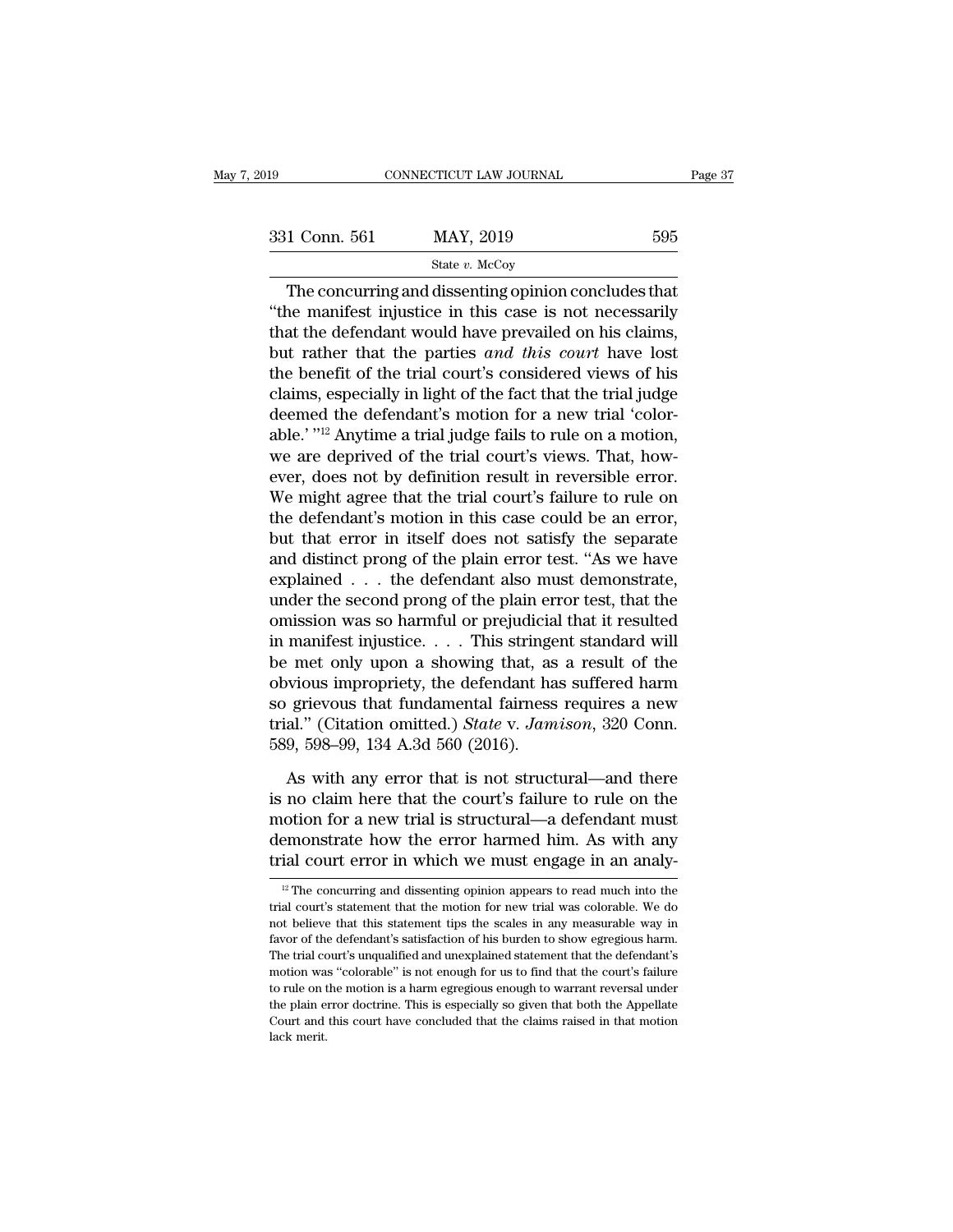|     | CONNECTICUT LAW JOURNAL                                                                                                                                                  | May 7, 2019   |
|-----|--------------------------------------------------------------------------------------------------------------------------------------------------------------------------|---------------|
| 596 | MAY, 2019                                                                                                                                                                | 331 Conn. 561 |
|     | State $v$ . McCoy                                                                                                                                                        |               |
|     | sis of harm, we are either deprived of the trial court's<br>considered decision or we are reviewing an erroneous<br>dogicion. We then must take that permission or error |               |

596 MAY, 2019 331 Conn. 561<br>
State v. McCoy<br>
sis of harm, we are either deprived of the trial court's<br>
considered decision or we are reviewing an erroneous<br>
decision. We then must take that nonexistent or erro-<br>
poous rul  $\frac{\text{MAY, 2019}}{\text{State } v. \text{ MeCoy}}$ <br>
sis of harm, we are either deprived of the trial court's<br>
considered decision or we are reviewing an erroneous<br>
decision. We then must take that nonexistent or erro-<br>
neous ruling and consi  $\frac{\text{MAX}}{\text{State } v. \text{ McCoy}}$ <br>
sis of harm, we are either deprived of the trial court's<br>
considered decision or we are reviewing an erroneous<br>
decision. We then must take that nonexistent or erro-<br>
neous ruling and consider the State v. McCoy<br>sis of harm, we are either deprived of the trial court's<br>considered decision or we are reviewing an erroneous<br>decision. We then must take that nonexistent or erro-<br>neous ruling and consider the effect that state v. McCoy<br>sis of harm, we are either deprived of the trial court's<br>considered decision or we are reviewing an erroneous<br>decision. We then must take that nonexistent or erro-<br>neous ruling and consider the effect that sis of harm, we are either deprived of the trial court's considered decision or we are reviewing an erroneous decision. We then must take that nonexistent or erroneous ruling and consider the effect that it had on the conv 289. Figure 1. We then must take that honexistent of ero-<br>
ous ruling and consider the effect that it had on the<br>
nviction. In the plain error context, the error must<br>
so harmful as to amount to a manifest injustice<br>
quiring a recus rumg and consider the enect that it had on the<br>conviction. In the plain error context, the error must<br>be so harmful as to amount to a manifest injustice<br>requiring a new trial. *State* v. *Myers*, supra, 290 Conn.<br>289

be so harmful as to amount to a manifest injustice<br>requiring a new trial. *State* v. *Myers*, supra, 290 Conn.<br>289.<br>To assess the harm, we must look at the substance<br>of the motion to see if it has any merit. Indeed, it wou be so hammul as to amount to a mannest injustice<br>requiring a new trial. *State* v. *Myers*, supra, 290 Conn.<br>289.<br>To assess the harm, we must look at the substance<br>of the motion to see if it has any merit. Indeed, it would requiring a new that. *State v. myers*, supra, 250 Conn.<br>289.<br>To assess the harm, we must look at the substance<br>of the motion to see if it has any merit. Indeed, it would<br>be truly bizarre if a court's failure to rule on a To assess the harm, we must look at the substance<br>of the motion to see if it has any merit. Indeed, it would<br>be truly bizarre if a court's failure to rule on a meritless<br>or frivolous motion for a new trial could amount to To assess the harm, we must look at the substance<br>of the motion to see if it has any merit. Indeed, it would<br>be truly bizarre if a court's failure to rule on a meritless<br>or frivolous motion for a new trial could amount to of the motion to see if it has any merit. Indeed, it would<br>be truly bizarre if a court's failure to rule on a meritless<br>or frivolous motion for a new trial could amount to an<br>error so harmful that a manifest injustice has be truly bizarre if a court's failure to rule on a meritless<br>or frivolous motion for a new trial could amount to an<br>error so harmful that a manifest injustice has occurred.<br>That circumstance is what we are presented with h or frivolous motion for a new trial could amount to an<br>error so harmful that a manifest injustice has occurred.<br>That circumstance is what we are presented with here—<br>lack of a ruling on a meritless motion. As we have<br>expla error so harmful that a manifest injustice has occurred.<br>That circumstance is what we are presented with here—<br>lack of a ruling on a meritless motion. As we have<br>explained previously in this opinion, the defendant's<br>motion That circumstance is what we are presented with here—<br>lack of a ruling on a meritless motion. As we have<br>explained previously in this opinion, the defendant's<br>motion sought a new trial based on the prosecutor's<br>attempts to lack of a ruling on a meritless motion. As we have<br>explained previously in this opinion, the defendant's<br>motion sought a new trial based on the prosecutor's<br>attempts to elicit a prior consistent statement from a<br>witness. W explained previously in this opinion, the defendant's<br>motion sought a new trial based on the prosecutor's<br>attempts to elicit a prior consistent statement from a<br>witness. We already have found that that claim lacks<br>merit. S motion sought a new trial based on the prosecutor's<br>attempts to elicit a prior consistent statement from a<br>witness. We already have found that that claim lacks<br>merit. See part I of this opinion. Indeed, the concurring<br>and attempts to elicit a prior consistent statement from a<br>witness. We already have found that that claim lacks<br>merit. See part I of this opinion. Indeed, the concurring<br>and dissenting opinion agrees with this conclusion.<br>Thus witness. We already have found that that claim lacks<br>merit. See part I of this opinion. Indeed, the concurring<br>and dissenting opinion agrees with this conclusion.<br>Thus, unlike the concurring and dissenting opinion, we<br>cann merit. See part I of<br>and dissenting op<br>Thus, unlike the co<br>cannot conclude th<br>"considered views"<br>merit was an error<br>has occurred.<br>We are also guid It also guided by this conclusion.<br>
We mot conclude that the failure to get the trial court's<br>
onsidered views" of a motion that so obviously lacks<br>
erit was an error so harmful that a manifest injustice<br>
s occurred.<br>
We a Filus, unike the concurring and ussenting opinion, we<br>cannot conclude that the failure to get the trial court's<br>"considered views" of a motion that so obviously lacks<br>merit was an error so harmful that a manifest injustice

cannot conclude that the failure to get the that court's<br>
"considered views" of a motion that so obviously lacks<br>
merit was an error so harmful that a manifest injustice<br>
has occurred.<br>
We are also guided by this court's d considered views of a motion that so obviously facts<br>merit was an error so harmful that a manifest injustice<br>has occurred.<br>We are also guided by this court's decision in *State*<br>v. *Myers*, supra, 290 Conn. 278. In that c ment was an error so harmula that a mannest injustice<br>has occurred.<br>We are also guided by this court's decision in *State*<br>v. *Myers*, supra, 290 Conn. 278. In that case, the defend-<br>ant appealed from a judgment of convict We are also guided by this court's decision in *State* v. *Myers*, supra, 290 Conn. 278. In that case, the defendant appealed from a judgment of conviction for possession of narcotics. Id., 280–81. On appeal, the defendan We are also guided by this court's decision in *State* v. *Myers*, supra, 290 Conn. 278. In that case, the defendant appealed from a judgment of conviction for possession of narcotics. Id., 280–81. On appeal, the defendan v. *Myers*, supra, 290 Conn. 278. In that case, the defend-<br>ant appealed from a judgment of conviction for posses-<br>sion of narcotics. Id., 280–81. On appeal, the defendant<br>alleged that the trial court committed plain error ant appealed from a judgment of conviction for posses-<br>sion of narcotics. Id., 280–81. On appeal, the defendant<br>alleged that the trial court committed plain error when<br>it did not comply with Practice Book § 42-2 by not<br>aff sion of narcotics. Id., 280–81. On appeal, the defendant<br>alleged that the trial court committed plain error when<br>it did not comply with Practice Book § 42-2 by not<br>affording the defendant a hearing regarding his repeat<br>off alleged that the trial councit did not comply with<br>affording the defendant :<br>offender status. Id., 284–8<br>observing that a failure to<br>of practice'' was, per se, <sub>I</sub><br>marks omitted.) Id., 285.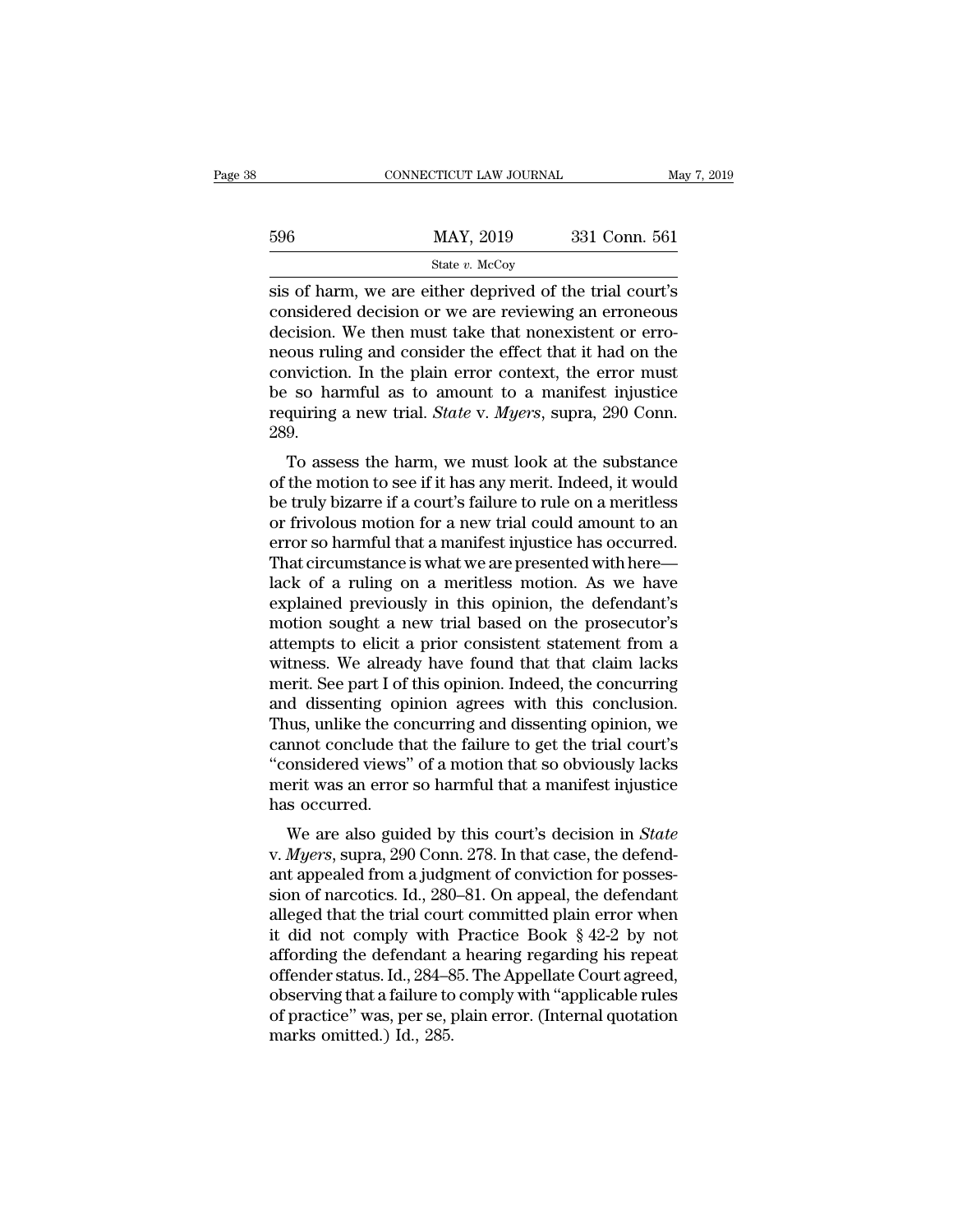| 2019          | CONNECTICUT LAW JOURNAL                                                                                  | Page 39 |
|---------------|----------------------------------------------------------------------------------------------------------|---------|
|               |                                                                                                          |         |
| 331 Conn. 561 | MAY, 2019                                                                                                | 597     |
|               | State $v$ . McCoy                                                                                        |         |
|               | On appeal to this court, we observed as follows:<br>"Although we agree with the Appellate Court that the |         |

<sup>331</sup> Conn. 561 MAY, 2019 597<br>
<sup>State v. McCoy</sup><br>
On appeal to this court, we observed as follows:<br>
"Although we agree with the Appellate Court that the<br>
trial court's failure to comply with the procedures of<br>
Practice Boo 331 Conn. 561 MAY, 2019 597<br>
State v. McCoy<br>
On appeal to this court, we observed as follows:<br>
"Although we agree with the Appellate Court that the<br>
trial court's failure to comply with the procedures of<br>
Practice Book § 331 Conn. 561 MAY, 2019 597<br>
State v. McCoy<br>
On appeal to this court, we observed as follows:<br>
"Although we agree with the Appellate Court that the<br>
trial court's failure to comply with the procedures of<br>
Practice Book § SET COME OF THE APPLE THE APPLE THE APPLE THE STATE OF THE Appellate Court that the trial court's failure to comply with the procedures of Practice Book § 42-2 was clearly improper, we conclude that the Appellate Court ab State v. McCoy<br>
On appeal to this court, we observed as follows:<br>
"Although we agree with the Appellate Court that the<br>
trial court's failure to comply with the procedures of<br>
Practice Book § 42-2 was clearly improper, we On appeal to this court, we observed as follows:<br>
"Although we agree with the Appellate Court that the<br>
trial court's failure to comply with the procedures of<br>
Practice Book § 42-2 was clearly improper, we conclude<br>
that "Although we agree with the Appellate Court that the<br>trial court's failure to comply with the procedures of<br>Practice Book § 42-2 was clearly improper, we conclude<br>that the Appellate Court abused its discretion in vacat-<br>i trial court's failure to comply with the procedures of<br>Practice Book § 42-2 was clearly improper, we conclude<br>that the Appellate Court abused its discretion in vacat-<br>ing the defendant's sentence because the [trial court' Practice Book § 42-2 was clearly improper, we conclude<br>that the Appellate Court abused its discretion in vacat-<br>ing the defendant's sentence because the [trial court's]<br>error  $\dots$  did not 'result in manifest injustice.' that the Appellate Court abused its discretion in vacating the defendant's sentence because the [trial court's]<br>error  $\ldots$  did not 'result in manifest injustice.'  $\ldots$ .<br>Indeed, apart from the trial court's failure to co ing the defendant's sentence because the [trial court's]<br>error  $\ldots$  did not 'result in manifest injustice.'  $\ldots$ .<br>Indeed, apart from the trial court's failure to comply<br>strictly with the applicable rule of practice, whi error . . . did not 'result in manifest injustice.' . . .<br>Indeed, apart from the trial court's failure to comply<br>strictly with the applicable rule of practice, which we<br>do not condone, the defendant has failed to raise *a* Indeed, apart from the trial court's failure to comply<br>strictly with the applicable rule of practice, which we<br>do not condone, the defendant has failed to raise *any*<br>doubt with respect to the validity of his prior convict strictly with the applicable rule of practice, wh<br>do not condone, the defendant has failed to ra<br>doubt with respect to the validity of his prior con<br>A trial court's failure to comply with a rule of c<br>procedure, without mor intervalue that the validity of his prior conviction.<br>
Intial court's failure to comply with a rule of criminal<br>
ocedure, without more, is insufficient to require<br>
versal for plain error." (Citation omitted; emphasis<br>
orig A trial court's failure to comply with a rule of criminal<br>procedure, without more, is insufficient to require<br>reversal for plain error." (Citation omitted; emphasis<br>in original; footnote omitted.) Id., 289–90.<br>Similarly, a

The duality standard to compay what a rate of errificial<br>procedure, without more, is insufficient to require<br>reversal for plain error." (Citation omitted; emphasis<br>in original; footnote omitted.) Id., 289–90.<br>Similarly, al reversal for plain error." (Citation omitted; emphasis<br>in original; footnote omitted.) Id., 289–90.<br>Similarly, although we do not condone the trial court's<br>failure to rule on the motion for a new trial before sen-<br>tencing in original; footnote omitted.) Id., 289–90.<br>
Similarly, although we do not condone the trial court's<br>
failure to rule on the motion for a new trial before sen-<br>
tencing the defendant without a stay of execution, its<br>
fai Similarly, although we do not condone the trial court's<br>failure to rule on the motion for a new trial before sen-<br>tencing the defendant without a stay of execution, its<br>failure to do so, without more, is insufficient to re Similarly, although we do not condone the trial court's<br>failure to rule on the motion for a new trial before sen-<br>tencing the defendant without a stay of execution, its<br>failure to do so, without more, is insufficient to re failure to rule on the motion for a new trial before sentencing the defendant without a stay of execution, its failure to do so, without more, is insufficient to require reversal for plain error. Indeed, in the present cas tencing the defendant without a stay of execution, its<br>failure to do so, without more, is insufficient to require<br>reversal for plain error. Indeed, in the present case, as<br>in *State* v. *Myers*, supra, 290 Conn. 278, the d failure to do so, without more, is insufficient to require<br>reversal for plain error. Indeed, in the present case, as<br>in *State* v. *Myers*, supra, 290 Conn. 278, the defendant<br>has failed to raise any doubt with respect to reversal for plain *State v. Mye*<br>has failed to rain of his conviction<br>proportunity to<br>prosecutorial in the trial.<br>Furthermore State V. Hydre, sapira, 250 Collin. 210, are determined<br>s failed to raise any doubt with respect to the validity<br>his conviction, particularly when we have had the<br>portunity to review, and reject, the very claims of<br>osecuto nas rance to raise any dealt mannerspect to the rankly<br>of his conviction, particularly when we have had the<br>opportunity to review, and reject, the very claims of<br>prosecutorial impropriety raised in his motion for a<br>new tri

claims conviction, particularly when we have had alled opportunity to review, and reject, the very claims of prosecutorial impropriety raised in his motion for a new trial.<br>Furthermore, we agree with the state that there a prosecutorial impropriety raised in his motion for a<br>new trial.<br>Furthermore, we agree with the state that there are<br>other avenues by which a defendant may address such<br>claims of prosecutorial impropriety. For instance, a<br> new trial.<br>
Furthermore, we agree with the state that there are<br>
other avenues by which a defendant may address such<br>
claims of prosecutorial impropriety. For instance, a<br>
defendant could (1) pursue a direct appeal from hi Furthermore, we agree with the state that there are<br>other avenues by which a defendant may address such<br>claims of prosecutorial impropriety. For instance, a<br>defendant could (1) pursue a direct appeal from his<br>or her convic The defendant may address such<br>the avenues by which a defendant may address such<br>aims of prosecutorial impropriety. For instance, a<br>fendant could (1) pursue a direct appeal from his<br>her conviction, as the defendant did in claims of prosecutorial impropriety. For instance, a<br>defendant could (1) pursue a direct appeal from his<br>or her conviction, as the defendant did in the present<br>appeal, or (2) file a petition for writ of habeas corpus.<br>The

defendant could (1) pursue a direct appeal from his<br>or her conviction, as the defendant did in the present<br>appeal, or (2) file a petition for writ of habeas corpus.<br>The defendant further contends that his other claim<br>withi or her conviction, as the defendant did in the present<br>appeal, or (2) file a petition for writ of habeas corpus.<br>The defendant further contends that his other claim<br>within the motion for a new trial, namely, the claim tha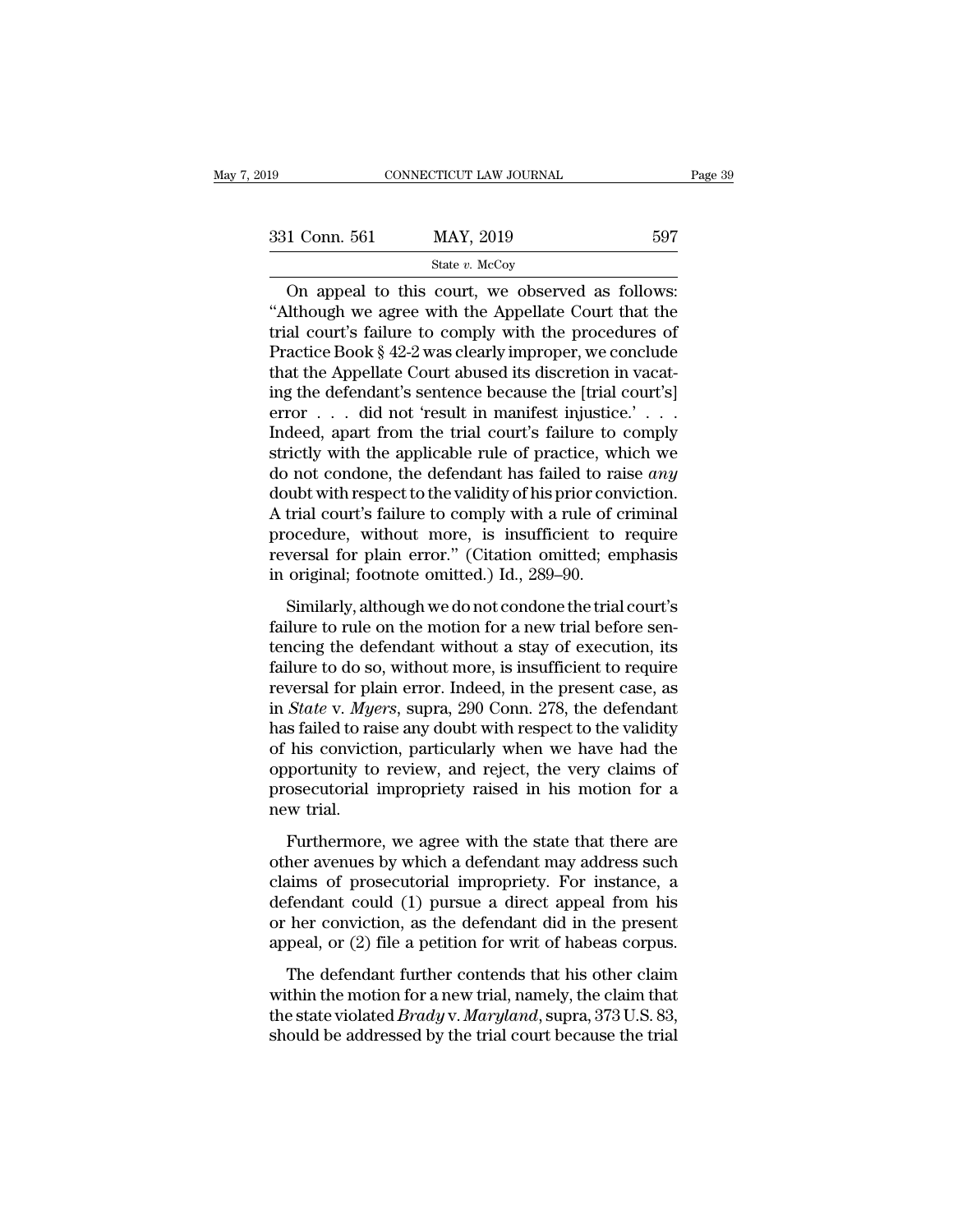|     | CONNECTICUT LAW JOURNAL                                                                                                                                                      | May 7, 2019   |
|-----|------------------------------------------------------------------------------------------------------------------------------------------------------------------------------|---------------|
| 598 | MAY, 2019                                                                                                                                                                    | 331 Conn. 561 |
|     | State $v$ . McCoy                                                                                                                                                            |               |
|     | court is in a unique position to understand the intri-<br>cacies of the present case. We are not persuaded.                                                                  |               |
|     | First and foremost, as the state points out, the defen-<br>dant's <i>Brady</i> claim was only added to his motion for<br>a now trial throe monthe after his sontonce was exe |               |

 $\frac{\text{MAX, } 2019}{\text{State } v. \text{ } \text{McCoy}}$ <br>
court is in a unique position to understand the intri-<br>
cacies of the present case. We are not persuaded.<br>
First and foremost, as the state points out, the defen-<br>
dant's *Brady* claim State v. McCoy<br>
court is in a unique position to understand the intri-<br>
cacies of the present case. We are not persuaded.<br>
First and foremost, as the state points out, the defen-<br>
dant's *Brady* claim was only added to hi court is in a unique position to understand the intri-<br>cacies of the present case. We are not persuaded.<br>First and foremost, as the state points out, the defen-<br>dant's *Brady* claim was only added to his motion for<br>a new t cacies of the present case. We are not persuaded.<br>First and foremost, as the state points out, the defendant's *Brady* claim was only added to his motion for a new trial three months after his sentence was executed. As a r First and foremost, as the state points out<br>dant's *Brady* claim was only added to his<br>a new trial three months after his sentenc<br>cuted. As a result, the trial court already had<br>diction over the motion. Consequently, the<br>n The and foremost, as the state points out, the determent's *Brady* claim was only added to his motion for new trial three months after his sentence was exeted. As a result, the trial court already had lost juristicion over a new trial three months after his sentence was executed. As a result, the trial court already had lost jurisdiction over the motion. Consequently, the trial court<br>never had jurisdiction over this claim.<br>Second, although i

a new that thee months are ins sendere was excepted. As a result, the trial court already had lost jurisdiction over the motion. Consequently, the trial court never had jurisdiction over this claim.<br>Second, although it is she has personally presided.<br>
Second, although it is true that this court has recognized the importance of the trial judge's "superior<br>
opportunity to assess the proceedings over which he or<br>
she has personally presided"; mever had jurisdiction over this claim.<br>
Second, although it is true that this court has rec-<br>
ognized the importance of the trial judge's "superior<br>
opportunity to assess the proceedings over which he or<br>
she has personal Second, although it is true that this court has rec-<br>ognized the importance of the trial judge's "superior<br>opportunity to assess the proceedings over which he or<br>she has personally presided"; (internal quotation marks<br>omit Second, although it is true that this court has rec-<br>ognized the importance of the trial judge's "superior<br>opportunity to assess the proceedings over which he or<br>she has personally presided"; (internal quotation marks<br>omit ognized the importance of the trial judge's "superior<br>opportunity to assess the proceedings over which he or<br>she has personally presided"; (internal quotation marks<br>omitted) *State* v. *Smith*, supra, 313 Conn. 347; this d opportunity to assess the proceedings over which he or<br>she has personally presided"; (internal quotation marks<br>omitted) *State* v. *Smith*, supra, 313 Conn. 347; this does<br>not mean that the trial court is the *only* court she has personally presided"; (internal quotation marks<br>omitted) *State* v. *Smith*, supra, 313 Conn. 347; this does<br>not mean that the trial court is the *only* court that can<br>review a *Brady* claim. Indeed, this court has omitted) *State* v. *Smith*, supra, 313 Conn. 347; this does<br>not mean that the trial court is the *only* court that can<br>review a *Brady* claim. Indeed, this court has regularly<br>entertained claims of *Brady* violations that not mean that the trial court is the *only* court that can<br>review a *Brady* claim. Indeed, this court has regularly<br>entertained claims of *Brady* violations that were not<br>distinctly raised at trial, as long as those claims review a *Brady* claim. Indeed, this court has regularly entertained claims of *Brady* violations that were not distinctly raised at trial, as long as those claims satisfied *Golding*.<sup>13</sup> See, e.g., *State v. Jordan*, 31 entertained claims of *Brady* violations that were not<br>distinctly raised at trial, as long as those claims satisfied<br>*Golding*.<sup>13</sup> See, e.g., *State* v. *Jordan*, 314 Conn. 354,<br>369–76, 102 A.3d 1 (2014); *State* v. *Ouel* distinctly raised at trial, as long as those claims satisfied  $Golding$ .<sup>13</sup> See, e.g., *State v. Jordan*, 314 Conn. 354, 369–76, 102 A.3d 1 (2014); *State v. Ouellette*, 295 Conn. 173, 185–87, 989 A.2d 1048 (2010). Moreover, Golding.<sup>13</sup> See, e.g., *State* v. *Jordan*, 314 Conn. 354, 369–76, 102 A.3d 1 (2014); *State* v. *Ouellette*, 295 Conn. 173, 185–87, 989 A.2d 1048 (2010). Moreover, as the Appellate Court noted in the present case, newly 369–76, 102 A.3d 1 (2014); *State v. Ouellette*, 295 Conn.<br>173, 185–87, 989 A.2d 1048 (2010). Moreover, as the<br>Appellate Court noted in the present case, newly discov-<br>ered *Brady* claims may also be brought by way of a<br>p 173, 185–87, 989 A.2d 1048 (2010). Moreover, as the Appellate Court noted in the present case, newly discovered *Brady* claims may also be brought by way of a petition for a new trial up to three years after sentencing. Appellate Court noted in the present case, newly discovered *Brady* claims may also be brought by way of a petition for a new trial up to three years after sentencing. *State* v. *McCoy*, supra, 171 Conn. App. 328 n.6; see ered *Brady* claims may also be brought by way of a petition for a new trial up to three years after sentencing. *State v. McCoy*, supra, 171 Conn. App. 328 n.6; see also General Statutes  $\S$  52-270. Therefore, we cannot petition for a new trial up to three years after sentencing. *State* v.  $McCoy$ , supra, 171 Conn. App. 328 n.6; see also General Statutes § 52-270. Therefore, we cannot conclude that the trial court's failure to review the ing. *State* v. *McCoy*,<br>also General Statut<br>conclude that the<br>defendant's *Brady* c<br>Accordingly, we con<br>tled to have his sent<br>error doctrine.<br>The judgment of tl The judgment of the Appellate Court is reversed inso-<br>The judgment's *Brady* claim constitutes manifest injustice.<br>Coordingly, we conclude that the defendant is not enti-<br>d to have his sentence vacated pursuant to the plai defendant's *Brady* claim constitutes manifest injustice.<br>Accordingly, we conclude that the defendant is not enti-<br>tled to have his sentence vacated pursuant to the plain<br>error doctrine.<br>The judgment of the Appellate Court Accordingly, we conclude that the defendant is not enti-<br>tled to have his sentence vacated pursuant to the plain<br>error doctrine.<br>The judgment of the Appellate Court is reversed inso-<br>far as that court affirmed the trial c

The judgment of the Appellate Court is reversed inso-<br>ir as that court affirmed the trial court's denial of<br>le defendant's motion for a new trial, and the case<br><sup>13</sup> See *State* v. *Golding*, 213 Conn. 233, 239–40, 567 A.2d The judgment of the Appellate Court is reversed inso-<br>far as that court affirmed the trial court's denial of<br>the defendant's motion for a new trial, and the case<br><sup>13</sup> See *State* v. *Golding*, 213 Conn. 233, 239–40, 567 A.

**far as that court<br>the defendant's** is<br> $\frac{18}{12}$  See *State v. Goldin*<br>also *In re Yasiel R.*, 31<br>*Golding*'s third prong).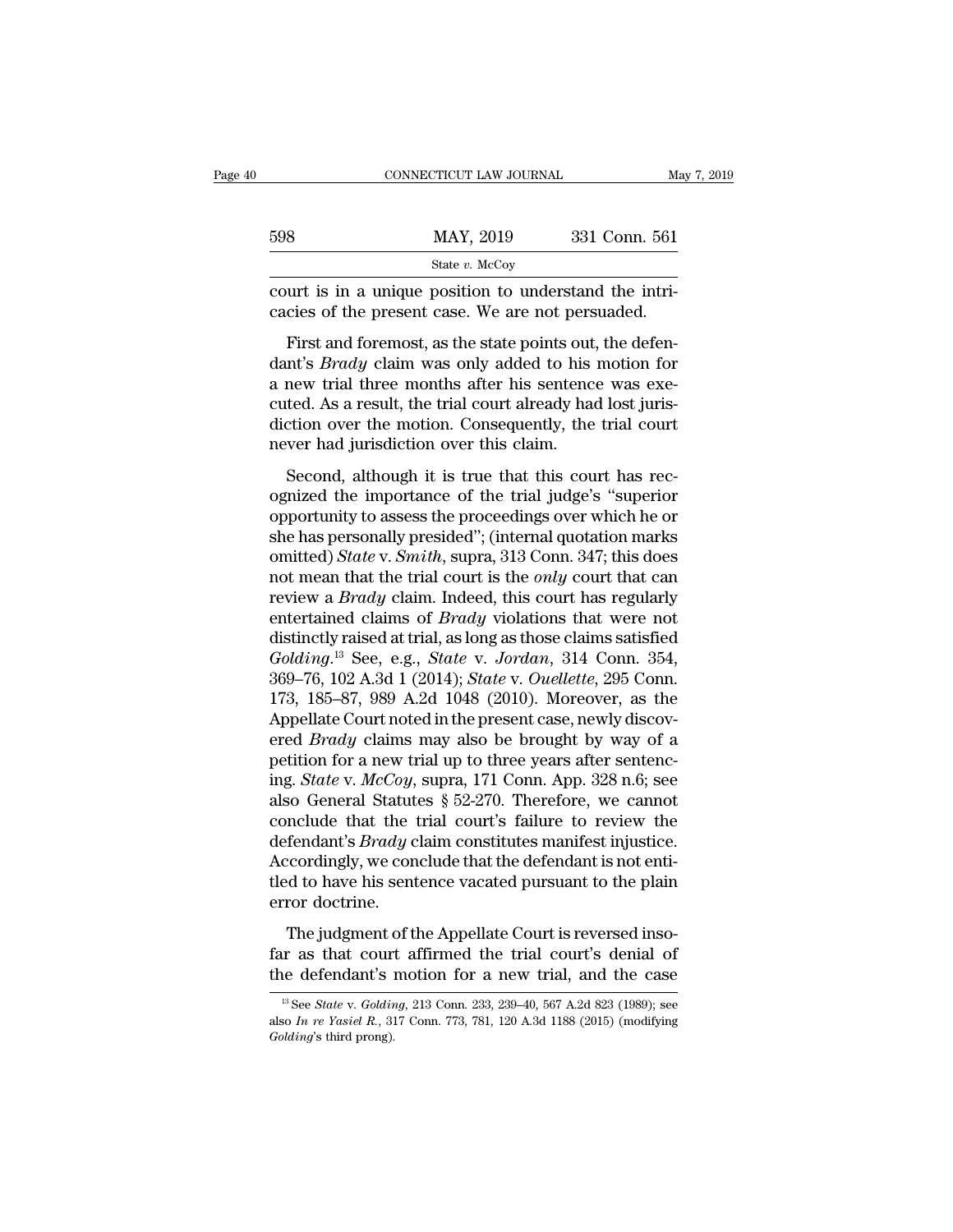| 019           | CONNECTICUT LAW JOURNAL                                                                                                                                                    | Page 41 |
|---------------|----------------------------------------------------------------------------------------------------------------------------------------------------------------------------|---------|
| 331 Conn. 561 | MAY, 2019                                                                                                                                                                  | 599     |
|               | State $v$ . McCoy                                                                                                                                                          |         |
|               | is remanded to the Appellate Court with direction to<br>reverse that ruling and to remand the case to the trial<br>court with direction to dismiss the defendant's motion. |         |

331 Conn. 561 MAY, 2019 599<br>
State v. McCoy<br>
is remanded to the Appellate Court with direction to<br>
reverse that ruling and to remand the case to the trial<br>
court with direction to dismiss the defendant's motion;<br>
the judg 331 Conn. 561 MAY, 2019 599<br>
State v. McCoy<br>
is remanded to the Appellate Court with direction to<br>
reverse that ruling and to remand the case to the trial<br>
court with direction to dismiss the defendant's motion;<br>
the judg 331 Conn. 561 MAY, 2019 599<br>
State v. McCoy<br>
is remanded to the Appellate Court with direction to<br>
reverse that ruling and to remand the case to the trial<br>
court with direction to dismiss the defendant's motion;<br>
the judg Fig. 2011, 2011<br>Interverse that ruling a<br>court with direction<br>the judgment of the<br>other respects.<br>In this opinion R remanded to the Appellate Court with direction to<br>verse that ruling and to remand the case to the trial<br>urt with direction to dismiss the defendant's motion;<br>e judgment of the Appellate Court is affirmed in all<br>her respect Solution of the Appendication reverse that ruling and to remand the court with direction to dismiss the define indigenent of the Appellate Court other respects.<br>
In this opinion ROBINSON, C. J., VERTEFEUILLE, Js., concurre

e judgment of the Appellate Court is affirmed in all<br>her respects.<br>In this opinion ROBINSON, C. J., and KAHN and<br>ERTEFEUILLE, Js., concurred.<br>D'AURIA, J., with whom, PALMER and McDONALD,<br>., join, concurring in part and dis other respects.<br>
In this opinion ROBINSON, C. J., and KAHN and<br>
VERTEFEUILLE, Js., concurred.<br>
D'AURIA, J., with whom, PALMER and McDONALD,<br>
Js., join, concurring in part and dissenting in part. A<br>
jury found the defendant In this opinion ROBINSON, C. J., and KAHN and<br>VERTEFEUILLE, Js., concurred.<br>D'AURIA, J., with whom, PALMER and McDONALD,<br>Js., join, concurring in part and dissenting in part. A<br>jury found the defendant, Kenneth Lee McCoy, In this opinion ROBINSON, C. J., and KAHN and<br>VERTEFEUILLE, Js., concurred.<br>D'AURIA, J., with whom, PALMER and McDONALD,<br>Js., join, concurring in part and dissenting in part. A<br>jury found the defendant, Kenneth Lee McCoy, VERTEFEUILLE, J.S., Concurred.<br>D'AURIA, J., with whom, PALMER and McDONALD,<br>J.S., join, concurring in part and dissenting in part. A<br>jury found the defendant, Kenneth Lee McCoy, guilty<br>of murder. The defendant filed a moti D'AURIA, J., with whom, PALMER and McDONALD,<br>Js., join, concurring in part and dissenting in part. A<br>jury found the defendant, Kenneth Lee McCoy, guilty<br>of murder. The defendant filed a motion for a new trial<br>within the ti D'AURIA, J., with whom, PALMER and McDONALD,<br>Js., join, concurring in part and dissenting in part. A<br>jury found the defendant, Kenneth Lee McCoy, guilty<br>of murder. The defendant filed a motion for a new trial<br>within the ti Js., join, concurring in part and dissenting in part. A<br>jury found the defendant, Kenneth Lee McCoy, guilty<br>of murder. The defendant filed a motion for a new trial<br>within the time prescribed by Practice Book § 42-54,<br>rais jury found the defendant, Kenneth Lee McCoy, guilty<br>of murder. The defendant filed a motion for a new trial<br>within the time prescribed by Practice Book § 42-54,<br>raising grounds that the trial court described as "color-<br>ab of murder. The defendant filed a motion for a new trial<br>within the time prescribed by Practice Book § 42-54,<br>raising grounds that the trial court described as "color-<br>able  $\ldots$ ." The court scheduled its consideration of<br> within the time prescribed by Practice Book § 42-54,<br>raising grounds that the trial court described as "color-<br>able  $\ldots$ ." The court scheduled its consideration of<br>the motion for the same day as the defendant's sentenc-<br> raising grounds that the trial court described as "color-<br>able  $\ldots$ ." The court scheduled its consideration of<br>the motion for the same day as the defendant's sentenc-<br>ing. Upon beginning to hear argument on the motion,<br>h able . . . . ." The court scheduled its consideration of<br>the motion for the same day as the defendant's sentenc-<br>ing. Upon beginning to hear argument on the motion,<br>however, the court determined that a trial transcript<br>was g. Upon beginning to hear argument on the motion,<br>wever, the court determined that a trial transcript<br>as necessary and, therefore, continued the hearing on<br>e motion to allow for the transcript's preparation and<br>r the state ily, the court determined that a trial transcript<br>was necessary and, therefore, continued the hearing on<br>the motion to allow for the transcript's preparation and<br>for the state to file a brief. Both parties consented.<br>Howev

mowever, the court determined that a that transcript<br>was necessary and, therefore, continued the hearing on<br>the motion to allow for the transcript's preparation and<br>for the state to file a brief. Both parties consented.<br>H was necessary and, dieterore, continued the irelaing on<br>the motion to allow for the transcript's preparation and<br>for the state to file a brief. Both parties consented.<br>However, to avoid inconveniencing the victim's fam-<br>i motion to allow for the transcript s preparation and<br>for the state to file a brief. Both parties consented.<br>However, to avoid inconveniencing the victim's fam-<br>ily, which was in court that day, the trial court con-<br>ducted 157 A.3d 97 (2017); because it implicated the rule that the trial court conducted the defendant's sentencing proceeding. This, in the words of the Appellate Court, was a "collective mistake"; *State v. McCoy*, 171 Conn. A However, to avoid inconveniencing the victim's family, which was in court that day, the trial court conducted the defendant's sentencing proceeding. This, in the words of the Appellate Court, was a "collective mistake"; ily, which was in court that day, the trial court con-<br>ducted the defendant's sentencing proceeding. This, in<br>the words of the Appellate Court, was a "collective<br>mistake"; *State* v. *McCoy*, 171 Conn. App. 311, 328 n.6,<br> ducted the defendant's sentencing proceeding. This, in<br>the words of the Appellate Court, was a "collective<br>mistake"; *State* v. *McCoy*, 171 Conn. App. 311, 328 n.6,<br>157 A.3d 97 (2017); because it implicated the rule that the words of the Appellate Court, was a "collective<br>mistake"; *State* v. *McCoy*, 171 Conn. App. 311, 328 n.6,<br>157 A.3d 97 (2017); because it implicated the rule that<br>"the trial court loses jurisdiction upon sentencing<br> $\$ mistake"; *State* v. *McCoy*, 171 Conn. App. 311, 328 n.6, 157 A.3d 97 (2017); because it implicated the rule that "the trial court loses jurisdiction upon sentencing  $\ldots$ " (Citations omitted.) Id., 327. The import of th 157 A.3d 97 (2017); because it implicated the rule that "the trial court loses jurisdiction upon sentencing  $\ldots$ ." (Citations omitted.) Id., 327. The import of this rule was not raised until the state, with a further ext "the trial court loses jurisdiction upon sentencing<br>  $\ldots$ ." (Citations omitted.) Id., 327. The import of this<br>
rule was not raised until the state, with a further exten-<br>
sion of time, filed its brief opposing the defend Let was not raised until the state, with a further exten-<br>alle was not raised until the state, with a further exten-<br>on of time, filed its brief opposing the defendant's<br>otion for a new trial. Upon discovering this collec Find was not raised until the state, what a further exter-<br>sion of time, filed its brief opposing the defendant's<br>motion for a new trial. Upon discovering this collective<br>mistake, the trial court agreed with the state that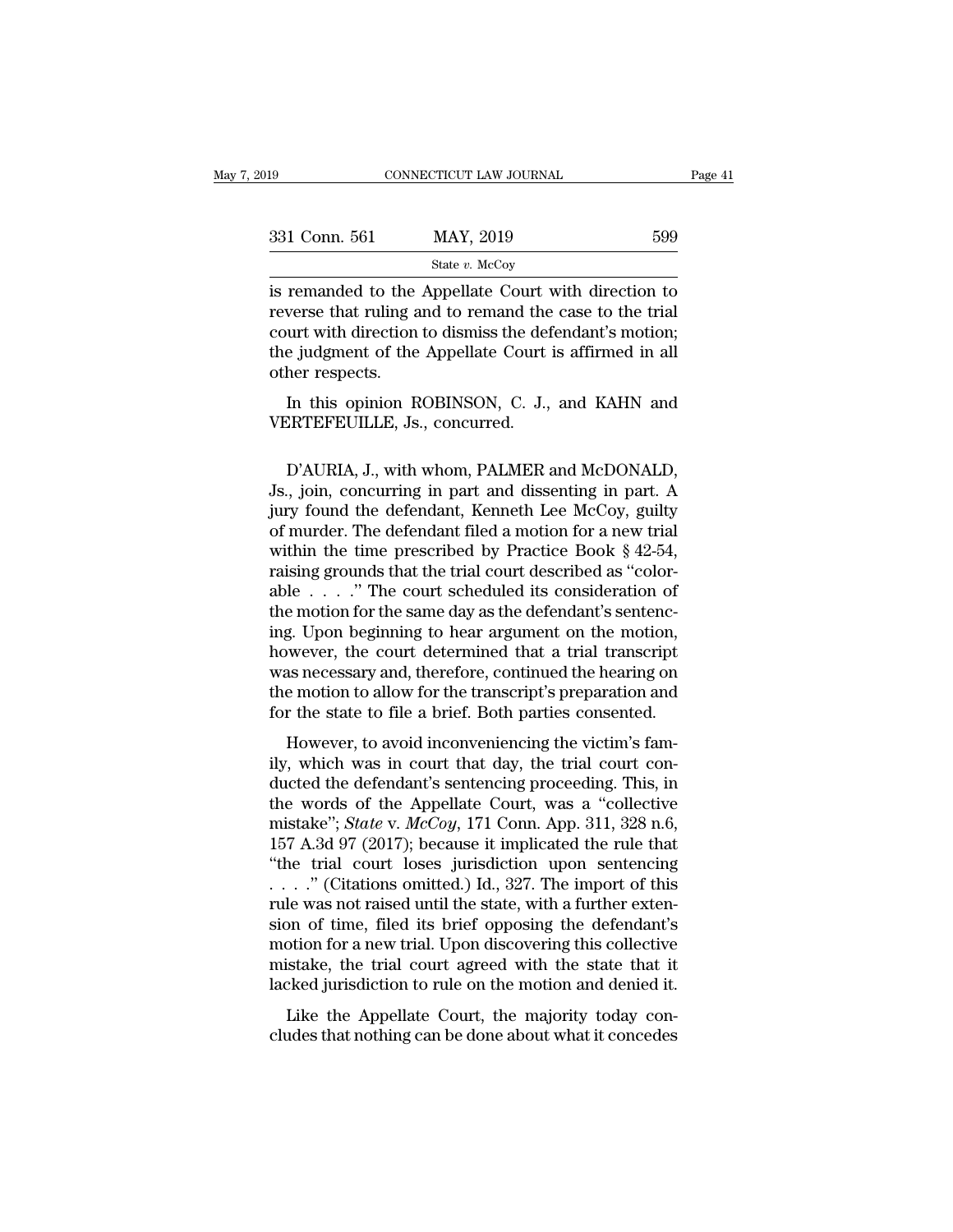|     | CONNECTICUT LAW JOURNAL                                                                                                                                                          | May 7, 2019   |
|-----|----------------------------------------------------------------------------------------------------------------------------------------------------------------------------------|---------------|
| 600 | MAY, 2019                                                                                                                                                                        | 331 Conn. 561 |
|     | State $v$ . McCoy                                                                                                                                                                |               |
|     | was an "unintentional" or "inadvertent" loss of jurisdic-<br>tion over a timely filed motion for a new trial. I find<br>the court's application of this rule in the present case |               |

 $t = \frac{1}{100}$  MAY, 2019 331 Conn. 561<br>  $t = \frac{1}{200}$  State v. McCoy<br>
Mas an "unintentional" or "inadvertent" loss of jurisdic-<br>
tion over a timely filed motion for a new trial. I find<br>
the court's application of this rule  $\frac{\text{MAX, 2019}}{\text{State } v. \text{ MeCoy}}$ <br>was an "unintentional" or "inadvertent" loss of jurisdiction over a timely filed motion for a new trial. I find<br>the court's application of this rule in the present case<br>to prevent a ruling on  $\frac{\text{MAY, 2019}}{\text{State } v. \text{ MeCoy}}$ <br>was an "unintentional" or "inadvertent" loss of jurisdiction over a timely filed motion for a new trial. I find<br>the court's application of this rule in the present case<br>to prevent a ruling o State v. McCoy<br>
was an "unintentional" or "inadvertent" loss of jurisdic-<br>
tion over a timely filed motion for a new trial. I find<br>
the court's application of this rule in the present case<br>
to prevent a ruling on the defe State v. McCoy<br>
Was an "unintentional" or "inadvertent" loss of jurisdic-<br>
tion over a timely filed motion for a new trial. I find<br>
the court's application of this rule in the present case<br>
to prevent a ruling on the defen was an "unintentional" or "inadvertent" loss of jurisdiction over a timely filed motion for a new trial. I find<br>the court's application of this rule in the present case<br>to prevent a ruling on the defendant's motion so illo tion over a timely filed motion for a new trial. I find<br>the court's application of this rule in the present case<br>to prevent a ruling on the defendant's motion so illogi-<br>cal that I cannot believe our law compels this resul the court's application of this rule in the present case<br>to prevent a ruling on the defendant's motion so illogi-<br>cal that I cannot believe our law compels this result.<br>In fact, it does not. Rather, there are in my view ex to prevent a ruling on the defendant's motion so illogical that I cannot believe our law compels this result.<br>In fact, it does not. Rather, there are in my view exceptions to this rule that permitted—in fact, required—the<br> cal that I cannot believe our law compels this result.<br>In fact, it does not. Rather, there are in my view exceptions to this rule that permitted—in fact, required—the<br>trial court to retain jurisdiction over the defendant's In fact, it does not. Rather, there are in my view exceptions to this rule that permitted—in fact, required—the trial court to retain jurisdiction over the defendant's motion for a new trial, which was timely filed prior t tions to this rule that permitted—in fact, required—the<br>trial court to retain jurisdiction over the defendant's<br>motion for a new trial, which was timely filed prior to<br>sentencing. These exceptions fall within the scope of<br> trial court to retain jurisdiction over the defendant's<br>motion for a new trial, which was timely filed prior to<br>sentencing. These exceptions fall within the scope of<br>our existing case law. To the extent that they do not,<br>I motion for a new trial, which was timely filed prior to<br>sentencing. These exceptions fall within the scope of<br>our existing case law. To the extent that they do not,<br>I believe that under this court's inherent authority to<br>d sentencing. These exceptions fall within the scope of<br>our existing case law. To the extent that they do not,<br>I believe that under this court's inherent authority to<br>develop the common law, this court should adopt a<br>sensibl our existing case law. To the extent that they do not,<br>I believe that under this court's inherent authority to<br>develop the common law, this court should adopt a<br>sensible exception to avoid such an illogical result.<br>Finally I believe that under this court's inherent authority to<br>develop the common law, this court should adopt a<br>sensible exception to avoid such an illogical result.<br>Finally, even in the absence of any exception, I would<br>conclud develop the common law, this court should adopt a<br>sensible exception to avoid such an illogical result.<br>Finally, even in the absence of any exception, I would<br>conclude that it was plain error for the trial court not<br>to hav sensible exception to avoid such an illogical result.<br>Finally, even in the absence of any exception, I would<br>conclude that it was plain error for the trial court not<br>to have ruled on the motion for a new trial before<br>sente Finally, even in the absence of any exception, I would<br>conclude that it was plain error for the trial court not<br>to have ruled on the motion for a new trial before<br>sentencing, and I would reverse the judgment of the<br>Appell conclude that it was plain error for the trial court not<br>to have ruled on the motion for a new trial before<br>sentencing, and I would reverse the judgment of the<br>Appellate Court and remand the case to that court with<br>directi to have ruled on the mot<br>sentencing, and I would re<br>Appellate Court and remane<br>direction to remand the c<br>direction to rule on that mo<br>I cannot fathom our law d<br>respectfully dissent.<sup>1</sup> rection to remand the case to the trial court with<br>rection to rule on that motion—a simple solution that<br>cannot fathom our law does not permit. I therefore<br>spectfully dissent.<sup>1</sup><br>I<br>This court has articulated the rule at is

I

direction to rule on that motion—a simple solution that<br>
I cannot fathom our law does not permit. I therefore<br>
respectfully dissent.<sup>1</sup><br>
I<br>
This court has articulated the rule at issue in the<br>
present case in this way: "It I cannot fathom our law does not permit. I therefore<br>respectfully dissent.<sup>1</sup><br>I<br>This court has articulated the rule at issue in the<br>present case in this way: "It is well established that<br>under the common law a trial court respectfully dissent.<sup>1</sup><br>
I<br>
This court has articulated the rule at issue in the<br>
present case in this way: "It is well established that<br>
under the common law a trial court has the discretion-<br>
ary power to modify or vaca I<br>
I<br>
This court has articulated the rule at issue in the<br>
present case in this way: "It is well established that<br>
under the common law a trial court has the discretion-<br>
ary power to modify or vacate a criminal judgment<br> This court has articulated the rule at issue in the present case in this way: "It is well established that under the common law a trial court has the discretionary power to modify or vacate a criminal judgment before the This court has articulated the rule at issue in the present case in this way: "It is well established that under the common law a trial court has the discretionary power to modify or vacate a criminal judgment before the present case in this way: "It is well established that<br>under the common law a trial court has the discretion-<br>ary power to modify or vacate a criminal judgment<br>before the sentence has been executed . . . [but] the<br>court l under the common law a trial court has the discretion-<br>ary power to modify or vacate a criminal judgment<br>before the sentence has been executed . . . [but] the<br>court loses jurisdiction over the case when the defen-<br>dant is burt loses jurisdiction over the case when the deten-<br>ant is committed to the custody of the commissioner of<br>orrection and begins serving the sentence." (Citations<br>mitted.) *State* v. *Luzietti*, 230 Conn. 427, 431–32, 646 dant is committed to the custody of the commissioner of<br>correction and begins serving the sentence." (Citations<br>omitted.) *State* v. *Luzietti*, 230 Conn. 427, 431–32, 646<br><sup>1</sup>I concur, however, with the conclusion in part

correction and begins serving the sentence." (Citations omitted.) *State* v. *Luzietti*, 230 Conn. 427, 431–32, 646<br> $\frac{1}{1}$  concur, however, with the conclusion in part I of the majority's opinion that the Appellate Cou omitted.) *State* v.<br>
<sup>1</sup>I concur, however, what the Appellate Court<br>
improprieties detailed if<br>
defendant of a fair trial.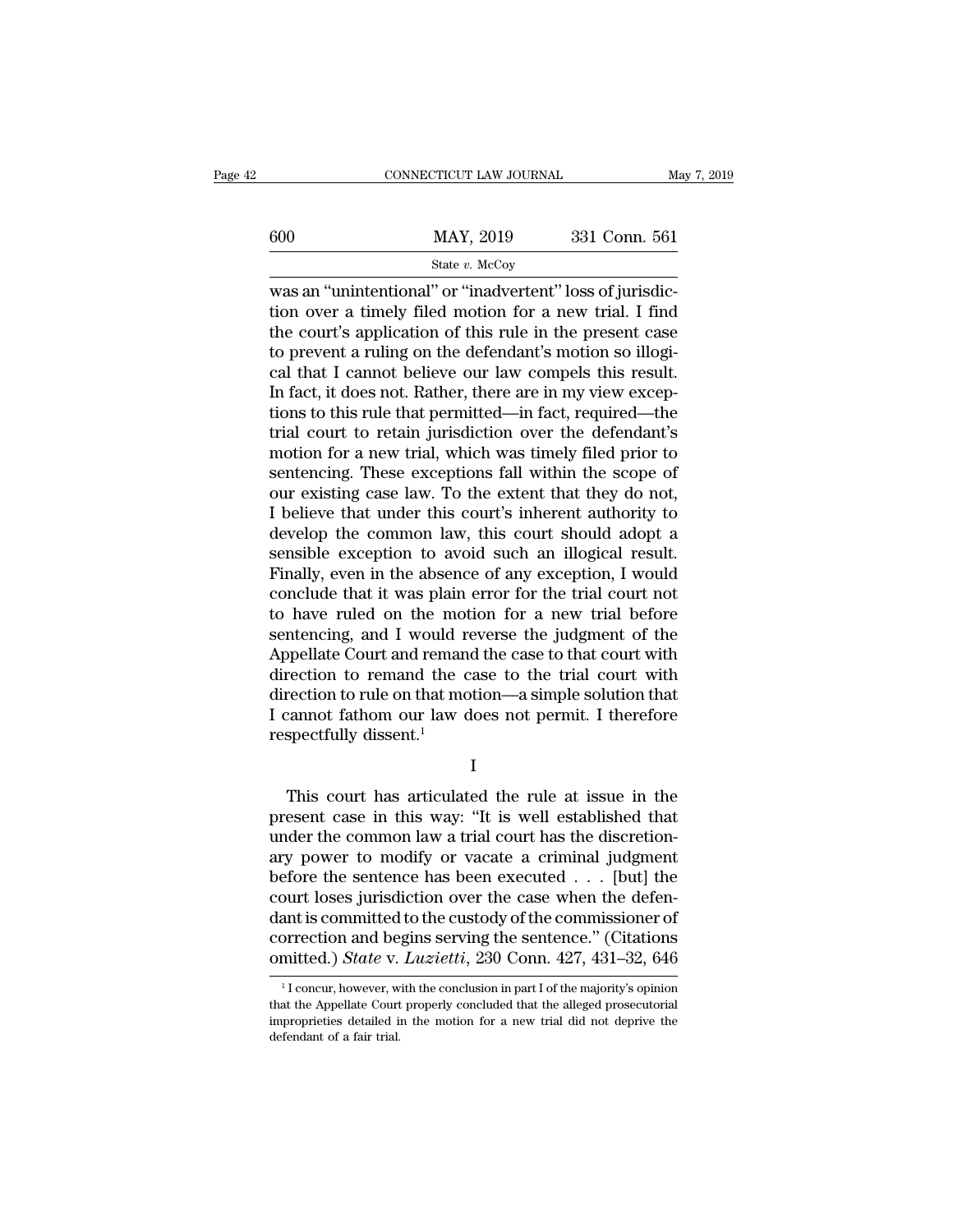| 019           | CONNECTICUT LAW JOURNAL                                                                                                                                                        | Page 43 |
|---------------|--------------------------------------------------------------------------------------------------------------------------------------------------------------------------------|---------|
| 331 Conn. 561 | MAY, 2019                                                                                                                                                                      | 601     |
|               | State $v$ . McCoy                                                                                                                                                              |         |
|               | A.2d 85 (1994). The parties and the majority take it as<br>a given that this rule, which the trial court concluded<br>provented it from miling on the defendant's timely filed |         |

331 Conn. 561 MAY, 2019 601<br>
State v. McCoy<br>
A.2d 85 (1994). The parties and the majority take it as<br>
a given that this rule, which the trial court concluded<br>
prevented it from ruling on the defendant's timely filed<br>
moti 331 Conn. 561 MAY, 2019 601<br>
State v. McCoy<br>
A.2d 85 (1994). The parties and the majority take it as<br>
a given that this rule, which the trial court concluded<br>
prevented it from ruling on the defendant's timely filed<br>
moti 331 Conn. 561 MAY, 2019 601<br>  $\frac{\text{State } v. \text{ MeCoy}}{\text{Rate } v. \text{ MeCoy}}$ <br>
A.2d 85 (1994). The parties and the majority take it as<br>
a given that this rule, which the trial court concluded<br>
prevented it from ruling on the defendant's <sup>State v. McCoy</sup><br> **A.2d 85 (1994). The parties and the majority take it as**<br> **a** given that this rule, which the trial court concluded<br>
prevented it from ruling on the defendant's timely filed<br>
motion for a new trial, impl State v. McCoy<br>A.2d 85 (1994). The parties and the majority take it as<br>a given that this rule, which the trial court concluded<br>prevented it from ruling on the defendant's timely filed<br>motion for a new trial, implicates th A.2d 85 (1994). The parties and the majority take it as<br>a given that this rule, which the trial court concluded<br>prevented it from ruling on the defendant's timely filed<br>motion for a new trial, implicates the trial court's proposition.<sup>2</sup> Most of our case law concerning the subject<br>atter jurisdiction. Although our case law is not clear<br>at this rule implicates subject matter jurisdiction, for<br>proses of this discussion I will not quarrel with that<br>oposition.<sup></sup> matter jurisdiction. Although our case law is not clear<br>that this rule implicates subject matter jurisdiction, for<br>purposes of this discussion I will not quarrel with that<br>proposition.<sup>2</sup><br>Most of our case law concerning th

matter junisdiction. Through our case faint is not clear<br>that this rule implicates subject matter jurisdiction, for<br>purposes of this discussion I will not quarrel with that<br>proposition.<sup>2</sup><br>Most of our case law concerning t may any the in-predicts say, our handlend year purposes of this discussion I will not quarrel with that<br>proposition.<sup>2</sup><br>Most of our case law concerning the subject matter<br>jurisdiction of the courts concerns the interpretat proposition.<sup>2</sup><br>Most of our case law concerning the subject matter<br>jurisdiction of the courts concerns the interpretation<br>of statutes, i.e., whether the legislature has conferred<br>jurisdiction on the courts or limited the Most of our case law concerning the subject matter<br>jurisdiction of the courts concerns the interpretation<br>of statutes, i.e., whether the legislature has conferred<br>jurisdiction on the courts or limited the jurisdiction of<br> Most of our case law concerning the subject matter<br>jurisdiction of the courts concerns the interpretation<br>of statutes, i.e., whether the legislature has conferred<br>jurisdiction on the courts or limited the jurisdiction of<br>t jurisdiction of the courts concerns the interpretation<br>of statutes, i.e., whether the legislature has conferred<br>jurisdiction on the courts or limited the jurisdiction of<br>the court's jurisdiction, we narrowly construe the of statutes, i.e., whether the legislature has conferred<br>jurisdiction on the courts or limited the jurisdiction of<br>the courts. When a statute seeks to create or expand<br>the court's jurisdiction, we narrowly construe the sta *K Properties, LLC* v. *Planning & Zoning Commission*, 165 Connective Seeks to create or expand the court's jurisdiction, we narrowly construe the statute. See *Spears* v. *Garcia*, 263 Conn. 22, 28, 818 A.2d 37 (2003) (st the court's jurisdiction, we narrowly construe the stat-<br>ute. See *Spears* v. *Garcia*, 263 Conn. 22, 28, 818 A.2d<br>37 (2003) (statute that creates cause of action that was<br>not available at common law is strictly construed) ute. See *Spears* v. *Garcia*, 263 Conn. 22, 28, 818 A.2d<br>37 (2003) (statute that creates cause of action that was<br>not available at common law is strictly construed); *H-*<br>*K Properties, LLC* v. *Planning & Zoning Commissi K* Properties, *LLC* v. *Planning & Zoning Commission*, 165 Conn. App. 488, 500, 139 A.3d 787 ("to substantially expand appellate jurisdiction, we must construe the statute strictly in accordance with its terms"), cert.<br><sup></sup>

<sup>165</sup> Conn. App. 488, 500, 139 A.3d 787 ("to substantially expand appellate jurisdiction, we must construe the statute strictly in accordance with its terms"), cert.<br><sup>2</sup> Neither *Cobham v. Commissioner of Correction*, 258 Co **Statute Strictly in accordance with its terms"), cert.**<br>
<sup>2</sup> Neither *Cobham v. Commissioner of Correction*, 258 Conn. 30, 37, 779<br>
A.2d 80 (2001), *State v. Myers*, 242 Conn. 125, 698 A.2d 823 (1997), *State v. Luzietti* Exactive Strictly III accordance with its terms f, Cert.<br>
<sup>2</sup> Neither Cobham v. Commissioner of Correction, 258 Conn. 30, 37, 779<br>
A.2d 80 (2001), *State v. Myers*, 242 Conn. 125, 698 A.2d 823 (1997), *State v.*<br> *Luziett* <sup>2</sup> Neither *Cobham v. Commissioner of Correction*, 258 Conn. 30, 37, 779 A.2d 80 (2001), *State v. Myers*, 242 Conn. 125, 698 A.2d 823 (1997), *State v. Luzietti*, supra, 230 Conn. 427, nor *State v. Wilson*, 199 Conn. 4 A. 2d 80 (2001), *State v. Myers*, 242 Conn. 125, 698 A. 2d 823 (1997), *State v. Luzietti*, supra, 230 Conn. 427, nor *State v. Wilson*, 199 Conn. 417, 436, 513 A. 2d 620 (1986), refer to the rule as one of subject matte *Luzietti*, supra, 230 Conn. 427, nor *State* v. *Wilson*, 199 Conn. 417, 436, 513 A.2d 620 (1986), refer to the rule as one of subject matter jurisdiction, but rather merely of "jurisdiction." Although this court has sta  $\Delta$ .2d 620 (1986), refer to the rule as one of subject matter jurisdiction, but rather merely of "jurisdiction." Although this court has stated on numerous occasions that a criminal trial court's jurisdiction ends with t Frather merely of "jurisdiction." Although this court has stated on numerous occasions that a criminal trial court's jurisdiction ends with the sentencing of the defendant, this rule just as easily can be explained as imp occasions that a criminal trial court's jurisdiction ends with the sentencing<br>occasions that a criminal trial court's jurisdiction ends with the sentencing<br>of the defendant, this rule just as easily can be explained as imp of the defendant, this rule just as easily can be explained as implicating the court's personal jurisdiction over the defendant, rather than subject matter jurisdiction over the case. In fact, although not relied on by th court's personal jurisdiction over the defendant, rather than subject matter jurisdiction over the case. In fact, although not relied on by the majority, one of the justifications advanced in support of the rule is that up but in the case. In fact, although not relied on by the majority, one of the justifications advanced in support of the rule is that upon execution of sentence, the custody of the defendant is transferred from the court to for the justifications advanced in support of the rule is that upon execution of sentence, the custody of the defendant is transferred from the court to the Commissioner of Correction, which arguably implicates the court' of sentence, the custody of the defendant is transferred from the court<br>of sentence, the custody of the defendant is transferred from the court's<br>jurisdiction over the defendant's person. See *State* v. *Luzietti*, supra, to the Commissioner of Correction, which arguably implicates the court's jurisdiction over the defendant's person. See *State* v. *Luzietti*, supra, 432. Of course, if this rule does not implicate subject matter jurisdict providing that ''parties may waive the counterparties curve that is person. See *State v. Luzietti*, supra, 432. Of course, if this rule does not implicate subject matter jurisdiction, the parties could have waived any ob Of course, if this rule does not implicate subject matter jurisdiction, the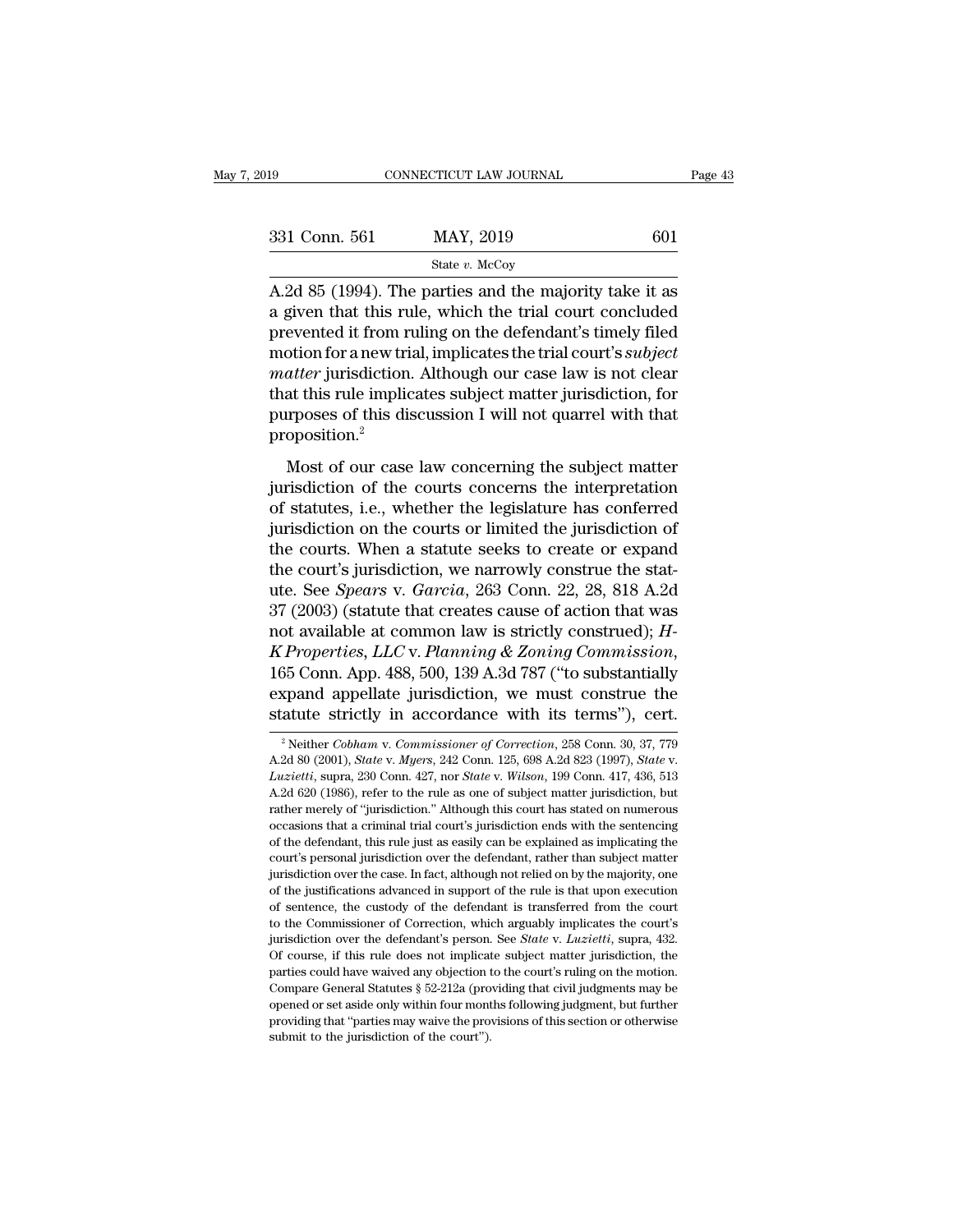|     | CONNECTICUT LAW JOURNAL | May 7, 2019   |
|-----|-------------------------|---------------|
|     |                         |               |
| 602 | MAY, 2019               | 331 Conn. 561 |
|     | State $v$ . McCoy       |               |

### State *v.* McCoy

 $\begin{array}{r} \text{CONPECTICUT LAW JOURNAL} \qquad \text{May 7, 2019} \ \end{array}$ <br>  $\begin{array}{r} \text{MAX, 2019} \\ \text{State } v. \text{ McCoy} \end{array}$ <br>  $\begin{array}{r} \text{State } v. \text{ McCoy} \ \text{granded on other grounds, 322 Conn. 902, 138 A.3d 932} \ \end{array}$ <br>  $\begin{array}{r} \text{(2016) (append without August 5, 2016). When a stat-} \ \end{array}$ (2016) (appeal with the court's common-law jurisdiction,<br>the value of the seeks to limit the court's common-law jurisdiction,<br>the seeks to limit the court's common-law jurisdiction,<br>the very we strictly construe that statu  $\frac{\text{MAX, 2019}}{\text{State } v. \text{ MeCoy}}$ <br>  $\frac{\text{State } v. \text{ MeCoy}}{\text{granted on other grounds, 322 Conn. 902, 138 A.3d 932}}$ <br>
(2016) (appeal withdrawn August 5, 2016). When a stature seeks to limit the court's common-law jurisdiction,<br>
however, we strictly constr  $\frac{\text{MAX, 2019}}{\text{State } v. \text{ MeCoy}}$ <br>  $\frac{\text{State } v. \text{ MeCoy}}{\text{granded on other grounds, 322 Conn. 902, 138 A.3d 932}}$ <br>
(2016) (appeal withdrawn August 5, 2016). When a stature seeks to limit the court's common-law jurisdiction,<br>
however, we strictly constr State v. McCoy<br>
granted on other grounds, 322 Conn. 902, 138 A.3d 932<br>
(2016) (appeal withdrawn August 5, 2016). When a stat-<br>
ute seeks to limit the court's common-law jurisdiction,<br>
however, we strictly construe that st state *v.* McCoy<br>granted on other grounds, 322 Conn. 902, 138 A.3d 932<br>(2016) (appeal withdrawn August 5, 2016). When a stat-<br>ute seeks to limit the court's common-law jurisdiction,<br>however, we strictly construe that statu granted on other grounds, 322 Conn. 902, 138 A.3d 932 (2016) (appeal withdrawn August 5, 2016). When a stat-<br>*chiatric seeks to limit the court's common-law jurisdiction*,<br>*however, we strictly construe that statute as wel* (2016) (appeal withdrawn August 5, 2016). When a stat-<br>ute seeks to limit the court's common-law jurisdiction,<br>however, we strictly construe that statute as well so as<br>to limit jurisdiction only to the extent expressly an ute seeks to limit the court's common-law jurisdiction,<br>however, we strictly construe that statute as well so as<br>to limit jurisdiction only to the extent expressly and<br>explicitly stated by the legislature. See *Sastrom v.* however, we strictly construe that statute as well so as<br>to limit jurisdiction only to the extent expressly and<br>explicitly stated by the legislature. See *Sastrom v. Psy-*<br>*chiatric Security Review Board*, 291 Conn. 307, 3 to limit jurisdiction only to the extent expressly and<br>explicitly stated by the legislature. See *Sastrom* v. *Psy-*<br>*chiatric Security Review Board*, 291 Conn. 307, 324–25,<br>968 A.2d 396 (2009) (explaining that legislature explicitly stated by the legislature. See *Sastrom v. Psy-chiatric Security Review Board*, 291 Conn. 307, 324–25, 968 A.2d 396 (2009) (explaining that legislature knows how to expressly limit scope of jurisdiction and if n *chiatric Security Review Board*, 291 Conn. 307, 324–25, 968 A.2d 396 (2009) (explaining that legislature knows<br>how to expressly limit scope of jurisdiction and if no<br>intent to limit is expressed, then statute does not di 968 A.2d 396 (2009) (explaining that legislature knows<br>how to expressly limit scope of jurisdiction and if no<br>intent to limit is expressed, then statute does not divest<br>court of jurisdiction). This latter rule of construc how to expressly limit scope of jurisdiction and if no<br>intent to limit is expressed, then statute does not divest<br>court of jurisdiction). This latter rule of construction<br>is consistent with the general rule that the court' intent to limit is expressed, then statute does not divest<br>court of jurisdiction). This latter rule of construction<br>is consistent with the general rule that the court's com-<br>mon-law general jurisdiction is broad and that court of jurisdiction). This latter rule of construction<br>is consistent with the general rule that the court's com-<br>mon-law general jurisdiction is broad and that "there<br>is a strong presumption in favor of jurisdiction . . is consistent with the general rule that the court's com-<br>mon-law general jurisdiction is broad and that "there<br>is a strong presumption in favor of jurisdiction . . . ."<br>(Citations omitted.) *State* v. *Ramos*, 306 Conn. mon-law general jurisdiction is broad and that "there<br>is a strong presumption in favor of jurisdiction . . . ."<br>(Citations omitted.) *State* v. Ramos, 306 Conn. 125, 134–<br>35, 49 A.3d 197 (2012). If we interpret a court's s is a strong presumption in favor of jurisdiction . . . ."<br>(Citations omitted.) *State* v. Ramos, 306 Conn. 125, 134–<br>35, 49 A.3d 197 (2012). If we interpret a court's statutory<br>jurisdiction too broadly or too narrowly, th (Citations omitted.) *State* v. Ramos, 306 Conn. 125, 134–35, 49 A.3d 197 (2012). If we interpret a court's statutory jurisdiction too broadly or too narrowly, the legislature can direct the judiciary differently. See *Ha* omitted]). Instanction is stochard of the rationary, are registed in direct the judiciary differently. See Hall v. Gilbert & mnett Mfg. Co., 241 Conn. 282, 297, 695 A.2d 1051<br>997) ("the legislature [may instruct] us that we have is<br> Bennett Mfg. Co., 241 Conn. 282, 297, 695 A.2d 1051<br>(1997) ("the legislature [may instruct] us that we have<br>misconstrued its intentions" [internal quotation marks<br>omitted]).<br>The rule under consideration in the present cas

(1997) ("the legislature [may instruct] us that we have misconstrued its intentions" [internal quotation marks omitted]).<br>The rule under consideration in the present case, however, does not implicate the legislative creat misconstrued its intentions" [internal quotation marks<br>misconstrued its intentions" [internal quotation marks<br>omitted]).<br>The rule under consideration in the present case,<br>however, does not implicate the legislative creati acknowledges.<br>The rule under consideration in the present case,<br>however, does not implicate the legislative creation,<br>exclusion, or limitation of the court's jurisdiction—sub-<br>ject matter or otherwise. Rather, as the major The rule under consideration in the present case,<br> *however*, does not implicate the legislative creation,<br>
exclusion, or limitation of the court's jurisdiction—sub-<br>
ject matter or otherwise. Rather, as the majority<br>
ackn The rule under consideration in the present case,<br>however, does not implicate the legislative creation,<br>exclusion, or limitation of the court's jurisdiction—sub-<br>ject matter or otherwise. Rather, as the majority<br>acknowledg however, does not implicate the legislative creation,<br>exclusion, or limitation of the court's jurisdiction—sub-<br>ject matter or otherwise. Rather, as the majority<br>acknowledges, we grapple with a principle of *common-<br>law* j exclusion, or limitation of the court's jurisdiction—sub-<br>ject matter or otherwise. Rather, as the majority<br>acknowledges, we grapple with a principle of *common-<br>law* jurisdiction, and specifically, a rule concerning<br>when ject matter or otherwise. Rather, as the majority<br>acknowledges, we grapple with a principle of *common-*<br>*law* jurisdiction, and specifically, a rule concerning<br>when a court *loses* common-law jurisdiction it indisput-<br>abl acknowledges, we grapple with a principle of *common-*<br>*law* jurisdiction, and specifically, a rule concerning<br>when a court *loses* common-law jurisdiction it indisput-<br>ably had—here, the jurisdiction to rule on a timely f *chaus* jurisdiction, and specifically, a rule concerning<br>when a court *loses* common-law jurisdiction it indisput-<br>ably had—here, the jurisdiction to rule on a timely filed<br>posttrial motion for a new trial, a motion which when a court *loses* common-law jurisdiction it indisputably had—here, the jurisdiction to rule on a timely filed posttrial motion for a new trial, a motion which derives from the common law. See *Zaleski* v. *Clark*, 45 ably had—here, the jurisdiction to rule on a timely filed<br>posttrial motion for a new trial, a motion which derives<br>from the common law. See *Zaleski* v. *Clark*, 45 Conn.<br>397, 404 (1877). In a situation such as this, it is posttrial motion for a new trial, a motion which derives<br>from the common law. See Zaleski v. Clark, 45 Conn.<br>397, 404 (1877). In a situation such as this, it is the<br>courts that define the contours of their common-law<br>juris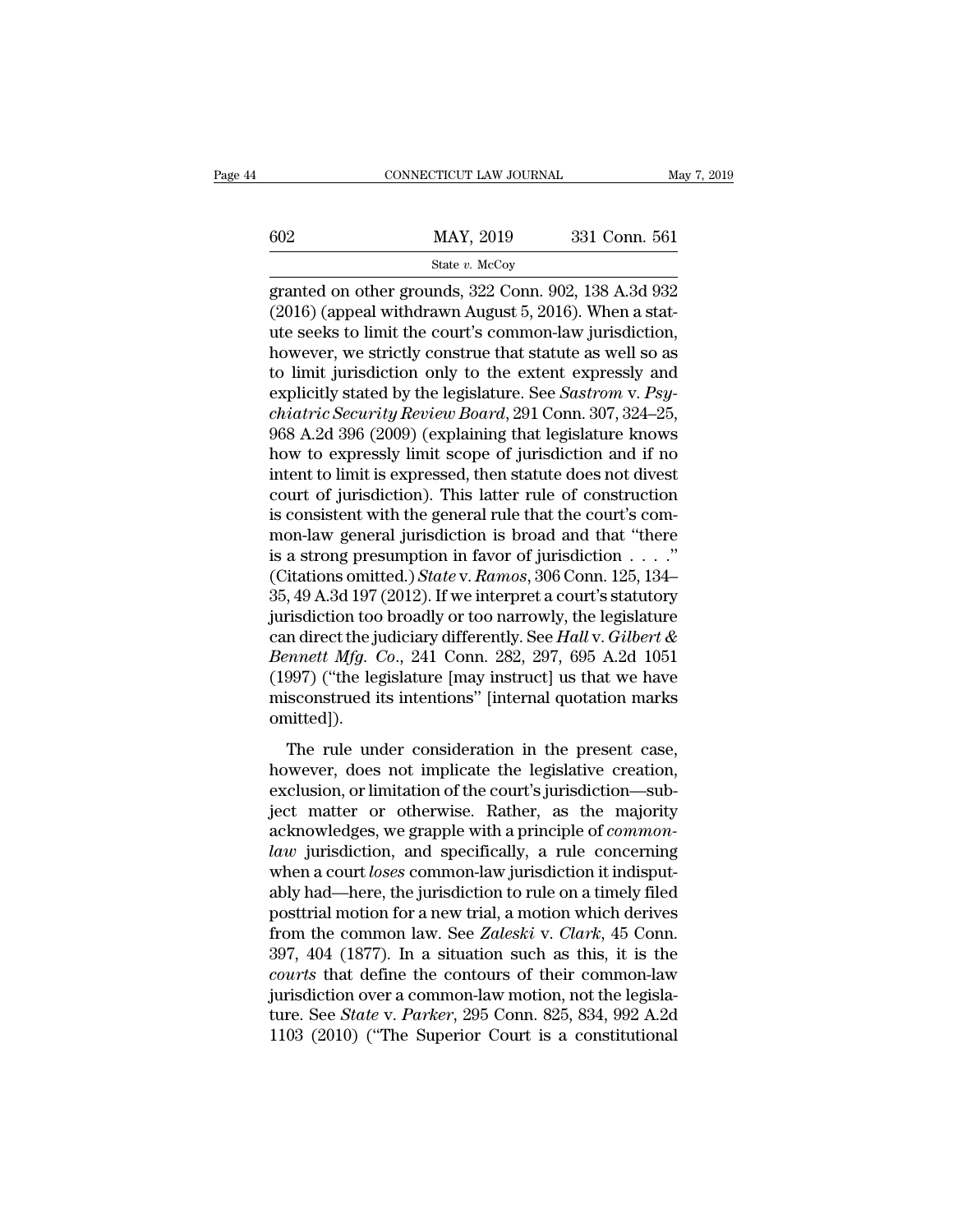| 019           | CONNECTICUT LAW JOURNAL                                                                                                                                               | Page 45 |
|---------------|-----------------------------------------------------------------------------------------------------------------------------------------------------------------------|---------|
|               |                                                                                                                                                                       |         |
| 331 Conn. 561 | MAY, 2019                                                                                                                                                             | 603     |
|               | State $v$ . McCoy                                                                                                                                                     |         |
|               | court of general jurisdiction In the absence of<br>statutory or constitutional provisions, the limits of its<br>iurisdiction are delineated by the common law." Unter |         |

331 Conn. 561 MAY, 2019 603<br>
State v. McCoy<br>
court of general jurisdiction. . . . . In the absence of statutory or constitutional provisions, the limits of its<br>
jurisdiction are delineated by the common law." [Inter-<br>
rea 331 Conn. 561 MAY, 2019 603<br>
State v. McCoy<br>
court of general jurisdiction. . . . . In the absence of<br>
statutory or constitutional provisions, the limits of its<br>
jurisdiction are delineated by the common law.'' [Inter-<br>
n 331 Conn. 561 MAY, 2019 603<br>
State v. McCoy<br>
court of general jurisdiction. . . . . In the absence of<br>
statutory or constitutional provisions, the limits of its<br>
jurisdiction are delineated by the common law." [Inter-<br>
na State v. McCoy<br>
ourt of general jurisdiction.  $\ldots$  In the absence of<br>
statutory or constitutional provisions, the limits of its<br>
jurisdiction are delineated by the common law." [Inter-<br>
nal quotation marks omitted.]). Th state *v.* McCoy<br>
court of general jurisdiction. . . . . In the absence of<br>
statutory or constitutional provisions, the limits of its<br>
jurisdiction are delineated by the common law." [Inter-<br>
nal quotation marks omitted.] court of general jurisdiction. . . . . In the absence of<br>statutory or constitutional provisions, the limits of its<br>jurisdiction are delineated by the common law." [Inter-<br>nal quotation marks omitted.]). Therefore, the con statutory or constitutional provisions, the limits of its<br>jurisdiction are delineated by the common law." [Inter-<br>nal quotation marks omitted.]). Therefore, the contours<br>of this jurisdictional rule are defined by the decis jurisdiction are delineated by the common law." [Internal quotation marks omitted.]). Therefore, the contours<br>of this jurisdictional rule are defined by the decisions<br>of this court, based on experience and sensibility, rat nal quotation marks omitted.]). Therefore, the contours<br>of this jurisdictional rule are defined by the decisions<br>of this court, based on experience and sensibility, rather<br>than by a mechanical application of rules without of this jurisdictional rule are defined by the decisions<br>of this court, based on experience and sensibility, rather<br>than by a mechanical application of rules without rea-<br>son. See O. Holmes, The Common Law (P. Pereira &<br>D of this court, based on experience and sensibility, ration by a mechanical application of rules without r son. See O. Holmes, The Common Law (P. Pereira D. Beltran eds., 2011) p. 5 ("The life of the law has n been logic: an by a incentrated application of rutes whilout rea-<br>n. See O. Holmes, The Common Law (P. Pereira &<br>Beltran eds., 2011) p. 5 ("The life of the law has not<br>en logic: it has been experience.... The law ...<br>mnot be dealt wi D. Beltran eds., 2011) p. 5 ("The life of the law has not<br>been logic: it has been experience.... The law ...<br>cannot be dealt with as if it contained only the axioms<br>and corollaries of a book of mathematics.").<sup>3</sup><br>As is ob

been logic: it has been experience. . . . The law i.e.<br>been logic: it has been experience. . . . The law . . .<br>cannot be dealt with as if it contained only the axioms<br>and corollaries of a book of mathematics.").<sup>3</sup><br>As is been logic. It has been experience.  $\ldots$  in the law  $\ldots$  cannot be dealt with as if it contained only the axioms<br>and corollaries of a book of mathematics.").<sup>3</sup><br>As is obvious from our most recent case law, this<br>court ha annot be dealt with as it it contained only the axioms<br>and corollaries of a book of mathematics.").<sup>3</sup><br>As is obvious from our most recent case law, this<br>court has struggled with defining the sensible contours<br>of this commo As is obvious from our most recent case law, this<br>court has struggled with defining the sensible contours<br>of this common-law jurisdictional rule. Any rule, how-<br>ever, must account generally for the "strong presump-<br>tion i As is obvious from our most recent case law, this<br>court has struggled with defining the sensible contours<br>of this common-law jurisdictional rule. Any rule, how-<br>ever, must account generally for the "strong presump-<br>tion i court has struggled with defining the sensible contours<br>of this common-law jurisdictional rule. Any rule, how-<br>ever, must account generally for the "strong presump-<br>tion in favor of jurisdiction"; *State* v. *Ramos*, supra % of this common-law jurisdictional rule. Any rule, how-<br>ever, must account generally for the "strong presump-<br>tion in favor of jurisdiction"; *State* v. Ramos, supra, 306<br>Conn. 133–35;<sup>4</sup> and specifically for the courts' ever, must account generally for the "strong presumption in favor of jurisdiction"; *State* v. Ramos, supra, 306<br>Conn. 133–35;<sup>4</sup> and specifically for the courts' broad<br>common-law jurisdiction to preside over criminal case tion in favor of jurisdiction"; *State* v. Ramos, supra, 306<br>Conn. 133–35;<sup>4</sup> and specifically for the courts' broad<br>common-law jurisdiction to preside over criminal cases.<br>*State* v. *Carey*, 222 Conn. 299, 305, 610 A.2d the V. Carey, 222 Conn. 299, 305, 610 A.2d 1147 (1992)<br>
the Superior Court hearing a criminal matter<br>
quires subject matter jurisdiction from its authority<br>
a constitutional court of unlimited jurisdiction"<br>
"As this court ("[t]he Superior Court hearing a criminal matter acquires subject matter jurisdiction from its authority as a constitutional court of unlimited jurisdiction"<br> $\frac{3}{100}$  "As this court previously has observed, '[t]he comm

<sup>&</sup>lt;sup>3</sup> "As this court previously has observed, '[t] the common law is generally acquires subject matter jurisdiction from its authority<br>as a constitutional court of unlimited jurisdiction"<br><sup>3</sup> "As this court previously has observed, '[t]he common law is generally<br>described as those principles, usage, as a constitutional court of unlimited jurisdiction"<br>
<sup>3</sup> "As this court previously has observed, '[t]he common law is generally<br>
described as those principles, usage, and rules of action applicable to the<br>
government and <sup>3</sup> "As this court previously has observed, '[t]he common law is generally described as those principles, usage, and rules of action applicable to the government and security of persons and property which do not rest for t <sup>3</sup> "As this court previously has observed, '(t) the common law is generally described as those principles, usage, and rules of action applicable to the government and security of persons and property which do not rest for described as those principles, usage, and rules of action applicable to the government and security of persons and property which do not rest for their authority [on] any express and positive declaration of the will of th government and security of persons and property which do not rest for<br>their authority [on] any express and positive declaration of the will of the<br>legislature.'... *Moore v. McNamara*, 201 Conn. 16, 24, 513 A.2d 660 (1986) their authority [on] any express and positive declaration of the will of the legislature.'... *Moore v. McNamara*, 201 Conn. 16, 24, 513 A.2d 660 (1986); see also *Western Union Telegraph Co. v. Call Publishing Co.*, 181 legislature.'... Moore v. McNamara, 201 Conn. 16, 24, 513 A.2d 660 (1986);<br>see also Western Union Telegraph Co. v. Call Publishing Co., 181 U.S. 92,<br>102, 21 S. Ct. 561, 45 L. Ed. 765 (1901) ('[a]s distinguished from law cr and customs of immemorial antiquity, or from the judgments and customs of those principles and relating to the space and by the enactment of legislatures, the common law comprises the body of those principles and rules of 102, 21 S. Ct. 561, 45 L. Ed. 765 (1901) ('[a]s distinguished from law created<br>by the enactment of legislatures, the common law comprises the body of<br>those principles and rules of action relating to the government and sec **State** v. *Courchesne, 296 Conn. 622, 674 n.36, 998 A.2d 1 (2010).* <sup>4</sup> Although the majority of persons and property, which derive their authority solely from usages and customs of immemorial antiquity, or from the judgm those principles and rules of action relating to the government and security of persons and property, which derive their authority solely from usages and customs of immemorial antiquity, or from the judgments and decrees the courts recognizing, affirming and enforcing such usages and customs')."

*State* v. *Ramos*, supra, 306 Conn. 622, 674 n.36, 998 A.2d 1 (2010).<br>*State* v. *Courchesne*, 296 Conn. 622, 674 n.36, 998 A.2d 1 (2010).<br><sup>4</sup> Although the majority is correct that the strong presumption in favor of juris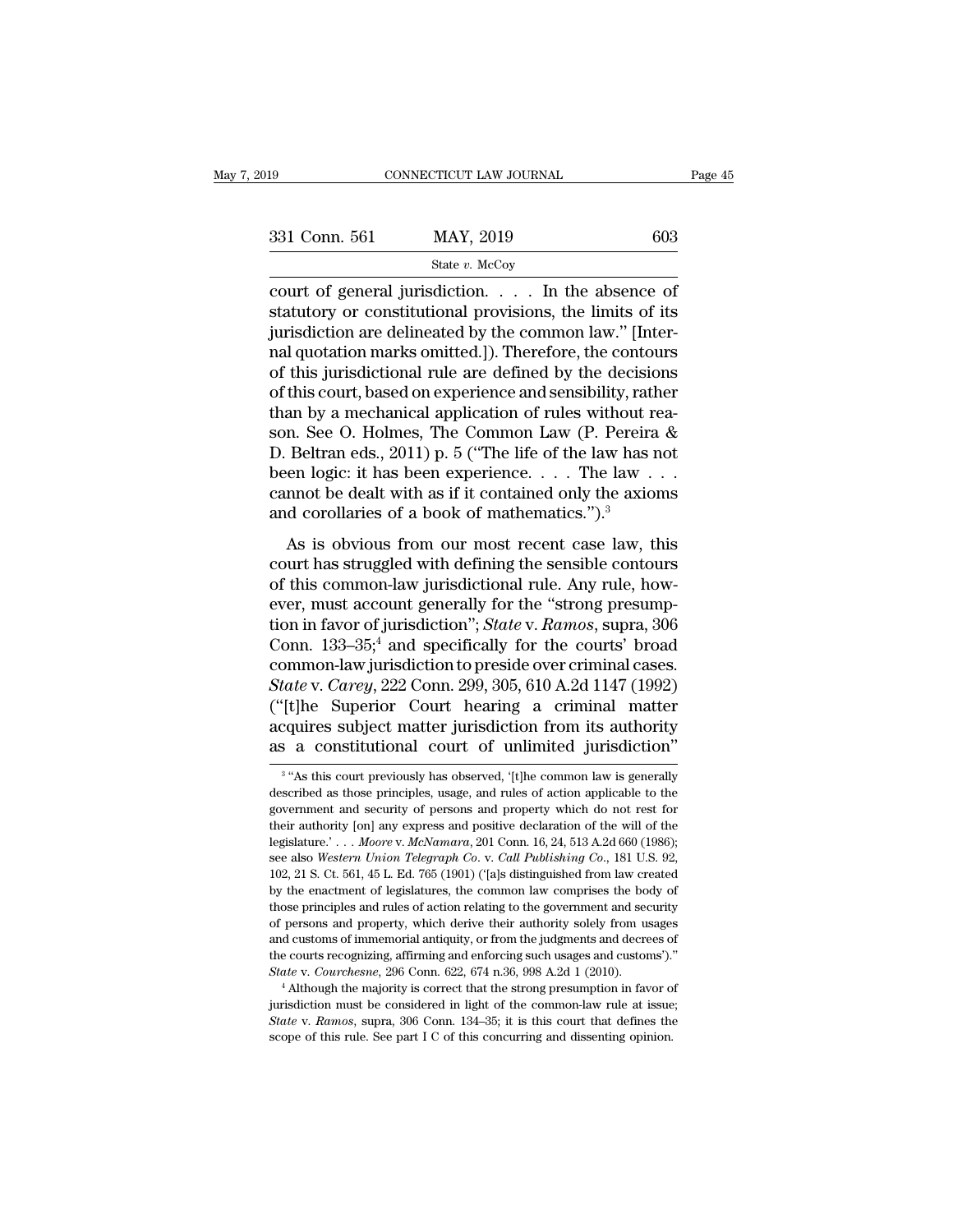### State *v.* McCoy

CONNECTICUT LAW JOURNAL May 7, 20<br>
604 MAY, 2019 331 Conn. 561<br>
State v. McCoy<br>
[internal quotation marks omitted]). Also as a general<br>
principle, the court has the inherent authority to modify<br>
its own judgments. See Stat 604 MAY, 2019 331 Conn. 561<br>
state v. McCoy<br>
[internal quotation marks omitted]). Also as a general<br>
principle, the court has the inherent authority to modify<br>
its own judgments. See *State* v. *Dayton*, 176 Conn. App.<br>
8 mental method of the state v. McCoy<br>
State v. McCoy<br>
[internal quotation marks omitted]). Also as a general<br>
principle, the court has the inherent authority to modify<br>
its own judgments. See *State* v. *Dayton*, 176 Conn.  $\frac{\text{MAX, 2019}}{\text{State } v. \text{ McCoy}}$ <br>
[internal quotation marks omitted]). Also as a general<br>
principle, the court has the inherent authority to modify<br>
its own judgments. See *State* v. *Dayton*, 176 Conn. App.<br>
858, 871 n.13, 1 State v. McCoy<br>
[internal quotation marks omitted]). Also as a general<br>
principle, the court has the inherent authority to modify<br>
its own judgments. See *State* v. *Dayton*, 176 Conn. App.<br>
858, 871 n.13, 171 A.3d 482 (2 state v. McCoy<br>
[internal quotation marks omitted]). Also as a general<br>
principle, the court has the inherent authority to modify<br>
its own judgments. See *State* v. *Dayton*, 176 Conn. App.<br>
858, 871 n.13, 171 A.3d 482 (2 [internal quotation marks omitted]). Also as a general principle, the court has the inherent authority to modify its own judgments. See *State* v. *Dayton*, 176 Conn. App. 858, 871 n.13, 171 A.3d 482 (2017) ("[o]ur courts principle, the court has the inherent authority to modify<br>its own judgments. See *State* v. *Dayton*, 176 Conn. App.<br>858, 871 n.13, 171 A.3d 482 (2017) ("[o]ur courts have<br>inherent power to open, correct and modify judgme its own judgments. See *State* v. *Dayton*, 176 Conn. App.<br>858, 871 n.13, 171 A.3d 482 (2017) ("[o]ur courts have<br>inherent power to open, correct and modify judgments"<br>[internal quotation marks omitted]). Historically, th 858, 871 n.13, 171 A.3d 482 (2017) ("[o]ur courts have<br>inherent power to open, correct and modify judgments"<br>[internal quotation marks omitted]). Historically, this<br>includes the authority to grant a motion for a new trial, In *State* v. *Wilson*, 199 Connect and modify judgments<br>
Internal quotation marks omitted]). Historically, this<br>
cludes the authority to grant a motion for a new trial,<br>
inch is a "common law power [that] the courts . . . includes the authority to grant a motion for a new trial,<br>which is a "common law power [that] the courts  $\dots$ <br>have the right to exercise in such a manner as shall best<br>promote justice." Zaleski v. Clark, supra, 45 Conn. 4

metades the authority to grant a filotion for a flew trial,<br>which is a "common law power [that] the courts . . .<br>have the right to exercise in such a manner as shall best<br>promote justice." Zaleski v. Clark, supra, 45 Conn which is a common law power [that] the courts  $\therefore$  have the right to exercise in such a manner as shall best promote justice." Zaleski v. Clark, supra, 45 Conn. 404.<br>In *State* v. Wilson, 199 Conn. 417, 436–38, 513 A.2d<br> have the right to exercise in such a manner as shan best<br>promote justice." Zaleski v. Clark, supra, 45 Conn. 404.<br>In *State* v. Wilson, 199 Conn. 417, 436–38, 513 A.2d<br>620 (1986), this court ruled that the trial court was<br> promote justice. Zateski v. Ctark, supra, 45 Comit. 404.<br>
In *State* v. *Wilson*, 199 Conn. 417, 436–38, 513 A.2d<br>
620 (1986), this court ruled that the trial court was<br>
without jurisdiction to modify or correct a judgmen In *State* v. *Wilson*, 199 Conn. 417, 436–38, 513 A.2d<br>620 (1986), this court ruled that the trial court was<br>without jurisdiction to modify or correct a judgment,<br>in other than clerical respects, three years after the<br>def 620 (1986), this court ruled that the trial court was<br>without jurisdiction to modify or correct a judgment,<br>in other than clerical respects, three years after the<br>defendant's sentence. In determining the outside limits<br>of without jurisdiction to modify or correct a judgment,<br>in other than clerical respects, three years after the<br>defendant's sentence. In determining the outside limits<br>of the timing by which a trial court could modify a<br>judgm in other than clerical respects, three years after the defendant's sentence. In determining the outside limits of the timing by which a trial court could modify a judgment, we recognized that "[n]either our General Statute defendant's sentence. In determining the outside limits<br>of the timing by which a trial court could modify a<br>judgment, we recognized that "[n]either our General<br>Statutes nor our Practice Book rules define the period<br>during of the timing by which a trial court could modify a<br>judgment, we recognized that "[n]either our General<br>Statutes nor our Practice Book rules define the period<br>during which a trial court may modify or correct its<br>judgment i judgment, we recognized that "[n]either our General<br>Statutes nor our Practice Book rules define the period<br>during which a trial court may modify or correct its<br>judgment in a criminal case. On the civil side, how-<br>ever, Pra Statutes nor our Practice Book rules define the period<br>during which a trial court may modify or correct its<br>judgment in a criminal case. On the civil side, how-<br>ever, Practice Book § [17-4] provides that any civil judg-<br>me during which a trial court may modify or correct its<br>judgment in a criminal case. On the civil side, how-<br>ever, Practice Book § [17-4] provides that any civil judg-<br>ment or decree may be opened or set aside 'within<br>four mo judgment in a criminal case. On the civil side, how-<br>ever, Practice Book § [17-4] provides that any civil judg-<br>ment or decree may be opened or set aside 'within<br>four months succeeding the date on which [notice] was<br>[sent] ever, Practice Book § [17-4] provides that any civil judgment or decree may be opened or set aside 'within<br>four months succeeding the date on which [notice] was<br>[sent].'" (Emphasis omitted.) Id., 437. We therefore<br>borrowed ment or decree may be opened or set aside 'within<br>four months succeeding the date on which [notice] was<br>[sent].'" (Emphasis omitted.) Id., 437. We therefore<br>borrowed this four month rule and extended it to judg-<br>ments in c four months succeeding the date on which [notice] was<br>[sent].'" (Emphasis omitted.) Id., 437. We therefore<br>borrowed this four month rule and extended it to judg-<br>ments in criminal cases, explaining that there was "no<br>reaso [sent].'" (Emphasis omitted.) Id., 437. We therefore<br>borrowed this four month rule and extended it to judg-<br>ments in criminal cases, explaining that there was "no<br>reason to distinguish between civil and criminal judg-<br>men borrowed this four month rule and extended it to judgments in criminal cases, explaining that there was "no<br>reason to distinguish between civil and criminal judgments in this respect, and we therefore hold that, for<br>purpos ments in criminal cases, explaining that there was "no<br>reason to distinguish between civil and criminal judg-<br>ments in this respect, and we therefore hold that, for<br>purposes of the common law rule, a criminal judgment<br>may reason to distinguish between civil and criminal judgments in this respect, and we therefore hold that, for purposes of the common law rule, a criminal judgment may not be modified in matters of substance beyond a period o ments in this respect, and we therefore hold that, for<br>purposes of the common law rule, a criminal judgment<br>may not be modified in matters of substance beyond a<br>period of four months after the judgment has become<br>final." I purposes of the common law rule, a criminal judgment<br>may not be modified in matters of substance beyond a<br>period of four months after the judgment has become<br>final." Id. We concluded, however, in *Wilson*, that even<br>with a ay not be mounted in matters of substance beyond a<br>riod of four months after the judgment has become<br>tal." Id. We concluded, however, in *Wilson*, that even<br>th an extension of the four month rule, the trial court<br>early had final." Id. We concluded, however, in *Wilson*, that even with an extension of the four month rule, the trial court clearly had exceeded its jurisdiction by attempting to amend the judgment three years after sentencing. Id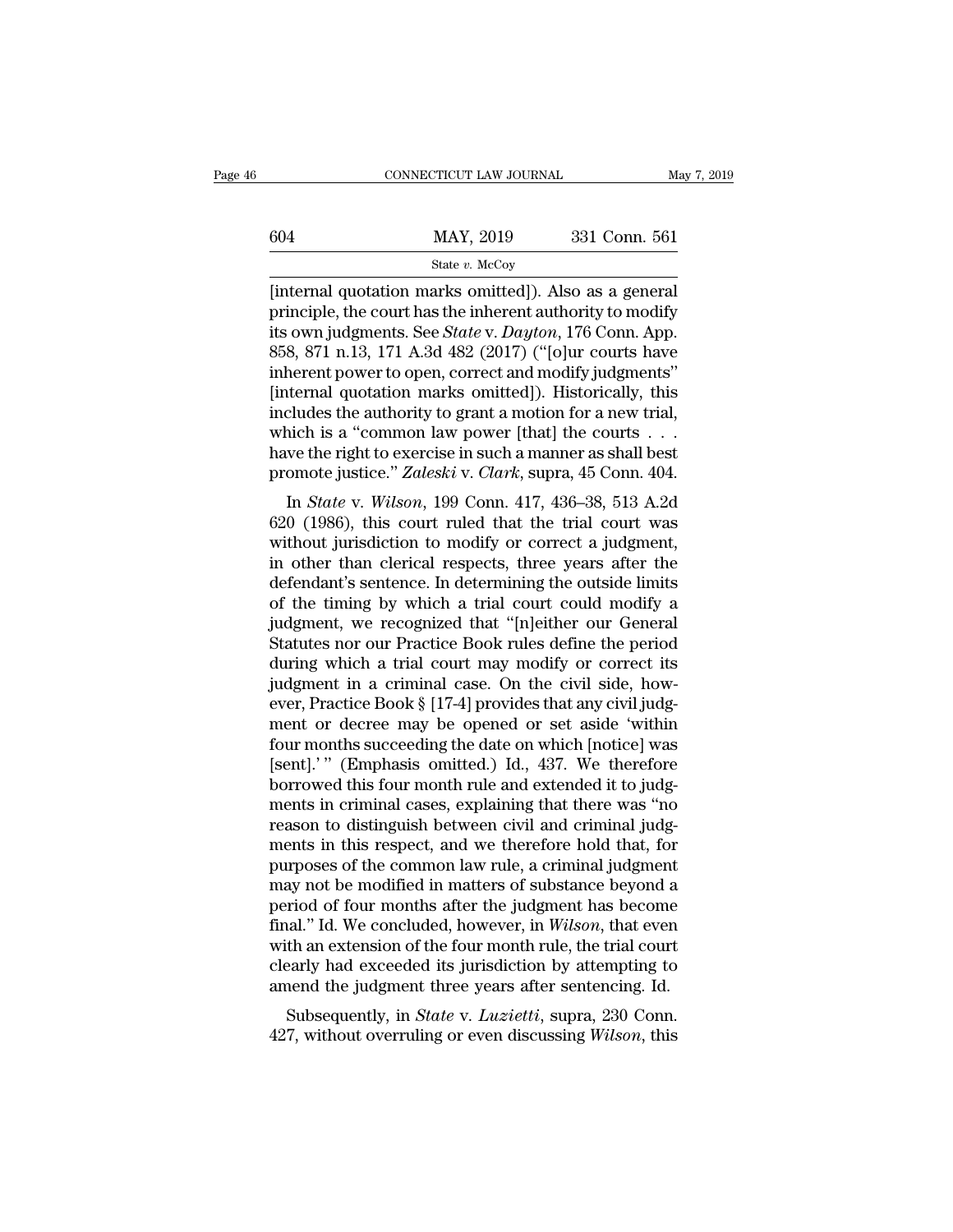State *v.* McCoy

connectricut LAW JOURNAL Page 47<br>
331 Conn. 561 MAY, 2019 605<br>  $\frac{\text{State } v. \text{ McCoy}}{\text{court held that in criminal cases, "once judgment has been rendered and the defendant has begun serving the<br/>contence imposed, the trial court labels,$ **uricidiation** $to$  $\begin{array}{ccc}\n 331 \text{ Conn. } 561 & \text{MAX, } 2019 & 605 \\
 \text{State } v. \text{McCoy} \\
 \text{court held that in criminal cases, "once judgment has been rendered and the defendant has begun serving the sentence imposed, the trial court lacks jurisdiction to modify its judgment in the absence of a localization or a significant performance.} \end{array}$ 331 Conn. 561 MAY, 2019 605<br>
State v. McCoy<br>
court held that in criminal cases, "once judgment has<br>
been rendered and the defendant has begun serving the<br>
sentence imposed, the trial court lacks jurisdiction to<br>
modify it 331 Conn. 561 MAY, 2019 605<br>
State v. McCoy<br>
court held that in criminal cases, "once judgment has<br>
been rendered and the defendant has begun serving the<br>
sentence imposed, the trial court lacks jurisdiction to<br>
modify it State v. McCoy<br>
court held that in criminal cases, "once judgment has<br>
been rendered and the defendant has begun serving the<br>
sentence imposed, the trial court lacks jurisdiction to<br>
modify its judgment in the absence of state *v.* McCoy<br>
court held that in criminal cases, "once judgment has<br>
been rendered and the defendant has begun serving the<br>
sentence imposed, the trial court lacks jurisdiction to<br>
modify its judgment in the absence of court held that in criminal cases, "once judgment has<br>been rendered and the defendant has begun serving the<br>sentence imposed, the trial court lacks jurisdiction to<br>modify its judgment in the absence of a legislative or<br>con been rendered and the defendant has begun serving the<br>sentence imposed, the trial court lacks jurisdiction to<br>modify its judgment in the absence of a legislative or<br>constitutional grant of continuing jurisdiction." Id., 43 sentence imposed, the trial court lacks jurisdiction to<br>modify its judgment in the absence of a legislative or<br>constitutional grant of continuing jurisdiction." Id., 431.<br>In *Luzietti*, the defendant's sentence had been st modify its judgment in the absence of a legislative or constitutional grant of continuing jurisdiction." Id., 431.<br>In *Luzietti*, the defendant's sentence had been stayed pending the disposition of his motion for a judgme constitutional grant of continuing jurisdiction." Id., 431.<br>In *Luzietti*, the defendant's sentence had been stayed<br>pending the disposition of his motion for a judgment<br>of acquittal. Id., 429. The trial court denied the m In *Luzietti*, the defendant's sentence had been stayed<br>pending the disposition of his motion for a judgment<br>of acquittal. Id., 429. The trial court denied the motion<br>and the defendant began serving his sentence. Id. Six<br> pending the disposition of his motion for a judgment<br>of acquittal. Id., 429. The trial court denied the motion<br>and the defendant began serving his sentence. Id. Six<br>weeks after he had begun serving his sentence, the<br>defend of acquittal. Id., 429. The trial court denied the motion<br>and the defendant began serving his sentence. Id. Six<br>weeks after he had begun serving his sentence, the<br>defendant filed a motion to reargue the motion for a<br>judgme and the defendant began serving his sentence. Id. Six<br>weeks after he had begun serving his sentence, the<br>defendant filed a motion to reargue the motion for a<br>judgment of acquittal, which the trial court granted and<br>then he weeks after he had begun serving his sentence, the<br>defendant filed a motion to reargue the motion for a<br>judgment of acquittal, which the trial court granted and<br>then held a hearing. Id., 429–30. At the hearing, the state<br>a defendant filed a motion to reargue the motion for a<br>judgment of acquittal, which the trial court granted and<br>then held a hearing. Id., 429–30. At the hearing, the state<br>argued that the trial court could not grant the moti judgment of acquittal, which the trial court granted and<br>then held a hearing. Id., 429–30. At the hearing, the state<br>argued that the trial court could not grant the motion<br>for a judgment of acquittal because it did not hav then held a hearing. Id., 429–30. At the hearing, the state<br>argued that the trial court could not grant the motion<br>for a judgment of acquittal because it did not have<br>jurisdiction to vacate the judgment of conviction after argued that the trial court could not grant the motion<br>for a judgment of acquittal because it did not have<br>jurisdiction to vacate the judgment of conviction after<br>the defendant began serving his sentence. Id., 430. The<br>tri for a judgment of acquittal because it did not have<br>jurisdiction to vacate the judgment of conviction after<br>the defendant began serving his sentence. Id., 430. The<br>trial court disagreed and granted the motion. Id. The<br>stat jurisdiction to vacate the judgment of conviction after<br>the defendant began serving his sentence. Id., 430. The<br>trial court disagreed and granted the motion. Id. The<br>state appealed to the Appellate Court, which held that<br>t the defendant began serving his sentence. Id., 430. The<br>trial court disagreed and granted the motion. Id. The<br>state appealed to the Appellate Court, which held that<br>the trial court lacked jurisdiction to grant the defen-<br>d trial court disagreed and granted the motion. Id. The<br>state appealed to the Appellate Court, which held that<br>the trial court lacked jurisdiction to grant the defen-<br>dant's motion for a judgment of acquittal because it<br>coul state appealed to the Appellate Court, which held that<br>the trial court lacked jurisdiction to grant the defen-<br>dant's motion for a judgment of acquittal because it<br>could not modify the judgment after the defendant had<br>begu the trial court lacked jurisdiction to grant the defendant's motion for a judgment of acquittal because it could not modify the judgment after the defendant had begun serving his sentence. Id. In affirming the judgment of dant's motion for a judgment of acquittal because it<br>could not modify the judgment after the defendant had<br>begun serving his sentence. Id. In affirming the judg-<br>ment of the Appellate Court, this court relied on the<br>rule t could not modify the judgment after the defendant had<br>begun serving his sentence. Id. In affirming the judg-<br>ment of the Appellate Court, this court relied on the<br>rule that "the [trial] court loses jurisdiction over the<br>ca begun serving his sentence.<br>ment of the Appellate Courrule that "the [trial] court lend<br>case when the defendant is<br>of the commissioner of corrule sentence," absent a statut<br>of jurisdiction. Id., 432.<br>Then, in *State v. Mye* Ie that "the [trial] court loses jurisdiction over the<br>se when the defendant is committed to the custody<br>the commissioner of correction and begins serving<br>e sentence," absent a statutory or constitutional grant<br>jurisdictio rate that the [char] coal fisses jarlsatedn't over the<br>case when the defendant is committed to the custody<br>of the commissioner of correction and begins serving<br>the sentence," absent a statutory or constitutional grant<br>of j

For the commissioner of correction and begins serving<br>the sentence," absent a statutory or constitutional grant<br>of jurisdiction. Id., 432.<br>Then, in *State* v. *Myers*, 242 Conn. 125, 698 A.2d 823<br>(1997), without even ment the sentence," absent a statutory or constitutional grant<br>of jurisdiction. Id., 432.<br>Then, in *State* v. *Myers*, 242 Conn. 125, 698 A.2d 823<br>(1997), without even mentioning the common-law rule<br>at issue, this court held t of jurisdiction. Id., 432.<br>
Then, in *State* v. *Myers*, 242 Conn. 125, 698 A.2d 823<br>
(1997), without even mentioning the common-law rule<br>
at issue, this court held that the trial court retained<br>
jurisdiction to rule on a Then, in *State* v. *Myers*, 242 Conn. 125, 698 A.2d 823 (1997), without even mentioning the common-law rule at issue, this court held that the trial court retained jurisdiction to rule on a motion for a new trial filed b Then, in *State* v. *Myers*, 242 Conn. 125, 698 A.2d 823 (1997), without even mentioning the common-law rule at issue, this court held that the trial court retained jurisdiction to rule on a motion for a new trial filed b (1997), without even mentioning the common-law rule<br>at issue, this court held that the trial court retained<br>jurisdiction to rule on a motion for a new trial filed<br>before sentencing but considered and ruled on after<br>senten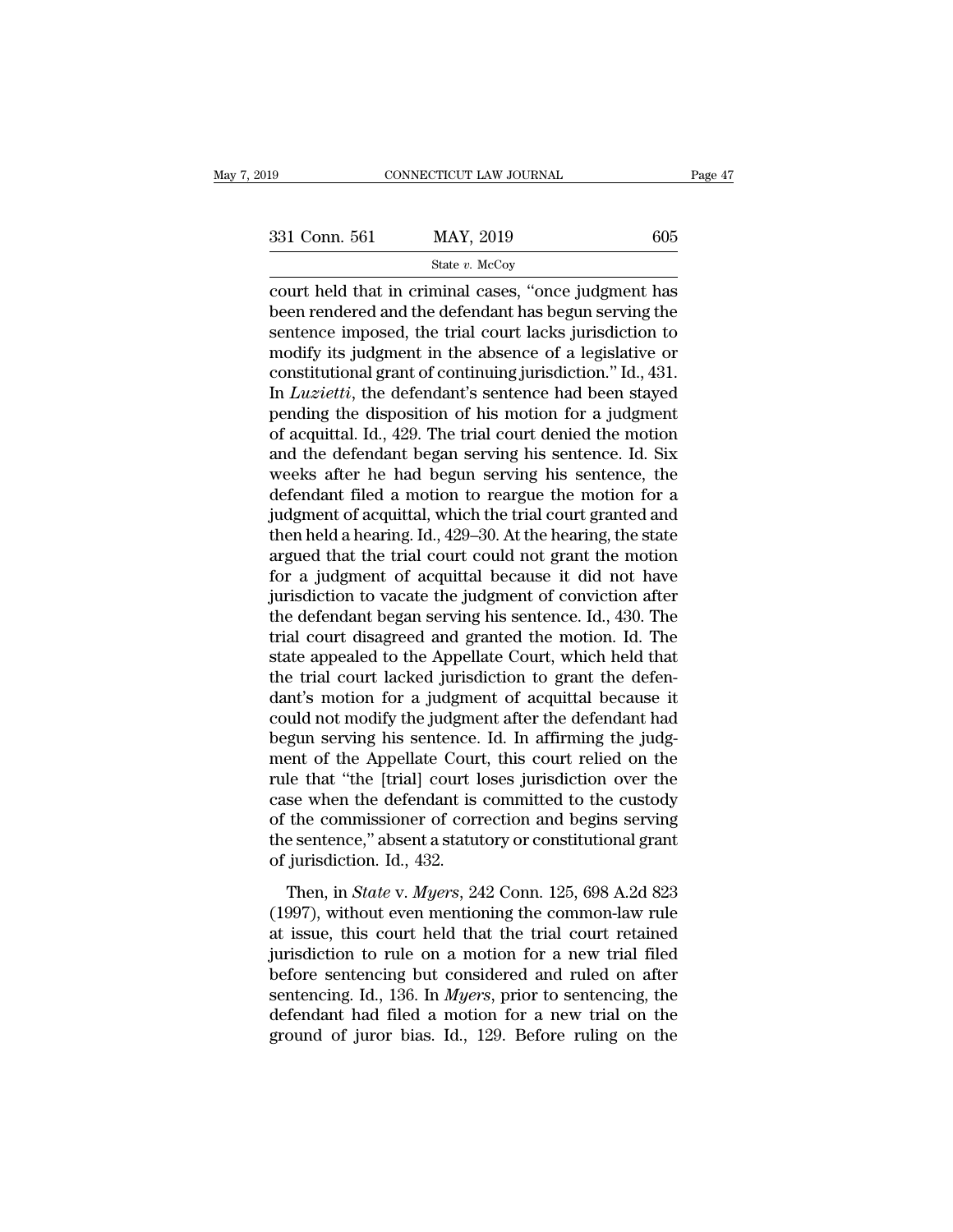|     | CONNECTICUT LAW JOURNAL                                                                                                                                                  | May 7, 2019   |
|-----|--------------------------------------------------------------------------------------------------------------------------------------------------------------------------|---------------|
| 606 | MAY, 2019                                                                                                                                                                | 331 Conn. 561 |
|     | State v. McCoy                                                                                                                                                           |               |
|     | motion, the trial court sentenced the defendant with-<br>out staying the sentence. Id., 131. Approximately five<br>menths loten the twist count drepted the metion for a |               |

 $\frac{\text{MAY, 2019}}{\text{State } v. \text{ McCoy}}$ <br>
motion, the trial court sentenced the defendant with-<br>
out staying the sentence. Id., 131. Approximately five<br>
months later, the trial court granted the motion for a  $\frac{\text{MAX, 2019}}{\text{State } v. \text{ MCOy}}$ <br>
State v. McCoy<br>
motion, the trial court sentenced the defendant with-<br>
out staying the sentence. Id., 131. Approximately five<br>
months later, the trial court granted the motion for a<br>
new tri  $\frac{\text{MAX, 2019}}{\text{State } v. \text{ MeCoy}}$ <br>
motion, the trial court sentenced the defendant with-<br>
out staying the sentence. Id., 131. Approximately five<br>
months later, the trial court granted the motion for a<br>
new trial; id.; but lat State v. McCoy<br>
motion, the trial court sentenced the defendant with-<br>
out staying the sentence. Id., 131. Approximately five<br>
months later, the trial court granted the motion for a<br>
new trial; id.; but later vacated its motion, the trial court sentenced the defendant with-<br>out staying the sentence. Id., 131. Approximately five<br>months later, the trial court granted the motion for a<br>new trial; id.; but later vacated its order, determining<br>t motion, the trial court sentenced the derendant with-<br>out staying the sentence. Id., 131. Approximately five<br>months later, the trial court granted the motion for a<br>new trial; id.; but later vacated its order, determining<br>t out staying the sentence. Id., 131. Approximately five<br>months later, the trial court granted the motion for a<br>new trial; id.; but later vacated its order, determining<br>that it could not rule on the motion after the defendan months later, the trial court granted the motion for a<br>new trial; id.; but later vacated its order, determining<br>that it could not rule on the motion after the defendant<br>had been sentenced and that the juror bias claim shou new trial; id.; but later vacated its order, determining<br>that it could not rule on the motion after the defendant<br>had been sentenced and that the juror bias claim should<br>have been raised in a petition for a new trial, not that it could not rule on the motion after the defendant<br>had been sentenced and that the juror bias claim should<br>have been raised in a petition for a new trial, not in a<br>motion for a new trial. Id., 136. Citing to *Wilson* have been sentenced and that the juror blas claim should<br>have been raised in a petition for a new trial, not in a<br>motion for a new trial. Id., 136. Citing to *Wilson*, but<br>without more, this court reversed the judgment of mave been raised in a petitic<br>motion for a new trial. Id.,<br>without more, this court rev<br>trial court, explaining that "th<br>diction to entertain the mo<br>sentencing because it could h<br>(Footnote omitted.) Id.<br>Consistent with our thout more, this court reversed the judgment of the<br>al court, explaining that "the trial court retained juris-<br>ction to entertain the motion for a new trial after<br>mtencing because it could have opened the judgment."<br>ootnot trial court, explaining that "the trial court retained jurisdiction to entertain the motion for a new trial after<br>sentencing because it could have opened the judgment."<br>(Footnote omitted.) Id.<br>Consistent with our existing

diction to entertain the motion for a new trial after<br>sentencing because it could have opened the judgment."<br>(Footnote omitted.) Id.<br>Consistent with our existing case law, there are in<br>my view at least two paths to conclud sentencing because it could have opened the judgment."<br>
(Footnote omitted.) Id.<br>
Consistent with our existing case law, there are in<br>
my view at least two paths to concluding that the trial<br>
court in the present case did n (Footnote omitted.) Id.<br>
Consistent with our existing case law, there are in<br>
my view at least two paths to concluding that the trial<br>
court in the present case did not lack jurisdiction over<br>
the defendant's timely filed Consistent with our existing case law, there are in<br>my view at least two paths to concluding that the trial<br>court in the present case did not lack jurisdiction over<br>the defendant's timely filed motion for a new trial: (1) Consistent with our existing case law, there are in<br>my view at least two paths to concluding that the trial<br>court in the present case did not lack jurisdiction over<br>the defendant's timely filed motion for a new trial: (1) my view at least two paths to concluding that the trial<br>court in the present case did not lack jurisdiction over<br>the defendant's timely filed motion for a new trial: (1)<br>because our holdings in *Wilson* and *Myers* permit court in the present case did not fack jurisdiction over<br>the defendant's timely filed motion for a new trial: (1)<br>because our holdings in *Wilson* and *Myers* permit the<br>trial court to hear and rule on a timely new trial the detendant s timely filed motion for a new trial: (1)<br>because our holdings in *Wilson* and *Myers* permit the<br>trial court to hear and rule on a timely new trial motion<br>filed before sentencing or (2) because the exceptio because our notaings in *Wuson* and *Myers* permit the<br>trial court to hear and rule on a timely new trial motion<br>filed before sentencing or (2) because the exception<br>for mutual mistake applicable in civil cases should appl trial court to near and rule on a timely new trial motion<br>filed before sentencing or (2) because the exception<br>for mutual mistake applicable in civil cases should apply<br>in this case.<sup>5</sup> At any rate, I have heard no compell the before sentencing or  $(2)$  because the exception<br>for mutual mistake applicable in civil cases should apply<br>in this case.<sup>5</sup> At any rate, I have heard no compelling<br>argument that should prevent this court from devel-<br>o for mutual mistake applicable in cr<br>in this case.<sup>5</sup> At any rate, I have<br>argument that should prevent th<br>oping or modifying this common<br>have the inherent power to do, to<br>tion to the general axiom for time<br>trial filed befor Figure 1 To be clear, my view that the trial court was mistaken that it lost jurisdic-<br><sup>5</sup> To be clear, my view that the trial court was mistaken that it lost jurisdic-<br><sup>5</sup> To be clear, my view that the trial court was mis have the inherent power to do, to recognize an exception to the general axiom for timely motions for a new trial filed before sentencing.<br>
<sup>5</sup> To be clear, my view that the trial court was mistaken that it lost jurisdictio

tion to the general axiom for timely motions for a new<br>trial filed before sentencing.<br> $\frac{1}{100}$ <br> $\frac{1}{100}$  for the clear, my view that the trial court was mistaken that it lost jurisdic-<br>tion concerns only the grounds Trial filed before sentencing.<br>
<sup>5</sup> To be clear, my view that the trial court was mistaken that it lost jurisdiction concerns only the grounds raised in the defendant's timely filed motion for a new trial. I do not suggest <sup>5</sup> To be clear, my view that the trial court was mistaken that it lost jurisdiction concerns only the grounds raised in the defendant's timely filed motion for a new trial. I do not suggest that the defendant can bootstr <sup>5</sup> To be clear, my view that the trial court was mistaken that it lost jurisdiction concerns only the grounds raised in the defendant's timely filed motion for a new trial. I do not suggest that the defendant can bootstr tion concerns only the grounds raised in the defendant's timely filed motion for a new trial. I do not suggest that the defendant can bootstrap his claim of nondisclosure of evidence pursuant to *Brady* v. *Maryland*, 373 for a new trial. I do not suggest that the defendant can bootstrap his claim of nondisclosure of evidence pursuant to *Brady* v. *Maryland*, 373 U.S. 83, 87, 83 S. Ct. 1194, 10 L. Ed. 2d 215 (1963), which was untimely rai of nondisclosure of evidence pursuant to *Brady* v. *Maryland*, 373 U.S. 83, 87, 83 S. Ct. 1194, 10 L. Ed. 2d 215 (1963), which was untimely raised for the first time in his amended motion for a new trial three months aft 87, 83 S. Ct. 1194, 10 L. Ed. 2d 215 (1963), which was untimely raised for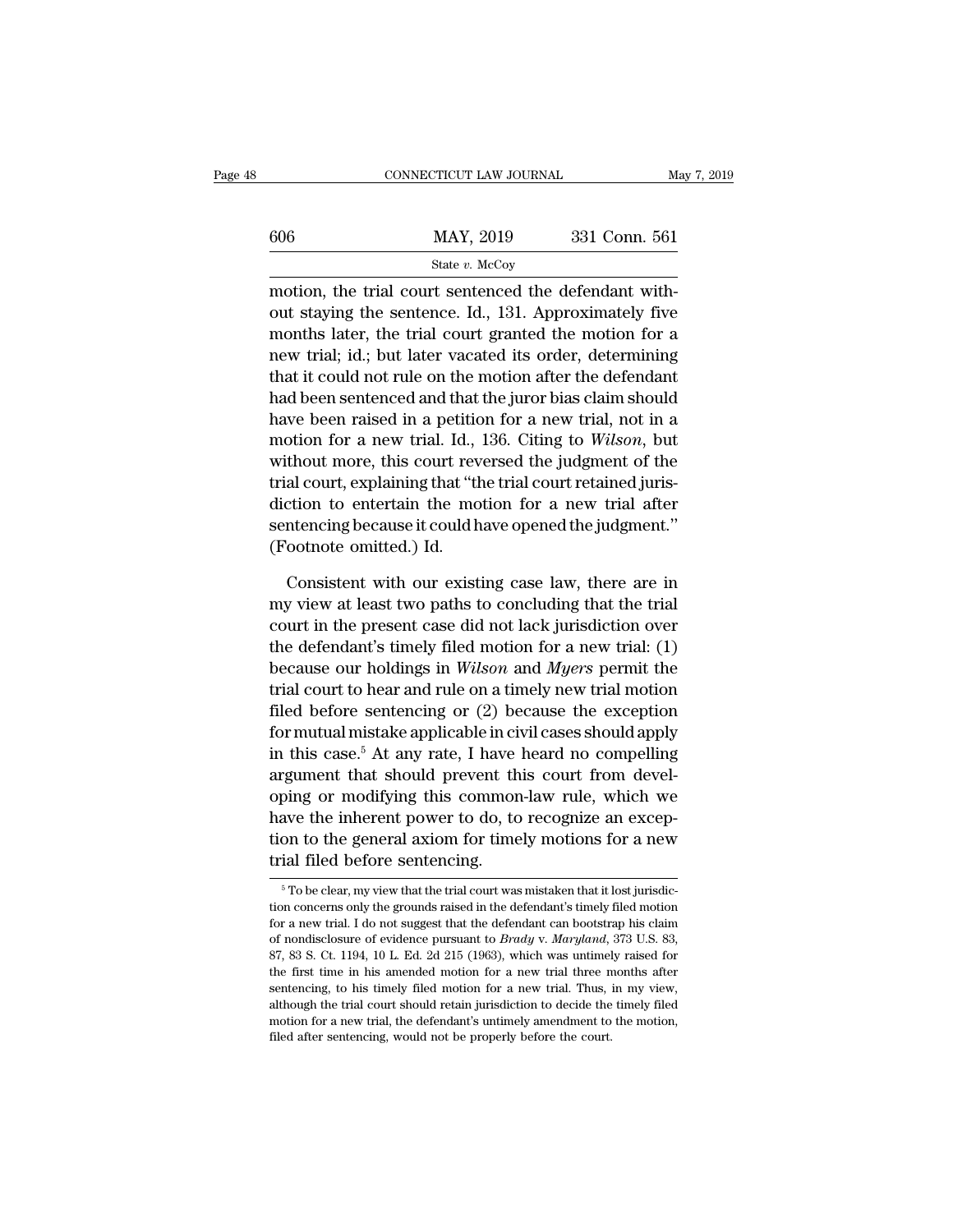| 2019          | CONNECTICUT LAW JOURNAL | Page 49 |
|---------------|-------------------------|---------|
| 331 Conn. 561 | MAY, 2019               | 607     |
|               | State $v$ . McCoy       |         |

A

1 Conn. 561 MAY, 2019 607<br>
State v. McCoy<br>
A<br>
There is no dispute that the trial court in the present<br>
se originally had jurisdiction to decide the motion<br>
r. a now trial: "The Superior Court begring a criminal 331 Conn. 561 MAY, 2019 607<br>
State v. McCoy<br>
A<br>
There is no dispute that the trial court in the present<br>
case originally had jurisdiction to decide the motion<br>
for a new trial: "The Superior Court hearing a criminal<br>
matt 331 Conn. 561 MAY, 2019 607<br>
State v. McCoy<br>
A<br>
There is no dispute that the trial court in the present<br>
case originally had jurisdiction to decide the motion<br>
for a new trial: "The Superior Court hearing a criminal<br>
matt State  $v$ . McCoy<br>
A<br>
There is no dispute that the trial court in the present<br>
case originally had jurisdiction to decide the motion<br>
for a new trial: "The Superior Court hearing a criminal<br>
matter acquires subject matter A<br>
There is no dispute that the trial court in the present<br>
case originally had jurisdiction to decide the motion<br>
for a new trial: "The Superior Court hearing a criminal<br>
matter acquires subject matter jurisdiction from i There is no dispute that the trial court in the present<br>case originally had jurisdiction to decide the motion<br>for a new trial: "The Superior Court hearing a criminal<br>matter acquires subject matter jurisdiction from its<br>aut There is no dispute that the trial court in the present<br>case originally had jurisdiction to decide the motion<br>for a new trial: "The Superior Court hearing a criminal<br>matter acquires subject matter jurisdiction from its<br>au case originally had jurisdiction to decide the motion<br>for a new trial: "The Superior Court hearing a criminal<br>matter acquires subject matter jurisdiction from its<br>authority as a constitutional court of unlimited jurisdic-<br> for a new trial: "The Superior Court hearing a criminal<br>matter acquires subject matter jurisdiction from its<br>authority as a constitutional court of unlimited jurisdic-<br>tion. . . . The Superior Court's authority in a crimi matter acquires subject matter jurisdiction from its<br>authority as a constitutional court of unlimited jurisdic-<br>tion.... The Superior Court's authority in a criminal<br>case becomes established by the proper presentment<br>of t authority as a constitutional court of unlimited jurisdiction. . . . The Superior Court's authority in a criminal case becomes established by the proper presentment of the information . . . which is essential to initiate tion. . . . The Superior Court's authority in a criminal case becomes established by the proper presentment<br>of the information . . . which is essential to initiate a<br>criminal proceeding. . . . [U]pon the return to the<br>Sup case becomes established by the proper presentment<br>of the information  $\dots$  which is essential to initiate a<br>criminal proceeding.  $\dots$  [U]pon the return to the<br>Superior Court of the indictment [or information]<br>against the of the information . . . which is essential to initiate a<br>criminal proceeding. . . . [U]pon the return to the<br>Superior Court of the indictment [or information]<br>against the accused, it obtained the sole and original<br>jurisdi Superior Court of the indictment [or information]<br>against the accused, it obtained the sole and original<br>jurisdiction of the charge therein made . . . ." (Cita-<br>tions omitted; internal quotation marks omitted.) *State*<br>v. against the accused, it obtained the sole and original<br>jurisdiction of the charge therein made . . . ." (Cita-<br>tions omitted; internal quotation marks omitted.) *State*<br>v. *Carey*, supra, 222 Conn. 305–306; see *State* v. jurisdiction of the charge therein made . . . ." (Citations omitted; internal quotation marks omitted.) *State* v. *Carey*, supra, 222 Conn. 305–306; see *State* v. *Ramos*, supra, 306 Conn. 133–34 ("The Superior Court is tions omitted; internal quotation marks omitted.) State<br>v. Carey, supra, 222 Conn. 305–306; see State v. Ramos,<br>supra, 306 Conn. 133–34 ("The Superior Court is a<br>constitutional court of general jurisdiction. In the<br>absence v. *Carey*, supra, 222 Conn. 305–306; see *State* v. *Ramos*, supra, 306 Conn. 133–34 ("The Superior Court is a constitutional court of general jurisdiction. In the absence of statutory or constitutional provisions, the li supra, 306 Conn. 133–34 ("The Superior Court is a constitutional court of general jurisdiction. In the absence of statutory or constitutional provisions, the limits of its jurisdiction are delineated by the common law.'"). constitutional court of general jurisdiction. In the absence of statutory or constitutional provisions, the limits of its jurisdiction are delineated by the common law.'"). Thus, this case does not in my view require us to absence of statutory or constitutional provisions, the<br>limits of its jurisdiction are delineated by the common<br>law.'"). Thus, this case does not in my view require<br>us to *expand* the court's jurisdiction, as the majority<br>s w.'"). Thus, this case does not in my view require<br>to *expand* the court's jurisdiction, as the majority<br>ggests. Rather, the question is whether the court inal-<br>rably *lost* jurisdiction it unquestionably had, pre-<br>nting

a common-law exception to the court's interesting to expand the court's jurisdiction, as the majority suggests. Rather, the question is whether the court inalterably *lost* jurisdiction it unquestionably had, preventing i is to *expand* the court's jurisdiction, as the majority<br>suggests. Rather, the question is whether the court inal-<br>terably *lost* jurisdiction it unquestionably had, pre-<br>venting it from ruling on the timely filed motion.<br> suggests. *Rather*, the question is whether the court mai-<br>terably *lost* jurisdiction it unquestionably had, pre-<br>venting it from ruling on the timely filed motion.<br>The rule at issue is the product of common law; it is<br>a terably *iost* jurisdiction it unquestionably had, preventing it from ruling on the timely filed motion.<br>The rule at issue is the product of common law; it is<br>a common-law exception to the court's inherent author-<br>ity to The rule at issue is the product of common law; it is<br>a common-law exception to the court's inherent author-<br>ity to open, correct, and modify judgments. See *State*<br>v. Dayton, supra, 176 Conn. App. 871 n.13 ("[o]ur courts The rule at issue is the product of common law; it is<br>a common-law exception to the court's inherent author-<br>ity to open, correct, and modify judgments. See *State*<br>v. Dayton, supra, 176 Conn. App. 871 n.13 ("[o]ur courts<br> a common-law exception to the court's inherent authority to open, correct, and modify judgments. See *State* v. *Dayton*, supra, 176 Conn. App. 871 n.13 ("[o]ur courts have inherent power to open, correct and modify judgme ity to open, correct, and modify judgments. See *State*<br>v. *Dayton*, supra, 176 Conn. App. 871 n.13 ("[o]ur courts<br>have inherent power to open, correct and modify judg-<br>ments" [internal quotation marks omitted]). The com-<br> v. *Dayton*, supra, 176 Conn. App. 871 n.13 ("[o]ur courts<br>have inherent power to open, correct and modify judg-<br>ments" [internal quotation marks omitted]). The com-<br>mon law is judge made law. See *Western Union<br>Telegraph* have inherent power to open, correct and modify judg-<br>ments" [internal quotation marks omitted]). The com-<br>mon law is judge made law. See *Western Union<br>Telegraph Co.* v. *Call Publishing Co.*, 181 U.S. 92, 102,<br>21 S. Ct. ments" [internal quotation marks omitted]). The com-<br>mon law is judge made law. See *Western Union<br>Telegraph Co.* v. *Call Publishing Co.*, 181 U.S. 92, 102,<br>21 S. Ct. 561, 45 L. Ed. 765 (1901) ("the common law<br>comprises mon law is judge made law. See Western Union<br>Telegraph Co. v. Call Publishing Co., 181 U.S. 92, 102,<br>21 S. Ct. 561, 45 L. Ed. 765 (1901) ("the common law<br>comprises the body of those principles and rules of<br>action . . . wh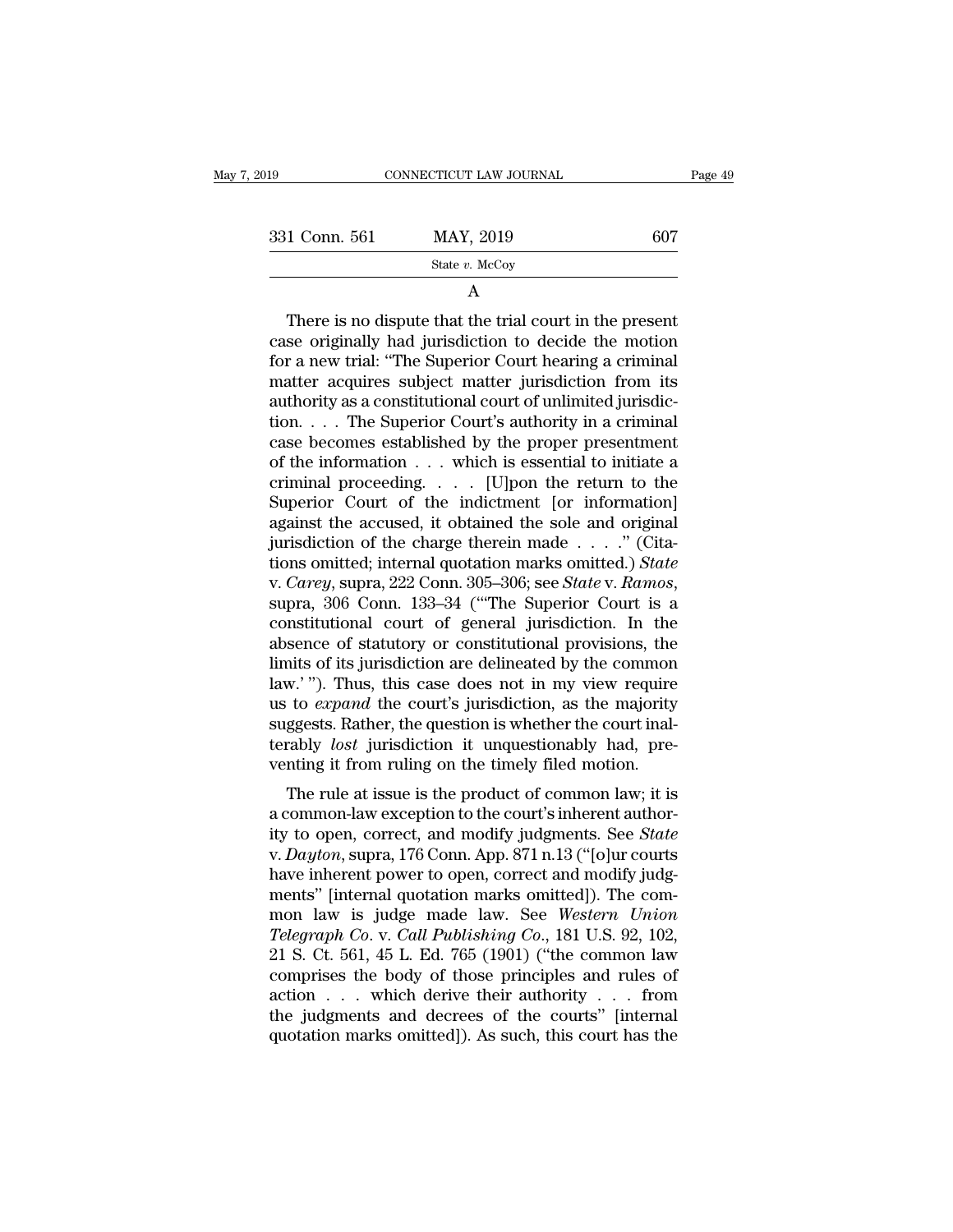|     | CONNECTICUT LAW JOURNAL | May 7, 2019   |  |
|-----|-------------------------|---------------|--|
|     |                         |               |  |
| 608 | MAY, 2019               | 331 Conn. 561 |  |
|     | State $v$ . McCoy       |               |  |

CONNECTICUT LAW JOURNAL<br>
SHALE MAY, 2019 331 Conn. 561<br>
State v. McCoy<br>
inherent authority to develop and adapt it to the circum-<br>
stances at issue. *State v. Lombardo Bros. Mason Con-*<br>
tractors. *Jag.* 207 Conn. 412, 426 State *v.* MAY, 2019 331 Conn. 561<br>
State *v.* McCoy<br>
inherent authority to develop and adapt it to the circum-<br>
stances at issue. *State* v. *Lombardo Bros. Mason Con-*<br> *stractors, Inc.*, 307 Conn. 412, 436, 54 A.3d 1005 *tractors, Inc.*, 307 Connection 2019<br> *tractors, Inc.*, 307 Connection 2018 (2012)<br> *tractors, Inc.*, 307 Connection 312, 436, 54 A.3d 1005 (2012)<br>
(acknowledging that this court has "authority to adapt")<br>
the common law  $\frac{\text{MAX, 2019}}{\text{State } v. \text{ MeCoy}}$ <br>
inherent authority to develop and adapt it to the circumstances at issue. *State v. Lombardo Bros. Mason Contractors, Inc.*, 307 Conn. 412, 436, 54 A.3d 1005 (2012) (acknowledging that this State v. McCoy<br>
inherent authority to develop and adapt it to the circum-<br>
stances at issue. *State* v. *Lombardo Bros. Mason Con-*<br>
tractors, *Inc.*, 307 Conn. 412, 436, 54 A.3d 1005 (2012)<br>
(acknowledging that this cour state v. McCoy<br>
inherent authority to develop and adapt it to the circum-<br>
stances at issue. *State v. Lombardo Bros. Mason Con-*<br> *tractors, Inc.*, 307 Conn. 412, 436, 54 A.3d 1005 (2012)<br>
(acknowledging that this court inherent authority to develop and adapt it to the circum-<br>stances at issue. *State v. Lombardo Bros. Mason Con-*<br>*tractors, Inc.*, 307 Conn. 412, 436, 54 A.3d 1005 (2012)<br>(acknowledging that this court has "authority to a stances at issue. *State* v. *Lombardo Bros. Mason Contractors, Inc.*, 307 Conn. 412, 436, 54 A.3d 1005 (2012) (acknowledging that this court has "authority to adapt the common law to the changing needs of society," althou tractors, *Inc.*, 307 Conn. 412, 436, 54 A.3d 1005 (2012) (acknowledging that this court has "authority to adapt the common law to the changing needs of society," although not in sovereign immunity cases).<sup>6</sup> Accordingly, (acknowledging that this<br>the common law to the<br>although not in sovereig<br>ingly, because the rule at<br>this court has the authorit<br>the rule, including limitir<br>through exceptions.<br>As discussed, our cases As discussed, our cases have recognized an exception<br>the common-law rule, is court has the authority to clarify, develop, and adapt<br>e rule, including limiting its scope and applicability<br>rough exceptions.<br>As discussed, ou ingly, because the rule at issue is a common-law rule,<br>this court has the authority to clarify, develop, and adapt<br>the rule, including limiting its scope and applicability<br>through exceptions.<br>As discussed, our cases have r

this court has the authority to clarify, develop, and adapt<br>the rule, including limiting its scope and applicability<br>through exceptions.<br>As discussed, our cases have recognized an exception<br>to the common-law rule that a t the rule, including limiting its scope and applicability<br>through exceptions.<br>As discussed, our cases have recognized an exception<br>to the common-law rule that a trial court loses jurisdic-<br>tion upon sentencing, and have don 11<br>
11<br>
11<br>
11<br>
11<br>
11<br>
11<br>
11<br>
11<br>
13<br>
As discussed, our cases have recognized an exception<br>
to the common-law rule that a trial court loses jurisdic-<br>
tion upon sentencing, and have done so in situations<br>
that are logica As discussed, our cases have recognized an exception<br>to the common-law rule that a trial court loses jurisdic-<br>tion upon sentencing, and have done so in situations<br>that are logical and sensible. See *State* v. Wilson, sup As discussed, our cases have recognized an exception<br>to the common-law rule that a trial court loses jurisdic-<br>tion upon sentencing, and have done so in situations<br>that are logical and sensible. See *State* v. *Wilson*, s to the common-law rule that a trial court loses jurisdiction upon sentencing, and have done so in situations that are logical and sensible. See *State* v. *Wilson*, supra, 199 Conn. 437; see also *State* v. *Myers*, supra tion upon sentencing, and have done so in situations<br>that are logical and sensible. See *State* v. *Wilson*, supra,<br>199 Conn. 437; see also *State* v. *Myers*, supra, 242 Conn.<br>136. In my view, it requires no extension of that are logical and sensible. See *State* v. *Wilson*, supra, 199 Conn. 437; see also *State* v. *Myers*, supra, 242 Conn. 136. In my view, it requires no extension of our existing case law to hold that such an appropria 199 Conn. 437; see also *State* v. *Myers*, supra, 242 Conn.<br>136. In my view, it requires no extension of our existing<br>case law to hold that such an appropriate and sensible<br>exception to the common-law rule applies in thi 136. In my view, it requires no extension of our existing case law to hold that such an appropriate and sensible exception to the common-law rule applies in this case. I would not hold that we have overruled those cases su guishable. would not hold that we have overruled those cases<br>b silentio, or that we should overrule them explicitly<br>w. Rather, the case that the majority holds governs<br>e present situation, *Luzietti*, I find plainly distin-<br>ishable.<br> sub silentio, or that we should overrule them explicitly<br>
now. Rather, the case that the majority holds governs<br>
the present situation, *Luzietti*, I find plainly distin-<br>
guishable.<br>
This court exercised its common-law au

now. Rather, the case that the majority holds governs<br>the present situation, *Luzietti*, I find plainly distinguishable.<br>This court exercised its common-law authority in<br>Wilson, holding that the four month rule applicable the present situation, *Luzietti*, I find plainly distinguishable.<br>This court exercised its common-law authority in *Wilson*, holding that the four month rule applicable in civil cases applied equally in criminal cases. I guishable.<br>
This court exercised its common-law authority in<br> *Wilson*, holding that the four month rule applicable in<br>
civil cases applied equally in criminal cases. In doing<br>
so, we created an exception to the general co This court exercised its common-law authority in *Wilson*, holding that the four month rule applicable in civil cases applied equally in criminal cases. In doing so, we created an exception to the general common-law rule t For control of the general common-<br>o, we created an exception to the general common-<br>w rule that courts lose jurisdiction upon sentencing.<br>ee *State* v. *Wilson*, supra, 199 Conn. 437. Under this<br> $\frac{6}{10}$  The court's in so, we created an exception to the general common-<br>law rule that courts lose jurisdiction upon sentencing.<br>See *State* v. *Wilson*, supra, 199 Conn. 437. Under this<br><sup>6</sup> The court's inherent authority to develop and adapt

law rule that courts lose jurisdiction upon sentencing.<br>See *State* v. *Wilson*, supra, 199 Conn. 437. Under this<br><sup>6</sup>The court's inherent authority to develop and adapt the common law is<br>consistent with the nature of the See *State* v. *Wilson*, supra, 199 Conn. 437. Under this<br>  $\circ$  The court's inherent authority to develop and adapt the common law is<br>
consistent with the nature of the common law: "The common law is not<br>
static, but is a Figure 1. We also the studies of the control and adapt the common law is consistent with the nature of the common law: "The common law is not static, but is a dynamic and growing thing and its rules arise from the applica <sup>6</sup> The court's inherent authority to develop and adapt the common law is consistent with the nature of the common law: "The common law is not static, but is a dynamic and growing thing and its rules arise from the applic consistent with the nature of the common law: "The common law is not static, but is a dynamic and growing thing and its rules arise from the application of reason to the changing conditions of society. . . . [T]his flexibi consistent with the nature of the common law: "The common law is not static, but is a dynamic and growing thing and its rules arise from the application of reason to the changing conditions of society. . . . [T]his flexib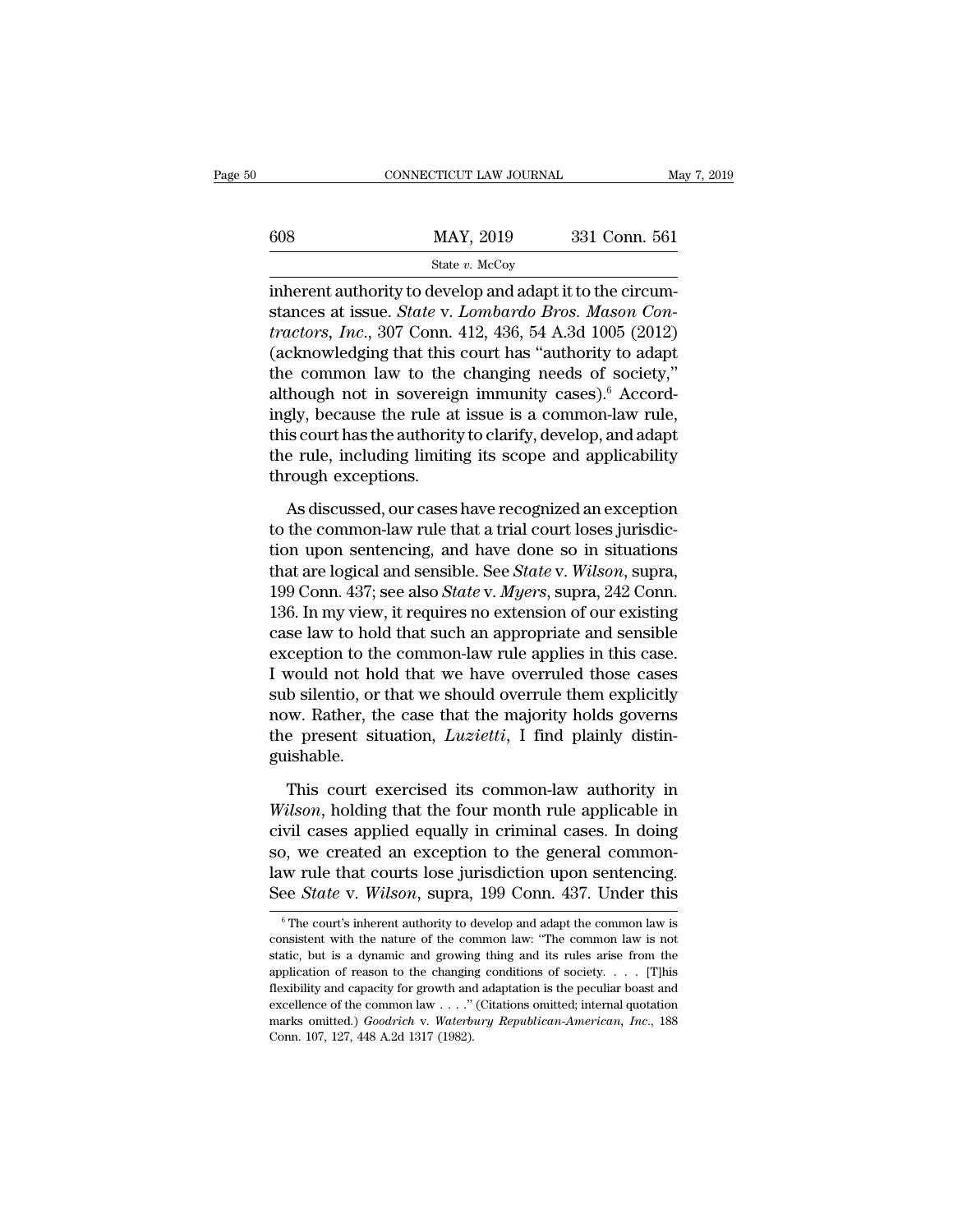| 2019          | CONNECTICUT LAW JOURNAL                                                                                           | Page 51 |
|---------------|-------------------------------------------------------------------------------------------------------------------|---------|
|               |                                                                                                                   |         |
| 331 Conn. 561 | MAY, 2019                                                                                                         | 609     |
|               | State $v$ . McCoy                                                                                                 |         |
|               | exception, the trial court in the present case had juris-<br>diction to rule on the timely filed motion for a new |         |

 $\begin{array}{ccc}\n 331 \text{ Conn. } 561 \quad \text{MAT, } 2019 \quad \text{609}\n \end{array}$ <br>  $\begin{array}{ccc}\n \text{State } v. \text{ McCoy} \\
 \hline\n \text{Exception, the trial court in the present case had juris-  
\ndiction to rule on the timely filed motion for a new  
\ntrial, despite the defendant's having begun serving his  
\nsentance because the motion was filed and even with\n\end{array}$ 331 Conn. 561 MAY, 2019 609<br>
State v. McCoy<br>
exception, the trial court in the present case had juris-<br>
diction to rule on the timely filed motion for a new<br>
trial, despite the defendant's having begun serving his<br>
senten 331 Conn. 561 MAY, 2019 609<br>
State v. McCoy<br>
exception, the trial court in the present case had juris-<br>
diction to rule on the timely filed motion for a new<br>
trial, despite the defendant's having begun serving his<br>
senten State v. McCoy<br>
State v. McCoy<br>
exception, the trial court in the present case had juris-<br>
diction to rule on the timely filed motion for a new<br>
trial, despite the defendant's having begun serving his<br>
sentence, because t state v. McCoy<br>exception, the trial court in the present case had juris-<br>diction to rule on the timely filed motion for a new<br>trial, despite the defendant's having begun serving his<br>sentence, because the motion was filed exception, the trial court in the present case had juris-<br>diction to rule on the timely filed motion for a new<br>trial, despite the defendant's having begun serving his<br>sentence, because the motion was filed and, even with<br>a diction to rule on the timely filed motion for a new<br>trial, despite the defendant's having begun serving his<br>sentence, because the motion was filed and, even with<br>an extension of time for briefing, was to have been<br>ruled o trial, despite the defendant's having begun serving his<br>sentence, because the motion was filed and, even with<br>an extension of time for briefing, was to have been<br>ruled on within four months of the sentencing.<sup>7</sup> Clearly,<br>i sentence, because the motion was filed and, even with<br>an extension of time for briefing, was to have been<br>ruled on within four months of the sentencing.<sup>7</sup> Clearly,<br>if a court retains jurisdiction to modify a sentence for<br> an extension of time for briefing, was to have been<br>ruled on within four months of the sentencing.<sup>7</sup> Clearly,<br>if a court retains jurisdiction to modify a sentence for<br>up until four months after the judgment, a timely moti ruled on within four months of the sentencing.<sup>7</sup> Clearly,<br>if a court retains jurisdiction to modify a sentence for<br>up until four months after the judgment, a timely motion<br>for a new trial filed prior to sentencing falls w if a court retains jurisdiction to modify a sentence for<br>up until four months after the judgment, a timely motion<br>for a new trial filed prior to sentencing falls within this<br>four month time frame. Accordingly, under the fo up until four months after the judgment, a timely motion<br>for a new trial filed prior to sentencing falls within this<br>four month time frame. Accordingly, under the four<br>month rule espoused in *Wilson*, even after sentencing for a new trial filed prior to senter<br>four month time frame. Accordin<br>month rule espoused in *Wilson*, e<br>the trial court retained jurisdiction<br>filed motion for a new trial becaus<br>and the court's ruling both occurre<br>had pas In the mail of *Milson*, even after sentencing,<br>e trial court retained jurisdiction to rule on the timely<br>ed motion for a new trial because the motion's filing<br>d the court's ruling both occurred before four months<br>d passed retained jurisdiction to rule on the timely<br>filed motion for a new trial because the motion's filing<br>and the court's ruling both occurred before four months<br>had passed after sentencing.<br>Then, in *Myers*, this court stated

the that court retained jurisdiction to rule of the thilery<br>filed motion for a new trial because the motion's filing<br>and the court's ruling both occurred before four months<br>had passed after sentencing.<br>Then, in *Myers*, th and the court's ruling both occurred before four months<br>had passed after sentencing.<br>Then, in *Myers*, this court stated that "the trial court<br>retained jurisdiction to entertain the motion for a new<br>trial [that was timely and the coart's raing both occarred before four months<br>had passed after sentencing.<br>Then, in *Myers*, this court stated that "the trial court<br>retained jurisdiction to entertain the motion for a new<br>trial [that was timely f Then, in *Myers*, this court stated that "the trial court<br>retained jurisdiction to entertain the motion for a new<br>trial [that was timely filed prior to sentencing but not<br>decided until] after sentencing because it could ha Then, in *Myers*, this court stated that "the trial court<br>retained jurisdiction to entertain the motion for a new<br>trial [that was timely filed prior to sentencing but not<br>decided until] after sentencing because it could ha retained jurisdiction to entertain the motion for a new<br>trial [that was timely filed prior to sentencing but not<br>decided until] after sentencing because it could have<br>opened the judgment." (Footnote omitted.) *State* v.<br>*M* trial [that was timely filed prior to sentencing but not<br>decided until] after sentencing because it could have<br>opened the judgment." (Footnote omitted.) *State* v.<br>*Myers*, supra, 242 Conn. 136. In *Myers*, we cited to<br>*Wi* decided until] after sentencing because it could have<br>opened the judgment." (Footnote omitted.) *State* v.<br>*Myers*, supra, 242 Conn. 136. In *Myers*, we cited to<br>*Wilson* and acknowledged, in a footnote, that the four<br>mon opened the judgment." (Footnote omitted.) *State* v.<br> *Myers*, supra, 242 Conn. 136. In *Myers*, we cited to<br> *Wilson* and acknowledged, in a footnote, that the four<br>
month rule applied equally in criminal and civil cases. *Myers*, supra, 242 Conn. 136. In *Myers*, we cited to *Wilson* and acknowledged, in a footnote, that the four month rule applied equally in criminal and civil cases. See id., 136 n.16. Thus, as a result of the timely fil *Wilson* and acknowledged, in a footnote, that the four<br>month rule applied equally in criminal and civil cases.<br>See id., 136 n.16. Thus, as a result of the timely filing<br>of the motion prior to sentencing, the four month r month rule applied equally in criminal and civil cases.<br>See id., 136 n.16. Thus, as a result of the timely filing<br>of the motion prior to sentencing, the four month rule<br>applied to the defendant's motion in *Myers*. The tri See id., 136 n.16. Thus, as a result of the timely filing<br>of the motion prior to sentencing, the four month rule<br>applied to the defendant's motion in *Myers*. The trial<br>court, in *Myers*, however, did not rule on the moti of the motion prior to sentencing, the four month rule<br>applied to the defendant's motion in *Myers*. The trial<br>court, in *Myers*, however, did not rule on the motion<br>for a new trial within four months of sentencing the<br>de or a new trial within four months of sentencing the efendant. This possibly suggests that *Myers* not only opplied the four month rule, but determined that the fial court retains jurisdiction over a motion for a new  $\frac{1$ defendant. This possibly suggests that *Myers* not only applied the four month rule, but determined that the trial court retains jurisdiction over a motion for a new  $\frac{1}{7}$  The defendant was found guilty on March 11, 2

applied the four month rule, but determined that the trial court retains jurisdiction over a motion for a new  $\frac{1}{\sqrt{2}}$ . The defendant was found guilty on March 11, 2013. Because the five day deadline for filing his mo denote the Book is the March 11, 2013. Because the five day<br>The defendant was found guilty on March 11, 2013. Because the five day<br>deadline for filing his motion for a new trial fell on a Saturday, the defendant<br>had until The defendant was found guilty on March 11, 2013. Because the five day<br>
The defendant was found guilty on March 11, 2013. Because the five day<br>
deadline for filing his motion for a new trial fell on a Saturday, the defend <sup>7</sup> The defendant was found guilty on March 11, 2013. Because the five day deadline for filing his motion for a new trial fell on a Saturday, the defendant had until Monday, March 18, 2013, to file his motion, and he file deadline for filing his motion for a new trial fell on a Saturday, the defendant had until Monday, March 18, 2013, to file his motion, and he filed it on that day. See Practice Book § 7-17. He was sentenced on June 6, 201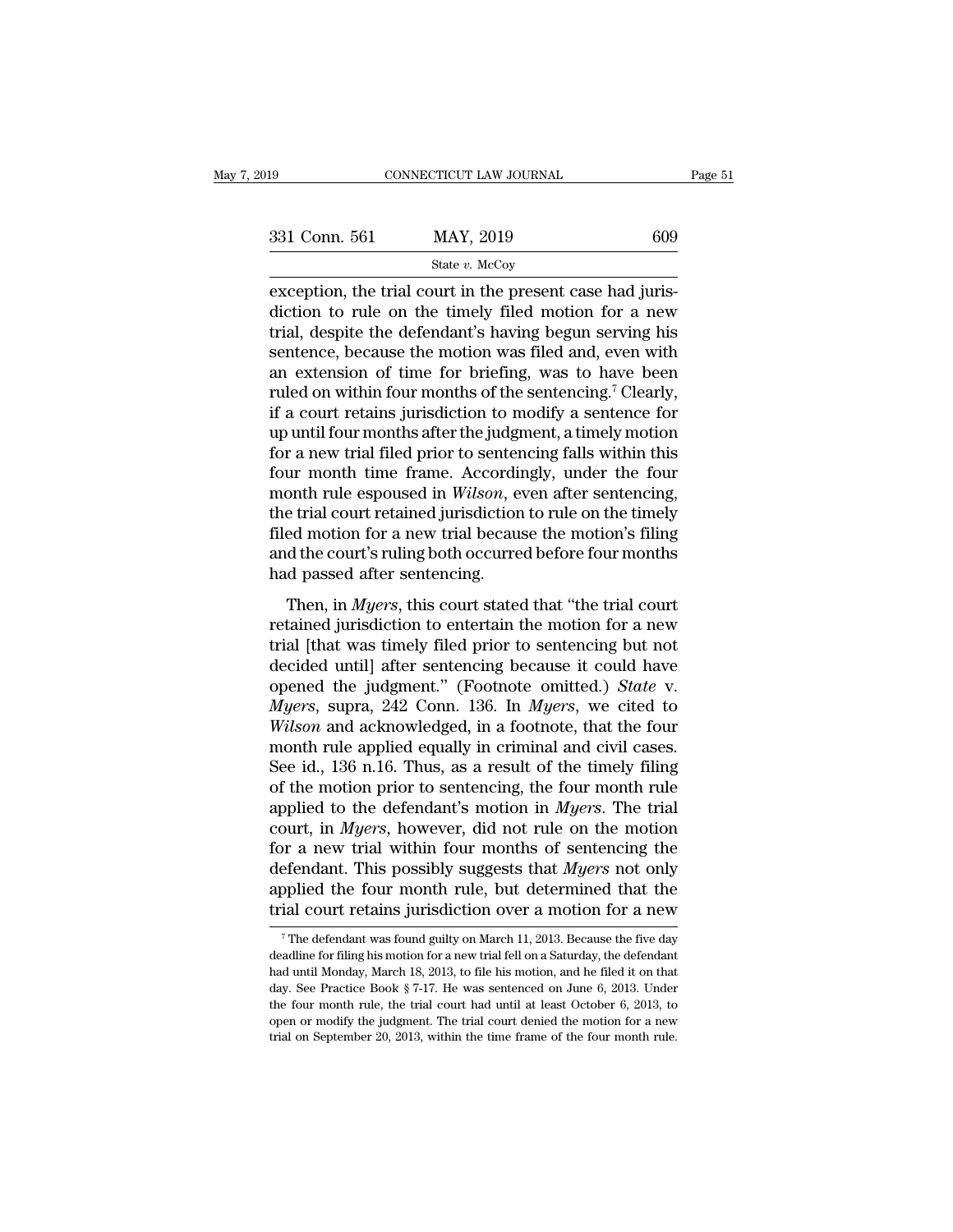|         | CONNECTICUT LAW JOURNAL | May 7, 2019   |  |
|---------|-------------------------|---------------|--|
|         |                         |               |  |
| $610\,$ | MAY, 2019               | 331 Conn. 561 |  |
|         | State $v$ . McCoy       |               |  |

CONNECTICUT LAW JOURNAL May 7, 2<br>  $\frac{1}{2}$ <br>  $\frac{1}{2}$ <br>  $\frac{1}{2}$ <br>  $\frac{1}{2}$ <br>  $\frac{1}{2}$ <br>  $\frac{1}{2}$ <br>  $\frac{1}{2}$ <br>  $\frac{1}{2}$ <br>  $\frac{1}{2}$ <br>  $\frac{1}{2}$ <br>  $\frac{1}{2}$ <br>  $\frac{1}{2}$ <br>  $\frac{1}{2}$ <br>  $\frac{1}{2}$ <br>  $\frac{1}{2}$ <br>  $\frac{1}{2}$ <br>  $\frac{1}{2}$ <br> even if the court did not rule on the motion within the four month time frame.<sup>8</sup> To the extent that the court in *Mucre* misonplied the four month rule in this regard 610 MAY, 2019 331 Conn. 561<br>
State v. McCoy<br>
trial as long as it was timely filed prior to sentencing,<br>
even if the court did not rule on the motion within the<br>
four month time frame.<sup>8</sup> To the extent that the court<br>
in  $\frac{\text{MAX}}{\text{State } v. \text{ MeCoy}}$ <br>
state *v.* McCoy<br>
trial as long as it was timely filed prior to sentencing,<br>
even if the court did not rule on the motion within the<br>
four month time frame.<sup>8</sup> To the extent that the court<br>
in *My* State *v*. McCoy<br>
state *v*. McCoy<br>
trial as long as it was timely filed prior to sentencing,<br>
even if the court did not rule on the motion within the<br>
four month time frame.<sup>8</sup> To the extent that the court<br>
in *Myers* mi state v. McCoy<br>
trial as long as it was timely filed prior to sentencing,<br>
even if the court did not rule on the motion within the<br>
four month time frame.<sup>8</sup> To the extent that the court<br>
in *Myers* misapplied the four mo trial as long as it was timely filed prior to sentencing,<br>even if the court did not rule on the motion within the<br>four month time frame.<sup>8</sup> To the extent that the court<br>in *Myers* misapplied the four month rule in this re even if the court did not rule on the motion within the<br>four month time frame.<sup>8</sup> To the extent that the court<br>in *Myers* misapplied the four month rule in this regard,<br>such an error does not affect the applicability of th four month time frame.<sup>8</sup> To the extent that the court<br>in *Myers* misapplied the four month rule in this regard,<br>such an error does not affect the applicability of the<br>four month rule to the present case, in which the tri in *Myers* misapplied the four month rule in this regard,<br>such an error does not affect the applicability of the<br>four month rule to the present case, in which the trial<br>court did rule on the motion within four months of<br>s such an error does not affect the applicability of the<br>four month rule to the present case, in which the trial<br>court did rule on the motion within four months of<br>sentencing. See footnote 7 of this concurring and dis-<br>senti four month rule to the present case, in which the trial<br>court did rule on the motion within four months of<br>sentencing. See footnote 7 of this concurring and dis-<br>senting opinion. In all other aspects, the procedural<br>postu court did rule on the motion within four months of<br>sentencing. See footnote 7 of this concurring and dis-<br>senting opinion. In all other aspects, the procedural<br>posture of the present case is nearly identical to that<br>of *My* sentencing. See footnote 7 of this concurring and dissenting opinion. In all other aspects, the procedural posture of the present case is nearly identical to that of  $Myers$ : a motion for a new trial filed before sentencing senting opinion. In all other aspe<br>posture of the present case is nea<br>of *Myers*: a motion for a new trial file<br>and within the time permitted to<br>Accordingly, pursuant to *Myers*, th<br>present case retained jurisdiction t<br>da *Myers*: a motion for a new trial filed before sentencing<br>d within the time permitted to file such a motion.<sup>9</sup><br>coordingly, pursuant to *Myers*, the trial court in the<br>esent case retained jurisdiction to decide the defenand within the time permitted to file such a motion.<sup>9</sup><br>Accordingly, pursuant to *Myers*, the trial court in the<br>present case retained jurisdiction to decide the defen-<br>dant's motion for a new trial.<br>The majority counters

Accordingly, pursuant to *Myers*, the trial court in the present case retained jurisdiction to decide the defendant's motion for a new trial.<br>The majority counters that the four month rule does not apply, in essence holdin present case retained jurisdiction to decide the defen-<br>dant's motion for a new trial.<br>The majority counters that the four month rule does<br>not apply, in essence holding that *Luzietti* and subse-<br>quent cases overruled *Wil* dant's motion for a new trial.<br>The majority counters that the four month rule does<br>not apply, in essence holding that *Luzietti* and subse-<br>quent cases overruled *Wilson* and *Myers* sub silentio.<br>In *State* v. *Luzietti* The majority counters that the four month rule does<br>not apply, in essence holding that *Luzietti* and subse-<br>quent cases overruled *Wilson* and *Myers* sub silentio.<br>In *State* v. *Luzietti*, supra, 230 Conn. 427, which ig The majority counters that the four month rule does<br>not apply, in essence holding that *Luzietti* and subse-<br>quent cases overruled *Wilson* and *Myers* sub silentio.<br>In *State* v. *Luzietti*, supra, 230 Conn. 427, which ig not apply, in essence holding that *Luzietti* and subsequent cases overruled *Wilson* and *Myers* sub silentio.<br>In *State* v. *Luzietti*, supra, 230 Conn. 427, which ignores<br>the four month rule, the defendant timely filed quent cases overruled *Wilson* and *Myers* sub silentio.<br>In *State* v. *Luzietti*, supra, 230 Conn. 427, which ignores<br>the four month rule, the defendant timely filed his<br>motion for a judgment of acquittal, and the trial c In *State* v. *Luzietti*, supra, 230 Conn. 427, which ignores<br>the four month rule, the defendant timely filed his<br>motion for a judgment of acquittal, and the trial court<br>denied it prior to sentencing. Id., 429. Six weeks the four month rule, the defendant timely filed his<br>motion for a judgment of acquittal, and the trial court<br>denied it prior to sentencing. Id., 429. Six weeks after<br>sentencing, the defendant filed a motion for reargu-<br>ment motion for a judgment of acquittal, and the trial court<br>denied it prior to sentencing. Id., 429. Six weeks after<br>sentencing, the defendant filed a motion for reargu-<br>ment. Id. The trial court granted reargument but denied<br> denied it prior to sentencing. Id., 429. Six weeks after<br>sentencing, the defendant filed a motion for reargu-<br>ment. Id. The trial court granted reargument but denied<br>relief, holding that it could not grant the underlying<br>m relief, holding that it could not grant the underlying<br>motion for a judgment of acquittal because it did not<br>have jurisdiction to modify the judgment. Id., 429–30.<br>In *Luzietti*, however, this court was not faced with<br> $\frac$ motion for a judgment of acquittal because it did not<br>have jurisdiction to modify the judgment. Id., 429–30.<br>In *Luzietti*, however, this court was not faced with<br><sup>8</sup>The state argues that Practice Book § 42-54 limits a co

have jurisdiction to modify the judgment. Id., 429–30.<br>In *Luzietti*, however, this court was not faced with<br><sup>8</sup>The state argues that Practice Book § 42-54 limits a court's ability to<br>entertain such a motion to only prior In *Luzietti*, however, this court was not faced with<br>
<sup>8</sup> The state argues that Practice Book § 42-54 limits a court's ability to<br>
entertain such a motion to only prior to sentencing. I disagree. Section 42-<br>
54 does not The *Luttette*, HOWEVET, this COULT Was HOT lated With<br>
<sup>8</sup>The state argues that Practice Book § 42-54 limits a court's ability to<br>
entertain such a motion to only prior to sentencing. I disagree. Section 42-<br>
54 does not <sup>8</sup> The state argues that Practice Book § 42-54 limits a court's ability to entertain such a motion to only prior to sentencing. I disagree. Section 42-54 does not limit the time frame in which the court may rule on a mot entertain such a motion to only prior to sentencing. I disagree. Section 42-<br>54 does not limit the time frame in which the court may rule on a motion<br>for a new trial; it limits only the time within which such a motion may For a new trial; it limits only the time within which such a motion may be "made." Once a defendant timely makes a motion for a new trial, nothing in the language of  $\S 42-54$  prevents a court from ruling on the motion af for a new trial; it limits only the time within which such a motion may be "made." Once a defendant timely makes a motion for a new trial, nothing in the language of  $\S$  42-54 prevents a court from ruling on the motion af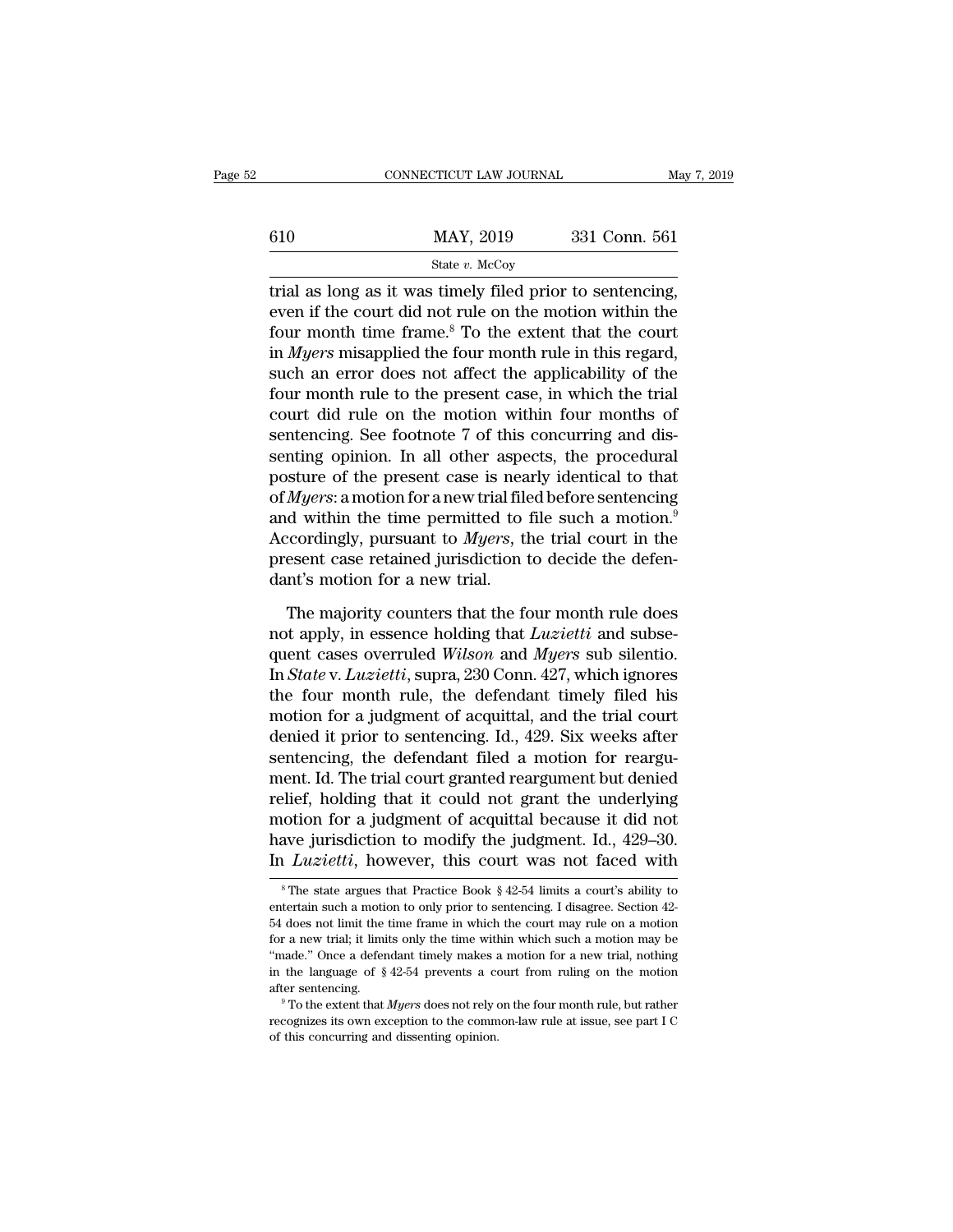| 019           | CONNECTICUT LAW JOURNAL                                                                                                                                                        | Page 53 |
|---------------|--------------------------------------------------------------------------------------------------------------------------------------------------------------------------------|---------|
| 331 Conn. 561 | MAY, 2019                                                                                                                                                                      | 611     |
|               | State $v$ . McCoy                                                                                                                                                              |         |
|               | determining whether the trial court retained jurisdiction<br>to decide a timely filed motion for a new trial that was<br>filed wright a contenging but rather was foced with a |         |

331 Conn. 561 MAY, 2019 611<br>
State v. McCoy<br>
determining whether the trial court retained jurisdiction<br>
to decide a timely filed motion for a new trial that was<br>
filed *prior* to sentencing, but rather was faced with a<br>
m  $f(331 \text{ Conn. } 561$  MAY, 2019 611<br>  $f(41 \text{ determining whether the trial court retained jurisdiction})$ <br>
determining whether the trial court retained jurisdiction<br>
to decide a timely filed motion for a new trial that was<br>
filed *prior* to sentencing, but rather was faced w 331 Conn. 561 MAY, 2019 611<br>  $\frac{\text{State } v. \text{ McCoy}}{\text{determining whether the trial court retained jurisdiction}}$   $\text{to decide a timely filed motion for a new trial that was}\n\text{field } prior\text{ to sentence, but rather was faced with a}\n\text{motion for reargument filed *after* sentering regarding\na motion for a judgment of acquired that already had\nhoon denied prior to shortoring.$ State v. McCoy<br>
determining whether the trial court retained jurisdiction<br>
to decide a timely filed motion for a new trial that was<br>
filed *prior* to sentencing, but rather was faced with a<br>
motion for reargument filed *a*  $\begin{array}{l} \text{state }v\text{.} \text{ McCoy} \\ \text{determining whether the trial court rett to decide a timely filed motion for a n filed prior to sentencing, but rather v motion for reargument filed *after* sent a motion for a judgment of acquittal been denied prior to sentencing. Similarly, all the other post-Myers. \end{array}$ decide a timely filed motion for a new trial that was<br>ed *prior* to sentencing, but rather was faced with a<br>otion for reargument filed *after* sentencing regarding<br>motion for a judgment of acquittal that already had<br>en den majority relieves the four motion of the four matter was filed *prior* to sentencing, but rather was faced with a motion for a judgment of acquittal that already had been denied prior to sentencing.<br>Similarly, all the oth

med *pror* to sentencing, but rather was raced with a<br>motion for reargument filed *after* sentencing regarding<br>a motion for a judgment of acquittal that already had<br>been denied prior to sentencing.<br>Similarly, all the othe a motion for reargament incurative *sentencing* regarding<br>a motion for a judgment of acquittal that already had<br>been denied prior to sentencing.<br>Similarly, all the other post-*Myers* cases that the<br>majority relies on to re 306 Conn. 820 (motion to correct illogel sortones filed after<br>  $\alpha$  and  $\alpha$  and  $\alpha$  areas in the majority relies on to reject the four month rule are<br>
distinguishable because they involve motions or petitions filed *aft* Similarly, all the other post-*Myers* cases that the<br>majority relies on to reject the four month rule are<br>distinguishable because they involve motions or peti-<br>tions filed *after* sentencing. See *State* v. *Ramos*, supra, Similarly, all the other post-*Myers* cases that the majority relies on to reject the four month rule are distinguishable because they involve motions or petitions filed *after* sentencing. See *State* v. Ramos, supra, 30 majority relies on to reject the four month rule are<br>distinguishable because they involve motions or peti-<br>tions filed *after* sentencing. See *State* v. *Ramos*, supra,<br>306 Conn. 128–29 (motion to vacate filed more than<br>t distinguishable because they involve motions or petitions filed *after* sentencing. See *State* v. Ramos, supra, 306 Conn. 128–29 (motion to vacate filed more than three years after judgment); *State* v. *Parker*, supra, 2 tions filed *after* sentencing. See *State* v. *Ramos*, supra,<br>306 Conn. 128–29 (motion to vacate filed more than<br>three years after judgment); *State* v. *Parker*, supra, 295<br>Conn. 830 (motion to correct illegal sentence f 306 Conn. 128–29 (motion to vacate filed more than<br>three years after judgment); *State* v. *Parker*, supra, 295<br>Conn. 830 (motion to correct illegal sentence filed after<br>sentencing); *State* v. *Das*, 291 Conn. 356, 360, 9 three years after judgment); *State* v. *Parker*, supra, 295<br>Conn. 830 (motion to correct illegal sentence filed after<br>sentencing); *State* v. *Das*, 291 Conn. 356, 360, 968 A.2d<br>367 (2009) (motion to vacate judgment filed Conn. 830 (motion to correct illegal sentence filed after<br>sentencing); *State* v. *Das*, 291 Conn. 356, 360, 968 A.2d<br>367 (2009) (motion to vacate judgment filed after sen-<br>tencing); *State* v. *Lawrence*, 281 Conn. 147, 1 sentencing); *State v. Das*, 291 Conn. 356, 360, 968 A.2d<br>367 (2009) (motion to vacate judgment filed after sen-<br>tencing); *State v. Lawrence*, 281 Conn. 147, 151, 913<br>A.2d 428 (2007) (motion to correct illegal sentence fi 367 (2009) (motion to vacate judgment filed after sentencing); *State v. Lawrence*, 281 Conn. 147, 151, 913<br>A.2d 428 (2007) (motion to correct illegal sentence filed<br>after sentencing); *State v. Reid*, 277 Conn. 764, 771, tencing); *State v. Lawrence*, 281 Conn. 147, 151, 913<br>A.2d 428 (2007) (motion to correct illegal sentence filed<br>after sentencing); *State v. Reid*, 277 Conn. 764, 771, 894<br>A.2d 963 (2006) (motion to withdraw guilty plea A.2d 428 (2007) (motion to correct illegal sentence filed<br>after sentencing); *State* v. *Reid*, 277 Conn. 764, 771, 894<br>A.2d 963 (2006) (motion to withdraw guilty plea filed<br>after sentencing); *Cobham* v. *Commissioner of* after sentencing); *State* v. *Reid*, 277 Conn. 764, 771, 894<br>A.2d 963 (2006) (motion to withdraw guilty plea filed<br>after sentencing); *Cobham* v. *Commissioner of Correc-<br>tion*, 258 Conn. 30, 35, 779 A.2d 80 (2001) (petit A.2d 963 (2006) (motion to withdraw guilty plea filed<br>after sentencing); *Cobham v. Commissioner of Correc-*<br>*tion*, 258 Conn. 30, 35, 779 A.2d 80 (2001) (petition for<br>writ of habeas corpus seeking to correct illegal sente after sentencing); *Cobham v. Commissioner of Correction*, 258 Conn. 30, 35, 779 A.2d 80 (2001) (petition for writ of habeas corpus seeking to correct illegal sentence filed after sentencing). Thus, even if the majority is tion, 258 Conn. 30, 35, 779 A.2d 80 (2001) (petition for<br>writ of habeas corpus seeking to correct illegal sentence<br>filed after sentencing). Thus, even if the majority is<br>correct that *Luzietti* and its progeny overrule *Wi* filed after sentencing). Thus, even if the majority is<br>correct that *Luzietti* and its progeny overrule *Wilson*<br>sub silentio, making the four month rule inapplicable<br>in criminal cases in which a motion is filed *after* se correct that *Luzietti* and its progeny overrule *Wilson*<br>sub silentio, making the four month rule inapplicable<br>in criminal cases in which a motion is filed *after* sen-<br>tencing, *Luzietti* does not affect the holding of sub silentio, making the four month rule inapplicable<br>in criminal cases in which a motion is filed *after* sen-<br>tencing, *Luzietti* does not affect the holding of *Myers*,<br>which permits a court to retain jurisdiction over *Myers*. mely filed motion for a new trial filed *prior* to sentenc-<br>g. I see no reason why this court's decision in *Luzietti*<br>buld or should have any effect on our decision in<br>yers.<br>B<br>In the civil context, a circumstance such as

B

ing. I see no reason why this court's decision in *Luzietti*<br>would or should have any effect on our decision in<br> $Myers$ .<br>B<br>In the civil context, a circumstance such as the pres-<br>ent one—the "unintentional" loss of jurisdictio would or should have any effect on our decision in<br> *Myers*.<br>
B<br>
In the civil context, a circumstance such as the pres-<br>
ent one—the "unintentional" loss of jurisdiction over<br>
a timely filed motion—would very likely be cal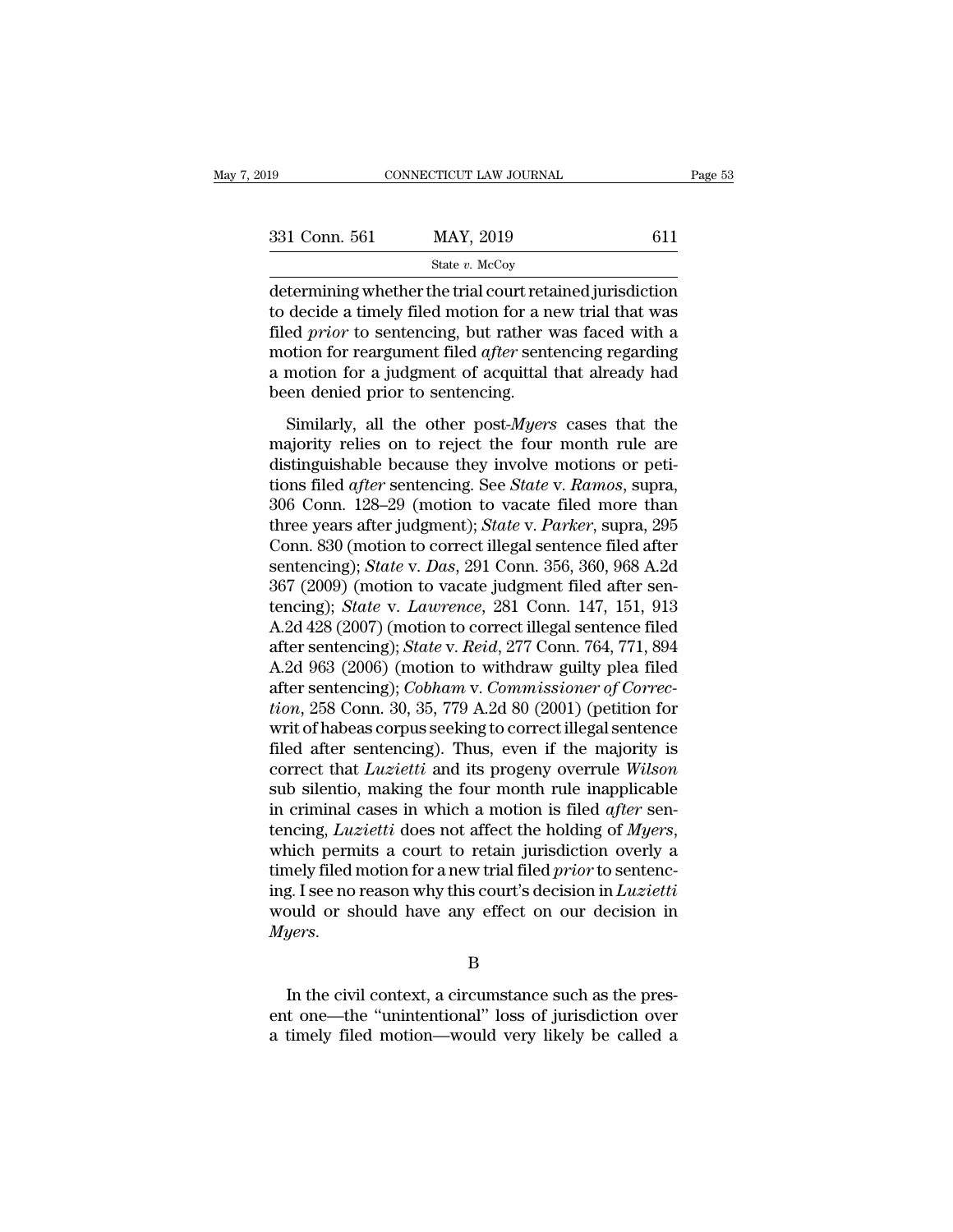# EXECUTE CONNECTICUT LAW JOURNAL May 7, 2019<br>
MAY, 2019 331 Conn. 561<br>
State v. McCoy

### State *v.* McCoy

CONNECTICUT LAW JOURNAL May 7, 2019<br>  $\begin{array}{r}\n 612 \text{ MAY, } 2019 \text{ 331 Conn. } 561 \\
 \hline\n \text{State } v. \text{ MeCoy}\n \end{array}$ <br>
"mutual mistake," authorizing the court to open its<br>
judgment to rule on the motion. See *Kenworthy* v. *Ken-*<br>
averth 612 MAY, 2019 331 Conn. 561<br>
512 MAY, 2019 331 Conn. 561<br>
51 State v. McCoy<br>
62 Thutual mistake," authorizing the court to open its<br>
52 Judgment to rule on the motion. See *Kenworthy* v. *Ken-*<br>
53 Wester w. *Carebotta*, 1 *worthy, 2019* 331 Conn. 561<br> *worthy, 180 Conn. 129, 131, 429 A.2d 837 (1980); <i>Car-*<br> *abetta v. Carabetta, 133 Conn. App. 732, 735, 38 A.3d*<br> *worthy, 180 Conn. 129, 131, 429 A.2d 837 (1980); <i>Car-*<br> *abetta v. Carabett abetta* v. *MAY*, 2019 331 Conn. 561<br> *State v. McCoy*<br> *abetta* v. *Carabetta*, 133 Conn. App. 732, 735, 38 A.3d 163 (2012). A mutual mistake is a mistake "that is compact to both partics and effects a result that patthe <sup>5121</sup> (312)<br>
<sup>5121</sup> (313)<br>
<sup>5121</sup> (313)<br>
<sup>429</sup> (2012). The motion of the motion of the motion of the motion of the motion of the motion of the worthy v. Ken-<br> *worthy*, 180 Conn. 129, 131, 429 A.2d 837 (1980); *Car-*<br> *a* state v. McCoy<br>
"mutual mistake," authorizing the court to open its<br>
judgment to rule on the motion. See *Kenworthy* v. *Kenworthy*, 180 Conn. 129, 131, 429 A.2d 837 (1980); *Car-*<br> *abetta* v. *Carabetta*, 133 Conn. App. "mutual mistake," authorizing the court to open its<br>judgment to rule on the motion. See *Kenworthy* v. *Kenworthy*, 180 Conn. 129, 131, 429 A.2d 837 (1980); *Car-*<br>*abetta* v. *Carabetta*, 133 Conn. App. 732, 735, 38 A.3d<br> judgment to rule on the motion. See *Kenworthy* v. *Kenworthy*, 180 Conn. 129, 131, 429 A.2d 837 (1980); *Car-*<br>*abetta* v. *Carabetta*, 133 Conn. App. 732, 735, 38 A.3d<br>163 (2012). A mutual mistake is a mistake "that is c worthy, 180 Conn. 129, 131, 429 A.2d 837 (1980); *Car-*<br>abetta v. *Carabetta*, 133 Conn. App. 732, 735, 38 A.3d<br>163 (2012). A mutual mistake is a mistake "that is com-<br>mon to both parties and effects a result that neither<br> abetta v. Carabetta, 133 Conn. App. 732, 735, 38 A.3d<br>163 (2012). A mutual mistake is a mistake "that is com-<br>mon to both parties and effects a result that neither<br>intended." (Internal quotation marks omitted.) *Terry* v.<br> 163 (2012). A mutual mistake is a mistake "that is common to both parties and effects a result that neither intended." (Internal quotation marks omitted.) *Terry* v. *Terry*, 102 Conn. App. 215, 229, 925 A.2d 375, cert. d mon to both parties and effects a result that neither<br>intended." (Internal quotation marks omitted.) *Terry* v.<br>*Terry*, 102 Conn. App. 215, 229, 925 A.2d 375, cert.<br>denied, 284 Conn. 911, 934 A.2d 931 (2007). In the pres intended." (Internal quotation marks omitted.) *Terry* v.<br> *Terry*, 102 Conn. App. 215, 229, 925 A.2d 375, cert.<br>
denied, 284 Conn. 911, 934 A.2d 931 (2007). In the pres-<br>
ent case, as the Appellate Court accurately descr Terry, 102 Conn. App. 215, 229, 925 A.2d 375, cert.<br>denied, 284 Conn. 911, 934 A.2d 931 (2007). In the pres-<br>ent case, as the Appellate Court accurately described<br>it, the parties and the trial court made the "collective<br>mi denied, 284 Conn. 911, 934 A.2d 931 (2007). In the present case, as the Appellate Court accurately described it, the parties and the trial court made the "collective mistake" of believing that the court would retain juris ent case, as the Appellate Court accurately described<br>it, the parties and the trial court made the "collective<br>mistake" of believing that the court would retain juris-<br>diction over the new trial motion once the defendant<br>h it, the parties and the trial court made the "collective<br>mistake" of believing that the court would retain juris-<br>diction over the new trial motion once the defendant<br>had been sentenced. *State* v. *McCoy*, supra, 171 Conn mistake" of believing that the court would retain juris-<br>diction over the new trial motion once the defendant<br>had been sentenced. *State* v. McCoy, supra, 171 Conn.<br>App. 328 n.6. In my view, even if the majority is correct diction over the new tri<br>had been sentenced. *Sto*<br>App. 328 n.6. In my view<br>that *Luzietti* has throw<br>*Myers*, the trial court co<br>to rule on the new trial m<br>of mutual mistake.<br>In civil cases, General In civil cases, General Statutes § 52-212a permits par-<br>In civil cases, the trial court could have opened the judgment<br>rule on the new trial motion under the related concept<br>mutual mistake.<br>In civil cases, General Statute that *Luzietti* has thrown cold water on *Wilson* and *Myers*, the trial court could have opened the judgment to rule on the new trial motion under the related concept of mutual mistake.<br>In civil cases, General Statutes

*Myers*, the trial court could have opened the judgment<br>to rule on the new trial motion under the related concept<br>of mutual mistake.<br>In civil cases, General Statutes  $\S~52-212a$  permits par-<br>ties to file a motion to open anyon, are and court codd nave opened are judgment<br>to rule on the new trial motion under the related concept<br>of mutual mistake.<br>In civil cases, General Statutes  $\S~52-212a$  permits par-<br>ties to file a motion to open or se of mutual mistake.<br>
In civil cases, General Statutes  $\S$  52-212a permits parties to file a motion to open or set aside the judgment<br>
within four months from the date of judgment. There is<br>
an exception, however, for cases In civil cases, General Statutes  $\S$  52-212a permits parties to file a motion to open or set aside the judgment<br>within four months from the date of judgment. There is<br>an exception, however, for cases in which the judgment In civil cases, General Statutes § 52-212a permits parties to file a motion to open or set aside the judgment<br>within four months from the date of judgment. There is<br>an exception, however, for cases in which the judgment<br>w ties to file a motion to open or set aside the judgment<br>within four months from the date of judgment. There is<br>an exception, however, for cases in which the judgment<br>was based on fraud or mutual mistake: "It is a well-<br>es within four months from the date of judgment. There is<br>an exception, however, for cases in which the judgment<br>was based on fraud or mutual mistake: "It is a well-<br>established general rule that even a judgment rendered<br>by an exception, however, for cases in which the judgment<br>was based on fraud or mutual mistake: "It is a well-<br>established general rule that even a judgment rendered<br>by the court . . . can subsequently be opened [after<br>the f *In re Jonathan M.*, 255 Conn. 208, 238, 764 A.2d 739<br>*In re Jonathan M.*, 255 Conn. 208, 256 Connection of mutual mistake." (Internal quotation marks omitted.)<br>*In re Jonathan M.*, 255 Conn. 208, 238, 764 A.2d 739<br>(2001). established general rule that even a judgment rendered<br>by the court  $\ldots$  can subsequently be opened [after<br>the four month limitation]  $\ldots$  if it is shown that  $\ldots$ <br>the judgment, was obtained by fraud  $\ldots$  or because<br>o by the court . . . can subsequently be opened [after the four month limitation] . . . if it is shown that . . . the judgment, was obtained by fraud . . . or because of mutual mistake." (Internal quotation marks omitted.) the four month limitation] . . . if it is shown that . . .<br>the judgment, was obtained by fraud . . . or because<br>of mutual mistake." (Internal quotation marks omitted.)<br>In re Jonathan M., 255 Conn. 208, 238, 764 A.2d 739<br>( the judgment, was obtained by fraud . . . or because<br>of mutual mistake." (Internal quotation marks omitted.)<br>In re Jonathan M., 255 Conn. 208, 238, 764 A.2d 739<br>(2001). This authority stems from the courts' "intrinsic<br>pow of mutual mistake." (Internal quotation marks omitted.)<br> *In re Jonathan M*., 255 Conn. 208, 238, 764 A.2d 739<br>
(2001). This authority stems from the courts' "intrinsic<br>
powers, independent of statutory provisions authoriz In re Jonathan M., 255 Conn. 208, 238, 764 A.2d 739 (2001). This authority stems from the courts' "intrinsic powers, independent of statutory provisions authorizing the opening of judgments, to vacate any judgment obtained (2001). This authority stems from the courts' "intrinsic<br>powers, independent of statutory provisions authoriz-<br>ing the opening of judgments, to vacate any judgment<br>obtained by fraud, duress or mutual mistake." In re<br>Baby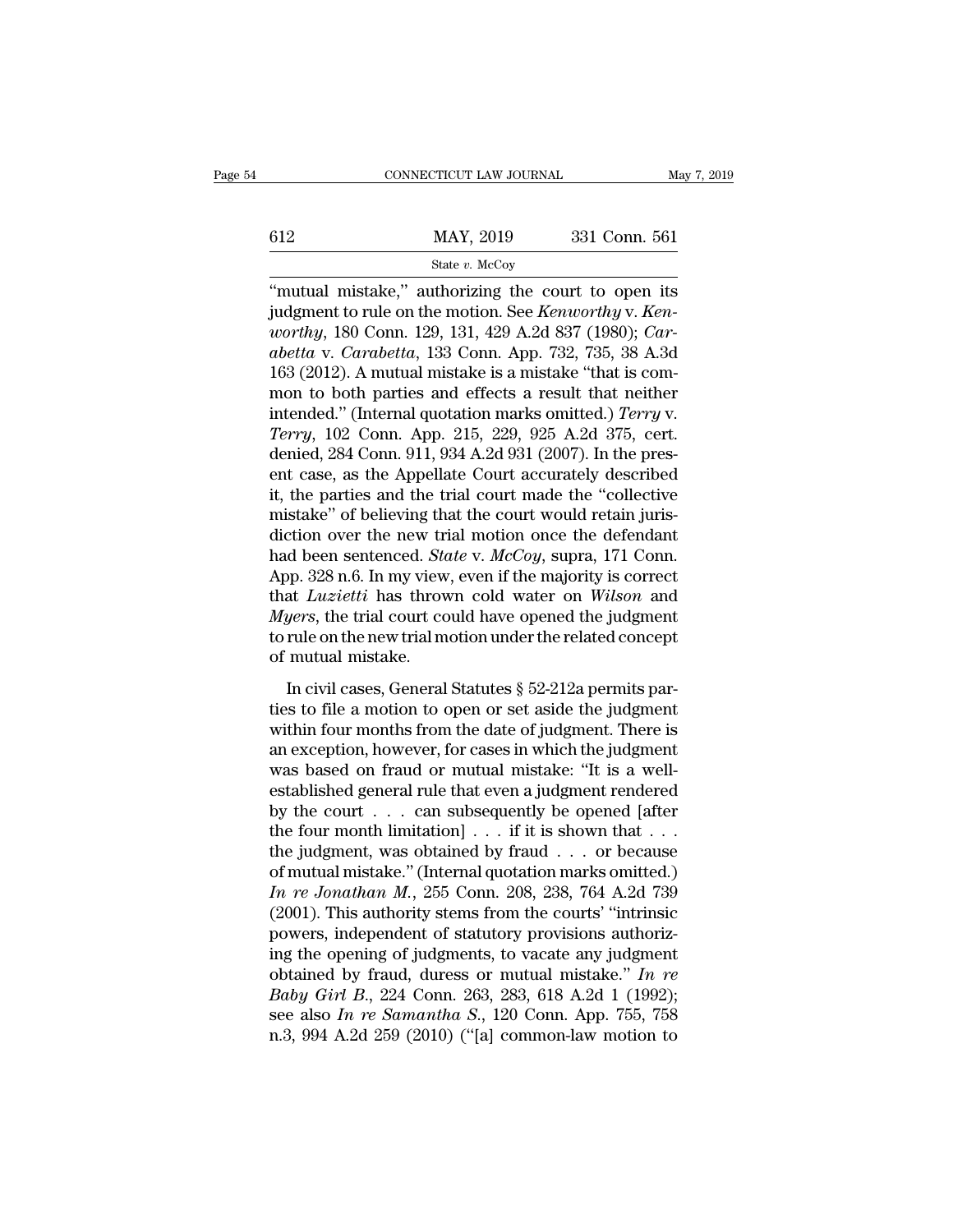| 019           | CONNECTICUT LAW JOURNAL                                                                                   | Page 55 |
|---------------|-----------------------------------------------------------------------------------------------------------|---------|
|               |                                                                                                           |         |
| 331 Conn. 561 | MAY, 2019                                                                                                 | 613     |
|               | State $v$ . McCoy                                                                                         |         |
| 1062(2011).   | open must be predicated on fraud, duress or mutual<br>mistake"), appeal dismissed, 300 Conn. 586, 15 A.3d |         |
|               | "Mutual mistake is an equitable principle that allows                                                     |         |

331 Conn. 561 MAY, 2019 613<br>
State v. McCoy<br>
open must be predicated on fraud, duress or mutual<br>
mistake''), appeal dismissed, 300 Conn. 586, 15 A.3d<br>
1062 (2011). <sup>1</sup> Conn. 561 MAY, 2019 613<br>
<sup>State v. McCoy</sup><br>
en must be predicated on fraud, duress or mutual<br>
istake"), appeal dismissed, 300 Conn. 586, 15 A.3d<br>
62 (2011).<br>
"Mutual mistake is an equitable principle that allows<br>
r the

State v. McCoy<br>
open must be predicated on fraud, duress or mutual<br>
mistake"), appeal dismissed, 300 Conn. 586, 15 A.3d<br>
1062 (2011).<br>
"Mutual mistake is an equitable principle that allows<br>
for the court to work fairness, open must be predicated on fraud, duress or mutual<br>mistake"), appeal dismissed, 300 Conn. 586, 15 A.3d<br>1062 (2011).<br>"Mutual mistake is an equitable principle that allows<br>for the court to work fairness, equity and justice." mistake"), appeal dismissed, 300 Conn. 586, 15 A.3d<br>1062 (2011).<br>"Mutual mistake is an equitable principle that allows<br>for the court to work fairness, equity and justice." (Inter-<br>nal quotation marks omitted.) In re Santi 1062 (2011).<br>
"Mutual mistake is an equitable principle that allows<br>
for the court to work fairness, equity and justice." (Inter-<br>
nal quotation marks omitted.) In re Santiago G., 154<br>
Conn. App. 835, 841 n.6, 108 A.3d 11 "Mutual mistake is an equitable principle that allows<br>for the court to work fairness, equity and justice." (Inter-<br>nal quotation marks omitted.) In re Santiago G., 154<br>Conn. App. 835, 841 n.6, 108 A.3d 1184, aff'd, 318 Co "Mutual mistake is an equitable principle that allows<br>for the court to work fairness, equity and justice." (Inter-<br>nal quotation marks omitted.) In re Santiago G., 154<br>Conn. App. 835, 841 n.6, 108 A.3d 1184, aff'd, 318 Co for the court to work fairness, equity and justice." (Internal quotation marks omitted.) In re Santiago G., 154<br>Conn. App. 835, 841 n.6, 108 A.3d 1184, aff'd, 318 Conn.<br>449, 121 A.3d 708 (2015). Fairness, equity and justi nal quotation marks omitted.) In re Santiago G., 154<br>Conn. App. 835, 841 n.6, 108 A.3d 1184, aff'd, 318 Conn.<br>449, 121 A.3d 708 (2015). Fairness, equity and justice<br>are essential to the justice system as a whole, not just Conn. App. 835, 841 n.6, 108 A.3d 1184, aff'd, 318 Conn.<br>449, 121 A.3d 708 (2015). Fairness, equity and justice<br>are essential to the justice system as a whole, not just<br>to the civil side of that system. Although this court 449, 121 A.3d 708 (2015). Fairness, equity and justice<br>are essential to the justice system as a whole, not just<br>to the civil side of that system. Although this court<br>never has applied the mutual mistake exception in a<br>crim are essential to the justice system as a whole, not just<br>to the civil side of that system. Although this court<br>never has applied the mutual mistake exception in a<br>criminal case, I can think of no policy reason that justi-<br> to the civil side of that system. Although this court<br>never has applied the mutual mistake exception in a<br>criminal case, I can think of no policy reason that justi-<br>fies remedying mutual mistakes in civil cases but not<br>in never has applied the mutual mistake exception in a<br>criminal case, I can think of no policy reason that justi-<br>fies remedying mutual mistakes in civil cases but not<br>in criminal cases, especially in light of the greater lib criminal case, I can think of no policy reason that justi-<br>fies remedying mutual mistakes in civil cases but not<br>in criminal cases, especially in light of the greater liberty<br>interests at stake in criminal cases. The Appel fies remedying mutual mistakes in civil cases but not<br>in criminal cases, especially in light of the greater liberty<br>interests at stake in criminal cases. The Appellate Court,<br>in fact, has noted that the exception should a in criminal cases, especially in light of the greater liberty<br>interests at stake in criminal cases. The Appellate Court,<br>in fact, has noted that the exception should apply<br>equally in criminal cases. In *State* v. Dayton, interests at stake in criminal cases. The Appellate Court,<br>in fact, has noted that the exception should apply<br>equally in criminal cases. In *State* v. Dayton, supra, 176<br>Conn. App. 871 n.13, that court explained that in ci in fact, has noted that the exception should apply<br>equally in criminal cases. In *State* v. *Dayton*, supra, 176<br>Conn. App. 871 n.13, that court explained that in civil<br>cases, there is an exception to the four month rule equally in criminal cases. In *State* v. *Dayton*, supra, 176<br>Conn. App. 871 n.13, that court explained that in civil<br>cases, there is an exception to the four month rule if<br>the judgment was obtained by fraud or mutual mis Conn. App. 871 n.13, that co<br>cases, there is an exception<br>the judgment was obtained b<br>Citing to *Wilson*, the Appel<br>that there was no reason for<br>or the mutual mistake excep<br>to criminal cases. Id.<sup>10</sup><br>This court can, and i be judgment was obtained by fraud or mutual mistake.<br>
ting to *Wilson*, the Appellate Court acknowledged<br>
at there was no reason for either the four month rule<br>
the mutual mistake exception not to apply equally<br>
criminal The gradient was obtained by riade of madal mistake.<br>Citing to *Wilson*, the Appellate Court acknowledged<br>that there was no reason for either the four month rule<br>or the mutual mistake exception not to apply equally<br>to cri

that there was no reason for either the four month rule<br>or the mutual mistake exception not to apply equally<br>to criminal cases. Id.<sup>10</sup><br>This court can, and in my view should, exercise its<br>inherent authority to develop and or the mutual mistake exception not to apply equally<br>to criminal cases. Id.<sup>10</sup><br>This court can, and in my view should, exercise its<br>inherent authority to develop and adapt the common-<br>law rule at issue by extending the mu and dissenting opinion. In exception for the apply equally to criminal cases. Id.<sup>10</sup><br>This court can, and in my view should, exercise its<br>inherent authority to develop and adapt the common-<br>law rule at issue by extending This court can, and in my view should, exercise its<br>inherent authority to develop and adapt the common-<br>law rule at issue by extending the mutual mistake excep-<br>tion to criminal cases. See part I A of this concurring<br>and d This court can, and in my view should, exercise its<br>inherent authority to develop and adapt the common-<br>law rule at issue by extending the mutual mistake excep-<br>tion to criminal cases. See part I A of this concurring<br>and d inherent authority to develop and adapt the common-<br>law rule at issue by extending the mutual mistake excep-<br>tion to criminal cases. See part I A of this concurring<br>and dissenting opinion. In exceptional circumstances,<br>as 10 It is noteworthy that in *Dayton*, in which the state claimed to have properly nolled the case, it *was the state* that argued that both the state claimed to have properly nolled the case, *it was the state* that argue as in the present case, where both parties and the court<br>did not realize that application of the rule at issue would<br>deprive the court of jurisdiction, such a mutual mistake<br> $\frac{10 \text{ ft}}{10 \text{ ft}}$  is noteworthy that in *Day* 

did not realize that application of the rule at issue would<br>deprive the court of jurisdiction, such a mutual mistake<br> $\frac{10 \text{ ft}}{10 \text{ ft}}$  is noteworthy that in *Dayton*, in which the state claimed to have<br>improperly nolle deprive the court of jurisdiction, such a mutual mistake<br>deprive the court of jurisdiction, such a mutual mistake<br>improperly nolled the case, *it was the state* that argued that both the four<br>month rule and the mutual mist  $\frac{10}{10}$  It is<br>improper<br>month ru<br>and crim<br>871 n.13.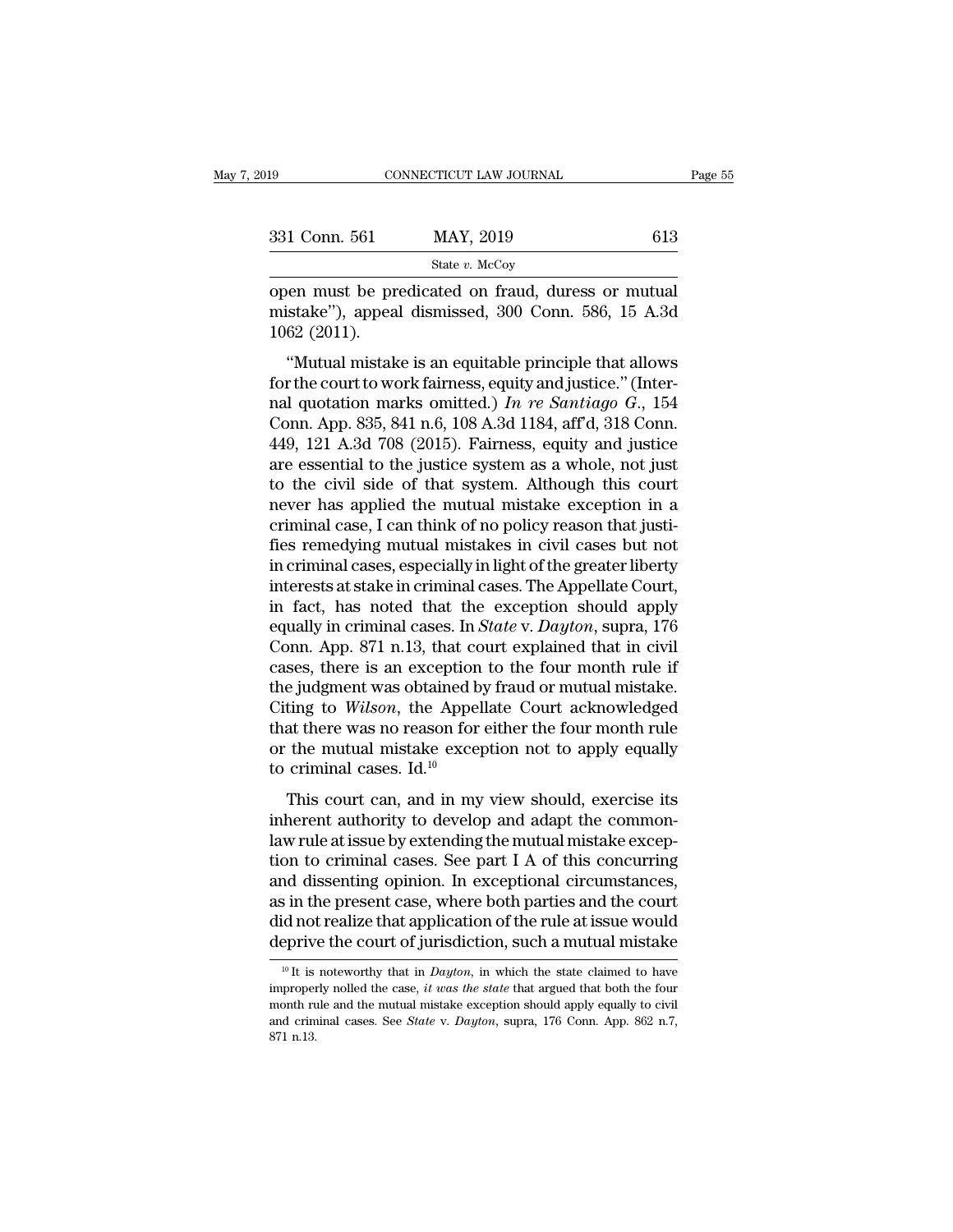|     | CONNECTICUT LAW JOURNAL                                                                                                                                                               | May 7, 2019   |
|-----|---------------------------------------------------------------------------------------------------------------------------------------------------------------------------------------|---------------|
| 614 | MAY, 2019                                                                                                                                                                             | 331 Conn. 561 |
|     | State $v$ . McCoy                                                                                                                                                                     |               |
|     | should not divest the court of jurisdiction to decide a<br>timely filed motion for a new trial. See <i>State</i> v. <i>Brown</i> ,<br>8 Cann Ann 948 951 519 A 9d 065 (1086) ("[W]hon |               |

the motion for a new trial. See *State* v*. Brown*, a court has acquired jurisdiction to decide a a court has acquired jurisdiction, no subsequent error or irrogularity will oust the invisdiction thus acquired  $\frac{\text{MAX}}{\text{State } v. \text{ MeCoy}}$ <br>
should not divest the court of jurisdiction to decide a<br>
timely filed motion for a new trial. See *State* v. *Brown*,<br>
8 Conn. App. 248, 251, 512 A.2d 965 (1986) ("[W]hen<br>
a court has acquired jur State v. McCoy<br>
Should not divest the court of jurisdiction to decide a<br>
timely filed motion for a new trial. See *State* v. *Brown*,<br>
8 Conn. App. 248, 251, 512 A.2d 965 (1986) ("[W]hen<br>
a court has acquired jurisdiction State v. McCoy<br>
Should not divest the court of jurisdiction to decide a<br>
timely filed motion for a new trial. See *State* v. *Brown*,<br>
8 Conn. App. 248, 251, 512 A.2d 965 (1986) ("[W]hen<br>
a court has acquired jurisdiction should not divest the court of jurisdiction to decide a<br>timely filed motion for a new trial. See *State* v. *Brown*,<br>8 Conn. App. 248, 251, 512 A.2d 965 (1986) ("[W]hen<br>a court has acquired jurisdiction, no subsequent err timely filed motion for a new trial. See *State* v. *Brown*,<br>8 Conn. App. 248, 251, 512 A.2d 965 (1986) ("[W]hen<br>a court has acquired jurisdiction, no subsequent error<br>or irregularity will oust the jurisdiction thus acqui 8 Conn. App. 248, 251, 512 A.2d 965 (1986) ("[W]hen<br>a court has acquired jurisdiction, no subsequent error<br>or irregularity will oust the jurisdiction thus acquired.<br>It does not lose jurisdiction because it makes a mistake<br> a court has acquired jurisdiction, no subsequent error<br>or irregularity will oust the jurisdiction thus acquired.<br>It does not lose jurisdiction because it makes a mistake<br>in determining either the facts or the law, or both, or irregularity will oust the jurisdiction thus acquired.<br>It does not lose jurisdiction because it makes a mistake<br>in determining either the facts or the law, or both, in<br>the case before it,' " quoting 22 C.J.S. 423–24, C It does not lose jurisdiction because it makes a mistake<br>in determining either the facts or the law, or both, in<br>the case before it,'" quoting 22 C.J.S. 423–24, Criminal<br>Law § 165 [1961].). Such an application of the rule in determining either the facts of<br>the case before it,' " quoting 22 C<br>Law  $\S$  165 [1961].). Such an app<br>unfair, inequitable and unjust, a<br>conclude that the court could ha<br>tion to rule on the motion for a<br>because of mutua fair, inequitable and unjust, and I would therefore<br>nclude that the court could have exercised jurisdic-<br>no to rule on the motion for a new trial in this case<br>cause of mutual mistake.<br> $C$ <br>Even if, as the majority suggests

C<sub>c</sub>

conclude that the court could have exercised jurisdiction to rule on the motion for a new trial in this case<br>because of mutual mistake.<br>C<br>Even if, as the majority suggests, neither of these<br>exceptions apply and our current tion to rule on the motion for a new trial in this case<br>because of mutual mistake.<br> $C$ <br>Even if, as the majority suggests, neither of these<br>exceptions apply and our current case law does not<br>permit a trial court after sent filed motion for a new trial, I believe we can and should recognize such a sensible exception for a new trial, I believe we can and should recognize such a sensible exception to what Holmes would refer to as the "axioms an C<br>
Even if, as the majority suggests, neither of these<br>
exceptions apply and our current case law does not<br>
permit a trial court after sentencing to rule on a timely<br>
filed motion for a new trial, I believe we can and sho Even if, as the majority suggests, neither of these<br>exceptions apply and our current case law does not<br>permit a trial court after sentencing to rule on a timely<br>filed motion for a new trial, I believe we can and should<br>rec Even if, as the majority suggests, neither of these exceptions apply and our current case law does not permit a trial court after sentencing to rule on a timely filed motion for a new trial, I believe we can and should re exceptions apply and our current case law does not<br>permit a trial court after sentencing to rule on a timely<br>filed motion for a new trial, I believe we can and should<br>recognize such a sensible exception to what Holmes<br>woul permit a trial court after sentencing to rule on a timely<br>filed motion for a new trial, I believe we can and should<br>recognize such a sensible exception to what Holmes<br>would refer to as the "axioms and corollaries [akin to] filed motion for a new trial, I believe we can and should<br>recognize such a sensible exception to what Holmes<br>would refer to as the "axioms and corollaries [akin to]<br>a book of mathematics." O. Holmes, supra, p. 5. As dis-<br>c recognize such a sensible exception to what Holmes<br>would refer to as the "axioms and corollaries [akin to]<br>a book of mathematics." O. Holmes, supra, p. 5. As dis-<br>cussed previously, the rule at issue is a common-law<br>rule. would refer to as the "axioms and corollaries [akin to]<br>a book of mathematics." O. Holmes, supra, p. 5. As dis-<br>cussed previously, the rule at issue is a common-law<br>rule. As a common-law rule borne out of experience<br>and se a book of mathematics." O. Holmes, supra, p. 5. As discussed previously, the rule at issue is a common-law<br>rule. As a common-law rule borne out of experience<br>and sensibility; see id.; this court has the inherent power<br>to d cussed previously, the rule at issue is a common-law<br>rule. As a common-law rule borne out of experience<br>and sensibility; see id.; this court has the inherent power<br>to define its contours to ensure that its application<br>does rule. As a common-law rule born<br>and sensibility; see id.; this court ha<br>to define its contours to ensure<br>does not lead to unsensible and un<br>power that includes the ability to<br>applicability through exceptions to<br>filed motio d sensionity; see id.; this court has the inherent power<br>define its contours to ensure that its application<br>less not lead to unsensible and unjust results, inherent<br>wer that includes the ability to limit its scope and<br>plic to define its contours to ensure that its application<br>does not lead to unsensible and unjust results, inherent<br>power that includes the ability to limit its scope and<br>applicability through exceptions to it, such as for time

does not lead to unsensible and unjust results, inherent<br>power that includes the ability to limit its scope and<br>applicability through exceptions to it, such as for timely<br>filed motions for a new trial.<br>Ultimately, it is a power that includes the ability to limit its scope and<br>applicability through exceptions to it, such as for timely<br>filed motions for a new trial.<br>Ultimately, it is a question of judicial policy for this<br>court to determine w applicability through exceptions to it, such as for timely<br>filed motions for a new trial.<br>Ultimately, it is a question of judicial policy for this<br>court to determine whether our common-law rule<br>should prevent a timely fil Illimately, it is a question of judicial policy for this<br>court to determine whether our common-law rule<br>should prevent a timely filed motion for a new trial<br>from being adjudicated when the trial court and the<br>parties mista Ultimately, it is a question of judicial policy for this<br>court to determine whether our common-law rule<br>should prevent a timely filed motion for a new trial<br>from being adjudicated when the trial court and the<br>parties mista court to determine whether our common-law rule<br>should prevent a timely filed motion for a new trial<br>from being adjudicated when the trial court and the<br>parties mistakenly believed that the court could rule<br>on the motion a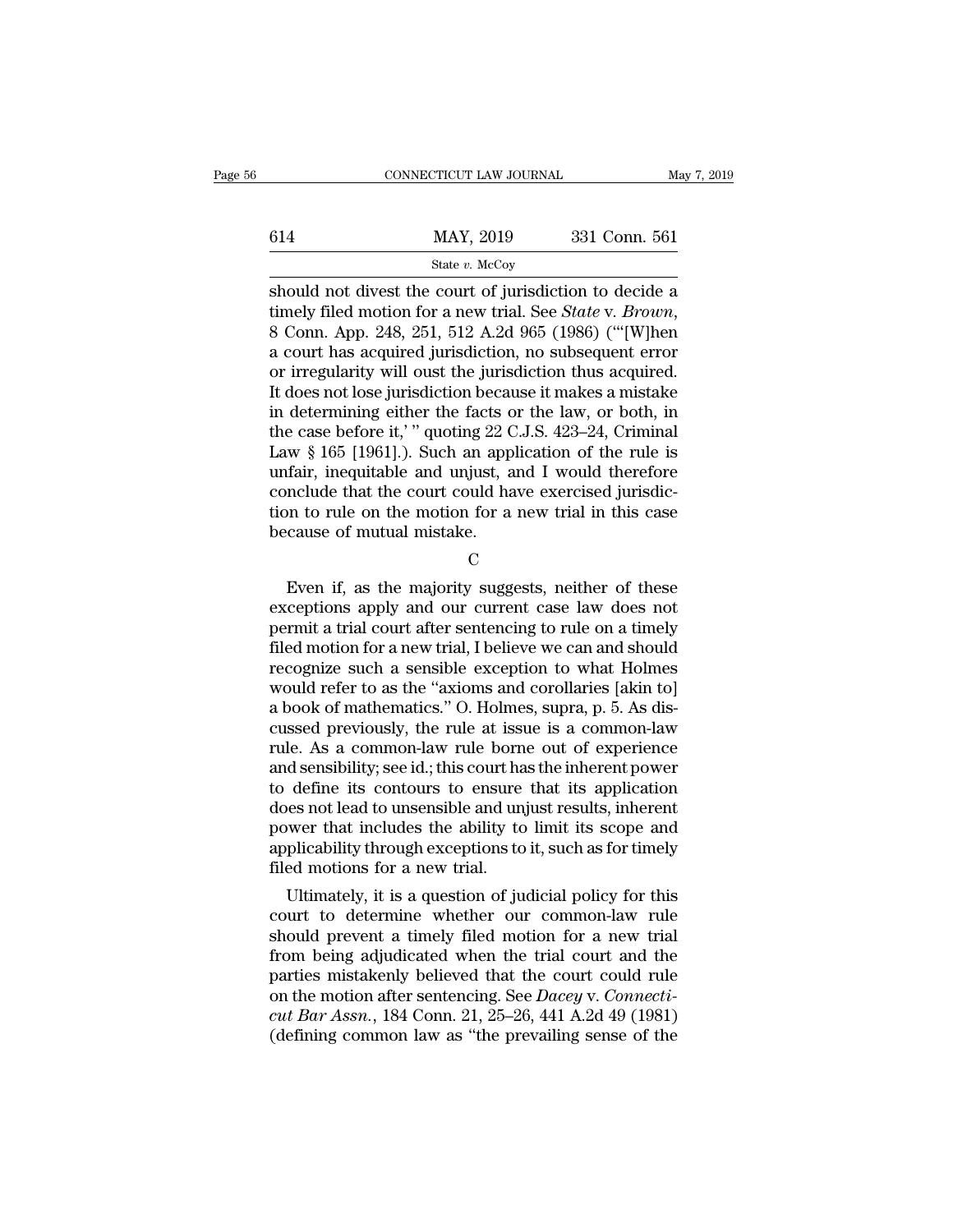### State *v.* McCoy

more enlightened members of a particular community,<br>  $\frac{1331 \text{ Conn. } 561}$  MAY, 2019 615<br>  $\frac{15}{2}$  State v. McCoy<br>
more enlightened members of a particular community,<br>
expressed through the instrumentality of the courts<br> 331 Conn. 561 MAY, 2019 615<br>
State v. McCoy<br>
more enlightened members of a particular community,<br>
expressed through the instrumentality of the courts<br>
. . . in view of the particular circumstances of the<br>
time" [internal 331 Conn. 561 MAY, 2019 615<br>
State v. McCoy<br>
more enlightened members of a particular community,<br>
expressed through the instrumentality of the courts<br>
. . . in view of the particular circumstances of the<br>
time" [internal 331 Conn. 561 MAY, 2019 615<br>
State v. McCoy<br>
more enlightened members of a particular community,<br>
expressed through the instrumentality of the courts<br>
. . . in view of the particular circumstances of the<br>
time'' [internal Solution of the  $v$ . McCoy<br>
more enlightened members of a particular community,<br>
expressed through the instrumentality of the courts<br>
... in view of the particular circumstances of the<br>
time" [internal quotation marks omi state v. McCoy<br>more enlightened members of a particular community,<br>expressed through the instrumentality of the courts<br>... in view of the particular circumstances of the<br>time" [internal quotation marks omitted]). I would more enlightened members of a particular community,<br>expressed through the instrumentality of the courts<br>... in view of the particular circumstances of the<br>time" [internal quotation marks omitted]). I would hold<br>that our l expressed through the instrumentality of the courts<br>  $\dots$  in view of the particular circumstances of the<br>
time" [internal quotation marks omitted]). I would hold<br>
that our law should permit a trial court under these<br>
circ ... in view of the particular circumstances of the<br>time" [internal quotation marks omitted]). I would hold<br>that our law should permit a trial court under these<br>circumstances to exercise jurisdiction to rule on the<br>timely f time" [internal quotation marks omitted]). I would hold<br>that our law should permit a trial court under these<br>circumstances to exercise jurisdiction to rule on the<br>timely filed motion for a new trial. If the trial court<br>den that our law should permit a trial court under these<br>circumstances to exercise jurisdiction to rule on the<br>timely filed motion for a new trial. If the trial court<br>denies the motion, the court's judgment and sentence<br>remain circumstances to exercise jurisdiction to rule on the<br>timely filed motion for a new trial. If the trial court<br>denies the motion, the court's judgment and sentence<br>remain the same. If the trial court were to find the<br>motion timely filed motion for a new trial. If the trial court<br>denies the motion, the court's judgment and sentence<br>remain the same. If the trial court were to find the<br>motion to have merit, I believe our law should permit<br>the co denies the motion, the court's judgment and sentence<br>remain the same. If the trial court were to find the<br>motion to have merit, I believe our law should permit<br>the court to "open, correct and modify" its judgment<br>by vacati remain the same. If the trial court were to find the<br>motion to have merit, I believe our law should permit<br>the court to "open, correct and modify" its judgment<br>by vacating the sentence and ordering a new trial, just<br>as our motion to have merit, I believe our law should permit<br>the court to "open, correct and modify" its judgment<br>by vacating the sentence and ordering a new trial, just<br>as our court could order if, on appeal, we were to find<br>err the court to "open, correct and modify" its judgment<br>by vacating the sentence and ordering a new trial, just<br>as our court could order if, on appeal, we were to find<br>error. Such an exception would be consistent with this<br>co by vacating the sentence and ordering a new trial, just<br>as our court could order if, on appeal, we were to find<br>error. Such an exception would be consistent with this<br>court's holding in *Myers*, to the extent that *Myers* as our court could order if, on appeal, we were to find<br>error. Such an exception would be consistent with this<br>court's holding in *Myers*, to the extent that *Myers* does<br>not rely on the four month rule. It may be unclear error. Such an exception would be consistent with this court's holding in *Myers*, to the extent that *Myers* does not rely on the four month rule. It may be unclear from *Myers* whether the court relied solely on the four court's holding in *Myers*, to the extent that *Myers* does<br>not rely on the four month rule. It may be unclear from<br>*Myers* whether the court relied solely on the four month<br>rule in holding that the trial court retained ju not rely on the four month rule. It may be unclear from *Myers* whether the court relied solely on the four month rule in holding that the trial court retained jurisdiction over a motion for a new trial that was timely fil Myers whether the court relied solely on the four month<br>rule in holding that the trial court retained jurisdiction<br>over a motion for a new trial that was timely filed prior<br>to sentencing, but not ruled on until after sent rule in holding that the trial court retained jurisdiction<br>over a motion for a new trial that was timely filed prior<br>to sentencing, but not ruled on until after sentencing.<br>See *State* v. *Myers*, supra, 242 Conn. 136. Wha over a motion for a new trial that was timely filed prior<br>to sentencing, but not ruled on until after sentencing.<br>See *State* v. *Myers*, supra, 242 Conn. 136. What is clear<br>from *Myers*, however, is that this court held to sentencing, but not ruled on until after sentencing.<br>See *State* v. *Myers*, supra, 242 Conn. 136. What is clear<br>from *Myers*, however, is that this court held that there<br>was an exception to the common-law rule at issu See *State* v. *Myers*, supra, 242 Conn. 136. What is clear<br>from *Myers*, however, is that this court held that there<br>was an exception to the common-law rule at issue under<br>such circumstances. Just as in *Myers*, the tria from *Myers*, however, is that this court held that there was an exception to the common-law rule at issue under such circumstances. Just as in *Myers*, the trial court in the present case originally had jurisdiction over was an exception to the common-law rule at issue under<br>such circumstances. Just as in *Myers*, the trial court in<br>the present case originally had jurisdiction over a timely<br>filed motion for a new trial, and the issue is w such circumstances. Just as in *Myers*, the trial court in<br>the present case originally had jurisdiction over a timely<br>filed motion for a new trial, and the issue is whether<br>the court then accidentally lost jurisdiction. A the present case originally had jurisdiction over a timely<br>filed motion for a new trial, and the issue is whether<br>the court then accidentally lost jurisdiction. As a matter<br>of law, *Myers* clarified that the common-law rul filed motion for a new trial, and the issue is whether<br>the court then accidentally lost jurisdiction. As a matter<br>of law, *Myers* clarified that the common-law rule does<br>not deprive the court of jurisdiction in these circu the court then accidentally lost jurisdiction. As a matter<br>of law, *Myers* clarified that the common-law rule does<br>not deprive the court of jurisdiction in these circum-<br>stances. As a matter of judicial policy, such an exc of law, *Myers* clarified that the common<br>not deprive the court of jurisdiction in<br>stances. As a matter of judicial policy, sucl<br>is necessary to protect a defendant's a<br>review of his new trial claims from the c<br>sided over It deprive the court of jurisdiction in these circum-<br>ances. As a matter of judicial policy, such an exception<br>necessary to protect a defendant's ability to seek<br>view of his new trial claims from the court that pre-<br>led ov stances. As a matter or judicial policy, such an exception<br>is necessary to protect a defendant's ability to seek<br>review of his new trial claims from the court that pre-<br>sided over the trial and had the opportunity to view

is necessary to protect a derendant's ability to seek<br>review of his new trial claims from the court that pre-<br>sided over the trial and had the opportunity to view the<br>effect of any alleged improprieties.<br>The state argues t freview of his new trial claims from the court that presided over the trial and had the opportunity to view the effect of any alleged improprieties.<br>The state argues that an unflinching application of the general rule is n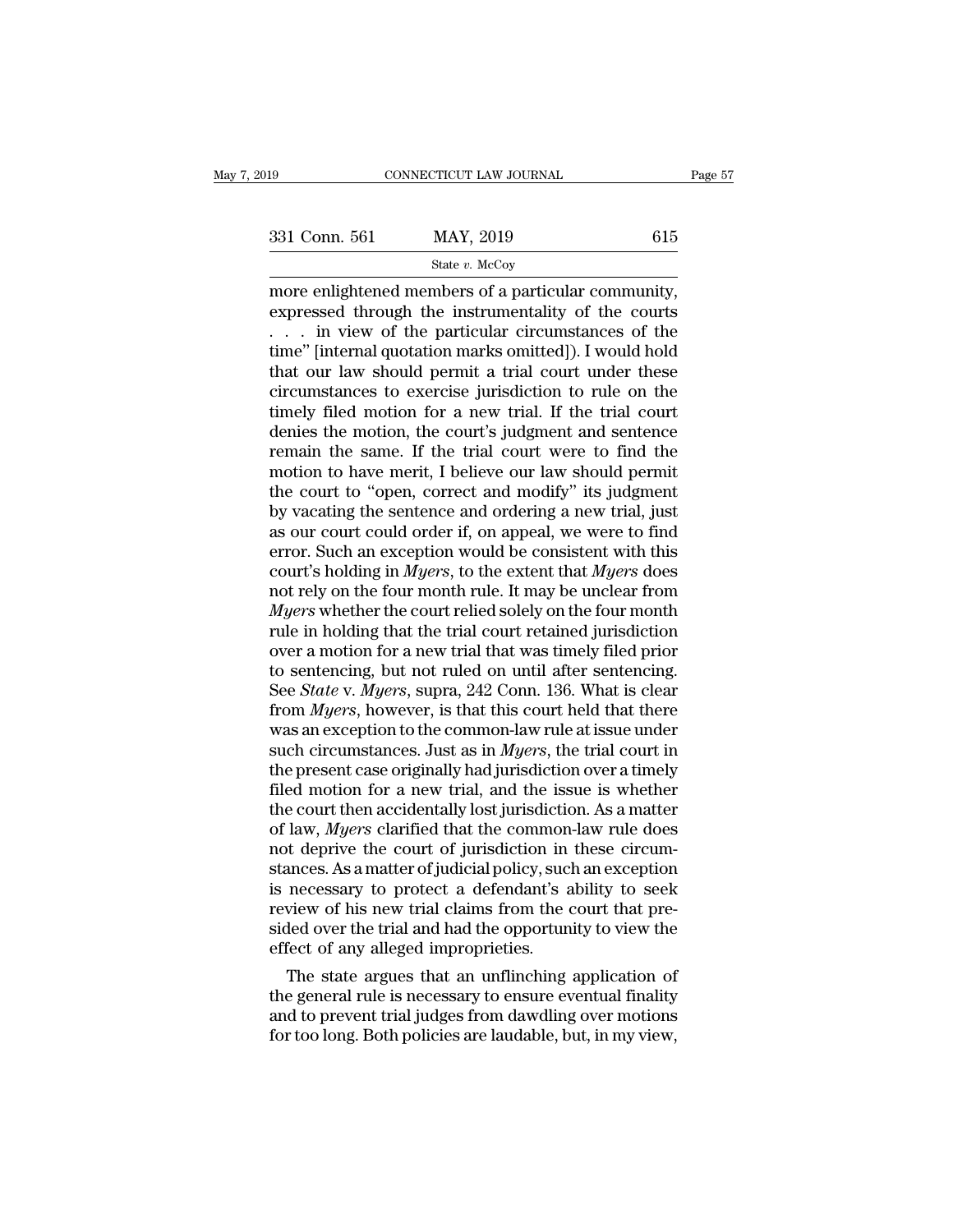|     | CONNECTICUT LAW JOURNAL                                                                                                                                                      | May 7, 2019   |
|-----|------------------------------------------------------------------------------------------------------------------------------------------------------------------------------|---------------|
| 616 | MAY, 2019                                                                                                                                                                    | 331 Conn. 561 |
|     | State $v$ . McCoy                                                                                                                                                            |               |
|     | neither suffices to justify strict adherence to a supposed<br>general rule at such a cost to defendants. <sup>11</sup>                                                       |               |
|     | First, as the state admitted candidly in argument<br>before this court, finality is not achieved in this case:<br>it is an illusion. Namely, the issues raised in the timely |               |

616 MAY, 2019 331 Conn. 561<br>
State *v.* McCoy<br>
neither suffices to justify strict adherence to a supposed<br>
general rule at such a cost to defendants.<sup>11</sup><br>
First, as the state admitted candidly in argument<br>
before this cou State v. McCoy<br>
meither suffices to justify strict adherence to a supposed<br>
general rule at such a cost to defendants.<sup>11</sup><br>
First, as the state admitted candidly in argument<br>
before this court, finality is not achieved in meither suffices to justify strict adherence to a supposed<br>general rule at such a cost to defendants.<sup>11</sup><br>First, as the state admitted candidly in argument<br>before this court, finality is not achieved in this case:<br>it is an mether suffices to justify strict adherence to a supposed<br>general rule at such a cost to defendants.<sup>11</sup><br>First, as the state admitted candidly in argument<br>before this court, finality is not achieved in this case:<br>it is an general rule at such a cost to detendants."<br>First, as the state admitted candidly in argument<br>before this court, finality is not achieved in this case:<br>it is an illusion. Namely, the issues raised in the timely<br>motion tha First, as the state admitted candidly in argument<br>before this court, finality is not achieved in this case:<br>it is an illusion. Namely, the issues raised in the timely<br>motion that the trial court accidentally lost jurisdict before this court, finality is not achieved in this case:<br>it is an illusion. Namely, the issues raised in the timely<br>motion that the trial court accidentally lost jurisdiction<br>over can and will be raised in postjudgment p it is an illusion. Namely, the issues raised in the timely<br>motion that the trial court accidentally lost jurisdiction<br>over can and will be raised in postjudgment petitions<br>for a new trial or habeas corpus or a motion to co motion that the trial court accidentally lost jurisdiction<br>over can and will be raised in postjudgment petitions<br>for a new trial or habeas corpus or a motion to correct<br>an illegal sentence. See *State* v. *Parker*, supra, over can and will be raised in postjudgment petitions<br>for a new trial or habeas corpus or a motion to correct<br>an illegal sentence. See *State* v. *Parker*, supra, 295 Conn.<br>837, 839 ("permitting correction of both illegal for a new trial or habeas corpus or a motion to correct<br>an illegal sentence. See *State* v. *Parker*, supra, 295 Conn.<br>837, 839 ("permitting correction of both illegal senten-<br>ces and sentences imposed in an illegal manner an illegal sentence. See *State* v. *Parker*, supra, 295 Conn.<br>837, 839 ("permitting correction of both illegal sentences and sentences imposed in an illegal manner" and<br>noting that "[t]he defendant has a legitimate intere 837, 839 ("permitting correction of both illegal sentences and sentences imposed in an illegal manner" and noting that "[t]he defendant has a legitimate interest in the character of the procedure which leads to the imposit ces and sentences imposed in an illegal manner" and<br>noting that "[t]he defendant has a legitimate interest<br>in the character of the procedure which leads to the<br>imposition of sentence even if he may have no right to<br>object noting that "[t]he defendant has a legitimate interest<br>in the character of the procedure which leads to the<br>imposition of sentence even if he may have no right to<br>object to a particular result of the sentencing process"<br>[i the character of the procedure which leads to the<br>position of sentence even if he may have no right to<br>ject to a particular result of the sentencing process"<br>iternal quotation marks omitted]). The state goes on<br>argue that mposition of sentence even if he may have no right to<br>object to a particular result of the sentencing process"<br>[internal quotation marks omitted]). The state goes on<br>to argue that while that might be true, there is virtue<br>

object to a particular result of the sentencing process"<br>[internal quotation marks omitted]). The state goes on<br>to argue that while that might be true, there is virtue<br>in moving the case along to the inevitable next step.<br> [internal quotation marks omitted]). The state goes on<br>to argue that while that might be true, there is virtue<br>in moving the case along to the inevitable next step.<br>Although I cannot disagree with—and perhaps join<br>the stat to argue that while that might be true, there is virtue<br>in moving the case along to the inevitable next step.<br>Although I cannot disagree with—and perhaps join<br>the state in—the cynical view on which this argument<br>is based ( in moving the case along to the inevitable next step.<br>Although I cannot disagree with—and perhaps join<br>the state in—the cynical view on which this argument<br>is based (i.e., there will always be a postjudgment chal-<br>lenge), Although I cannot disagree with—and perhaps join<br>the state in—the cynical view on which this argument<br>is based (i.e., there will always be a postjudgment chal-<br>lenge), to me, this inevitability should not contribute<br>to the the state in—the cynical view on which this argument<br>is based (i.e., there will always be a postjudgment chal-<br>lenge), to me, this inevitability should not contribute<br>to the misapplication of a rule to a situation to which is based (i.e., there will always be a postjudgment challenge), to me, this inevitability should not contribute<br>to the misapplication of a rule to a situation to which<br>it should not apply. Moreover, although this defendan lenge), to me, this inevitability should not contribute<br>to the misapplication of a rule to a situation to which<br>it should not apply. Moreover, although this defendant<br>or any other might very well be able to add his new<br>tr to the misapplication of a rule to a situation to which<br>it should not apply. Moreover, although this defendant<br>or any other might very well be able to add his new<br>trial claims to any other collateral challenge he brings,<br> trial claims to any other collateral challenge he brings,<br>as the state well knows, the obstacles to relief for a<br>convicted criminal defendant increase as the burdens<br>of proof heighten in collateral proceedings.<sup>12</sup> Would as the state well knows, the obstacles to relief for a<br>convicted criminal defendant increase as the burdens<br>of proof heighten in collateral proceedings.<sup>12</sup> Would it<br> $\frac{1}{1}$  The majority admits that the policy of double

of proof heighten in collateral proceedings.<sup>12</sup> Would it<br>
<sup>11</sup> The majority admits that the policy of double jeopardy that originally<br>
animated the general rule no longer applies.<br>
<sup>12</sup> To prevail on a motion for a new t If The majority admits that the policy of double jeopardy that originally animated the general rule no longer applies.<br><sup>12</sup> To prevail on a motion for a new trial, the defendant must establish that "an occurrence at trial animated the general rule no longer applies.<br>
<sup>12</sup> To prevail on a motion for a new trial, the defendant must establish that "an occurrence at trial has so prejudiced a party that he or she can no longer receive a fair tr <sup>12</sup> To prevail on a motion for a new trial, the defendant must establish that "an occurrence at trial has so prejudiced a party that he or she can no longer receive a fair trial." (Internal quotation marks omitted.) *Sta* In that "an occurrence at trial has so prejudiced a party that he or she can no longer receive a fair trial." (Internal quotation marks omitted.) *State* v. *Smith*, 313 Conn. 325, 348, 96 A.3d 1238 (2014). "[A] motion for longer receive a fair trial." (Internal quotation marks omitted.) *State* v. *Smith*, 313 Conn. 325, 348, 96 A.3d 1238 (2014). "[A] motion for a new trial is addressed to the sound discretion of the trial court and is not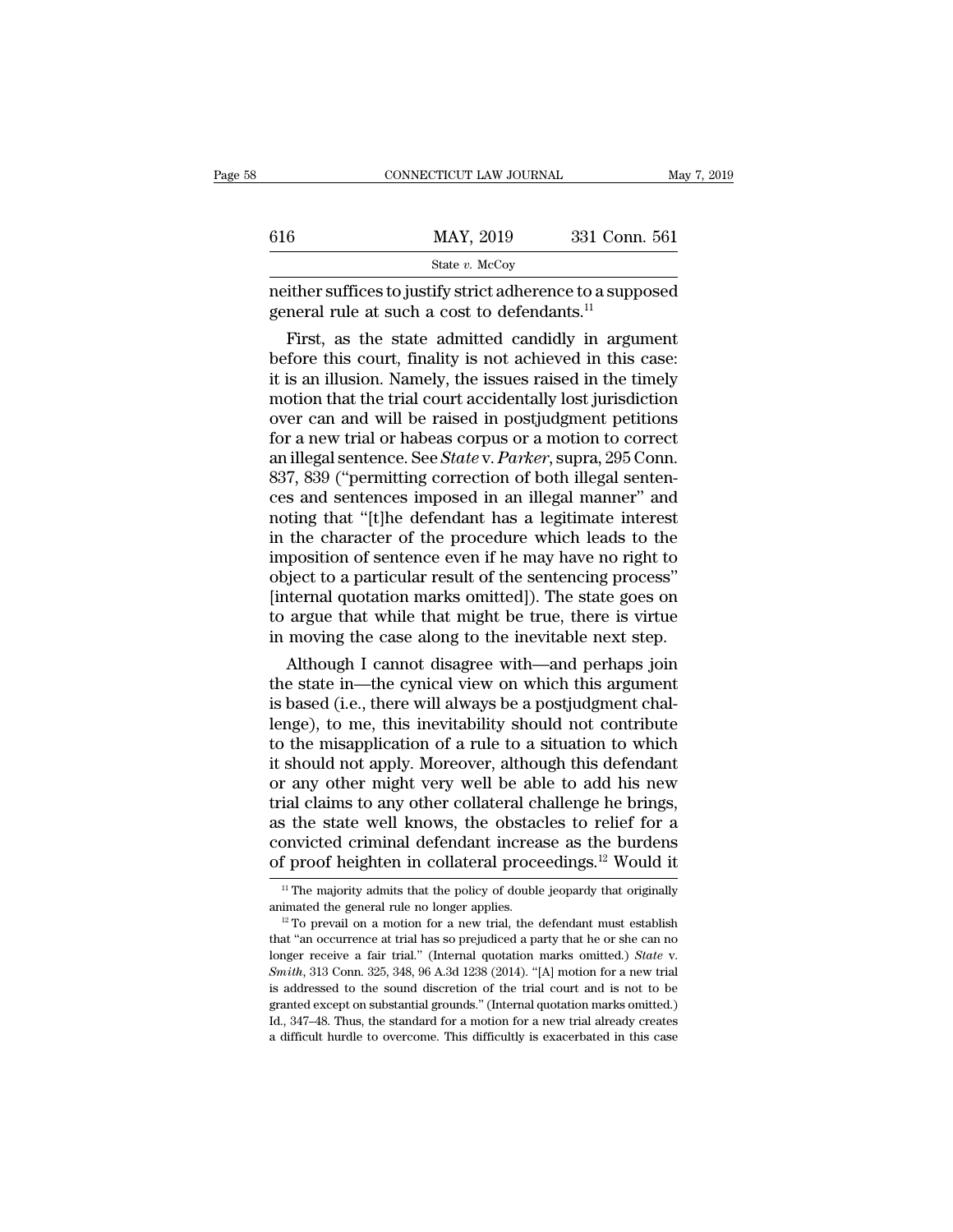| 019           | CONNECTICUT LAW JOURNAL                                                                                                                                                   | Page 59 |
|---------------|---------------------------------------------------------------------------------------------------------------------------------------------------------------------------|---------|
|               |                                                                                                                                                                           |         |
| 331 Conn. 561 | MAY, 2019                                                                                                                                                                 | 617     |
|               | State $v$ . McCoy                                                                                                                                                         |         |
|               | not have been better for everyone if we had the con-<br>sidered views of the trial judge on these issues (issues<br>the trial judge called "colorable") whether on direct |         |

331 Conn. 561 MAY, 2019 617<br>
State v. McCoy<br>
not have been better for everyone if we had the considered views of the trial judge on these issues (issues<br>
the trial judge called "colorable"), whether on direct<br>
anneal or o 331 Conn. 561 MAY, 2019 617<br>
State v. McCoy<br>
not have been better for everyone if we had the considered views of the trial judge on these issues (issues<br>
the trial judge called "colorable"), whether on direct<br>
appeal or o 331 Conn. 561 MAY, 2019 617<br>
State v. McCoy<br>
not have been better for everyone if we had the considered views of the trial judge on these issues (issues<br>
the trial judge called "colorable"), whether on direct<br>
appeal or o Solution of the value of the value who sate who sate who sidered views of the trial judge on these issues (issues<br>the trial judge called "colorable"), whether on direct<br>appeal or on collateral review? In fact, we must def state v. McCoy<br>
not have been better for everyone if we had the con-<br>
sidered views of the trial judge on these issues (issues<br>
the trial judge called "colorable"), whether on direct<br>
appeal or on collateral review? In fa not have been better for everyone if we had the considered views of the trial judge on these issues (issues the trial judge called "colorable"), whether on direct appeal or on collateral review? In fact, we must defer to t sidered views of the trial judge on these issues (issues<br>the trial judge called "colorable"), whether on direct<br>appeal or on collateral review? In fact, we must defer<br>to the judge who sat through the trial and witnessed<br>th the trial judge called "colorable"), whether on direct<br>appeal or on collateral review? In fact, we must defer<br>to the judge who sat through the trial and witnessed<br>the impact on the jury of the prosecutor's actions and<br>the appeal or on collateral review? In fact, we must defer<br>to the judge who sat through the trial and witnessed<br>the impact on the jury of the prosecutor's actions and<br>the court's rulings. See *State* v. *Smith*, 313 Conn. 325, to the judge who sat through the trial and witnessed<br>the impact on the jury of the prosecutor's actions and<br>the court's rulings. See *State* v. *Smith*, 313 Conn. 325,<br>347, 96 A.3d 1238 (2014) ("the trial [judge has a] sup the impact on the jury of the prosecutor's actions and<br>the court's rulings. See *State* v. *Smith*, 313 Conn. 325,<br>347, 96 A.3d 1238 (2014) ("the trial [judge has a] superior<br>opportunity to assess the proceedings over whic the court's rulings. See *State* v. *Smith*, 313 Conn. 325, 347, 96 A.3d 1238 (2014) ("the trial [judge has a] superior opportunity to assess the proceedings over which he or she has personally presided" [internal quotatio 347, 96 A.3d 1238 (2014) ("the trial [judge has a] superior opportunity to assess the proceedings over which he or she has personally presided" [internal quotation marks omitted]). Ruling on the issue through a timely file ceeding. e nas personally presided [Internal quotation marks<br>initted]). Ruling on the issue through a timely filed<br>otion for a new trial, reviewed on direct appeal with<br>ference, very likely removes the issue from among<br>y the defend omitted]). Ruling on the issue through a timely filed<br>motion for a new trial, reviewed on direct appeal with<br>deference, very likely removes the issue from among<br>any the defendant might seek to raise in a collateral pro-<br>c

motion for a new trial, reviewed on direct appeal with<br>deference, very likely removes the issue from among<br>any the defendant might seek to raise in a collateral pro-<br>ceeding.<br>Additionally, this court previously has reject deference, very likely removes the issue from among<br>any the defendant might seek to raise in a collateral pro-<br>ceeding.<br>Additionally, this court previously has rejected argu-<br>ments that the need for "finality" justifies up any the derendant might seek to raise in a conateral proceeding.<br>
Additionally, this court previously has rejected arguments that the need for "finality" justifies upholding a<br>
judgment obtained through mutual mistake or f ceeding.<br>
Additionally, this court previously has rejected arguments that the need for "finality" justifies upholding a<br>
judgment obtained through mutual mistake or fraud.<br>
In *In re Baby Girl B*., supra, 224 Conn. 265–66 Additionally, this court previously has rejected arguments that the need for "finality" justifies upholding a judgment obtained through mutual mistake or fraud.<br>In *In re Baby Girl B*., supra, 224 Conn. 265–66, the commis ments that the need for "finality" justifies upholding a<br>judgment obtained through mutual mistake or fraud.<br>In *In re Baby Girl B.*, supra, 224 Conn. 265–66, the<br>commissioner of the Department of Children and Youth<br>Servic judgment obtained through mutual mistake or fraud.<br>In *In re Baby Girl B*., supra, 224 Conn. 265–66, the<br>commissioner of the Department of Children and Youth<br>Services (commissioner) filed a petition for termination<br>of par In *In re Baby Girl B.*, supra, 224 Conn. 265–66, the<br>commissioner of the Department of Children and Youth<br>Services (commissioner) filed a petition for termination<br>of parental rights on the ground of abandonment pursu-<br>an commissioner of the Department of Children and Youth<br>Services (commissioner) filed a petition for termination<br>of parental rights on the ground of abandonment pursu-<br>ant to General Statutes (Rev. to 1991) § 17a-112 (b)<br>(1). Services (commissioner) filed a petition for termination<br>of parental rights on the ground of abandonment pursu-<br>ant to General Statutes (Rev. to 1991) § 17a-112 (b)<br>(1). Four months after the petition was granted, the<br>res of parental rights on the ground of abandonment pursu-<br>ant to General Statutes (Rev. to 1991) § 17a-112 (b)<br>(1). Four months after the petition was granted, the<br>respondent mother moved to open the judgment pursu-<br>ant to § ant to General Statutes (Rev. to 1991) § 17a-112 (b)<br>(1). Four months after the petition was granted, the<br>respondent mother moved to open the judgment pursu-<br>ant to § 52-212a. Id., 266. The trial court granted the<br>motion (1). Four months after the petition was granted, the respondent mother moved to open the judgment pursu-<br>ant to  $\S 52-212a$ . Id., 266. The trial court granted the motion to open and denied the petition for termination<br>of motion to open and denied the petition for termination<br>of parental rights. Id., 266–67. On appeal, the commis-<br>sioner argued that the trial court improperly granted<br>the motion to open because  $\S~52-212a$  did not apply to<br> of parental rights. Id., 266–67. On appeal, the commissioner argued that the trial court improperly granted<br>the motion to open because § 52-212a did not apply to<br>if the defendant is required to bring his claim by means of

sioner argued that the trial court improperly granted<br>the motion to open because  $\S$  52-212a did not apply to<br>if the defendant is required to bring his claim by means of a petition for a<br>writ of habeas corpus, which requi the motion to open because § 52-212a did not apply to<br>if the defendant is required to bring his claim by means of a petition for a<br>writ of habeas corpus, which requires him to establish prejudice; *Strickland*<br>v. *Washing* if the defendant is required to bring his claim by means of a petition for a writ of habeas corpus, which requires him to establish prejudice; *Strickland* v. *Washington*, 466 U.S. 668, 694, 104 S. Ct. 2052, 80 L. Ed. 2d if the defendant is required to bring his claim by means of a petition for a writ of habeas corpus, which requires him to establish prejudice; *Strickland* v. *Washington*, 466 U.S. 668, 694, 104 S. Ct. 2052, 80 L. Ed. 2d writ of habeas corpus, which requires him to establish prejudice; *Strickland* v. *Washington*, 466 U.S. 668, 694, 104 S. Ct. 2052, 80 L. Ed. 2d 674 (1984); or by means of a petition for a new trial, which requires him to w. *Washington*, 466 U.S. 668, 694, 104 S. Ct. 2052, 80 L. Ed. 2d 674 (1984); or by means of a petition for a new trial, which requires him to establish that there will be "a different result in a new trial"; *Jones v. St* or by means of a petition for a new trial, which requires him to establish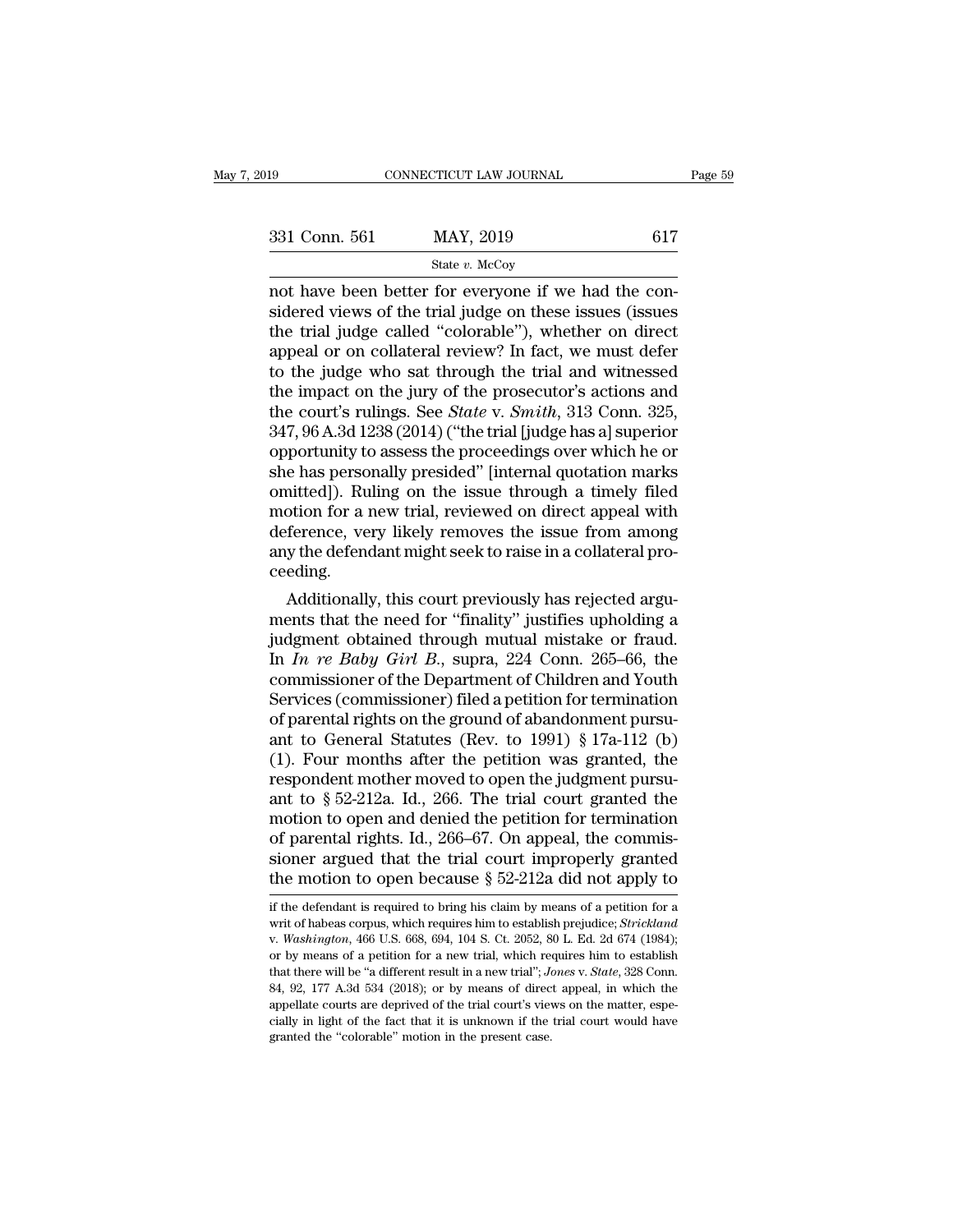|     | CONNECTICUT LAW JOURNAL | May 7, 2019   |  |
|-----|-------------------------|---------------|--|
|     |                         |               |  |
| 618 | MAY, 2019               | 331 Conn. 561 |  |
|     | State $v$ . McCoy       |               |  |

State *v.* McCoy

FREE CONNECTICUT LAW JOURNAL May 7, 2019<br> **PEREON MAY, 2019** 331 Conn. 561<br>
State v. McCoy<br>
petitions for termination of parental rights and because<br>
there was a public policy in favor of finality in cases<br>
involving invo 618 MAY, 2019 331 Conn. 561<br>
State v. McCoy<br>
petitions for termination of parental rights and because<br>
there was a public policy in favor of finality in cases<br>
involving juveniles. Id., 281–82. 618 MAY, 2019<br>
State v. McCoy<br>
petitions for termination of parental if<br>
there was a public policy in favor dinvolving juveniles. Id., 281–82.<br>
This court in In re Baby Girl B. rej MAY, 2019 331 Conn. 561<br>
State *v.* McCoy<br>
ditions for termination of parental rights and because<br>
ere was a public policy in favor of finality in cases<br>
volving juveniles. Id., 281–82.<br>
This court in *In re Baby Girl B*.

State v. McCoy<br>
petitions for termination of parental rights and because<br>
there was a public policy in favor of finality in cases<br>
involving juveniles. Id., 281–82.<br>
This court in *In re Baby Girl B*. rejected the commispetitions for termination of parental rights and because<br>there was a public policy in favor of finality in cases<br>involving juveniles. Id., 281–82.<br>This court in *In re Baby Girl B*. rejected the commis-<br>sioner's position, petitions for termination of parental rights and because<br>there was a public policy in favor of finality in cases<br>involving juveniles. Id., 281–82.<br>This court in *In re Baby Girl B*, rejected the commis-<br>sioner's position, there was a public policy in flavor of miality in cases<br>involving juveniles. Id., 281–82.<br>This court in *In re Baby Girl B*, rejected the commis-<br>sioner's position, not only because it was in conflict<br>with the plain langu the multimage in the *n* operator of the commissioner's position, not only because it was in conflict<br>with the plain language of § 52-212a; id., 282; but also<br>because the commissioner's argument for finality con-<br>flicted This court in *In re Baby Girl B*. rejected the commissioner's position, not only because it was in conflict with the plain language of  $\S 52-212a$ ; id., 282; but also because the commissioner's argument for finality conf sioner's position, not only because it was in conflict<br>with the plain language of  $\S$  52-212a; id., 282; but also<br>because the commissioner's argument for finality con-<br>flicted with the court's statutory and "intrinsic pow with the plain language of § 52-212a; id., 282; but also<br>because the commissioner's argument for finality con-<br>flicted with the court's statutory and "intrinsic powers"<br>to open judgments. Id., 283. Although the court in because the commissioner's argument for f<br>flicted with the court's statutory and "intrins<br>to open judgments. Id., 283. Although the<br>*re Baby Girl B*., was required to interpret<br>the court's analysis established that a publi cted with the court s statutory *and* intrinsic powers<br>open judgments. Id., 283. Although the court in *In*<br>*Baby Girl B.*, was required to interpret § 52-212a,<br>e court's analysis established that a public policy in<br>vor o to open judgments. Id., 283. Although the court in  $m$ <br>*re Baby Girl B.*, was required to interpret § 52-212a,<br>the court's analysis established that a public policy in<br>favor of finality does not necessarily trump the cour

*re Baoy Girt B.*, was required to interpret § 52-212a, the court's analysis established that a public policy in favor of finality does not necessarily trump the court's inherent authority to open judgments. Finally, even the court s analysis established that a public policy in favor of finality does not necessarily trump the court's inherent authority to open judgments.<br>Finally, even as the majority applies the jurisdictional rule with ex ravor or manty does not necessarily trump the court s<br>inherent authority to open judgments.<br>Finally, even as the majority applies the jurisdictional<br>rule with exactitude, it tempers the rule with an obvious<br>work-around: th Finally, even as the majority applies the jurisdictional<br>rule with exactitude, it tempers the rule with an obvious<br>work-around: the trial court can simply sentence the<br>defendant and stay the sentence until the court gets<br>a rule with exactitude, it tempers the rule with an obvious<br>work-around: the trial court can simply sentence the<br>defendant and stay the sentence until the court gets<br>around to ruling on the motion. See *State* v. *Walzer*,<br>2 work-around: the trial court can simply sentence the<br>defendant and stay the sentence until the court gets<br>around to ruling on the motion. See *State* v. *Walzer*,<br>208 Conn. 420, 424–25, 545 A.2d 559 (1988). In my view<br>thi 13 The majority attempts to distinguish the ''useful mechanism,'' or a staying the proceedings is a "useful mechanism,''  $^{13}$  surely does not vindicate the policies the state offers  $^{13}$  The majority attempts to disti this is no rule at all. Although I agree with the majority<br>that staying the proceedings is a "useful mechanism,"<sup>13</sup><br>it surely does not vindicate the policies the state offers<br><sup>13</sup> The majority attempts to distinguish the

that staying the proceedings is a "useful mechanism,"<sup>13</sup><br>that staying the proceedings is a "useful mechanism,"<sup>13</sup><br>it surely does not vindicate the policies the state offers<br> $\frac{1}{\sqrt{2}}$  The majority attempts to distingu that staying the proceedings is a "useful mechanism,"<sup>16</sup><br>it surely does not vindicate the policies the state offers<br> $\frac{13}{18}$  The majority attempts to distinguish the "useful mechanism" of staying<br>the defendant's sente it surely does not vindicate the policies the state offers  $\frac{1}{12}$  The majority attempts to distinguish the "useful mechanism" of staying the defendant's sentence from the exception that I suggest our case law permits, <sup>13</sup> The majority attempts to distinguish the "useful mechanism" of staying the defendant's sentence from the exception that I suggest our case law permits, or should permit, on the ground that it "is expressly rooted in <sup>13</sup> The majority attempts to distinguish the "useful mechanism" of staying the defendant's sentence from the exception that I suggest our case law permits, or should permit, on the ground that it "is expressly rooted in the defendant's sentence from the exception that I suggest our case law<br>permits, or should permit, on the ground that it "is expressly rooted in case<br>law . . . ." Rather than distinguish, the history of staying proceeding permits, or should permit, on the ground that it "is expressly rooted in case law . . . ." Rather than distinguish, the history of staying proceedings bolsters my view that this court has inherent power to develop the com law . . . . " Rather than distinguish, the history of staying proceedings bol-<br>sters my view that this court has inherent power to develop the common law,<br>including through the creation of exceptions to a common-law juris sters my view that this court has inherent power to develop the common law,<br>including through the creation of exceptions to a common-law jurisdictional<br>rule. A court's power to stay the execution of a sentence derives not rule. A court's power to stay the execution of a sentence derives not from a statute or a constitutional provision. It is an inherent common-law power: "The common law has long recognized a court's ability to stay the exe rule. A court's power to stay the execution of a sentence derives not from<br>a statute or a constitutional provision. It is an inherent common-law power:<br>"The common law has long recognized a court's ability to stay the exe a statute or a constitutional provision. It is an inherent common-law power:<br>"The common law has long recognized a court's ability to stay the execution<br>of a criminal sentence in a variety of contexts. . . . [T]he power t "The common law has long recognized a court's ability to stay the execution of a criminal sentence in a variety of contexts. . . . [T]he power to stay the execution of a sentence, in whole or in part, in a criminal case, of a criminal sentence in a variety of contexts. . . . [T]he power to stay<br>the execution of a sentence, in whole or in part, in a criminal case, is<br>inherent in every court having final jurisdiction in such cases, unless o the execution of a sentence, in whole or in part, in a criminal case, is<br>inherent in every court having final jurisdiction in such cases, unless other-<br>wise provided by statute. . . . Absent an abuse of discretion or a lim inherent in every court having final jurisdiction in such cases, unless otherwise provided by statute. . . . Absent an abuse of discretion or a limiting statute, therefore, a trial court has the ability to stay the executi wise provided by statute. . . . Absent an abuse of discretion or a limiting statute, therefore, a trial court has the ability to stay the execution of a criminal sentence in order to fulfill its duty to implement the pena statute, therefore, a trial court has the ability to stay the execution of a criminal sentence in order to fulfill its duty to implement the penalties dictated by the legislature for criminal offenses and to promote the en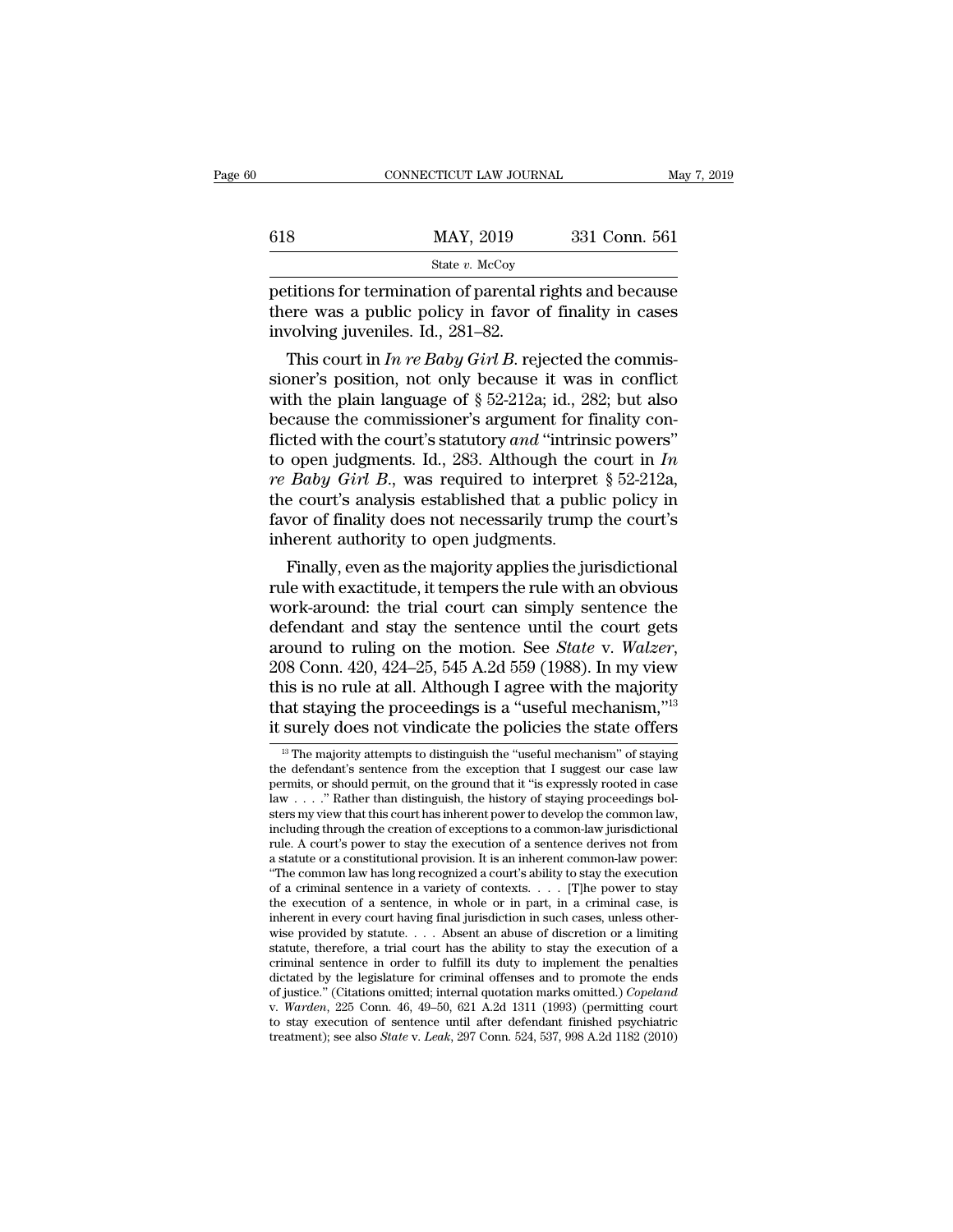| 919           | CONNECTICUT LAW JOURNAL                                                                                                                                                    | Page 61 |
|---------------|----------------------------------------------------------------------------------------------------------------------------------------------------------------------------|---------|
|               |                                                                                                                                                                            |         |
| 331 Conn. 561 | MAY, 2019                                                                                                                                                                  | 619     |
|               | State $v$ . McCoy                                                                                                                                                          |         |
|               | in support of the rule. This work-around undercuts not<br>only the finality of the judgment, but also the other<br>nolicy instification the state offers for the draconian |         |

331 Conn. 561 MAY, 2019 619<br>
State v. McCoy<br>
in support of the rule. This work-around undercuts not<br>
only the finality of the judgment, but also the other<br>
policy justification the state offers for the draconian<br>
rule the 331 Conn. 561 MAY, 2019 619<br>
State v. McCoy<br>
in support of the rule. This work-around undercuts not<br>
only the finality of the judgment, but also the other<br>
policy justification the state offers for the draconian<br>
rule the 331 Conn. 561 MAY, 2019 619<br>
State v. McCoy<br>
in support of the rule. This work-around undercuts not<br>
only the finality of the judgment, but also the other<br>
policy justification the state offers for the draconian<br>
rule the Solution of the rule. This work-around undercuts not<br>in support of the rule. This work-around undercuts not<br>only the finality of the judgment, but also the other<br>policy justification the state offers for the draconian<br>rul State  $v$ . McCoy<br>in support of the rule. This work-around undercuts not<br>only the finality of the judgment, but also the other<br>policy justification the state offers for the draconian<br>rule the majority adheres to, i.e., tha in support of the rule. This work-around undercuts not<br>only the finality of the judgment, but also the other<br>policy justification the state offers for the draconian<br>rule the majority adheres to, i.e., that trial judges wil only the finality of the judgment, but also the other<br>policy justification the state offers for the draconian<br>rule the majority adheres to, i.e., that trial judges will<br>take too long to rule on such motions. I am not aware policy justification the state offers for the draconian<br>rule the majority adheres to, i.e., that trial judges will<br>take too long to rule on such motions. I am not aware<br>that this is a prevalent problem. If it is, perhaps i rule the majority adheres to, i.e., that trial judges will<br>take too long to rule on such motions. I am not aware<br>that this is a prevalent problem. If it is, perhaps it is<br>an issue the Rules Committee of the Superior Court take too long to rule on such motions. I am not aware<br>that this is a prevalent problem. If it is, perhaps it is<br>an issue the Rules Committee of the Superior Court can<br>address. But the sanction of the court losing jurisdict that this is a prevalent problem. If it is, perhaps it is<br>an issue the Rules Committee of the Superior Court can<br>address. But the sanction of the court losing jurisdiction<br>over a timely motion for a new trial that it chara an issue the Rules Committee of the Superior Court can<br>address. But the sanction of the court losing jurisdiction<br>over a timely motion for a new trial that it characterized<br>as "colorable" seems to me to be a solution far address. But the sanction of the court losing jurisdiction<br>over a timely motion for a new trial that it characterized<br>as "colorable" seems to me to be a solution far out<br>of proportion to a potential problem that is so easi over a timely motion for a new trial that it character as "colorable" seems to me to be a solution of proportion to a potential problem that is so overcome by other means. Better in my view to nize an exception to the rule "colorable" seems to me to be a solution far out proportion to a potential problem that is so easily ercome by other means. Better in my view to recog-<br>ze an exception to the rule than to pay lip service to<br>rule so easily of proportion to a potential problem that is so easily<br>overcome by other means. Better in my view to recog-<br>nize an exception to the rule than to pay lip service to<br>a rule so easily avoided, especially when an exception<br>wo

<sup>(</sup>trial court had inherent common-law power to impose on defendant consections persuasive. Rather, on the basis of judicial experitions persuasive. Rather, on the basis of judicial experitions persuasive. Rather, on the ba would be an equally useful mechanism.<sup>14</sup><br>As a result, I find neither of the state's policy justifica-<br>tions persuasive. Rather, on the basis of judicial experi-<br>(trial court had inherent common-law power to impose on def As a result, I find neither of the state's policy justifications persuasive. Rather, on the basis of judicial experi-<br>
(trial court had inherent common-law power to impose on defendant consecutive terms of commitment follo As a result, I find r<br>tions persuasive. Ra<br>(trial court had inherent con<br>utive terms of commitment<br>by staying execution of one<br>term of commitment).<br>It is true that the excepti ons persuasive. Rather, on the basis of judicial experi-<br>ial court had inherent common-law power to impose on defendant consec-<br>ive terms of commitment following insanity acquittals of multiple offenses<br>staying execution o (trial court had inherent common-law power to impose on defendant consecutive terms of commitment following insanity acquittals of multiple offenses by staying execution of one term of commitment until expiration of anoth

<sup>(</sup>trial court had inherent common-law power to impose on defendant consecutive terms of commitment following insanity acquittals of multiple offenses<br>by staying execution of one term of commitment until expiration of anothe utive terms of commitment following insanity acquittals of multiple offenses<br>by staying execution of one term of commitment until expiration of another<br>term of commitment).<br>It is true that the exception I suggest involves by staying execution of one term of commitment until expiration of another term of commitment).<br>
It is true that the exception I suggest involves the trial court fulfilling its<br>
duty to decide a motion for a new trial aft term of commitment).<br>It is true that the exception I suggest involves the trial court fulfilling its<br>duty to decide a motion for a new trial after the sentence has been executed,<br>as in *Myers*, while the mechanism of stay It is true that the exception I suggest involves the trial court fulfilling its<br>duty to decide a motion for a new trial after the sentence has been executed,<br>as in *Myers*, while the mechanism of staying the execution of duty to decide a motion for a new trial after the sentence has been executed, as in *Myers*, while the mechanism of staying the execution of the sentence occurs after sentencing but before execution. This distinction, howe as in *Myers*, while the mechanism of staying the execution of the sentence occurs after sentencing but before execution. This distinction, however, does not justify the majority's conclusion that the court loses subject occurs after sentencing but before execution. This distinction, however, does not justify the majority's conclusion that the court loses subject matter jurisdiction under the former circumstance but not the latter. Under b does not justify the majority's conclusion that the court loses subject matter jurisdiction under the former circumstance but not the latter. Under both circumstances, the defendant has been sentenced. The only difference jurisdiction under the former circumstance but not the latter. Under both circumstances, the defendant has been sentenced. The only difference is whether the defendant is in the custody of the Department of Correction. Su whether the defendant is in the custody of the Department of Correction.<br>Such a difference appears to implicate personal jurisdiction, not subject<br>matter jurisdiction. See footnote 2 of this concurring and dissenting opini

Such a difference appears to implicate personal jurisdiction, not subject<br>matter jurisdiction. See footnote 2 of this concurring and dissenting opinion.<br>As such, both mechanisms are the product of the common law, which th matter jurisdiction. See footnote 2 of this concurring and dissenting opinion.<br>As such, both mechanisms are the product of the common law, which this<br>court develops pursuant to its inherent authority.<br><sup>14</sup> The majority mak As such, both mechanisms are the product of the common law, which this court develops pursuant to its inherent authority.<br>
<sup>14</sup> The majority makes a very fair point in questioning whether the exception that I suggest exist court develops pursuant to its inherent authority.<br><sup>14</sup> The majority makes a very fair point in questioning whether the exception that I suggest exists (or should exist) can extend "in perpetuity." I have the same question <sup>14</sup> The majority makes a very fair point in questioning whether the exception that I suggest exists (or should exist) can extend "in perpetuity." I have the same question about the mechanism that the majority says should tion that I suggest exists (or should exist) can extend "in perpetuity." I have the same question about the mechanism that the majority says should have been employed. Can the trial court stay the defendant's sentence "in the same question about the mechanism that the majority says should have been employed. Can the trial court stay the defendant's sentence "in perpetu-<br>ity" while considering the new trial motion? I imagine that at some po been employed. Can the trial court stay the defendant's sentence "in perpetu-<br>ity" while considering the new trial motion? I imagine that at some point<br>under either scenario an appellate court could be called on to exercis ity" while considering the new trial motion? I imagine that at some point<br>under either scenario an appellate court could be called on to exercise its<br>supervisory authority over the administration of justice to compel a rul supervisory authority over the administration of justice to compel a ruling<br>on the motion. See Practice Book §§ 60-2 ("[t]he supervision and control<br>of the proceedings shall be in the court having appellate jurisdiction f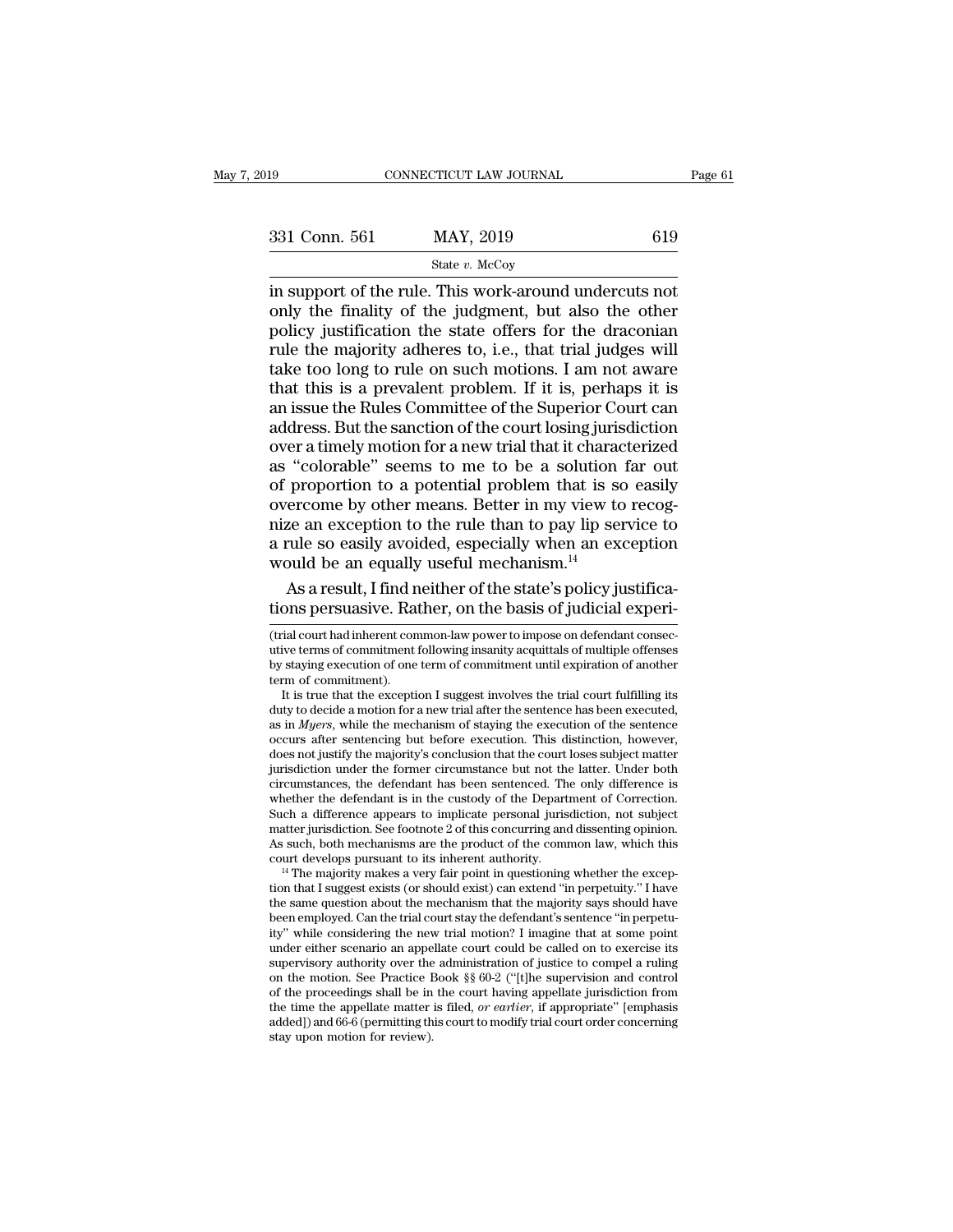|     | CONNECTICUT LAW JOURNAL                                                                                                                                                                | May 7, 2019   |
|-----|----------------------------------------------------------------------------------------------------------------------------------------------------------------------------------------|---------------|
| 620 | MAY, 2019                                                                                                                                                                              | 331 Conn. 561 |
|     | State $v$ . McCoy                                                                                                                                                                      |               |
|     | ence and sensibility; see O. Holmes, supra, p. 5; I believe<br>judicial policy, consistent with this court's holding in<br><i>Muere</i> favors recognizing an exception under the cir- |               |

 $\begin{array}{r} \text{max, 2019} \\ \text{501} \\ \text{512} \\ \text{620} \\ \text{631} \\ \text{641} \\ \text{651} \\ \text{661} \\ \text{67} \\ \text{681} \\ \text{681} \\ \text{691} \\ \text{691} \\ \text{601} \\ \text{601} \\ \text{601} \\ \text{601} \\ \text{61} \\ \text{62} \\ \text{61} \\ \text{62} \\ \text{63} \\ \text{64} \\ \text{65} \\ \text{66} \\ \text{67} \\ \text{68} \\ \text{6$  $\frac{\text{MAX, 2019}}{\text{State } v. \text{ McCoy}}$ <br> **MAY, 2019** 331 Conn. 561<br> **EXECUTE:** State *v.* McCoy<br> **EXECUTE:** State *v.* McCoy<br> **EXECUTE:** State in this count's holding in<br> *Myers*, favors recognizing an exception under the cir-<br>
cums 620 MAY, 2019 331 Conn. 561<br>
State v. McCoy<br>
ence and sensibility; see O. Holmes, supra, p. 5; I believe<br>
judicial policy, consistent with this court's holding in<br> *Myers*, favors recognizing an exception under the cir-<br> state v. McCoy<br>
and sensibility; see O. Holmes, supra, p. 5; I believe<br>
judicial policy, consistent with this court's holding in<br> *Myers*, favors recognizing an exception under the cir-<br>
cumstances at issue in this case. State v. McCoy<br>
ence and sensibility; see O. Holmes, supra, p. 5; I believe<br>
judicial policy, consistent with this court's holding in<br> *Myers*, favors recognizing an exception under the cir-<br>
cumstances at issue in this c ence and sensibility; see O. Holmes, supra, p. 5; I believe<br>judicial policy, consistent with this court's holding in<br>*Myers*, favors recognizing an exception under the cir-<br>cumstances at issue in this case. As a result of judicial policy, consistent with this court's holding in *Myers*, favors recognizing an exception under the circumstances at issue in this case. As a result of either accident or the parties' mutual oversight of controllin  $Myers$ , favors recognizing an exception under the circumstances at issue in this case. As a result of either accident or the parties' mutual oversight of controlling law, a defendant should not be deprived of his opportuni cumstances at issue in this case.<br>accident or the parties' mutual over<br>law, a defendant should not be de<br>nity to have his properly filed com<br>new trial decided by the judge who<br>trial, and personally observed the<br>to evidence Even if I were to accept the majority's conclusion<br>at the majority to have his properly filed common-law motion for a<br>w trial decided by the judge who oversaw his criminal<br>al, and personally observed the jury and its react

II

that the independent of the same increment is no except the state in the control of the control of the control of the control of the control of the common law that would permit the trial court to rule on a timely filed mot First and personally observed the jury and its reaction<br>to evidence and arguments.<br> $II$ <br>Even if I were to accept the majority's conclusion<br>that there is no exception under the common law that<br>would permit the trial court t matrix, and personally soscience and grapy and no readersh<br>to evidence and arguments.<br> $II$ <br>Even if I were to accept the majority's conclusion<br>that there is no exception under the common law that<br>would permit the trial cour II<br>
Even if I were to accept the majority's conclusion<br>
that there is no exception under the common law that<br>
would permit the trial court to rule on a timely filed<br>
motion for a new trial after the defendant had been<br>
sen II<br>
Even if I were to accept the majority's conclusion<br>
that there is no exception under the common law that<br>
would permit the trial court to rule on a timely filed<br>
motion for a new trial after the defendant had been<br>
sen Even if I were to accept the majority's conclusion<br>that there is no exception under the common law that<br>would permit the trial court to rule on a timely filed<br>motion for a new trial after the defendant had been<br>sentenced, that there is no exception under the common law that<br>
would permit the trial court to rule on a timely filed<br>
motion for a new trial after the defendant had been<br>
sentenced, I have no trouble calling the trial court's<br>
"un would permit the trial court to rule on a timely filed<br>motion for a new trial after the defendant had been<br>sentenced, I have no trouble calling the trial court's<br>"unintentional" loss of jurisdiction what it clearly was:<br>pl motion for a new trial after the defendant had been<br>sentenced, I have no trouble calling the trial court's<br>"unintentional" loss of jurisdiction what it clearly was:<br>plain error. As two erudite commentators have advised:<br>"P sentenced, I have no trouble calling the trial court's<br>
"unintentional" loss of jurisdiction what it clearly was:<br>
plain error. As two erudite commentators have advised:<br>
"Plain error is most likely found where the trial c "unintentional" loss of jurisdiction what it clearly was:<br>plain error. As two erudite commentators have advised:<br>"Plain error is most likely found where the trial court<br>and the parties have overlooked clearly controlling l plain error. As two erudite commentators have advised:<br>"Plain error is most likely found where the trial court<br>and the parties have overlooked clearly controlling law,<br>be it a constitution, statute, rule, case law or 'esta Figure 1.1 The parties have overlooked clearly controlling law,<br>be it a constitution, statute, rule, case law or 'established<br>practice.' " C. Tait & E. Prescott, Connecticut Appellate<br>Practice and Procedure (3d Ed. 2000) and the parties have overlooked clearly controlling law,<br>be it a constitution, statute, rule, case law or 'established<br>practice.' " C. Tait & E. Prescott, Connecticut Appellate<br>Practice and Procedure (3d Ed. 2000) § 8.7, p be it a constitution, statute, rule, case law or 'established<br>practice.' " C. Tait & E. Prescott, Connecticut Appellate<br>Practice and Procedure (3d Ed. 2000) § 8.7, p. 304. This<br>seems to me to be a textbook—perhaps hornbook practice.' " C. Tait & E. Prescott, Connecticut Appellate<br>Practice and Procedure (3d Ed. 2000) § 8.7, p. 304. This<br>seems to me to be a textbook—perhaps hornbook—<br>example of plain error: the trial court and the parties<br>ove Practice and Procedure  $(3d Ed. 2000)$  § 8.7, p. 304. This<br>seems to me to be a textbook—perhaps hornbook—<br>example of plain error: the trial court and the parties<br>overlooked controlling case law when the court, with<br>the part seems to me to be a textbook—perhaps hornbook—<br>example of plain error: the trial court and the parties<br>overlooked controlling case law when the court, with<br>the parties' agreement, continued the new trial motion<br>and went on example of plain error: the trial court and the parties<br>overlooked controlling case law when the court, with<br>the parties' agreement, continued the new trial motion<br>and went on to sentence the defendant. More specifi-<br>cally overlooked controlling case law when the court, with<br>the parties' agreement, continued the new trial motion<br>and went on to sentence the defendant. More specifi-<br>cally, if both the state and the Appellate Court are cor-<br>rec the parties' agreement, continued the new trial motion<br>and went on to sentence the defendant. More specifi-<br>cally, if both the state and the Appellate Court are cor-<br>rect that the "traditional rule" applies in the present<br> and went on to sentence the defendant. More specifically, if both the state and the Appellate Court are correct that the "traditional rule" applies in the present case, ending the trial court's jurisdiction when the senten cally, if both the state and the Appellate Court are correct that the "traditional rule" applies in the present case, ending the trial court's jurisdiction when the sentence was pronounced and executed, with no exception f rect that the "traditional rule" applies in the present<br>case, ending the trial court's jurisdiction when the sen-<br>tence was pronounced and executed, with no exception<br>for a timely filed motion for a new trial or the partie case, ending the trial court's jurisdiction when the sentence was pronounced and executed, with no exception for a timely filed motion for a new trial or the parties' and the court's mutual mistake, in my view it was plain tence was pronounced and executed, with no exception<br>for a timely filed motion for a new trial or the parties'<br>and the court's mutual mistake, in my view it was plain<br>error for the trial court to so pronounce and execute<br>s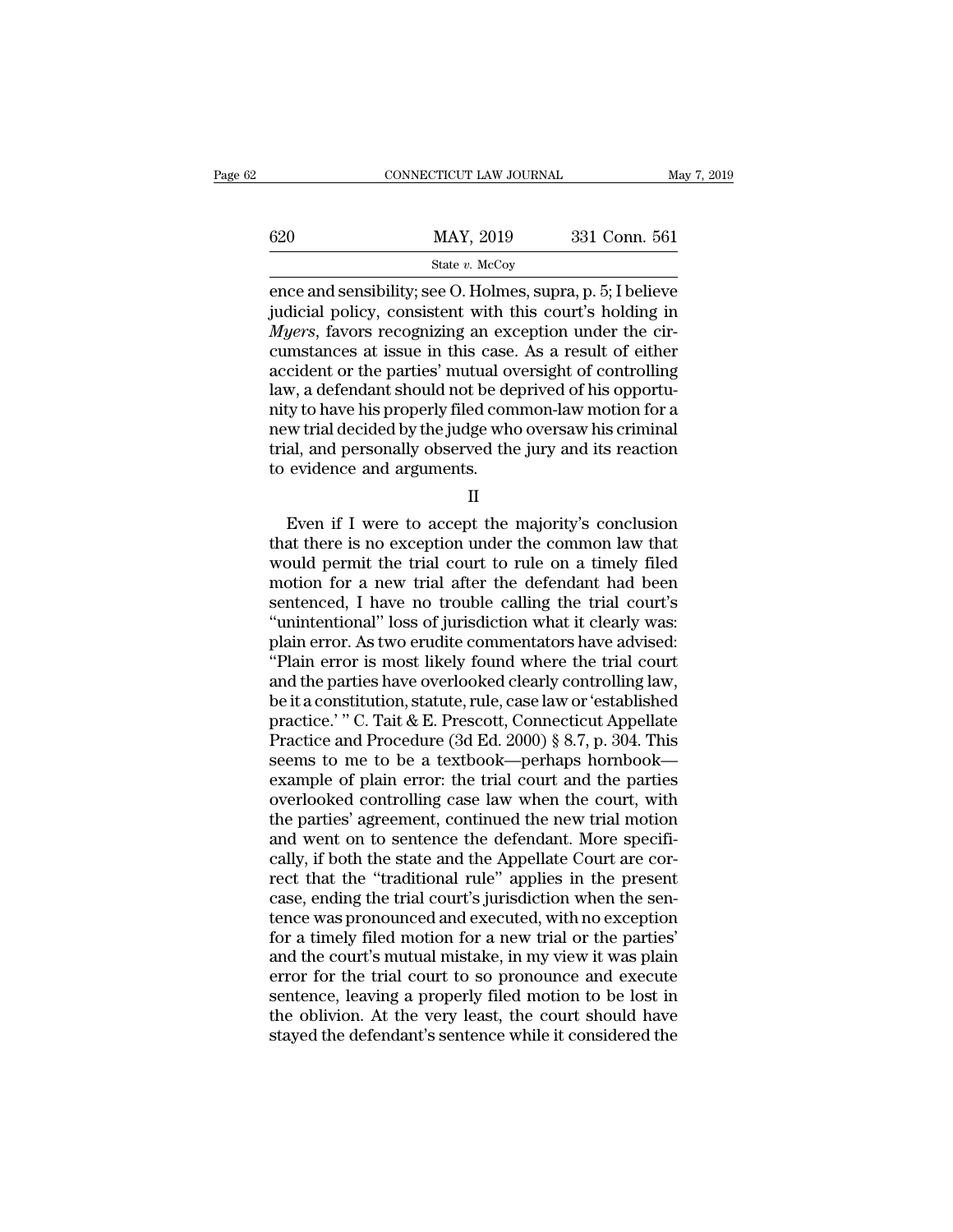| 019           | CONNECTICUT LAW JOURNAL                                                                                                                                                     | Page 63 |
|---------------|-----------------------------------------------------------------------------------------------------------------------------------------------------------------------------|---------|
|               |                                                                                                                                                                             |         |
| 331 Conn. 561 | MAY, 2019                                                                                                                                                                   | 621     |
|               | State $v$ . McCoy                                                                                                                                                           |         |
| tinely.       | motion, as the majority suggests trial courts do rou-                                                                                                                       |         |
|               | I fully recognize that "[t]he plain error doctrine is<br>reserved for truly extraordinary situations [in which]<br>the ovictores of the error is so obvious that it affects |         |

331 Conn. 561 MAY, 2019 621<br>
State v. McCoy<br>
motion, as the majority suggests trial courts do rou-<br>
tinely.<br>
I fully recognize that "[t]he plain error doctrine is<br>
reserved for truly extraordinary situations [in which]<br>
t State v. McCoy<br>
motion, as the majority suggests trial courts do rou-<br>
tinely.<br>
I fully recognize that "[t]he plain error doctrine is<br>
reserved for truly extraordinary situations [in which]<br>
the existence of the error is motion, as the majority suggests trial courts do routinely.<br>
I fully recognize that "[t]he plain error doctrine is<br>
reserved for truly extraordinary situations [in which]<br>
the existence of the error is so obvious that it a motion, as the majority suggests trial courts do routinely.<br>
I fully recognize that "[t]he plain error doctrine is<br>
reserved for truly extraordinary situations [in which]<br>
the existence of the error is so obvious that it a I fully recognize that "[t]he plain error doctrine is<br>reserved for truly extraordinary situations [in which]<br>the existence of the error is so obvious that it affects<br>the fairness and integrity of and public confidence in<br> I fully recognize that "[t]he plain error doctrine is<br>reserved for truly extraordinary situations [in which]<br>the existence of the error is so obvious that it affects<br>the fairness and integrity of and public confidence in<br> reserved for truly extraordinary situations [in which]<br>the existence of the error is so obvious that it affects<br>the fairness and integrity of and public confidence in<br>the judicial proceedings.  $\dots$  [I]n addition to examin the existence of the error is so obvious that it affects<br>the fairness and integrity of and public confidence in<br>the judicial proceedings.  $\dots$  [I]n addition to examin-<br>ing the patent nature of the error, the reviewing cou the fairness and integrity of and public confidence in<br>the judicial proceedings.  $\dots$  [I]n addition to examin-<br>ing the patent nature of the error, the reviewing court<br>must examine that error for the grievousness of its<br>co the judicial proceedings.  $\ldots$  [I]n addition to examining the patent nature of the error, the reviewing court<br>must examine that error for the grievousness of its<br>consequences in order to determine whether reversal<br>under ing the patent nature of the error, the reviewing court<br>must examine that error for the grievousness of its<br>consequences in order to determine whether reversal<br>under the plain error doctrine is appropriate. A party<br>cannot must examine that error for the grievousness of its<br>consequences in order to determine whether reversal<br>under the plain error doctrine is appropriate. A party<br>cannot prevail under plain error unless it has demon-<br>strated t consequences in order to determine whether reversal under the plain error doctrine is appropriate. A party cannot prevail under plain error unless it has demonstrated that the failure to grant relief will result in manife under the plain error doctrine is appropriate. A party<br>cannot prevail under plain error unless it has demon-<br>strated that the failure to grant relief will result in<br>manifest injustice.... [Previously], we described the<br>tw cannot prevail under plain error unless it has demonstrated that the failure to grant relief will result in manifest injustice. . . . [Previously], we described the two-pronged nature of the plain error doctrine: [An appe strated that the failure to grant relief will result in<br>manifest injustice. . . . [Previously], we described the<br>two-pronged nature of the plain error doctrine: [An<br>appellant] cannot prevail under [the plain error doc-<br>tr manifest injustice.... [Previously], we described the<br>two-pronged nature of the plain error doctrine: [An<br>appellant] cannot prevail under [the plain error doc-<br>trine] ... unless he demonstrates that the claimed<br>error is two-pronged nature of the plain error doctrine: [An appellant] cannot prevail under [the plain error doctrine] . . . unless he demonstrates that the claimed error is *both* so clear *and* so harmful that a failure to rever appellant] cannot prevail under [the ]<br>trine] . . . unless he demonstrates t<br>error is *both* so clear *and* so harmful<br>reverse the judgment would result in<br>tice." (Citations omitted; emphasis in q<br>quotation marks omitted. ne] . . . unless he demonstrates that the claimed<br>ror is *both* so clear and so harmful that a failure to<br>verse the judgment would result in manifest injus-<br>e." (Citations omitted; emphasis in original; internal<br>otation m error is *both* so clear *and* so harmful that a failure to<br>reverse the judgment would result in manifest injus-<br>tice." (Citations omitted; emphasis in original; internal<br>quotation marks omitted.) *State* v. *McClain*, 32

reverse the judgment would result in manifest injustice." (Citations omitted; emphasis in original; internal quotation marks omitted.) State v. McClain, 324 Conn.<br>802, 812–13, 155 A.3d 209 (2017).<br>In my view, the trial cou tice." (Citations omitted; emphasis in original; internal<br>quotation marks omitted.) *State* v. *McClain*, 324 Conn.<br>802, 812–13, 155 A.3d 209 (2017).<br>In my view, the trial court's failure to rule on a timely<br>filed motion quotation marks omitted.) State v. McClain, 324 Conn.<br>
802, 812–13, 155 A.3d 209 (2017).<br>
In my view, the trial court's failure to rule on a timely<br>
filed motion for a new trial—perhaps in any case, but<br>
surely in a case 802, 812–13, 155 A.3d 209 (2017).<br>
In my view, the trial court's failure to rule on a timely<br>
filed motion for a new trial—perhaps in any case, but<br>
surely in a case in which the court has effectively pro-<br>
nounced a life urely in a case in which the court has effectively pro-<br>ounced a life sentence on the defendant—clearly<br>affects the fairness and integrity of and public confi-<br>ence in the judicial proceedings."<sup>15</sup> (Internal quotation<br><sup>15</sup> mounced a life sentence on the defendant—clearly "affects the fairness and integrity of and public confidence in the judicial proceedings."<sup>15</sup> (Internal quotation  $\frac{15 \text{ The state objects even to our considering this issue as plain error, although it admits that this court may raise an issue as plain error on its own. See Practice Book 60-5. I do not find it a particularly close question$ 

<sup>&</sup>quot;affects the fairness and integrity of and public confi-<br>dence in the judicial proceedings."<sup>15</sup> (Internal quotation<br> $\frac{15 \text{ T}}{16}$  The state objects even to our considering this issue as plain error,<br>although it admits dence in the judicial proceedings."<sup>15</sup> (Internal quotation<br>dence in the judicial proceedings."<sup>15</sup> (Internal quotation<br> $\frac{15 \text{ The state objects even to our considering this issue as plain error, although it admits that this court may raise an issue as plain error on its own. See Practice Book 60-5. I do not find it a particularly close question that this case involves an exceptional circumstance that justifies raising plain error on our own, i.e., the "unintentional" or "inadverter" loss of$ The state objects even to our considerings. The error of the state objects even to our considering this issue as plain error, although it admits that this court may raise an issue as plain error on its own. See Practice B <sup>15</sup> The state objects even to our considering this issue as plain error, although it admits that this court may raise an issue as plain error on its own. See Practice Book 60-5. I do not find it a particularly close ques although it admits that this court may raise an issue as plain error on its own. See Practice Book 60-5. I do not find it a particularly close question that this case involves an exceptional circumstance that justifies rai extractive Practice Book 60-5. I do not find it a particularly close question<br>that this case involves an exceptional circumstance that justifies raising<br>plain error on our own, i.e., the "unintentional" or "inadvertent" lo that this case involves an exceptional circumstance that justifies raising plain error on our own, i.e., the "unintentional" or "inadvertent" loss of jurisdiction over a motion that is the last step before the trial court as a me can even a mation and in error on our own, i.e., the "unintentional" or "inadvertent" loss of risdiction over a motion that is the last step before the trial court was to intence the defendant to sixty years impris jurisdiction over a motion that is the last step before the trial court was to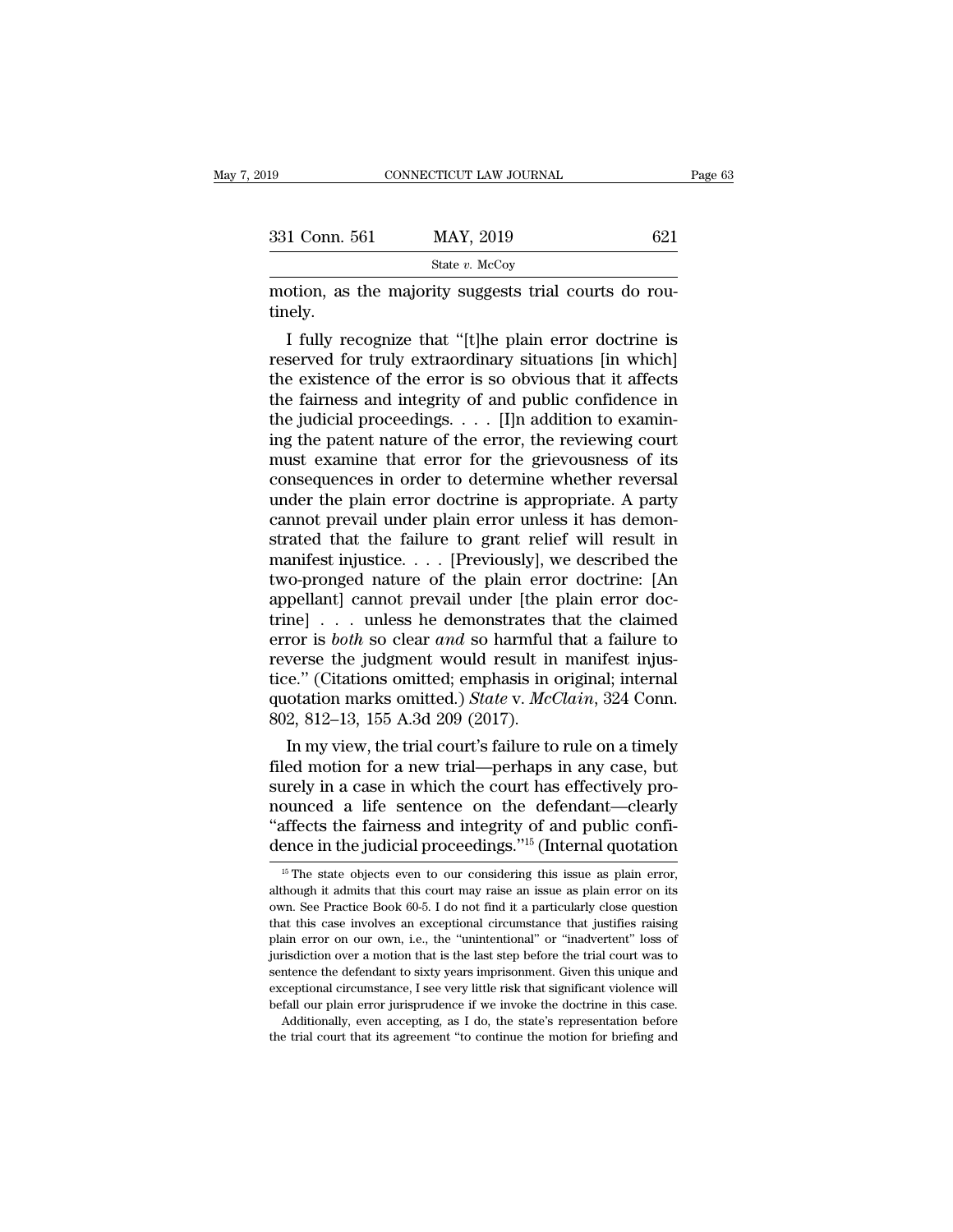|     | CONNECTICUT LAW JOURNAL | May 7, 2019   |
|-----|-------------------------|---------------|
|     |                         |               |
| 622 | MAY, 2019               | 331 Conn. 561 |
|     | State $v$ . McCoy       |               |

 $\begin{tabular}{ll} \multicolumn{1}{l}{{\text{COMRECTICUT LAW JOURNAL}}} & \multicolumn{1}{l}{May 7, 2019} \\ \hline & \multicolumn{1}{l}{State $v$}.& \multicolumn{1}{l}{MAY, 2019} & \multicolumn{1}{l}{331} & \multicolumn{1}{l}{Conn. 561} \\ & \multicolumn{1}{l}{State $v$}.& \multicolumn{1}{l}{Wacy} & \multicolumn{1}{l}{331} & \multicolumn{1}{l}{Conn. 561} \\ & \multicolumn{1}{l}{State $v$}.& \multicolumn{1}{l}{Wacy} & \multicolumn{1}{l}{$ 622 MAY, 2019 331 Conn. 561<br>
State v. McCoy<br>
marks omitted.) Id., 812. Judges have an obligation to<br>
rule on motions, certainly timely filed motions that raise<br>
"colorable" issues. See *Amato* v. *Erskine*, 100 Conn.<br>
407 MAY, 2019 331 Conn. 561<br>
State *v.* McCoy<br>
marks omitted.) Id., 812. Judges have an obligation to<br>
rule on motions, certainly timely filed motions that raise<br>
"colorable" issues. See *Amato* v. *Erskine*, 100 Conn.<br>
497, 4  $\frac{\text{MAX, 2019}}{\text{State } v. \text{ MeCoy}}$ <br>
marks omitted.) Id., 812. Judges have an obligation to<br>
rule on motions, certainly timely filed motions that raise<br>
"colorable" issues. See *Amato* v. *Erskine*, 100 Conn.<br>
497, 499, 123 A. State v. McCoy<br>
State v. McCoy<br>
marks omitted.) Id., 812. Judges have an obligation to<br>
rule on motions, certainly timely filed motions that raise<br>
"colorable" issues. See *Amato* v. *Erskine*, 100 Conn.<br>
497, 499, 123 A. state v. McCoy<br>
marks omitted.) Id., 812. Judges have an obligation to<br>
rule on motions, certainly timely filed motions that raise<br>
"colorable" issues. See *Amato* v. *Erskine*, 100 Conn.<br>
497, 499, 123 A. 836 (1924) ("[i marks omitted.) Id., 812. Judges have an obligation to<br>rule on motions, certainly timely filed motions that raise<br>"colorable" issues. See *Amato* v. *Erskine*, 100 Conn.<br>497, 499, 123 A. 836 (1924) ("[it is the court's] ri rule on motions, certainly timely filed motions that raise<br>
"colorable" issues. See Amato v. Erskine, 100 Conn.<br>
497, 499, 123 A. 836 (1924) ("[it is the court's] right and<br>
duty to determine every question which may arise "colorable" issues. See *Amato* v. *Erskine*, 100 Conn. 497, 499, 123 A. 836 (1924) ("[it is the court's] right and duty to determine every question which may arise in the cause" [internal quotation marks omitted]); Code 497, 499, 123 A. 836 (1924) ("[it is the court's] right and<br>duty to determine every question which may arise in<br>the cause" [internal quotation marks omitted]); Code<br>of Judicial Conduct, Rule 2.7 ("[a] judge shall hear and duty to determine every question which may arise in<br>the cause" [internal quotation marks omitted]); Code<br>of Judicial Conduct, Rule 2.7 ("[a] judge shall hear and<br>decide matters assigned to the judge"). The trial court<br>in t the cause" [internal quotation marks omitted]); Code<br>of Judicial Conduct, Rule 2.7 ("[a] judge shall hear and<br>decide matters assigned to the judge"). The trial court<br>in this case failed in that obligation by losing jurisdi of Judicial Conduct, Rule 2.7 ("[a] judge shall hear and<br>decide matters assigned to the judge"). The trial court<br>in this case failed in that obligation by losing jurisdic-<br>tion over the motion. That it did so accidentally decide matters assigned to the judge"). The trial court<br>in this case failed in that obligation by losing jurisdic-<br>tion over the motion. That it did so accidentally or<br>inadvertently does not make it any more fair to the<br>de in this case failed in that obligation by losing jurisdiction over the motion. That it did so accidentally or inadvertently does not make it any more fair to the defendant or impact public confidence any less. I do not rea tion over the motion. That it did so accidentally or<br>inadvertently does not make it any more fair to the<br>defendant or impact public confidence any less. I do<br>not read the majority to contend otherwise. Rather,<br>while acknow inadvertently does not make it any more fair to the<br>defendant or impact public confidence any less. I do<br>not read the majority to contend otherwise. Rather,<br>while acknowledging that it was error for the trial court<br>not to agree. It read the majority to contend otherwise. Kather,<br>hile acknowledging that it was error for the trial court<br>t to rule on the pending motion, the majority con-<br>ides that this error was neither so obvious nor so<br>rmful as to while acknowledging that it was error for the trial court<br>not to rule on the pending motion, the majority con-<br>cludes that this error was neither so obvious nor so<br>harmful as to constitute "manifest injustice." I do not<br>ag

not to rule on the penaling motion, the majority con-<br>cludes that this error was neither so obvious nor so<br>harmful as to constitute "manifest injustice." I do not<br>agree.<br>As to whether the error was "so clear" or "so obvi-<br> cludes that this error was helther so obvious nor so<br>harmful as to constitute "manifest injustice." I do not<br>agree.<br>As to whether the error was "so clear" or "so obvi-<br>ous," the majority appears to conclude that the error<br> narmiul as to constitute manifest injustice. I do not<br>agree.<br>As to whether the error was "so clear" or "so obvi-<br>ous," the majority appears to conclude that the error<br>falls in a sweet spot (or, for the defendant, a not so<br> agree.<br>
As to whether the error was "so clear" or "so obvious," the majority appears to conclude that the error<br>
falls in a sweet spot (or, for the defendant, a not so<br>
sweet spot). Namely, we are told that the rule that<br> As to whether the error was "so clear" or "so obvious," the majority appears to conclude that the error falls in a sweet spot (or, for the defendant, a not so sweet spot). Namely, we are told that the rule that the trial c ous," the majority appears to conclude that the error falls in a sweet spot (or, for the defendant, a not so sweet spot). Namely, we are told that the rule that the trial court loses jurisdiction upon sentencing is a "gene falls in a sweet spot (or, for the defendant, a not so<br>sweet spot). Namely, we are told that the rule that<br>the trial court loses jurisdiction upon sentencing is a<br>"generally accepted" and "well established" jurisdic-<br>tiona sweet spot). Namely, we are told that the rule that<br>the trial court loses jurisdiction upon sentencing is a<br>"generally accepted" and "well established" jurisdic-<br>tional and common-law doctrine. Yet, because of what<br>the maj the trial court loses jurisdiction upon sentencing is a "generally accepted" and "well established" jurisdictional and common-law doctrine. Yet, because of what the majority considers to have been "anomalies in this court' threading. court's case law" that "may have resulted in some confusion," the error was not sufficiently clear to fall within<br>the clear error test. This is a needle I have a hard time<br>threading.<br>argument" was "not meant to deceive eit sion," the error was not sufficiently clear to fall within<br>the clear error test. This is a needle I have a hard time<br>threading.<br>argument" was "not meant to deceive either the defendant or the [trial]<br>court," I fail to unde

the clear error test. This is a needle I have a hard time<br>threading.<br> $\frac{1}{\text{argument}}$  was "not meant to deceive either the defendant or the [trial]<br>court," I fail to understand how the state's position opposing plain error<br>re *State* v. *McClain*, supra, 324 Conn. 812. Like the defendant or the [trial] court," I fail to understand how the state's position opposing plain error review contributes to "public confidence in the judicial proceedings. Intreaturity was "not meant to deceive either the defendant or the [trial]<br>court," I fail to understand how the state's position opposing plain error<br>review contributes to "public confidence in the judicial proceedings."<br>S argument" was "not meant to deceive either the defendant or the [trial]<br>court," I fail to understand how the state's position opposing plain error<br>review contributes to "'public confidence in the judicial proceedings.'"<br>St court," I fail to understand how the state's position opposing plain error review contributes to "public confidence in the judicial proceedings." State v. McClain, supra, 324 Conn. 812. Like the trial court and the defenda review contributes to " public confidence in the judicial proceedings.'" State v. McClain, supra, 324 Conn. 812. Like the trial court and the defendant, the state quite apparently overlooked controlling law, leading to a State v. *McClain*, supra, 324 Conn. 812. Like the trial court and the defendant,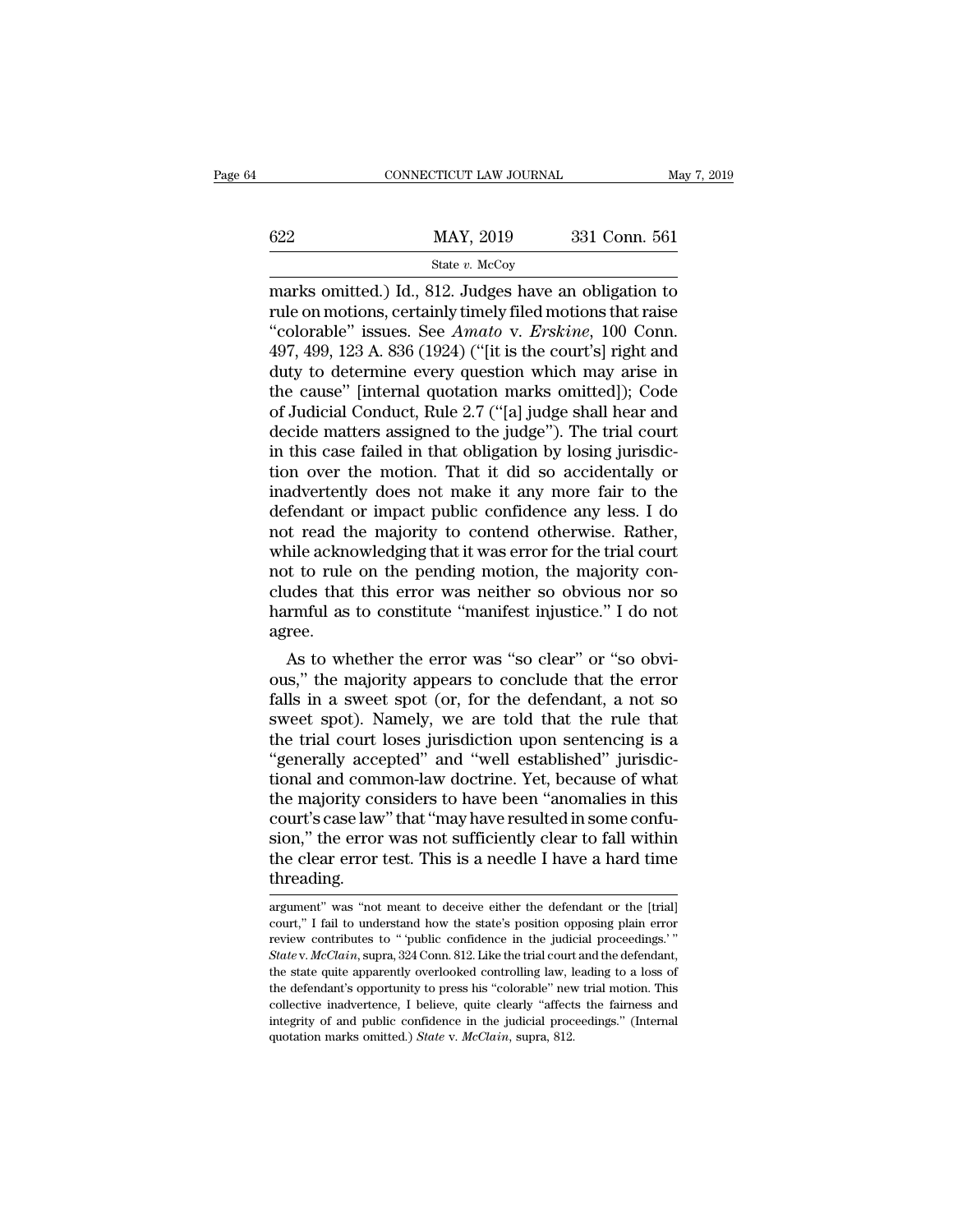| 019           | CONNECTICUT LAW JOURNAL                                                                                                                                               | Page 65 |
|---------------|-----------------------------------------------------------------------------------------------------------------------------------------------------------------------|---------|
| 331 Conn. 561 | MAY, 2019                                                                                                                                                             | 623     |
|               | State $v$ . McCoy                                                                                                                                                     |         |
|               | The majority's view might be persuasive if, when the<br>trial court sentenced the defendant without ruling on<br>his timoly now trial motion it had sorted among what |         |

331 Conn. 561 MAY, 2019 623<br>
State v. McCoy<br>
The majority's view might be persuasive if, when the<br>
trial court sentenced the defendant without ruling on<br>
his timely new trial motion, it had sorted among what<br>
the majority 331 Conn. 561 MAY, 2019 623<br>
State v. McCoy<br>
The majority's view might be persuasive if, when the<br>
trial court sentenced the defendant without ruling on<br>
his timely new trial motion, it had sorted among what<br>
the majority 331 Conn. 561 MAY, 2019 623<br>
State v. McCoy<br>
The majority's view might be persuasive if, when the<br>
trial court sentenced the defendant without ruling on<br>
his timely new trial motion, it had sorted among what<br>
the majority  $\frac{\text{state } v. \text{ MeCoy}}{\text{The majority's view might be pervasive if, when the trial court sentence the defendant without ruling on his timely new trial motion, it had sorted among what the majority finds to be anomalous or confusing precedures. But, like the parties, the trial court missed altogether the "loss of jurisdiction" issue, sorting among the precedures only after the horse had left the invisdic.$ state v. McCoy<br>
The majority's view might be persuasive if, when the<br>
trial court sentenced the defendant without ruling on<br>
his timely new trial motion, it had sorted among what<br>
the majority finds to be anomalous or con The majority's view might be persuasive if, when the trial court sentenced the defendant without ruling on his timely new trial motion, it had sorted among what the majority finds to be anomalous or confusing precedents. trial court sentenced the defendant without ruling on<br>his timely new trial motion, it had sorted among what<br>the majority finds to be anomalous or confusing prece-<br>dents. But, like the parties, the trial court missed alto-<br> his timely new trial motion, it had sorted among what<br>the majority finds to be anomalous or confusing prece-<br>dents. But, like the parties, the trial court missed alto-<br>gether the "loss of jurisdiction" issue, sorting among the majority finds to be anomalous or confusing precedents. But, like the parties, the trial court missed altogether the "loss of jurisdiction" issue, sorting among the precedents only after the horse had left the jurisdic dents. But, like the parties, the trial court missed altogether the "loss of jurisdiction" issue, sorting among<br>the precedents only after the horse had left the jurisdic-<br>tional barn. Thus, the trial court's error was not gether the "loss of jurisdiction" issue, sorting among<br>the precedents only after the horse had left the jurisdic-<br>tional barn. Thus, the trial court's error was not in<br>determining whether *Luzietti* applied, as opposed to the precedents only after the horse had left the jurisdictional barn. Thus, the trial court's error was not in determining whether *Luzietti* applied, as opposed to *Wilson* and *Myers*, but rather in not considering the tional barn. Thus, the trial court's error was not in<br>determining whether *Luzietti* applied, as opposed to<br>Wilson and *Myers*, but rather in not considering the<br>import of the "well established" rule *at all*, at a time<br>wh determining whether *Luzietti* applied, as opposed to *Wilson* and *Myers*, but rather in not considering the import of the "well established" rule *at all*, at a time when it still could have ruled on the defendant's moti Wilson and Myers, but rather in not considering the<br>import of the "well established" rule *at all*, at a time<br>when it still could have ruled on the defendant's motion,<br>as it was obliged to, including by putting off the sen import of the "well established" rule *at all*, at a time<br>when it still could have ruled on the defendant's motion,<br>as it was obliged to, including by putting off the sentenc-<br>ing proceeding or by pronouncing sentence and when it still could have ruled on the defendant's motion,<br>as it was obliged to, including by putting off the sentenc-<br>ing proceeding or by pronouncing sentence and staying<br>its execution. Whether this error actually affecte as it was obliged to, including by putting off the sentenc-<br>ing proceeding or by pronouncing sentence and staying<br>its execution. Whether this error actually affected the<br>court's subject matter jurisdiction was perhaps argu ing proceeding or by pronouncing sentence and staying<br>its execution. Whether this error actually affected the<br>court's subject matter jurisdiction was perhaps argua-<br>bly not clear or obvious, but the fact that the court<br>sho its execution. Whether this error actually affected the court's subject matter jurisdiction was perhaps argua-<br>bly not clear or obvious, but the fact that the court<br>should have, but did not, rule on the new trial motion<br>pr court's subject matter jurisdiction was perhaps arguably not clear or obvious, but the fact that the court should have, but did not, rule on the new trial motion prior to sentencing was clear and obvious. By not doing so, bly not clear or obvious, but the fact should have, but did not, rule on the neprior to sentencing *was* clear and obviouso, the defendant was denied an opport new trial pursuant to Practice Book  $\S 42$  to me exactly the ould have, but did not, rule on the new trial motion<br>ior to sentencing was clear and obvious. By not doing<br>, the defendant was denied an opportunity to seek a<br>w trial pursuant to Practice Book § 42-53. This seems<br>me exact prior to sentencing was clear and obvious. By not doing<br>so, the defendant was denied an opportunity to seek a<br>new trial pursuant to Practice Book § 42-53. This seems<br>to me exactly the kind of error that the plain error<br>do

so, the defendant was denied an opportunity to seek a<br>new trial pursuant to Practice Book § 42-53. This seems<br>to me exactly the kind of error that the plain error<br>doctrine was designed to address.<br>As to the second prong of new trial pursuant to Practice Book § 42-53. This seems<br>to me exactly the kind of error that the plain error<br>doctrine was designed to address.<br>As to the second prong of the plain error test,<br>although I agree with the major to me exactly the kind of error that the plain error<br>doctrine was designed to address.<br>As to the second prong of the plain error test,<br>although I agree with the majority that unlike the situa-<br>tion for defendants in struct doctrine was designed to address.<br>As to the second prong of the plain error test,<br>although I agree with the majority that unlike the situa-<br>tion for defendants in structural error cases, the defen-<br>dant in the present case As to the second prong of the plain error test,<br>although I agree with the majority that unlike the situa-<br>tion for defendants in structural error cases, the defen-<br>dant in the present case was required to establish harm<br>th although I agree with the majority that unlike the situation for defendants in structural error cases, the defendant in the present case was required to establish harm that amounts to manifest injustice, I disagree that th tion for defendants in structural error cases, the defendant in the present case was required to establish harm<br>that amounts to manifest injustice, I disagree that the<br>defendant failed to do so. The majority concludes that dant in the present case was required to establish harm<br>that amounts to manifest injustice, I disagree that the<br>defendant failed to do so. The majority concludes that<br>there is no "manifest injustice" because the alleged<br>pr that amounts to manifest injustice, I disagree that the defendant failed to do so. The majority concludes that there is no "manifest injustice" because the alleged prosecutorial improprieties detailed in the motion for a n defendant failed to do so. The majority concludes that<br>there is no "manifest injustice" because the alleged<br>prosecutorial improprieties detailed in the motion for<br>a new trial are the same improprieties that this court<br>conc there is no "manifest injustice" because the alleged<br>prosecutorial improprieties detailed in the motion for<br>a new trial are the same improprieties that this court<br>concludes lack merit on direct appeal. What the record<br>in t prosecutorial improprieties detailed in the motion for<br>a new trial are the same improprieties that this court<br>concludes lack merit on direct appeal. What the record<br>in this appeal lacks, however, is the ruling of the trial a new trial are the same improprieties that this court<br>concludes lack merit on direct appeal. What the record<br>in this appeal lacks, however, is the ruling of the trial<br>judge who presided over the defendant's trial. Today's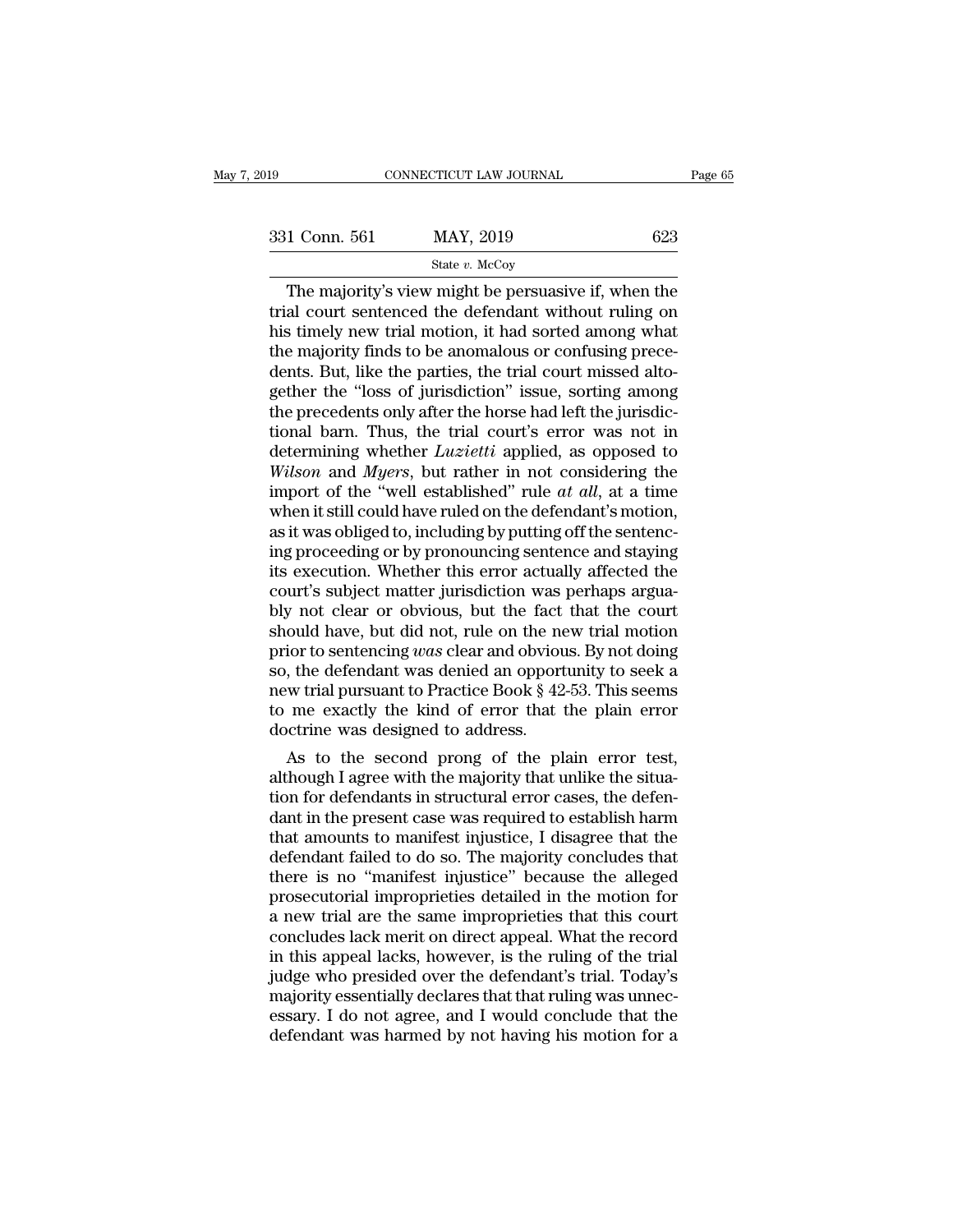|     | CONNECTICUT LAW JOURNAL                                                                                                                                                      | May 7, 2019   |
|-----|------------------------------------------------------------------------------------------------------------------------------------------------------------------------------|---------------|
| 624 | MAY, 2019                                                                                                                                                                    | 331 Conn. 561 |
|     | State $v$ . McCoy                                                                                                                                                            |               |
|     | new trial reviewed first by the trial judge who super-<br>vised his criminal trial, notwithstanding our conclusion<br>today affirming the judgment of the trial court on the |               |

 $\begin{array}{ll}\n 624 & \text{MAX, } 2019 & 331 \text{ Conn. } 561 \\
 \hline\n \text{State } v. \text{McCoy} \\
 \text{new trial reviewed first by the trial judge who supervised his criminal trial, notwithstanding our conclusion today affirming the judgment of the trial court on the record presented. See footnote 1 of this converging and\n\end{array}$  $\begin{array}{r} \text{624} & \text{MAX, } 2019 & 331 \text{ Conn. } 561 \\ \text{544} & \text{State } v. \text{ McGay} \\ \text{new trial reviewed first by the trial judge who supervised his criminal trial, not withstanding our conclusion today affirming the judgment of the trial court on the record presented. See footnote 1 of this concurrency and dissenting opinion \end{array}$  $\begin{array}{ll}\n & \text{MAX, } 2019 & 331 \text{ Conn. } 561 \\
 & \text{State } v. \text{ McCoy} \\
 \hline\n & \text{new trial reviewed first by the trial judge who supervised his criminal trial, not withstanding our conclusion today affirming the judgment of the trial court on the record presented. See footnote 1 of this concerning and dissenting opinion.\n$ Maximum<br>
Sta<br>
new trial reviewed first<br>
vised his criminal trial, n<br>
today affirming the judg<br>
record presented. See fo<br>
dissenting opinion.<br>
It is well established It is use a measure that in a superfield his criminal trial, notwithstanding our conclusion<br>day affirming the judgment of the trial court on the<br>cord presented. See footnote 1 of this concurring and<br>ssenting opinion.<br>It is new trial reviewed first by the trial judge who super-<br>vised his criminal trial, notwithstanding our conclusion<br>today affirming the judgment of the trial court on the<br>record presented. See footnote 1 of this concurring and

vised his criminal trial, notwithstanding our conclusion<br>today affirming the judgment of the trial court on the<br>record presented. See footnote 1 of this concurring and<br>dissenting opinion.<br>It is well established that a tria today attirming the judgment of the trial court on the<br>record presented. See footnote 1 of this concurring and<br>dissenting opinion.<br>It is well established that a trial judge is in a better<br>position to assess any error or pr record presented. See footnote I of this concurring and<br>dissenting opinion.<br>It is well established that a trial judge is in a better<br>position to assess any error or prejudice that occurred<br>during trial. It is the trial jud dissenting opinion.<br>It is well established that a trial judge is in a better<br>position to assess any error or prejudice that occurred<br>during trial. It is the trial judge who viewed the evidence,<br>heard the witnesses' testimo It is well established that a trial judge is in a better<br>position to assess any error or prejudice that occurred<br>during trial. It is the trial judge who viewed the evidence,<br>heard the witnesses' testimony and counsel's arg position to assess any error or prejudice that occurred<br>during trial. It is the trial judge who viewed the evidence,<br>heard the witnesses' testimony and counsel's argu-<br>ments, and viewed the jury's reaction. Motions for a<br>n during trial. It is the trial judge who viewed the evidence,<br>heard the witnesses' testimony and counsel's argu-<br>ments, and viewed the jury's reaction. Motions for a<br>new trial provide the best remedy when claims of prose-<br>c heard the witnesses' testimony and counsel's arguments, and viewed the jury's reaction. Motions for a<br>new trial provide the best remedy when claims of prose-<br>cutorial impropriety are alleged because they permit<br>the trial c ments, and viewed the jury's reaction. Motions for a<br>new trial provide the best remedy when claims of prose-<br>cutorial impropriety are alleged because they permit<br>the trial court to rely on its personal experience at trial, new trial provide the best remedy when claims of prose-<br>cutorial impropriety are alleged because they permit<br>the trial court to rely on its personal experience at trial,<br>during which the court may have observed the effect<br> cutorial impropriety are alleged because they permit<br>the trial court to rely on its personal experience at trial,<br>during which the court may have observed the effect<br>and prejudice, if any, the impropriety had on the jury.<br> the trial court to rely on its personal experience at trial,<br>during which the court may have observed the effect<br>and prejudice, if any, the impropriety had on the jury.<br>It is because of this firsthand experience that trial during which the court may have observed the effect<br>and prejudice, if any, the impropriety had on the jury.<br>It is because of this firsthand experience that trial courts<br>are afforded discretion in deciding motions for a new and prejudice, if any, the impropriety had on the jury.<br>It is because of this firsthand experience that trial courts<br>are afforded discretion in deciding motions for a new<br>trial, which we then review for abuse of that discr It is because of this firsthand experience that trial courts<br>are afforded discretion in deciding motions for a new<br>trial, which we then review for abuse of that discretion.<br>See *State* v. *Myers*, 290 Conn. 278, 288–89, 96 are afforded discretion in deciding motions for a new<br>trial, which we then review for abuse of that discretion.<br>See *State* v. *Myers*, 290 Conn. 278, 288–89, 963 A.2d 11<br>(2009). Thus, the manifest injustice in this case i trial, which we then review for abuse of that discretion.<br>See *State* v. *Myers*, 290 Conn. 278, 288–89, 963 A.2d 11<br>(2009). Thus, the manifest injustice in this case is not<br>necessarily that the defendant would have preva See *State* v. *Myers*, 290 Conn. 278, 288–89, 963 A.2d 11 (2009). Thus, the manifest injustice in this case is not necessarily that the defendant would have prevailed on his claims, but rather that the parties *and this* (2009). Thus, the manifest injustice in this case is not necessarily that the defendant would have prevailed on his claims, but rather that the parties *and this court* have lost the benefit of the trial court's considere necessarily that the defendant would have prevailed on<br>his claims, but rather that the parties *and this court*<br>have lost the benefit of the trial court's considered views<br>of his claims, especially in light of the fact th his claims, but rather that the parties *and this court*<br>have lost the benefit of the trial court's considered views<br>of his claims, especially in light of the fact that the trial<br>judge deemed the defendant's motion for a have lost the benefit of the trial court's considered views<br>of his claims, especially in light of the fact that the trial<br>judge deemed the defendant's motion for a new trial<br>"colorable  $\ldots$ ". Even if the trial court woul It is the significance of the trial court would have deemed the defendant's motion for a new trial colorable  $\ldots$ ." Even if the trial court would have mied the motion, we would have had the benefit of record of its reaso judge deemed the defendant's motion for a new trial<br>
"colorable  $\ldots$ ". Even if the trial court would have<br>
denied the motion, we would have had the benefit of<br>
a record of its reasons for doing so, which potentially<br>
cou

"colorable . . . . ." Even if the trial court would have<br>denied the motion, we would have had the benefit of<br>a record of its reasons for doing so, which potentially<br>could impact our review of the claims on direct appeal.<br>I a record of its reasons for doing so, which potentially<br>could impact our review of the claims on direct appeal.<br>It is the significance of the trial court's discretion<br>that distinguishes this case from the case cited by th could impact our review of the claims on direct appeal.<br>It is the significance of the trial court's discretion<br>that distinguishes this case from the case cited by the<br>majority, *State* v. *Myers*, supra, 290 Conn. 278. In It is the significance of the trial court's discretion<br>that distinguishes this case from the case cited by the<br>majority, *State* v. *Myers*, supra, 290 Conn. 278. In *Myers*,<br>defense counsel waived a trial on part B of th that distinguishes this case from the case cited by the majority, *State* v. *Myers*, supra, 290 Conn. 278. In *Myers*, defense counsel waived a trial on part B of the information, which charged the defendant as a repeat majority, *State* v. *Myers*, supra, 290 Conn. 278. In *Myers*, defense counsel waived a trial on part B of the information, which charged the defendant as a repeat offender, and, thus, the trial court did not "accord him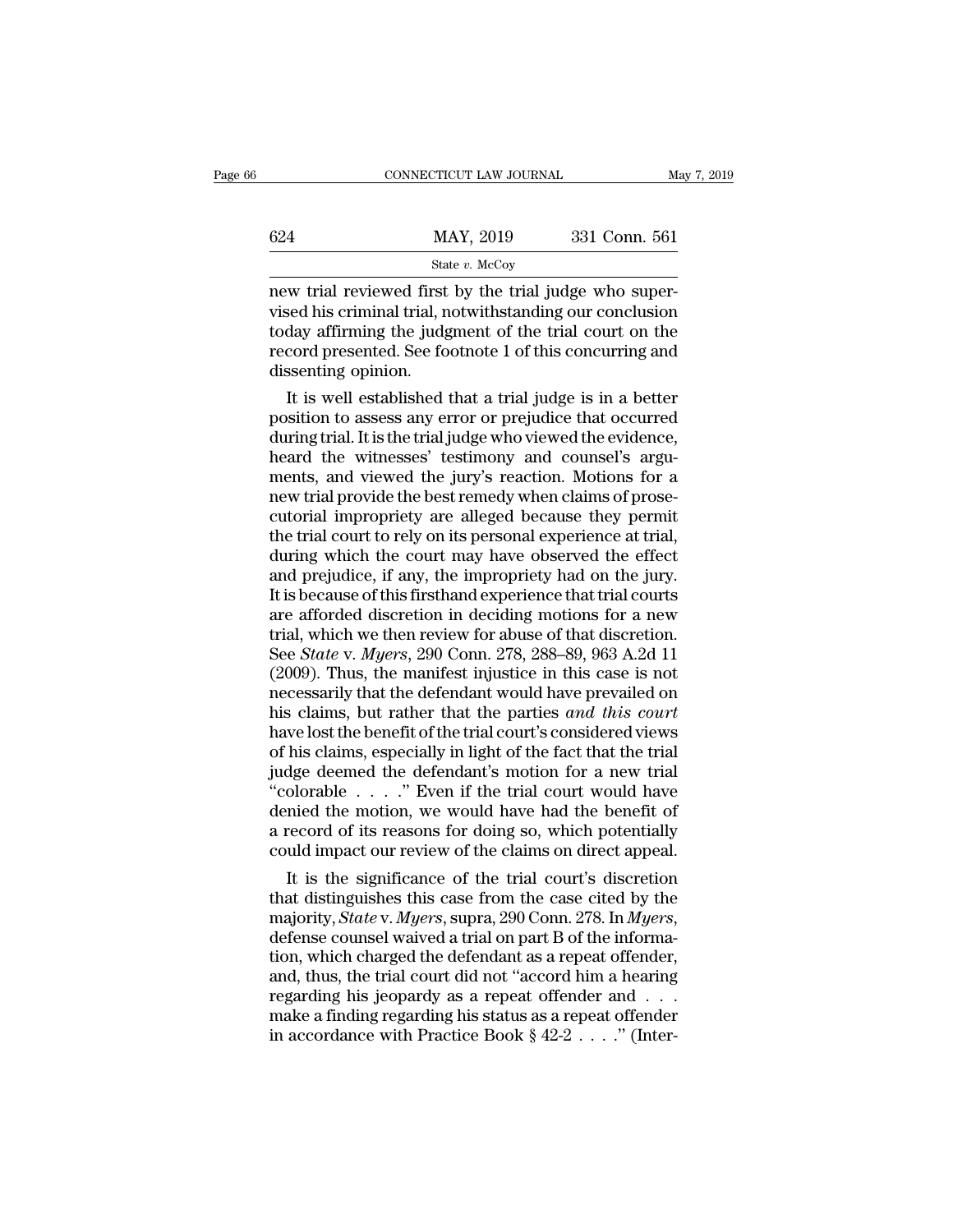| 2019          | CONNECTICUT LAW JOURNAL                                                                                                                                                         |     | Page 67 |
|---------------|---------------------------------------------------------------------------------------------------------------------------------------------------------------------------------|-----|---------|
|               |                                                                                                                                                                                 |     |         |
| 331 Conn. 561 | MAY, 2019                                                                                                                                                                       | 625 |         |
|               | State v. McCoy                                                                                                                                                                  |     |         |
|               | nal quotation marks omitted.) Id., 285. The Appellate<br>Court in <i>Myers</i> had held that the trial court's failure<br>to abide by 8.42-2 was plain error because "[a] court |     |         |

331 Conn. 561 MAY, 2019 625<br>
State v. McCoy<br>
The Appellate Court in *Myers* had held that the trial court's failure<br>
to abide by § 42-2 was plain error because "[a] court<br>
commits plain error when it fails to implement pro 331 Conn. 561 MAY, 2019 625<br>
State v. McCoy<br>
mal quotation marks omitted.) Id., 285. The Appellate<br>
Court in *Myers* had held that the trial court's failure<br>
to abide by § 42-2 was plain error because "[a] court<br>
commits 331 Conn. 561 MAY, 2019 625<br>
State v. McCoy<br>
mal quotation marks omitted.) Id., 285. The Appellate<br>
Court in *Myers* had held that the trial court's failure<br>
to abide by § 42-2 was plain error because "[a] court<br>
commits Solution marks omitted.) Id., 285. The Appellate<br>Court in *Myers* had held that the trial court's failure<br>to abide by § 42-2 was plain error because "[a] court<br>commits plain error when it fails to implement properly<br>the m State v. McCoy<br>
nal quotation marks omitted.) Id., 285. The Appellate<br>
Court in *Myers* had held that the trial court's failure<br>
to abide by § 42-2 was plain error because "[a] court<br>
commits plain error when it fails to nal quotation marks omitted.) Id., 285. The Appellate<br>Court in *Myers* had held that the trial court's failure<br>to abide by § 42-2 was plain error because "[a] court<br>commits plain error when it fails to implement properly<br>t Court in *Myers* had held that the trial court's failure<br>to abide by  $\S$  42-2 was plain error because "[a] court<br>commits plain error when it fails to implement properly<br>the mandatory provisions of clearly applicable rules to abide by  $\S$  42-2 was plain error because "[a] court<br>commits plain error when it fails to implement properly<br>the mandatory provisions of clearly applicable rules of<br>practice." (Internal quotation marks omitted.) Id. Th commits plain error when it fails to implement properly<br>the mandatory provisions of clearly applicable rules of<br>practice." (Internal quotation marks omitted.) Id. This<br>court reversed in part the judgment of the Appellate<br>C the mandatory provisions of clearly applicable rules of<br>practice." (Internal quotation marks omitted.) Id. This<br>court reversed in part the judgment of the Appellate<br>Court, explaining that "apart from the trial court's fail practice." (Internal quotation marks omitted.) Id. This<br>court reversed in part the judgment of the Appellate<br>Court, explaining that "apart from the trial court's fail-<br>ure to comply strictly with the applicable rule of pra Fracture reversed in part the judgment of the Appellate<br>Court, explaining that "apart from the trial court's fail-<br>ure to comply strictly with the applicable rule of prac-<br>tice, which we do not condone, the defendant has f Court, explaining that "apart from the trial court's fail-<br>ure to comply strictly with the applicable rule of prac-<br>tice, which we do not condone, the defendant has failed<br>to raise any doubt with respect to the validity o For the applicable<br>ure to comply strictly with the applicable<br>tice, which we do not condone, the defend<br>to raise any doubt with respect to the v<br>prior conviction. A trial court's failure to<br>a rule of criminal procedure, wi E. which we do not condone, the defendant has failed<br>raise any doubt with respect to the validity of his<br>ior conviction. A trial court's failure to comply with<br>rule of criminal procedure, without more, is insuffi-<br>ent to r to raise any doubt with respect to the validity of his<br>prior conviction. A trial court's failure to comply with<br>a rule of criminal procedure, without more, is insuffi-<br>cient to require reversal for plain error." (Emphasis<br>

prior conviction. A trial court's failure to comply with<br>a rule of criminal procedure, without more, is insuffi-<br>cient to require reversal for plain error." (Emphasis<br>omitted; footnote omitted.) Id., 290.<br>The present case *A* rule of criminal procedure, without more, is insufficient to require reversal for plain error." (Emphasis omitted; footnote omitted.) Id., 290.<br>The present case is distinguishable from *Myers* because the defendant in cient to require reversal for plain error." (Emphasis<br>omitted; footnote omitted.) Id., 290.<br>The present case is distinguishable from *Myers*<br>because the defendant in *Myers* did not request that<br>the trial court exercise i omitted; footnote omitted.) Id., 290.<br>The present case is distinguishable from *Myers*<br>because the defendant in *Myers* did not request that<br>the trial court exercise its discretion. The sole issue in<br>*Myers* was the legal The present case is distinguishable from *Myers*<br>because the defendant in *Myers* did not request that<br>the trial court exercise its discretion. The sole issue in<br>*Myers* was the legal question of whether the defendant<br>cou because the defendant in *Myers* did not request that<br>the trial court exercise its discretion. The sole issue in<br>*Myers* was the legal question of whether the defendant<br>could waive a hearing on the part B information and<br> whe trial court exercise its discretion. The sole issue in *Myers* was the legal question of whether the defendant could waive a hearing on the part B information and bypass Practice Book  $\S 42-2$ . In the present case, th Myers was the legal quest<br>could waive a hearing on<br>bypass Practice Book § 4<br>trial court was required<br>determine whether to gra<br>whether the alleged prose<br>diced the defendant.<br>At great risk of being uld waive a hearing on the part B information and<br>pass Practice Book § 42-2. In the present case, the<br>al court was required to exercise its discretion to<br>termine whether to grant a new trial on the basis of<br>nether the alle bypass Practice Book  $\S$  42-2. In the present case, the<br>trial court was required to exercise its discretion to<br>determine whether to grant a new trial on the basis of<br>whether the alleged prosecutorial improprieties preju-<br>

trial court was required to exercise its discretion to<br>determine whether to grant a new trial on the basis of<br>whether the alleged prosecutorial improprieties preju-<br>diced the defendant.<br>At great risk of being unduly practi determine whether to grant a new trial on the basis of<br>whether the alleged prosecutorial improprieties preju-<br>diced the defendant.<br>At great risk of being unduly practical, and under-<br>standing that the defendant must demons whether the alleged prosecutorial improprieties prejudiced the defendant.<br>At great risk of being unduly practical, and understanding that the defendant must demonstrate prejudice, I fail to understand just what the state a diced the defendant.<br>At great risk of being unduly practical, and under-<br>standing that the defendant must demonstrate preju-<br>dice, I fail to understand just what the state and the<br>majority fear here. If the trial court den At great risk of being unduly practical, and under-<br>standing that the defendant must demonstrate preju-<br>dice, I fail to understand just what the state and the<br>majority fear here. If the trial court denies the defen-<br>dant's prevented that the defendant must demonstrate prejudice, I fail to understand just what the state and the majority fear here. If the trial court denies the defendant's motion, the court has vindicated the defendant's right back, I fail to understand just what the state and the majority fear here. If the trial court denies the defendant's motion, the court has vindicated the defendant's right to a ruling on his timely motion, respected its au recognize their contributions in the state of the defendant's motion, the court has vindicated the defendant's right to a ruling on his timely motion, respected its authority and obligation to rule on that motion, and prev may only four field in the that beat defined the defendant's<br>dant's motion, the court has vindicated the defendant's<br>right to a ruling on his timely motion, respected its<br>authority and obligation to rule on that motion, an right to a ruling on his timely motion, respected its<br>authority and obligation to rule on that motion, and<br>prevented collateral litigation on the failure of the court<br>to rule on the motion and the failure of the parties t Experience of a random to rule on that motion, and prevented collateral litigation on the failure of the court to rule on the motion and the failure of the parties to recognize their oversight. If the trial court grants t mervented collateral litigation on the failure of the court<br>to rule on the motion and the failure of the parties to<br>recognize their oversight. If the trial court grants the<br>motion for a new trial, there is no need for this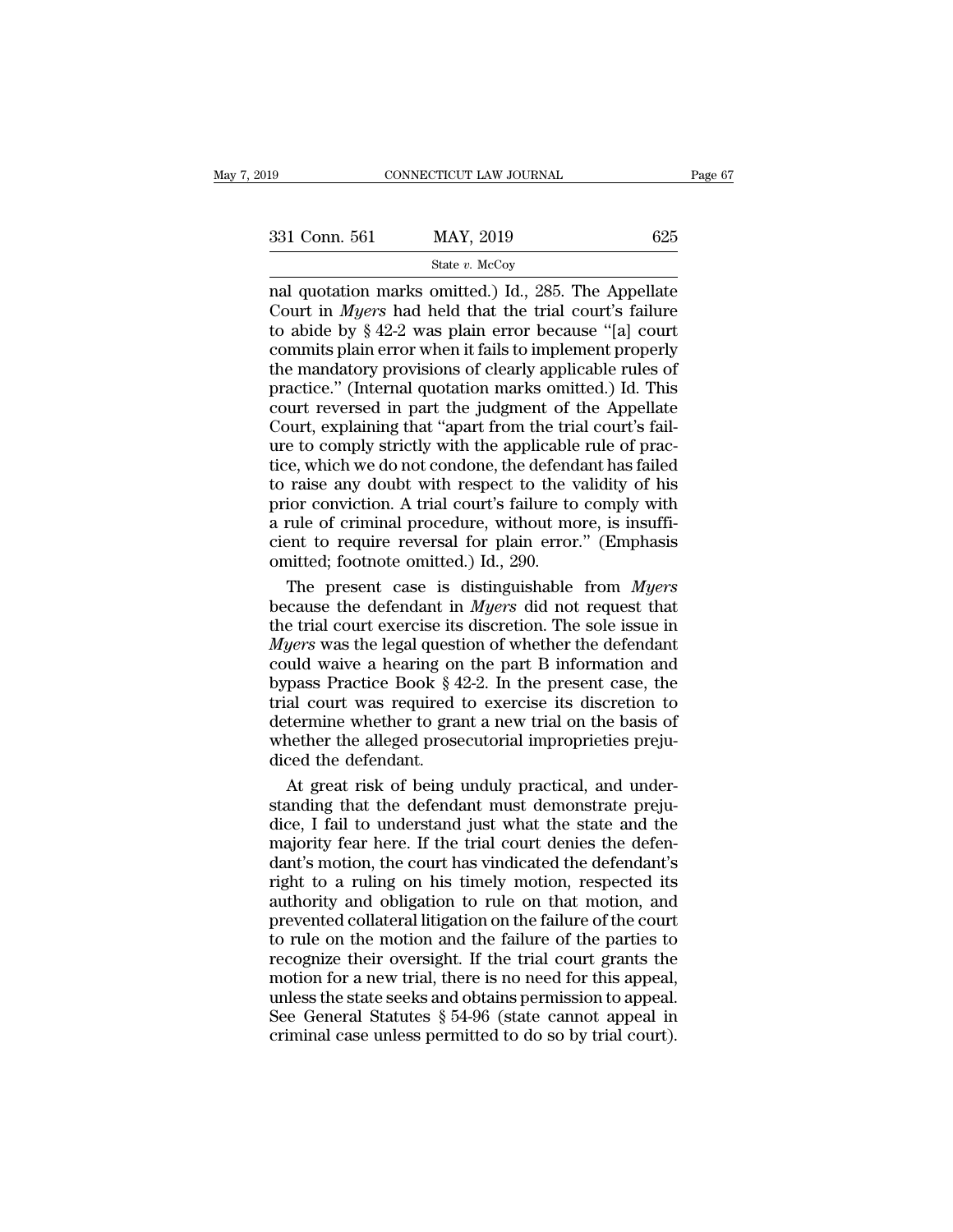|     | CONNECTICUT LAW JOURNAL | May 7, 2019   |  |
|-----|-------------------------|---------------|--|
|     |                         |               |  |
| 626 | MAY, 2019               | 331 Conn. 561 |  |
|     | State $v$ . McCoy       |               |  |

### State *v.* McCoy

CONNECTICUT LAW JOURNAL May 7, 2019<br> **I further part company with the majority on the issue<br>
I further part company with the majority on the issue<br>
manifest injustice in that the majority already has<br>
reluded that the tria**  $\begin{array}{r} \n 626 \quad \text{MAX, } 2019 \quad \text{331 Conn. } 561 \n \hline \n \text{State } v. \text{McCoy} \n \hline \n \end{array}$ <br>
I further part company with the majority on the issue<br>
of manifest injustice in that the majority already has<br>
concluded that the trial court co 626 MAY, 2019 331 Conn. 561<br>
State v. McCoy<br>
I further part company with the majority on the issue<br>
of manifest injustice in that the majority already has<br>
concluded that the trial court could not under any<br>
circumstances 626 MAY, 2019 331 Conn. 561<br>
State v. McCoy<br>
I further part company with the majority on the issue<br>
of manifest injustice in that the majority already has<br>
concluded that the trial court could not under any<br>
circumstances State v. McCoy<br>
I further part company with the majority on the issue<br>
of manifest injustice in that the majority already has<br>
concluded that the trial court could not under any<br>
circumstances have granted the motion as a State v. McCoy<br>
I further part company with the majority on the issue<br>
of manifest injustice in that the majority already has<br>
concluded that the trial court could not under any<br>
circumstances have granted the motion as a I further part company with the majority on the issue<br>of manifest injustice in that the majority already has<br>concluded that the trial court could not under any<br>circumstances have granted the motion as a matter<br>of discreti of manifest injustice in that the majority already has<br>concluded that the trial court could not under any<br>circumstances have granted the motion as a matter<br>of discretion. I reject that notion. It was the trial judge<br>who o concluded that the trial court could not under any<br>circumstances have granted the motion as a matter<br>of discretion. I reject that notion. It was the trial judge<br>who observed the questions the prosecutor posed,<br>the witnesse circumstances have granted the motion as a matter<br>of discretion. I reject that notion. It was the trial judge<br>who observed the questions the prosecutor posed,<br>the witnesses' conduct and the jury's reaction, and<br>expressed of discretion. I reject that notion. It was the trial judge<br>who observed the questions the prosecutor posed,<br>the witnesses' conduct and the jury's reaction, and<br>expressed his own frustration with the prosecutor. See<br>*State* who observed the questions the prosecutor posed,<br>the witnesses' conduct and the jury's reaction, and<br>expressed his own frustration with the prosecutor. See<br>*State* v.  $McCoy$ , supra, 171 Conn. App. 316. I do not agree<br>that the witnesses' conduct and the jury's reaction, and<br>expressed his own frustration with the prosecutor. See<br>*State* v.  $McCoy$ , supra, 171 Conn. App. 316. I do not agree<br>that our affirmance of the judgment on the prosecutori expressed his own frustration with the prosecutor. See<br>  $State$  v.  $McCoy$ , supra, 171 Conn. App. 316. I do not agree<br>
that our affirmance of the judgment on the prosecutorial<br>
impropriety issues raised; see part I of the major State v.  $McCoy$ , supra, 171 Conn. App. 316. I do not agree<br>that our affirmance of the judgment on the prosecutorial<br>impropriety issues raised; see part I of the majority<br>opinion; means that the trial court's own ruling on t that our affirmance of the judgment on the prosecutorial<br>impropriety issues raised; see part I of the majority<br>opinion; means that the trial court's own ruling on those<br>issues was preordained or ineluctable. It is not poss impropriety issues raised; see part I of the majority<br>opinion; means that the trial court's own ruling on those<br>issues was preordained or ineluctable. It is not possible<br>to say that the court would have abused its discreti opinion; means that the trial court's own ruling on those<br>issues was preordained or ineluctable. It is not possible<br>to say that the court would have abused its discretion<br>if the record had been augmented by the court's vie issues was preordained or ineluctable. It is not possible<br>to say that the court would have abused its discretion<br>if the record had been augmented by the court's views<br>and the court had *granted* the motion for a new trial<br> to say that the court would have abused its discretion<br>if the record had been augmented by the court's views<br>and the court had *granted* the motion for a new trial<br>on the basis of the issues the defendant sought to raise<br>i d the court had *granted* by the courts views<br>d the court had *granted* the motion for a new trial<br>that motion. And if the trial court had granted the<br>otion, there could be no doubt that the defendant had<br>en so harmed as on the basis of the issues the defendant sought to raise<br>in that motion. And if the trial court had granted the<br>motion, there could be no doubt that the defendant had<br>been so harmed as to amount to manifest injustice.<br>Nor

of the basis of the issues the defendant sought to flase<br>in that motion, And if the trial court had granted the<br>motion, there could be no doubt that the defendant had<br>been so harmed as to amount to manifest injustice.<br>Nor motion, there could be no doubt that the defendant had<br>been so harmed as to amount to manifest injustice.<br>Nor can I agree with the state that the defendant has<br>suffered no manifest injustice because he can always<br>raise his been so harmed as to about that the defendant had<br>been so harmed as to amount to manifest injustice.<br>Nor can I agree with the state that the defendant has<br>suffered no manifest injustice because he can always<br>raise his clai Nor can I agree with the state that the defendant has<br>suffered no manifest injustice because he can always<br>raise his claims in a petition for a new trial or for a<br>writ of habeas corpus. As the state well knows, the<br>burdens Nor can I agree with the state that the defendant has<br>suffered no manifest injustice because he can always<br>raise his claims in a petition for a new trial or for a<br>writ of habeas corpus. As the state well knows, the<br>burdens suffered no manifest injustice because he can always<br>raise his claims in a petition for a new trial or for a<br>writ of habeas corpus. As the state well knows, the<br>burdens of demonstrating prejudice are much steeper<br>in such c raise his claims in a petition for a new trial or for a<br>writ of habeas corpus. As the state well knows, the<br>burdens of demonstrating prejudice are much steeper<br>in such collateral proceedings. See footnote 12 of this<br>concur writ of habeas corpus. As the state well knows, the<br>burdens of demonstrating prejudice are much steeper<br>in such collateral proceedings. See footnote 12 of this<br>concurring and dissenting opinion. In addition, the<br>defendant burdens of demonstrating prejudice are much steeper<br>in such collateral proceedings. See footnote 12 of this<br>concurring and dissenting opinion. In addition, the<br>defendant would suffer prejudice by virtue of any delay<br>he wou in such collateral proceedings. See footnote 12 of this concurring and dissenting opinion. In addition, the defendant would suffer prejudice by virtue of any delay he would endure if he were entitled to prevail, and would concurring and dissenting opinion. In addition, the<br>defendant would suffer prejudice by virtue of any delay<br>he would endure if he were entitled to prevail, and<br>would have prevailed, on his timely filed motion. In<br>fact, bei defendant would suffer prejudice by virtue of any delay<br>he would endure if he were entitled to prevail, and<br>would have prevailed, on his timely filed motion. In<br>fact, being consigned to having to raise his claims in a<br>coll he would endure if he were entitled to prevail, and<br>would have prevailed, on his timely filed motion. In<br>fact, being consigned to having to raise his claims in a<br>collateral proceeding because of the trial court's acci-<br>den would have prevailed, on his timely filed motion. In fact, being consigned to having to raise his claims in a collateral proceeding because of the trial court's accidental and inadvertent loss of jurisdiction *is* the mani fact, being consigned to having to raise his claims in a collateral proceeding because of the trial court's accidental and inadvertent loss of jurisdiction *is* the manifestation of prejudice that in my view warrants invok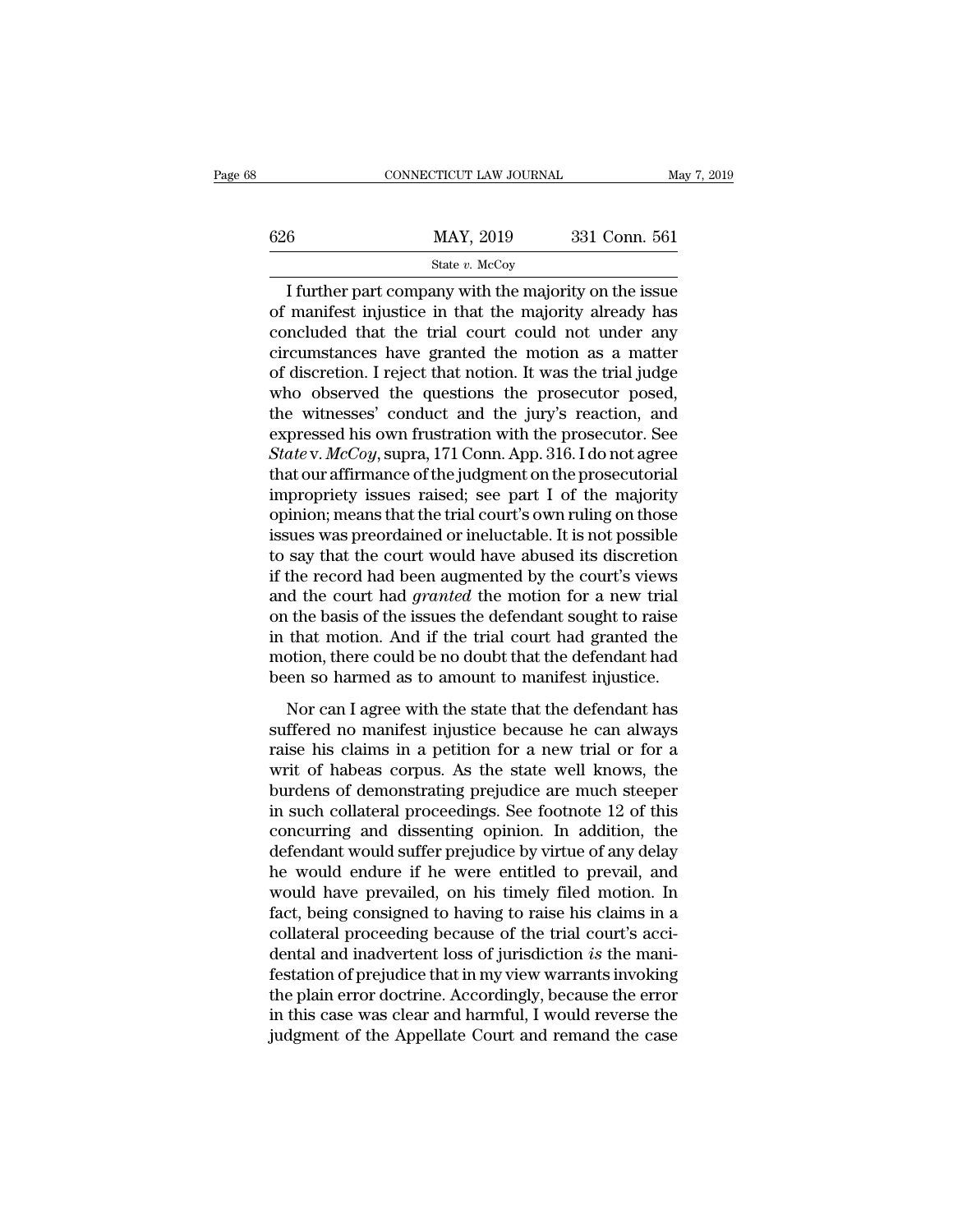| 019           | CONNECTICUT LAW JOURNAL                                                                                                    |     | Page 69 |
|---------------|----------------------------------------------------------------------------------------------------------------------------|-----|---------|
| 331 Conn. 561 | MAY, 2019                                                                                                                  | 627 |         |
|               | State $v$ . McCoy                                                                                                          |     |         |
|               | to that court with direction to remand the case to the<br>trial court to rule on the motion for a new trial. <sup>16</sup> |     |         |
|               | I therefore respectfully concur in part and dissent                                                                        |     |         |

ial court to rule on the motion for a new trial.<sup>10</sup><br>
I therefore respectfully concur in part and dissent<br>
part.<br>
<sup>16</sup> Although I have been unable to find a case with a procedural posture<br>
entical to that of the present c

I therefore respectfully concur in part and dissent<br>in part.<br> $\frac{16}{6}$  Although I have been unable to find a case with a procedural posture<br>identical to that of the present case, in other unique cases in which the trial<br> I therefore respectfully concur in part and dissent<br>in part.<br> $\frac{16}{16}$  Although I have been unable to find a case with a procedural posture<br>identical to that of the present case, in other unique cases in which the trial in part.<br>  $\frac{16}{16}$  Although I have been unable to find a case with a procedural posture<br>
identical to that of the present case, in other unique cases in which the trial<br>
court failed to rule on a motion or failed to co  $\frac{16}{16}$  Although I have been unable to find a case with a procedural posture identical to that of the present case, in other unique cases in which the trial court failed to rule on a motion or failed to conduct a hear <sup>16</sup> Although I have been unable to find a case with a procedural posture identical to that of the present case, in other unique cases in which the trial court failed to rule on a motion or failed to conduct a hearing, th identical to that of the present case, in other unique cases in which the trial<br>court failed to rule on a motion or failed to conduct a hearing, this court<br>has remanded the case to the trial court to rule on the motion or court failed to rule on a motion or failed to conduct a hearing, this court<br>has remanded the case to the trial court to rule on the motion or conduct<br>the hearing and then, based on the outcome of those further proceedings, based remained the case to the trial court to rule on the motion or conduct<br>the hearing and then, based on the outcome of those further proceedings,<br>either this court or the trial court has been permitted to vacate the sen the hearing and then, based on the outcome of those further proceedings, either this court or the trial court has been permitted to vacate the sentence and order a new trial. See *State v. Pollitt*, 199 Conn. 399, 416–17, either this court or the trial court has been permitted to vacate the sentence and order a new trial. See *State* v. *Pollitt*, 199 Conn. 399, 416–17, 508 A.2d 1 (1986) (remanding case to trial court to conduct evidentiary and order a new trial. See *State* v. *Pollitt*, 199 Conn. 399, 416–17, 508 A.2d 1 (1986) (remanding case to trial court to conduct evidentiary hearing in order to have sufficient record to determine claims on appeal, but 1 (1986) (remanding case to trial court to conduct evidentiary hearing in order to have sufficient record to determine claims on appeal, but waiting on whether to vacate conviction and order new trial until court has full The to have sufficient record to determine claims on appeal, but waiting on whether to vacate conviction and order new trial until court has full record to decide claims); see also *Tough* v. *Ives*, 159 Conn. 605, 607, 26 on whether to vacate conviction and order new trial until court has full record to decide claims); see also *Tough v. Ives*, 159 Conn. 605, 607, 268 A.2d 371 (1970) (in case in which trial court refused to rule on motion t record to decide claims); see also *Tough* v. *Ives*, 159 Conn. 605, 607, 268 A.2d 371 (1970) (in case in which trial court refused to rule on motion to set aside verdict, case was "remanded to the Superior Court with dir A.2d 371 (1970) (in case in which trial court refused to rule on motion to set aside verdict, case was "remanded to the Superior Court with direction that it be referred to the judge who presided at the trial, and he is d is a state verdict, case was "remanded to the Superior Court with direction that it be referred to the judge who presided at the trial, and he is directed forthwith to either grant or deny the March 15, 1968, motion to set forthwith to either grant or deny the March 15, 1968, motion to set aside the verdict and thereafter, forthwith, in accordance with the result of his decision on that motion, to order either that the verdict be set aside the verdict and thereafter, forthwith, in accordance with the result of his decision on that motion, to order either that the verdict be set aside or that judgment be rendered on the verdict"); *Alderman v. Hanover Ins. G* decision on that<br>decision on that<br> $j$ udgment be red<br> $155$  Conn. 585,<br>situation [wheil<br>in order that t<br>of law]").<br>The idea that dgment be rendered on the verdict"); *Alderman v. Hanover Ins. Group*, 5 Conn. 585, 590, 236 A.2d 462 (1967) ("the proper judgment in . . . a uation [where the court failed to decide an issue] is to remand the case order 155 Conn. 585, 590, 236 A.2d 462 (1967) ("the proper judgment in  $\dots$  a situation [where the court failed to decide an issue] is to remand the case in order that the court may decide the issue [unless the question is one

requires, even in the court failed to decide an issue] is to remand the case<br>in order that the court failed to decide an issue] is to remand the case<br>of law]").<br>The idea that this court cannot fix a problem of the judiciar *Jury Report Concerning the Torrington Police Dept.*, 197 Conn. 698, 717, 501 A.2d 377 (1985) ("ji) the interests of justice, we have the power to the *Jury Report Concerning the Torrington Police Dept.*, 197 Conn. 698, 71 of law]").<br>The idea that this court cannot fix a problem of the judiciary's own making<br>makes no sense. This court has the ability to craft a remand order as justice<br>requires, even in the face of unique circumstances. See The idea that this court cannot fix a problem of the judiciary's own making makes no sense. This court has the ability to craft a remand order as justice requires, even in the face of unique circumstances. See *In re Fina* makes no sense. This court has the ability to craft a remand order as justice<br>requires, even in the face of unique circumstances. See In re Final Grand<br>Jury Report Concerning the Torrington Police Dept., 197 Conn. 698, 71 requires, even in the face of unique circumstances. See *In re Final Grand* Jury Report Concerning the Torrington Police Dept., 197 Conn. 698, 717, 501 A.2d 377 (1985) ("[i]n the interests of justice, we have the power to Fury Report Concerning the Torrington Police Dept., 197 Conn. 698, 717, Jury Report Concerning the Torrington Police Dept., 197 Conn. 698, 717, 501 A.2d 377 (1985) ("[i]n the interests of justice, we have the power to rema <sup>501</sup> A.2d 377 (1985) ("ij)n the interests of justice, we have the power to remand a case for further proceedings even in the absence of reversible error by the trial court"). In fact, I have no doubt that under any of se remand a case for further proceedings even in the absence of reversible error by the trial court"). In fact, I have no doubt that under any of several provisions of our rules of practice the majority could have returned th error by the trial court"). In fact, I have no doubt that under any of several provisions of our rules of practice the majority could have returned this matter to the trial court for its views on the motion for a new tria provisions of our rules of practice the majority could have returned this matter to the trial court for its views on the motion for a new trial, in aid of our review of the prosecutorial impropriety claim. See Practice Bo matter to the trial court for its views on the motion for a new trial, in aid of our review of the prosecutorial impropriety claim. See Practice Book  $\S$  60-1 ("[t]he design of these rules being to facilitate business and matter to the trial court for its views on the motion for a new trial, in aid<br>of our review of the prosecutorial impropriety claim. See Practice Book<br>§§ 60-1 ("[t]he design of these rules being to facilitate business and §§ 60-1 ("[t]he design of these rules being to facilitate business and advance justice, they will be interpreted liberally in any appellate matter"); 60-3 ("for . . . good cause shown, the court in which the appellate mat figure to the interpreted liberally in any appellate matter"); 60-3 ("for ... good cause shown, the court in which the appellate matter is pending may suspend the requirements or provisions of any of these rules"); 60-5 ( ... good cause shown, the court in which the appellate matter is pending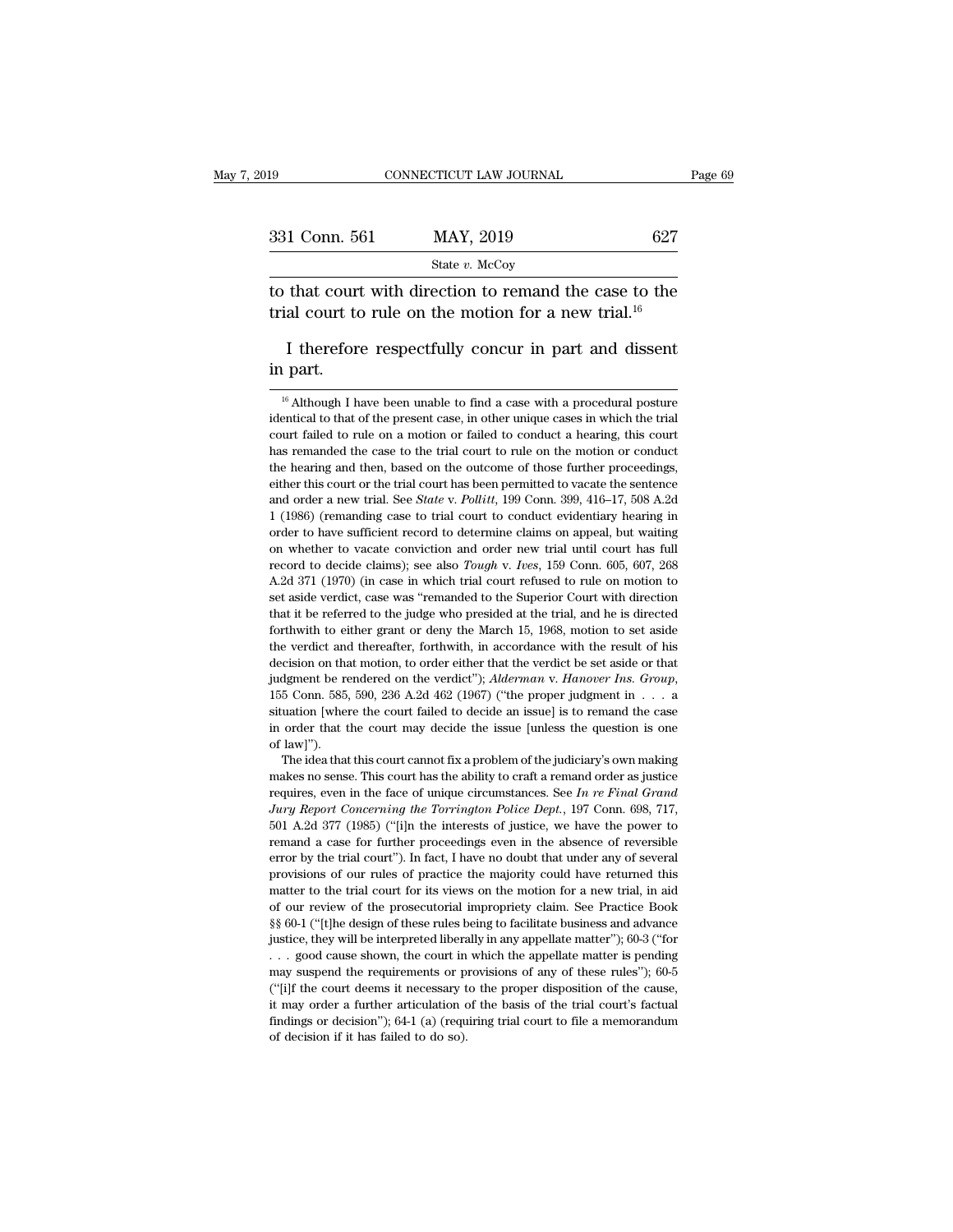# $\underbrace{\text{CONNECTICUT LAW JOURNAL}}_{\text{May 7, 2019}} \underbrace{\text{May 7, 2019}}_{\text{State } v. \text{ Guerrera}}$

State *v.* Guerrera

## MAY, 2019 331 Conn. 628<br>State *v*. Guerrera<br>STATE OF CONNECTICUT *v*. MICHAEL<br>ANTHONY GUERRERA MAY, 2019 331 Conn. 62<br>
State v. Guerrera<br>
DF CONNECTICUT v. MICHAEL<br>
ANTHONY GUERRERA<br>
(SC 19785) MAY, 2019<br>
tate v. Guerrera<br>
NNECTICUT v. MI<br>
ONY GUERRERA<br>
(SC 19785)<br>
Donald, Robinson, D'Auria E OF CONNECTICUT  $v$ . MICHA<br>ANTHONY GUERRERA<br>(SC 19785)<br>Palmer, McDonald, Robinson, D'Auria,<br>Mullins, Kahn and Ecker, Js.\* F CONNECTICUT  $v$ . MICHA<br>
NTHONY GUERRERA<br>
(SC 19785)<br>
19785)<br>
1978 Mullins, Kahn and Ecker, Js.\*<br>
Syllabus

### *Syllabus*

(SC 19785)<br>
Palmer, McDonald, Robinson, D'Auria,<br>
Mullins, Kahn and Ecker, Js.\*<br> *Syllabus*<br>
Pursuant to *Brady* v. *Maryland* (373 U.S. 83), the state has an obligation<br>
to disclose to an accused evidence that is both fav Palmer, McDonald, Robinson, D'Auria,<br>Mullins, Kahn and Ecker, Js.\*<br>Syllabus<br>suant to *Brady* v. *Maryland* (373 U.S. 83), the state has an obligation<br>to disclose to an accused evidence that is both favorable to the defense Famer, also shall<br>and material to Brady v. Maryland (<br>to disclose to an accused evident<br>and material to the case.<br>victed of the crimes of assault Syllabus<br>
Syllabus<br>
Convicted of the crimes of assault in the first degree, conspiracy to commit<br>
assault in the first degree, and tampering with physical evidence, and<br>
Convicted of the crimes of assault in the first degr

*Syllabus*<br>suant to *Brady* v. *Maryland* (373 U.S. 83), the state has an obligation<br>to disclose to an accused evidence that is both favorable to the defense<br>and material to the case.<br>victed of the crimes of assault in the suant to *Brady* v. *Maryland* (373 U.S. 83), the state has an obligation to disclose to an accused evidence that is both favorable to the defense and material to the case. victed of the crimes of assault in the first degr to disclose to an accused evidence that is both favorable to the defense and material to the case.<br>
wicted of the crimes of assault in the first degree, conspiracy to commit<br>
assault in the first degree, and tampering with and material to the case.<br>
and material to the case.<br>
victed of the crimes of assault in the first degree, conspiracy to commit<br>
assault in the first degree, and tampering with physical evidence, and<br>
found in violation of wicted of the crimes of assault in the first degree, conspiracy to commit assault in the first degree, and tampering with physical evidence, and found in violation of probation, the defendant appealed to the Appellate Cou assault in the first degree, and tampering with physical evidence, and found in violation of probation, the defendant appealed to the Appellate Court, claiming, inter alia, that the trial court improperly had granted in pa found in violation of probation, the defendant appealed to the Appellate Court, claiming, inter alia, that the trial court improperly had granted in part motions by the state and the Department of Correction to quash a su Court, claiming, inter alia, that the trial court improperly had granted in part motions by the state and the Department of Correction to quash a subpoena issued by the defendant to the department that sought, pursuant to four, channing, met and, and the that code improperty had guined in part motions by the state and the Department of Correction to quash a subpoena issued by the defendant to the department that sought, pursuant to *Brady*, in parameterized with department of correction to quasinear a subpoena issued by the department that sought, pursuant to  $Brady$ , the production of audio recordings made by the department of four codefendants' calls and vis dependent associally and determinate of the department that sought, pursuant to *Brady*, the production of audio recordings made by the department of four codefendants' calls and visits while they all were in the custody o pursuant of *Suchage*, are producted of a data recordings made by all department of four codefendants' calls and visits while they all were in the custody of the Commissioner of Correction. The defendant and his four codef aryanicant of four codecretations can also with the custody of the Commissioner of Correction. The defendant and his four codefendants had been incarcerated in lieu of bail pending trial and, in accordance with department manually of the commissioner of correction. The decination and its<br>four codefendants had been incarcerated in lieu of bail pending trial and,<br>in accordance with department policy, were notified that conversations<br>during al request by the office of the state's attorney that the department and state of the state of the state of the state of the state attorney recorded. Such recordings ordinarily remained in storage for one year, after which ti In accordance with department policy, were noticed and conversations<br>during all inmate calls and noncontact visits were automatically<br>recorded. Such recordings ordinarily remained in storage for one year,<br>after which time many an initiate cans and indicontact visits were attonuatediry<br>recorded. Such recordings ordinarily remained in storage for one year,<br>after which time they were automatically erased, unless the department<br>manually preserv recorded been recordings ordinary remained in soonge for one year, after which time they were automatically erased, unless the department manually preserved them beyond the one year period. Following a request by the offic manually preserved them beyond the one year period. Following a request by the office of the state's attorney that the department record the calls and visits of the codefendants, the department assigned a monitor to the ca manuary preserved them beyond the one year period. Tolowing a<br>request by the office of the state's attorney that the department record<br>the calls and visits of the codefendants, the department practice, the<br>monitor reviewed ceduces by and sints of the codefendants, the department assigned a<br>the calls and visits of the codefendants, the department practice, the<br>monitor reviewed approximately 10 percent of the audio recordings of<br>those calls an information relevant of the case, and, in accordance with department practice, the monitor reviewed approximately 10 percent of the audio recordings of those calls and visits, which represented the calls and visits the dep recording of the case, and, in according of the audio recordings of those calls and visits, which represented the calls and visits the department believed to be most likely to bear some relevance to the pending criminal ca it those calls and visits, which represented the calls and visits the department believed to be most likely to bear some relevance to the pending criminal case. If the monitor identified a call or visit that may contain in ment believed to be most likely to bear some relevance to the pending<br>criminal case. If the monitor identified a call or visit that may contain<br>information relevant to the case, the monitor would preserve the<br>recording of of Chief Justice Rogers and Justices Palmer, McDonald, Robinson, D'Auria<br>and Espinosa. There are a paralytic and summarize<br>its contents for the state. In response to the defendant's subpoena, the<br>\* This case was originally

mormation relevant to the case, the monitor would preserve the<br>recording of that call or visit beyond the one year period and summarize<br>its contents for the state. In response to the defendant's subpoena, the<br>\* This case w from this contents for the state. In response to the defendant's subpoena, the  $*$  This case was originally argued before a panel of this court consisting of Chief Justice Rogers and Justices Palmer, McDonald, Robinson, D' Its contents for the state. In response to the detendant's subpoena, the<br>
\* This case was originally argued before a panel of this court consisting<br>
of Chief Justice Rogers and Justices Palmer, McDonald, Robinson, D'Auria<br>  $*$  This case was originally argued before a panel of this court consisting of Chief Justice Rogers and Justices Palmer, McDonald, Robinson, D'Auria and Espinosa. Thereafter, Chief Justice Rogers and Justice Espinosa reti of Chief Justice Rogers and Justices Palme<br>and Espinosa. Thereafter, Chief Justice Rogers<br>and Espinosa. Thereafter, Chief Justice Roger<br>from this court and did not participate in<br>Justices Mullins, Kahn and Ecker were ad<br>th and Espinosa. Thereafter, Chief Justice Rogers and Justice Espinosa retired<br>from this court and did not participate in the consideration of the case.<br>Justices Mullins, Kahn and Ecker were added to the panel and have read<br>t from this court and did not participate in the consideration of the case.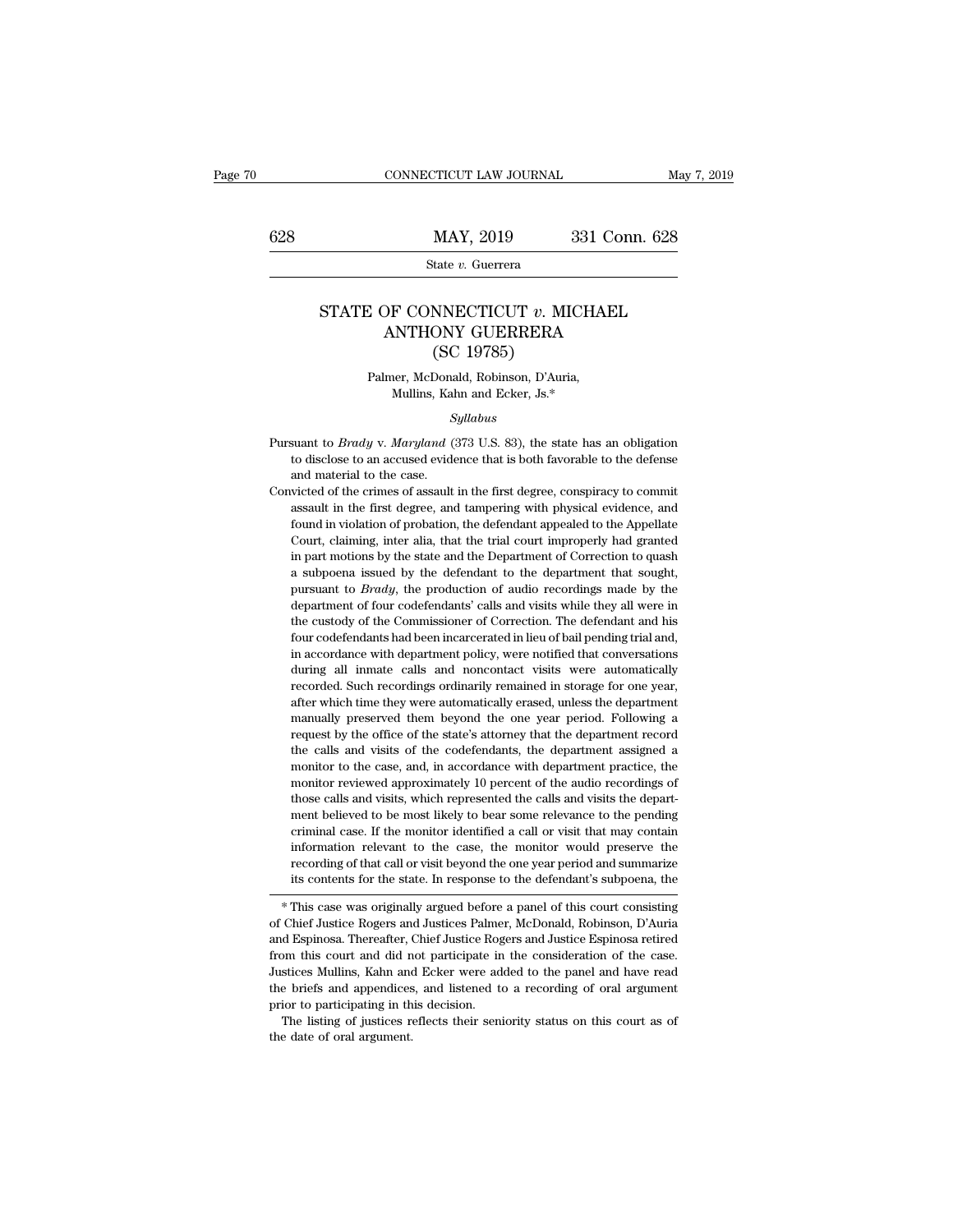### State *v.* Guerrera

department preserved 1552 recordings of the codefendants' calls and<br>department preserved 1552 recordings of the codefendants' calls and<br>visits that remained in storage. The state and the department claimed visits that remained in storage. The state and the department preserved  $1552$  recordings of the codefendants' calls and visits that remained in storage. The state and the department claimed in their motions to quash that **in the increase of the defendants** of the defendants' calls and department preserved 1552 recordings of the codefendants' calls and visits that remained in storage. The state and the department claimed in their motions t 331 Conn. 628 MAY, 2019 629<br>
State v. Guerrera<br>
department preserved 1552 recordings of the codefendants' calls and<br>
visits that remained in storage. The state and the department claimed<br>
in their motions to quash that th State  $v$ . Guerrera<br>department preserved 1552 recordings of the codefendants' calls and<br>visits that remained in storage. The state and the department claimed<br>in their motions to quash that the defendant's subpoena was iss department preserved 1552 recordings of the codefendants' calls and<br>visits that remained in storage. The state and the department claimed<br>in their motions to quash that the defendant's subpoena was issued<br>without any indic in its that remained in storage. The state and the department claimed<br>in their motions to quash that the defendant's subpoena was issued<br>without any indication that the recordings contained exculpatory infor-<br>mation and, f in their motions to quash that the defendant's subpoena was issued without any indication that the recordings contained exculpatory information and, further, that producing the recordings would unduly burden the department in thout any indication that the recordings contained exculpatory information and, further, that producing the recordings would unduly burden the department because its policy required it to review each recording in its en mation and, further, that producing the recordings would unduly burden<br>the department because its policy required it to review each recording<br>in its entirety prior to its disclosure to an outside party. The state further<br> the department because its policy required it to review each recording<br>in its entirety prior to its disclosure to an outside party. The state further<br>claimed that the unreviewed recordings were not part of the state's<br>inve in its entirety prior to its disclosure to an outside party. The state further claimed that the unreviewed recordings were not part of the state's investigation but were identified and ultimately preserved at the express r in its entirety prior to its disclosure to an outside party. The state further claimed that the unreviewed recordings were not part of the state's investigation but were identified and ultimately preserved at the express investigation but were identified and ultimately preserved at the express request of the defendant. The trial court granted the motions to quash with respect to the 1552 recordings that were preserved in response to the d prequest of the defendant. The trial court granted the motions to quash with respect to the 1552 recordings that were preserved in response to the defendant's subpoena but that had not been reviewed, but ordered the depart required to the 1552 recordings that were preserved in response to the defendant's subpoena but that had not been reviewed, but ordered the department to provide to the defendant any recordings of the code-<br>fendants that the defendant's subpoena but that had not been reviewed, but ordered the department to provide to the defendant any recordings of the codefendants that the department had reviewed and that concerned the pending case. The the department to provide to the defendant any recordings of the code-<br>fendants that the department had reviewed and that concerned the<br>pending case. The trial court rejected the defendant's claim that *Brady*<br>also require are well fendants that the department had reviewed and that concerned the pending case. The trial court rejected the defendant's claim that *Brady* also required the department to provide the 1552 recordings that the depar pending case. The trial court rejected the defendant's claim that *Brady* also required the department to provide the 1552 recordings that the department had not reviewed so that he could review them himself. In addressing also required the department to provide the 1552 recordings that the department had not reviewed so that he could review them himself. In addressing the defendant's *Brady* claim on appeal, the Appellate Court appeared to department had not reviewed so that he could review them himself. In addressing the defendant's *Brady* claim on appeal, the Appellate Court appeared to assume without deciding that the 1552 recordings, none of which had b addressing the defendant's *Brady* claim on appeal, the Appellate Court appeared to assume without deciding that the 1552 recordings, none of which had been reviewed by the department or the state, were part of the state's appeared to assume without deciding that the 1552 recordings, none of which had been reviewed by the department or the state, were part of the state's investigatory file and that the state could be charged with constructiv appeared to assume without deciding that the 1552 recordings, none of which had been reviewed by the department or the state, were part of the state's investigatory file and that the state could be charged with constructiv The state's investigatory file and that the state could be charged with constructive knowledge of their contents. The Appellate Court nevertheless concluded that the state's attorney had no obligation to examine the state' constructive knowledge of their contents. The Appellate Court nevertheless concluded that the state's attorney had no obligation to examine the state's own investigatory file because the defendant had not made an adequate less concluded that the state's attorney had no obligation to examine<br>the state's own investigatory file because the defendant had not made<br>an adequate showing that the file contained exculpatory information.<br>On the granti the state's own investigatory file because the defendant had not made<br>an adequate showing that the file contained exculpatory information.<br>On the granting of certification, the defendant appealed to this court.<br>Held that, an adequate showing that the file contained exculpatory information.<br>On the granting of certification, the defendant appealed to this court.<br>Held that, in the absence of an appropriate showing by the defendant of<br>at least available to the granting of certification, the defendant appealed to this court.<br>Held that, in the absence of an appropriate showing by the defendant of<br>at least some likelihood that the 1552 recordings contained exculpat *Held* that, in the absence of an appropriate showing by the defendant of at least some likelihood that the 1552 recordings contained exculpatory information, the state had no obligation, under the particular facts of this at least some likelihood that the 1552 recordings contained exculpatory information, the state had no obligation, under the particular facts of this case, either to examine those recordings or to obtain and make them avail information, the state had no obligation, under the particular facts of this case, either to examine those recordings or to obtain and make them available to the defendant for his review, and, accordingly, the Appellate Co this case, either to examine those recordings or to obtain and make<br>them available to the defendant for his review, and, accordingly, the<br>Appellate Court correctly concluded that the trial court had properly<br>granted in par them available to the defendant for his review, and, accordingly, the Appellate Court correctly concluded that the trial court had properly granted in part the state's and the department's motions to quash the defendant's Appellate Court correctly concluded that the trial court had properly granted in part the state's and the department's motions to quash the defendant's subpoena: the assumption that the 1552 recordings, none of which was r represented in part the state's and the department's motions to quash the defendant's subpoena: the assumption that the 1552 recordings, none of which was reviewed by the department, were identified and preserved in furthe granted in part the state's and the department's motions to quash the defendant's subpoena: the assumption that the  $1552$  recordings, none of which was reviewed by the department, were identified and preserved in further of which was reviewed by the department, were identified and preserved in furtherance of the state's investigation and were thus part of the state's investigatory file was contradicted by the record, there having been no e in furtherance of the state's investigation and were thus part of the state's investigatory file was contradicted by the record, there having been no evidence to contradict the monitor's testimony that the 1552 recordings moreover, because it was undisputed that the department reviewed only a precordings were preserved in accordance with the department's obligareordings were preserved in accordance with the department's obligation in light been no evidence to contradict the monitor's testimony that the 1552 recordings were preserved in accordance with the department's obligation in light of the defendant's subpoena rather than as part of the department's mon recordings were preserved in accordance with the department's obligation in light of the defendant's subpoena rather than as part of the department's monitoring process as requested by the state's attorney; moreover, becau review all of the defendant's subpoena rather than as part of the department's monitoring process as requested by the state's attorney; moreover, because it was undisputed that the department reviewed only 10 percent of th department's monitoring process as requested by the state's attorney;<br>department's monitoring process as requested by the state's attorney;<br>moreover, because it was undisputed that the department reviewed<br>only 10 percent o moreover, because it was undisputed that the department reviewed<br>only 10 percent of the recordings in response to the state's request for<br>monitoring and the state never pursued a request that the department<br>review all of t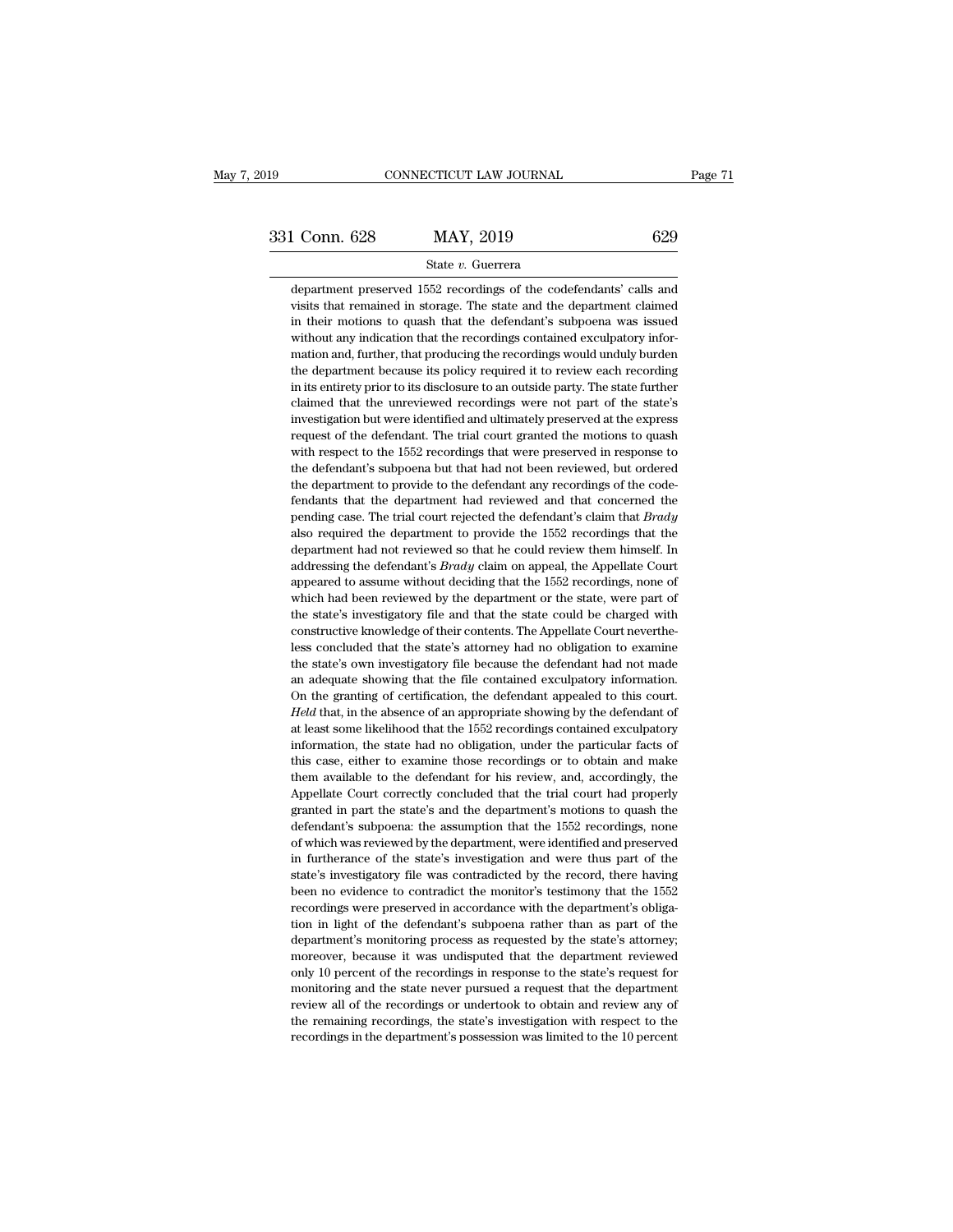|     | CONNECTICUT LAW JOURNAL                                                                                                                                | May 7, 2019   |
|-----|--------------------------------------------------------------------------------------------------------------------------------------------------------|---------------|
| 630 | MAY, 2019                                                                                                                                              | 331 Conn. 628 |
|     | State v. Guerrera                                                                                                                                      |               |
|     | of the recordings that the department did review, and the trial court<br>correctly determined that the state's obligations under <i>Brady</i> extended |               |

Correctly determined that the department did review, and the trial court correctly determined that the state's obligations under *Brady* extended to those particular recordings.  $\begin{array}{r} \text{MAX, 2} \\ \text{State } v. \text{ Gu} \\ \text{of the recordings that the department correctly determined that the state's to those particular recordings. } (One justice concurrent) \\ \end{array}$ State *v*. Guerrera<br>
sigs that the department did review, and the<br>
mined that the state's obligations under *Brad*<br>
ular recordings.<br>
(*One justice concurring separately*)<br>
tember 21–2017—officially released May 7–2 the recordings that the department did review, and the trial court<br>rectly determined that the state's obligations under *Brady* extended<br>hose particular recordings.<br>(One justice concurring separately)<br>Argued September 21, to those particular recordings.<br>
(One justice concurring separately)<br>
Argued September 21, 2017—officially released May 7, 2019<br> *Procedural History*<br> **Two substitute informations charging the defendant,** 

to those particular recordings.<br>
(One justice concurring separately)<br>
Argued September 21, 2017—officially released May 7, 2019<br>
Procedural History<br>
Two substitute informations charging the defendant,<br>
the first case, with  $(One\ justice\ concurrently)$ <br>
Argued September 21, 2017—officially released May 7, 2019<br>  $Proceedural History$ <br>
Two substitute informations charging the defendant,<br>
in the first case, with the crimes of assault in the first<br>
degree, conspiracy to commit as Argued September 21, 2017—officially released May 7, 2019<br> *Procedural History*<br> **Two substitute informations charging the defendant,**<br>
in the first case, with the crimes of assault in the first<br>
degree, conspiracy to comm Frocedural History<br>
Procedural History<br>
Two substitute informations charging the defendant,<br>
in the first case, with the crimes of assault in the first<br>
degree, conspiracy to commit assault in the first degree,<br>
unlawful r *Procedural History*<br>Two substitute informations charging the defendant,<br>in the first case, with the crimes of assault in the first<br>degree, conspiracy to commit assault in the first degree,<br>unlawful restraint in the first Two substitute informations charging the defendant,<br>in the first case, with the crimes of assault in the first<br>degree, conspiracy to commit assault in the first degree,<br>unlawful restraint in the first degree and tampering Two substitute informations charging the defendant,<br>in the first case, with the crimes of assault in the first<br>degree, conspiracy to commit assault in the first degree,<br>unlawful restraint in the first degree and tampering in the first case, with the crimes of assault in the first degree, conspiracy to commit assault in the first degree, unlawful restraint in the first degree and tampering with physical evidence, and, in the second case, wit degree, conspiracy to commit assault in the first degree, unlawful restraint in the first degree and tampering with<br>physical evidence, and, in the second case, with the<br>crimes of murder, conspiracy to commit murder, felony unlawful restraint in the first degree and tampering with<br>physical evidence, and, in the second case, with the<br>crimes of murder, conspiracy to commit murder, felony<br>murder, kidnapping in the first degree and conspiracy<br>to physical evidence, and, in the second case, with the<br>crimes of murder, conspiracy to commit murder, felony<br>murder, kidnapping in the first degree and conspiracy<br>to commit kidnapping in the first degree, and informa-<br>tion, crimes of murder, conspiracy to commit murder, felony<br>murder, kidnapping in the first degree and conspiracy<br>to commit kidnapping in the first degree, and informa-<br>tion, in a third case, charging the defendant with viola-<br>t murder, kidnapping in the first degree and conspiracy<br>to commit kidnapping in the first degree, and informa-<br>tion, in a third case, charging the defendant with viola-<br>tion of probation, brought to the Superior Court in th to commit kidnapping in the first degree, and information, in a third case, charging the defendant with violation of probation, brought to the Superior Court in the judicial district of New Britain where the cases were co tion, in a third case, charging the defendant with violation of probation, brought to the Superior Court in the judicial district of New Britain where the cases were consolidated; thereafter, the court, *Alander*, *J*., gr tion of probation, brought to the Superior Court in the judicial district of New Britain where the cases were consolidated; thereafter, the court, *Alander*, *J*., granted in part the motions to quash a subpoena duces tec judicial district of New Britain where the cases were<br>consolidated; thereafter, the court, *Alander*, *J*., granted<br>in part the motions to quash a subpoena duces tecum<br>filed by the state et al.; subsequently, the first two consolidated; thereafter, the court, *Alander*, *J*., granted<br>in part the motions to quash a subpoena duces tecum<br>filed by the state et al.; subsequently, the first two cases<br>were tried to the jury before *Alander*, *J*.; in part the motions to quash a subpoena duces tecum<br>filed by the state et al.; subsequently, the first two cases<br>were tried to the jury before *Alander*, J.; verdicts of<br>guilty of assault in the first degree, conspiracy to filed by the state et al.; subsequently, the first two cases<br>were tried to the jury before *Alander*, J.; verdicts of<br>guilty of assault in the first degree, conspiracy to com-<br>mit assault in the first degree and tampering were tried to the jury before *Alander*, J.; verdicts of<br>guilty of assault in the first degree, conspiracy to com-<br>mit assault in the first degree and tampering with physi-<br>cal evidence; thereafter, the court declared a mi guilty of assault in the first degree, conspiracy to commit assault in the first degree and tampering with physical evidence; thereafter, the court declared a mistrial as to the charges of murder, felony murder, kidnapping mit assault in the first degree and tampering with physical evidence; thereafter, the court declared a mistrial<br>as to the charges of murder, felony murder, kidnapping<br>in the first degree and conspiracy to commit kidnapping cal evidence; thereafter, the court declared a mistrial<br>as to the charges of murder, felony murder, kidnapping<br>in the first degree and conspiracy to commit kidnapping<br>in the first degree and granted the defendant's motion<br> as to the charges of murder, felony murder, kidnapping<br>in the first degree and conspiracy to commit kidnapping<br>in the first degree and granted the defendant's motion<br>to dismiss the charge of conspiracy to commit kidnap-<br>pi in the first degree and conspiracy to commit kidnapping<br>in the first degree and granted the defendant's motion<br>to dismiss the charge of conspiracy to commit kidnap-<br>ping in the first degree; subsequently, the third case<br>w in the first degree and granted the defendant's motion<br>to dismiss the charge of conspiracy to commit kidnap-<br>ping in the first degree; subsequently, the third case<br>was tried to the court; thereafter, the court rendered<br>jud to dismiss the charge of conspiracy to commit kidnapping in the first degree; subsequently, the third case was tried to the court; thereafter, the court rendered judgment revoking the defendant's probation and rendered jud ping in the first degree; subsequently, the third case<br>was tried to the court; thereafter, the court rendered<br>judgment revoking the defendant's probation and ren-<br>dered judgments in accordance with the verdicts, and<br>the d was tried to the court; thereafter, the court reno<br>judgment revoking the defendant's probation and<br>dered judgments in accordance with the verdicts<br>the defendant appealed to the Appellate Court, *Gr*<br>*del*, *Beach* and *Fly*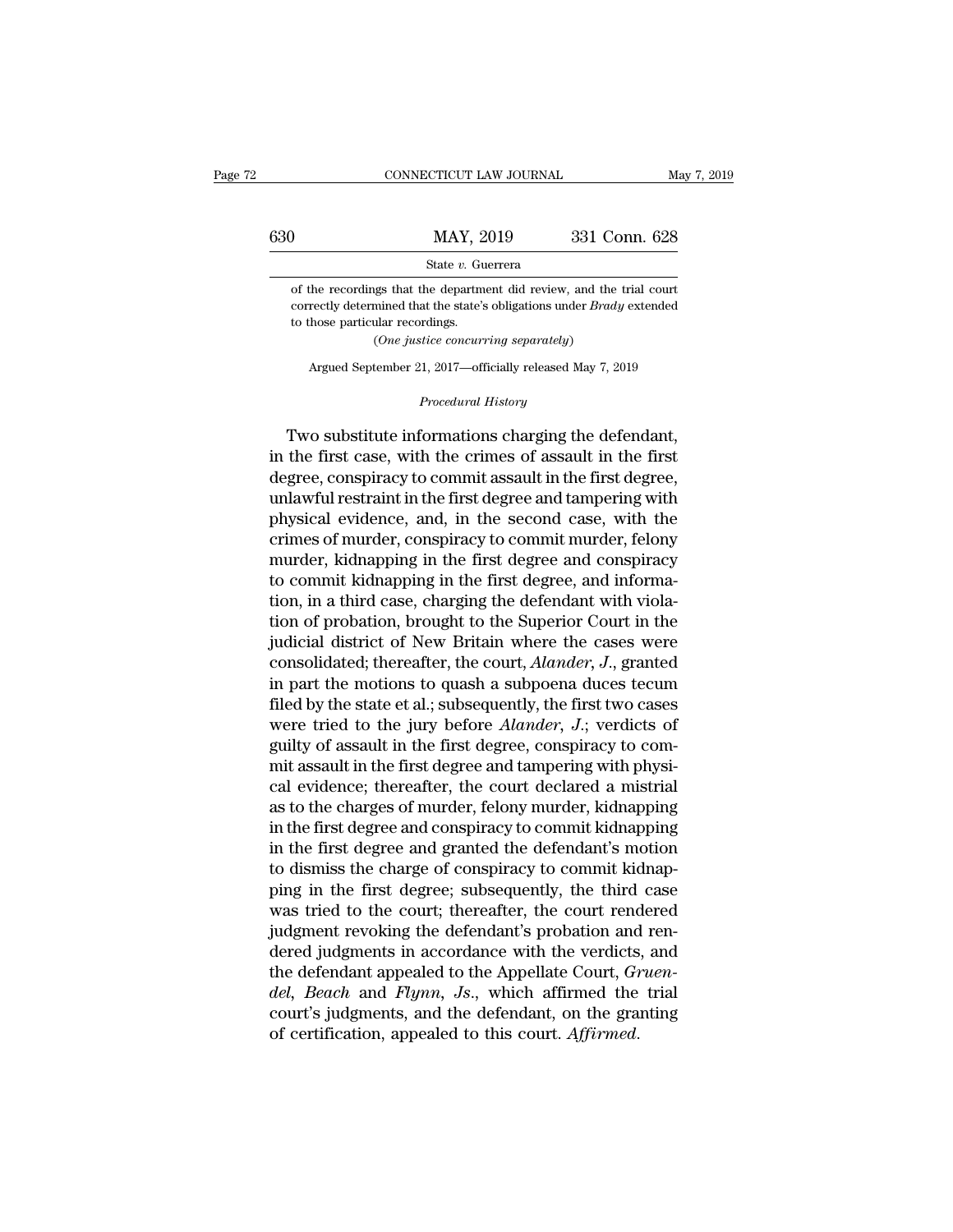| 19            | CONNECTICUT LAW JOURNAL | Page 73 |  |
|---------------|-------------------------|---------|--|
| 331 Conn. 628 | MAY, 2019               | 631     |  |
|               | State v. Guerrera       |         |  |

*CONNECTICUT LAW JOURNAL* Page 73<br> *J* Conn. 628 MAY, 2019 631<br> *State v. Guerrera*<br> *John L. Cordani, Jr.*, with whom, on the brief, was<br> *L. Gunningsmith*, for the appellant (defend-<sup>231</sup> Conn. 628 MAY, 2019 631<br>
<sup>231</sup> State *v*. Guerrera<br> *Damian L. Cordani, Jr.*, with whom, on the brief, was<br> *Damian K. Gunningsmith*, for the appellant (defend-<br>
2011). ant). *James A. Killen, senior assistant state's attorney, John L. Cordani, Jr., with whom, on the brief, was amian K. Gunningsmith, for the appellant (defend-<br><i>James A. Killen, senior assistant state's attorney,* th whom, on th

State *v.* Guerrera<br>
John L. Cordani, Jr., with whom, on the brief, was<br>
Damian K. Gunningsmith, for the appellant (defend-<br>
ant).<br>
James A. Killen, senior assistant state's attorney,<br>
with whom, on the brief, were *Brian* John L. Cordani, Jr., with whom, on the brief, was<br>Damian K. Gunningsmith, for the appellant (defend-<br>ant).<br>James A. Killen, senior assistant state's attorney,<br>with whom, on the brief, were *Brian Preleski*, state's<br>attorn John L. Cordani, Jr., with whom, on the brief, was<br>Damian K. Gunningsmith, for the appellant (defend-<br>ant).<br>James A. Killen, senior assistant state's attorney,<br>with whom, on the brief, were *Brian Preleski*, state's<br>attorn Damian K. Gunningsmiin, for the appellant (defend-<br>ant).<br>James A. Killen, senior assistant state's attorney,<br>with whom, on the brief, were *Brian Preleski*, state's<br>attorney, Jonathan M. Sousa, former special deputy<br>assist France, School and Preleski, state's<br>torney, *Jonathan M. Sousa*, former special deputy<br>sistant state's attorney, and *John H. Malone*, supervi-<br>ry assistant state's attorney, for the appellee (state).<br> $opinion$ <br>PALMER, J. It i

### *Opinion*

ment of Correction (department) to automatically substituted assistant state's attorney, and *John H. Malone*, supervisory assistant state's attorney, for the appellee (state).<br>  $op<sub>pinion</sub>$ <br>
PALMER, J. It is the policy an assistant state's attorney, and *John H. Malone*, supervisory assistant state's attorney, for the appellee (state).<br>  $o_{pinion}$ <br>
PALMER, J. It is the policy and practice of the Department of Correction (department) to automa sory assistant state's attorney, farles such a hadden, superint sorry assistant state's attorney, for the appellee (state).<br>
Opinion<br>
PALMER, J. It is the policy and practice of the Depart-<br>
ment of Correction (department) opinion<br>
opinion<br>
PALMER, J. It is the policy and practice of the Depart-<br>
ment of Correction (department) to automatically<br>
record the telephone calls and noncontact visits of all<br>
inmates, each of whom is given prior not  $o$ <sub>pinion</sub><br>
PALMER, J. It is the policy and practice of the Depart-<br>
ment of Correction (department) to automatically<br>
record the telephone calls and noncontact visits of all<br>
inmates, each of whom is given prior notice PALMER, J. It is the policy and practice of the Department of Correction (department) to automatically record the telephone calls and noncontact visits of all inmates, each of whom is given prior notice that such calls and ment of Correction (department) to automatically<br>record the telephone calls and noncontact visits of all<br>inmates, each of whom is given prior notice that such<br>calls and visits are being recorded. The recordings are<br>made fo record the telephone calls and noncontact visits of all<br>inmates, each of whom is given prior notice that such<br>calls and visits are being recorded. The recordings are<br>made for a variety of reasons related to prison safety<br>a inmates, each of whom is given prior notice that such<br>calls and visits are being recorded. The recordings are<br>made for a variety of reasons related to prison safety<br>and administration, and not as part of any investigation<br> calls and visits are being recorded. The recordings are<br>made for a variety of reasons related to prison safety<br>and administration, and not as part of any investigation<br>into the crimes with which the various inmates have<br>be made for a variety of reasons related to prison safety<br>and administration, and not as part of any investigation<br>into the crimes with which the various inmates have<br>been charged. From time to time, however, the depart-<br>ment and administration, and not as part of any investigation<br>into the crimes with which the various inmates have<br>been charged. From time to time, however, the depart-<br>ment, upon express request of the state's attorney<br>responsi into the crimes with which the various inmates have<br>been charged. From time to time, however, the depart-<br>ment, upon express request of the state's attorney<br>responsible for prosecuting a particular criminal case,<br>will revi been charged. From time to time, however, the department, upon express request of the state's attorney responsible for prosecuting a particular criminal case, will review some but not all of the calls and visits of those i ment, upon express request of the state's attorney<br>responsible for prosecuting a particular criminal case,<br>will review some but not all of the calls and visits of<br>those inmates who have been charged in that case.<br>Because t responsible for prosecuting a particular criminal case,<br>will review some but not all of the calls and visits of<br>those inmates who have been charged in that case.<br>Because the department is acting as an investigative<br>arm of will review some but not all of the calls and visits of<br>those inmates who have been charged in that case.<br>Because the department is acting as an investigative<br>arm of the state in conducting that review, the calls<br>and visit those inmates who have been charged in that case.<br>Because the department is acting as an investigative<br>arm of the state in conducting that review, the calls<br>and visits reviewed at the state's attorney's behest are<br>part of Because the department is acting as an investigative<br>arm of the state in conducting that review, the calls<br>and visits reviewed at the state's attorney's behest are<br>part of the state's investigation into the case such that arm of the state in conducting that review, the calls<br>and visits reviewed at the state's attorney's behest are<br>part of the state's investigation into the case such that,<br>like all other material and information gathered or<br> and visits reviewed at the state's attorney's behest are part of the state's investigation into the case such that, like all other material and information gathered or developed as part of the investigation, those calls a eveloped as part of the investigation, those calls and<br>sits are subject to the disclosure requirements of<br>*rady* v. *Maryland*, 373 U.S. 83, 87, 83 S. Ct. 1194, 10<br>Ed. 2d 215 (1963).<sup>1</sup> The sole issue presented by this<br><sup>1</sup> visits are subject to the disclosure requirements of *Brady* v. *Maryland*, 373 U.S. 83, 87, 83 S. Ct. 1194, 10 L. Ed. 2d 215 (1963).<sup>1</sup> The sole issue presented by this  $\frac{1}{\ln$  *Brady*, the United States Supreme Court

*Brady* v. *Maryland*, 373 U.S. 83, 87, 83 S. Ct. 1194, 10 L. Ed. 2d 215 (1963).<sup>1</sup> The sole issue presented by this  $\frac{1}{10}$  hardly, the United States Supreme Court held that the due process clause of the United States L. Ed. 2d 215 (1963).<sup>1</sup> The sole issue presented by this  $\frac{1}{10}$  in *Brady*, the United States Supreme Court held that the due process clause of the United States constitution requires the state to disclose "evidence **Provident EXECUTE: Providence** ISSUE **DESERVICED** Brady, the United States Supreme Court held that the due process clause of the United States constitution requires the state to disclose "evidence favorable to an accus <sup>1</sup> In *Brady*, the United States Supreme Court held that the due process clause of the United States constitution requires the state to disclose "evidence favorable to an accused . . . [when] the evidence is material eit clause of the United States constitution requires the state to disclose "evidence favorable to an accused... [when] the evidence is material either to guilt or to punishment, irrespective of the good faith or bad faith of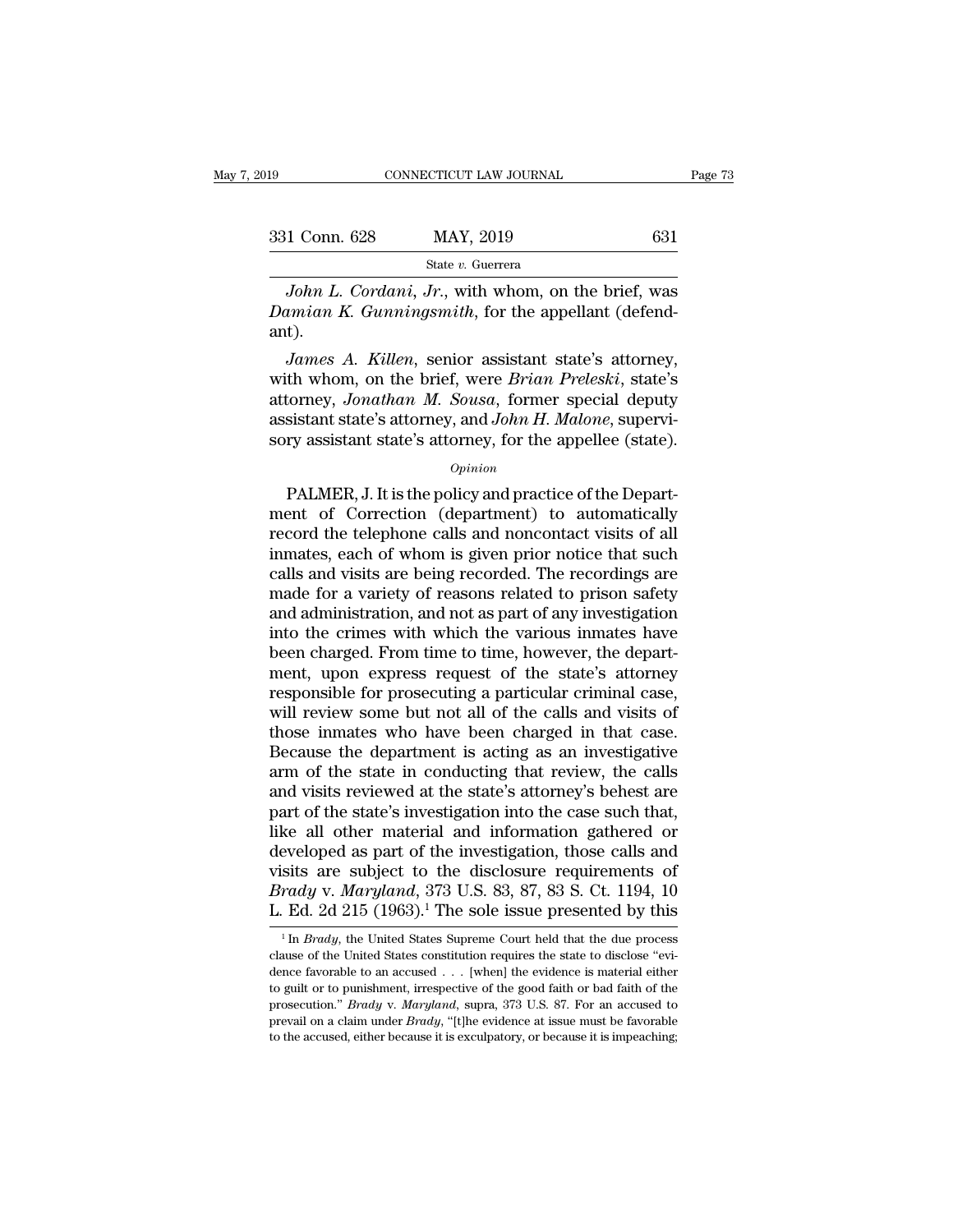|     | CONNECTICUT LAW JOURNAL                                                                                                                                                     | May 7, 2019   |
|-----|-----------------------------------------------------------------------------------------------------------------------------------------------------------------------------|---------------|
| 632 | MAY, 2019                                                                                                                                                                   | 331 Conn. 628 |
|     | State v. Guerrera                                                                                                                                                           |               |
|     | appeal is whether the inmates charged in such a case,<br>some of whose calls and visits have been reviewed by<br>the department are entitled under <i>Produ</i> to a review |               |

 $\begin{array}{r} \n 632 \quad \text{MAX, } 2019 \quad \text{331 Conn. } 628 \n \end{array}$ <br>  $\begin{array}{r} \n 831 \quad \text{Conn. } 628 \quad \text{State } v. \text{ Guerrera} \n \end{array}$ <br>
appeal is whether the inmates charged in such a case, some of whose calls and visits have been reviewed by the depart the department, are entitled, under *Brady*, to a review of *all* of those calls and visits have been reviewed by the department, are entitled, under *Brady*, to a review of *all* of those calls and visits even though the **EXECUTE:** MAY, 2019 331 Conn. 628<br> **EXECUTE:** State *v.* Guerrera<br>
appeal is whether the inmates charged in such a case,<br>
some of whose calls and visits have been reviewed by<br>
the department, are entitled, under *Brady*, State v. Guerrera<br>
State v. Guerrera<br>
appeal is whether the inmates charged in such a case,<br>
some of whose calls and visits have been reviewed by<br>
the department, are entitled, under *Brady*, to a review<br>
of *all* of thos state v. Guerrera<br>appeal is whether the inmates charged in such a case,<br>some of whose calls and visits have been reviewed by<br>the department, are entitled, under *Brady*, to a review<br>of *all* of those calls and visits even appeal is whether the inmates charged in such a case, some of whose calls and visits have been reviewed by the department, are entitled, under  $Brady$ , to a review of *all* of those calls and visits even though the departme some of whos<br>the departmer<br>of *all* of those<br>ment has limit<br>conversations<br>required under<br>ent case.<br>The defend: *all* of those calls and visits even though the depart-<br>ent has limited its review to only some of the recorded<br>nversations. We conclude that no such review is<br>quired under the facts and circumstances of the pres-<br>t case.<br> of *at* of those cans and visits even though the department has limited its review to only some of the recorded conversations. We conclude that no such review is required under the facts and circumstances of the present ca

ment has inhited its review to only some of the recorded<br>conversations. We conclude that no such review is<br>required under the facts and circumstances of the pres-<br>ent case.<br>The defendant, Michael Anthony Guerrera, and four Exercise of the present case.<br>
The defendant, Michael Anthony Guerrera, and four<br>
codefendants were charged with various offenses in<br>
connection with the assault and murder of the victim,<br>
Dylan Sherman. Following their ar required under the facts and encumstances of the present case.<br>The defendant, Michael Anthony Guerrera, and four codefendants were charged with various offenses in connection with the assault and murder of the victim, Dyla rective case.<br>The defendant, Michael Anthony Guerrera, and four<br>codefendants were charged with various offenses in<br>connection with the assault and murder of the victim,<br>Dylan Sherman. Following their arrest, they were<br>rema The defendant, Michael Anthony Guerrera, and four codefendants were charged with various offenses in connection with the assault and murder of the victim, Dylan Sherman. Following their arrest, they were remanded to the cu codefendants were charged with various offenses in<br>connection with the assault and murder of the victim,<br>Dylan Sherman. Following their arrest, they were<br>remanded to the custody of the Commissioner of Cor-<br>rection (commiss connection with the assault and murder of the victim,<br>Dylan Sherman. Following their arrest, they were<br>remanded to the custody of the Commissioner of Cor-<br>rection (commissioner) pending trial, at which time the<br>state reque Dylan Sherman. Following their arrest, they were<br>remanded to the custody of the Commissioner of Cor-<br>rection (commissioner) pending trial, at which time the<br>state requested that the department review the tele-<br>phone calls remanded to the custody of the Commissioner of Correction (commissioner) pending trial, at which time the state requested that the department review the telephone calls and noncontact visits of the defendant and his codefe rection (commissioner) pending trial, at which time the<br>state requested that the department review the tele-<br>phone calls and noncontact visits of the defendant and<br>his codefendants. In accordance with its practice, the<br>dep state requested that the department review the tele-<br>phone calls and noncontact visits of the defendant and<br>his codefendants. In accordance with its practice, the<br>department reviewed only about 10 percent of those<br>volumin phone calls and noncontact visits of the defendant and<br>his codefendants. In accordance with its practice, the<br>department reviewed only about 10 percent of those<br>voluminous calls and visits, which represented the calls<br>and his codefendants. In accordance with its practice, the<br>department reviewed only about 10 percent of those<br>voluminous calls and visits, which represented the calls<br>and visits believed by the department to be most likely<br>to voluminous calls and visits, which represented the calls<br>and visits believed by the department to be most likely<br>to bear some relevance to the pending criminal case.<br>Subsequently, the defendant, shortly before trial, issue and visits believed by the department to be most likely<br>to bear some relevance to the pending criminal case.<br>Subsequently, the defendant, shortly before trial, issued<br>a subpoena to the department seeking, under *Brady*,<br>th to bear some relevance to the pending criminal case.<br>Subsequently, the defendant, shortly before trial, issued<br>a subpoena to the department seeking, under *Brady*,<br>the production of more than 1500 audio recordings of<br>the t Subsequently, the defendant, shortly before trial, issued<br>a subpoena to the department seeking, under *Brady*,<br>the production of more than 1500 audio recordings of<br>the telephone calls and noncontact visits of the defen-<br>da a subpoena to the department seeking, under *Brady*, the production of more than 1500 audio recordings of the telephone calls and noncontact visits of the defendant's four codefendants that had been made and retained by th the production of more than 1500 audio recordings of<br>the telephone calls and noncontact visits of the defen-<br>dant's four codefendants that had been made and<br>retained by the department while those codefendants<br>remained in t the telephone calls and noncontact visits of the defen-<br>dant's four codefendants that had been made and<br>retained by the department while those codefendants<br>remained in the commissioner's custody prior to trial.<sup>2</sup><br>The stat remained in the commissioner's custody prior to trial.<sup>2</sup><br>The state and the department moved to quash the sub-<br>poena, claiming that it was overbroad in that it failed<br>to provide any reason to believe that the recordings<br>th The state and the department moved to quash the sub-<br>poena, claiming that it was overbroad in that it failed<br>to provide any reason to believe that the recordings<br>that evidence must have been suppressed by the [s]tate, eith

poena, claiming that it was overbroad in that it failed<br>to provide any reason to believe that the recordings<br>that evidence must have been suppressed by the [s]tate, either [wilfully] or<br>inadvertently; and prejudice must ha

that evidence must have been suppressed by the [s]tate, either [wilfully] or inadvertently; and prejudice must have ensued." *Strickler v. Greene*, 527 U.S. 263, 281–82, 119 S. Ct. 1936, 144 L. Ed. 2d 286 (1999).<br><sup>2</sup> Altho that evidence must have been suppressed by the [s]tate, either [wilfully] or inadvertently; and prejudice must have ensued." *Strickler* v. *Greene*, 527 U.S. 263, 281–82, 119 S. Ct. 1936, 144 L. Ed. 2d 286 (1999).<br><sup>2</sup> Al inadvertently; and prejudice must have ensued." Strickler v. Greene, 527 U.S. 263, 281–82, 119 S. Ct. 1936, 144 L. Ed. 2d 286 (1999).<br>
<sup>2</sup> Although the record is not entirely clear on this point, it does not appear that a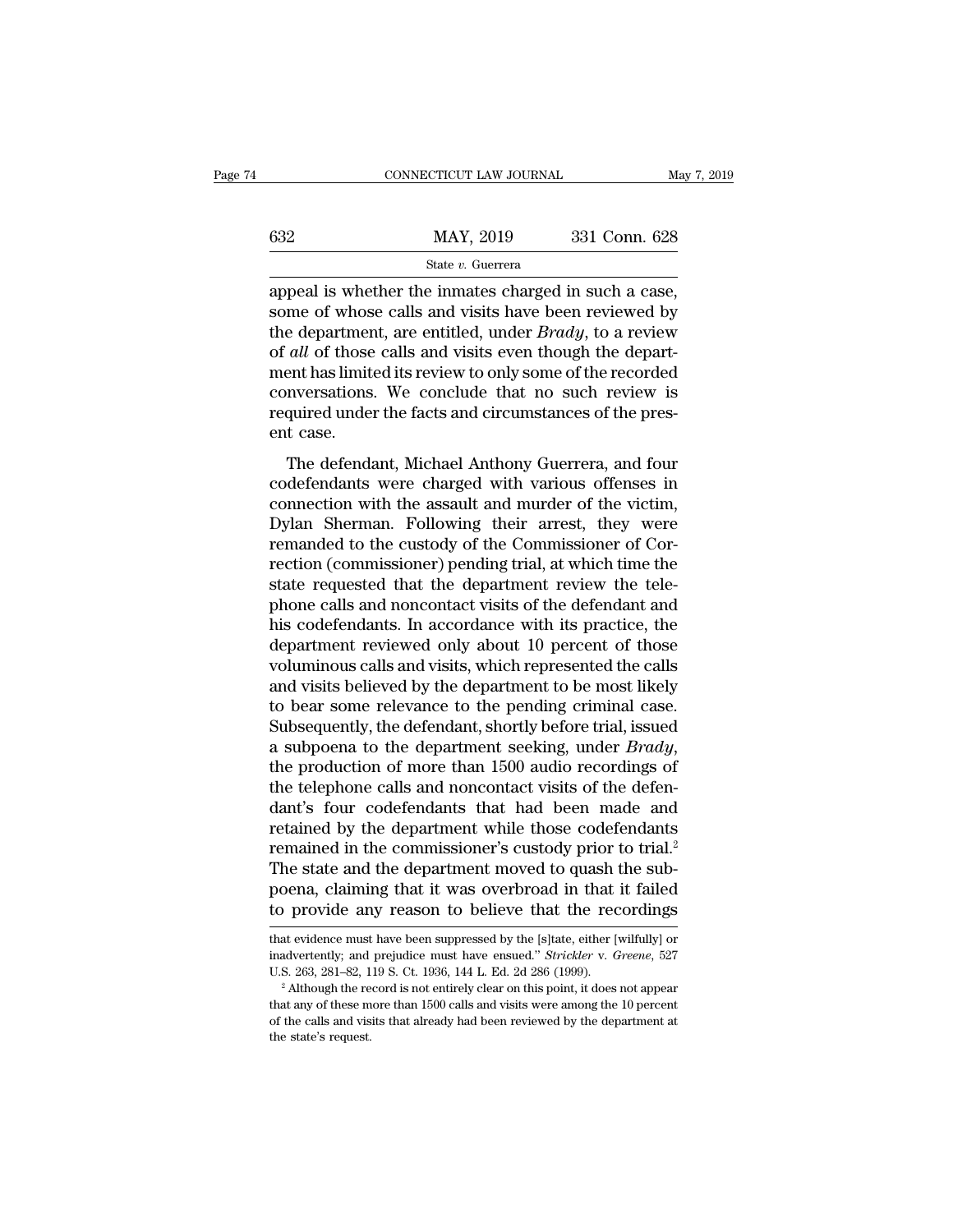connectricut LAW JOURNAL Page 7:<br>  $\begin{array}{r}\n 331 \text{ Conn. } 628 \hspace{1cm} \text{MAY, } 2019 \hspace{1cm} \text{633} \\
 \text{State } v. \text{ Guerrera} \\
 \text{contained exclusively information and, further, that producing the recordings would place an undue burden on the department because before any such pro-} \end{array}$  $\begin{array}{ll} \text{331} \text{ Conn. } 628 & \text{MAX, } 2019 & \text{633} \\ \text{State } v. \text{ Guerrera} \end{array}$  contained exculpatory information and, further, that producing the recordings would place an undue bur-<br>den on the department because, before any such pro  $\begin{array}{r} \text{331 Conn. 628} \text{MAX, } 2019 \text{ 633} \end{array}$ <br>  $\begin{array}{r} \text{State } v. \text{ Guer (a)} \text{Gug (b)} \end{array}$  (633)<br>
contained exculpatory information and, further, that<br>
producting the recordings would place an undue bur-<br>
duction, the departme  $\frac{\text{331} \text{ Conn. } 628}{\text{State } v. \text{ Guerrera}}$ <br>
contained exculpatory information and, further, that<br>
producing the recordings would place an undue bur-<br>
den on the department because, before any such pro-<br>
duction, the department State v. Guerrera<br>
contained exculpatory information and, further, that<br>
producing the recordings would place an undue bur-<br>
due on the department because, before any such pro-<br>
duction, the department would be required t state  $v$ . Guerrera<br>
contained exculpatory information and, further, that<br>
producing the recordings would place an undue bur-<br>
den on the department because, before any such pro-<br>
duction, the department would be required contained exculpatory information and, further, that<br>producing the recordings would place an undue bur-<br>den on the department because, before any such pro-<br>duction, the department would be required to review<br>each recording producing the recordings would place an undue bur-<br>den on the department because, before any such pro-<br>duction, the department would be required to review<br>each recording to determine whether it contained any<br>relevant evide den on the department because, before any such production, the department would be required to review<br>each recording to determine whether it contained any<br>relevant evidence. The trial court granted in part the<br>motions to q duction, the department would be required to review<br>each recording to determine whether it contained any<br>relevant evidence. The trial court granted in part the<br>motions to quash, concluding, inter alia, that, before<br>the dep relevant evidence. The trial court granted in part the<br>motions to quash, concluding, inter alia, that, before<br>the department could be compelled to undertake such<br>an extensive review on the defendant's behalf, the<br>defendant motions to quash, concluding, inter alia, that, before<br>the department could be compelled to undertake such<br>an extensive review on the defendant's behalf, the<br>defendant was required, in accordance with *Brady*,<br>to make an the department could be compelled to undertake such<br>an extensive review on the defendant's behalf, the<br>defendant was required, in accordance with *Brady*,<br>to make an appropriate threshold showing that the<br>recordings conta an extensive review on the defendant's behalf, the<br>defendant was required, in accordance with *Brady*,<br>to make an appropriate threshold showing that the<br>recordings contain evidence favorable to the defendant,<br>a showing th defendant was required, in accordance with *Brady*,<br>to make an appropriate threshold showing that the<br>recordings contain evidence favorable to the defendant,<br>a showing that he concededly could not make. A jury<br>thereafter to make an appropriate threshold showing that the<br>recordings contain evidence favorable to the defendant,<br>a showing that he concededly could not make. A jury<br>thereafter found the defendant guilty of assault in the<br>first d recordings contain evidence favorable to the defendant,<br>a showing that he concededly could not make. A jury<br>thereafter found the defendant guilty of assault in the<br>first degree in violation of General Statutes §§ 53a-59<br>( a showing that he concededly could not make. A jury<br>thereafter found the defendant guilty of assault in the<br>first degree in violation of General Statutes §§ 53a-59<br>(a) (1) and 53a-8, conspiracy to commit assault in the<br>fi thereafter found the defendant guilty of assault in the<br>first degree in violation of General Statutes §§ 53a-59<br>(a) (1) and 53a-8, conspiracy to commit assault in the<br>first degree in violation of General Statutes §§ 53a-5 first degree in violation of General Sta<br>(a) (1) and 53a-8, conspiracy to commi<br>first degree in violation of General Sta<br>(a) (1) and 53a-48 (a), and tampering<br>evidence in violation of General Statute:<br> $\S$  53a-155 (a) (1) or CD and solid by Conseption of General Statutes  $\S$  53a-59<br>st degree in violation of General Statutes  $\S$  53a-59<br>idence in violation of General Statutes (Rev. to 2011)<br>53a-155 (a) (1), and the trial court rendered judgm (a) (1) and 53a-48 (a), and tampering with physical<br>evidence in violation of General Statutes (Rev. to 2011)<br> $\$ 53a-155 (a) (1), and the trial court rendered judgments<br>in accordance with the verdicts.<sup>3</sup><br>On appeal, the Ap

(a) (1) and 35a 40 (a), and dangering with physical<br>evidence in violation of General Statutes (Rev. to 2011)<br>§ 53a-155 (a) (1), and the trial court rendered judgments<br>in accordance with the verdicts.<sup>3</sup><br>On appeal, the App  $\S$  53a-155 (a) (1), and the trial court rendered judgments<br>in accordance with the verdicts.<sup>3</sup><br>On appeal, the Appellate Court affirmed the judg-<br>ments of the trial court; *State* v. *Guerrera*, 167 Conn.<br>App. 74, 120, 14 in accordance with the verdicts.<sup>3</sup><br>in accordance with the verdicts.<sup>3</sup><br>On appeal, the Appellate Court affirmed the judg-<br>ments of the trial court; *State v. Guerrera*, 167 Conn.<br>App. 74, 120, 142 A.3d 447 (2016); and we on appeal, the Appellate Court affirmed the judg-<br>ments of the trial court; *State* v. *Guerrera*, 167 Conn.<br>App. 74, 120, 142 A.3d 447 (2016); and we granted the<br>defendant's petition for certification to appeal, limited<br> On appeal, the Appellate Court affirmed the judg-<br>ments of the trial court; *State* v. *Guerrera*, 167 Conn.<br>App. 74, 120, 142 A.3d 447 (2016); and we granted the<br>defendant's petition for certification to appeal, limited<br>t ments of the trial court; *State* v. *Guerrera*, 167 Conn.<br>App. 74, 120, 142 A.3d 447 (2016); and we granted the<br>defendant's petition for certification to appeal, limited<br>to the question of whether the Appellate Court prop App. 74, 120, 142 A.3d 447 (2016); and we granted the defendant's petition for certification to appeal, limited to the question of whether the Appellate Court properly determined "that the state's attorney's obligation to defendant's petition for certification to appeal, limited<br>to the question of whether the Appellate Court properly<br>determined "that the state's attorney's obligation to<br>review [the state's] own investigatory file for *Brady* 3 The defendant, who had been tried under three separate informations<br>and first make a 'showing' that the file contains exculpation is example. The defendant, who had been tried under three separate informations<br>a<sup>3</sup>The d ... material ... applies [only when] the defendant<br>can first make a 'showing' that the file contains exculpa-<br>tory information ....." *State* v. *Guerrera*, 323 Conn.<br><sup>3</sup> The defendant, who had been tried under three sepa

can first make a 'showing' that the file contains exculpatory information  $\ldots$  " State v. Guerrera, 323 Conn.<br>
<sup>3</sup> The defendant, who had been tried under three separate informations consolidated for trial, was acquited tory information  $\ldots$  " State v. Guerrera, 323 Conn.<br>
The defendant, who had been tried under three separate informations<br>
consolidated for trial, was acquitted of the charges of unlawful restraint in<br>
the first degree a The defendant, who had been tried under three separate informations<br>
<sup>3</sup> The defendant, who had been tried under three separate informations<br>
consolidated for trial, was acquitted of the charges of unlawful restraint in<br> <sup>3</sup> The defendant, who had been tried under three separate informations consolidated for trial, was acquitted of the charges of unlawful restraint in the first degree and conspiracy to commit murder. The jury was unable t consolidated for trial, was acquitted of the charges of unlawful restraint in the first degree and conspiracy to commit murder. The jury was unable to reach a verdict as to the charges of murder, felony murder, conspiracy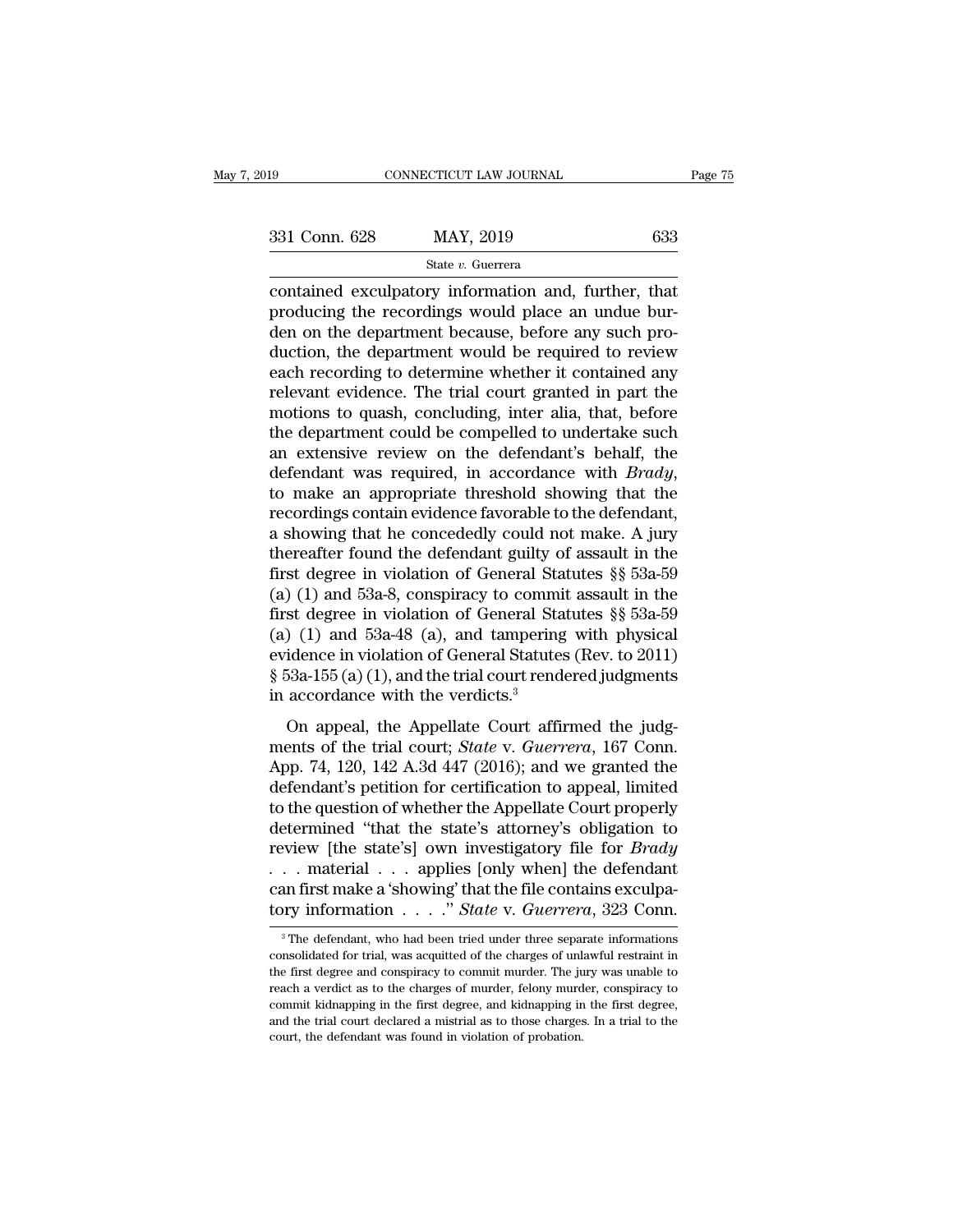|     | CONNECTICUT LAW JOURNAL | May 7, 2019   |  |
|-----|-------------------------|---------------|--|
|     |                         |               |  |
| 634 | MAY, 2019               | 331 Conn. 628 |  |
|     | State v. Guerrera       |               |  |

CONNECTICUT LAW JOURNAL<br>
922, 150 A.3d 1152 (2016). Upon further considera-<br>
922, 150 A.3d 1152 (2016). Upon further considera-<br>
tion of the issue presented, however, it is apparent that<br>
the cortified question is prodicat the issue presented, however, it is apparent that is controlled by the record namely that is controlled by the record namely that the  $\frac{1}{\sqrt{2}}$  and  $\frac{1}{2}$  and  $\frac{1}{2}$  and  $\frac{1}{2}$  and  $\frac{1}{2}$  and  $\frac{1}{2}$  and 634 MAY, 2019 331 Conn. 628<br>
State v. Guerrera<br>
922, 150 A.3d 1152 (2016). Upon further considera-<br>
tion of the issue presented, however, it is apparent that<br>
the certified question is predicated on an assumption<br>
that is 634 MAY, 2019 331 Conn. 628<br>
State v. Guerrera<br>
922, 150 A.3d 1152 (2016). Upon further considera-<br>
tion of the issue presented, however, it is apparent that<br>
the certified question is predicated on an assumption<br>
that is State v. Guerrera<br>
State v. Guerrera<br>
922, 150 A.3d 1152 (2016). Upon further considera-<br>
tion of the issue presented, however, it is apparent that<br>
the certified question is predicated on an assumption<br>
that is contradic state v. Guerrera<br>
922, 150 A.3d 1152 (2016). Upon further considera-<br>
tion of the issue presented, however, it is apparent that<br>
the certified question is predicated on an assumption<br>
that is contradicted by the record, 922, 150 A.3d 1152 (2016). Upon further consideration of the issue presented, however, it is apparent that the certified question is predicated on an assumption that is contradicted by the record, namely, that the recordi tion of the issue presented, however, it is apparent that<br>the certified question is predicated on an assumption<br>that is contradicted by the record, namely, that the<br>recordings at issue were part of the state's investiga-<br>t the certified question is predicated on an assumption<br>that is contradicted by the record, namely, that the<br>recordings at issue were part of the state's investiga-<br>tory file; they were not a part of the investigation of<br>th that is contradicted by the record, namely, that the recordings at issue were part of the state's investigatory file; they were not a part of the investigation of the state's case against the defendant.<sup>4</sup> Because those re recordings at issue were part of the state's investigatory file; they were not a part of the investigation of the state's case against the defendant.<sup>4</sup> Because those recordings were *not* part of that file, we have no ca tory file; they were not a part of the investigation of<br>the state's case against the defendant.<sup>4</sup> Because those<br>recordings were *not* part of that file, we have no cause<br>to answer the question as certified. We must decid the state's case against the defendant.<sup>4</sup> Because those recordings were *not* part of that file, we have no cause to answer the question as certified. We must decide, rather, whether the state had an obligation under *Br* recordings were *not* part of that file, we have to answer the question as certified. We r rather, whether the state had an obligation to review the recordings nevertheless.<sup>5</sup> V that the state had no such obligation unde The following undisputed facts and procedural his-<br>ther, whether the state had an obligation under *Brady*<br>review the recordings nevertheless.<sup>5</sup> We conclude<br>at the state had no such obligation under the particu-<br>facts of take, wheater are state had an osiglator and *Drawy*<br>to review the recordings nevertheless.<sup>5</sup> We conclude<br>that the state had no such obligation under the particu-<br>lar facts of this case, and, for that reason, we affirm<br>th

that the state had no such obligation under the particu-<br>lar facts of this case, and, for that reason, we affirm<br>the judgment of the Appellate Court.<br>The following undisputed facts and procedural his-<br>tory are relevant to dar facts of this case, and, for that reason, we affirm<br>the judgment of the Appellate Court.<br>The following undisputed facts and procedural his-<br>tory are relevant to our resolution of the present appeal.<br>On February 22, 201 Fraction of the Appellate Court.<br>The following undisputed facts and procedural his-<br>tory are relevant to our resolution of the present appeal.<br>On February 22, 2011, the victim was severely beaten<br>and then transported to a The following undisputed facts and procedural his-<br>tory are relevant to our resolution of the present appeal.<br>On February 22, 2011, the victim was severely beaten<br>and then transported to a wooded area of Terryville<br>where h The following undisputed facts and procedural history are relevant to our resolution of the present appeal.<br>On February 22, 2011, the victim was severely beaten and then transported to a wooded area of Terryville where he tory are relevant to our resolution of the present appeal.<br>On February 22, 2011, the victim was severely beaten<br>and then transported to a wooded area of Terryville<br>where he was bludgeoned to death. His body was found<br>the n On February 22, 2011, the victim was severely beaten<br>and then transported to a wooded area of Terryville<br>where he was bludgeoned to death. His body was found<br>the next day by a hiker, and, soon thereafter, the police<br>develo and then transported to a wooded area of Terryville<br>where he was bludgeoned to death. His body was found<br>the next day by a hiker, and, soon thereafter, the police<br>developed information that the victim had been mur-<br>dered b where he was bludgeoned to death. His body was found<br>the next day by a hiker, and, soon thereafter, the police<br>developed information that the victim had been mur-<br>dered by the defendant and his brother, Dennis Guer-<br>rera, the next day by a hiker, and, soon thereaftedeveloped information that the victim had dered by the defendant and his brother, D rera, over a dispute involving money. On F 2011, the two men, along with three of arrested and 11, the two men, along with three others, were<br>
11, the two men, along with three others, were<br>
rrested and charged with multiple offenses related to<br>
14 As we explain more fully hereinafter, the state's obligations under 2011, the two men, along with three others, were<br>arrested and charged with multiple offenses related to<br>the assault and murder of the victim.<br> $\frac{4}{1}$ As we explain more fully hereinafter, the state's obligations under *B* 

arrested and charged with multiple offenses related to<br>the assault and murder of the victim.<br> $\frac{1}{100}$ <br> $\frac{1}{100}$ <br> $\frac{1}{100}$   $\frac{1}{100}$   $\frac{1}{100}$  are fully hereinafter, the state's obligations under *Brady*<br>ordinar The assault and murder of the victim.<br>
<sup>4</sup> As we explain more fully hereinafter, the state's obligations under *Brady*<br>
ordinarily extend only to exculpatory information contained in the state's<br>
investigatory file, which <sup>1</sup> As we explain more fully hereinafter, the state's obligations under *Brady* ordinarily extend only to exculpatory information contained in the state's investigatory file, which includes any exculpatory information kno <sup>4</sup> As we explain more fully hereinafter, the state's obligations under *Brady* ordinarily extend only to exculpatory information contained in the state's investigatory file, which includes any exculpatory information kno ordinarily extend only to exculpatory information contained in the state's<br>investigatory file, which includes any exculpatory information known to<br>others actively involved in the investigation. See *Strickler* v. *Greene*, investigatory file, which includes any exculpatory information known to others actively involved in the investigation. See *Strickler* v. *Greene*, 527 U.S. 263, 280–82, 119 S. Ct. 1936, 144 L. Ed. 2d 286 (1999). Thus, we investigation as an arm of the state. 5 This court has broad discretion of the state. 5 This court has broad all information obtained in connection with the investigation into a particular criminal case, whether that inves The term "investigatory file" to refer to any and all information obtained in connection with the investigation into a particular criminal case, whether that investigation was undertaken by the state or by others involved

connection with the investigation into a particular criminal case, whether that investigation was undertaken by the state or by others involved in that investigation as an arm of the state.<br><sup>5</sup> This court has broad discret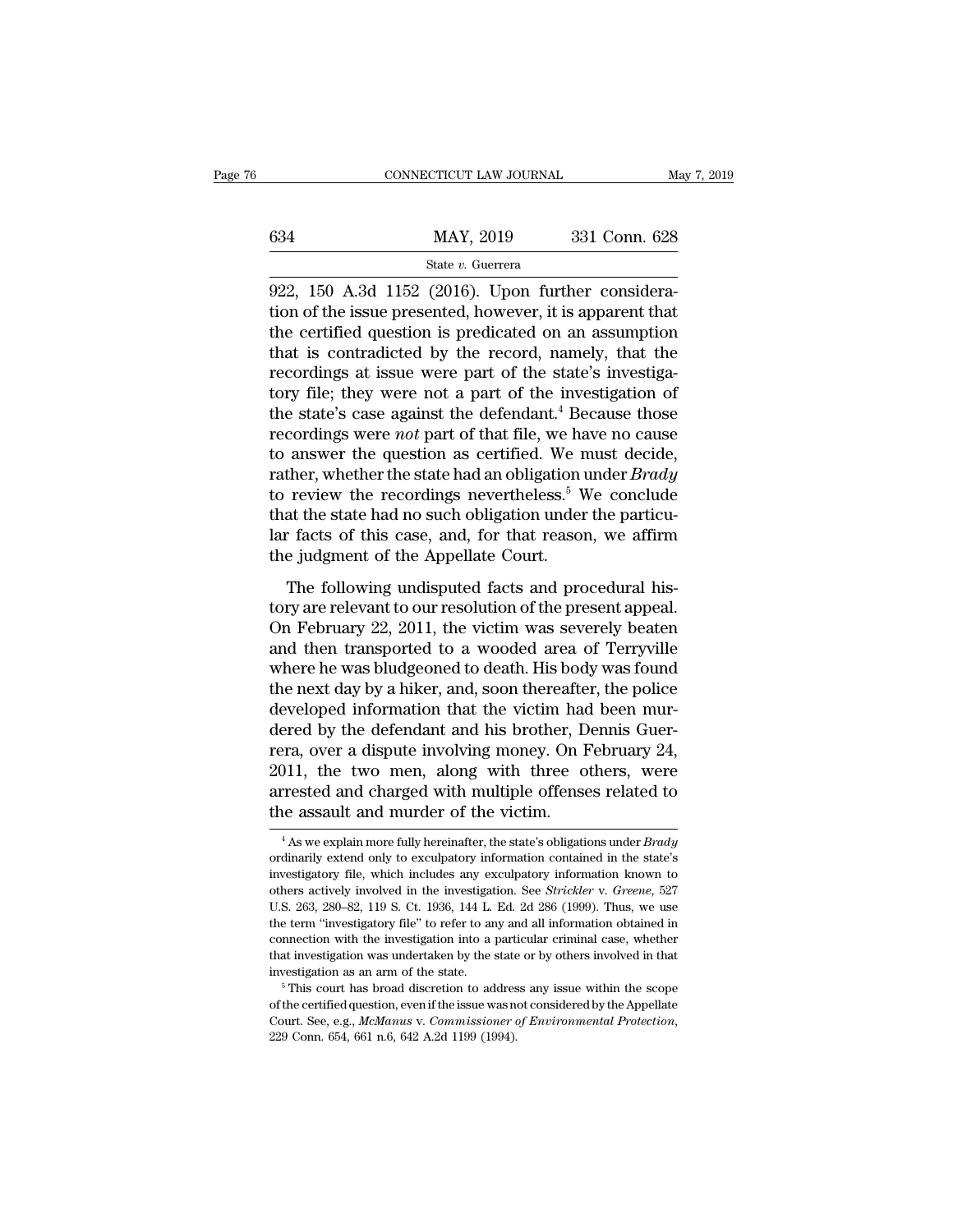CONNECTICUT LAW JOURNAL Page 77<br>
1 Conn. 628 MAY, 2019 635<br>
State v. Guerrera<br>
Shortly after those arrests, an inspector from the<br>
tate's attorney's office requested that the department<br>
paritor the telephone calls and pop  $\begin{array}{r} \text{331 Conn. } 628 \text{ \textcolor{red}{MAY, 2019}} \text{ \textcolor{red}{S35}} \\\text{State $v$.} \text{ Guerrera} \end{array}$  Shortly after those arrests, an inspector from the state's attorney's office requested that the department monitor the telephone calls and noncont 331 Conn. 628 MAY, 2019 635<br>
State v. Guerrera<br>
Shortly after those arrests, an inspector from the state's attorney's office requested that the department<br>
monitor the telephone calls and noncontact visits of<br>
the defenda 331 Conn. 628 MAY, 2019 635<br>
State v. Guerrera<br>
Shortly after those arrests, an inspector from the<br>
state's attorney's office requested that the department<br>
monitor the telephone calls and noncontact visits of<br>
the defend State v. Guerrera<br>Shortly after those arrests, an inspector from the<br>state's attorney's office requested that the department<br>monitor the telephone calls and noncontact visits of<br>the defendant and his four codefendants, al Shortly after those arrests, an inspector from the state's attorney's office requested that the department monitor the telephone calls and noncontact visits of the defendant and his four codefendants, all of whom remained Shortly after those arrests, an inspector from the state's attorney's office requested that the department monitor the telephone calls and noncontact visits of the defendant and his four codefendants, all of whom remained state's attorney's office requested that the department<br>monitor the telephone calls and noncontact visits of<br>the defendant and his four codefendants, all of whom<br>remained incarcerated in lieu of bail pending trial. This<br>re monitor the telephone calls and noncontact visits of<br>the defendant and his four codefendants, all of whom<br>remained incarcerated in lieu of bail pending trial. This<br>request was handled in accordance with department<br>policy, the defendant and his four codefendants, all of whom<br>remained incarcerated in lieu of bail pending trial. This<br>request was handled in accordance with department<br>policy, pursuant to which all such inmate calls and visits<br>ar remained incarcerated in lieu of bail pending trial. This<br>request was handled in accordance with department<br>policy, pursuant to which all such inmate calls and visits<br>are automatically recorded with prior notice to every<br>i request was handled in accordance with department<br>policy, pursuant to which all such inmate calls and visits<br>are automatically recorded with prior notice to every<br>inmate that his or her calls and visits are recorded<br>and su policy, pursuant to which all such inmate calls and visits<br>are automatically recorded with prior notice to every<br>inmate that his or her calls and visits are recorded<br>and subject to monitoring by the department.<sup>6</sup> These<br>re are automatically recorded with prior notice to every<br>inmate that his or her calls and visits are recorded<br>and subject to monitoring by the department.<sup>6</sup> These<br>recordings are made for prisoner safety and a number<br>of admin inmate that his or her calls and visits are recorded<br>and subject to monitoring by the department.<sup>6</sup> These<br>recordings are made for prisoner safety and a number<br>of administrative concerns, and are stored for a fixed<br>period and subject to monitoring by the department.<sup>6</sup> These<br>recordings are made for prisoner safety and a number<br>of administrative concerns, and are stored for a fixed<br>period of time on servers maintained by an outside<br>vendor. P recordings are made for prisoner safety and a number<br>of administrative concerns, and are stored for a fixed<br>period of time on servers maintained by an outside<br>vendor. Prior to July, 2012, the vendor preserved the<br>recording of administrative concerns, and are stored for a fixed<br>period of time on servers maintained by an outside<br>vendor. Prior to July, 2012, the vendor preserved the<br>recordings for ninety days, after which time they were<br>automat period of time on servers maintained by an outside<br>vendor. Prior to July, 2012, the vendor preserved the<br>recordings for ninety days, after which time they were<br>automatically erased. Thereafter, however, the depart-<br>ment en vendor. Prior to July, 2012, the vendor preserved the<br>recordings for ninety days, after which time they were<br>automatically erased. Thereafter, however, the depart-<br>ment entered into a contract with a new vendor, which<br>was recordings for ninety days, after which time they were<br>automatically erased. Thereafter, however, the depart-<br>ment entered into a contract with a new vendor, which<br>was required to preserve the recordings for one year.<br>Both automatically erased. Thereafter, howev<br>ment entered into a contract with a new<br>was required to preserve the recordings<br>Both before and after July, 2012, howev<br>a recording beyond the automatic retent<br>department had to save In chieffed mis a contract with a new ventor, which<br>as required to preserve the recordings for one year.<br>the before and after July, 2012, however, to preserve<br>recording beyond the automatic retention period, the<br>partment h was required to preserve the recordings for one year.<br>Both before and after July, 2012, however, to preserve<br>a recording beyond the automatic retention period, the<br>department had to save it to an external drive, which<br>is r

Bour before and after buy, 2012, nowever, to preserve<br>a recording beyond the automatic retention period, the<br>department had to save it to an external drive, which<br>is referred to as "locking" the call.<br>The department routin recording beyond are addonate retended period, are<br>department had to save it to an external drive, which<br>is referred to as "locking" the call.<br>The department routinely receives requests from the<br>various state's attorney's is referred to as "locking" the call.<br>
The department routinely receives requests from the<br>
various state's attorney's offices and other investigative<br>
agencies to monitor inmate telephone calls. After the<br>
receipt of suc The department routinely receives requests from the<br>various state's attorney's offices and other investigative<br>agencies to monitor inmate telephone calls. After the<br>receipt of such a request, the department assigns an<br>ind The department routinely receives requests from the various state's attorney's offices and other investigative agencies to monitor inmate telephone calls. After the receipt of such a request, the department assigns an ind various state's attorney's offices and other investigative<br>agencies to monitor inmate telephone calls. After the<br>receipt of such a request, the department assigns an<br>individual telephone monitor to the case. Because the<br>d agencies to monitor inmate telephone calls. After the receipt of such a request, the department assigns an individual telephone monitor to the case. Because the department maintains that it is not feasible to monitor or r department maintains that it is not feasible to monitor<br>or review every call of any particular inmate,<sup>7</sup> the<br>department's practice when monitoring calls for such<br>a requesting agency is to focus exclusively on inmate<br> $\frac{$ or review every call of any particular inmate,<sup>7</sup> the department's practice when monitoring calls for such a requesting agency is to focus exclusively on inmate  $\frac{1}{\pi}$  for ease of reference, we refer hereinafter to th

**a** requesting agency is to focus exclusively on inmate  $\frac{1}{\sqrt{6}}$  for ease of reference, we refer hereinafter to the inmate telephone calls and noncontact visits collectively as the calls or recordings.<br><sup>7</sup> We note tha  $\alpha$  requesting agency is to focus exclusively off infinate<br>  $\alpha$  for ease of reference, we refer hereinafter to the inmate telephone calls<br>
and noncontact visits collectively as the calls or recordings.<br>
<sup>7</sup> We note that For ease of reference, we refer hereinafter to the inmate telephone calls and noncontact visits collectively as the calls or recordings.<br>
<sup>7</sup> We note that the record does not reflect whether the department owns or license  $\frac{7}{100}$  We note that the record does not reflect whether the department owns or licenses any of the various commercially available software solutions, which are regularly used in the discovery process for civil litiga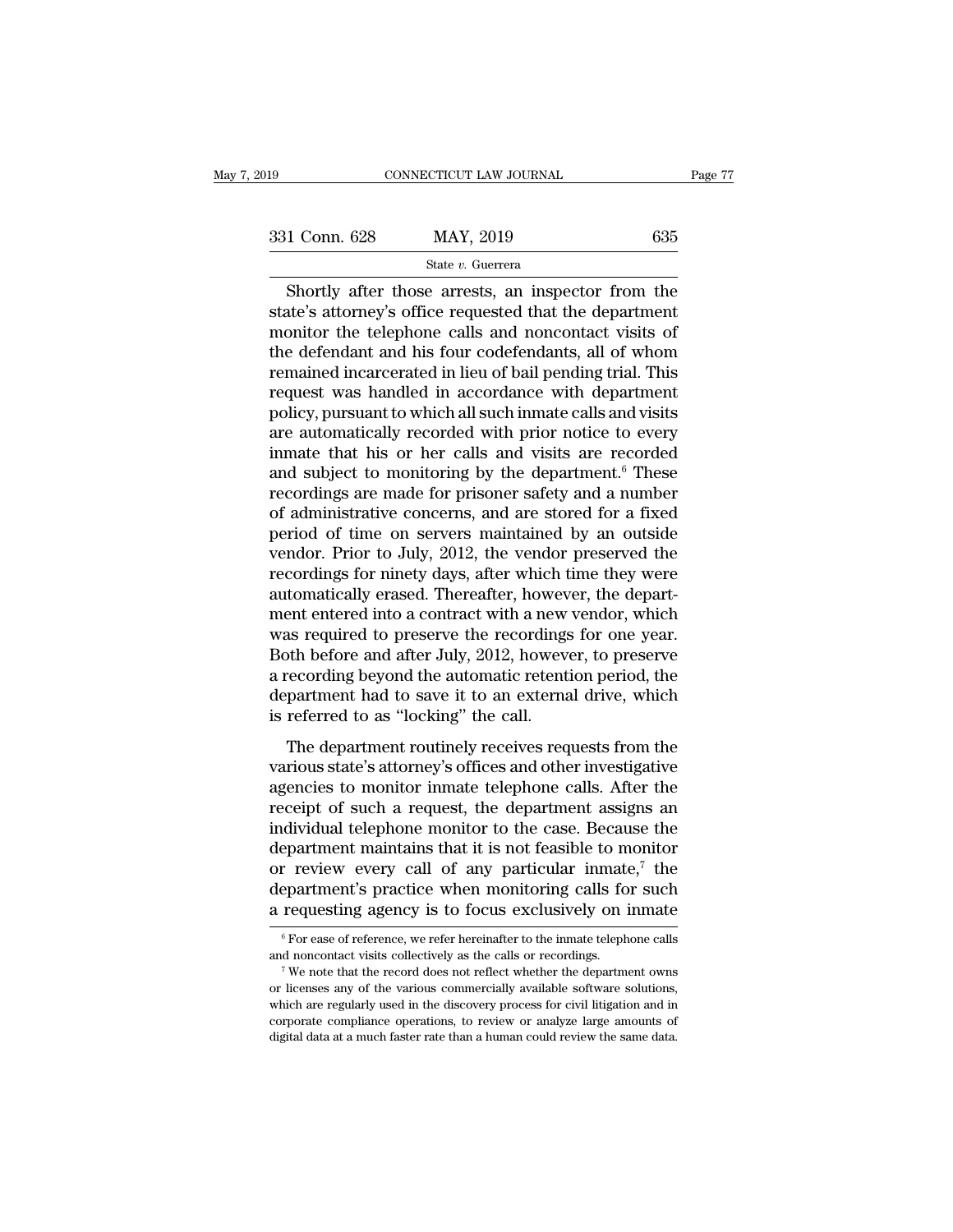|     | CONNECTICUT LAW JOURNAL | May 7, 2019   |  |
|-----|-------------------------|---------------|--|
|     |                         |               |  |
| 636 | MAY, 2019               | 331 Conn. 628 |  |
|     | State v. Guerrera       |               |  |

CONNECTICUT LAW JOURNAL May 7, 2019<br>  $\begin{array}{r}\n 636 \text{ } \text{MAP}$ , 2019  $\text{331} \text{ Conn. } 628 \\
 \text{State } v. \text{ Guerrera} \\
 \text{cells occurring soon after that innate was arrested and \text{incorrected} and shortly before and after the innate's \text{gourt dates because, in the view of the department.\n$ 636 MAY, 2019 331 Conn. 628<br>
State v. Guerrera<br>
calls occurring soon after that inmate was arrested and<br>
incarcerated and shortly before and after the inmate's<br>
court dates because, in the view of the department,<br>
those ar 636 MAY, 2019 331 Conn. 628<br>
State v. Guerrera<br>
calls occurring soon after that inmate was arrested and<br>
incarcerated and shortly before and after the inmate's<br>
court dates because, in the view of the department,<br>
those a  $\frac{\text{MAX}}{\text{State } v. \text{ Guerrera}}$ <br>  $\frac{\text{State } v. \text{ Guerrera}}{\text{calls occurring soon after that innate was arrested and  
\nincarcerated and shortly before and after the innate's  
\ncourt dates because, in the view of the department,  
\nthose are the calls that typically yield information of  
\nvalue to the requesting agency. The monitor assigned  
\nto the request decides which calls to listen to generally$ State v. Guerrera<br>
calls occurring soon after that inmate was arrested and<br>
incarcerated and shortly before and after the inmate's<br>
court dates because, in the view of the department,<br>
those are the calls that typically y State v. Guerrera<br>
calls occurring soon after that inmate was arrested and<br>
incarcerated and shortly before and after the inmate's<br>
court dates because, in the view of the department,<br>
those are the calls that typically y calls occurring soon after that inmate was arrested and<br>incarcerated and shortly before and after the inmate's<br>court dates because, in the view of the department,<br>those are the calls that typically yield information of<br>val incarcerated and shortly before and after the inmate's<br>court dates because, in the view of the department,<br>those are the calls that typically yield information of<br>value to the requesting agency. The monitor assigned<br>to the court dates because, in the view of the department,<br>those are the calls that typically yield information of<br>value to the requesting agency. The monitor assigned<br>to the request decides which calls to listen to, generally<br>wi those are the calls that typically yield information of<br>value to the requesting agency. The monitor assigned<br>to the request decides which calls to listen to, generally<br>without any input from the requesting agency, and will value to the requesting agency. The monitor assigned<br>to the request decides which calls to listen to, generally<br>without any input from the requesting agency, and will<br>lock a call only if it appears to contain information<br>r to the request decides which calls to listen to, generally<br>without any input from the requesting agency, and will<br>lock a call only if it appears to contain information<br>related to the case. When such a call has been identiwithout any input from the requesting agency, and will<br>lock a call only if it appears to contain information<br>related to the case. When such a call has been identi-<br>fied and locked, the monitor summarizes its contents<br>in a lock a call only if it appears to contain information<br>related to the case. When such a call has been identi-<br>fied and locked, the monitor summarizes its contents<br>in a written report, which is then forwarded to the<br>requesti related to the case<br>fied and locked, t<br>in a written repo<br>requesting agency<br>obtain a copy of a<br>request to the de<sub>l</sub><br>ment policy.<br>The state's requ a and locked, the momitor summarizes its contents<br>a written report, which is then forwarded to the<br>questing agency. If the requesting agency wishes to<br>tain a copy of any such recording, it may do so upon<br>quest to the depar In a written report, which is then forwarded to the<br>requesting agency. If the requesting agency wishes to<br>obtain a copy of any such recording, it may do so upon<br>request to the department in accordance with depart-<br>ment pol

requesting agency. If the requesting agency wishes to<br>obtain a copy of any such recording, it may do so upon<br>request to the department in accordance with depart-<br>ment policy.<br>The state's request in the present case was ass problem a copy of any such recording, it may do so upon<br>request to the department in accordance with depart-<br>ment policy.<br>The state's request in the present case was assigned<br>to Officer Donald Lavery, a member of the depar request to the department in accordance with department policy.<br>The state's request in the present case was assigned<br>to Officer Donald Lavery, a member of the department's<br>Special Intelligence Unit. In keeping with departm The state's request in the present case was assigned<br>to Officer Donald Lavery, a member of the department's<br>Special Intelligence Unit. In keeping with department<br>practice, Lavery limited his review to those calls that<br>were The state's request in the present case was assigned<br>to Officer Donald Lavery, a member of the department's<br>Special Intelligence Unit. In keeping with department<br>practice, Lavery limited his review to those calls that<br>were to Officer Donald Lavery, a member of the department's<br>Special Intelligence Unit. In keeping with department<br>practice, Lavery limited his review to those calls that<br>were made shortly after the individuals were incarcer-<br>at Special Intelligence Unit. In keeping with department<br>practice, Lavery limited his review to those calls that<br>were made shortly after the individuals were incarcer-<br>ated and before and after their court dates, a review<br>tha practice, Lavery limited his review to those calls that<br>were made shortly after the individuals were incarcer-<br>ated and before and after their court dates, a review<br>that comprised only about 10 percent of the calls of<br>the were made shortly after the individuals were incarcer-<br>ated and before and after their court dates, a review<br>that comprised only about 10 percent of the calls of<br>the defendant and his codefendants. Lavery ultimately<br>prepar ated and before and after their court dates, a review<br>that comprised only about 10 percent of the calls of<br>the defendant and his codefendants. Lavery ultimately<br>prepared notes on only a handful of the calls, and he<br>forward that comprised only about 10 percent of the calls of<br>the defendant and his codefendants. Lavery ultimately<br>prepared notes on only a handful of the calls, and he<br>forwarded those notes to the state's attorney's office.<br>The s the defendant and his codefendants. Lavery ultimately<br>prepared notes on only a handful of the calls, and he<br>forwarded those notes to the state's attorney's office.<br>The state, however, never sought to obtain a copy of<br>any o prepared notes on only a handful of the calls, and he<br>forwarded those notes to the state's attorney's office.<br>The state, however, never sought to obtain a copy of<br>any of those calls because, after reviewing Lavery's<br>notes, forwarded those notes to the state's attorney's office.<br>The state, however, never sought to obtain a copy of<br>any of those calls because, after reviewing Lavery's<br>notes, the state's attorney determined that none of the<br>call The state, however, never sought to obtain a copy of<br>any of those calls because, after reviewing Lavery's<br>notes, the state's attorney determined that none of the<br>calls was either inculpatory or exculpatory. Moreover,<br>at no any of those calls b<br>notes, the state's atto<br>calls was either incul<br>at no time did the s<br>department review ac<br>take to obtain copies<br>the department.<br>On June 27, 2011, rest, the state's attorney determined that hone of the<br>Ils was either inculpatory or exculpatory. Moreover,<br>no time did the state's attorney seek to have the<br>partment review additional calls or otherwise under-<br>ke to obtai the department review additional calls or otherwise under-<br>take to obtain copies of any such additional calls from<br>the department.<br>On June 27, 2011, defense counsel sent a letter to<br>the department "requesting that all phon

at no time that the state's attorney seek to have the<br>department review additional calls or otherwise under-<br>take to obtain copies of any such additional calls from<br>the department.<br>On June 27, 2011, defense counsel sent a department review additional cans of other wise under-<br>take to obtain copies of any such additional calls from<br>the department.<br>On June 27, 2011, defense counsel sent a letter to<br>the department "requesting that all phone ca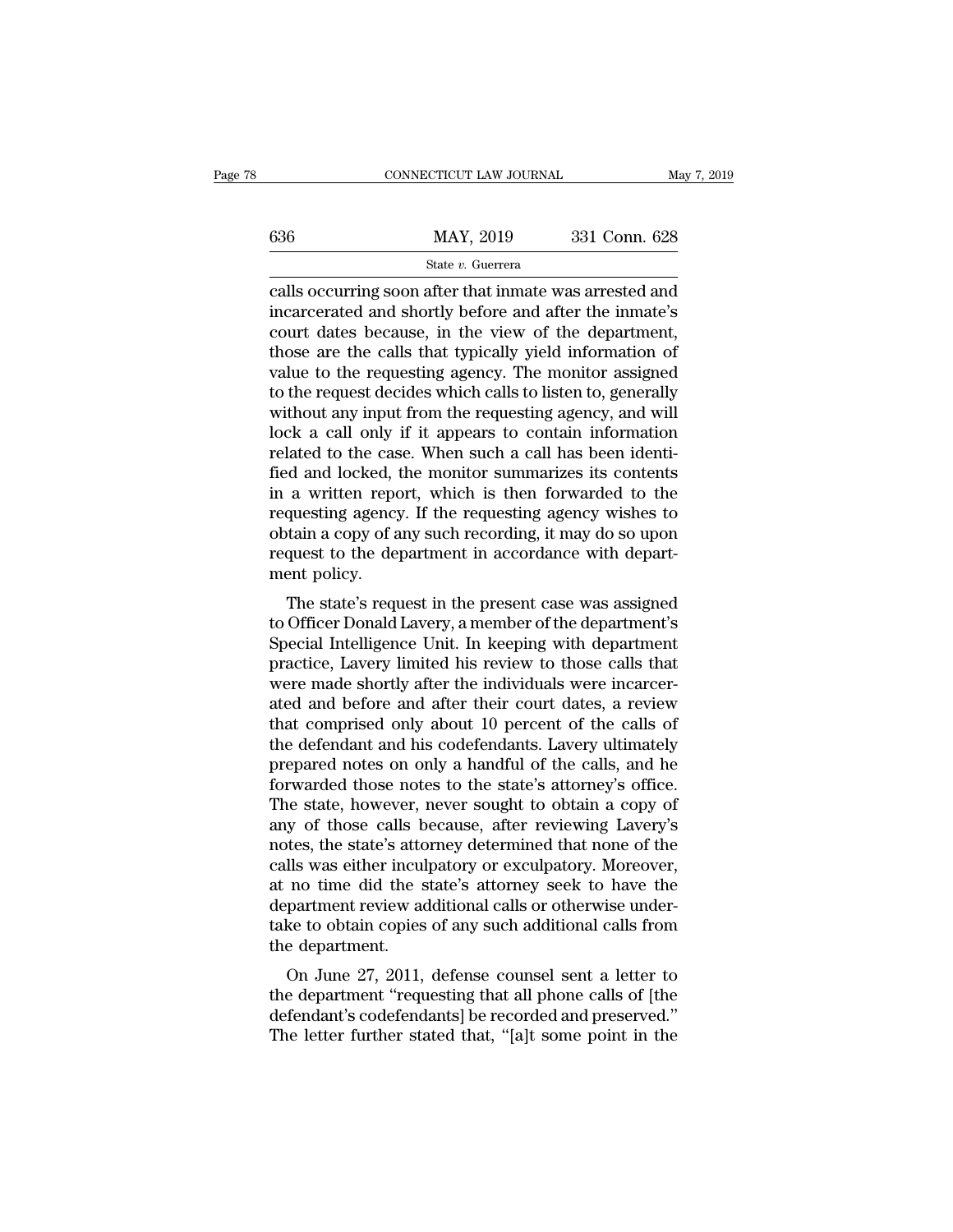Fage 79<br>
Fage 79<br>
S31 Conn. 628 MAY, 2019 637<br>
State v. Guerrera<br>
future, I anticipate issuing subpoenas for the recordings<br>
of these inmates' calls." On August 15, 2013, the defen-<br>
dant issued a subpoena to the departme 331 Conn. 628 MAY, 2019 637<br>
State v. Guerrera<br>
future, I anticipate issuing subpoenas for the recordings<br>
of these inmates' calls." On August 15, 2013, the defen-<br>
dant issued a subpoena to the department, directing<br>
it 331 Conn. 628 MAY, 2019 637<br>
State v. Guerrera<br>
future, I anticipate issuing subpoenas for the recordings<br>
of these inmates' calls." On August 15, 2013, the defen-<br>
dant issued a subpoena to the department, directing<br>
it 331 Conn. 628 MAY, 2019 637<br>
State v. Guerrera<br>
future, I anticipate issuing subpoenas for the recordings<br>
of these inmates' calls." On August 15, 2013, the defen-<br>
dant issued a subpoena to the department, directing<br>
it State v. Guerrera<br>
future, I anticipate issuing subpoenas for the recordings<br>
of these inmates' calls." On August 15, 2013, the defen-<br>
dant issued a subpoena to the department, directing<br>
it to "produce copies of the [co State v. Guerrera<br>
future, I anticipate issuing subpoenas for the recordings<br>
of these inmates' calls." On August 15, 2013, the defen-<br>
dant issued a subpoena to the department, directing<br>
it to "produce copies of the [co future, I anticipate issuing subpoenas for the recordings<br>of these inmates' calls." On August 15, 2013, the defen-<br>dant issued a subpoena to the department, directing<br>it to "produce copies of the [codefendants'] recorded<br>c of these inmates' calls." On August 15, 2013, the defen-<br>dant issued a subpoena to the department, directing<br>it to "produce copies of the [codefendants'] recorded<br>conversations, whether on the telephone or during<br>inmate vi dant issued a subpoena to the department, directing<br>it to "produce copies of the [codefendants'] recorded<br>conversations, whether on the telephone or during<br>inmate visits . . . . " The state and the department<br>moved to quas it to "produce copies of the [codefendants'] recorded<br>conversations, whether on the telephone or during<br>inmate visits  $\ldots$ ." The state and the department<br>moved to quash the subpoena on the ground that it had<br>been issued conversations, whether on the telephone or during<br>inmate visits  $\ldots$  ." The state and the department<br>moved to quash the subpoena on the ground that it had<br>been issued without any indication that the recorded<br>conversation inmate visits  $\ldots$  ." The state and the department<br>moved to quash the subpoena on the ground that it had<br>been issued without any indication that the recorded<br>conversations contain exculpatory material. They also<br>maintain moved to quash the subpoena on the ground that it had<br>been issued without any indication that the recorded<br>conversations contain exculpatory material. They also<br>maintained that compliance with the subpoena would<br>place a si been issued without any indication that the recorded<br>conversations contain exculpatory material. They also<br>maintained that compliance with the subpoena would<br>place a significant and unreasonable burden on the<br>department du conversations contain exculpatory material. They also<br>maintained that compliance with the subpoena would<br>place a significant and unreasonable burden on the<br>department due to the extensive number of recordings<br>involved, all maintained that compliance with the subpoena would<br>place a significant and unreasonable burden on the<br>department due to the extensive number of recordings<br>involved, all of which, under department policy, would<br>have to be r place a significant and unreasonable burden on the<br>department due to the extensive number of recordings<br>involved, all of which, under department policy, would<br>have to be reviewed in their entirety before they could<br>be disc department due to the extensive<br>involved, all of which, under depart<br>have to be reviewed in their entir<br>be disclosed to an outside pa<br>according to the representations<br>could take anywhere from 200 to<br>on the length of the ca volved, all of which, under department policy, would<br>we to be reviewed in their entirety before they could<br>disclosed to an outside party, a process that,<br>cording to the representations of the state's attorney,<br>uld take an mave to be reviewed in their entirety before they could<br>be disclosed to an outside party, a process that,<br>according to the representations of the state's attorney,<br>could take anywhere from 200 to 1000 hours, depending<br>on t

be disclosed to an outside party, a process that,<br>according to the representations of the state's attorney,<br>could take anywhere from 200 to 1000 hours, depending<br>on the length of the calls.<sup>8</sup><br>The defendant filed an object accoraing to the representations of the state s attorney,<br>could take anywhere from 200 to 1000 hours, depending<br>on the length of the calls.<sup>8</sup><br>The defendant filed an objection to the motions to<br>quash in which he asserted, could take anywhere from 200 to 1000 hours, depending<br>on the length of the calls.<sup>8</sup><br>The defendant filed an objection to the motions to<br>quash in which he asserted, inter alia, that he was in<br>possession of information that, on the length of the calls.<sup>9</sup><br>The defendant filed an objection to the motions to<br>quash in which he asserted, inter alia, that he was in<br>possession of information that, during a recorded<br>prison visit between his brother, D The defendant filed an objection to the motions to<br>quash in which he asserted, inter alia, that he was in<br>possession of information that, during a recorded<br>prison visit between his brother, Dennis, and their<br>mother, Naomi quash in which he asserted, inter alia, that he was in<br>possession of information that, during a recorded<br>prison visit between his brother, Dennis, and their<br>mother, Naomi Ball, Dennis had informed Ball that the<br>defendant w possession of information that, during a recorded<br>prison visit between his brother, Dennis, and their<br>mother, Naomi Ball, Dennis had informed Ball that the<br>defendant was not involved in the victim's murder. On<br>the basis of prison visit between his brother, Dennis, and their<br>mother, Naomi Ball, Dennis had informed Ball that the<br>defendant was not involved in the victim's murder. On<br>the basis of this information, the defendant claimed that<br>the mother, Naomi Ball, Dennis had informed Ball that<br>defendant was not involved in the victim's murder.<br>the basis of this information, the defendant claimed t<br>the exculpatory statement allegedly made by Dennis<br>their mother pr Fendant was not involved in the victim's murder. On<br>e basis of this information, the defendant claimed that<br>e exculpatory statement allegedly made by Dennis to<br>eir mother provided reason to believe that the other<br>defendan the basis of this information, the defendant claimed that<br>the exculpatory statement allegedly made by Dennis to<br>their mother provided reason to believe that the other<br>codefendants also might have revealed exculpatory<br>infor their mother provided reason to believe that the other<br>codefendants also might have revealed exculpatory<br>information during their phone calls or visits.<br>At the hearing on the motions to quash, Lavery testi-<br>fied that he ha

At the hearing on the motions to quash, Lavery testi-<br>ed that he had not locked any calls in response to the<br>ate's request for monitoring,<sup>9</sup> but, after receiving the<br><sup>8</sup> This estimate was so broad because the department At the hearing on the motions to quash, Lavery testi-<br>fied that he had not locked any calls in response to the<br>state's request for monitoring,<sup>9</sup> but, after receiving the<br><sup>8</sup> This estimate was so broad because the departm

atte's request for monitoring,<sup>9</sup> but, after receiving the state's request for monitoring,<sup>9</sup> but, after receiving the <sup>8</sup> This estimate was so broad because the department had not determined the length of each call.<br><sup>9</sup> A state S request for monitoring, but, after receiving the<br>
<sup>8</sup> This estimate was so broad because the department had not determined<br>
the length of each call.<br>
<sup>9</sup> Although Lavery did provide notes on one or more of the call <sup>8</sup> This estimat<br>the length of each<br><sup>9</sup> Although La<br>at the request of<br>perhaps becaus<br>or exculpatory.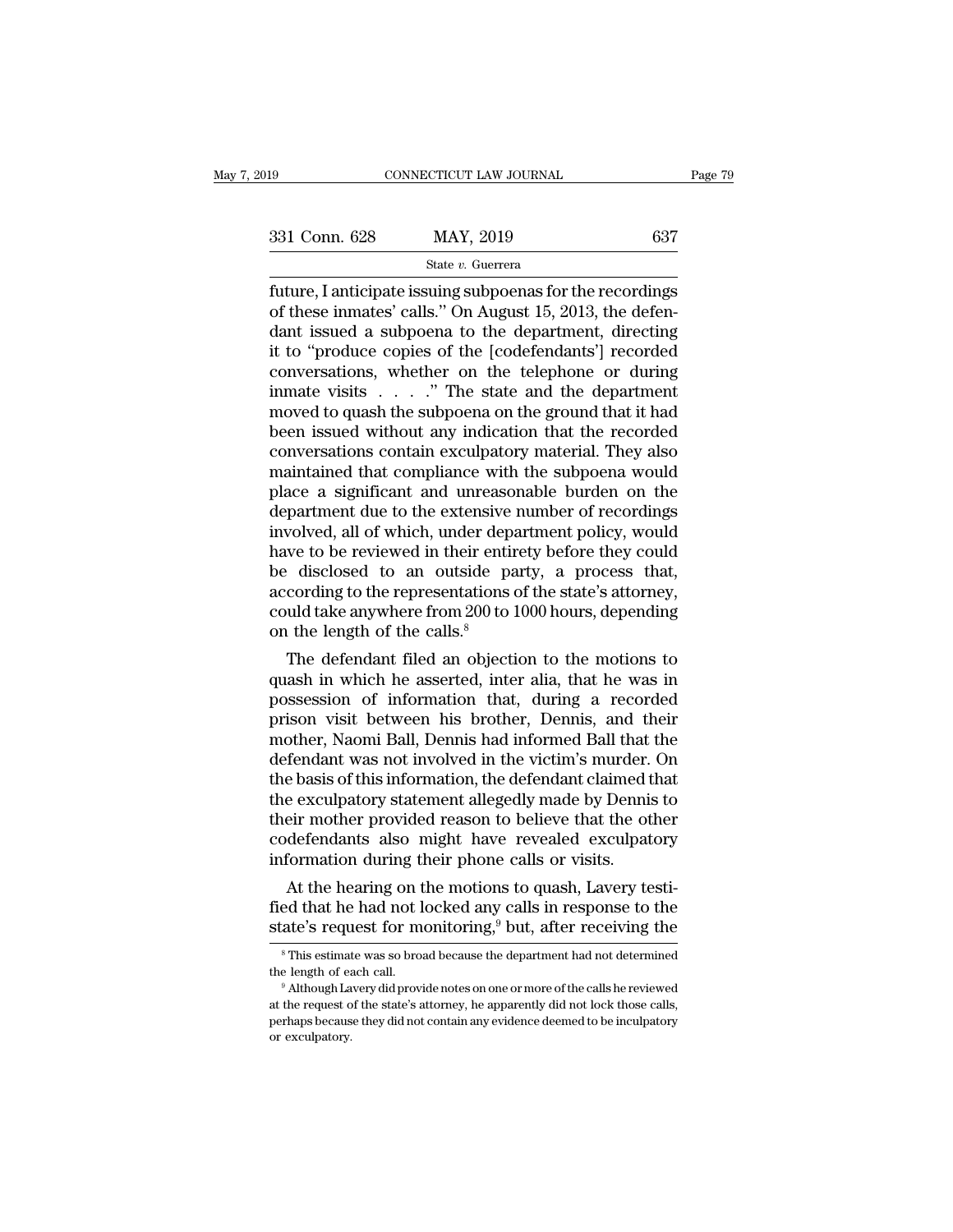|     | CONNECTICUT LAW JOURNAL | May 7, 2019   |  |
|-----|-------------------------|---------------|--|
|     |                         |               |  |
| 638 | MAY, 2019               | 331 Conn. 628 |  |
|     | State v. Guerrera       |               |  |

CONNECTICUT LAW JOURNAL<br>
MAY, 2019 331 Conn. 628<br>
State v. Guerrera<br>
defendant's subpoena, he "went back and started lock-<br>
ing" all of the codefendants' calls that were still on the<br>
server. A total of 1552 galls were ult  $\begin{array}{r} \text{max} \ 638 \text{ \hspace{1cm}} \text{MAX, } 2019 \text{ \hspace{1cm}} \text{331 Conn. } 628 \text{ \hspace{1cm}} \text{State } v. \text{ Guerrera} \end{array}$ <br>
defendant's subpoena, he "went back and started locking" all of the codefendants' calls that were still on the server. A total  $\begin{array}{ll}\n & \text{MAX, } 2019 \quad \text{331 Conn. } 628 \\
 \hline\n & \text{State } v. \text{ Guer, } 331 \text{ Conn. } 628 \\
 \hline\n \text{defendant's subpoena, he "went back and started locking" all of the codefendants' calls that were still on the server. A total of 1552 calls were ultimately locked.<sup>10</sup>\n\text{When the court asked whether he had listened to any of the cells after they were locked in response to the end.} \n\end{array}$ MAY, 2019 331 Conn. 628<br>
State v. Guerrera<br>
defendant's subpoena, he "went back and started lock-<br>
ing" all of the codefendants' calls that were still on the<br>
server. A total of 1552 calls were ultimately locked.<sup>10</sup><br>
Whe State v. Guerrera<br>
defendant's subpoena, he "went back and started lock-<br>
ing" all of the codefendants' calls that were still on the<br>
server. A total of 1552 calls were ultimately locked.<sup>10</sup><br>
When the court asked whether state v. Guerrera<br>defendant's subpoena, he "went back and started lock-<br>ing" all of the codefendants' calls that were still on the<br>server. A total of 1552 calls were ultimately locked.<sup>10</sup><br>When the court asked whether he defendant's subpoena, he "went back and started lock-<br>ing" all of the codefendants' calls that were still on the<br>server. A total of 1552 calls were ultimately locked.<sup>10</sup><br>When the court asked whether he had listened to any ing" all of the codefendants' calls that were still on the<br>server. A total of 1552 calls were ultimately locked.<sup>10</sup><br>When the court asked whether he had listened to any<br>of the calls after they were locked in response to th server. A total of 1552 calls were ultimately locked.<sup>10</sup><br>When the court asked whether he had listened to any<br>of the calls after they were locked in response to the<br>subpoena, Lavery responded that he had not. After<br>Lavery' When the court asked whether he had listened to any<br>of the calls after they were locked in response to the<br>subpoena, Lavery responded that he had not. After<br>Lavery's testimony that he had not locked any calls in<br>response t of the calls after they were locked in response to the<br>subpoena, Lavery responded that he had not. After<br>Lavery's testimony that he had not locked any calls in<br>response to the state's request for monitoring, the trial<br>cour subpoena, Lavery responded that he had not. After<br>Lavery's testimony that he had not locked any calls in<br>response to the state's request for monitoring, the trial<br>court expressed confusion, stating that it was under<br>the im Lavery's testimony that he had not locked any calls in<br>response to the state's request for monitoring, the trial<br>court expressed confusion, stating that it was under<br>the impression that all of the codefendants' calls were<br> response to the state's request for monitoring, the trial<br>court expressed confusion, stating that it was under<br>the impression that all of the codefendants' calls were<br>locked as soon as the department received the state's<br>r court expressed confusion, stating that it was under<br>the impression that all of the codefendants' calls were<br>locked as soon as the department received the state's<br>request. Lavery explained that, because calls must be<br>locke the impression that all of the codefendants' calls were<br>locked as soon as the department received the state's<br>request. Lavery explained that, because calls must be<br>locked "one at a time and it takes a very long time" to<br>lo locked as soon as the department received the state's<br>request. Lavery explained that, because calls must be<br>locked "one at a time and it takes a very long time" to<br>lock a call, it is his general practice to lock only calls request. Lavery explained that, because calls must be locked "one at a time and it takes a very long time" to lock a call, it is his general practice to lock only calls that he has actually reviewed and that he believes ma locked "one at a time and it takes a very long time" to<br>lock a call, it is his general practice to lock only calls<br>that he has actually reviewed and that he believes may<br>contain information relevant to the case of interest lock a call, it is his general practice to lock only calls<br>that he has actually reviewed and that he believes may<br>contain information relevant to the case of interest. The<br>court then asked Lavery: "Oh, so they're not autom that he has actually reviewed and that he believes may<br>contain information relevant to the case of interest. The<br>court then asked Lavery: "Oh, so they're not automati-<br>cally locked? . . . [Y]ou only lock the ones you've<br>li contain information relevant to the case of interest. The court then asked Lavery: "Oh, so they're not automatically locked?... [Y]ou only lock the ones you've listened to if there's something of note?" Lavery responded, court then asked Lavery: "Oh, so they're not automatically locked? . . . [Y]ou only lock the ones you've listened to if there's something of note?" Lavery responded, "right." The court then stated: "So it's not accurate fo cally locked? . . . [Y]ou only lock the ones you've<br>listened to if there's something of note?" Lavery<br>responded, "right." The court then stated: "So it's not<br>accurate for me to think, which is what I thought, that<br>once the listened to if there's something of note?" Lavery<br>responded, "right." The court then stated: "So it's not<br>accurate for me to think, which is what I thought, that<br>once the request comes in every call [is locked]. Noth-<br>ing responded, "right." The court then stated: "So it's not<br>accurate for me to think, which is what I thought, that<br>once the request comes in every call [is locked]. Noth-<br>ing like that was done?" Lavery responded, "[n]o." The accurate for me to think, which is what I thought, that<br>once the request comes in every call [is locked]. Noth-<br>ing like that was done?" Lavery responded, "[n]o." The<br>court then stated, "[s]o [all the older] calls are gone once the request comes in every call [is locked]. Nothing like that was done?" Lavery responded, "[n]o." The<br>court then stated, "[s]o [all the older] calls are gone.<br>They're not preserved. If [a call] was made in March<br>of ing like that was done?" Lavery responded, "[n]o." The<br>court then stated, "[s]o [all the older] calls are gone.<br>They're not preserved. If [a call] was made in March<br>of 2011 [when the state requested monitoring] under<br>the o court then stated, "[s]o [all the older] calls are gone.<br>They're not preserved. If [a call] was made in March<br>of 2011 [when the state requested monitoring] under<br>the old system, it would have [been] held for ninety<br>days. S They're not preserved. If [a call] was made in March<br>of 2011 [when the state requested monitoring] under<br>the old system, it would have [been] held for ninety<br>days. So they don't exist anymore, right?" Lavery<br>responded, "[y of 2011 [when the state requested monitoring] under<br>the old system, it would have [been] held for ninety<br>days. So they don't exist anymore, right?" Lavery<br>responded, "[y]es." Finally, the court asked Lavery<br>again why he ha the old system, it would have [been] held for ninety days. So they don't exist anymore, right?" Lavery responded, "[y]es." Finally, the court asked Lavery again why he had locked the 1552 calls at issue. Lavery responded t sponded, "[y]es." Finally, the court asked Lavery<br>sponded, "[y]es." Finally, the court asked Lavery<br>ain why he had locked them to comply with the<br>fendant's subpoena "so we wouldn't lose them," to<br>nich the court responded: responded, [*y*]es. Thany, are court issued Eavery<br>again why he had locked the 1552 calls at issue. Lavery<br>responded that he had locked them to comply with the<br>defendant's subpoena "so we wouldn't lose them," to<br>which the

The trial court originally estimated the number of those calls to be 1300.<br>
The trial court originally estimated the number of those calls to be 1300.<br>
The trial court originally estimated the number of those calls to be Following the hearing on the motions to quash, the trial court issued a memorandum of decision grantine  $\frac{10}{10}$  The trial court originally estimated the number of those calls to be 130. Thereafter, however, the court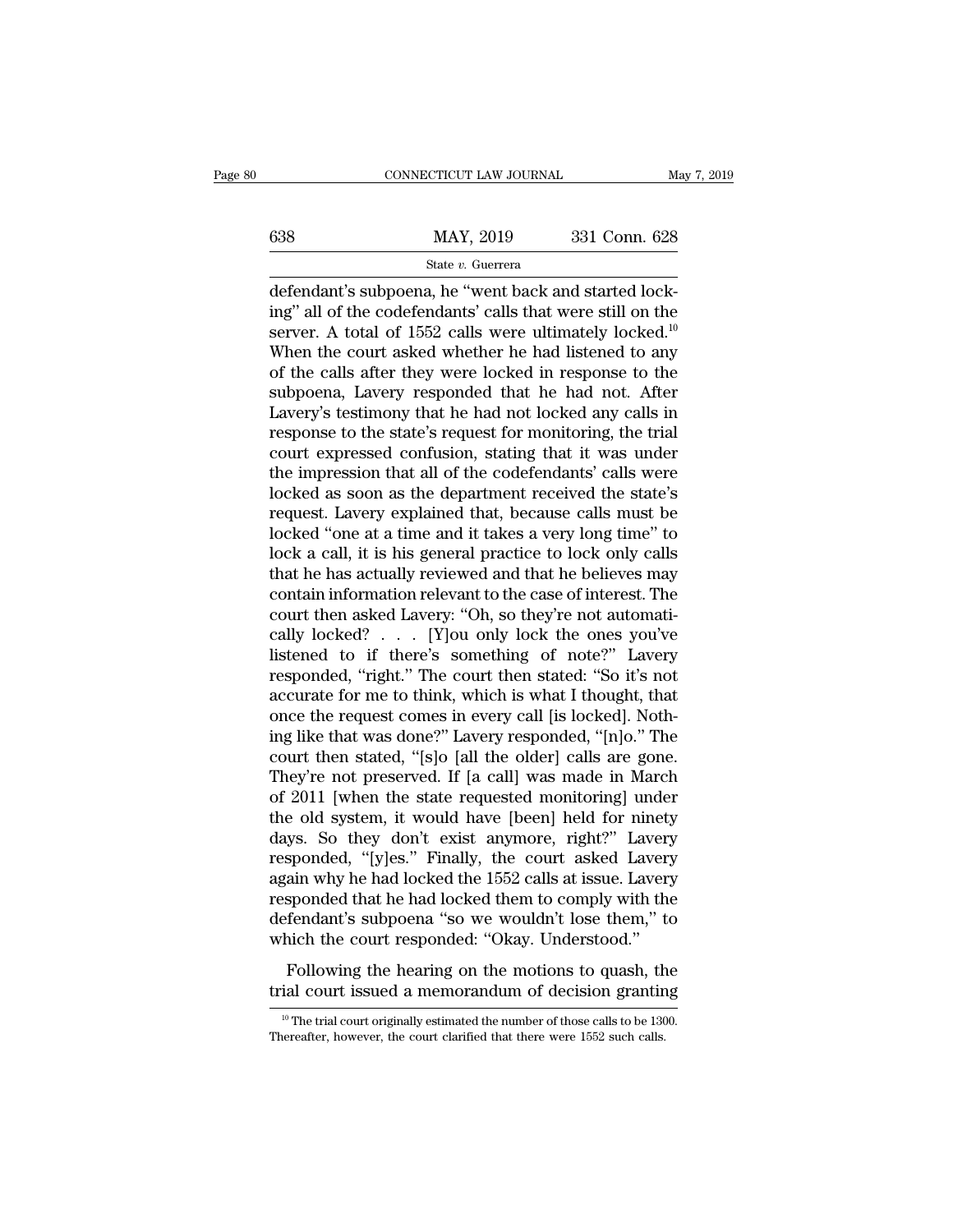the motions with respect to the 1552 calls that were<br>  $\frac{1}{331}$  Conn. 628 MAY, 2019 639<br>  $\frac{1}{331}$  Conn. 628 MAY, 2019 639<br>  $\frac{1}{331}$  Conn. 628 MAY, 2019 639<br>  $\frac{1}{331}$  Conn. 628 MAY, 2019 639<br>  $\frac{1}{331}$  Conn. 6  $\begin{array}{ccc}\n 331 \text{ Conn. } 628 & \text{MAX, } 2019 & \text{639} \\
 \text{State } v. \text{ Guerrera} & \text{the motions with respect to the } 1552 \text{ calls that were locked in response to the defendant's subpoena but remained unreviewed. In doing so, the court observed that of the cells that I query had reviewed but which\n\end{array}$ 331 Conn. 628 MAY, 2019 639<br>
State v. Guerrera<br>
the motions with respect to the 1552 calls that were<br>
locked in response to the defendant's subpoena but<br>
remained unreviewed. In doing so, the court observed<br>
that of the c 331 Conn. 628 MAY, 2019 639<br>
State v. Guerrera<br>
the motions with respect to the 1552 calls that were<br>
locked in response to the defendant's subpoena but<br>
remained unreviewed. In doing so, the court observed<br>
that of the c State v. Guerrera<br>
the motions with respect to the 1552 calls that were<br>
locked in response to the defendant's subpoena but<br>
remained unreviewed. In doing so, the court observed<br>
that of the calls that Lavery had reviewed state v. Guerrera<br>the motions with respect to the 1552 calls that were<br>locked in response to the defendant's subpoena but<br>remained unreviewed. In doing so, the court observed<br>that of the calls that Lavery had reviewed, bu the motions with respect to the 1552 calls that were<br>locked in response to the defendant's subpoena but<br>remained unreviewed. In doing so, the court observed<br>that of the calls that Lavery had reviewed, but which<br>did not inc locked in response to the defendant's subpoena but<br>remained unreviewed. In doing so, the court observed<br>that of the calls that Lavery had reviewed, but which<br>did not include any of the 1552 calls locked in response<br>to the remained unreviewed. In doing so, the court observed<br>that of the calls that Lavery had reviewed, but which<br>did not include any of the 1552 calls locked in response<br>to the defendant's subpoena, only a few of them con-<br>taine that of the calls that Lavery had reviewed, but which<br>did not include any of the 1552 calls locked in response<br>to the defendant's subpoena, only a few of them con-<br>tained conversations that referred to the crime or other-<br> did not include any of the 1552 calls locked in response<br>to the defendant's subpoena, only a few of them con-<br>tained conversations that referred to the crime or other-<br>wise related in some way to the defendant's case. "Giv to the defendant's subpoena, only a few of them contained conversations that referred to the crime or otherwise related in some way to the defendant's case. "Given these statistics," the court stated, "the defendant's requ tained conversations that referred to the crime or other-<br>wise related in some way to the defendant's case. "Given<br>these statistics," the court stated, "the defendant's<br>request for documents is overbroad. It clearly sweeps wise related in some way to the defendant's case. "Given<br>these statistics," the court stated, "the defendant's<br>request for documents is overbroad. It clearly sweeps<br>up calls that have no demonstrated relevance to the<br>matte these statistics," the court stated, "the defendant's<br>request for documents is overbroad. It clearly sweeps<br>up calls that have no demonstrated relevance to the<br>matter before the court. It would also impose a substan-<br>tial request for documents is overbroad. It clearly sweeps<br>up calls that have no demonstrated relevance to the<br>matter before the court. It would also impose a substan-<br>tial burden on [the department] to review each of these<br>[15 up calls that have no demonstrated relevance to the<br>matter before the court. It would also impose a substan-<br>tial burden on [the department] to review each of these<br>[1552] calls to determine which calls contain relevant<br>st matter before the court. It would also impose a substantial burden on [the department] to review each of these<br>[1552] calls to determine which calls contain relevant<br>statements." In reaching its decision, the court rejecte tial burden on [the department] to review each of these [1552] calls to determine which calls contain relevant statements." In reaching its decision, the court rejected the defendant's contention that, because a few of the [1552] calls to determine which calls contain relevant<br>statements." In reaching its decision, the court rejected<br>the defendant's contention that, because a few of the<br>calls that Lavery reviewed contained some information<br>t statements." In reaching its decision, the court rejected<br>the defendant's contention that, because a few of the<br>calls that Lavery reviewed contained some information<br>that related generally to the case, it was reasonable to the defendant's contention that, because a few of the calls that Lavery reviewed contained some information that related generally to the case, it was reasonable to infer that some of the 1552 calls would contain exculpato calls that Lavery reviewed contained some information<br>that related generally to the case, it was reasonable to<br>infer that some of the 1552 calls would contain exculpa-<br>tory material. The court stated that the defendant had that related generally to the case, it was reasonable to<br>infer that some of the 1552 calls would contain exculpa-<br>tory material. The court stated that the defendant had<br>presented no evidence that the codefendants "did in<br>f infer that some of the 1552 calls would contain exculpatory material. The court stated that the defendant had<br>presented no evidence that the codefendants "did in<br>fact make any other calls containing relevant material,<br>othe tory material. The court stated that the defendant had<br>presented no evidence that the codefendants "did in<br>fact make any other calls containing relevant material,<br>other than those already identified by [the department]<br>and presented no evidence that the codefendants "did in fact make any other calls containing relevant material, other than those already identified by [the department] and, if [they did], which calls contain [that] material. T ther than those already identified by [the department]<br>d, if [they did], which calls contain [that] material.<br>ne defendant seeks to obtain [more than 1500] calls in<br>e blind hope that some of them may contain relevant<br>ateri and, if [they did], which calls contain [that] material.<br>The defendant seeks to obtain [more than 1500] calls in<br>the blind hope that some of them may contain relevant<br>material. That effort is a classic fishing expedition.

that he can review [them] for *Brady* material.<br>The defendant seeks to obtain [more than 1500] calls in<br>the blind hope that some of them may contain relevant<br>material. That effort is a classic fishing expedition."<br>The tria The determinant sector of stating priority duality contain relevant<br>the blind hope that some of them may contain relevant<br>material. That effort is a classic fishing expedition."<br>The trial court next addressed the defendant material. That effort is a classic fishing expedition."<br>The trial court next addressed the defendant's claim<br>that "he is entitled to obtain copies of all [1552] calls so<br>that he can review [them] for *Brady* material." (In The trial court next addressed the defendant's claim<br>that "he is entitled to obtain copies of all [1552] calls so<br>that he can review [them] for *Brady* material." (Internal<br>quotation marks omitted.) The court observed tha The trial court next addressed the defendant's claim<br>that "he is entitled to obtain copies of all [1552] calls so<br>that he can review [them] for *Brady* material." (Internal<br>quotation marks omitted.) The court observed tha that "he is entitled to obtain copies of all [1552] calls so<br>that he can review [them] for *Brady* material." (Internal<br>quotation marks omitted.) The court observed that,<br>although the department "does not generally act as that he can review [them] for *Brady* material." (Internal quotation marks omitted.) The court observed that, although the department "does not generally act as an investigative arm of the state, it did assist the state's quotation marks omitted.) The court observed that, although the department "does not generally act as an investigative arm of the state, it did assist the state's attorney's office in the investigation of the crimes at iss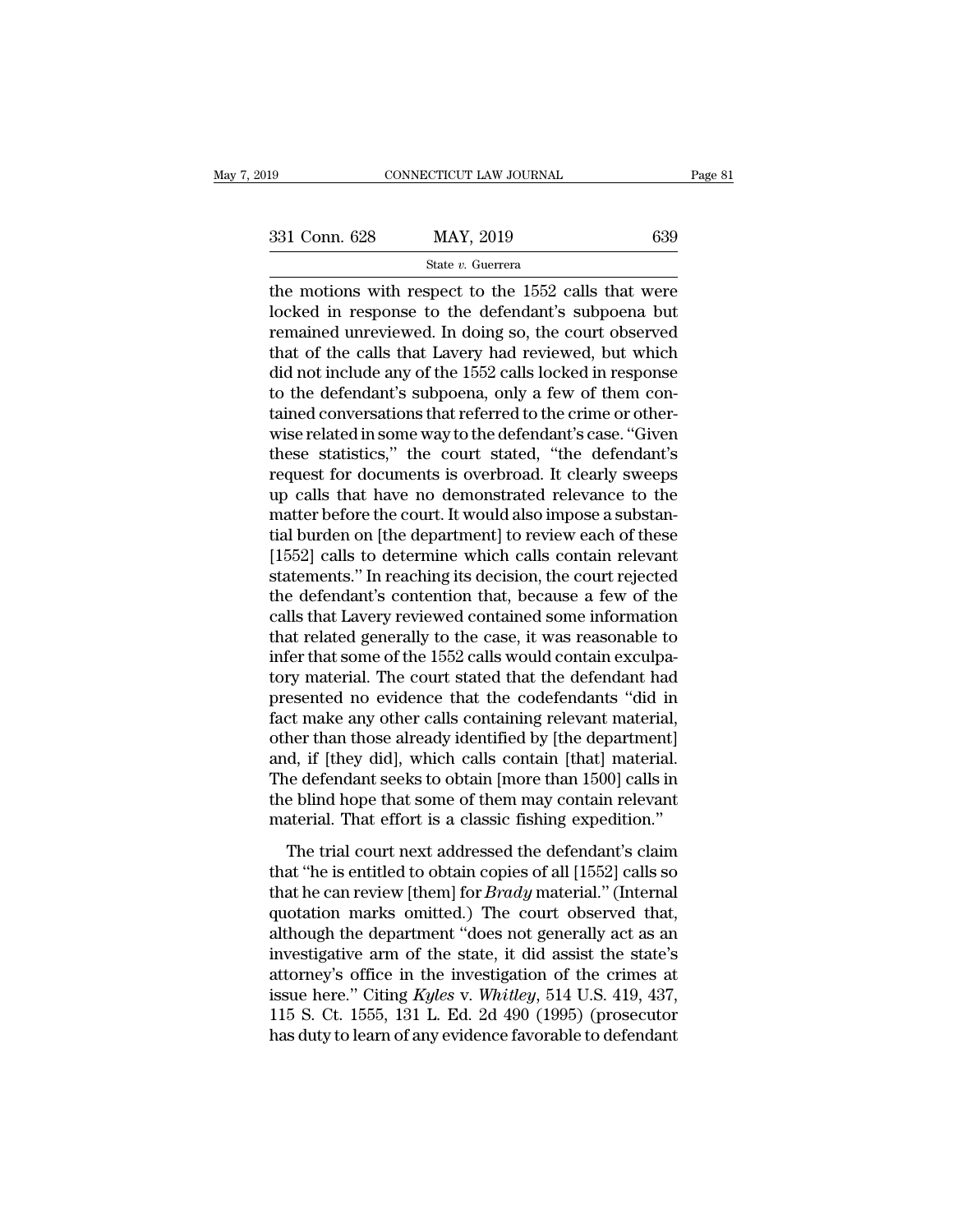# EXECUTE CONNECTICUT LAW JOURNAL May 7, 2019<br>
MAY, 2019 331 Conn. 628<br>
State v. Guerrera

# State *v.* Guerrera

CONNECTICUT LAW JOURNAL May 7, 2<br>  $\frac{640}{\text{Mat is known to others acting on government's behalf}}$ , and *Demers* v. *State*, 209 Conn. 143, 153, 547 A.2d 28 and *Demers* v. *State* v. *Guerrera*<br>
and *Demers* v. *State*, 209 Conn. 143, 153, 547 A.2d 28<br>
(1988) (same), the court then explained that, for *Brady*<br>
purposes the state's disclosure obligation extends not (40 MAY, 2019 331 Conn. 628<br>
State v. Guerrera<br>
that is known to others acting on government's behalf),<br>
and *Demers* v. *State*, 209 Conn. 143, 153, 547 A.2d 28<br>
(1988) (same), the court then explained that, for *Brady*<br>  $\frac{\text{MAX}}{\text{State } v. \text{ Guerrera}}$ <br>  $\frac{\text{State } v. \text{ Guerrera}}{\text{that is known to others acting on government's behalf}},$ <br>
and *Demers* v. *State*, 209 Conn. 143, 153, 547 A.2d 28<br>
(1988) (same), the court then explained that, for *Brady*<br>
purposes, the state's disclosure obligation e State v. Guerrera<br>
State v. Guerrera<br>
that is known to others acting on government's behalf),<br>
and *Demers* v. *State*, 209 Conn. 143, 153, 547 A.2d 28<br>
(1988) (same), the court then explained that, for *Brady*<br>
purposes, state v. Guerrera<br>that is known to others acting on government's behalf),<br>and *Demers* v. *State*, 209 Conn. 143, 153, 547 A.2d 28<br>(1988) (same), the court then explained that, for *Brady*<br>purposes, the state's disclosure that is known to others acting on government's behalf), and *Demers* v. *State*, 209 Conn. 143, 153, 547 A.2d 28 (1988) (same), the court then explained that, for *Brady* purposes, the state's disclosure obligation extends and *Demers* v. *State*, 209 Conn. 143, 153, 547 A.2d 28 (1988) (same), the court then explained that, for *Brady* purposes, the state's disclosure obligation extends not only to the office of the prosecutor but also to " (1988) (same), the court then explained that, for *Brady*<br>purposes, the state's disclosure obligation extends not<br>only to the office of the prosecutor but also to "law<br>enforcement personnel and other arms of the state<br>invo only to the office of the prosecutor but also to "law<br>enforcement personnel and other arms of the state<br>involved in the investigative aspects of a particular ven-<br>ture." (Internal quotation marks omitted.) The court<br>furthe enforcement personnel and other arms of the state<br>involved in the investigative aspects of a particular ven-<br>ture." (Internal quotation marks omitted.) The court<br>further observed that, under *United States v. Stewart*,<br>433 involved in the investigative aspects of a particular venture." (Internal quotation marks omitted.) The court<br>further observed that, under *United States v. Stewart*,<br>433 F.3d 273, 298 (2d Cir. 2006), "[t]he relevant inqui ture." (Internal quotation marks omitted.) The co<br>further observed that, under *United States v. Stewo*<br>433 F.3d 273, 298 (2d Cir. 2006), "[t]he relevant inqu<br>for determining whether an individual or entity is<br>arm of the p The trial court continued: "The relevant inquiry<br>
The state's v. Stewart,<br>
The state person is a more than the prosecution for *Brady* purposes is what<br>
e person *did*, not who the person is." (Emphasis in<br>
iginal; intern For determining whether an individual or entity is an arm of the prosecution for *Brady* purposes is what the person *did*, not who the person is." (Emphasis in original; internal quotation marks omitted.) The trial court

for determining whether an individual of entity is an<br>arm of the prosecution for *Brady* purposes is what<br>the person *did*, not who the person is." (Emphasis in<br>original; internal quotation marks omitted.)<br>The trial court and of the prosecution for *Braay* purposes is what<br>the person *did*, not who the person is." (Emphasis in<br>original; internal quotation marks omitted.)<br>The trial court continued: "The state's attorney's<br>office specificall the person *dtd*, not who die person is. (Emphasis in<br>original; internal quotation marks omitted.)<br>The trial court continued: "The state's attorney's<br>office specifically requested that [the department] mon-<br>itor and review original, internal quotation marks onlitted.)<br>The trial court continued: "The state's attorney's<br>office specifically requested that [the department] mon-<br>itor and review the calls . . . of the [defendant and<br>his] four code The trial court continued: "The state's attorney's<br>office specifically requested that [the department] mon-<br>itor and review the calls  $\ldots$  of the [defendant and<br>his] four codefendants. In response to that request,<br>[the d % office specifically requested that [the department] monitor and review the calls  $\dots$  of the [defendant and his] four codefendants. In response to that request, [the department] reviewed approximately 10 percent of [tho itor and review the calls . . . . of the [defendant and<br>his] four codefendants. In response to that request,<br>[the department] reviewed approximately 10 percent<br>of [those] calls for any information related to the alleged<br>cr his] four codefendants. In response to that request,<br>[the department] reviewed approximately 10 percent<br>of [those] calls for any information related to the alleged<br>crimes. In a number of instances, [the department] sent<br>no [the department] reviewed approximately 10 percent<br>of [those] calls for any information related to the alleged<br>crimes. In a number of instances, [the department] sent<br>notes to the state's attorney's office detailing the c of [those] calls for any information related to the alleged<br>crimes. In a number of instances, [the department] sent<br>notes to the state's attorney's office detailing the con-<br>tent of calls containing such information. Clear crimes. In a number of instances, [the department] sent<br>notes to the state's attorney's office detailing the con-<br>tent of calls containing such information. Clearly, [the<br>department] was investigating aspects of the case o notes to the state's attorney's office detailing the content of calls containing such information. Clearly, [the department] was investigating aspects of the case on behalf of the state's attorney. Consequently, under the department].'' partment<sub>l</sub> was investigating aspects of the case on<br>half of the state's attorney. Consequently, under the<br>cts here, the prosecutor's obligation under *Brady* to<br>sclose exculpatory and favorable information to the<br>fendant behalf of the state's attorney. Consequently, under the<br>facts here, the prosecutor's obligation under *Brady* to<br>disclose exculpatory and favorable information to the<br>defendant extends to information known to [the<br>departme

racts nere, the prosectuor's obigation under *Braty* to<br>disclose exculpatory and favorable information to the<br>defendant extends to information known to [the<br>department]."<br>Applying these principles to the present case, the<br> defendant extends to information known to [the<br>department]."<br>Applying these principles to the present case, the<br>court determined that, because Lavery, at the prose-<br>cution's request, had reviewed approximately 10 per-<br>cent department]."<br> *Applying these principles to the present case, the*<br>
court determined that, because Lavery, at the prose-<br>
cution's request, had reviewed approximately 10 per-<br>
cent of the codefendants' calls, the state's Applying these principles to the present case, the<br>court determined that, because Lavery, at the prose-<br>cution's request, had reviewed approximately 10 per-<br>cent of the codefendants' calls, the state's duty under<br>*Brady* t Applying these principles to the present case, the court determined that, because Lavery, at the prosecution's request, had reviewed approximately 10 percent of the codefendants' calls, the state's duty under  $Brady$  to dis court determined that, because Lavery, at the prosecution's request, had reviewed approximately 10 percent of the codefendants' calls, the state's duty under *Brady* to disclose exculpatory information extended to those ca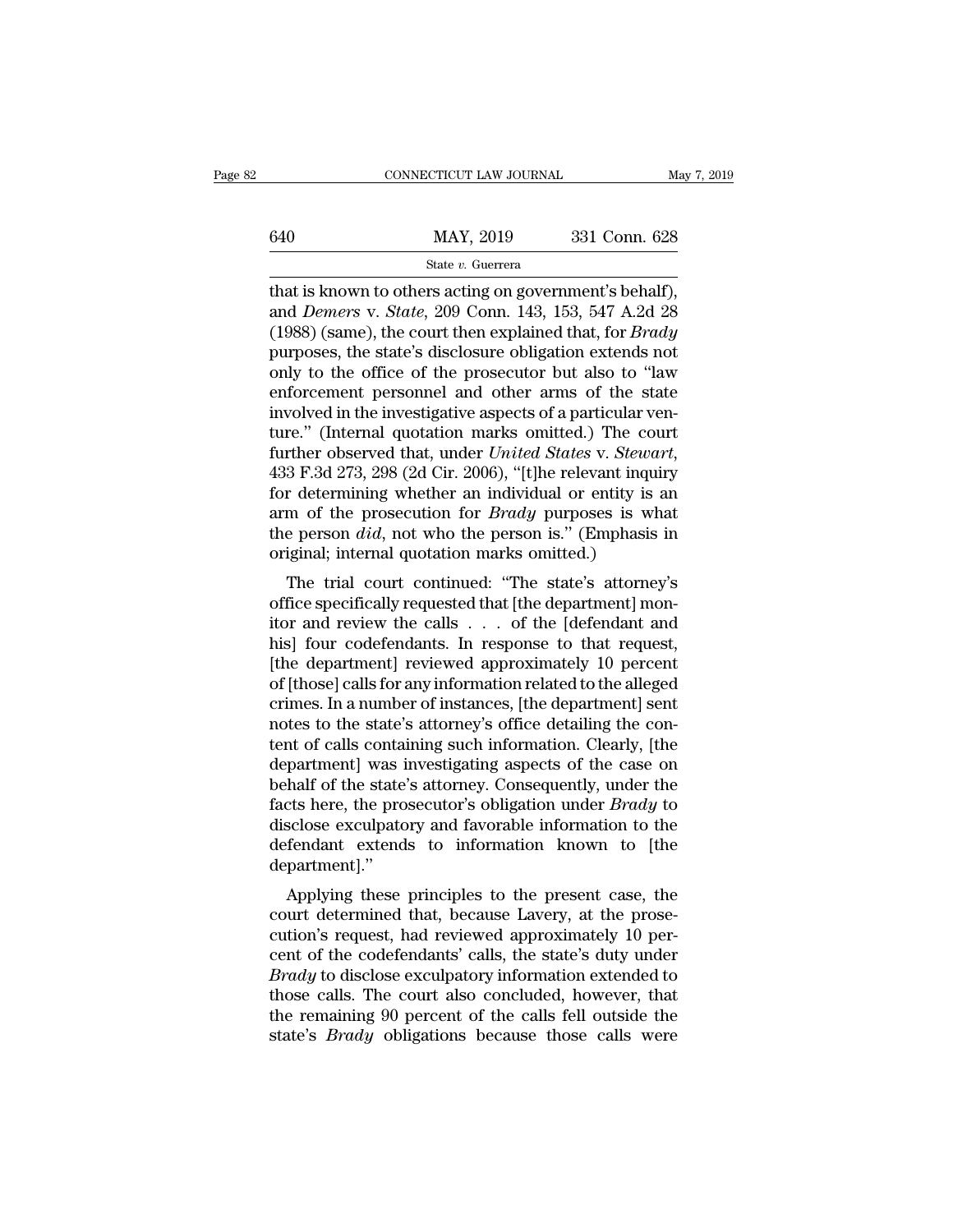| 2019          | CONNECTICUT LAW JOURNAL                                                                                                | Page 83 |
|---------------|------------------------------------------------------------------------------------------------------------------------|---------|
|               |                                                                                                                        |         |
| 331 Conn. 628 | MAY, 2019                                                                                                              | 641     |
|               | State v. Guerrera                                                                                                      |         |
|               | never reviewed by the department or the state as part of<br>the investigation of the defendant's case, and, therefore, |         |

331 Conn. 628 MAY, 2019 641<br>
State v. Guerrera<br>
never reviewed by the department or the state as part of<br>
the investigation of the defendant's case, and, therefore,<br>
those calls could not be *known* to the department, or<br> 331 Conn. 628 MAY, 2019 641<br>
State *v*. Guerrera<br>
never reviewed by the department or the state as part of<br>
the investigation of the defendant's case, and, therefore,<br>
those calls could not be *known* to the department, o 331 Conn. 628 MAY, 2019 641<br>
state v. Guerrera<br>
never reviewed by the department or the state as part of<br>
the investigation of the defendant's case, and, therefore,<br>
those calls could not be *known* to the department, or<br> State v. Guerrera<br>
never reviewed by the department or the state as part of<br>
the investigation of the defendant's case, and, therefore,<br>
those calls could not be *known* to the department, or<br>
constructively *known by* th state v. Guerrera<br>
never reviewed by the department or the state as part of<br>
the investigation of the defendant's case, and, therefore,<br>
those calls could not be *known* to the department, or<br>
constructively *known by* th e investigation of the defendant's case, and, therefore,<br>ose calls could not be *known* to the department, or<br>mstructively *known by* the state's attorney. Necessary<br>this conclusion was the court's implicit finding that<br>os those calls could not be *known* to the department, or constructively *known by* the state's attorney. Necessary to this conclusion was the court's implicit finding that those calls were not part of the state's investigat

constructively *known by* the state's attorney. Necessary<br>to this conclusion was the court's implicit finding that<br>those calls were not part of the state's investigatory file.<br>Accordingly, the court denied the motions to to this conclusion was the court's implicit finding that<br>those calls were not part of the state's investigatory file.<br>Accordingly, the court denied the motions to quash<br>in part and ordered the department to provide to the those calls were not part of the state's investigatory file.<br>
Accordingly, the court denied the motions to quash<br>
in part and ordered the department to provide to the<br>
defendant "any recorded calls of the codefendants [th Accordingly, the court denied the motions to quash<br>in part and ordered the department to provide to the<br>defendant "any recorded calls of the codefendants [that<br>the department] has reviewed and [that] concern the<br>pending c Accordingly, the court denied the motions to quash<br>in part and ordered the department to provide to the<br>defendant "any recorded calls of the codefendants [that<br>the department] has reviewed and [that] concern the<br>pending c in part and ordered the department to provide to the<br>defendant "any recorded calls of the codefendants [that<br>the department] has reviewed and [that] concern the<br>pending case  $\ldots$  including but not limited to: (1) the<br>rec defendant "any recorded calls of the codefendants [that<br>the department] has reviewed and [that] concern the<br>pending case . . . including but not limited to: (1) the<br>recorded call of the visit by . . . Ball with Dennis Guer the department] has reviewed and [that] concern the<br>pending case  $\dots$  including but not limited to: (1) the<br>recorded call of the visit by  $\dots$  Ball with Dennis Guer-<br>rera in which [Dennis] Guerrera [purportedly] discusses pending case  $\ldots$  including but not limited to: (1) the<br>recorded call of the visit by  $\ldots$  Ball with Dennis Guer-<br>rera in which [Dennis] Guerrera [purportedly] discusses<br>the involvement or lack of involvement of the def recorded call of the visit by  $\ldots$  Ball with Dennis Guerrera in which [Dennis] Guerrera [purportedly] discus<br>the involvement or lack of involvement of the defend<br>in these crimes, and (2) the recorded calls for which [<br>de e involvement or lack of involvement of the defendant<br>these crimes, and (2) the recorded calls for which [the<br>partment] has provided notes to the state's attorney's<br>fice outlining the substance of the calls because the<br>ll in these crimes, and (2) the recorded calls for which [the<br>department] has provided notes to the state's attorney's<br>office outlining the substance of the calls because the<br>calls refer to matters related to [the] case."<sup>11</sup>

department] has provided notes to the state's attorney's<br>office outlining the substance of the calls because the<br>calls refer to matters related to [the] case."<sup>11</sup><br>The trial court, however, rejected the defendant's<br>conten office outlining the substance of the calls because the calls refer to matters related to [the] case."<sup>11</sup><br>The trial court, however, rejected the defendant's contention that *Brady* also required the department to turn ov calls refer to matters related to [the] case."<sup>11</sup><br>The trial court, however, rejected the defendant's<br>contention that *Brady* also required the department to<br>turn over to the defendant the 1552 recordings that<br>Lavery did n The trial court, however, rejected the defendant's<br>contention that *Brady* also required the department to<br>turn over to the defendant the 1552 recordings that<br>Lavery did not listen to so that the defendant himself<br>could r The trial court, however, rejected the defendant's contention that *Brady* also required the department to turn over to the defendant the 1552 recordings that Lavery did not listen to so that the defendant himself could re turn over to the defendant the 1552 recordings that<br>Lavery did not listen to so that the defendant himself<br>could review them for possible *Brady* material. The<br>court explained that, even if there were legal authority<br>for t Lavery did not listen to so that the defendant himself<br>could review them for possible *Brady* material. The<br>court explained that, even if there were legal authority<br>for the defendant's request, which there is not; see, e.g could review them for possible *Brady* material. The<br>court explained that, even if there were legal authority<br>for the defendant's request, which there is not; see, e.g.,<br>*Pennsylvania* v. *Ritchie*, 480 U.S. 39, 59, 107 S *Pennsylvania* v. *Ritchie,* 480 U.S. 39, 59, 107 S. Ct. 989, 94 L. Ed. 2d 40 (1987) ("A defendant's right to discover exculpatory evidence does not include the unsupervised authority to search through the [government's]<br> 94 L. Ed. 2d 40 (1987) ("A defendant's right to discover<br>exculpatory evidence does not include the unsuper-<br>vised authority to search through the [government's]<br> $\frac{11}{11}$  As we previously noted, the department locked th

exculpatory evidence does not include the unsuper-<br>vised authority to search through the [government's]<br> $\frac{1}{11}$  As we previously noted, the department locked the calls of the defen-<br>dant's four codefendants in August, vised authority to search through the [government's]<br>
<sup>11</sup> As we previously noted, the department locked the calls of the defendant's four codefendants in August, 2013, in response to the subpoena issued by the defendant The method of the department of the department of the calls of the defendant's four codefendants in August, 2013, in response to the subpoena issued by the defendant to the department at that time. Because the regular pra  $\,^{\rm II}$  As we previously noted, the department locked the calls of the defendant's four codefendants in August, 2013, in response to the subpoena issued by the defendant to the department at that time. Because the regul dant's four codefendants in August, 2013, in response to the subpoena issued<br>by the defendant to the department at that time. Because the regular practice<br>of the department prior to July, 2012, was to preserve all calls fo by the defendant to the department at that time. Because the regular practice of the department prior to July, 2012, was to preserve all calls for only ninety days, it appears that the calls identified in the trial court's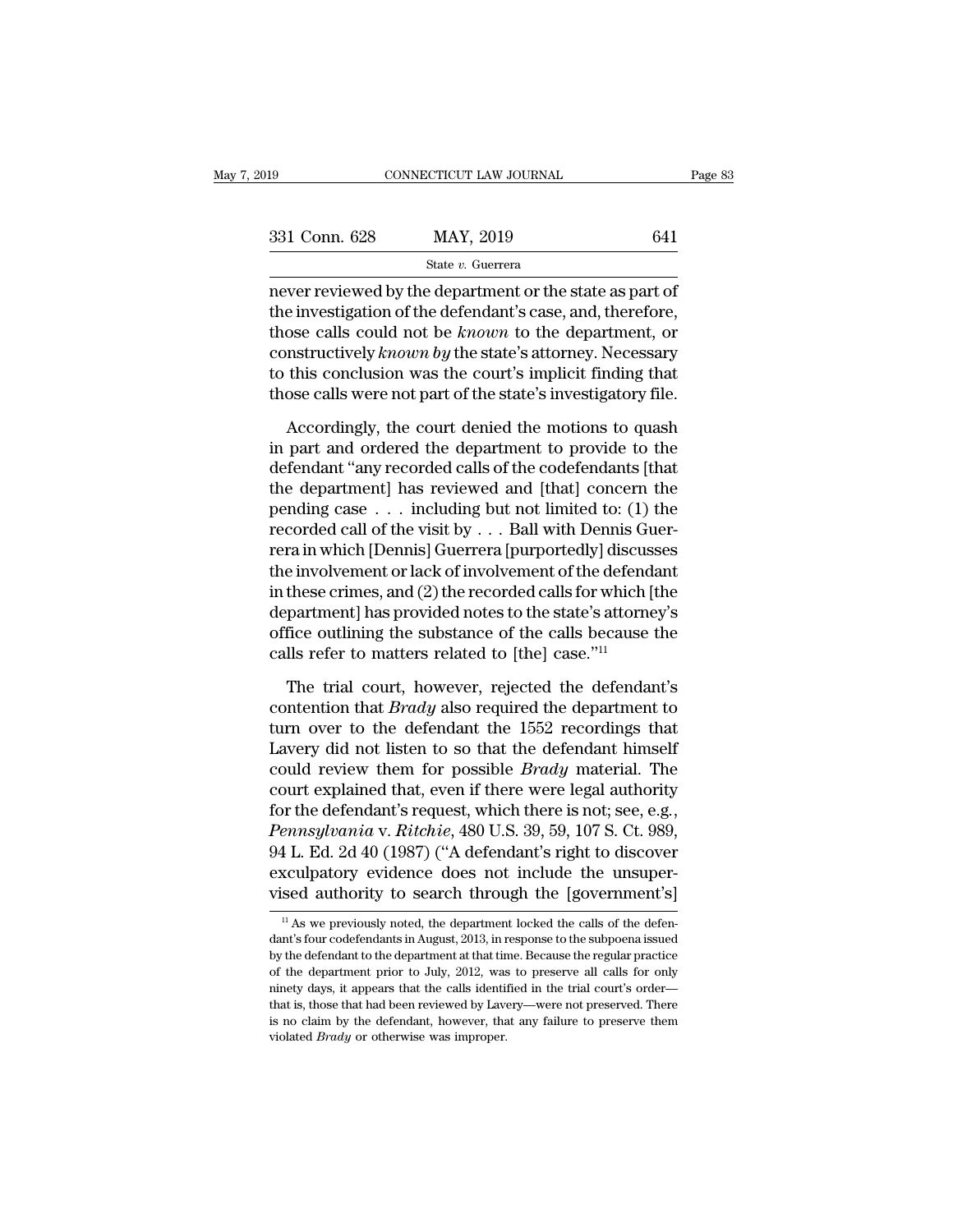# EXERCITE CONNECTICUT LAW JOURNAL May 7, 2019<br>
MAY, 2019 331 Conn. 628<br>
State v. Guerrera

# State *v.* Guerrera

files. . . . [T]his court has never held . . . that a 642 MAY, 2019 331 Conn. 628<br>
State v. Guerrera<br>
files. . . . . [T]his court has never held . . . that a<br>
defendant alone may make the determination as to the<br>
materiality of the information. Settled practice is to the<br>
co materiality of the information. Settled practice is to the 642 MAY, 2019 331 Conn. 628<br>
State v. Guerrera<br>
files. . . . [T] his court has never held . . . that a<br>
defendant alone may make the determination as to the<br>
materiality of the information. Settled practice is to the<br>
con State *v*. Guerrera<br>
State *v*. Guerrera<br>
files. . . . . [T] his court has never held . . . that a<br>
defendant alone may make the determination as to the<br>
materiality of the information. Settled practice is to the<br>
contrar state *v*. Guerrera<br>files. . . . . [T]his court has never held . . . that a<br>defendant alone may make the determination as to the<br>materiality of the information. Settled practice is to the<br>contrary." [Citations omitted.]); files. . . . . [T]his court has never held . . . that a<br>defendant alone may make the determination as to the<br>materiality of the information. Settled practice is to the<br>contrary." [Citations omitted.]); the defendant would<br> defendant alone may make the determination as to the<br>materiality of the information. Settled practice is to the<br>contrary." [Citations omitted.]); the defendant would<br>still be required to make a threshold showing of materimateriality of the information. Settled practice is to the contrary." [Citations omitted.]); the defendant would still be required to make a threshold showing of materiality before the department could be compelled to prod contrary." [Citations omitted.]); the defendant would<br>still be required to make a threshold showing of materi-<br>ality before the department could be compelled to pro-<br>duce the recordings, a hurdle that the defendant<br>admitte still be required to make a threshold showing of materiality before the department could be compelled to produce the recordings, a hurdle that the defendant admittedly could not surmount. See, e.g., id., 58 n.15 ("[a defen ality before the department could be compelled to pro-<br>duce the recordings, a hurdle that the defendant<br>admittedly could not surmount. See, e.g., id., 58 n.15<br>("[a defendant], of course, may not require the trial<br>court to duce the recordings, a hurdle that the defendant<br>admittedly could not surmount. See, e.g., id., 58 n.15<br>("[a defendant], of course, may not require the trial<br>court to search through the [government's] file without<br>first es admittedly could not surmount. See, e.g., id., 58 n.15<br>("[a defendant], of course, may not require the trial<br>court to search through the [government's] file without<br>first establishing a basis for his claim that it contain ("[a defendant], of course, may not require the trial<br>court to search through the [government's] file without<br>first establishing a basis for his claim that it contains<br>material evidence"); *United States* v. *Brandon*, 17 court to search through the [government's] file without<br>first establishing a basis for his claim that it contains<br>material evidence''); *United States v. Brandon*, 17 F.3d<br>409, 456 (1st Cir.) ("to establish a violation of first establishing a basis for his claim that it contains<br>material evidence"); *United States* v. *Brandon*, 17 F.3d<br>409, 456 (1st Cir.) ("to establish a violation of *Brady*, a<br>defendant must provide the court with some i material evidence"); *United States v. Brandon*, 17 F.3d<br>409, 456 (1st Cir.) ("to establish a violation of *Brady*, a<br>defendant must provide the court with some indication<br>that the materials to which he . . . needs access 409, 456 (1st Cir.) ("to establish a violation of *Brady*, a<br>defendant must provide the court with some indication<br>that the materials to which he . . . needs access con-<br>tain material and potentially exculpatory evidence") defendant must provide the court with some indication<br>that the materials to which he . . . needs access con-<br>tain material and potentially exculpatory evidence"),<br>cert. denied sub nom. *Granoff* v. *United States*, 513<br>U.S *States* which he . . . needs access contain material and potentially exculpatory evidence"), cert. denied sub nom. *Granoff* v. *United States*, 513 U.S. 820, 1155 S. Ct. 80, 130 L. Ed. 2d 34 (1994), and cert. denied sub tain material and potentially exculpatory evidence"),<br>cert. denied sub nom. *Granoff* v. *United States*, 513<br>U.S. 820, 1155 S. Ct. 80, 130 L. Ed. 2d 34 (1994), and<br>cert. denied sub nom. *Ward* v. *United States*, 513 U.S cert. denied sub nom. *Granoff* v. *United States*, 513<br>U.S. 820, 1155 S. Ct. 80, 130 L. Ed. 2d 34 (1994), and<br>cert. denied sub nom. *Ward* v. *United States*, 513 U.S.<br>820, 1155 S. Ct. 80, 130 L. Ed. 2d 34 (1994); *Unite* U.S. 820, 1155 S. Ct. 80, 130 L. Ed. 2d 34 (1994), and<br>cert. denied sub nom. *Ward v. United States*, 513 U.S.<br>820, 1155 S. Ct. 80, 130 L. Ed. 2d 34 (1994); *United<br>States v. Pou*, 953 F.2d 363, 367 (8th Cir.) (*Brady* doe cert. denied sub nom. *Ward v. United States*, 513 U.S.<br>820, 1155 S. Ct. 80, 130 L. Ed. 2d 34 (1994); *United*<br>*States v. Pou*, 953 F.2d 363, 367 (8th Cir.) (*Brady* does<br>not permit defendant "to conduct an in camera fishi 820, 1155 S. Ct. 80, 130 L. Ed. 2d 34 (1994); United<br> *States* v. Pou, 953 F.2d 363, 367 (8th Cir.) (*Brady* does<br>
not permit defendant "to conduct an in camera fishing<br>
expedition through the government's files"), cert.<br> States v. Pou, 953 F.2d 363, 367 (8th Cir.) (*Brady* does<br>not permit defendant "to conduct an in camera fishing<br>expedition through the government's files"), cert.<br>denied, 504 U.S. 926, 112 S. Ct. 1982, 118 L. Ed. 2d 580<br>(1 not permit defendant "to conduct an in camera fishing<br>expedition through the government's files"), cert.<br>denied, 504 U.S. 926, 112 S. Ct. 1982, 118 L. Ed. 2d 580<br>(1992), and cert. denied, 504 U.S. 926, 112 S. Ct. 1983,<br>(19 denied, 504 U.S. 926, 112 S. Ct. 1982, 118 L. Ed. 2d 580 (1992), and cert. denied sub nom. *Mondejar v. United States*, 504 U.S. 926, 112 S. Ct. 1982, 118 L. Ed. 2d 580 (1992), and cert. denied, 504 U.S. 926, 112 S. Ct. 19 (1992), and cert. denied sub nom. *Mondejar* v. *United*<br>*States*, 504 U.S. 926, 112 S. Ct. 1982, 118 L. Ed. 2d 580<br>(1992), and cert. denied, 504 U.S. 926, 112 S. Ct. 1983,<br>118 L. Ed. 2d 581 (1992); *United States* v. *Na* States, 504 U.S. 926, 112 S. Ct. 1982, 118 L. Ed. 2d 580 (1992), and cert. denied, 504 U.S. 926, 112 S. Ct. 1983, 118 L. Ed. 2d 581 (1992); *United States v. Navarro*, 737 F.2d 625, 631 (7th Cir.) ("Mere speculation that a (1992), and cert. denied, 504 U.S. 926, 112 S. Ct. 1983, 118 L. Ed. 2d 581 (1992); *United States v. Navarro*, 737 F.2d 625, 631 (7th Cir.) ("Mere speculation that a government file may contain *Brady* material is not suf 118 L. Ed. 2d 581 (1992); *United States v. Navarro*,<br>737 F.2d 625, 631 (7th Cir.) ("Mere speculation that<br>a government file may contain *Brady* material is not<br>sufficient to require a remand for in camera inspection,<br>much 737 F.2d 625, 631 (7th Cir.) ("Mere speculation that<br>a government file may contain *Brady* material is not<br>sufficient to require a remand for in camera inspection,<br>much less reversal for a new trial. A due process stan-<br>d a government file may contain *Brady* material is not sufficient to require a remand for in camera inspection, much less reversal for a new trial. A due process standard [that] is satisfied by mere speculation would conve sufficient to require a remand for in camera inspection,<br>much less reversal for a new trial. A due process stan-<br>dard [that] is satisfied by mere speculation would con-<br>vert *Brady* into a discovery device and impose an un much less reversal for a new trial. A due process<br>dard [that] is satisfied by mere speculation would<br>vert *Brady* into a discovery device and impose an u<br>burden upon the [D]istrict [C]ourt."), cert. denied<br>U.S. 1020, 105 S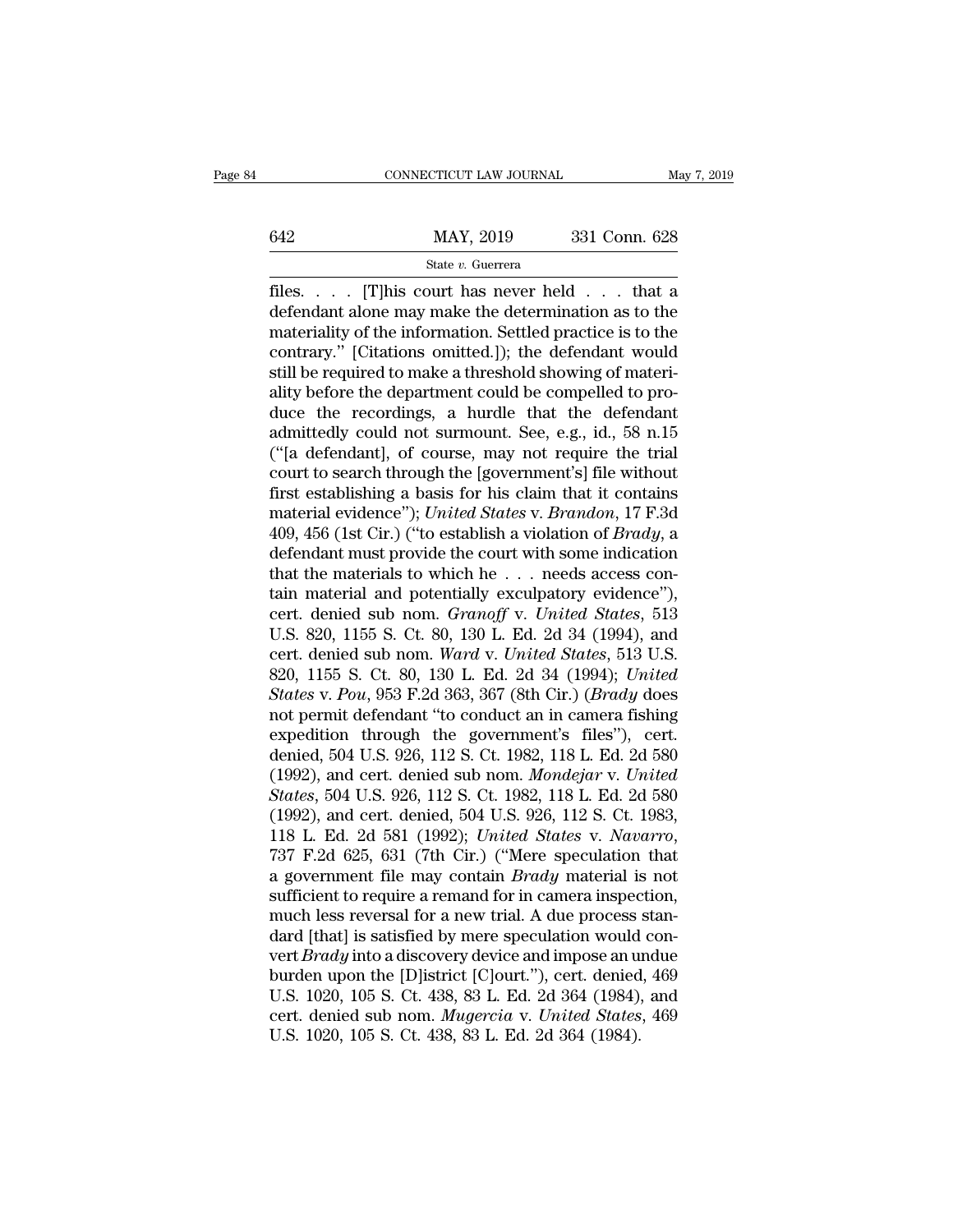$\begin{array}{l|l} \hline \text{COMRECTICUT LAW JOURNAL} & \text{Page 85} \\\\ 1\ \text{Conn. } 628 & \text{MAY, } 2019 & 643 \\\\ \hline \text{State } v. \text{ Guerrera} \\\\ \hline \text{Several weeks after the court's ruling on the motions quash, defense counds introduced the court that had reviewed the reacording of the conversation.} \end{array}$ 331 Conn. 628 MAY, 2019 643<br>
State v. Guerrera<br>
Several weeks after the court's ruling on the motions<br>
to quash, defense counsel informed the court that<br>
the had reviewed the recording of the conversation<br>
between the def  $\frac{\text{331 Conn. 628}}{\text{State } v. \text{ Guerrera}}$ <br>
Several weeks after the court's ruling on the motions<br>
to quash, defense counsel informed the court that<br>
the had reviewed the recording of the conversation<br>
between the defendant's broth  $\begin{array}{ccc}\n 331 \text{ Conn. } 628 & \text{MAX, } 2019 & 643 \\
 \hline\n \text{State } v. \text{ Guerrera} & \text{Several weeks after the court's ruling on the motions} \\
 \text{to quash, defense counds informed the court that} \\
 \text{he had reviewed the recording of the conversation} \text{between the defendant's brother, Dennis, and their mother, which had been turned over to him pursuit} \\
 \text{to the court's ruling and that it did not contain available.} \end{array}$ State v. Guerrera<br>Several weeks after the court's ruling on the motions<br>to quash, defense counsel informed the court that<br>he had reviewed the recording of the conversation<br>between the defendant's brother, Dennis, and thei State v. Guerrera<br>Several weeks after the court's ruling on the motions<br>to quash, defense counsel informed the court that<br>he had reviewed the recording of the conversation<br>between the defendant's brother, Dennis, and thei Several weeks after the court's ruling on the motions<br>to quash, defense counsel informed the court that<br>he had reviewed the recording of the conversation<br>between the defendant's brother, Dennis, and their<br>mother, which had to quash, defense counsel informed the court that<br>he had reviewed the recording of the conversation<br>between the defendant's brother, Dennis, and their<br>mother, which had been turned over to him pursuant<br>to the court's rulin he had reviewed the recording of the conversation<br>between the defendant's brother, Dennis, and their<br>mother, which had been turned over to him pursuant<br>to the court's ruling, and that it did not contain exculpa-<br>tory mater between the defendant's brother, Dennis, and their<br>mother, which had been turned over to him pursuant<br>to the court's ruling, and that it did not contain exculpa-<br>tory material as he had been led to believe. At the<br>same tim mother, which had been turned over to him pursuant<br>to the court's ruling, and that it did not contain exculpa-<br>tory material as he had been led to believe. At the<br>same time, defense counsel asked that all of the 1552<br>recor to the court's ruling, and that it did not contain exculpatory material as he had been led to believe. At the same time, defense counsel asked that all of the 1552 recordings that had not been turned over to the defense be tory material as he had been led to believe. At the<br>same time, defense counsel asked that all of the 1552<br>recordings that had not been turned over to the defense<br>be compiled onto compact discs and marked as an<br>exhibit for same time, defense counsel asked that all of the 1552<br>recordings that had not been turned over to the defense<br>be compiled onto compact discs and marked as an<br>exhibit for purposes of appeal, if necessary. The state<br>opposed recordings that had not been turned over to the defense<br>be compiled onto compact discs and marked as an<br>exhibit for purposes of appeal, if necessary. The state<br>opposed the defendant's request, arguing that such an<br>order wo be compiled onto compact discs and marked as an exhibit for purposes of appeal, if necessary. The state opposed the defendant's request, arguing that such an order would place an onerous and undue burden on the department exhibit for purposes of appeal, if necessary. The state<br>opposed the defendant's request, arguing that such an<br>order would place an onerous and undue burden on<br>the department because the department, in accordance<br>with estab opposed the defendant's request, arguing that such an order would place an onerous and undue burden on the department because the department, in accordance with established policy, would be required to review each of the r order would place an onerous and undue burden on<br>the department because the department, in accordance<br>with established policy, would be required to review<br>each of the recordings to prevent disclosure of irrele-<br>vant, sensi the department because the department, in accordance<br>with established policy, would be required to review<br>each of the recordings to prevent disclosure of irrele-<br>vant, sensitive or personal information, such as inmate<br>medi with established policy, would be required to review<br>each of the recordings to prevent disclosure of irrele-<br>vant, sensitive or personal information, such as inmate<br>medical information. The state also expressed concern<br>tha each of the recordings to prevent disclosure of irrelevant, sensitive or personal information, such as inmate<br>medical information. The state also expressed concern<br>that, if the department were to review any recordings<br>not vant, sensitive or personal information, such as inmate<br>medical information. The state also expressed concern<br>that, if the department were to review any recordings<br>not already reviewed, the state could be charged with<br>cons medical information. The state also expressed concern<br>that, if the department were to review any recordings<br>not already reviewed, the state could be charged with<br>constructive knowledge of their contents in light of<br>the cou that, if the department were to review any recordings<br>not already reviewed, the state could be charged with<br>constructive knowledge of their contents in light of<br>the court's prior ruling that the department was an<br>investiga not already reviewed, the state could be charged with<br>constructive knowledge of their contents in light of<br>the court's prior ruling that the department was an<br>investigative arm of the state to the extent that it actu-<br>ally constructive knowledge of their contents in light of<br>the court's prior ruling that the department was an<br>investigative arm of the state to the extent that it actu-<br>ally had reviewed calls of the codefendants. To address<br>th the court's prior ruling that the department was an investigative arm of the state to the extent that it actually had reviewed calls of the codefendants. To address these concerns of the state, the court ordered that the 1 investigative arm of the state to the extent that it actually had reviewed calls of the codefendants. To address<br>these concerns of the state, the court ordered that the<br>1552 recordings be filed with the court under seal so ally had reviewed calls of the codefendants. To address<br>these concerns of the state, the court ordered that the<br>1552 recordings be filed with the court under seal so<br>as to relieve the department of the need to review them<br> these concerns of the state, the court ordered that the 1552 recordings be filed with the court under seal so as to relieve the department of the need to review them prior to submitting them to the court. The court further 1552 recordings be filed with the court under seal so<br>as to relieve the department of the need to review them<br>prior to submitting them to the court. The court further<br>stated that, "if [the department], of its own volition, as to relieve the department of the need to review them<br>prior to submitting them to the court. The court further<br>stated that, "if [the department], of its own volition,<br>decides to review these 1552 calls for its own admini prior to submitting them to the court. The co<br>stated that, "if [the department], of its own<br>decides to review these 1552 calls for its own<br>trative purposes, that does not expand the star<br>ney's *Brady* obligation because it The case that is a since the separator of the separator of the selection of the state's attor-<br>y's *Brady* obligation because it's not being reviewed<br>r investigative purposes. It's being reviewed for [the<br>partment's] own i rative purposes, that does not expand the state's attor-<br>ney's *Brady* obligation because it's not being reviewed<br>for investigative purposes. It's being reviewed for [the<br>department's] own institutional needs."<br>The case th that the state of the first degree and tampering the department's and because it's not being reviewed for investigative purposes. It's being reviewed for [the department's] own institutional needs."<br>The case then proceeded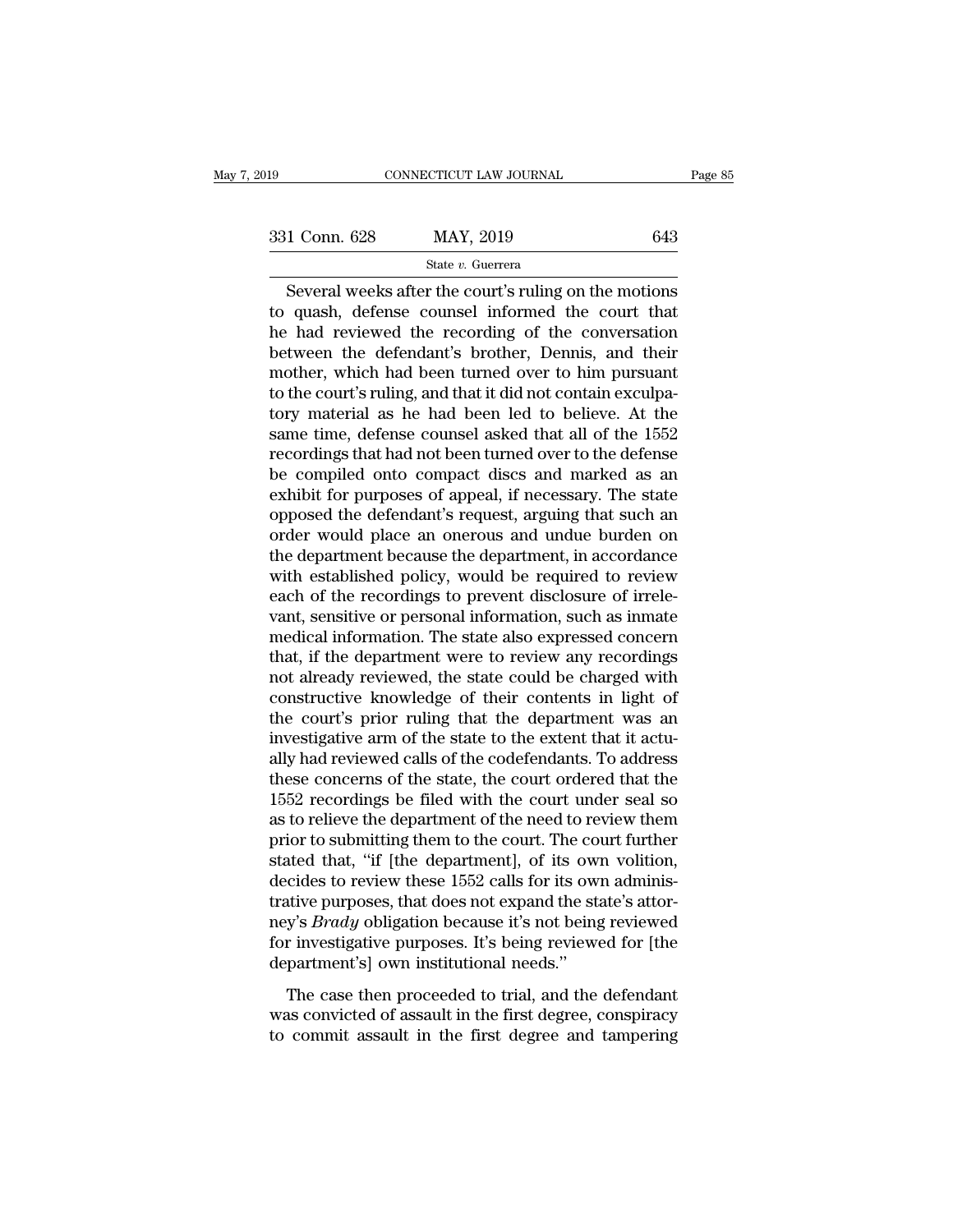|     | CONNECTICUT LAW JOURNAL | May 7, 2019   |
|-----|-------------------------|---------------|
| 644 | MAY, 2019               | 331 Conn. 628 |
|     | State v. Guerrera       |               |

CONNECTICUT LAW JOURNAL<br>
MAY, 2019 331 Conn. 628<br>
State v. Guerrera<br>
with physical evidence, and found in violation of proba-<br>
tion. The trial court sentenced the defendant to a total<br>
offective sentence of thirty four yea  $\begin{array}{r} \text{MAX, } 2019 \\ \text{State } v. \text{ Guer (1)} \\ \text{W)} \\ \text{W} \\ \text{with physical evidence, and found in violation of probabilistic properties} \\ \text{H} \\ \text{effective sentence of thirty-four years} \\ \text{in the previous context, followed by the years of special parolo.} \end{array}$ effective sentence of thirty-four years imprisonment,<br>followed by ten years of special parole.<br> $\frac{1}{2}$  and found in violation of probation. The trial court sentenced the defendant to a total effective sentence of thirty  $\begin{array}{r} \text{MAX, 2019} \quad \text{331}\; \text{G} \ \hline \text{State } v. \; \text{Guerrera} \ \hline \text{with physical evidence, and found in violation} \ \hline \text{tion. The trial court sentence the defendant effective sentence of thirty-four years inprif followed by ten years of special parole.} \ \hline \text{The defendant appeared to the Appellate Cou} \end{array}$ State v. Guerrera<br>
th physical evidence, and found in violation of proba-<br>
on. The trial court sentenced the defendant to a total<br>
fective sentence of thirty-four years imprisonment,<br>
llowed by ten years of special parole with physical evidence, and found in violation of probation. The trial court sentenced the defendant to a total<br>effective sentence of thirty-four years imprisonment,<br>followed by ten years of special parole.<br>The defendant a

with physical evidence, and found in violation of probation. The trial court sentenced the defendant to a total<br>effective sentence of thirty-four years imprisonment,<br>followed by ten years of special parole.<br>The defendant a France of thirty-four years imprisonment,<br>followed by ten years of special parole.<br>The defendant appealed to the Appellate Court, claim-<br>ing, inter alia, that, because all 1552 recordings were<br>part of the state's investiga FileCive sentence of thirty-four years imprisonment,<br>followed by ten years of special parole.<br>The defendant appealed to the Appellate Court, claim-<br>ing, inter alia, that, because all 1552 recordings were<br>part of the state' The defendant appealed to the Appellate Court, claim-<br>ing, inter alia, that, because all 1552 recordings were<br>part of the state's investigatory file, the state had an<br>affirmative duty under *Brady* to review them, irrespe The defendant appealed to the Appellate Court, claim-<br>ing, inter alia, that, because all 1552 recordings were<br>part of the state's investigatory file, the state had an<br>affirmative duty under *Brady* to review them, irrespec ing, inter alia, that, because all 1552 recordings were<br>part of the state's investigatory file, the state had an<br>affirmative duty under *Brady* to review them, irrespec-<br>tive of the defendant's inability to establish a rea part of the state's investigatory file, the state had an affirmative duty under *Brady* to review them, irrespective of the defendant's inability to establish a reasonable prospect that they contain exculpatory information affirmative duty under *Brady* to review them, irrespective of the defendant's inability to establish a reasonable prospect that they contain exculpatory information.<br>The defendant argued that "[t]he state's *Brady* obliga tive of the defendant's inability to establish a reasonable<br>prospect that they contain exculpatory information.<br>The defendant argued that "[t]he state's *Brady* obliga-<br>tion . . . extended to any exculpatory evidence *pro*prospect that they contain exculpatory information.<br>The defendant argued that "[t]he state's *Brady* obligation . . . extended to any exculpatory evidence *produced by its investigation, including the* [1552] *recordings* The defendant argued that "[t]he state's *Brady* obligation . . . extended to any exculpatory evidence *produced by its investigation, including the* [1552] *recordings*," and that the state was deemed to have constructiv tion . . . extended to any exculpatory evidence *pro-*<br>duced by its investigation, including the [1552]<br>recordings," and that the state was deemed to have<br>constructive knowledge of the contents of each of those<br>recordings, duced by its investigation, including the [1552]<br>recordings," and that the state was deemed to have<br>constructive knowledge of the contents of each of those<br>recordings, "regardless of whether the material [was]<br>actually . recordings," and that the state was deemed to have<br>constructive knowledge of the contents of each of those<br>recordings, "regardless of whether the material [was]<br>actually . . . reviewed by the department or the state<br> $\ldots$ constructive knowledge of the contents of each of those<br>recordings, "regardless of whether the material [was]<br>actually . . . reviewed by the department or the state<br> $\ldots$ ." (Emphasis added.) *State* v. *Guerrera*, supra, recordings, "regardless of whether the material [was]<br>actually . . . reviewed by the department or the state<br>. . . . . " (Emphasis added.) *State* v. *Guerrera*, supra, 167<br>Conn. App. 86. The state responded that any of t actually . . . reviewed by the department or the state<br>
. . . . . " (Emphasis added.) *State* v. *Guerrera*, supra, 167<br>
Conn. App. 86. The state responded that any of the 1552<br>
calls that remained unreviewed were not "pro *Cuerrera*, supra, 167<br> *Guerrera*, supra, 167<br> *Gonn. App.* 86. The state responded that any of the 1552<br>
calls that remained unreviewed were not "produced<br>
by" or otherwise a part of the state's investigation but,<br>
rathe Conn. App. 86. The state responded that any of the 1552<br>calls that remained unreviewed were not "produced<br>by" or otherwise a part of the state's investigation but,<br>rather, were identified and ultimately preserved under<br>sea calls that remained unreviewed were not "produced<br>by" or otherwise a part of the state's investigation but,<br>rather, were identified and ultimately preserved under<br>seal at the express request of the defendant. See *State* v by" or otherwise a part of the state's investigation but,<br>rather, were identified and ultimately preserved under<br>seal at the express request of the defendant. See *State* v.<br>*Guerrera*, Conn. Appellate Court Briefs & Appen rather, were identified and ultimately preserved under<br>seal at the express request of the defendant. See *State* v.<br>*Guerrera*, Conn. Appellate Court Briefs & Appendices,<br>February Term, 2016, State's Brief pp. 18–19. Thus, seal at the express request of the defendar<br>Guerrera, Conn. Appellate Court Briefs &<br>February Term, 2016, State's Brief pp. 18-<br>state contended, any principal-agent rela<br>existed between the state and the dep<br>respect to the In addressing the defendant's *Brady* claim, the Appel-<br>In a state's Brief pp. 18–19. Thus, the<br>state contended, any principal-agent relationship that<br>isted between the state and the department with<br>spect to the calls that rebruary Term, 2010, state s Brief pp. 18–19. Thus, the<br>state contended, any principal-agent relationship that<br>existed between the state and the department with<br>respect to the calls that the department did review did<br>not

state contentied, any principar-agent relationship that<br>existed between the state and the department with<br>respect to the calls that the department did review did<br>not extend to those calls. Id., p. 19.<br>In addressing the de existed between the state and the department with<br>respect to the calls that the department did review did<br>not extend to those calls. Id., p. 19.<br>In addressing the defendant's *Brady* claim, the Appel-<br>late Court appeared t respect to the cans that the department did review did<br>not extend to those calls. Id., p. 19.<br>In addressing the defendant's *Brady* claim, the Appel-<br>late Court appeared to assume without deciding that<br>the 1552 calls, non In addressing the defendant's *Brady* claim, the Appellate Court appeared to assume without deciding that the 1552 calls, none of which had ever been reviewed by the department or the state, were part of the state's invest In addressing the defendant's *Brady* claim, the Appellate Court appeared to assume without deciding that the 1552 calls, none of which had ever been reviewed by the department or the state, were part of the state's invest late Court appeared to assume without deciding that<br>the 1552 calls, none of which had ever been reviewed<br>by the department or the state, were part of the state's<br>investigatory file such that the state could be charged<br>with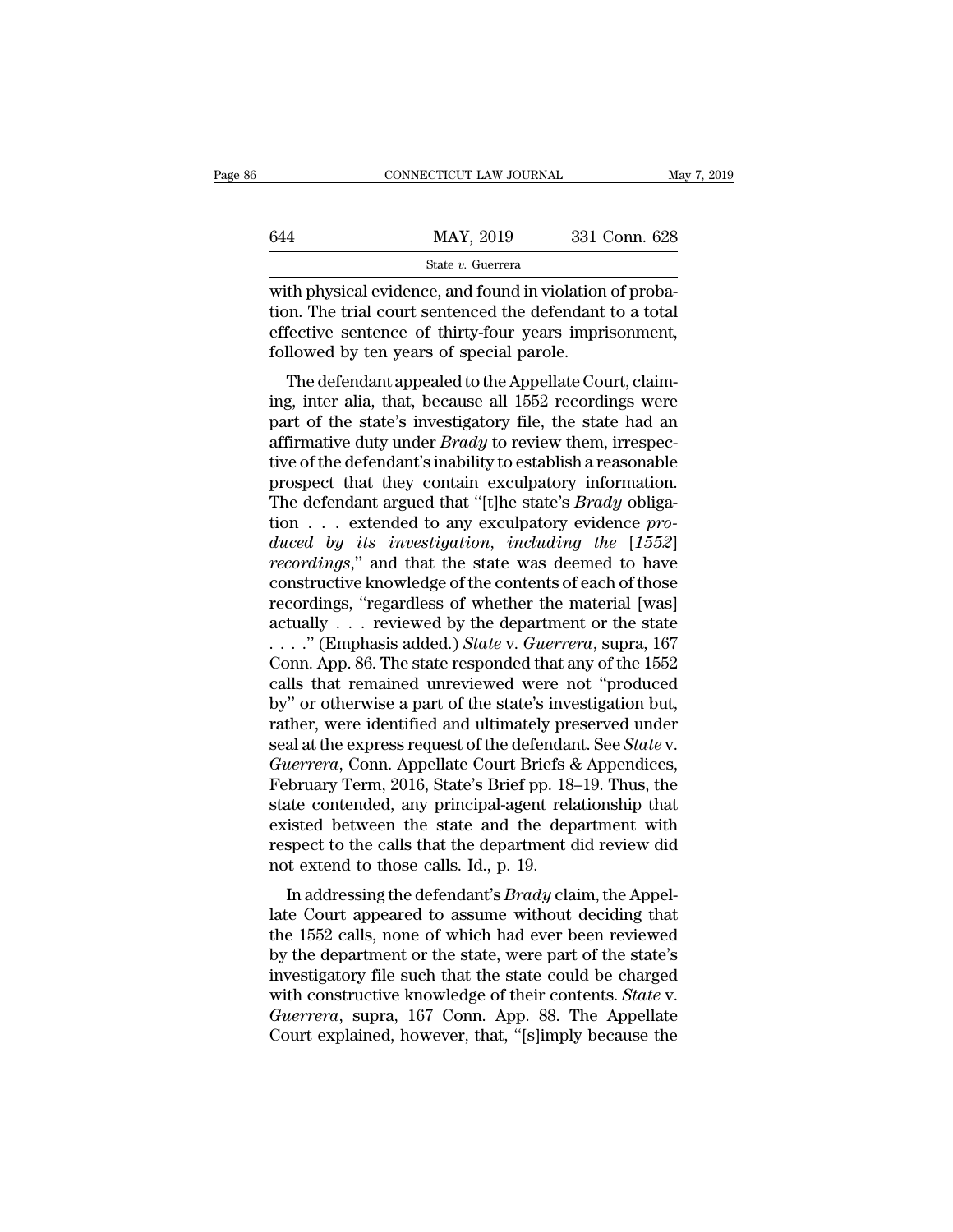state and the department might be deemed to have<br>
state and the department might be deemed to have<br>
constructive knowledge of the contents of the record-<br>
ing does not necessarily indicate that the record- $\begin{array}{ll}\n 331 \text{ Conn. } 628 \\
 \text{State } v. \text{ Guerrera} \\
 \text{state and the department might be deemed to have  
constructive knowledge of the contents of the record-  
ings does not necessarily indicate that the recordings  
in fact contained evidence favorable to the defense, as$ 331 Conn. 628 MAY, 2019 645<br>
State v. Guerrera<br>
State and the department might be deemed to have<br>
constructive knowledge of the contents of the record-<br>
ings does not necessarily indicate that the recordings<br>
in fact cont 331 Conn. 628 MAY, 2019 645<br>
State v. Guerrera<br>
state and the department might be deemed to have<br>
constructive knowledge of the contents of the record-<br>
ings does not necessarily indicate that the recordings<br>
in fact cont state and the department might be deemed to have<br>constructive knowledge of the contents of the record-<br>ings does not necessarily indicate that the recordings<br>in fact contained evidence favorable to the defense, as<br>required state *v*. Guerrera<br>state and the department might be deemed to have<br>constructive knowledge of the contents of the record-<br>ings does not necessarily indicate that the recordings<br>in fact contained evidence favorable to the state and the department might be deemed to have<br>constructive knowledge of the contents of the record-<br>ings does not necessarily indicate that the recordings<br>in fact contained evidence favorable to the defense, as<br>required constructive knowledge of the contents of the record-<br>ings does not necessarily indicate that the recordings<br>in fact contained evidence favorable to the defense, as<br>required by the *Brady* test." (Internal quotation marks<br> ings does not necessarily indicate that the recordings<br>in fact contained evidence favorable to the defense, as<br>required by the *Brady* test." (Internal quotation marks<br>omitted.) Id. Specifically, the Appellate Court stated in fact contained evidence favorable to the defense, as<br>required by the *Brady* test." (Internal quotation marks<br>omitted.) Id. Specifically, the Appellate Court stated:<br>"[T]here is nothing to indicate that the evidence co required by the *Brady* test." (Internal quotation marks<br>omitted.) Id. Specifically, the Appellate Court stated:<br>"[T]here is nothing to indicate that the evidence con-<br>tained in the recordings is even potentially helpful t omitted.) Id. Specifically, the Appellate Court stated:<br>"[T]here is nothing to indicate that the evidence contained in the recordings is even potentially helpful to<br>the defendant. The defendant provided the court with<br>no e "[T]here is nothing to indicate that the evidence con-<br>tained in the recordings is even potentially helpful to<br>the defendant. The defendant provided the court with<br>no evidence that any exculpatory information was<br>recorded tained in the recordings is even potentially helpful to<br>the defendant. The defendant provided the court with<br>no evidence that any exculpatory information was<br>recorded at all. Indeed, at the hearing on the motion[s]<br>to quas the defendant. The defendant provided the court<br>no evidence that any exculpatory information<br>recorded at all. Indeed, at the hearing on the motic<br>to quash, counsel for the defendant conceded th<br>can't cite anything exculpat For the defendant conceded that 'I<br>corded at all. Indeed, at the hearing on the motion[s]<br>quash, counsel for the defendant conceded that 'I<br>n't cite anything exculpatory, [but] there may very<br>ell be exculpatory informatio *State Counced at an. Indeed, at the hedring of the instant* provided that 'I can't cite anything exculpatory, [but] there may very well be exculpatory information that is not being turned over because nobody listened to

can't cite anything exculpatory, [but] there may very<br>well be exculpatory information that is not being turned<br>over because nobody listened to it.' " Id., 90.<br>In support of its conclusion, the Appellate Court cited<br>State v well be exculpatory information that is not being turned<br>over because nobody listened to it.' " Id., 90.<br>In support of its conclusion, the Appellate Court cited<br> $State$  v.  $Colon$ , 272 Conn. 106, 267, 864 A.2d 666 (2004),<br>cert. wen be exemplately information and is not being tanted<br>over because nobody listened to it.' " Id., 90.<br>In support of its conclusion, the Appellate Court cited<br>*State* v. *Colon*, 272 Conn. 106, 267, 864 A.2d 666 (2004),<br>ce In support of its conclusion, the Appellate Court cited<br>State v. Colon, 272 Conn. 106, 267, 864 A.2d 666 (2004),<br>cert. denied, 546 U.S. 848, 126 S. Ct. 102, 163 L. Ed. 2d<br>116 (2005), in which this court "distinguish[ed] b In support of its conclusion, the Appellate Court cited<br> *State* v. *Colon*, 272 Conn. 106, 267, 864 A.2d 666 (2004),<br>
cert. denied, 546 U.S. 848, 126 S. Ct. 102, 163 L. Ed. 2d<br>
116 (2005), in which this court "distinguish State v. Colon, 272 Conn. 106, 267, 864 A.2d 666 (2004),<br>cert. denied, 546 U.S. 848, 126 S. Ct. 102, 163 L. Ed. 2d<br>116 (2005), in which this court "distinguish[ed] between<br>[a] valid *Brady* violation claim [that] the stat cert. denied, 546 U.S. 848, 126 S. Ct. 102, 163 L. Ed. 2d<br>116 (2005), in which this court "distinguish[ed] between<br>[a] valid *Brady* violation claim [that] the state with[eld]<br>exculpatory information and [the] claim [of th 116 (2005), in which this court "distinguish[ed] between<br>[a] valid *Brady* violation claim [that] the state with[eld]<br>exculpatory information and [the] claim [of the defen-<br>dant in *Colon*] that he was entitled to an oppo [a] valid *Brady* violation claim [that] the state with[eld] exculpatory information and [the] claim [of the defendant in *Colon*] that he was entitled to an opportunity to sift through the records of the [O]ffice of the [ exculpatory information and [the] claim [of the defen-<br>dant in *Colon*] that he was entitled to an opportunity<br>to sift through the records of the [O]ffice of the [C]hief<br>[S]tate's [A]ttorney in search of a potential *Brady* dant in *Colon*] that he was entitled to an opportunity<br>to sift through the records of the [O]ffice of the [C]hief<br>[S]tate's [A]ttorney in search of a potential *Brady* viola-<br>tion." (Emphasis omitted; internal quotation m [S]tate's [A]ttorney in search of a potential *Brady* violation." (Emphasis omitted; internal quotation marks omitted.) *State* v. *Guerrera*, supra, 167 Conn. App. 89. In light of *Colon*, and because the present case is tion." (Emphasis omitted; internal quotation marks<br>omitted.) *State* v. *Guerrera*, supra, 167 Conn. App. 89.<br>In light of *Colon*, and because the present case is readily<br>distinguishable from cases, such as *Demers* v. *St* omitted.) *State v. Guerrera*, supra, 167 Conn. App. 89.<br>In light of *Colon*, and because the present case is readily<br>distinguishable from cases, such as *Demers v. State*,<br>supra, 209 Conn. 143, that involve the state's ob In light of *Colon*, and because the present case is readily distinguishable from cases, such as *Demers* v. *State*, supra, 209 Conn. 143, that involve the state's obligation to secure the disclosure of *Brady* material distinguishable from cases, such as *Demers* v. *State*,<br>supra, 209 Conn. 143, that involve the state's obligation<br>to secure the disclosure of *Brady* material located in<br>the files of the police department that conducted supra, 209 Conn. 143, that involve the state's obligation<br>to secure the disclosure of *Brady* material located in<br>the files of the police department that conducted the<br>investigation of the case; see id., 153–54; the Appell to secure the disclosure of *Brady* material located in the files of the police department that conducted the investigation of the case; see id., 153–54; the Appellate Court concluded that the state had no duty "to conduct the files of the police department that conducted the<br>investigation of the case; see id., 153–54; the Appellate<br>Court concluded that the state had no duty "to conduct<br>a more thorough investigation into the voluminous<br>recor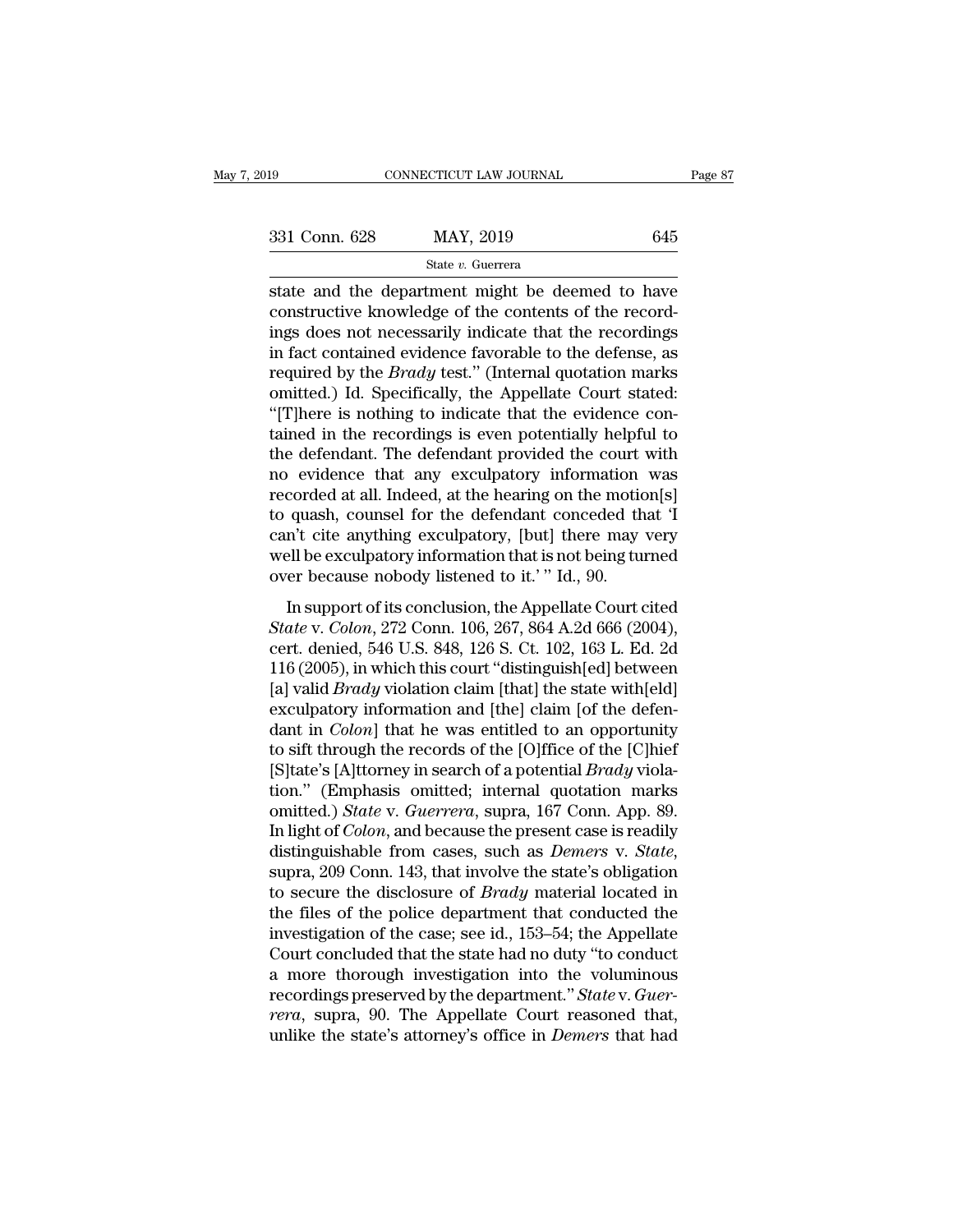|     | CONNECTICUT LAW JOURNAL | May 7, 2019   |  |
|-----|-------------------------|---------------|--|
|     |                         |               |  |
| 646 | MAY, 2019               | 331 Conn. 628 |  |
|     | State v. Guerrera       |               |  |

 $\begin{tabular}{ll} \multicolumn{1}{l}{{\footnotesize \textbf{COMNETICUT LAW JOURNAL}}}&\text{May 7, 2019} \multicolumn{1}{l}{\footnotesize \textbf{846}}\\ \hline & \text{MAX, 2019}& \text{331 Conn. 628}\\ & \text{State $v$. Guerrerra} \multicolumn{1}{l}{\footnotesize \textbf{ready access to a report generated by the investigating} } \end{tabular}$ manuscept of the content of the content of the discussed of the present case did not that the state in the present case did not that the state in the present case did not have such easy access to the contents of the conver  $\frac{\text{MAX, 2019}}{\text{State } v. \text{ Guerrera}}$ <br>
Figure such a report generated by the investigating<br>
police department, the state in the present case did not<br>
have such easy access to the contents of the conversa-<br>
tions at issue. "Review  $\frac{\text{MAX}}{\text{State } v. \text{ Guerrera}}$ <br>  $\frac{\text{State } v. \text{ Guerrera}}{\text{Teady access to a report generated by the investigating}}$ <br>
police department, the state in the present case did not<br>
have such easy access to the contents of the conversa-<br>
tions at issue. "Reviewing an easily available p State *v.* Guerrera<br>
ready access to a report generated by the investigating<br>
police department, the state in the present case did not<br>
have such easy access to the contents of the conversa-<br>
tions at issue. "Reviewing an state v. Guerrera<br>
ready access to a report generated by the investigating<br>
police department, the state in the present case did not<br>
have such easy access to the contents of the conversa-<br>
tions at issue. "Reviewing an e ready access to a report generated by the investigating<br>police department, the state in the present case did not<br>have such easy access to the contents of the conversa-<br>tions at issue. "Reviewing an easily available police<br> police department, the state in the present case did not<br>have such easy access to the contents of the conversa-<br>tions at issue. "Reviewing an easily available police<br>report; *Demers* v. *State*, supra, [153]; for exculpat have such easy access to the contents of the conversa-<br>tions at issue. "Reviewing an easily available police<br>report; *Demers* v. *State*, supra, [153]; for exculpatory<br>information is a very different venture from ordering<br> tions at issue. "Reviewing an easily available police<br>report; *Demers* v. *State*, supra, [153]; for exculpatory<br>information is a very different venture from ordering<br>the department to listen to more than 1000 phone calls, Formation is a very different venture from ordering<br>formation is a very different venture from ordering<br>e department to listen to more than 1000 phone calls,<br>me of which has been claimed to contain material<br>at would be use muorination is a very unferent venture from ordering<br>the department to listen to more than 1000 phone calls,<br>none of which has been claimed to contain material<br>that would be useful to the defense." (Internal quotation<br>mark

the department to instert to more than 1000 phone cans,<br>none of which has been claimed to contain material<br>that would be useful to the defense." (Internal quotation<br>marks omitted.) *State* v. *Guerrera*, supra, 90 n.3.<br>We none or which has been claimed to contain material<br>that would be useful to the defense." (Internal quotation<br>marks omitted.) *State* v. *Guerrera*, supra, 90 n.3.<br>We granted the defendant's petition for certification<br>to ap that would be useful to the defense. (Internal quotation<br>marks omitted.) *State* v. *Guerrera*, supra, 90 n.3.<br>We granted the defendant's petition for certification<br>to appeal, limited to the issue of whether the Appellate<br> marks onlined.) *State v. Guerrera*, supra, so it.5.<br>We granted the defendant's petition for certification<br>to appeal, limited to the issue of whether the Appellate<br>Court correctly determined that the state's attorney had<br>n We granted the defendant's petition for certification<br>to appeal, limited to the issue of whether the Appellate<br>Court correctly determined that the state's attorney had<br>no obligation to examine "[the state's] own investigato appeal, limited to the issue of whether the Appellate<br>Court correctly determined that the state's attorney had<br>no obligation to examine "[the state's] own investiga-<br>tory file" for *Brady* material unless the defendant Court correctly determined that the state's attorney had<br>no obligation to examine "[the state's] own investiga-<br>tory file" for *Brady* material unless the defendant first<br>made an adequate showing that the file contains exc no obligation to examine "[the state's] own investiga-<br>tory file" for *Brady* material unless the defendant first<br>made an adequate showing that the file contains excul-<br>patory information. *State* v. *Guerrera*, supra, 323 tory file" for *Brady* material unless the defendant first<br>made an adequate showing that the file contains excul-<br>patory information. *State* v. *Guerrera*, supra, 323 Conn.<br>922. On appeal, the defendant asserts, inter ali made an adequate showing that the file contains excul-<br>patory information. *State* v. *Guerrera*, supra, 323 Conn.<br>922. On appeal, the defendant asserts, inter alia, that the<br>state's attorney had a duty to review all 1552 patory information. *State* v. *Guerrera*, supra, 323 Conn.<br>922. On appeal, the defendant asserts, inter alia, that the state's attorney had a duty to review all 1552 recordings<br>because "the [department's] choice to lock t 922. On appeal, the defendant asserts, inter alia, that the state's attorney had a duty to review all 1552 recordings because "the [department's] choice to lock the calls was made in furtherance of the [department's] inves state's attorney had a duty to review all 1552 recordings<br>because "the [department's] choice to lock the calls was<br>made in furtherance of the [department's] investigatory<br>efforts [on behalf of the state] and thus within th because "the [department's] choice to lock the calls was<br>made in furtherance of the [department's] investigatory<br>efforts [on behalf of the state] and thus within the scope<br>of the agency found by the trial court." The state made in furtherance of the [department's] investigatory<br>efforts [on behalf of the state] and thus within the scope<br>of the agency found by the trial court." The state argues<br>that the calls were not locked as part of the sta efforts [on behalf of the state] and thus within the scope<br>of the agency found by the trial court." The state argues<br>that the calls were not locked as part of the state's<br>investigation but, rather, were locked in response of the agency found by the trial court." The state argues<br>that the calls were not locked as part of the state's<br>investigation but, rather, were locked in response to<br>the defendant's subpoena, and were never reviewed,<br>and, that the calls were not locked as part of the state's<br>investigation but, rather, were locked in response to<br>the defendant's subpoena, and were never reviewed,<br>and, consequently, they do not fall within the scope of<br>the age investigation but, rather, were locked in response to<br>the defendant's subpoena, and were never reviewed,<br>and, consequently, they do not fall within the scope of<br>the agency found by the trial court. The state further<br>maint the defendant's subpoena, and were never reviewed,<br>and, consequently, they do not fall within the scope of<br>the agency found by the trial court. The state further<br>maintains that the defendant's assertions to the con-<br>trary and, consequently, they do not fall within the scope of<br>the agency found by the trial court. The state further<br>maintains that the defendant's assertions to the con-<br>trary are "misleading and inconsistent with the record," the agency found by the trial court. T<br>maintains that the defendant's asserti<br>trary are "misleading and inconsistent v<br>and that this court should reject<br>"attempt to support his *Brady* claim .<br>notion that the compiling of annual strate defendant state is assertions to the con-<br>try are "misleading and inconsistent with the record,"<br>d that this court should reject the defendant's<br>ttempt to support his *Brady* claim . . . with the false<br>tion and that this court should reject the defendant's<br>
"attempt to support his *Brady* claim . . . with the false<br>
notion that the compiling of [the] unreviewed record-<br>
ings was the state's doing . . . ."<br>
We begin our revie "attempt to support his *Brady* claim  $\ldots$  with the false notion that the compiling of [the] unreviewed recordings was the state's doing  $\ldots$ ."<br>We begin our review of the defendant's claim with a summary of the law gove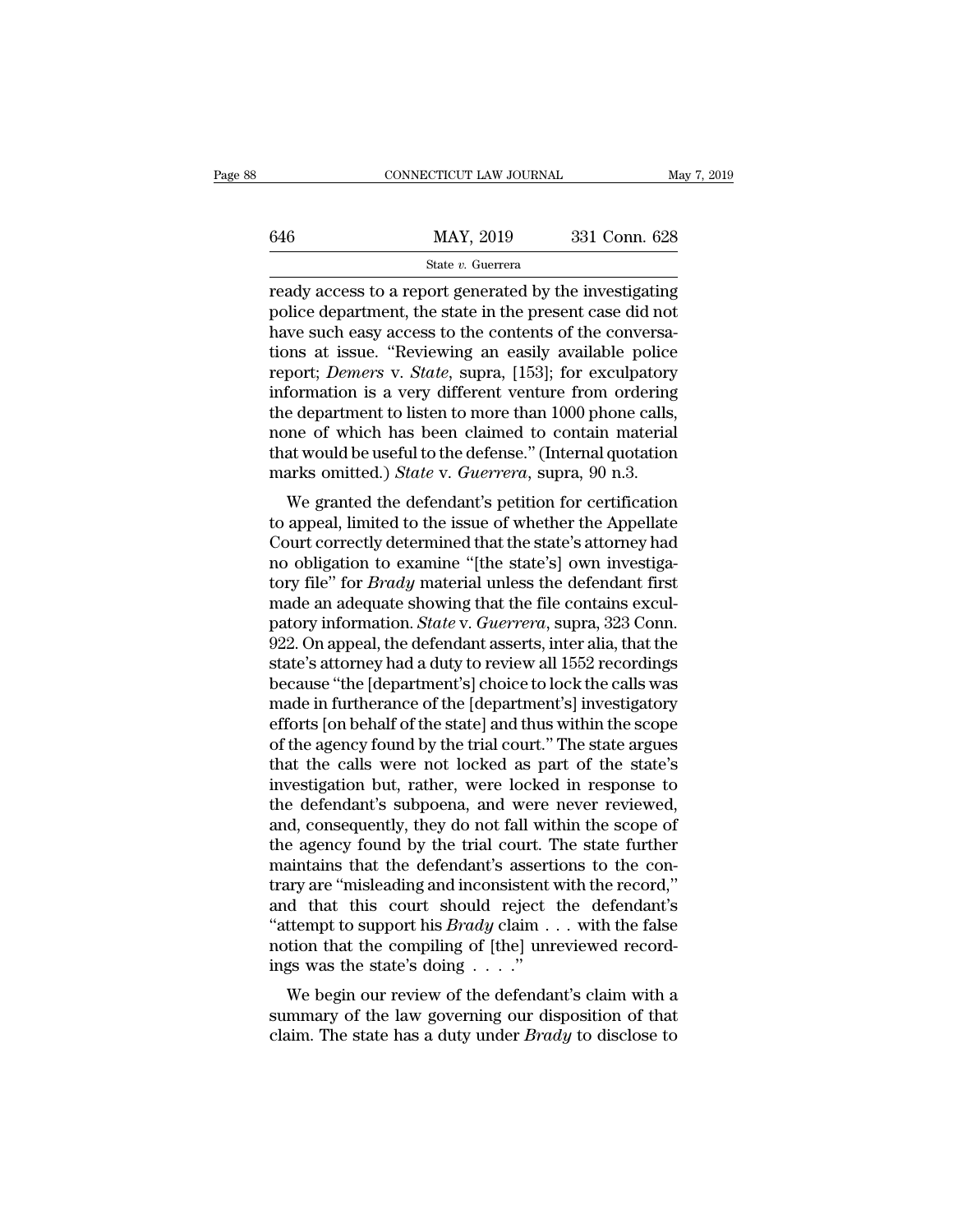the accused evidence that is both favorable to the<br>defense and material to the case. E.g., *Adams* v. *Commissioners* of *Commetion* 200 Com 250, 260, 70, 71, 4, 2d 331 Conn. 628 MAY, 2019 647<br>
State v. Guerrera<br>
the accused evidence that is both favorable to the<br>
defense and material to the case. E.g., *Adams* v. *Com-*<br>
missioner of Correction, 309 Conn. 359, 369–70, 71 A.3d<br>
513 (2 331 Conn. 628 MAY, 2019 647<br> **Example 8** Consider that is both favorable to the<br>
defense and material to the case. E.g., *Adams* v. *Commissioner of Correction*, 309 Conn. 359, 369–70, 71 A.3d<br>
512 (2013). As the state's 331 Conn. 628 MAY, 2019 647<br>
State v. Guerrera<br>
the accused evidence that is both favorable to the<br>
defense and material to the case. E.g., Adams v. Com-<br>
missioner of Correction, 309 Conn. 359, 369–70, 71 A.3d<br>
512 (2013 State *v*. Guerrera<br>
the accused evidence that is both favorable to the<br>
defense and material to the case. E.g., *Adams* v. *Com-*<br>
missioner of Correction, 309 Conn. 359, 369–70, 71 A.3d<br>
512 (2013). As the state's repres state *i*. Guerrera<br>the accused evidence that is both favorable to the<br>defense and material to the case. E.g., *Adams* v. *Com-*<br>missioner of Correction, 309 Conn. 359, 369–70, 71 A.3d<br>512 (2013). As the state's represent the accused evidence that is both favorable to the<br>defense and material to the case. E.g., *Adams v. Com-*<br>missioner of Correction, 309 Conn. 359, 369–70, 71 A.3d<br>512 (2013). As the state's representative, the prosecutor<br>h defense and material to the case. E.g., *Adams v. Commissioner of Correction*, 309 Conn. 359, 369–70, 71 A.3d<br>512 (2013). As the state's representative, the prosecutor<br>has a "broad obligation to disclose" *Brady* material<br> missioner of Correction, 309 Conn. 359, 369–70, 71 A.3d<br>512 (2013). As the state's representative, the prosecutor<br>has a "broad obligation to disclose" *Brady* material<br>because principles of fundamental fairness demand no<br>l 512 (2013). As the state's representative, the prosecutor<br>has a "broad obligation to disclose" *Brady* material<br>because principles of fundamental fairness demand no<br>less. *Strickler* v. *Greene*, 527 U.S. 263, 280–82, 119 has a "broad obligation to disclose" *Brady* material<br>because principles of fundamental fairness demand no<br>less. *Strickler* v. *Greene*, 527 U.S. 263, 280–82, 119 S. Ct.<br>1936, 144 L. Ed. 2d 286 (1999). This obligation ext because principles of fundamental fairness demand no<br>less. *Strickler* v. *Greene*, 527 U.S. 263, 280–82, 119 S. Ct.<br>1936, 144 L. Ed. 2d 286 (1999). This obligation extends<br>to evidence favorable to the defense that is not less. *Strickler* v. *Greene*, 527 U.S. 263, 280–82, 119 S. Ct.<br>1936, 144 L. Ed. 2d 286 (1999). This obligation extends<br>to evidence favorable to the defense that is not in the<br>possession of the individual prosecutor respon 1936, 144 L. Ed. 2d 286 (1999). This obligation extends<br>to evidence favorable to the defense that is not in the<br>possession of the individual prosecutor responsible for<br>trying the case; indeed, the obligation may encompass<br> to evidence favorable to the defense that is not in the possession of the individual prosecutor responsible for trying the case; indeed, the obligation may encompass such evidence even if it is not known to the prosecutor possession of the individual prosecutor responsible for<br>trying the case; indeed, the obligation may encompass<br>such evidence even if it is not known to the prosecutor.<br>Id., 280–81. More specifically, the prosecutor's duty trying the case; indeed, the obligation may encompass<br>such evidence even if it is not known to the prosecutor.<br>Id., 280–81. More specifically, the prosecutor's duty of<br>disclosure extends to *Brady* material that is "known<br> such evidence even if it is not known to the prosecutor.<br>*Id., 280–81.* More specifically, the prosecutor's duty of<br>disclosure extends to *Brady* material that is "known<br>to the others acting on the government's behalf in [ disclosure extends to *Brady* material that is "known<br>to the others acting on the government's behalf in [the]<br>case," including, but not limited to, the police. (Internal<br>quotation marks omitted.) Id., 281, quoting *Kyles* to the others acting on the government's behalf in [the]<br>case," including, but not limited to, the police. (Internal<br>quotation marks omitted.) Id., 281, quoting Kyles v.<br>Whitley, supra, 514 U.S. 437; see also *Demers* v. case," including, but not limited to, the police. (Internal<br>quotation marks omitted.) Id., 281, quoting Kyles v.<br>Whitley, supra, 514 U.S. 437; see also *Demers* v. *State*,<br>supra, 209 Conn. 153 ("[t]he [s]tate's duty of di quotation marks omitted.) Id., 281, quoting Kyles v.<br>
Whitley, supra, 514 U.S. 437; see also *Demers* v. *State*,<br>
supra, 209 Conn. 153 ("[t]he [s]tate's duty of disclosure<br>
is imposed not only [on] its prosecutor, but al Whitley, supra, 514 U.S. 437; see also *Demers* v. *State*, supra, 209 Conn. 153 ("[t]he [s]tate's duty of disclosure is imposed not only [on] its prosecutor, but also on the [s]tate as a whole, including its investigative supra, 209 Conn. 153 ("[t]he [s]tate's duty of disclosure<br>is imposed not only [on] its prosecutor, but also on the<br>[s]tate as a whole, including its investigative agencies"<br>[internal quotation marks omitted]). In other wor is imposed not only [on] its prosecutor, but also on the [s]tate as a whole, including its investigative agencies" [internal quotation marks omitted]). In other words, the prosecutor is deemed to have constructive knowled [s]tate as a whole, including its investigative agencies"<br>[internal quotation marks omitted]). In other words, the<br>prosecutor is deemed to have constructive knowledge<br>of *Brady* material possessed by those acting on the<br>st [internal quotation marks omitted]). In other words, the<br>prosecutor is deemed to have constructive knowledge<br>of *Brady* material possessed by those acting on the<br>state's behalf. See, e.g., *Demers* v. *State*, supra, 153<br>( prosecutor is deemed to have constructive knowledge<br>of *Brady* material possessed by those acting on the<br>state's behalf. See, e.g., *Demers* v. *State*, supra, 153<br>(explaining that, if investigating agency were deter-<br>mine of *Brady* material possessed by those acting on the<br>state's behalf. See, e.g., *Demers* v. *State*, supra, 153<br>(explaining that, if investigating agency were deter-<br>mined to be in possession of exculpatory material, then<br> state's behalf. See, e.g., *Demers v. State*, supra, 153 (explaining that, if investigating agency were determined to be in possession of exculpatory material, then court "would be compelled to conclude that, constructivel (explaining that, if investigating agency were deter-<br>mined to be in possession of exculpatory material, then<br>court "would be compelled to conclude that, construc-<br>tively, the [s]tate's attorney had both access to and<br>con mined to be in possession of exculpatory material, then<br>court "would be compelled to conclude that, construc-<br>tively, the [s]tate's attorney had both access to and<br>control over" that material). Thus, the prosecutor has<br>a d court "would be compelled to conclude that, constructively, the [s]tate's attorney had both access to and control over" that material). Thus, the prosecutor has a duty to learn of exculpatory evidence in the possession of tively, the [s]tate's attorney had both access to and<br>control over" that material). Thus, the prosecutor has<br>a duty to learn of exculpatory evidence in the posses-<br>sion of any entity that is acting as an agent or arm of<br>th control over" that material). Thus, the prosecutor has<br>a duty to learn of exculpatory evidence in the posses-<br>sion of any entity that is acting as an agent or arm of<br>the state in connection with the particular investigatio a duty to learn of exculpatory evidence in the possession of any entity that is acting as an agent or arm of the state in connection with the particular investigation at issue. See *Strickler* v. *Greene*, supra, 281. Fina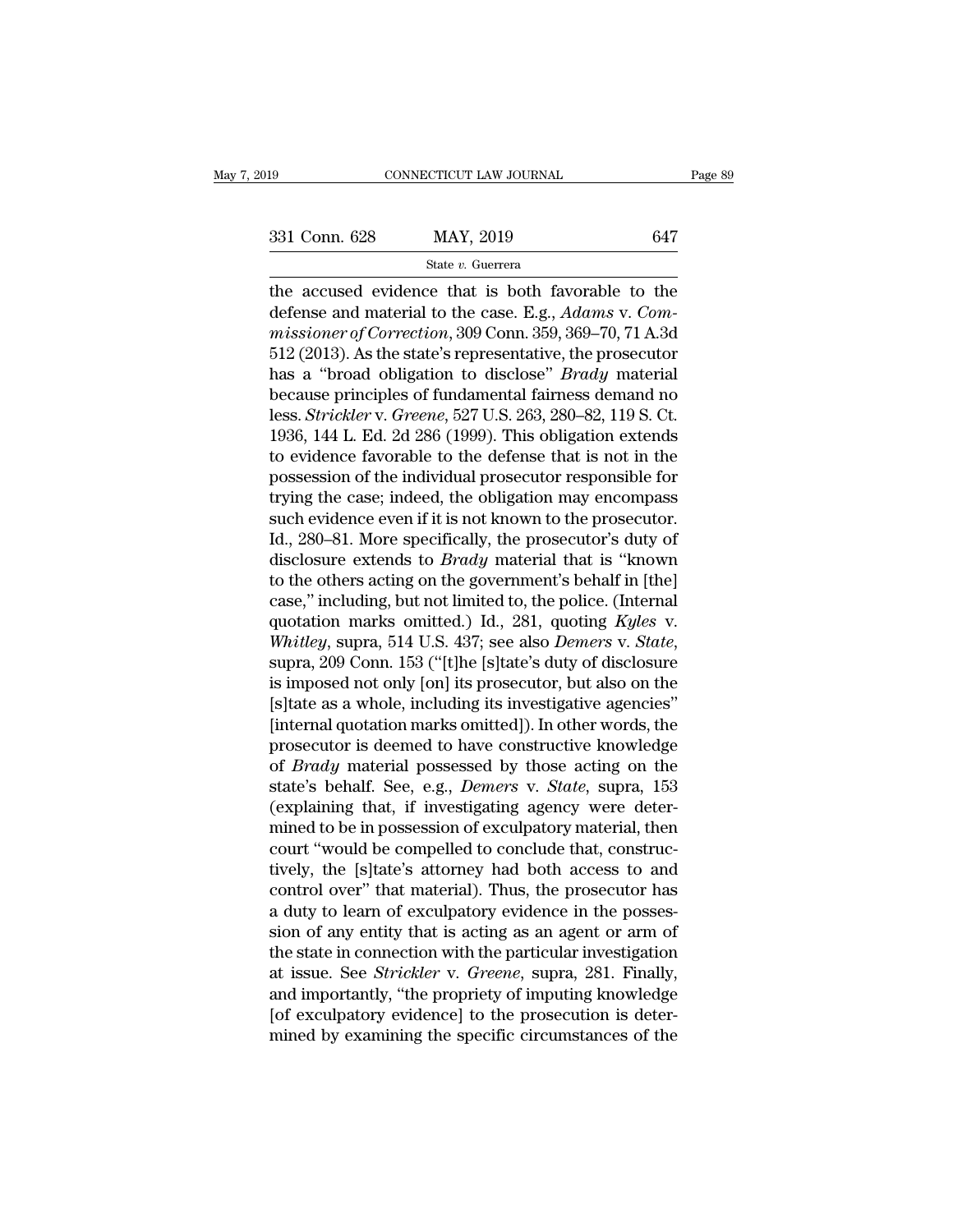State *v.* Guerrera CONNECTICUT LAW JOURNAL May 7, 20<br>
648 MAY, 2019 331 Conn. 628<br>
5tate v. Guerrera<br>
person alleged to be an arm of the prosecutor.'' (Internal<br>
quotation marks omitted.) United States v. Stewart,<br>
super 433 F 3d 308 MAY, 2019 331 Conn. 628<br>
State v. Guerrera<br>
person alleged to be an arm of the prosecutor." (Internal<br>
quotation marks omitted.) *United States* v. *Stewart*,<br>
supra, 433 F.3d 298.<br>
Consistent with the state's contention,

8 MAY, 2019 331 Conn. 628<br>
State v. Guerrera<br>
Trson alleged to be an arm of the prosecutor." (Internal<br>
otation marks omitted.) United States v. Stewart,<br>
pra, 433 F.3d 298.<br>
Consistent with the state's contention, it is State v. Guerrera<br>
person alleged to be an arm of the prosecutor." (Internal<br>
quotation marks omitted.) *United States v. Stewart*,<br>
supra, 433 F.3d 298.<br>
Consistent with the state's contention, it is apparent<br>
that the c person alleged to be an arm of the prosecutor." (Internal<br>quotation marks omitted.) *United States v. Stewart*,<br>supra, 433 F.3d 298.<br>Consistent with the state's contention, it is apparent<br>that the certified question is pre person aneged to be an arm of the prosecutor. (Internation marks omitted.) United States v. Stewart, supra, 433 F.3d 298.<br>Consistent with the state's contention, it is apparent that the certified question is predicated on quotation marks onlited.) Ontied states v. Stewart,<br>supra, 433 F.3d 298.<br>Consistent with the state's contention, it is apparent<br>that the certified question is predicated on a fundamen-<br>tal misapprehension of the record, n supra, 455 F.50 236.<br>Consistent with the state's contention, it is apparent<br>that the certified question is predicated on a fundamen-<br>tal misapprehension of the record, namely, that the 1552<br>calls—none of which was reviewed Consistent with the state's contention, it is apparent<br>that the certified question is predicated on a fundamen-<br>tal misapprehension of the record, namely, that the 1552<br>calls—none of which was reviewed by the depart-<br>ment that the certified question is predicated on a fundamental misapprehension of the record, namely, that the 1552 calls—none of which was reviewed by the department—were identified and preserved in furtherance of the state's tal misapprehension of the record, namely, that the 1552<br>calls—none of which was reviewed by the depart-<br>ment—were identified and preserved in furtherance of<br>the state's investigation. When questioned by the trial<br>court ab calls—none of which was reviewed by the depart-<br>ment—were identified and preserved in furtherance of<br>the state's investigation. When questioned by the trial<br>court about this precise issue, Lavery stated that he had<br>locked ment—were identified and preserved in furtherance of<br>the state's investigation. When questioned by the trial<br>court about this precise issue, Lavery stated that he had<br>locked the calls solely to comply with the defendant's<br> the state's investigation. When questioned by the trial<br>court about this precise issue, Lavery stated that he had<br>locked the calls solely to comply with the defendant's<br>subpoena, in order to ensure that they would not be<br>e court about this precise issue, Lavery stated that he had<br>locked the calls solely to comply with the defendant's<br>subpoena, in order to ensure that they would not be<br>erased pending a decision on the motions to quash.<br>Moreov locked the calls solely to comply with the defendant's<br>subpoena, in order to ensure that they would not be<br>erased pending a decision on the motions to quash.<br>Moreover, when Lavery was questioned by the depart-<br>ment's couns subpoena, in order to ensure that they would not be erased pending a decision on the motions to quash.<br>Moreover, when Lavery was questioned by the department's counsel, he was asked, "[w]as that part of the regular monitor erased pending a decision on the motions to quash.<br>Moreover, when Lavery was questioned by the depart-<br>ment's counsel, he was asked, "[w]as that part of the<br>regular monitoring process to lock those [1552 calls]?"<br>After Lav Moreover, when Lavery was questioned by the department's counsel, he was asked, "[w]as that part of the regular monitoring process to lock those [1552 calls]?"<br>After Lavery responded "no," he was asked, "[o]r is that speci ment's counsel, he was asked, "[w]as that part of the<br>regular monitoring process to lock those [1552 calls]?"<br>After Lavery responded "no," he was asked, "[o]r is<br>that specific to the subpoena [the defendant] sent?"<br>Lavery regular monitoring process to lock those [1552 calls]?"<br>After Lavery responded "no," he was asked, "[o]r is<br>that specific to the subpoena [the defendant] sent?"<br>Lavery responded, "I did it for the subpoena." There is<br>nothi After Lavery responded "no," he was asked, "[o]r is<br>that specific to the subpoena [the defendant] sent?"<br>Lavery responded, "I did it for the subpoena." There is<br>nothing in the trial court record to contradict or other-<br>wis that specific to the subpoena [the defendant] sent?"<br>Lavery responded, "I did it for the subpoena." There is<br>nothing in the trial court record to contradict or other-<br>wise call into question this clear and straightforward<br> Lavery responded, "I did it for the subpoena." There is<br>nothing in the trial court record to contradict or other-<br>wise call into question this clear and straightforward<br>testimony that the calls were preserved in accordance nothing in the trial court record to contradict or other<br>wise call into question this clear and straightforward<br>testimony that the calls were preserved in accordance<br>with the department's obligation in light of the sub<br>poe se can mio question this clear and straightforward<br>stimony that the calls were preserved in accordance<br>th the department's obligation in light of the sub-<br>ena that had been served on the department by the<br>fendant, and not resumony that the cans were preserved in accordance<br>with the department's obligation in light of the sub-<br>poena that had been served on the department by the<br>defendant, and not as part of the department's monitor-<br>ing proc

with the department's obigation in fight of the sub-<br>poena that had been served on the department's monitor-<br>ing process as requested by the state's attorney.<br>Furthermore, it is undisputed that the department<br>reviewed onl poena that had been served on the department by the<br>defendant, and not as part of the department's monitor-<br>ing process as requested by the state's attorney.<br>Furthermore, it is undisputed that the department<br>reviewed only defendant, and not as part of the department s monitor-<br>ing process as requested by the state's attorney.<br>Furthermore, it is undisputed that the department<br>reviewed only approximately 10 percent of the calls in<br>response to Ing process as requested by the state's attorney.<br>
Furthermore, it is undisputed that the department<br>
reviewed only approximately 10 percent of the calls in<br>
response to the state's request for monitoring. Because<br>
the sta Furthermore, it is undisputed that the department<br>reviewed only approximately 10 percent of the calls in<br>response to the state's request for monitoring. Because<br>the state never pursued a request that the department<br>review reviewed only approximately 10 percent of the calls in<br>response to the state's request for monitoring. Because<br>the state never pursued a request that the department<br>review *all* of the codefendants' calls and never itself<br> response to the state's request for monitoring. Because<br>the state never pursued a request that the department<br>review *all* of the codefendants' calls and never itself<br>undertook to obtain and review any of the remaining<br>cal the state never pursued a request that the department<br>review *all* of the codefendants' calls and never itself<br>undertook to obtain and review any of the remaining<br>calls, the state's investigation with respect to the record review *all* of the codefendants' calls and never itself undertook to obtain and review any of the remaining calls, the state's investigation with respect to the recordings in the department's possession was limited to the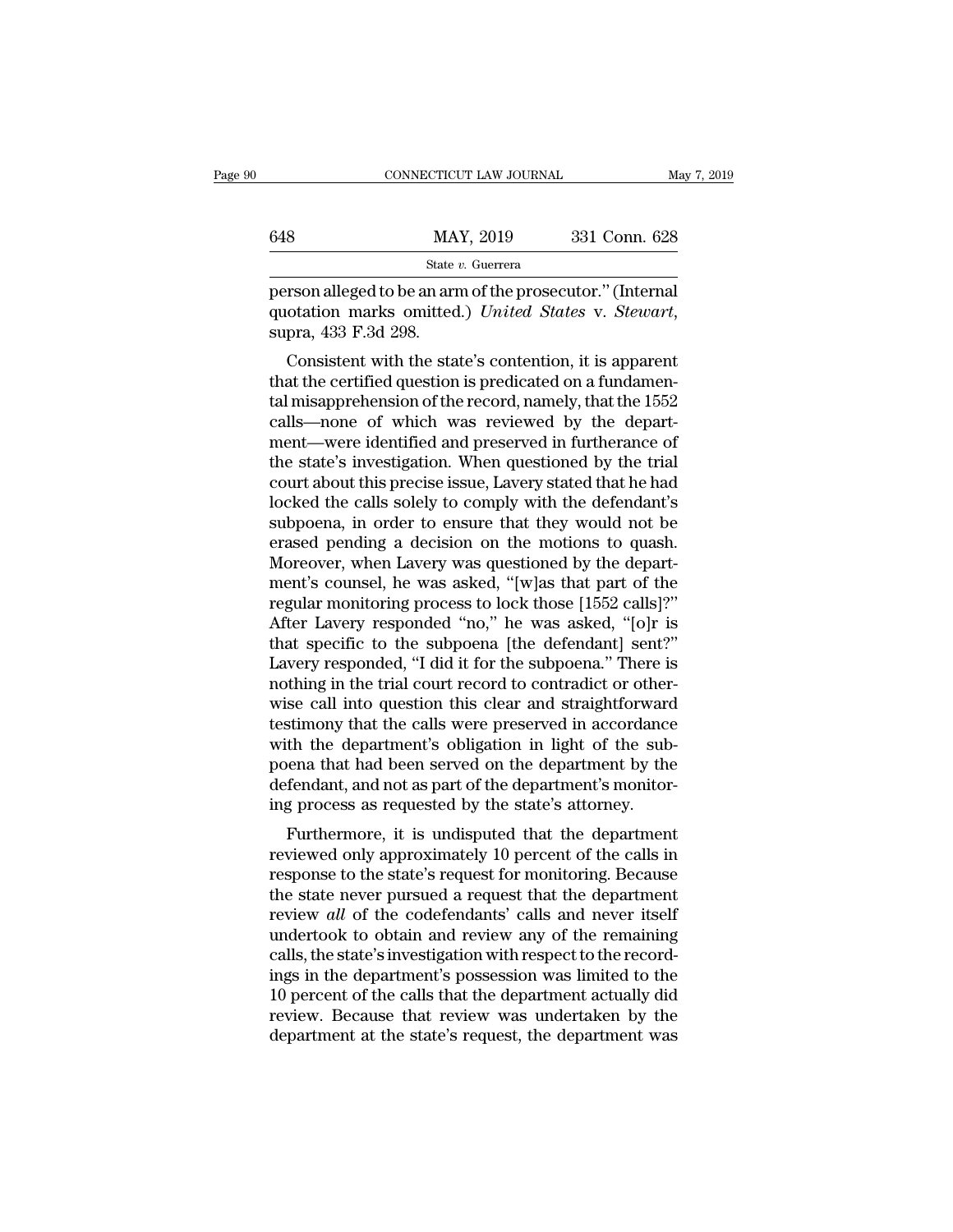Eq. 331 Conn. 628 MAY, 2019 649<br>
State v. Guerrera<br>
acting as an agent or arm of the state in conducting<br>
that review, and, as a result, the recordings actually<br>
reviewed must be characterized as part of the state's 331 Conn. 628 MAY, 2019 649<br>
State v. Guerrera<br>
acting as an agent or arm of the state in conducting<br>
that review, and, as a result, the recordings actually<br>
reviewed must be characterized as part of the state's<br>
investig 331 Conn. 628 MAY, 2019 649<br>
State v. Guerrera<br>
acting as an agent or arm of the state in conducting<br>
that review, and, as a result, the recordings actually<br>
reviewed must be characterized as part of the state's<br>
investig 331 Conn. 628 MAY, 2019 649<br>
State v. Guerrera<br>
acting as an agent or arm of the state in conducting<br>
that review, and, as a result, the recordings actually<br>
reviewed must be characterized as part of the state's<br>
investig State v. Guerrera<br>
acting as an agent or arm of the state in conducting<br>
that review, and, as a result, the recordings actually<br>
reviewed must be characterized as part of the state's<br>
investigatory file. Consequently, the state v. Guerrera<br>acting as an agent or arm of the state in conducting<br>that review, and, as a result, the recordings actually<br>reviewed must be characterized as part of the state's<br>investigatory file. Consequently, the tri acting as an agent or arm of the state in conducting<br>that review, and, as a result, the recordings actually<br>reviewed must be characterized as part of the state's<br>investigatory file. Consequently, the trial court correctly<br> that review, and, as a result, the recordings actually<br>reviewed must be characterized as part of the state's<br>investigatory file. Consequently, the trial court correctly<br>determined that the state's obligations under *Brady* reviewed must be characterized as part of the state's<br>investigatory file. Consequently, the trial court correctly<br>determined that the state's obligations under *Brady*<br>extended to those particular recordings. There simply<br> investigatory file. Consequently, the trial court correctly<br>determined that the state's obligations under *Brady*<br>extended to those particular recordings. There simply<br>is no basis for concluding, however, that the calls th determined that the state's obligations under *Brady* extended to those particular recordings. There simply is no basis for concluding, however, that the calls that never were reviewed by the department or otherwise obtain extended to those particular recordings. There simply<br>is no basis for concluding, however, that the calls that<br>never were reviewed by the department or otherwise<br>obtained by the state, and that were temporarily saved<br>on th is no basis for concluding, however, that the calls that<br>never were reviewed by the department or otherwise<br>obtained by the state, and that were temporarily saved<br>on the department's server for reasons unrelated to the<br>sta never were reviewed by the department or otherwise<br>obtained by the state, and that were temporarily saved<br>on the department's server for reasons unrelated to the<br>state's investigation, constituted a part of that investigaobtained by the state, and that were temporarily saved<br>on the department's server for reasons unrelated to the<br>state's investigation, constituted a part of that investiga-<br>tory file. This is so because, as we have explaine on the department's server for reasons unrelated to the state's investigation, constituted a part of that investigatory file. This is so because, as we have explained, the department was acting as an investigative arm or a state's investigation, constituted a part of that investiga-<br>tory file. This is so because, as we have explained, the<br>department was acting as an investigative arm or agent<br>of the state only with respect to the 10 percent tory file. This is so because, as we have explained, the department was acting as an investigative arm or agent of the state only with respect to the 10 percent of the calls that Lavery reviewed. Put differently, neither t department was acting as an investigative arm or agent<br>of the state only with respect to the 10 percent of the<br>calls that Lavery reviewed. Put differently, neither the<br>state nor the department took any action with respect<br> of the state only with respect to the 10 percent of the calls that Lavery reviewed. Put differently, neither the state nor the department took any action with respect to those unreviewed calls that would make the calls par calls that Lavery reviewed. Put differently, neither the state nor the department took any action with respect to those unreviewed calls that would make the calls part of the state's investigation of the defendant's case; state nor the department took any action with respect<br>to those unreviewed calls that would make the calls<br>part of the state's investigation of the defendant's case;<br>rather, their nature and character as calls recorded<br>sole to those unreviewed calls that would make the calls<br>part of the state's investigation of the defendant's case;<br>rather, their nature and character as calls recorded<br>solely for the department's internal security and admin-<br>i part of the state's investigation of the defendant's case;<br>rather, their nature and character as calls recorded<br>solely for the department's internal security and admin-<br>istrative purposes remained unchanged. Accordingly,<br>i rather, their nature and character as calls recorded<br>solely for the department's internal security and administrative purposes remained unchanged. Accordingly,<br>in the absence of an appropriate showing by the defen-<br>dant of solely for the department's internal security and administrative purposes remained unchanged. Accordingly, in the absence of an appropriate showing by the defendant of at least some likelihood that those calls contain excu istrative purposes remained unchanged. Accordingly,<br>in the absence of an appropriate showing by the defen-<br>dant of at least some likelihood that those calls contain<br>exculpatory information, the trial court also correctly<br>d In the absence of an appropriate showing by are determined that the state likelihood that those calls contain culpatory information, the trial court also correctly termined that the state had no duty under *Brady* her to e exculpatory information, the trial court also correctly<br>determined that the state had no duty under *Brady*<br>either to examine those calls or to obtain them and<br>make them available to the defendant for his review.<br>On appeal

response to that the state had no duty under *Brady*<br>determined that the state had no duty under *Brady*<br>either to examine those calls or to obtain them and<br>make them available to the defendant for his review.<br>On appeal to either to examine those calls or to obtain them and<br>make them available to the defendant for his review.<br>On appeal to the Appellate Court, however, the defen-<br>dant repeatedly argued that the calls *were* locked in<br>response make them available to the defendant for his review.<br>
On appeal to the Appellate Court, however, the defendant repeatedly argued that the calls *were* locked in response to the state's request for monitoring and, therefor On appeal to the Appellate Court, however, the defendant repeatedly argued that the calls *were* locked in response to the state's request for monitoring and, therefore, should be deemed to be part of the state's investig On appeal to the Appellate Court, however, the defen-<br>dant repeatedly argued that the calls *were* locked in<br>response to the state's request for monitoring and,<br>therefore, should be deemed to be part of the state's<br>investi dant repeatedly argued that the calls *were* locked in<br>response to the state's request for monitoring and,<br>therefore, should be deemed to be part of the state's<br>investigatory file. Specifically, the defendant argued<br>that, response to the state's request for monitoring and,<br>therefore, should be deemed to be part of the state's<br>investigatory file. Specifically, the defendant argued<br>that, "[w]hile the trial court found [the department]<br>subject therefore, should be deemed to be part of the state's<br>investigatory file. Specifically, the defendant argued<br>that, "[w]hile the trial court found [the department]<br>subject to *Brady* as an investigative arm of the state's<br>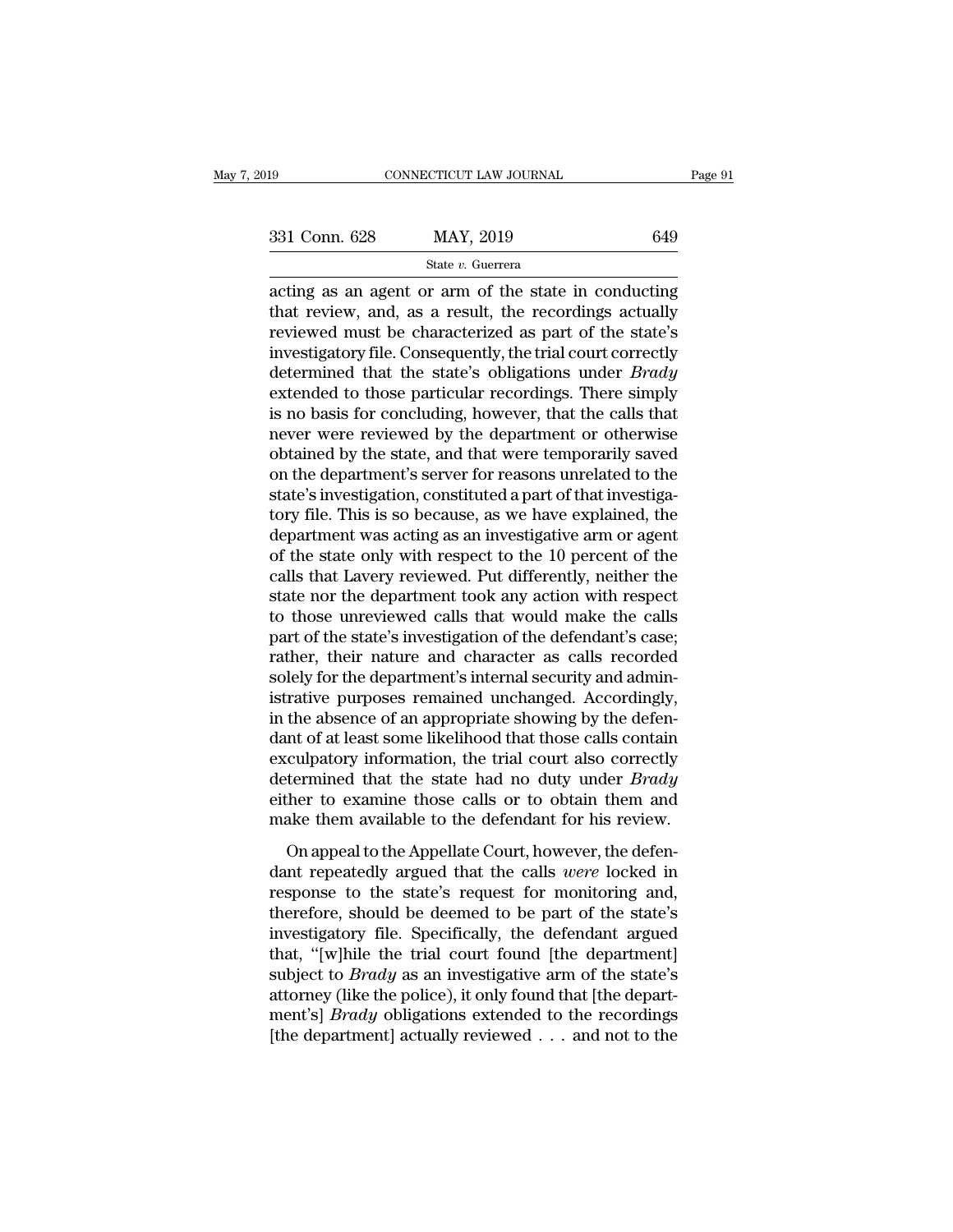# $\underbrace{\text{CONNECTICUT LAW JOURNAL}}_{\text{May 7, 2019}} \underbrace{\text{May 7, 2019}}_{\text{State } v. \text{ Guerrera}}$

# State *v.* Guerrera

CONNECTICUT LAW JOURNAL<br> **EXECUTE ANOTE AND MAY, 2019**<br> **Calls [***the department***]** *collected on behalf of the state's***<br>** *calls [the department] collected on behalf of the state's***<br>** *attorney but did not actually review* **.** *attorney but did not actually review* . . . .'' (Emphasis  $\begin{array}{lll} \text{650} & \text{MAX, } 2019 & 331 \text{ Conn. } 628 \\ & & \\ \text{State $v$. Guerrera} \\ \text{cells }[the \textit{department}] \textit{collected on behalf of the state's} \\ \textit{attorney but did not actually review . . . .".} \textbf{(Emphasis added.)} \textit{State v. Guerrera, Conn. Appellate Court} \\ \text{Briefs & Appendix, supra, Defendant's Brief p. 9. The$  $\begin{array}{ll} \text{MAX, 2019} & \text{331 Conn. 628} \ \hline \text{State } v. \text{ Guerrera} \\ \text{cells }[the \textit{department}] \textit{collected on \textit{behalf of the state's} } \\ \text{attorney but did not actually review . . . .}.' \text{ (Emphasis added.)} \textit{State v. Guerrera, Conn. Appellate Court} \\ \text{Briefs & Appendices, supra, Defendant's Brief p. 9. The defendant further argued that, "[i]n other words, the [donartmort's] actions on \textit{behalf of the state's attormau} \\ \end{array}$ State v. Guerrera<br>
calls [the department] collected on behalf of the state's<br>
attorney but did not actually review . . . . " (Emphasis<br>
added.) State v. Guerrera, Conn. Appellate Court<br>
Briefs & Appendices, supra, Defenda State *v.* Guerrera<br>
calls [the department] collected on behalf of the state's<br>
attorney but did not actually review . . . ." (Emphasis<br>
added.) State v. Guerrera, Conn. Appellate Court<br>
Briefs & Appendices, supra, Defenda *calls [the department] collected on behalf of the state's*<br>*attorney but did not actually review* . . . ." (Emphasis<br>added.) *State* v. *Guerrera*, Conn. Appellate Court<br>Briefs & Appendices, supra, Defendant's Brief p. 9. *attorney but did not actually review*....." (Emphasis<br>added.) *State* v. *Guerrera*, Conn. Appellate Court<br>Briefs & Appendices, supra, Defendant's Brief p. 9. The<br>defendant further argued that, "[i]n other words, the<br>[dep added.) *State* v. *Guerrera*, Conn. Appellate Court<br>Briefs & Appendices, supra, Defendant's Brief p. 9. The<br>defendant further argued that, "[i]n other words, the<br>[department's] actions *on behalf of the state's attorney*<br> Briefs & Appendices, supra, Defendant's Brief p. 9. The<br>defendant further argued that, "[i]n other words, the<br>[department's] actions *on behalf of the state's attorney*<br>involved both collection on a compact disc (through<br>t defendant further argued that, "[i]n other words, the<br>[department's] actions *on behalf of the state's attorney*<br>*involved both collection on a compact disc (through<br>the 'locking' procedure) and review.* Thus, the state's<br> [department's] actions *on behalf of the state's attorney*<br>involved *both collection on a compact disc (through*<br>the 'locking' procedure) and review. Thus, the state's<br>argument [that the department was not acting on behal involved both collection on a compact disc (through<br>the 'locking' procedure) and review. Thus, the state's<br>argument [that the department was not acting on behalf<br>of the state when it locked the 1552 calls] fails—the<br>[depar *the 'locking' procedure) and review*. Thus, the state's argument [that the department was not acting on behalf of the state when it locked the 1552 calls] fails—the [department] was acting on behalf of the state's attorne argument [that the department was not acting on behalt<br>of the state when it locked the 1552 calls] fails—the<br>[department] was acting on behalf of the state's attorney<br>in both locking (i.e., preserving) the calls and ir<br>rev epartment] was acting on behalf of the state's attorney<br>both locking (i.e., preserving) the calls and in<br>viewing only 10 percent of them." (Emphasis altered.)<br>ate v. Guerrera, Conn. Appellate Court Briefs &<br>ppendices, supr in both locking (i.e., preserving) the calls and in<br>reviewing only 10 percent of them." (Emphasis altered.)<br>*State* v. *Guerrera*, Conn. Appellate Court Briefs &<br>Appendices, supra, Defendant's Reply Brief p. 4.<br>In his app

in both locking (i.e., preserving) the cans and in<br>reviewing only 10 percent of them." (Emphasis altered.)<br>State v. Guerrera, Conn. Appellate Court Briefs &<br>Appendices, supra, Defendant's Reply Brief p. 4.<br>In his appeal t State v. Guerrera, Conn. Appellate Court Briefs &<br>Appendices, supra, Defendant's Reply Brief p. 4.<br>In his appeal to this court, the defendant reasserts<br>his contention that the recordings are part of the state's<br>investigat In his appeal to this court, the defendant reasserts<br>is contention that the recordings are part of the state's<br>westigatory file because they were locked in response<br>the state's request for monitoring.<sup>12</sup> As we discussed<br> his contention that the recordings are part of the state's<br>investigatory file because they were locked in response<br>to the state's request for monitoring.<sup>12</sup> As we discussed<br> $\frac{12}{12}$  For example, in his petition for ce

investigatory file because they were locked in response<br>to the state's request for monitoring.<sup>12</sup> As we discussed<br> $\frac{12}{12}$  For example, in his petition for certification to appeal, the defendant<br>asserted that, "[a]fte The state's request for monitoring.<sup>12</sup> As we discussed<br><sup>12</sup> For example, in his petition for certification to appeal, the defendant<br>asserted that, "[a]fter [the defendant] and the codefendants were arrested,<br>the state's The codefendants is a request for information in a swe discussed<br>
<sup>12</sup> For example, in his petition for certification to appeal, the defendant<br>
asserted that, "[a]fter [the defendant] and the codefendants were arrested,<br> <sup>12</sup> For example, in his petition for certification to appeal, the defendant asserted that, "[a]fter [the defendant] and the codefendants were arrested, the state's attorney contacted the [department]. At the state's requ asserted that, "[a]fter [the defendant] and the codefendants were arrested, the state's attorney contacted the [department]. At the state's request, [Lavery] 'locked' the recordings of prison calls made by [the defendant] the state's attorney's contacted the [department]. At the state's request, [Lavery] 'locked' the recordings of prison calls made by [the defendant] and the codefendants. . . . [W]hile Lavery created a file (the compact di [Lavery] 'locked' the recordings of prison calls made by [the defendant] and the codefendants. . . . [W]hile Lavery created a file (the compact disc) of all of the call recordings, Lavery only *actually* reviewed about 10 Example is a set of the codefendants.  $\ldots$  [W]hile Lavery created a file (the compact disc) of all of the call recordings, Lavery only *actually* reviewed about 10 percent of them. The other 90 percent remained within th and of the call recordings, Lavery only *actually* reviewed about 10 percent of them. The other 90 percent remained within the investigative *file* of the state's attorney's 'investigative arm,' the [department], but [they at the multimetry of them. The other 90 percent remained within the investigative *file* of the state's attorney's 'investigative arm,' the [department], but [they were] never reviewed by anyone for exculpatory informatio state's attorney's 'investigative arm,' the [department], but [they were] never<br>reviewed by anyone for exculpatory information." (Emphasis in original.)<br>In his brief to this court, the defendant likewise argues that Lavery between by anyone for exculpatory information." (Emphasis in original.)<br>In his brief to this court, the defendant likewise argues that Lavery "lock[ed]<br>[his codefendants'] calls that were still available after receiving th In his brief to this court, the defendant likewise argues that Lavery "lock[ed] [his codefendants'] calls that were still available after receiving the state's attorney's request [for monitoring]"; Lavery "collected on beh [his codefendants'] calls that were still available after receiving the state's attorney's request [for monitoring]"; Lavery "collected on behalf of the [s]tate's [a]ttorney [the 1552 calls] but did not actually review [th attorney's request [for monitoring]"; Lavery "collected on behalf of the [s]tate's [a]ttorney [the 1552 calls] but did not actually review [them]"; "Lavery did 'lock' calls that were still available after receiving the sta acchose to lock the calls for later review in the codefendants for lateration of actually review [them]"; "Lavery did 'lock' calls that were still available after receiving the state's attorney's request" and that "[t]he ' [s]tate's [a]torney [the 1552 calls] but did not actually review [them]"; "Lavery did 'lock' calls that were still available after receiving the state's attorney's request" and that "[t]he 'locking' process preserves the c attorney's request" and that "[t]he 'locking' process preserves the calls on compact discs, and Lavery was able to lock all the available calls from the codefendants from August, 2012, forward"; "[t]he fact that the [depar compact discs, and Lavery was able to lock all the available calls from the codefendants from August, 2012, forward"; "[t]he fact that the [department] chose to lock the calls for later review in furtherance of its investi codefendants from August, 2012, forward"; "[t]he fact that the [department] chose to lock the calls for later review in furtherance of its investigative efforts does not bring that action outside the scope of the [departme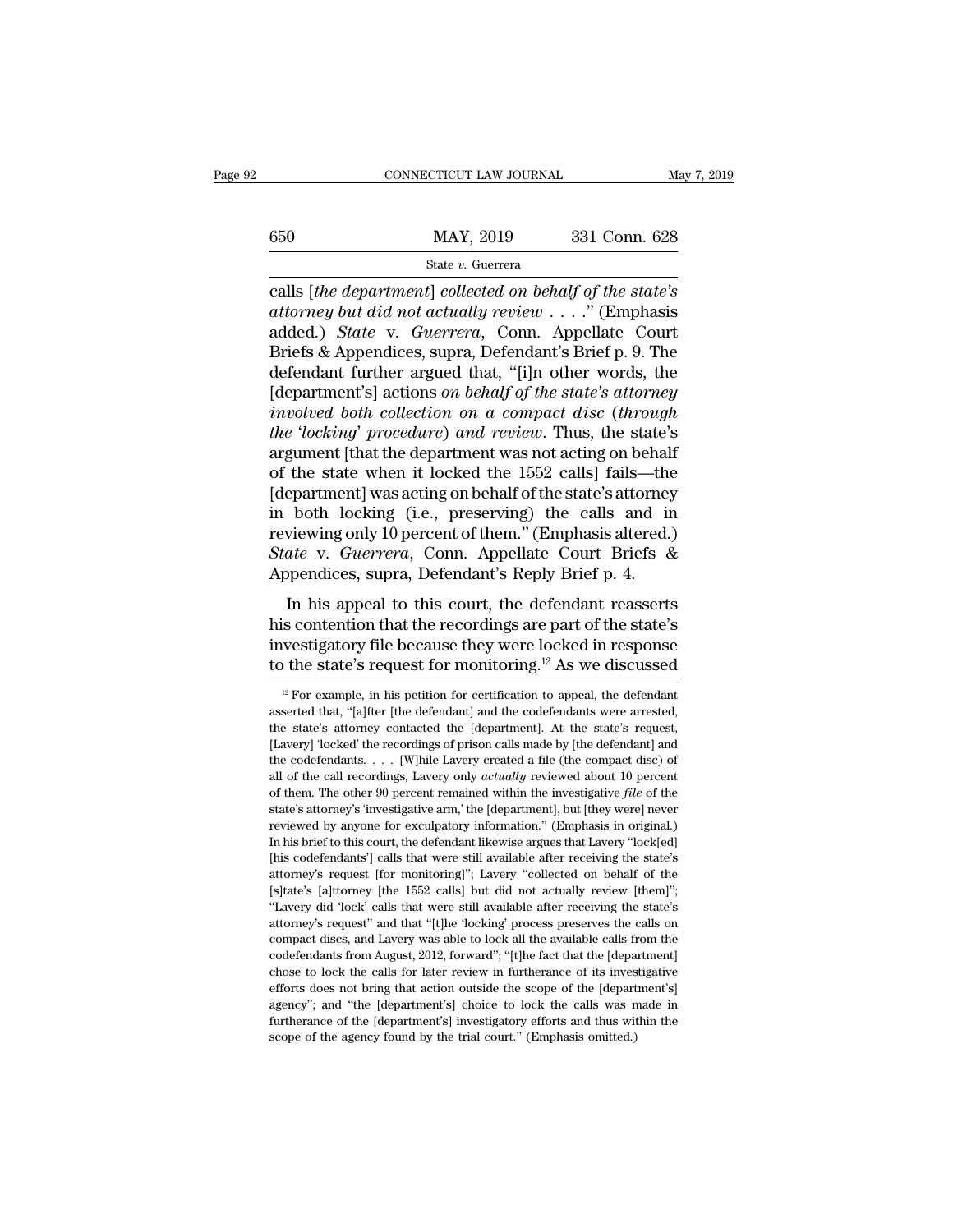FERREY CONNECTICUT LAW JOURNAL<br>
SIME SERREY AND STATE OF STATE STATE STATE STATE STATE STATE STATE STATE STATE STATE STATE STATE STATE STATE STATE STATE STATE STATE STATE STATE STATE STATE STATE STATE STATE STATE STATE STA 331 Conn. 628 MAY, 2019 651<br>
State v. Guerrera<br>
previously, however, this claim is belied by the uncontested facts. Significantly, the defendant's brief makes<br>
no mention of the subpoena that the defendant caused<br>
to be s 331 Conn. 628 MAY, 2019 651<br>
State v. Guerrera<br>
previously, however, this claim is belied by the uncon-<br>
tested facts. Significantly, the defendant's brief makes<br>
no mention of the subpoena that the defendant caused<br>
to b 331 Conn. 628 MAY, 2019 651<br>
State v. Guerrera<br>
previously, however, this claim is belied by the uncon-<br>
tested facts. Significantly, the defendant's brief makes<br>
no mention of the subpoena that the defendant caused<br>
to b State v. Guerrera<br>previously, however, this claim is belied by the uncon-<br>tested facts. Significantly, the defendant's brief makes<br>no mention of the subpoena that the defendant caused<br>to be served on the department on Aug state v. Guerrera<br>previously, however, this claim is belied by the uncon-<br>tested facts. Significantly, the defendant's brief makes<br>no mention of the subpoena that the defendant caused<br>to be served on the department on Aug previously, however, this claim is belied by the uncontested facts. Significantly, the defendant's brief makes<br>no mention of the subpoena that the defendant caused<br>to be served on the department on August 15, 2013.<br>When ch tested facts. Significantly, the defendant's brief makes<br>no mention of the subpoena that the defendant caused<br>to be served on the department on August 15, 2013.<br>When challenged at oral argument before this court<br>as to the no mention of the subpoena that the defendant caused<br>to be served on the department on August 15, 2013.<br>When challenged at oral argument before this court<br>as to the basis for the defendant's assertion that the<br>recordings w to be served on the department on August 15, 2013.<br>When challenged at oral argument before this court<br>as to the basis for the defendant's assertion that the<br>recordings were locked in response to the state's<br>request for mon When challenged at oral argument before this court<br>as to the basis for the defendant's assertion that the<br>recordings were locked in response to the state's<br>request for monitoring, his appellate counsel cited<br>Lavery's test as to the basis for the defendant's assertion that the<br>recordings were locked in response to the state's<br>request for monitoring, his appellate counsel cited<br>Lavery's testimony at the hearing on the motions to<br>quash: "When recordings were locked in response to the state's<br>request for monitoring, his appellate counsel cited<br>Lavery's testimony at the hearing on the motions to<br>quash: "When I receive[d] a subpoena for the phone<br>calls for the ot request for monitoring, his appellate counsel cited<br>Lavery's testimony at the hearing on the motions to<br>quash: "When I receive[d] a subpoena for the phone<br>calls for the other four [co]defendants, I went back and<br>started l Lavery's testimony at the hearing on the motions to<br>quash: "When I receive[d] a subpoena for the phone<br>calls for the other four [co]defendants, I went back and<br>started locking them . . . . I locked [the calls] for the<br>subp quash: "When I receive[d] a subpoena for the phone<br>calls for the other four [co]defendants, I went back and<br>started locking them  $\dots$  I locked [the calls] for the<br>subpoena just so we made sure we had access." It is<br>clear, case.  $\alpha$  is defined also seeks to characterize the follow-<br>bpoena just so we made sure we had access." It is<br>ear, however, that the subpoena to which Lavery was<br>ferring was the *defendant's* subpoena because no<br>her subpoena w Example and state from the trial access. The set of the court of the subpoena to which Lavery was referring was the *defendant's* subpoena because no other subpoena was served on the department in this case.<br>The defendant

decision as the *defendant's* subpoena because no<br>other subpoena was served on the department in this<br>case.<br>The defendant also seeks to characterize the follow-<br>ing language from the trial court's memorandum of<br>decision as other subpoena was served on the department in this<br>case.<br>The defendant also seeks to characterize the follow-<br>ing language from the trial court's memorandum of<br>decision as a factual finding that the department locked<br>the Fig. 3.1 The defendant also seeks to characterize the following language from the trial court's memorandum of decision as a factual finding that the department locked the calls in response to the state's request for monito The defendant also seeks to characterize the following language from the trial court's memorandum of decision as a factual finding that the department locked the calls in response to the state's request for monitoring: "La The defendant also seeks to characterize the following language from the trial court's memorandum of decision as a factual finding that the department locked the calls in response to the state's request for monitoring: "La ing language from the trial court's memorandum of<br>decision as a factual finding that the department locked<br>the calls in response to the state's request for monitor-<br>ing: "Lavery locked all calls made by the four codefen-<br>d decision as a factual finding that the department locked<br>the calls in response to the state's request for monitor-<br>ing: "Lavery locked all calls made by the four codefen-<br>dants from approximately August, 2012, to the prese the calls in response to the state's request for monitoring: "Lavery locked all calls made by the four codefendants from approximately August, 2012, to the present."<br>This statement, however, merely establishes that the cal ing: "Lavery locked all calls made by the four codefen-<br>dants from approximately August, 2012, to the present."<br>This statement, however, merely establishes that the<br>calls were locked, not *why* they were locked. It is clea dants from approximately August, 2012, to the present."<br>This statement, however, merely establishes that the<br>calls were locked, not *why* they were locked. It is clear<br>from the record that the trial court was aware that<br>th This statement, however, merely establishes that the calls were locked, not *why* they were locked. It is clear from the record that the trial court was aware that the calls were locked to comply with the defendant's subpo calls were locked, not *why* they were locked. It is clear<br>from the record that the trial court was aware that<br>the calls were locked to comply with the defendant's<br>subpoena. Indeed, this information was elicited from<br>Laver from the record that the trial court was aware that<br>the calls were locked to comply with the defendant's<br>subpoena. Indeed, this information was elicited from<br>Lavery under questioning by both the court itself and<br>counsel fo the calls were locked to comply with the defendant's<br>subpoena. Indeed, this information was elicited from<br>Lavery under questioning by both the court itself and<br>counsel for the department. Lastly, the defendant seeks<br>to cha subpoena. Indeed, this information was elicited from<br>Lavery under questioning by both the court itself and<br>counsel for the department. Lastly, the defendant seeks<br>to characterize the following sentence in the state's<br>brief Lavery under questioning by both the court itself and<br>counsel for the department. Lastly, the defendant seeks<br>to characterize the following sentence in the state's<br>brief to this court as an admission by the state that<br>the counsel for the department. Lastly, the defendant seeks<br>to characterize the following sentence in the state's<br>brief to this court as an admission by the state that<br>the calls were locked at the state's request: "[U]pon<br>rece to characterize the following sentence in the state's<br>brief to this court as an admission by the state that<br>the calls were locked at the state's request: "[U]pon<br>receiving the state's request . . . Lavery . . . took<br>steps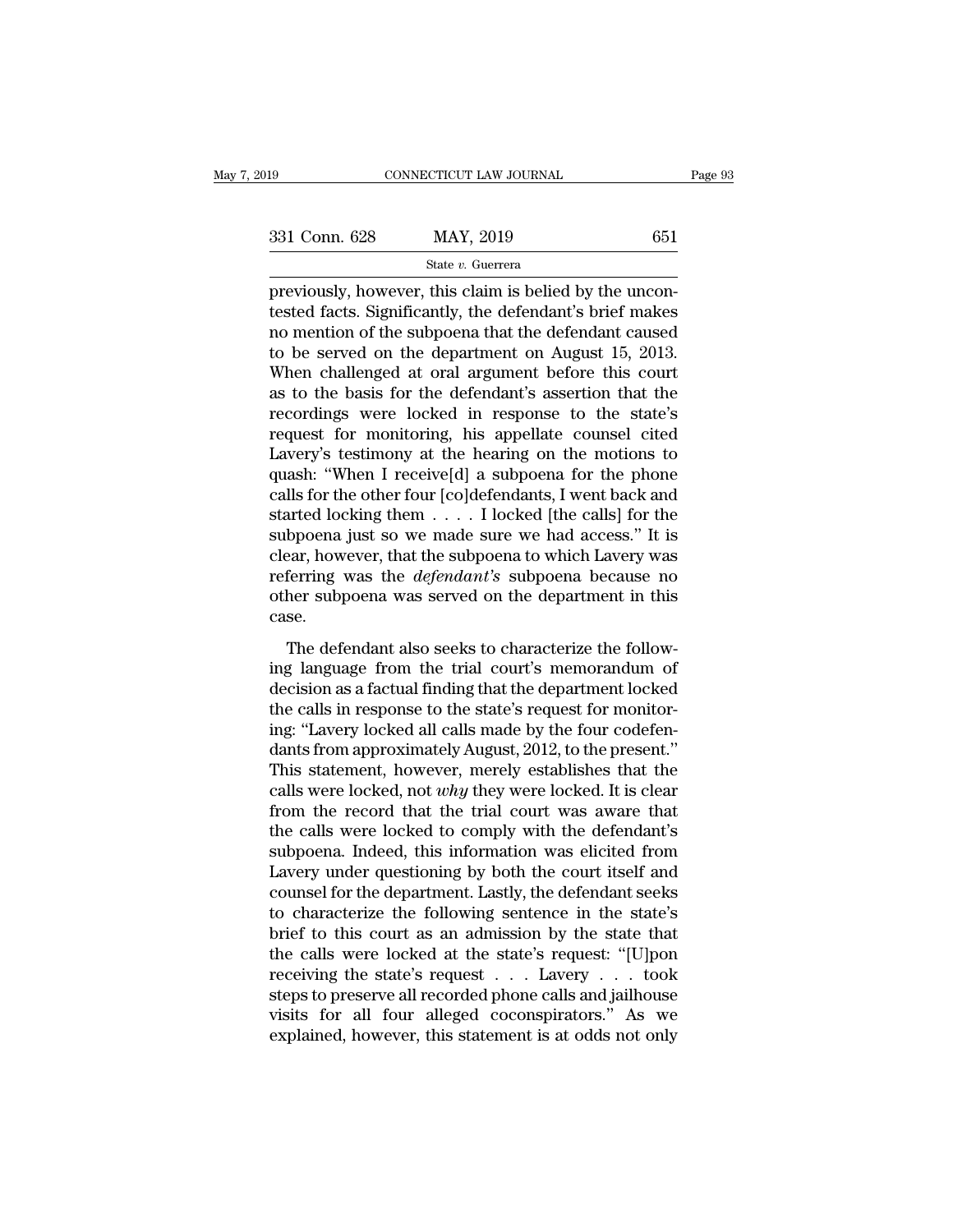|     | CONNECTICUT LAW JOURNAL                                                                                                                                                                      | May 7, 2019   |
|-----|----------------------------------------------------------------------------------------------------------------------------------------------------------------------------------------------|---------------|
| 652 | MAY, 2019                                                                                                                                                                                    | 331 Conn. 628 |
|     | State v. Guerrera                                                                                                                                                                            |               |
|     | with Lavery's testimony but with all of the state's argu-<br>ments elsewhere in its brief and in the Appellate Court. <sup>13</sup><br>Contrary to the defendant's contention, therefore, we |               |

 $\begin{array}{r} \n 652 \quad \text{MAX, } 2019 \quad \text{331 Conn. } 628 \n \end{array}$ <br>  $\begin{array}{r} \n 831 \quad \text{Conn. } 628 \quad \text{State } v. \text{ Guerera} \n \end{array}$ <br>
with Lavery's testimony but with all of the state's arguments elsewhere in its brief and in the Appellate Court.<sup>13</sup><br>  $MAY, 2019$  331 Conn. 628<br>
State v. Guerrera<br>
with Lavery's testimony but with all of the state's arguments elsewhere in its brief and in the Appellate Court.<sup>13</sup><br>
Contrary to the defendant's contention, therefore, we<br>
do  $\frac{\text{MAX}}{\text{State } v. \text{ Guerrera}}$ <br>  $\frac{\text{State } v. \text{ Guerrera}}{\text{with} \text{ Lavery's} \text{ testimony but with all of the state's arguments elsewhere in its brief and in the Appellate Court.<sup>13</sup> \nContrary to the defendant's contention, therefore, we \ndo not read the statement as an admission of any sort \nbut merely as an unintended misstatement that is \ncontravoned by the entity of the state's arguments.$  $\frac{1}{2000}$  state v. Guerrera<br>with Lavery's testimony but with all of the state's argu-<br>ments elsewhere in its brief and in the Appellate Court.<sup>13</sup><br>Contrary to the defendant's contention, therefore, we<br>do not read the s State v. Guerrera<br>with Lavery's testimony but with all of the state's argu-<br>ments elsewhere in its brief and in the Appellate Court.<sup>13</sup><br>Contrary to the defendant's contention, therefore, we<br>do not read the statement as a with Lavery's testimony but with all of the state's arguments elsewhere in its brief and in the Appellate Court.<sup>13</sup><br>Contrary to the defendant's contention, therefore, we<br>do not read the statement as an admission of any so ments elsewhere in its brief and in the Appellate<br>Contrary to the defendant's contention, theref<br>do not read the statement as an admission of a<br>but merely as an unintended misstatement<br>contravened by the entirety of the st not rary to the detendant s contention, therefore, we<br>
i not read the statement as an admission of any sort<br>
it merely as an unintended misstatement that is<br>
intravened by the entirety of the state's arguments<br>
roughout bo do not read the statement as an admission of any sort<br>but merely as an unintended misstatement that is<br>contravened by the entirety of the state's arguments<br>throughout both its briefs and arguments in the trial<br>court, the A

but merely as an unintended misstatement that is<br>contravened by the entirety of the state's arguments<br>throughout both its briefs and arguments in the trial<br>court, the Appellate Court and this court.<br>At no time on appeal to contravened by the entirety of the state's arguments<br>throughout both its briefs and arguments in the trial<br>court, the Appellate Court and this court.<br>At no time on appeal to the Appellate Court or to<br>this court has the def throughout both its briefs and arguments in the trial<br>court, the Appellate Court and this court.<br>At no time on appeal to the Appellate Court or to<br>this court has the defendant argued that the state had<br>a duty under *Brady* court, the Appellate Court and this court.<br>
At no time on appeal to the Appellate Court or to<br>
this court has the defendant argued that the state had<br>
a duty under *Brady* to review the recordings at issue<br>
for exculpator At no time on appeal to the Appellate Court or to<br>this court has the defendant argued that the state had<br>a duty under *Brady* to review the recordings at issue<br>for exculpatory material, even if they were determined<br>*not* t this court has the defendant argued that the state had<br>a duty under *Brady* to review the recordings at issue<br>for exculpatory material, even if they were determined<br>*not* to be part of the state's investigatory file. Indee a duty under *Brady* to review the recordings at issue<br>for exculpatory material, even if they were determined<br>*not* to be part of the state's investigatory file. Indeed,<br>in his brief to this court, the defendant takes pai 1 his brief to this court, the defendant takes pains to istinguish the present case from cases such as *United* tates v. *Brooks*, 966 F.2d 1500 (D.C. Cir. 1992), which, s the trial court explained, recognized that such a distinguish the present case from cases such as *United*<br>States v. Brooks, 966 F.2d 1500 (D.C. Cir. 1992), which,<br>as the trial court explained, recognized that such a duty<br><sup>13</sup> At oral argument, the defendant also directed

States v. Brooks, 966 F.2d 1500 (D.C. Cir. 1992), which, as the trial court explained, recognized that such a duty  $\frac{18}{12}$  At oral argument, the defendant also directed this court's attention to the testimony of Deput as the trial court explained, recognized that such a duty<br>
<sup>13</sup> At oral argument, the defendant also directed this court's attention to<br>
the testimony of Deputy Warden Armando Valeriano, who testified about<br>
the departmen  $\frac{13}{13}$  At oral argument, the defendant also directed this court's attention to the testimony of Deputy Warden Armando Valeriano, who testified about the department's policies pertaining to the recording and monitorin <sup>13</sup> At oral argument, the defendant also directed this court's attention to the testimony of Deputy Warden Armando Valeriano, who testified about the department's policies pertaining to the recording and monitoring of in the testimony of Deputy Warden Armando Valeriano, who testified about<br>the department's policies pertaining to the recording and monitoring of<br>immate phone calls. The defendant argued that Valeriano's testimony is<br>further the department's policies pertaining to the recording and monitoring of inmate phone calls. The defendant argued that Valeriano's testimony is further proof that the 1552 recordings were locked as part of the state's inves in mate phone calls. The defendant argued that Valeriano's testimony is further proof that the 1552 recordings were locked as part of the state's investigation because Valeriano responded "yes" when asked by the trial cou further proof that the 1552 recordings were locked as part of the state's investigation because Valeriano responded "yes" when asked by the trial court, "[w]hen you get a request from the state's attorney's office, as in investigation because Valeriano responded "yes" when asked by the trial court, "[w]hen you get a request from the state's attorney's office, as in this case, to monitor calls, are those recordings then preserved [s]o they system,'' invariant and the state's attorney's office, as in this case, to monitor calls, are those recordings then preserved [s]o they won't be destroyed or written over in the normal course of business . . . ?" It is cle case, to monitor calls, are those recordings then preserved [s]o they won't be destroyed or written over in the normal course of business . . . ?" It is clear, however, that Valeriano was referring to the preservation tha be destroyed or written over in the normal course of business . . . ?" It is clear, however, that Valeriano was referring to the preservation that occurs automatically, because he then immediately stated that, "[w]ith thi clear, however, that Valeriano was referring to the preservation that ocurs<br>automatically, because he then immediately stated that, "[w]ith this new<br>system," immate calls "are automatically saved for one year. All immate c action. He merely testified that inmate calls are preserved for a period of one year. All inmate calls are saved for 365 days," at which time "[t]hat first call drops off. . . . It's automatic through the system." Thus, Va a period of one year during which time they are available for  $\frac{1}{100}$ . It's automatic through the system." Thus, Valeriano did not testify that the 1552 calls were retrieved from the server and locked for reasons rela are saved for 365 days," at which time "(t]hat first call drops off. . . . It's automatic through the system." Thus, Valeriano did not testify that the 1552 calls were retrieved from the server and locked for reasons rela automatic through the system." Thus, Valeriano did not testify that the 1552 calls were retrieved from the server and locked for reasons related to the state's investigation. He merely testified that inmate calls are prese calls were retrieved from the server and locked for reasons related to the state's investigation. He merely testified that inmate calls are preserved for a period of one year during which time they are available for review state's investigation. He merely testified that inmate calls are preserved for a period of one year during which time they are available for review if the department should receive such a request. To the extent that there said that once a request comes in all the phone calls are provided in a period of one year during which time they are available for review if the department should receive such a request. To the extent that there is any am department should receive such a request. To the extent that there is any ambiguity in Valeriano's testimony, however, the trial court dispelled it later in the hearing, during its colloquy with Lavery, when it asked him: ambiguity in Valeriano's testimony, however, the trial court dispelled it later in the hearing, during its colloquy with Lavery, when it asked him: "I'm a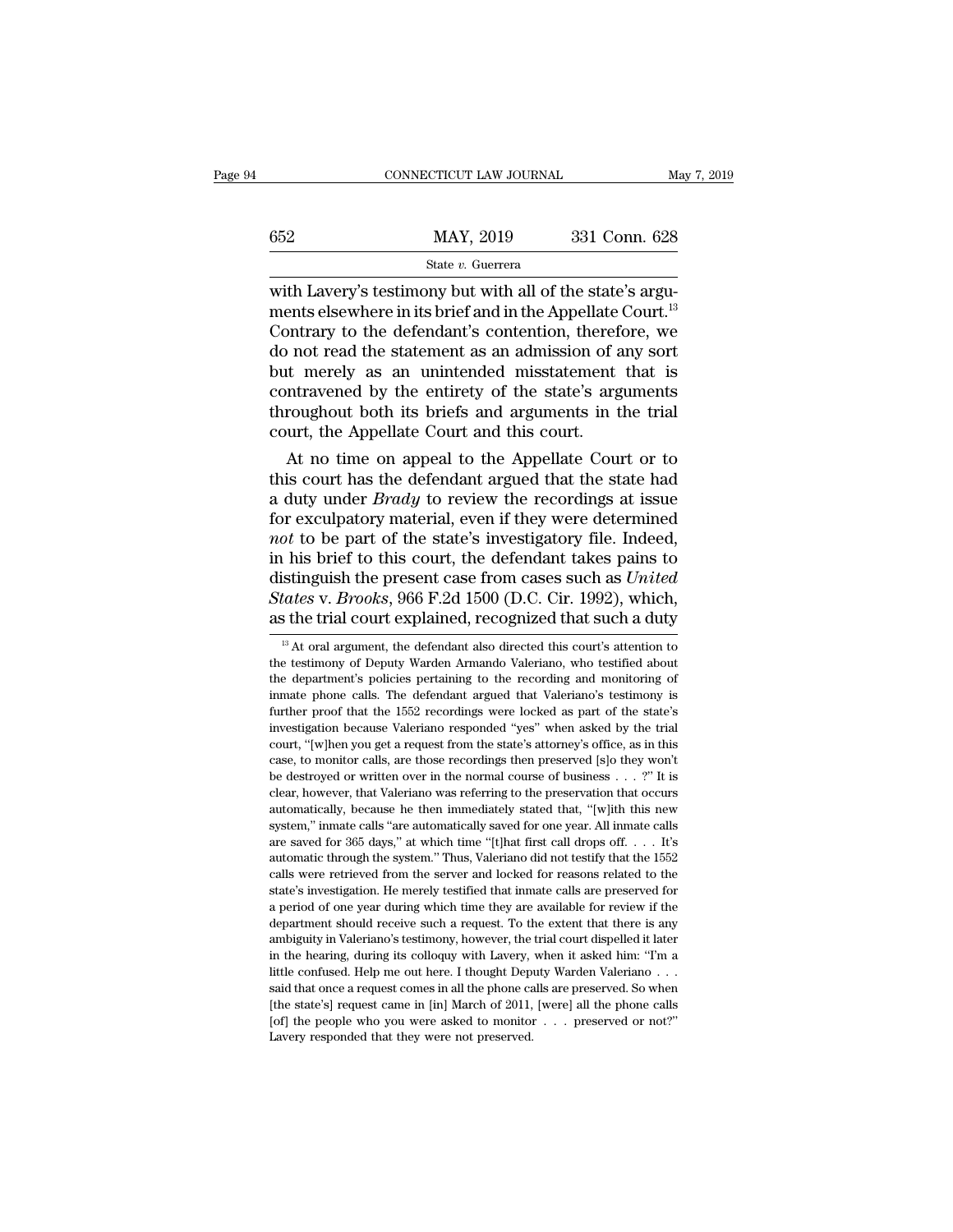may be imposed on the state, even though the prosecution or any adopted on the prosecution or any adopted on the prosecution's behalf <sup>331</sup> Conn. 628 MAY, 2019 653<br> *State v. Guerrera*<br> *Brady* material is not within the possession of the prose-<br>
cution or any agency acting on the prosecution's behalf,<br>
when the review sought is so limited in scope that 331 Conn. 628 MAY, 2019 653<br>
State v. Guerrera<br>
may be imposed on the state, even though the alleged<br> *Brady* material is not within the possession of the prosecution or any agency acting on the prosecution's behalf,<br>
whe 331 Conn. 628 MAY, 2019 653<br>
State v. Guerrera<br>
may be imposed on the state, even though the alleged<br> *Brady* material is not within the possession of the prose-<br>
cution or any agency acting on the prosecution's behalf,<br> Since the  $\frac{1}{2}$  state v. Guerrera<br>
may be imposed on the state, even though the alleged<br> *Brady* material is not within the possession of the prose-<br>
cution or any agency acting on the prosecution's behalf,<br>
when the State v. Guerrera<br>
may be imposed on the state, even though the alleged<br> *Brady* material is not within the possession of the prose-<br>
cution or any agency acting on the prosecution's behalf,<br>
when the review sought is so may be imposed on the state, even though the alleged *Brady* material is not within the possession of the prosecution or any agency acting on the prosecution's behalf, when the review sought is so limited in scope that it *Brady* material is not within the possession of the prosecution or any agency acting on the prosecution's behalf, when the review sought is so limited in scope that it would be "very easy" to accomplish and the defendant when the review sought is so limited in scope that it<br>would be "very easy" to accomplish and the defendant<br>is able to establish "a [nontrivial] prospect that the<br>examination might yield material exculpatory informa-<br>tion to exclude the possibility, however remote, that they contain exculpatory information. . . . [W]e hold examination might yield material exculpatory informa-<br>tion . . . . ."<sup>14</sup> Id., 1504; see also *United States v. Joseph*,<br>996 F.2d 36, 41 (3d Cir.) ("We will not interpret *Brady*<br>to require prosecutors to search their unr edge or cause to know of the existence of *Brady* mate-996 F.2d 36, 41 (3d Cir.) ("We will not interpret *Brady*<br>to require prosecutors to search their unrelated files<br>to exclude the possibility, however remote, that they<br>contain exculpatory information. . . . [W]e hold<br>[rath to require prosecutors to search their unrelated files<br>to exclude the possibility, however remote, that they<br>contain exculpatory information.  $\ldots$  [W]e hold<br>[rather] that [when] a prosecutor has no actual knowl-<br>edge or to exclude the possibility, however remote, that they<br>contain exculpatory information. . . . . [W]e hold<br>[rather] that [when] a prosecutor has no actual knowl-<br>edge or cause to know of the existence of *Brady* mate-<br>rial contain exculpatory information.  $\ldots$  [W]e hold [rather] that [when] a prosecutor has no actual knowledge or cause to know of the existence of *Brady* material in a file unrelated to the case under prosecution, a defenda [rather] that [when] a prosecutor has no actual knowledge or cause to know of the existence of *Brady* material in a file unrelated to the case under prosecution, a defendant, in order to trigger an examination of such un edge or cause to know of the existence of *Brady* mate-<br>rial in a file unrelated to the case under prosecution,<br>a defendant, in order to trigger an examination of such<br>unrelated files, must make a specific request for that rial in a file unrelated to the case under prosecution,<br>a defendant, in order to trigger an examination of such<br>unrelated files, must make a specific request for that<br>information—specific in the sense that it explicitly id a defendant, in order to trigger an examination of such unrelated files, must make a specific request for that information—specific in the sense that it explicitly identifies the desired material and is objectively limited unrelated files, must make a specific request for that<br>information—specific in the sense that it explicitly iden-<br>tifies the desired material and is objectively limited in<br>scope." [Citation omitted.]), cert. denied, 510 U. information—specific in the sense that it explicitly identifies the desired material and is objectively limited in scope." [Citation omitted.]), cert. denied, 510 U.S. 937, 114 S. Ct. 357, 126 L. Ed. 2d 321 (1993). In reac tifies the desired material and is objectively limited in scope." [Citation omitted.]), cert. denied, 510 U.S. 937, 114 S. Ct. 357, 126 L. Ed. 2d 321 (1993). In reaching its decision in *Brooks*, the court surmised that t ecision in *Brooks*, the court surmised that the "will-<br>gness [of some courts] to insist on an affirmative duty<br>f inquiry" in light of the particular facts and cir-<br>mstances involved—ordinarily, an inquiry into files<br><sup>14</sup> ingness [of some courts] to insist on an affirmative duty<br>of inquiry" in light of the particular facts and cir-<br>cumstances involved—ordinarily, an inquiry into files<br> $\frac{14 \text{ In } Brooks}$ , the defendant requested that the govern

of inquiry" in light of the particular facts and circumstances involved—ordinarily, an inquiry into files  $\frac{14 \text{ In } Brooks}$ , the defendant requested that the government examine certain readily identifiable files of its polic cumstances involved—ordinarily, an inquiry into files<br> $\frac{14 \text{ In } Brooks}{}$ , the defendant requested that the government examine certain<br>readily identifiable files of its police department for information relating to<br>the suspic  $\frac{14 \text{ In } \text{Brooks}}{14 \text{ In } \text{Brooks}}$ , the defendant requested that the government examine certain readily identifiable files of its police department for information relating to the suspicious death of the government's chief <sup>14</sup> In *Brooks*, the defendant requested that the government examine certain readily identifiable files of its police department for information relating to the suspicious death of the government's chief witness, a polic *United States* v. *Brooks*, superally identifiable files of its police department for information relating to the suspicious death of the government's chief witness, a police officer employed by that department whose test the suspicious death of the government's chief witness, a police officer<br>employed by that department whose testimony at an earlier trial, which<br>resulted in a guilty verdict that was overturned when the court granted a<br>moti employed by that department whose testimony at an earlier trial, which resulted in a guilty verdict that was overturned when the court granted a motion for new trial, was used to convict the defendant at a second trial. Un resulted in a guilty verdict that was overturned when the court granted a motion for new trial, was used to convict the defendant at a second trial. United States v. Brooks, supra, 966 F.2d 1501–1503. The United States Dis rootion for new trial, was used to convict the defendant at a second trial.<br>
United States v. Brooks, supra, 966 F.2d 1501–1503. The United States District<br>
Court had rejected the defendant's request, and, on appeal from t United States v. Brooks, supra, 966 F.2d 1501–1503. The United States District Court had rejected the defendant's request, and, on appeal from that conviction, the United States Court of Appeals for the District of Columbi Court had rejected the defendant's request, and, on appeal from that conviction, the United States Court of Appeals for the District of Columbia determined that the defendant was entitled to an examination of those files b From the United States Court of Appeals for the District of Columbia determined that the defendant was entitled to an examination of those files by the government due to the unusual circumstances surrounding the witness' d mined that the defendant was entitled to an examination of those files by the government due to the unusual circumstances surrounding the witness' death, which gave rise to the possibility that she had work-related proble death, which gave rise to the possibility that she had work-related problems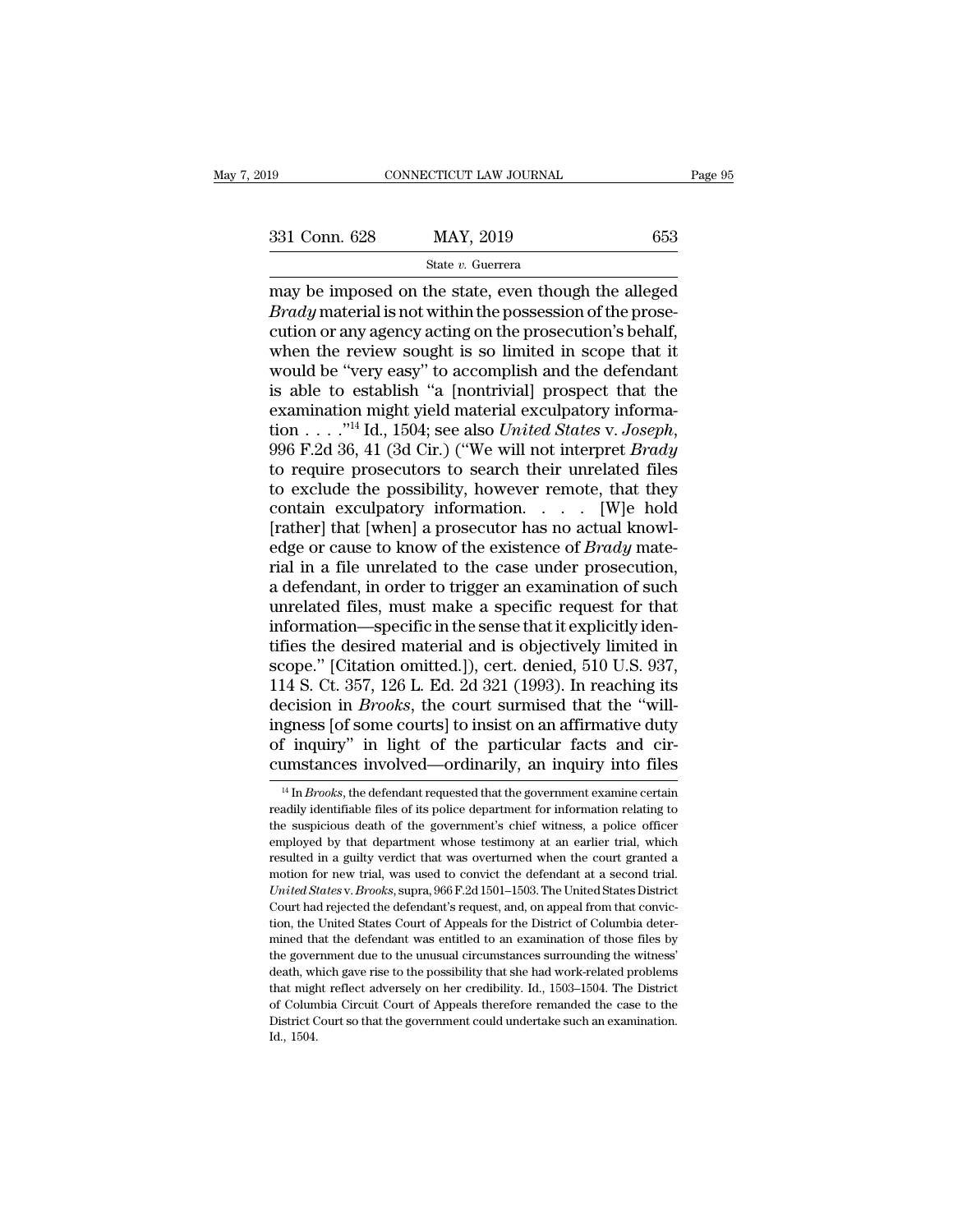|     | CONNECTICUT LAW JOURNAL | May 7, 2019   |  |
|-----|-------------------------|---------------|--|
|     |                         |               |  |
| 654 | MAY, 2019               | 331 Conn. 628 |  |
|     | State v. Guerrera       |               |  |

 $\begin{array}{r} \text{COMRECTICUT LAW JOURNAL} \qquad \text{May 7, 2019} \ \end{array}$ <br>  $\begin{array}{r} \text{G54} \qquad \text{MAX, 2019} \qquad \text{331 Conn. } 628 \ \end{array}$ <br>  $\begin{array}{r} \text{State } v. \text{ Guerrera} \ \text{win that the prosecution} \text{``-``may stem primarily from a} \ \text{some that an inaccurate convection based on govern.} \end{array}$  $\begin{array}{r} \text{max} \ 654 \text{ \textcolor{red}{max1} \ \textcolor{red}{max1} \ 2019 \text{ \textcolor{red}{331} \ Com. } 628 \ \textcolor{red}{max} \ \text{max} \ v \ \text{in}_{1} \ \text{min, } \ v \ \text{branch} \ v \ \text{branch} \ v \ \text{function} \ v \ \text{sum} \ v \ \text{sum} \ v \ \text{sum} \ v \ \text{sum} \ v \ \text{sum} \ v \ \text{sum} \ v \ \text{sum} \ v \ \text{sum} \ v \ \text{sum} \ v \ \text{sum} \ v \ \text{sum} \ v \ \text{sum} \ v$  $\begin{array}{lll}\n & \text{MAX, } 2019 & 331 \text{ Conn. } 628 \\
 & \text{State } v. \text{ Guer, } 331 \text{ Conn. } 628 \\
 \hline\n \text{``maintained by branches of government closely aligned with the prosecution''—``may stem primarily from a sense that an inaccurate conviction based on government failure to turn over an easily turned rock is essentially, as, of fonsivo, as, one, based on government.} \n\end{array}$  $\frac{\text{MAX, 2019}}{\text{State } v. \text{ Guerrera}}$ <br>
"maintained by branches of government closely aligned<br>
with the prosecution"—"may stem primarily from a<br>
sense that an inaccurate conviction based on government<br>
failure to turn over an easi State v. Guerrera<br>
"maintained by branches of government closely aligned<br>
with the prosecution"—"may stem primarily from a<br>
sense that an inaccurate conviction based on government<br>
failure to turn over an easily turned ro State v. Guerrera<br>
"maintained by branches of government closely aligned<br>
with the prosecution"—"may stem primarily from a<br>
sense that an inaccurate conviction based on govern-<br>
ment failure to turn over an easily turned "maintained by branches of government clowith the prosecution"—"may stem prima<br>sense that an inaccurate conviction based<br>ment failure to turn over an easily turned re<br>tially as offensive as one based on<br>[nondisclosure]." ( In the prosecution — may stem primarily from a<br>mse that an inaccurate conviction based on govern-<br>ent failure to turn over an easily turned rock is essen-<br>lly as offensive as one based on government<br>ondisclosure]." (Intern sense that an maccurate conviction based on government failure to turn over an easily turned rock is essentially as offensive as one based on government [nondisclosure]." (Internal quotation marks omitted.) United States

ment railure to turn over an easily turned rock is essentially as offensive as one based on government<br>[nondisclosure]." (Internal quotation marks omitted.)<br>*United States* v. *Brooks*, supra, 1503.<br>The defendant argues th tially as offensive as one based on government<br>
[nondisclosure]." (Internal quotation marks omitted.)<br>
United States v. Brooks, supra, 1503.<br>
The defendant argues that Brooks is inapposite<br>
because "[it] involved a defense *Example 1* (Internal quotation marks omitted.)<br> *United States v. Brooks*, supra, 1503.<br>
The defendant argues that *Brooks* is inapposite<br>
because "[it] involved a defense request for the prosecu-<br>
tion to *affirmatively* United States v. Brooks, supra, 1503.<br>
The defendant argues that *Brooks* is inapposite<br>
because "[it] involved a defense request for the prosecu-<br>
tion to affirmatively conduct an investigation that had<br>
not yet been perf The defendant argues that *Brooks* is inapposite<br>because "[it] involved a defense request for the prosecu-<br>tion to *affirmatively conduct an investigation* that had<br>not yet been performed by affirmatively searching *gen-*<br> because "[it] involved a defense request for the prosecution to *affirmatively conduct an investigation* that had not yet been performed by affirmatively searching *general* government files," whereas, in the present case, tion to *affirmatively conduct an investigation* that had<br>not yet been performed by affirmatively searching *gen-*<br>eral government files," whereas, in the present case,<br>"[t]he defense was not asking the state's attorney o not yet been performed by affirmatively searching *general* government files," whereas, in the present case, "[t]he defense was not asking the state's attorney or the [department] to perform an investigation that [it was] eral government files," whereas, in the present case,<br>"[t]he defense was not asking the state's attorney or<br>the [department] to perform an investigation that [it<br>was] otherwise unwilling to conduct. The defense sim-<br>ply w "[t]he defense was not asking the state's attorney or<br>the [department] to perform an investigation that [it<br>was] otherwise unwilling to conduct. The defense sim-<br>ply wanted the state to review the materials it had<br>already the [department] to perform an investigation that [it was] otherwise unwilling to conduct. The defense simply wanted the state to review the materials it had already gathered in its [own] investigation . . . ." (Emphasis was] otherwise unwilling to conduct. The defense sim-<br>ply wanted the state to review the materials it had<br>already gathered in its [own] investigation . . . . "<br>(Emphasis in original.) Consistent with this contention,<br>the Emphasis in original.) Consistent with this contention,<br>ne defendant notes that the cases cited in his brief are<br>issimilar to *Brooks* in that all of them "involve . . .<br>westigatory files linked specifically to [the] case, the defendant notes that the cases cited in his brief are<br>dissimilar to *Brooks* in that all of them "involve . . .<br>investigatory files linked specifically to [the] case,"<sup>15</sup><br><sup>15</sup> See, e.g., *United States* v. *Price*, 5

dissimilar to *Brooks* in that all of them "involve....<br>investigatory files linked specifically to [the] case,"<sup>15</sup><br><sup>15</sup> See, e.g., *United States* v. *Price*, 566 F.3d 900, 908-10 (9th Cir. 2009)<br>(prosecutor was charged w *(Brady Obligations)*, 185 F.3d 887, 893–96 (D.C. Cir. 1999) (prosecutor had duty to search his own files and police department files for witness that duty to search his own files and police department files for witness Investigatory lifes linked spectrically to [the] case,  $\frac{1}{15}$  See, e.g., *United States v. Price*, 566 F.3d 900, 908–10 (9th Cir. 2009) (prosecutor was charged with constructive knowledge of information known to polic <sup>15</sup> See, e.g., *United States* v. *Price*, 566 F.3d 900, 908-10 (9th Cir. 2009) (prosecutor was charged with constructive knowledge of information known to police officers involved in investigation); *In re Sealed Case No* (prosecutor was charged with constructive knowledge of information known<br>to police officers involved in investigation); *In re Sealed Case No. 99-3096*<br>(*Brady Obligations*), 185 F.3d 887, 893–96 (D.C. Cir. 1999) (prosecu all police officers involved in investigation);  $In re Scaled Case No. 99-3096$  (Brady Obligations), 185 F.3d 887, 893-96 (D.C. Cir. 1999) (prosecutor had duty to search his own files and police department files for witness cooperation (*Brady Obligations*), 185 F.3d 887, 893–96 (D.C. Cir. 1999) (prosecutor had duty to search his own files and police department files for witness cooperation agreements); *United States v. Payne*, 63 F.3d 1200, 1208 (2d Ci *States* v. *Martoma, 990 F. Supp. 2d 458, 462 (S.D.N.Y. 2014) (when prosecutor aprements); United States v. Payne, 63 F.3d 1200, 1208 (2d Cir. 1995) ("[t]he individual prosecutor is presumed to have knowledge of all infor* cooperation agreements); *United States v. Payne*, 63 F.3d 1200, 1208 (2d Cir. 1995) ("[t]he individual prosecutor is presumed to have knowledge of all information gathered in connection with the government's investigation Cir. 1995) ("[t]he individual prosecutor is presumed to have knowledge of Cir. 1995) ("[t]he individual prosecutor is presumed to have knowledge of all information gathered in connection with the government's investigation and information gathered in connection with the government's investigation"), cert. denied, 516 U.S. 1165, 116 S. Ct. 1056, 134 L. Ed. 2d 201 (1996); *United States v. Martoma*, 990 F. Supp. 2d 458, 462 (S.D.N.Y. 2014) (wh cert. denied, 516 U.S. 1165, 116 S. Ct. 1056, 134 L. Ed. 2d 201 (1996); United<br>States v. Martoma, 990 F. Supp. 2d 458, 462 (S.D.N.Y. 2014) (when prosecutor<br>and another government agency conducted joint investigation, prose *States v. Martoma*, 990 F. Supp. 2d 458, 462 (S.D.N.Y. 2014) (when prosecutor and another government agency conducted joint investigation, prosecutor had duty to review other agency's investigatory files for exculpatory e and another government agency conducted joint investigation, prosecutor had duty to review other agency's investigatory files for exculpatory evidence); *United States v. Gupta*, 848 F. Supp. 2d 491, 495 (S.D.N.Y. 2012) ( ind duty to review other agency's investigatory files for exculpatory evidence); *United States* v. *Gupta*, 848 F. Supp. 2d 491, 495 (S.D.N.Y. 2012) ("whe[n] the [g]overnment and another agency decide to investigate the f dence); *United States v. Gupta*, 848 F. Supp. 2d 491, 495 (S.D.N.Y. 2012)<br>dence); *United States v. Gupta*, 848 F. Supp. 2d 491, 495 (S.D.N.Y. 2012)<br>("whe[n] the [g]overnment and another agency decide to investigate the<br>f definited in a state of *B Brady Chernical* matcher agency decide to investigate the facts of a case together . . . the [g]overnment has an obligation to review the documents arising from those joint efforts to determi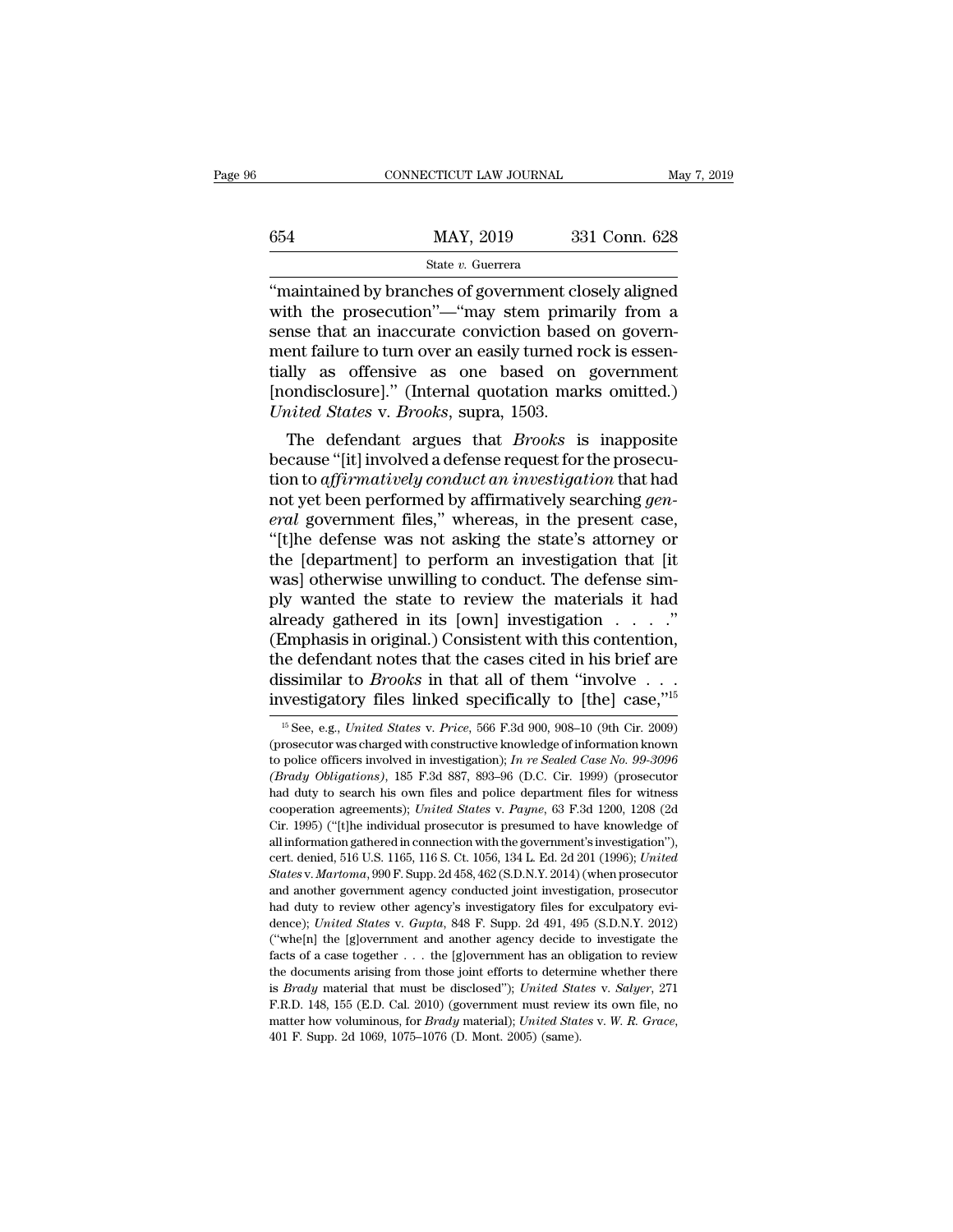rather than the "general government files" at issue in  $Brooks$ . (Emphasis omitted.) The defendant's argument<br>foundors on the fact that the calls at issue in  $Brooks$ . (Emphasis omitted.) The defendant's argument <sup>331</sup> Conn. 628 MAY, 2019 655<br>
<sup>State v. Guerrera<br> **Frooks. (Emphasis omitted.)** The defendant's argument<br>
founders on the fact that the calls at issue in the present<br>
case simply are not part of the state's investigatory </sup> 331 Conn. 628 MAY, 2019 655<br>
State v. Guerrera<br>
Trather than the "general government files" at issue in *Brooks*. (Emphasis omitted.) The defendant's argument<br>
founders on the fact that the calls at issue in the present<br> 331 Conn. 628 MAY, 2019 655<br>
State v. Guerrera<br>
Trather than the "general government files" at issue in<br> *Brooks*. (Emphasis omitted.) The defendant's argument<br>
founders on the fact that the calls at issue in the present<br> State v. Guerrera<br>
Trackbooks. (Emphasis omitted.) The defendant's argument<br>
founders on the fact that the calls at issue in the present<br>
case simply are not part of the state's investigatory file.<br>
As in *Brooks*, this ca state v. Guerrera<br>
rather than the "general government files" at issue in<br> *Brooks*. (Emphasis omitted.) The defendant's argument<br>
founders on the fact that the calls at issue in the present<br>
case simply are not part of th rather than the "general government files" at issue in *Brooks*. (Emphasis omitted.) The defendant's argument founders on the fact that the calls at issue in the present case simply are not part of the state's investigator *Brooks.* (Emphasis omitted.) The defendant's argument<br>founders on the fact that the calls at issue in the present<br>case simply are not part of the state's investigatory file.<br>As in *Brooks*, this case involves a defense re founders on the fact that the calls at issue in the present<br>case simply are not part of the state's investigatory file.<br>As in *Brooks*, this case involves a defense request—in<br>the form of a subpoena—for a search of a gover case simply are not part of the state's investigatory file.<br>As in *Brooks*, this case involves a defense request—in<br>the form of a subpoena—for a search of a government<br>agency's general files, namely, the department's serve As in *Brooks*, this case involves a defense request—in<br>the form of a subpoena—for a search of a government<br>agency's general files, namely, the department's server,<br>that would not otherwise have been performed but for<br>the the form of a subpoena—for a search of a government<br>agency's general files, namely, the department's server,<br>that would not otherwise have been performed but for<br>the defendant's request. Cf. *Stevenson* v. *Commissioner*<br>o agency's general files, namely, the department's server,<br>that would not otherwise have been performed but for<br>the defendant's request. Cf. *Stevenson* v. *Commissioner*<br>of *Correction*, 165 Conn. App. 355, 364, 368, 139 A that would not otherwise have been performed but for<br>the defendant's request. Cf. *Stevenson* v. *Commissioner*<br>of *Correction*, 165 Conn. App. 355, 364, 368, 139 A.3d<br>718 (prosecutor had no duty under *Brady* to disclose<br> the defendant's request. Cf. *Stevenson* v. *Commissioner*<br>of *Correction*, 165 Conn. App. 355, 364, 368, 139 A.3d<br>718 (prosecutor had no duty under *Brady* to disclose<br>internal department files that were generated at requ of Correction, 165 Conn. App. 355, 364, 368, 139 A.3d<br>718 (prosecutor had no duty under *Brady* to disclose<br>internal department files that were generated at request<br>of public defender's office for purely administrative<br>pur 718 (prosecutor had no duty under *Brady* to disclose<br>internal department files that were generated at request<br>of public defender's office for purely administrative<br>purposes, not in conjunction with state's investigation) internal department files that were generated at request<br>of public defender's office for purely administrative<br>purposes, not in conjunction with state's investigation),<br>cert. denied, 322 Conn. 903, 138 A.3d 933 (2016). In<br> of public defender's office for purely administrative<br>purposes, not in conjunction with state's investigation),<br>cert. denied, 322 Conn. 903, 138 A.3d 933 (2016). In<br>stark contrast to *Brooks*, however, it can hardly be sai purposes, not in conjunction with state's investigation),<br>cert. denied, 322 Conn. 903, 138 A.3d 933 (2016). In<br>stark contrast to *Brooks*, however, it can hardly be said<br>that the review of the calls sought by the defendant cert. denied, 322 Conn. 903, 138 A.3d 933 (2016). In<br>stark contrast to *Brooks*, however, it can hardly be said<br>that the review of the calls sought by the defendant is<br>limited in scope—those calls number more than 1500,<br>a mation.<sup>16</sup> In sum, the undisputed facts demonstrate that the disputed by the defendant is inited in scope—those calls number more than 1500, d it would take hundreds of hours to listen to them—d the defendant has provided no evidenc and it would take hundreds of hours to listen to them—<br>and the defendant has provided no evidence to suggest<br>that any such review would result in exculpatory infor-<br>mation.<sup>16</sup><br>In sum, the undisputed facts demonstrate tha

and it would take nandreds of notifs to instert to them<br>and the defendant has provided no evidence to suggest<br>that any such review would result in exculpatory infor-<br>mation.<sup>16</sup><br>In sum, the undisputed facts demonstrate th that any such review would result in exculpatory information.<sup>16</sup><br>In sum, the undisputed facts demonstrate that the<br>calls at issue in this case, that is, the 1552 calls that were<br>not reviewed by the department, cannot rea mation.<sup>16</sup><br>In sum, the undisputed facts demonstrate that the<br>calls at issue in this case, that is, the 1552 calls that were<br>not reviewed by the department, cannot reasonably be<br>characterized as part of the state's invest calls at issue in this case, that is, the 1552 calls that were<br>not reviewed by the department, cannot reasonably be<br>characterized as part of the state's investigatory file.<br>Consequently, the defendant's claim that he was not reviewed by the department, cannot reasonably be characterized as part of the state's investigatory file. Consequently, the defendant's claim that he was enti-<br><sup>16</sup> We do not suggest that, if the state has a disclosure

characterized as part of the state's investigatory file.<br>Consequently, the defendant's claim that he was enti-<br><sup>16</sup>We do not suggest that, if the state has a disclosure obligation under<br>*Brady* with respect to certain inf Consequently, the defendant's claim that he was enti-<br>
<sup>16</sup> We do not suggest that, if the state has a disclosure obligation under<br> *Brady* with respect to certain information or materials, that obligation is<br>
diminished <sup>16</sup> We do not suggest that, if the state has a disclosure obligation under *Brady* with respect to certain information or materials, that obligation is diminished or reduced depending on how burdensome it may be for the <sup>16</sup> We do not suggest that, if the state has a disclosure obligation under *Brady* with respect to certain information or materials, that obligation is diminished or reduced depending on how burdensome it may be for the *Brady* with respect to certain information or materials, that obligation is diminished or reduced depending on how burdensome it may be for the state to discharge that obligation. On the contrary, the state's obligation Example 1. Those in *Brooks*, in which the court is asked to require the state to discharge that obligation. On the contrary, the state's obligation under *Brady* is the same irrespective of how onerous or difficult it may state to discharge that obligation. On the contrary, the state's obligation under *Brady* is the same irrespective of how onerous or difficult it may be for the state to comply with *Brady*'s dictates in any given case. T state to discharge that obligation. On the contrary, the state's obligation under *Brady* is the same irrespective of how onerous or difficult it may be for the state to comply with *Brady*'s dictates in any given case. T for the state to comply with *Brady's* dictates in any given case. The nature of the burden on the state may be considered only in circumstances, akin to those in *Brooks*, in which the court is asked to require the state of the burden on the state may be considered only in circumstances, akin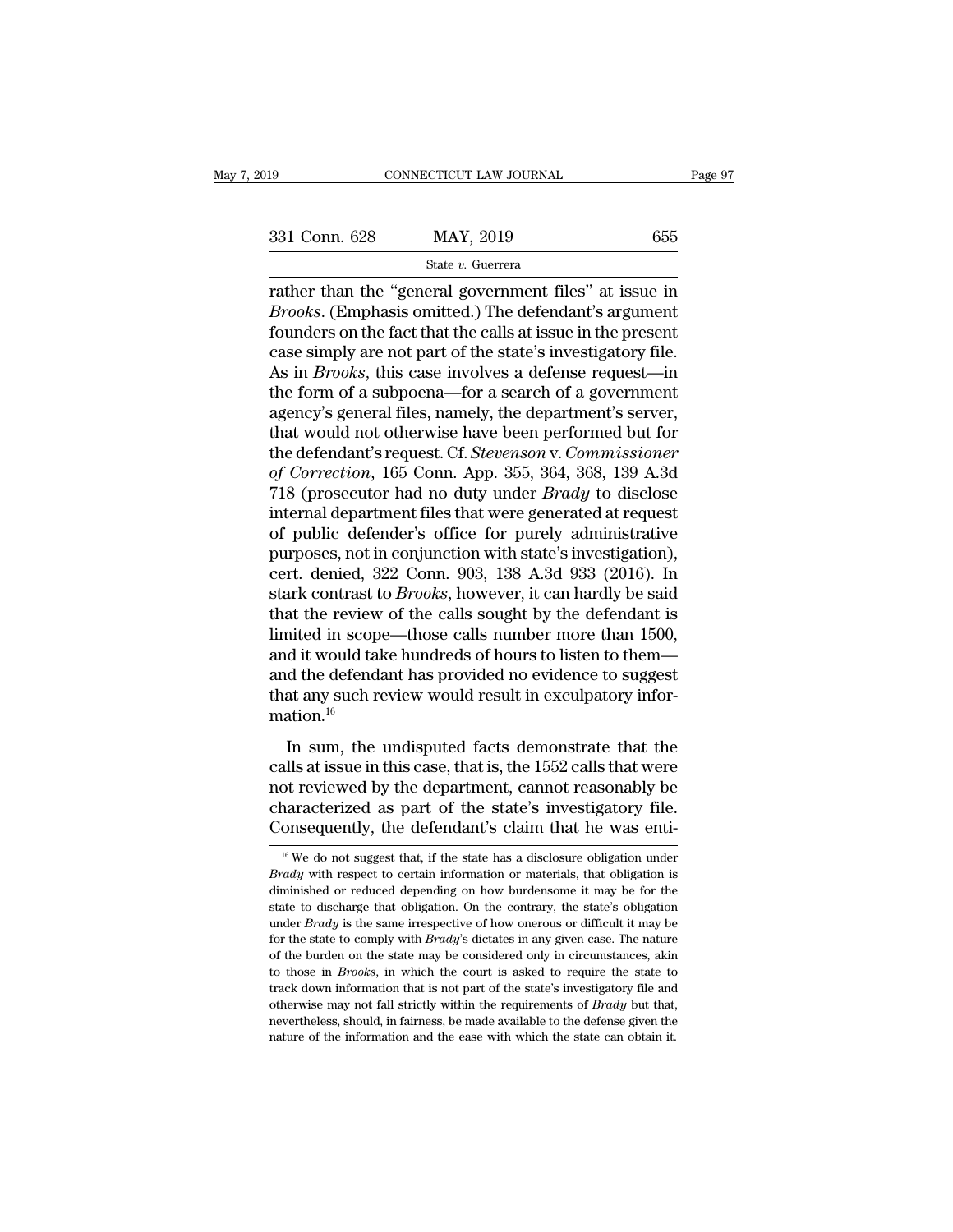|     | CONNECTICUT LAW JOURNAL                                                                                                                                                             | May 7, 2019   |
|-----|-------------------------------------------------------------------------------------------------------------------------------------------------------------------------------------|---------------|
| 656 | MAY, 2019                                                                                                                                                                           | 331 Conn. 628 |
|     | State v. Guerrera                                                                                                                                                                   |               |
|     | tled to a review of those calls because they were part<br>of the file must fail. In light of the fact that the defendant<br>has provided no other rationale to support his claim of |               |

 $\begin{array}{r} \text{max, 2019} \\ \text{State } v. \text{ Guerrera} \end{array}$ <br>
tled to a review of those calls because they were part<br>
of the file must fail. In light of the fact that the defendant<br>
has provided no other rationale to support his claim of<br>
a  $\frac{\text{MAX, 2019}}{\text{State } v. \text{ Guer (10019)}$  and the state v. Guerrera<br>
tled to a review of those calls because they were part<br>
of the file must fail. In light of the fact that the defendant<br>
has provided no other rationale to supp  $\frac{\text{MAX}}{\text{State } v. \text{ Guerrera}}$ <br>  $\frac{\text{State } v. \text{ Guerrera}}{\text{the file must fail. In light of the fact that the defendant has provided no other rationale to support his claim of a *Brady* violation, and because we are unaware of any such alternative basis for relief, we reject his assertion that the *Amollato* Court incorrectly concluded that the$ State v. Guerrera<br>State v. Guerrera<br>Itled to a review of those calls because they were part<br>of the file must fail. In light of the fact that the defendant<br>has provided no other rationale to support his claim of<br>a *Brady* v state  $v$ . Guerrera<br>the Appellate Court incorrection of the file must fail. In light of the fact that the defendant<br>has provided no other rationale to support his claim of<br>a *Brady* violation, and because we are unaware o tled to a review of those calls because they were part<br>of the file must fail. In light of the fact that the defendant<br>has provided no other rationale to support his claim of<br>a *Brady* violation, and because we are unaware of the file must fail. In light of the fact is<br>has provided no other rationale to su<br>a *Brady* violation, and because we at<br>such alternative basis for relief, we re<br>that the Appellate Court incorrectly c<br>trial court proper Brady violation, and because we are unaware of any<br>chalternative basis for relief, we reject his assertion<br>at the Appellate Court incorrectly concluded that the<br>al court properly granted in part the state's and the<br>partmen ch alternative basis for relief, we reject his assertived that the Appellate Court incorrectly concluded that the state's and the other justices concurred.<br>The judgment of the Appellate Court is affirmed.<br>In this opinion t

McDONALD, J., concurring. I fully agree with the<br>matter is affirmed.<br>McDONALD, J., concurring. I fully agree with the<br>ajority's determination that the factual premise of the<br>munnt of the defendant Michael Arthony Guerrera The judgment of the Appellate Court is affirmed.<br>
In this opinion the other justices concurred.<br>
McDONALD, J., concurring. I fully agree with the<br>
majority's determination that the factual premise of the<br>
argument of the d The judgment of the Appellate Court is affirmed.<br>In this opinion the other justices concurred.<br>McDONALD, J., concurring. I fully agree with the<br>majority's determination that the factual premise of the<br>argument of the defen In this opinion the other justices concurred.<br>McDONALD, J., concurring. I fully agree with the<br>majority's determination that the factual premise of the<br>argument of the defendant, Michael Anthony Guerrera,<br>that the 1552 loc McDONALD, J., concurring. I fully agree with the<br>majority's determination that the factual premise of the<br>argument of the defendant, Michael Anthony Guerrera,<br>that the 1552 locked audio recordings in the possession<br>of the McDONALD, J., concurring. I fully agree with the<br>majority's determination that the factual premise of the<br>argument of the defendant, Michael Anthony Guerrera,<br>that the 1552 locked audio recordings in the possession<br>of the McDONALD, J., concurring. I fully agree with the<br>majority's determination that the factual premise of the<br>argument of the defendant, Michael Anthony Guerrera,<br>that the 1552 locked audio recordings in the possession<br>of the majority's determination that the factual premise of the<br>argument of the defendant, Michael Anthony Guerrera,<br>that the 1552 locked audio recordings in the possession<br>of the Department of Correction were part of the state's argument of the defendant, Michael Anthony Gue<br>that the 1552 locked audio recordings in the posse<br>of the Department of Correction were part of the s<br>investigatory file, is not supported by the record. I<br>separately solely t The Department of Correction were part of the state's<br>vestigatory file, is not supported by the record. I write<br>parately solely to address an argument asserted by<br>e state that would have been problematic had the<br>cords been and the department of correction were part of all state is<br>investigatory file, is not supported by the record. I write<br>separately solely to address an argument asserted by<br>the state that would have been problematic had the

threstigately solely to address an argument asserted by<br>separately solely to address an argument asserted by<br>the state that would have been problematic had the<br>records been part of that investigatory file.<br>As the majority burden on the state that would have been problematic had the records been part of that investigatory file.<br>As the majority notes, one ground on which the state and the department sought to quash the subpoena was that comp the state and would have seen prostendate had are<br>records been part of that investigatory file.<br>As the majority notes, one ground on which the state<br>and the department sought to quash the subpoena was<br>that compliance with records been part of that investigately file.<br>As the majority notes, one ground on which the state<br>and the department sought to quash the subpoena was<br>that compliance with it would place an unreasonable<br>burden on the depar As the majority notes, one ground on which the state<br>and the department sought to quash the subpoena was<br>that compliance with it would place an unreasonable<br>burden on the department. The state represented that<br>the review n and the department sought to quash the subpoena was<br>that compliance with it would place an unreasonable<br>burden on the department. The state represented that<br>the review necessary before the recordings could be<br>released to t that compliance with it would place an unreasonable<br>burden on the department. The state represented that<br>the review necessary before the recordings could be<br>released to the defendant could take between 200 and<br>1000 hours, burden on the department. The state represented that<br>the review necessary before the recordings could be<br>released to the defendant could take between 200 and<br>1000 hours, depending on the length of the calls. Any<br>such burde the review necessary before the recordings could be<br>released to the defendant could take between 200 and<br>1000 hours, depending on the length of the calls. Any<br>such burden, however, is inconsequential in relation to<br>a defe released to the defendant could take between 200 and<br>1000 hours, depending on the length of the calls. Any<br>such burden, however, is inconsequential in relation to<br>a defendant's right to favorable evidence that could<br>potent 1000 hours, depending on the length of the calls. Any<br>such burden, however, is inconsequential in relation to<br>a defendant's right to favorable evidence that could<br>potentially result in him avoiding years, not hours, of<br>im such burden, however, is inconsequential in relation to<br>a defendant's right to favorable evidence that could<br>potentially result in him avoiding years, not hours, of<br>imprisonment. As the majority notes, the state's obligaimprisonment. As the majority notes, the state's obligation under  $Brady^1$  does not vary depending on how convenient or inconvenient it is for the state to comply with its duty to provide exculpatory evidence to the  $\frac{1_{$